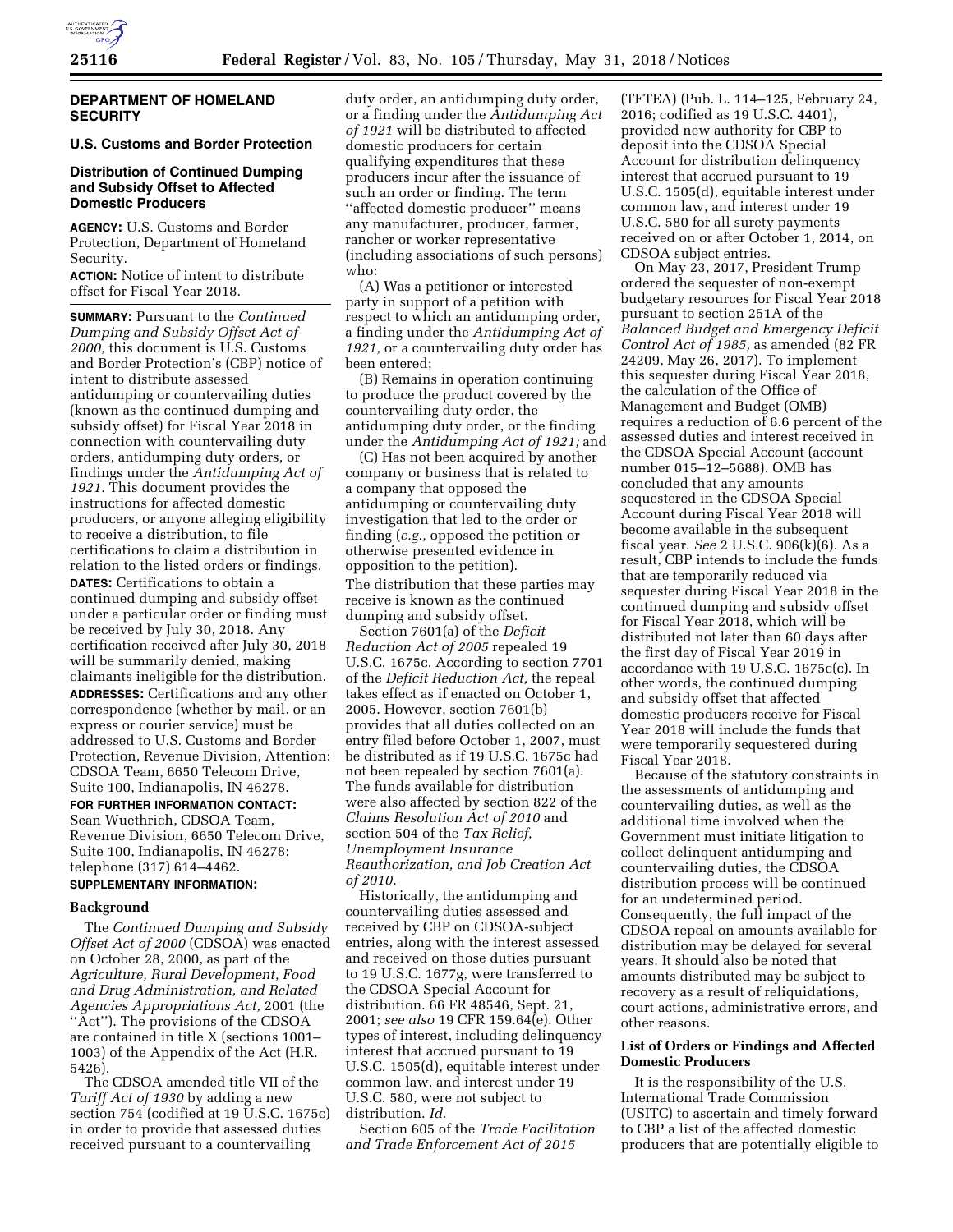receive an offset in connection with an order or finding. In this regard, it is noted that USITC has supplied CBP with the list of individual antidumping and countervailing duty cases, and the affected domestic producers associated with each case who are potentially eligible to receive an offset. This list appears at the end of this document.

A significant amount of litigation has challenged various provisions of the CDSOA, including the definition of the term ''affected domestic producer.'' In two decisions the U.S. Court of Appeals for the Federal Circuit (Federal Circuit) upheld the constitutionality of the support requirement contained in the CDSOA. Specifically, in *SKF USA Inc.*  v. *United States Customs & Border Prot.,*  556 F.3d 1337 (Fed. Cir. 2009), the Federal Circuit held that the CDSOA's support requirement did not violate either the First or Fifth Amendment. The Supreme Court of the United States denied plaintiff's petition for certiorari, *SKF USA, Inc.* v. *United States Customs & Border Prot.,* 560 U.S. 903 (2010). Similarly, in *PS Chez Sidney, L.L.C.* v. *United States,* 409 Fed. Appx. 327 (Fed. Cir. 2010), the Federal Circuit summarily reversed the U.S. Court of International Trade's judgment that the support requirement was unconstitutional, allowing only plaintiff's non-constitutional claims to go forward. *See PS Chez Sidney, L.L.C.*  v. *United States,* 684 F.3d 1374 (Fed. Cir. 2012). Furthermore, in two cases interpreting the CDSOA's language, the Federal Circuit concluded that a producer who never indicates support for a dumping petition by letter or through questionnaire response, despite the act of otherwise filling out a questionnaire, cannot be an affected domestic producer. *Ashley Furniture Indus.* v. *United States; Ethan Allen Global, Inc.* v. *United States,* 734 F.3d 1306 (Fed. Cir. 2013), *cert. denied,* 135 S. Ct. 72 (2014); *Giorgio Foods, Inc.* v. *United States et al.,* 785 F.3d 595 (Fed. Cir. 2015).

Domestic producers who are not on the USITC list but believe they nonetheless are eligible for a CDSOA distribution under one or more antidumping and/or countervailing duty cases are required, as are all potential claimants that expressly appear on the list, to properly file their certification(s) within 60 days after this notice is published. Such domestic producers must allege all other bases for eligibility in their certification(s). CBP will evaluate the merits of such claims in accordance with the relevant statutes, regulations, and decisions. Certifications that are not timely filed within the requisite 60 days and/or that

fail to sufficiently establish a basis for eligibility will be summarily denied. Additionally, CBP may not make a final decision regarding a claimant's eligibility to receive funds until certain legal issues which may affect that claimant's eligibility are resolved. In these instances, CBP may withhold an amount of funds corresponding to the claimant's alleged *pro rata* share of funds from distribution pending the resolution of those legal issues.

It should also be noted that the Federal Circuit ruled in *Canadian Lumber Trade Alliance* v. *United States,*  517 F.3d 1319 (Fed. Cir. 2008), *cert. denied sub nom. United States Steel* v. *Canadian Lumber Trade Alliance,* 129 S. Ct. 344 (2008), that CBP was not authorized to distribute such antidumping and countervailing duties to the extent they were derived from goods from countries that are parties to the North American Free Trade Agreement (NAFTA). Due to this decision, CBP does not list cases related to NAFTA on the Preliminary Amounts Available report, and no distributions will be issued on these cases.

### **Regulations Implementing the CDSOA**

It is noted that CBP published Treasury Decision (T.D.) 01–68 (Distribution of Continued Dumping and Subsidy Offset to Affected Domestic Producers) in the **Federal Register** (66 FR 48546) on September 21, 2001, which was effective as of that date, in order to implement the CDSOA. The final rule added a new subpart F to part 159 of title 19, Code of Federal Regulations (19 CFR part 159, subpart F (sections 159.61–159.64)). More specific guidance regarding the filing of certifications is provided in this notice in order to aid affected domestic producers and other domestic producers alleging eligibility (''claimants'' or ''domestic producers'').

### **Notice of Intent To Distribute Offset**

This document announces that CBP intends to distribute to affected domestic producers the assessed antidumping or countervailing duties, 1677g interest, and interest provided for in 19 U.S.C. 4401 that are available for distribution in Fiscal Year 2018 in connection with those antidumping duty orders or findings or countervailing duty orders that are listed in this document. All distributions will be issued by paper check to the address provided by the claimants. Section 159.62(a) of title 19, Code of Federal Regulations (19 CFR 159.62(a)) provides that CBP will publish such a notice of intention to distribute at least 90 calendar days

before the end of a fiscal year. Failure to publish the notice at least 90 calendar days before the end of the fiscal year will not affect an affected domestic producer's obligation to file a timely certification within 60 days after the notice is published. *See Dixon Ticonderoga* v. *United States,* 468 F.3d 1353, 1354 (Fed. Cir. 2006).

#### **Certifications; Submission and Content**

To obtain a distribution of the offset under a given order or finding (including any distribution under 19 U.S.C. 4401), an affected domestic producer (and anyone alleging eligibility to receive a distribution) must submit a certification for each order or finding under which a distribution is sought, to CBP, indicating its desire to receive a distribution. To be eligible to obtain a distribution, certifications must be received by CBP no later than 60 calendar days after the date of publication of this notice of intent to distribute in the **Federal Register**. All certifications not received by the 60th day will not be eligible to receive a distribution.

As required by 19 CFR 159.62(b), this notice provides the case name and number of the order or finding concerned, as well as the specific instructions for filing a certification under section 159.63 to claim a distribution. Section 159.62(b) also provides that the dollar amounts subject to distribution that are contained in the Special Account for each listed order or finding are to appear in this notice. However, these dollar amounts were not available in time for inclusion in this publication. The preliminary amounts will be posted on the CBP website (*<http://www.cbp.gov>*). However, the final amounts available for disbursement may be higher or lower than the preliminary amounts.

CBP will provide general information to claimants regarding the preparation of certification(s). However, it remains the sole responsibility of the domestic producer to ensure that the certification is correct, complete, and accurate so as to demonstrate the eligibility of the domestic producer for the distribution requested. Failure to ensure that the certification is correct, complete, and accurate as provided in this notice will result in the domestic producer not receiving a distribution and/or a demand for the return of funds.

Specifically, to obtain a distribution of the offset under a given order or finding (including any distribution under 19 U.S.C. 4401), each potential claimant must timely submit a certification containing the required information detailed below as to the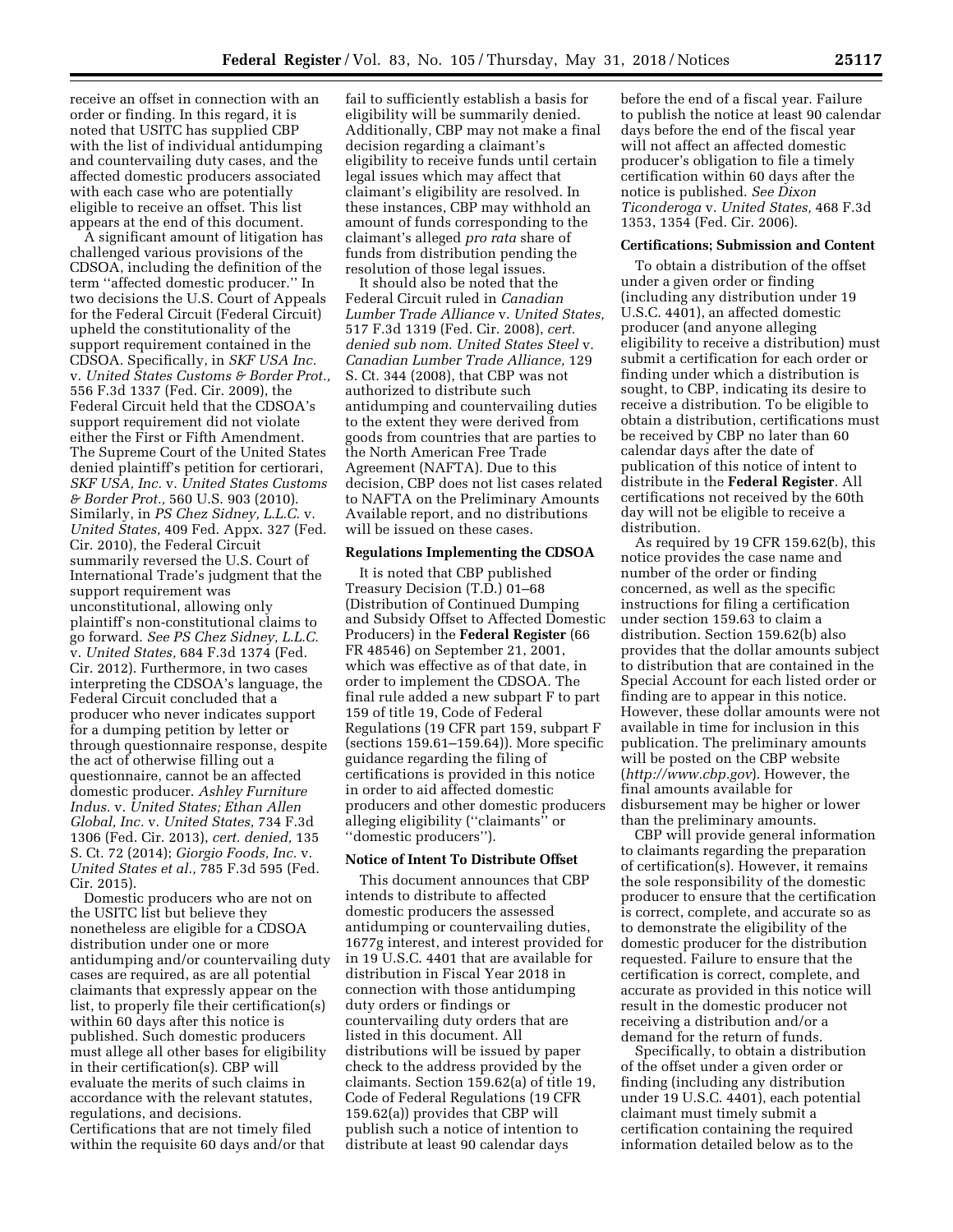eligibility of the domestic producer (or anyone alleging eligibility) to receive the requested distribution and the total amount of the distribution that the domestic producer is claiming. Certifications should be submitted to U.S. Customs and Border Protection, Revenue Division, Attention: CDSOA Team, 6650 Telecom Drive, Suite 100, Indianapolis, IN 46278. The certification must enumerate the qualifying expenditures incurred by the domestic producer since the issuance of an order or finding and it must demonstrate that the domestic producer is eligible to receive a distribution as an affected domestic producer or allege another basis for eligibility. Any false statements made in connection with certifications submitted to CBP may give rise to liability under the *False Claims Act* (*see*  31 U.S.C. 3729–3733) and/or to criminal prosecution.

A successor to a company that was an affected domestic producer at the time of acquisition should consult 19 CFR 159.61(b)(1)(i). Any company that files a certification claiming to be the successor company to an affected domestic producer will be deemed to have consented to joint and several liability for the return of any overpayments arising under section 159.64(b)(3) that were previously paid to the predecessor. CBP may require the successor company to provide documents to support its eligibility to receive a distribution as set out in section 159.63(d). Additionally, any individual or company who purchases any portion of the operating assets of an affected domestic producer, a successor to an affected domestic producer, or an entity that otherwise previously received distributions may be jointly and severally liable for the return of any overpayments arising under section 159.64(b)(3) that were previously paid to the entity from which the operating assets were purchased or its predecessor, regardless of whether the purchasing individual or company is deemed a successor company for purposes of receiving distributions.

A member company (or its successor) of an association that appears on the list of affected domestic producers in this notice, where the member company itself does not appear on this list, should consult 19 CFR 159.61(b)(1)(ii). Specifically, for a certification under 19 CFR 159.61(b)(1)(ii), the claimant must name the association of which it is a member, specifically establish that it was a member of the association at the time the association filed the petition with the USITC, and establish that the claimant is a current member of the association. In order to promote

accurate filings and more efficiently process the distributions, we offer the following guidance:

• If claimants are members of an association but the association does not file on their behalf, the association will need to provide its members with a statement that contains notarized company-specific information including dates of membership and an original signature from an authorized representative of the association.

• An association filing a certification on behalf of a member must also provide a power of attorney or other evidence of legal authorization from each of the domestic producers it is representing.

• Any association filing a certification on behalf of a member is responsible for verifying the legal sufficiency and accuracy of the member's financial records, which support the claim, and is responsible for that certification. As such, an association filing a certification on behalf of a member is jointly and severally liable with the member for repayment of any claim found to have been paid or overpaid in error.

The association may file a certification in its own right to claim an offset for that order or finding, but its qualifying expenditures would be limited to those expenditures that the association itself has incurred after the date of the order or finding in connection with the particular case.

As provided in 19 CFR 159.63(a), certifications to obtain a distribution of an offset (including any distribution under 19 U.S.C. 4401) must be received by CBP no later than 60 calendar days after the date of publication of the notice of intent in the **Federal Register**. All certifications received after the 60 day deadline will be summarily denied, making claimants ineligible for the distribution regardless of whether or not they appeared on the USITC list.

A list of all certifications received will be published on the CBP website (*[http://](http://www.cbp.gov)  [www.cbp.gov](http://www.cbp.gov)*) shortly after the receipt deadline. This publication will not confirm acceptance or validity of the certification, but merely receipt of the certification. Due to the high volume of certifications, CBP is unable to respond to individual telephone or written inquiries regarding the status of a certification appearing on the list.

While there is no required format for a certification, CBP has developed a standard certification form to aid claimants in filing certifications. The certification form is available at *[https://](https://www.pay.gov)  [www.pay.gov](https://www.pay.gov)* under the Public Form Name ''Continued Dumping and Subsidy Offset Act of 2000 Certification'' (CBP Form Number 7401) or by directing a web browser to *[https://](https://www.pay.gov/paygov/forms/formInstance.html?agencyFormId=8776895)  [www.pay.gov/paygov/forms/](https://www.pay.gov/paygov/forms/formInstance.html?agencyFormId=8776895) [formInstance.html?agencyFormId=877](https://www.pay.gov/paygov/forms/formInstance.html?agencyFormId=8776895) [6895](https://www.pay.gov/paygov/forms/formInstance.html?agencyFormId=8776895)*. The certification form can be

submitted electronically through *<https://www.pay.gov>* or by mail. All certifications not submitted electronically must include original signatures.

Regardless of the format for a certification, per 19 CFR 159.63(b), the certification must contain the following information:

(1) The date of this **Federal Register**  notice;

(2) The Department of Commerce antidumping or countervailing duty case number (for example, A–331–802);

(3) The case name (product/country);

(4) The name of the domestic producer and any name qualifier, if applicable (for example, any other name under which the domestic producer does business or is also known);

(5) The mailing address of the domestic producer (if a post office box, the physical street address must also appear) including, if applicable, a specific room number or department;

(6) The Internal Revenue Service (IRS) number (with suffix) of the domestic producer, employer identification number, or social security number, as applicable;

(7) The specific business organization of the domestic producer (corporation, partnership, sole proprietorship);

(8) The name(s) of any individual(s) designated by the domestic producer as the contact person(s) concerning the certification, together with the phone number(s), mailing address, and, if available, facsimile transmission number(s) and electronic mail (email) address(es) for the person(s). Correspondence from CBP may be directed to the designated contact(s) by either mail or phone or both;

(9) The total dollar amount claimed; (10) The dollar amount claimed by category, as described in the section below entitled ''Amount Claimed for Distribution'';

(11) A statement of eligibility, as described in the section below entitled ''Eligibility to Receive Distribution''; and

(12) For certifications not submitted electronically through *[https://](https://www.pay.gov) [www.pay.gov](https://www.pay.gov)*, an original signature by an individual legally authorized to bind the producer.

## **Qualifying Expenditures That May Be Claimed for Distribution**

Qualifying expenditures that may be offset under the CDSOA encompass those expenditures incurred by the domestic producer after issuance of an antidumping duty order or finding or a countervailing duty order (including expenditures incurred on the date of the order's issuance), and prior to its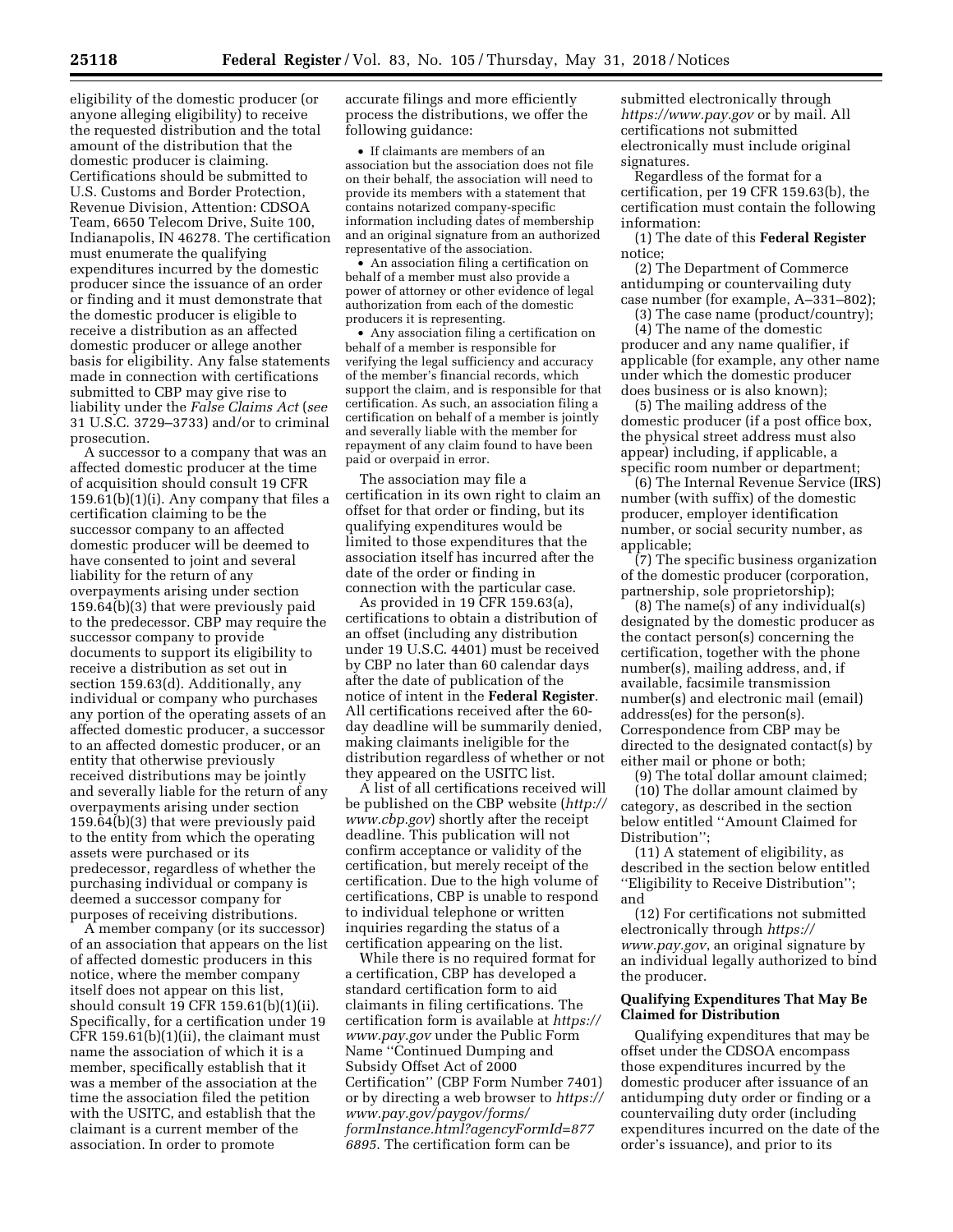termination, provided that such expenditures fall within certain categories. *See* 19 CFR 159.61(c). The CDSOA repeal language parallels the termination of an order or finding. Therefore, for duty orders or findings that have not been previously revoked, expenses must be incurred before October 1, 2007, to be eligible for offset. For duty orders or findings that have been revoked, expenses must be incurred before the effective date of the revocation to be eligible for offset. For example, assume for case A–331–802 Certain Frozen Warm-Water Shrimp and Prawns from Ecuador, that the order date is February 1, 2005, and that the revocation effective date is August 15, 2007. In this case, eligible expenditures would have to be incurred on or after February 1, 2005, up to and including August 14, 2007; expenditures incurred on or after August 15, 2007 cannot be included as eligible qualifying expenditures for A–331–802.

For the convenience and ease of the domestic producers, CBP is providing guidance on what the agency takes into consideration when making a calculation for each of the following categories:

(1) Manufacturing facilities (Any facility used for the transformation of raw material into a finished product that is the subject of the related order or finding);

(2) Equipment (Goods that are used in a business environment to aid in the manufacturing of a product that is the subject of the related order or finding);

(3) Research and development (Seeking knowledge and determining the best techniques for production of the product that is the subject of the related order or finding);

(4) Personnel training (Teaching of specific useful skills to personnel, that will improve performance in the production process of the product that is the subject of the related order or finding);

(5) Acquisition of technology (Acquisition of applied scientific knowledge and materials to achieve an objective in the production process of the product that is the subject of the related order or finding);

(6) Health care benefits for employees paid for by the employer (Health care benefits paid to employees who are producing the specific product that is the subject of the related order or finding);

(7) Pension benefits for employees paid for by the employer (Pension benefits paid to employees who are producing the specific product that is the subject of the related order or finding);

(8) Environmental equipment, training, or technology (Equipment, training, or technology used in the production of the product that is the subject of the related order or finding, that will assist in preventing potentially harmful factors from affecting the environment);

(9) Acquisition of raw materials and other inputs (Purchase of unprocessed materials or other inputs needed for the production of the product that is the subject of the related order or finding); and

(10) Working capital or other funds needed to maintain production (Assets of a business that can be applied to its production of the product that is the subject of the related order or finding).

### **Amount Claimed for Distribution**

In calculating the amount of the distribution being claimed as an offset, the certification must indicate:

(1) The total amount of any qualifying expenditures previously certified by the domestic producer, and the amount certified by category;

(2) The total amount of those expenditures which have been the subject of any prior distribution for the order or finding being certified under 19 U.S.C. 1675c; and

(3) The net amount for new and remaining qualifying expenditures being claimed in the current certification (the total amount previously certified as noted in item ''(1)'' above minus the total amount that was the subject of any prior distribution as noted in item ''(2)'' above). In accordance with 19 CFR  $159.63(b)(2)(i)$ –(iii), CBP will deduct the amount of any prior distribution from the producer's claimed amount for that case. Total amounts disbursed by CBP under the CDSOA for some prior Fiscal Years are available on the CBP website.

Additionally, under 19 CFR 159.61(c), these qualifying expenditures must be related to the production of the same product that is the subject of the order or finding, with the exception of expenses incurred by associations which must be related to a specific case. Any false statements made to CBP concerning the amount of distribution being claimed as an offset may give rise to liability under the *False Claims Act*  (*see* 31 U.S.C. 3729–3733) and/or to criminal prosecution.

### **Eligibility To Receive Distribution**

As noted, the certification must contain a statement that the domestic producer desires to receive a distribution and is eligible to receive the distribution as an affected domestic producer or on another legal basis. Also, the domestic producer must affirm that

the net amount certified for distribution does not encompass any qualifying expenditures for which distribution has previously been made (19 CFR 159.63(b)(3)(i)). Any false statements made in connection with certifications submitted to CBP may give rise to liability under the *False Claims Act* (*see*  31 U.S.C. 3729–3733) and/or to criminal prosecution.

Furthermore, under 19 CFR 159.63(b)(3)(ii), where a domestic producer files a separate certification for more than one order or finding using the same qualifying expenditures as the basis for distribution in each case, each certification must list all the other orders or findings where the producer is claiming the same qualifying expenditures.

Moreover, as required by 19 U.S.C. 1675c(b)(1) and 19 CFR 159.63(b)(3)(iii), the certification must include information as to whether the domestic producer remains in operation at the time the certifications are filed and continues to produce the product covered by the particular order or finding under which the distribution is sought. If a domestic producer is no longer in operation, or no longer produces the product covered by the order or finding, the producer will not be considered an affected domestic producer entitled to receive a distribution.

In addition, as required by 19 U.S.C. 1675c(b)(5) and 19 CFR 159.63(b)(3)(iii), the domestic producer must state whether it has been acquired by a company that opposed the investigation or was acquired by a business related to a company that opposed the investigation. If a domestic producer has been so acquired, the producer will not be considered an affected domestic producer entitled to receive a distribution. However, CBP may not make a final decision regarding a claimant's eligibility to receive funds until certain legal issues which may affect that claimant's eligibility are resolved. In these instances, CBP may withhold an amount of funds corresponding to the claimant's alleged *pro rata* share of funds from distribution pending the resolution of those legal issues.

The certification must be executed and dated by a party legally authorized to bind the domestic producer and it must state that the information contained in the certification is true and accurate to the best of the certifier's knowledge and belief under penalty of law, and that the domestic producer has records to support the qualifying expenditures being claimed (see section below entitled ''Verification of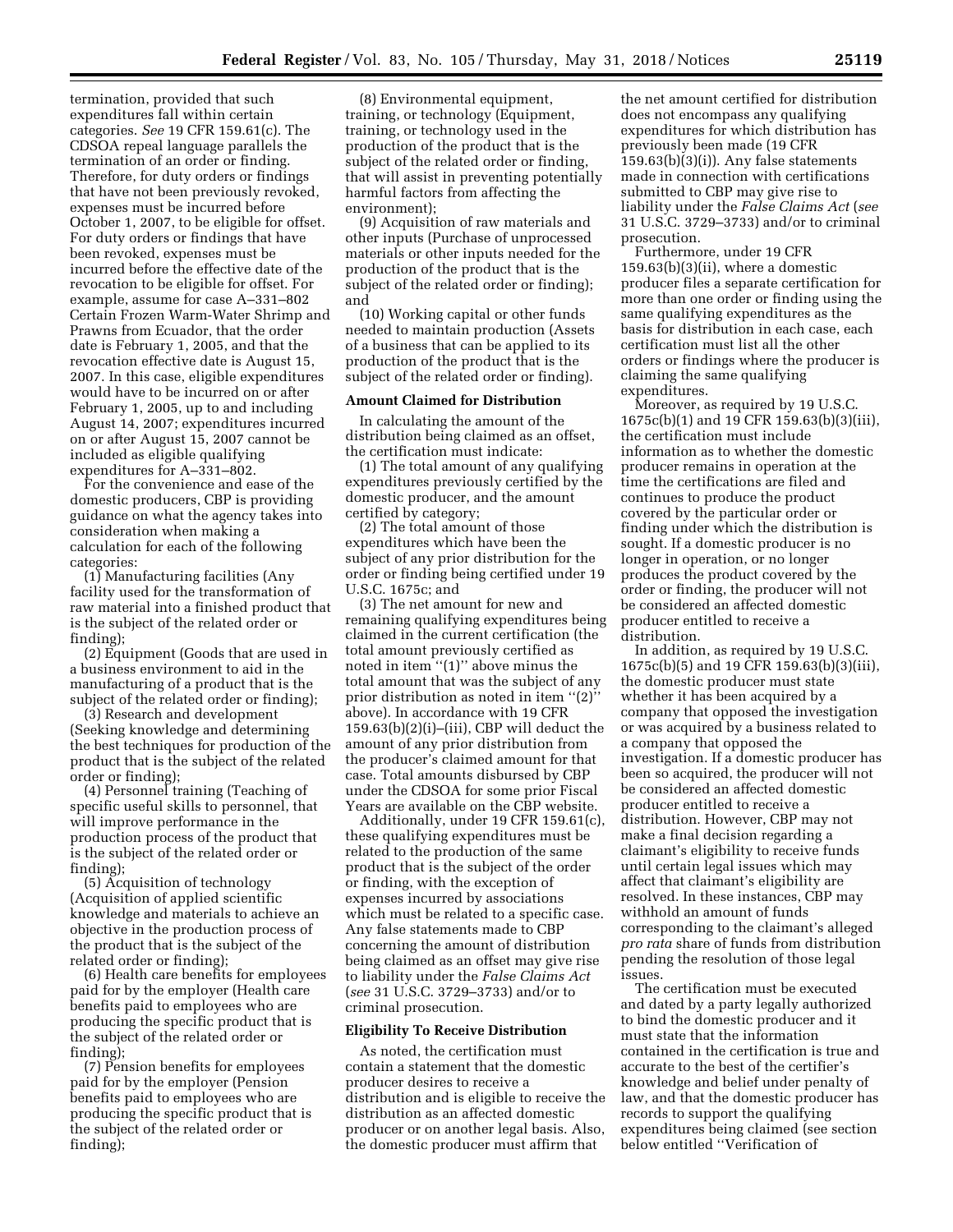Certification''). Moreover as provided in 19 CFR 159.64(b)(3), all overpayments to affected domestic producers are recoverable by CBP, and CBP reserves the right to use all available collection tools to recover overpayments, including but not limited to garnishments, court orders, administrative offset, enrollment in the Treasury Offset Program, and/or offset of tax refund payments. Overpayments may occur for a variety of reasons, including but not limited to: Reliquidations, court actions, settlements, insufficient verification of a certification in response to an inquiry from CBP, and administrative errors. With diminished amounts available over time, the likelihood that these events will require the recovery of funds previously distributed will increase. As a result, domestic producers who receive distributions under the CDSOA may wish to set aside any funds received in case it is subsequently determined that an overpayment has occurred. CBP considers the submission of a certification and the negotiation of any distribution checks received as acknowledgements and acceptance of the claimant's obligation to return those funds upon demand.

## **Review and Correction of Certification**

A certification that is submitted in response to this notice of intent to distribute and received within 60 calendar days after the date of publication of the notice in the **Federal Register** may, at CBP's sole discretion, be subject to review before acceptance to ensure that all informational requirements are complied with and that any amounts set forth in the certification for qualifying expenditures, including the amount claimed for distribution, appear to be correct. A certification that is found to be materially incorrect or incomplete will be returned to the domestic producer within 15 business days after the close of the 60 calendar-day filing period, as provided in 19 CFR 159.63(c). In making this determination, CBP will not speculate as to the reason for the error (*e.g.,* intentional, typographical, *etc.*). CBP must receive a corrected

certification from the domestic producer and/or an association filing on behalf of an association member within 10 business days from the date of the original denial letter. Failure to receive a corrected certification within 10 business days will result in denial of the certification at issue. It is the sole responsibility of the domestic producer to ensure that the certification is correct, complete, and accurate so as to demonstrate the eligibility of the domestic producer to the distribution requested. Failure to ensure that the certification is correct, complete, and accurate will result in the domestic producer not receiving a distribution and/or a demand for the return of funds.

#### **Verification of Certification**

Certifications are subject to CBP's verification. The burden remains on each claimant to fully substantiate all elements of its certification. As such, claimants may be required to provide copies of additional records for further review by CBP. Therefore, parties are required to maintain, and be prepared to produce, records adequately supporting their claims for a period of five years after the filing of the certification (19 CFR 159.63(d)). The records must demonstrate that each qualifying expenditure enumerated in the certification was actually incurred, and they must support how the qualifying expenditures are determined to be related to the production of the product covered by the order or finding. Although CBP will accept comments and information from the public and other domestic producers, CBP retains complete discretion regarding the initiation and conduct of investigations stemming from such information. In the event that a distribution is made to a domestic producer from whom CBP later seeks verification of the certification and sufficient supporting documentation is not provided as determined by CBP, then the amounts paid to the affected domestic producer are recoverable by CBP as an overpayment. CBP reserves the right to use all available collection tools to recover overpayments, including but not limited to garnishments, court orders,

administrative offset, enrollment in the Treasury Offset Program, and/or offset of tax refund payments. CBP considers the submission of a certification and the negotiation of any distribution checks received as acknowledgements and acceptance of the claimant's obligation to return those funds upon demand. Additionally, the submission of false statements, documents, or records in connection with a certification or verification of a certification may give rise to liability under the *False Claims Act* (*see* 31 U.S.C. 3729–3733) and/or to criminal prosecution.

# **Disclosure of Information in Certifications; Acceptance by Producer**

The name of the claimant, the total dollar amount claimed by the party on the certification, as well as the total dollar amount that CBP actually disburses to that affected domestic producer as an offset, will be available for disclosure to the public, as specified in 19 CFR 159.63(e). To this extent, the submission of the certification is construed as an understanding and acceptance on the part of the domestic producer that this information will be disclosed to the public and a waiver of any right to privacy or non-disclosure. Additionally, a statement in a certification that this information is proprietary and exempt from disclosure may result in CBP's rejection of the certification.

## **List of Orders or Findings and Related Domestic Producers**

The list of individual antidumping duty orders or findings and countervailing duty orders is set forth below together with the affected domestic producers associated with each order or finding who are potentially eligible to receive an offset. Those domestic producers not on the list must allege another basis for eligibility in their certification. Appearance of a domestic producer on the list is not a guarantee of distribution.

Dated: May 9, 2018.

#### **Samuel D. Grable,**

*Assistant Commissioner and Chief Financial Officer, Office of Finance.* 

| Commerce case<br>No.                                         | Commission case<br>No. | Product/country                                                                                                          | Petitioners/supporters                                                                                                                                                                                                                            |
|--------------------------------------------------------------|------------------------|--------------------------------------------------------------------------------------------------------------------------|---------------------------------------------------------------------------------------------------------------------------------------------------------------------------------------------------------------------------------------------------|
| A-122-006    AA1921-49<br>A-122-047<br>A-122-401  731-TA-196 | AA1921–127             | Steel Jacks/Canada<br>Elemental Sulphur/Canada<br>A-122-085  731-TA-3  Sugar and Syrups/Canada<br>Red Raspberries/Canada | Bloomfield Manufacturing (formerly Harrah Manufacturing).<br>Seaburn Metal Products.<br>Duval.<br>Amstar Sugar.<br>Northwest Food Producers' Association.<br>Oregon Caneberry Commission.<br>Rader Farms.<br>Ron Roberts.<br>Shuksan Frozen Food. |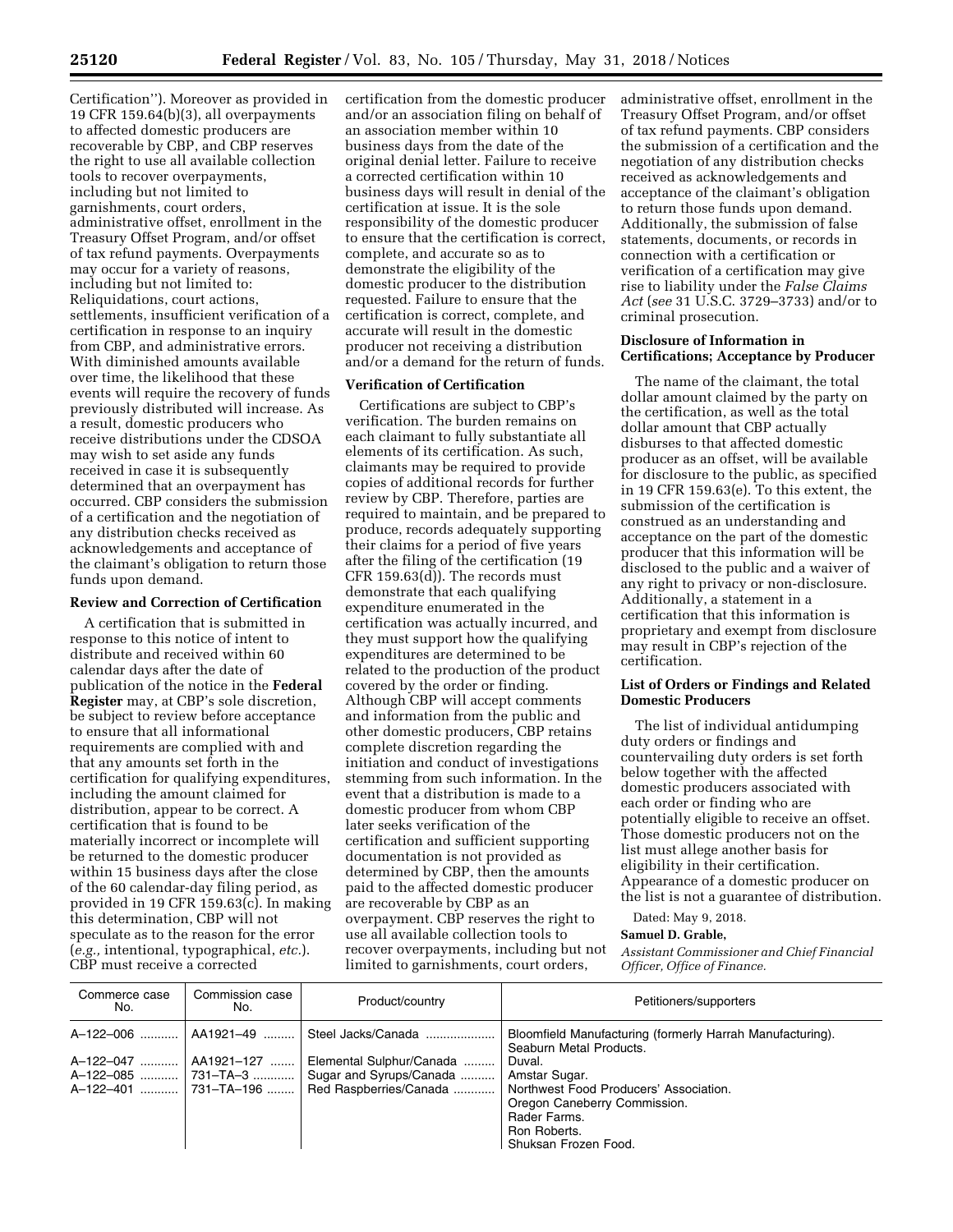| Commerce case<br>No.  | Commission case<br>No. | Product/country                                                                                           | Petitioners/supporters                                                                                                                                                                                                                                                                                                                                                                                  |
|-----------------------|------------------------|-----------------------------------------------------------------------------------------------------------|---------------------------------------------------------------------------------------------------------------------------------------------------------------------------------------------------------------------------------------------------------------------------------------------------------------------------------------------------------------------------------------------------------|
| A-122-503             | 731-TA-263             | Iron Construction Castings/Can-<br>ada.                                                                   | Washington Red Raspberry Commission.<br>Alhambra Foundry.<br>Allegheny Foundry.<br>Bingham & Taylor.<br>Campbell Foundry.<br>Charlotte Pipe & Foundry.<br>Deeter Foundry.<br>East Jordan Foundry.<br>Le Baron Foundry.<br>Municipal Castings.<br>Neenah Foundry.<br>Opelika Foundry.<br>Pinkerton Foundry.<br>Tyler Pipe.<br>US Foundry & Manufacturing.                                                |
|                       | A-122-506  731-TA-276  | Oil Country Tubular Goods/Can-<br>ada.                                                                    | Vulcan Foundry.<br>CF&I Steel.<br>Copperweld Tubing.<br>Cyclops.<br>KPC.<br>Lone Star Steel.<br>LTV Steel.<br>Maverick Tube.<br>Quanex.<br>US Steel.                                                                                                                                                                                                                                                    |
|                       |                        | A-122-601    731-TA-312    Brass Sheet and Strip/Canada                                                   | Allied Industrial Workers of America.<br>American Brass.<br>Bridgeport Brass.<br>Chase Brass & Copper.<br>Hussey Copper.<br>International Association of Machinists & Aerospace Workers.<br>Mechanics Educational Society of America (Local 56).<br>The Miller Company.<br>Olin.<br>Revere Copper Products.                                                                                             |
|                       | A-122-605  731-TA-367  | Color Picture Tubes/Canada                                                                                | United Steelworkers of America.<br>Industrial Union Department, AFL-CIO.<br>International Association of Machinists & Aerospace Workers.<br>International Brotherhood of Electrical Workers.<br>International Union of Electronic, Electrical, Technical, Salaried<br>and Machine Workers.<br>Philips Electronic Components Group.<br>United Steelworkers of America.<br>Zenith Electronics.            |
| A-122-804  731-TA-422 |                        | Steel Rails/Canada                                                                                        | Bethlehem Steel.<br>CF&I Steel.                                                                                                                                                                                                                                                                                                                                                                         |
| A-122-822             | 731–TA–614             | A-122-814  731-TA-528  Pure Magnesium/Canada<br>Corrosion-Resistant Carbon Steel<br>Flat Products/Canada. | Magnesium Corporation of America.<br>Armco Steel.<br>Bethlehem Steel.<br>California Steel Industries.<br>Geneva Steel.<br>Gulf States Steel.<br>Inland Steel Industries.<br>LTV Steel.<br>Lukens Steel.<br>National Steel.<br>Nextech.<br>Rouge Steel Co.<br>Sharon Steel.<br>Theis Precision Steel.<br>Thompson Steel.<br>US Steel.<br>United Steelworkers of America.<br>WCI Steel.<br>Weirton Steel. |
| A-122-823             | 731-TA-575             | Cut-to-Length<br>Steel<br>Carbon<br>Plate/Canada.                                                         | Bethlehem Steel.<br>California Steel Industries.<br>Geneva Steel.<br><b>Gulf States Steel.</b><br>Inland Steel Industries.<br>Lukens Steel.<br>National Steel.<br>Nextech.                                                                                                                                                                                                                              |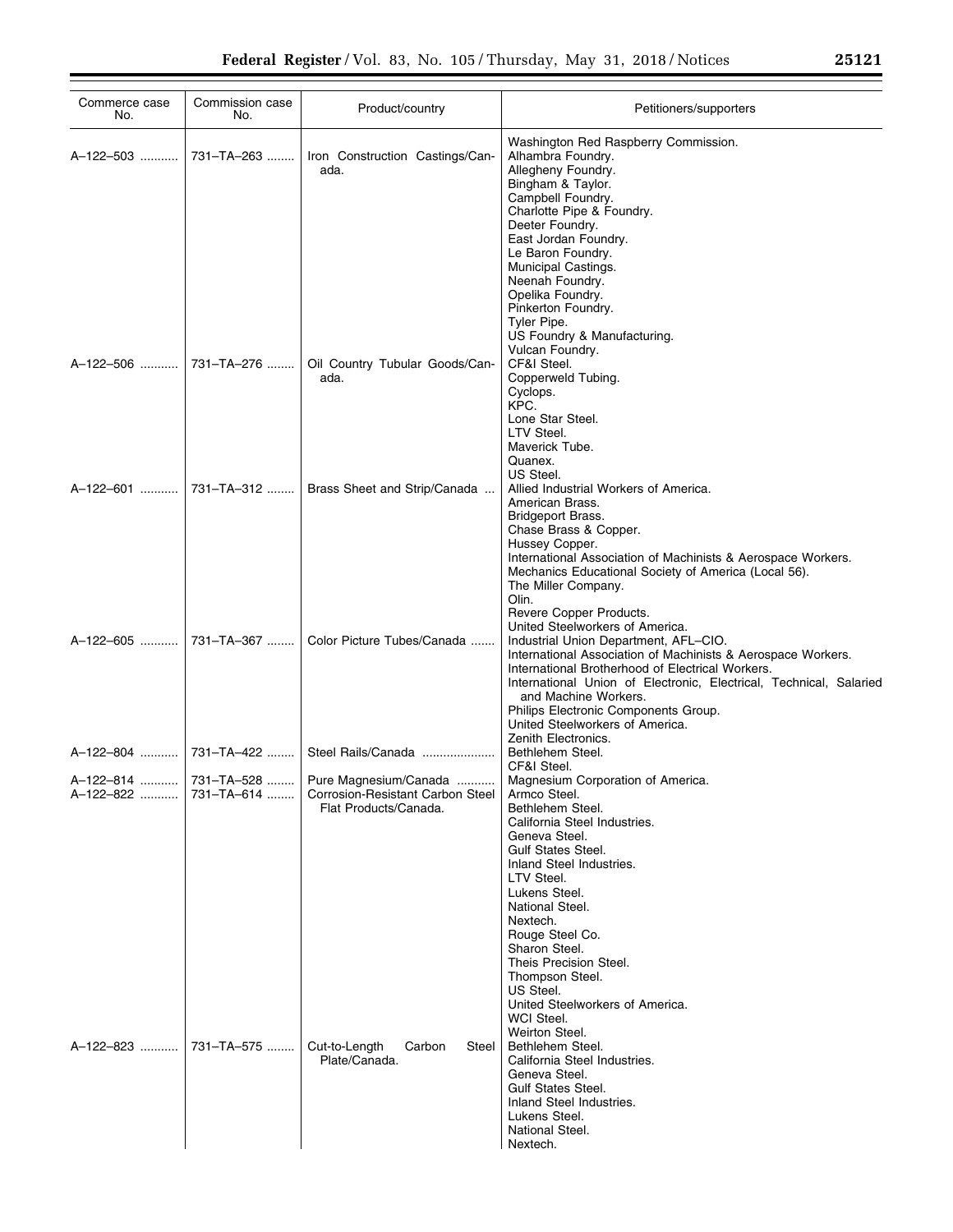| Commerce case<br>No. | Commission case<br>No. | Product/country                 | Petitioners/supporters                                                                                                                                                                                                                                                                                                                                                                                                                                                                                                                                                                                                                                                                                                                                                                                                                                                                                                                                                                                                                                                                                                                                                                                                                                                                                                                                                                                                                                                                                                                                                                   |
|----------------------|------------------------|---------------------------------|------------------------------------------------------------------------------------------------------------------------------------------------------------------------------------------------------------------------------------------------------------------------------------------------------------------------------------------------------------------------------------------------------------------------------------------------------------------------------------------------------------------------------------------------------------------------------------------------------------------------------------------------------------------------------------------------------------------------------------------------------------------------------------------------------------------------------------------------------------------------------------------------------------------------------------------------------------------------------------------------------------------------------------------------------------------------------------------------------------------------------------------------------------------------------------------------------------------------------------------------------------------------------------------------------------------------------------------------------------------------------------------------------------------------------------------------------------------------------------------------------------------------------------------------------------------------------------------|
| A-122-830            | 731-TA-789             | Stainless Steel Plate in Coils/ | Sharon Steel.<br>Theis Precision Steel.<br>Thompson Steel.<br>US Steel.<br>United Steelworkers of America.<br>Allegheny Ludlum.                                                                                                                                                                                                                                                                                                                                                                                                                                                                                                                                                                                                                                                                                                                                                                                                                                                                                                                                                                                                                                                                                                                                                                                                                                                                                                                                                                                                                                                          |
|                      |                        | Canada.                         | Armco Steel.<br>J&L Specialty Steel.<br>Lukens Steel.<br>North American Stainless.                                                                                                                                                                                                                                                                                                                                                                                                                                                                                                                                                                                                                                                                                                                                                                                                                                                                                                                                                                                                                                                                                                                                                                                                                                                                                                                                                                                                                                                                                                       |
| A-122-838            | 731-TA-928             | Softwood Lumber/Canada          | 71 Lumber Co.<br>Almond Bros Lbr Co.<br>Anthony Timberlands.<br>Balfour Lbr Co.<br>Ball Lumber.<br>Banks Lumber Company.<br>Barge Forest Products Co.<br>Beadles Lumber Co.<br>Bearden Lumber.<br>Bennett Lumber.<br>Big Valley Band Mill.<br>Bighorn Lumber Co Inc.<br>Blue Mountain Lumber.<br>Buddy Bean Lumber.<br>Burgin Lumber Co Ltd.<br>Burt Lumber Company.<br>C&D Lumber Co.<br>Ceda-Pine Veneer.<br>Cersosimo Lumber Co Inc.<br>Charles Ingram Lumber Co Inc.<br>Charleston Heart Pine.<br>Chesterfield Lumber.<br>Chips.<br>Chocorua Valley Lumber Co.<br>Claude Howard Lumber.<br>Clearwater Forest Industries.<br>CLW Inc.<br>CM Tucker Lumber Corp.<br>Coalition for Fair Lumber Imports Executive Committee.<br>Cody Lumber Co.<br>Collins Pine Co.<br>Collums Lumber.<br>Columbus Lumber Co.<br>Contoocook River Lumber.<br>Conway Guiteau Lumber.<br>Cornwright Lumber Co.<br>Crown Pacific.<br>Daniels Lumber Inc.<br>Dean Lumber Co Inc.<br>Deltic Timber Corporation.<br>Devils Tower Forest Products.<br>DiPrizio Pine Sales.<br>Dorchester Lumber Co.<br>DR Johnson Lumber.<br>East Brainerd Lumber Co.<br>East Coast Lumber Company.<br>Eas-Tex Lumber.<br><b>ECK Wood Products.</b><br>Ellingson Lumber Co.<br>Elliott Sawmilling.<br>Empire Lumber Co.<br>Evergreen Forest Products.<br>Excalibur Shelving Systems Inc.<br>Exley Lumber Co.<br>FH Stoltze Land & Lumber Co.<br>FL Turlington Lbr Co Inc.<br>Fleming Lumber.<br>Flippo Lumber.<br>Floragen Forest Products.<br>Frank Lumber Co.<br>Franklin Timber Co.<br>Fred Tebb & Sons.<br>Fremont Sawmill. |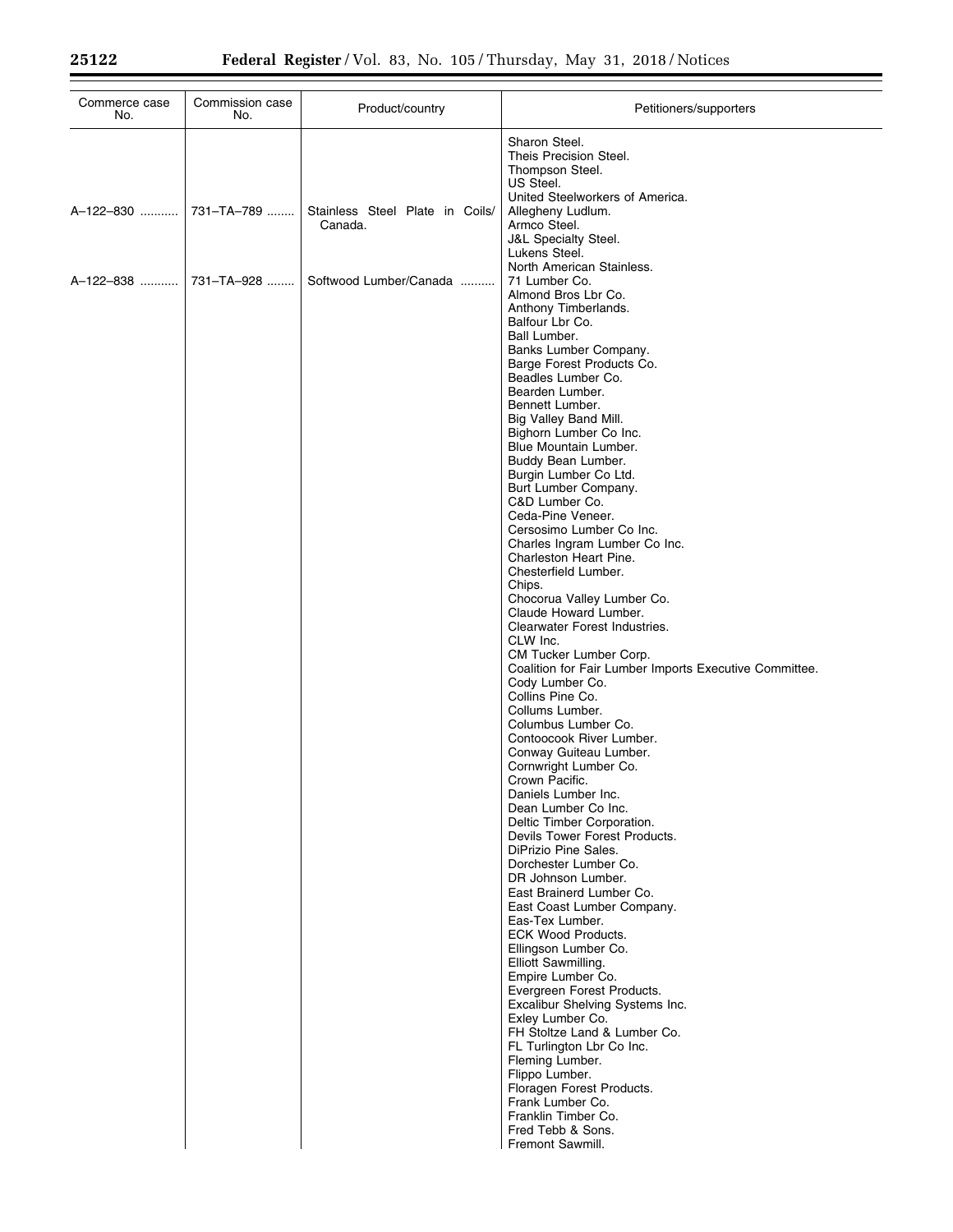| Frontier Resources.<br>Garrison Brothers Lumber Co and Subsidiaries.<br>Georgia Lumber.<br>Gilman Building Products.<br>Godfrey Lumber.<br>Granite State Forest Prod Inc.<br>Great Western Lumber Co.<br>Greenville Molding Inc.<br>Griffin Lumber Company.<br>Guess Brothers Lumber.<br>Gulf Lumber.<br>Gulf States Paper.<br>Guy Bennett Lumber.<br>Hampton Resources.<br>Hancock Lumber.<br>Hankins Inc.<br>Hankins Lumber Co.<br>Harrigan Lumber.<br>Harwood Products.<br>Haskell Lumber Inc.<br>Hatfield Lumber.<br>Hedstrom Lumber.<br>Herrick Millwork Inc.<br>HG Toler & Son Lumber Co Inc.<br>HG Wood Industries LLC.<br>Hogan & Storey Wood Prod.<br>Hogan Lumber Co.<br>Hood Industries.<br>HS Hofler & Sons Lumber Co Inc.<br>Hubbard Forest Ind Inc.<br>HW Culp Lumber Co.<br>Idaho Veneer Co.<br>Industrial Wood Products.<br>Intermountain Res LLC.<br>International Paper.<br>J Franklin Jones Lumber Co Inc.<br>Jack Batte & Sons Inc.<br>Jasper Lumber Company.<br>JD Martin Lumber Co.<br>JE Jones Lumber Co.<br>Jerry G Williams & Sons.<br>JH Knighton Lumber Co.<br>Johnson Lumber Company.<br>Jordan Lumber & Supply.<br>Joseph Timber Co.<br>JP Haynes Lbr Co Inc.<br>JV Wells Inc.<br>JW Jones Lumber.<br>Keadle Lumber Enterprises.<br>Keller Lumber.<br>King Lumber Co.<br>Konkolville Lumber.<br>Langdale Forest Products.<br>Laurel Lumber Company.<br>Leavitt Lumber Co.<br>Leesville Lumber Co.<br>Limington Lumber Co.<br>Longview Fibre Co.<br>Lovell Lumber Co Inc.<br>M Kendall Lumber Co.<br>Manke Lumber Co.<br>Marriner Lumber Co.<br>Mason Lumber.<br>MB Heath & Sons Lumber Co.<br>MC Dixon Lumber Co Inc.<br>Mebane Lumber Co Inc.<br>Metcalf Lumber Co Inc.<br>Millry Mill Co Inc.<br>Moose Creek Lumber Co.<br>Moose River Lumber.<br>Morgan Lumber Co Inc.<br>Mount Yonah Lumber Co.<br>Nagel Lumber. | Commerce case<br>No. | Commission case<br>No. | Product/country | Petitioners/supporters |
|---------------------------------------------------------------------------------------------------------------------------------------------------------------------------------------------------------------------------------------------------------------------------------------------------------------------------------------------------------------------------------------------------------------------------------------------------------------------------------------------------------------------------------------------------------------------------------------------------------------------------------------------------------------------------------------------------------------------------------------------------------------------------------------------------------------------------------------------------------------------------------------------------------------------------------------------------------------------------------------------------------------------------------------------------------------------------------------------------------------------------------------------------------------------------------------------------------------------------------------------------------------------------------------------------------------------------------------------------------------------------------------------------------------------------------------------------------------------------------------------------------------------------------------------------------------------------------------------------------------------------------------------------------------------------------------------------------------------------------------------------------------------------------------------------------------------------------------------------|----------------------|------------------------|-----------------|------------------------|
|                                                                                                                                                                                                                                                                                                                                                                                                                                                                                                                                                                                                                                                                                                                                                                                                                                                                                                                                                                                                                                                                                                                                                                                                                                                                                                                                                                                                                                                                                                                                                                                                                                                                                                                                                                                                                                                   |                      |                        |                 |                        |
|                                                                                                                                                                                                                                                                                                                                                                                                                                                                                                                                                                                                                                                                                                                                                                                                                                                                                                                                                                                                                                                                                                                                                                                                                                                                                                                                                                                                                                                                                                                                                                                                                                                                                                                                                                                                                                                   |                      |                        |                 |                        |
|                                                                                                                                                                                                                                                                                                                                                                                                                                                                                                                                                                                                                                                                                                                                                                                                                                                                                                                                                                                                                                                                                                                                                                                                                                                                                                                                                                                                                                                                                                                                                                                                                                                                                                                                                                                                                                                   |                      |                        |                 |                        |
|                                                                                                                                                                                                                                                                                                                                                                                                                                                                                                                                                                                                                                                                                                                                                                                                                                                                                                                                                                                                                                                                                                                                                                                                                                                                                                                                                                                                                                                                                                                                                                                                                                                                                                                                                                                                                                                   |                      |                        |                 |                        |
|                                                                                                                                                                                                                                                                                                                                                                                                                                                                                                                                                                                                                                                                                                                                                                                                                                                                                                                                                                                                                                                                                                                                                                                                                                                                                                                                                                                                                                                                                                                                                                                                                                                                                                                                                                                                                                                   |                      |                        |                 |                        |
|                                                                                                                                                                                                                                                                                                                                                                                                                                                                                                                                                                                                                                                                                                                                                                                                                                                                                                                                                                                                                                                                                                                                                                                                                                                                                                                                                                                                                                                                                                                                                                                                                                                                                                                                                                                                                                                   |                      |                        |                 |                        |
|                                                                                                                                                                                                                                                                                                                                                                                                                                                                                                                                                                                                                                                                                                                                                                                                                                                                                                                                                                                                                                                                                                                                                                                                                                                                                                                                                                                                                                                                                                                                                                                                                                                                                                                                                                                                                                                   |                      |                        |                 |                        |
|                                                                                                                                                                                                                                                                                                                                                                                                                                                                                                                                                                                                                                                                                                                                                                                                                                                                                                                                                                                                                                                                                                                                                                                                                                                                                                                                                                                                                                                                                                                                                                                                                                                                                                                                                                                                                                                   |                      |                        |                 |                        |
|                                                                                                                                                                                                                                                                                                                                                                                                                                                                                                                                                                                                                                                                                                                                                                                                                                                                                                                                                                                                                                                                                                                                                                                                                                                                                                                                                                                                                                                                                                                                                                                                                                                                                                                                                                                                                                                   |                      |                        |                 |                        |
|                                                                                                                                                                                                                                                                                                                                                                                                                                                                                                                                                                                                                                                                                                                                                                                                                                                                                                                                                                                                                                                                                                                                                                                                                                                                                                                                                                                                                                                                                                                                                                                                                                                                                                                                                                                                                                                   |                      |                        |                 |                        |
|                                                                                                                                                                                                                                                                                                                                                                                                                                                                                                                                                                                                                                                                                                                                                                                                                                                                                                                                                                                                                                                                                                                                                                                                                                                                                                                                                                                                                                                                                                                                                                                                                                                                                                                                                                                                                                                   |                      |                        |                 |                        |
|                                                                                                                                                                                                                                                                                                                                                                                                                                                                                                                                                                                                                                                                                                                                                                                                                                                                                                                                                                                                                                                                                                                                                                                                                                                                                                                                                                                                                                                                                                                                                                                                                                                                                                                                                                                                                                                   |                      |                        |                 |                        |
|                                                                                                                                                                                                                                                                                                                                                                                                                                                                                                                                                                                                                                                                                                                                                                                                                                                                                                                                                                                                                                                                                                                                                                                                                                                                                                                                                                                                                                                                                                                                                                                                                                                                                                                                                                                                                                                   |                      |                        |                 |                        |
|                                                                                                                                                                                                                                                                                                                                                                                                                                                                                                                                                                                                                                                                                                                                                                                                                                                                                                                                                                                                                                                                                                                                                                                                                                                                                                                                                                                                                                                                                                                                                                                                                                                                                                                                                                                                                                                   |                      |                        |                 |                        |
|                                                                                                                                                                                                                                                                                                                                                                                                                                                                                                                                                                                                                                                                                                                                                                                                                                                                                                                                                                                                                                                                                                                                                                                                                                                                                                                                                                                                                                                                                                                                                                                                                                                                                                                                                                                                                                                   |                      |                        |                 |                        |
|                                                                                                                                                                                                                                                                                                                                                                                                                                                                                                                                                                                                                                                                                                                                                                                                                                                                                                                                                                                                                                                                                                                                                                                                                                                                                                                                                                                                                                                                                                                                                                                                                                                                                                                                                                                                                                                   |                      |                        |                 |                        |
|                                                                                                                                                                                                                                                                                                                                                                                                                                                                                                                                                                                                                                                                                                                                                                                                                                                                                                                                                                                                                                                                                                                                                                                                                                                                                                                                                                                                                                                                                                                                                                                                                                                                                                                                                                                                                                                   |                      |                        |                 |                        |
|                                                                                                                                                                                                                                                                                                                                                                                                                                                                                                                                                                                                                                                                                                                                                                                                                                                                                                                                                                                                                                                                                                                                                                                                                                                                                                                                                                                                                                                                                                                                                                                                                                                                                                                                                                                                                                                   |                      |                        |                 |                        |
|                                                                                                                                                                                                                                                                                                                                                                                                                                                                                                                                                                                                                                                                                                                                                                                                                                                                                                                                                                                                                                                                                                                                                                                                                                                                                                                                                                                                                                                                                                                                                                                                                                                                                                                                                                                                                                                   |                      |                        |                 |                        |
|                                                                                                                                                                                                                                                                                                                                                                                                                                                                                                                                                                                                                                                                                                                                                                                                                                                                                                                                                                                                                                                                                                                                                                                                                                                                                                                                                                                                                                                                                                                                                                                                                                                                                                                                                                                                                                                   |                      |                        |                 |                        |
|                                                                                                                                                                                                                                                                                                                                                                                                                                                                                                                                                                                                                                                                                                                                                                                                                                                                                                                                                                                                                                                                                                                                                                                                                                                                                                                                                                                                                                                                                                                                                                                                                                                                                                                                                                                                                                                   |                      |                        |                 |                        |
|                                                                                                                                                                                                                                                                                                                                                                                                                                                                                                                                                                                                                                                                                                                                                                                                                                                                                                                                                                                                                                                                                                                                                                                                                                                                                                                                                                                                                                                                                                                                                                                                                                                                                                                                                                                                                                                   |                      |                        |                 |                        |
|                                                                                                                                                                                                                                                                                                                                                                                                                                                                                                                                                                                                                                                                                                                                                                                                                                                                                                                                                                                                                                                                                                                                                                                                                                                                                                                                                                                                                                                                                                                                                                                                                                                                                                                                                                                                                                                   |                      |                        |                 |                        |
|                                                                                                                                                                                                                                                                                                                                                                                                                                                                                                                                                                                                                                                                                                                                                                                                                                                                                                                                                                                                                                                                                                                                                                                                                                                                                                                                                                                                                                                                                                                                                                                                                                                                                                                                                                                                                                                   |                      |                        |                 |                        |
|                                                                                                                                                                                                                                                                                                                                                                                                                                                                                                                                                                                                                                                                                                                                                                                                                                                                                                                                                                                                                                                                                                                                                                                                                                                                                                                                                                                                                                                                                                                                                                                                                                                                                                                                                                                                                                                   |                      |                        |                 |                        |
|                                                                                                                                                                                                                                                                                                                                                                                                                                                                                                                                                                                                                                                                                                                                                                                                                                                                                                                                                                                                                                                                                                                                                                                                                                                                                                                                                                                                                                                                                                                                                                                                                                                                                                                                                                                                                                                   |                      |                        |                 |                        |
|                                                                                                                                                                                                                                                                                                                                                                                                                                                                                                                                                                                                                                                                                                                                                                                                                                                                                                                                                                                                                                                                                                                                                                                                                                                                                                                                                                                                                                                                                                                                                                                                                                                                                                                                                                                                                                                   |                      |                        |                 |                        |
|                                                                                                                                                                                                                                                                                                                                                                                                                                                                                                                                                                                                                                                                                                                                                                                                                                                                                                                                                                                                                                                                                                                                                                                                                                                                                                                                                                                                                                                                                                                                                                                                                                                                                                                                                                                                                                                   |                      |                        |                 |                        |
|                                                                                                                                                                                                                                                                                                                                                                                                                                                                                                                                                                                                                                                                                                                                                                                                                                                                                                                                                                                                                                                                                                                                                                                                                                                                                                                                                                                                                                                                                                                                                                                                                                                                                                                                                                                                                                                   |                      |                        |                 |                        |
|                                                                                                                                                                                                                                                                                                                                                                                                                                                                                                                                                                                                                                                                                                                                                                                                                                                                                                                                                                                                                                                                                                                                                                                                                                                                                                                                                                                                                                                                                                                                                                                                                                                                                                                                                                                                                                                   |                      |                        |                 |                        |
|                                                                                                                                                                                                                                                                                                                                                                                                                                                                                                                                                                                                                                                                                                                                                                                                                                                                                                                                                                                                                                                                                                                                                                                                                                                                                                                                                                                                                                                                                                                                                                                                                                                                                                                                                                                                                                                   |                      |                        |                 |                        |
|                                                                                                                                                                                                                                                                                                                                                                                                                                                                                                                                                                                                                                                                                                                                                                                                                                                                                                                                                                                                                                                                                                                                                                                                                                                                                                                                                                                                                                                                                                                                                                                                                                                                                                                                                                                                                                                   |                      |                        |                 |                        |
|                                                                                                                                                                                                                                                                                                                                                                                                                                                                                                                                                                                                                                                                                                                                                                                                                                                                                                                                                                                                                                                                                                                                                                                                                                                                                                                                                                                                                                                                                                                                                                                                                                                                                                                                                                                                                                                   |                      |                        |                 |                        |
|                                                                                                                                                                                                                                                                                                                                                                                                                                                                                                                                                                                                                                                                                                                                                                                                                                                                                                                                                                                                                                                                                                                                                                                                                                                                                                                                                                                                                                                                                                                                                                                                                                                                                                                                                                                                                                                   |                      |                        |                 |                        |
|                                                                                                                                                                                                                                                                                                                                                                                                                                                                                                                                                                                                                                                                                                                                                                                                                                                                                                                                                                                                                                                                                                                                                                                                                                                                                                                                                                                                                                                                                                                                                                                                                                                                                                                                                                                                                                                   |                      |                        |                 |                        |
|                                                                                                                                                                                                                                                                                                                                                                                                                                                                                                                                                                                                                                                                                                                                                                                                                                                                                                                                                                                                                                                                                                                                                                                                                                                                                                                                                                                                                                                                                                                                                                                                                                                                                                                                                                                                                                                   |                      |                        |                 |                        |
|                                                                                                                                                                                                                                                                                                                                                                                                                                                                                                                                                                                                                                                                                                                                                                                                                                                                                                                                                                                                                                                                                                                                                                                                                                                                                                                                                                                                                                                                                                                                                                                                                                                                                                                                                                                                                                                   |                      |                        |                 |                        |
|                                                                                                                                                                                                                                                                                                                                                                                                                                                                                                                                                                                                                                                                                                                                                                                                                                                                                                                                                                                                                                                                                                                                                                                                                                                                                                                                                                                                                                                                                                                                                                                                                                                                                                                                                                                                                                                   |                      |                        |                 |                        |
|                                                                                                                                                                                                                                                                                                                                                                                                                                                                                                                                                                                                                                                                                                                                                                                                                                                                                                                                                                                                                                                                                                                                                                                                                                                                                                                                                                                                                                                                                                                                                                                                                                                                                                                                                                                                                                                   |                      |                        |                 |                        |
|                                                                                                                                                                                                                                                                                                                                                                                                                                                                                                                                                                                                                                                                                                                                                                                                                                                                                                                                                                                                                                                                                                                                                                                                                                                                                                                                                                                                                                                                                                                                                                                                                                                                                                                                                                                                                                                   |                      |                        |                 |                        |
|                                                                                                                                                                                                                                                                                                                                                                                                                                                                                                                                                                                                                                                                                                                                                                                                                                                                                                                                                                                                                                                                                                                                                                                                                                                                                                                                                                                                                                                                                                                                                                                                                                                                                                                                                                                                                                                   |                      |                        |                 |                        |
|                                                                                                                                                                                                                                                                                                                                                                                                                                                                                                                                                                                                                                                                                                                                                                                                                                                                                                                                                                                                                                                                                                                                                                                                                                                                                                                                                                                                                                                                                                                                                                                                                                                                                                                                                                                                                                                   |                      |                        |                 |                        |
|                                                                                                                                                                                                                                                                                                                                                                                                                                                                                                                                                                                                                                                                                                                                                                                                                                                                                                                                                                                                                                                                                                                                                                                                                                                                                                                                                                                                                                                                                                                                                                                                                                                                                                                                                                                                                                                   |                      |                        |                 |                        |
|                                                                                                                                                                                                                                                                                                                                                                                                                                                                                                                                                                                                                                                                                                                                                                                                                                                                                                                                                                                                                                                                                                                                                                                                                                                                                                                                                                                                                                                                                                                                                                                                                                                                                                                                                                                                                                                   |                      |                        |                 |                        |
|                                                                                                                                                                                                                                                                                                                                                                                                                                                                                                                                                                                                                                                                                                                                                                                                                                                                                                                                                                                                                                                                                                                                                                                                                                                                                                                                                                                                                                                                                                                                                                                                                                                                                                                                                                                                                                                   |                      |                        |                 |                        |
|                                                                                                                                                                                                                                                                                                                                                                                                                                                                                                                                                                                                                                                                                                                                                                                                                                                                                                                                                                                                                                                                                                                                                                                                                                                                                                                                                                                                                                                                                                                                                                                                                                                                                                                                                                                                                                                   |                      |                        |                 |                        |
|                                                                                                                                                                                                                                                                                                                                                                                                                                                                                                                                                                                                                                                                                                                                                                                                                                                                                                                                                                                                                                                                                                                                                                                                                                                                                                                                                                                                                                                                                                                                                                                                                                                                                                                                                                                                                                                   |                      |                        |                 |                        |
|                                                                                                                                                                                                                                                                                                                                                                                                                                                                                                                                                                                                                                                                                                                                                                                                                                                                                                                                                                                                                                                                                                                                                                                                                                                                                                                                                                                                                                                                                                                                                                                                                                                                                                                                                                                                                                                   |                      |                        |                 |                        |
|                                                                                                                                                                                                                                                                                                                                                                                                                                                                                                                                                                                                                                                                                                                                                                                                                                                                                                                                                                                                                                                                                                                                                                                                                                                                                                                                                                                                                                                                                                                                                                                                                                                                                                                                                                                                                                                   |                      |                        |                 |                        |
|                                                                                                                                                                                                                                                                                                                                                                                                                                                                                                                                                                                                                                                                                                                                                                                                                                                                                                                                                                                                                                                                                                                                                                                                                                                                                                                                                                                                                                                                                                                                                                                                                                                                                                                                                                                                                                                   |                      |                        |                 |                        |
|                                                                                                                                                                                                                                                                                                                                                                                                                                                                                                                                                                                                                                                                                                                                                                                                                                                                                                                                                                                                                                                                                                                                                                                                                                                                                                                                                                                                                                                                                                                                                                                                                                                                                                                                                                                                                                                   |                      |                        |                 |                        |
|                                                                                                                                                                                                                                                                                                                                                                                                                                                                                                                                                                                                                                                                                                                                                                                                                                                                                                                                                                                                                                                                                                                                                                                                                                                                                                                                                                                                                                                                                                                                                                                                                                                                                                                                                                                                                                                   |                      |                        |                 |                        |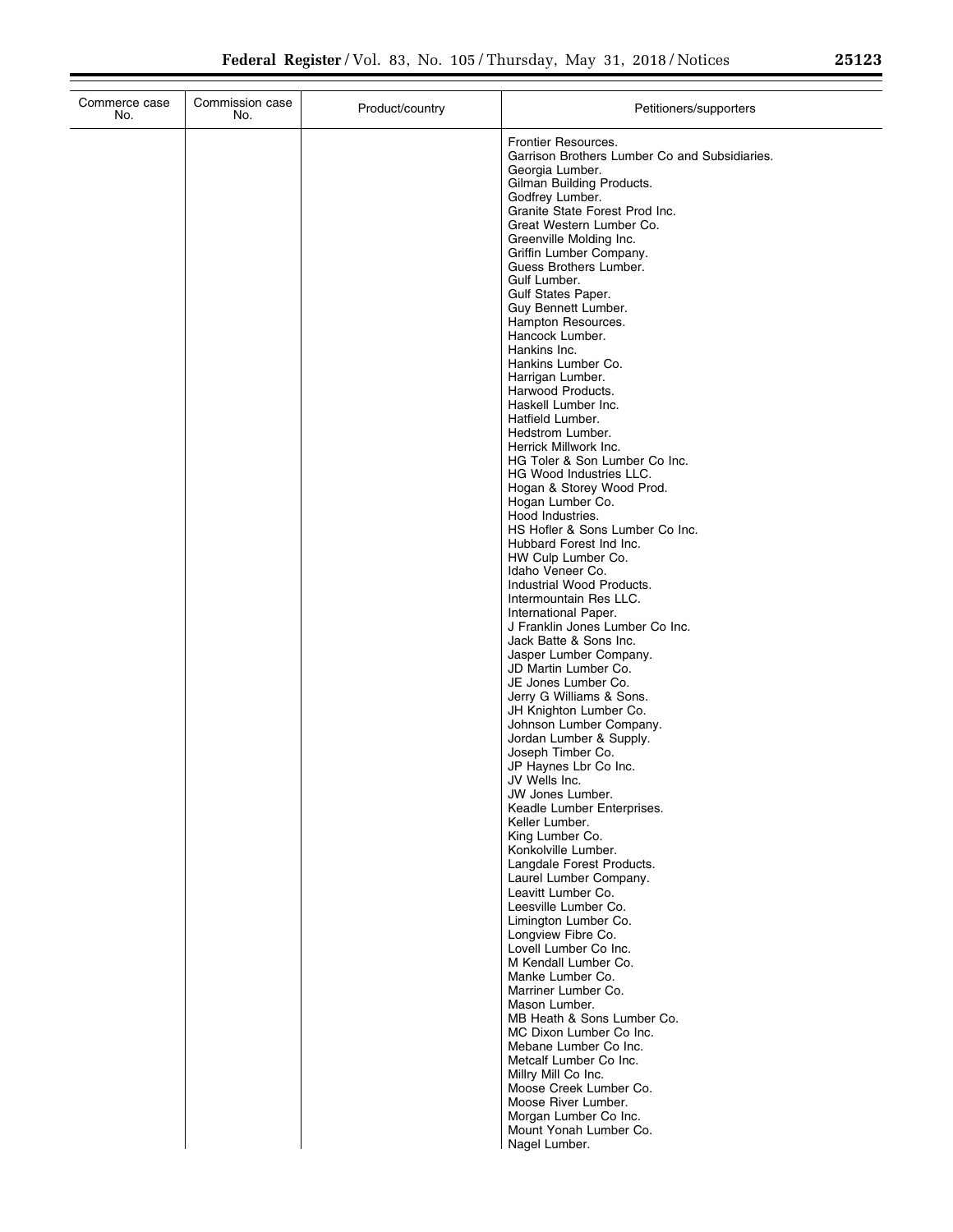| Commerce case<br>No. | Commission case<br>No. | Product/country | Petitioners/supporters                                                                                                                                                                                                                                                                                                                                                                                                                                                                                                                                                                                                                                                                                                                                                                                                                                                                                                                                                                                                                                                                                                                                                                                                                                                                                                                                                                                                       |
|----------------------|------------------------|-----------------|------------------------------------------------------------------------------------------------------------------------------------------------------------------------------------------------------------------------------------------------------------------------------------------------------------------------------------------------------------------------------------------------------------------------------------------------------------------------------------------------------------------------------------------------------------------------------------------------------------------------------------------------------------------------------------------------------------------------------------------------------------------------------------------------------------------------------------------------------------------------------------------------------------------------------------------------------------------------------------------------------------------------------------------------------------------------------------------------------------------------------------------------------------------------------------------------------------------------------------------------------------------------------------------------------------------------------------------------------------------------------------------------------------------------------|
|                      |                        |                 | New Kearsarge Corp.<br>New South.<br>Nicolet Hardwoods.<br>Nieman Sawmills SD.<br>Nieman Sawmills WY.<br>North Florida.<br>Northern Lights Timber & Lumber.<br>Northern Neck Lumber Co.<br>Ochoco Lumber Co.<br>Olon Belcher Lumber Co.<br>Owens and Hurst Lumber.<br>Packaging Corp of America.<br>Page & Hill Forest Products.<br>Paper, Allied-Industrial, Chemical and Energy Workers Inter-<br>national Union.<br>Parker Lumber.<br>Pate Lumber Co Inc.<br>PBS Lumber.<br>Pedigo Lumber Co.<br>Piedmont Hardwood Lumber Co.<br>Pine River Lumber Co.<br>Pinecrest Lumber Co.<br>Pleasant River Lumber Co.<br>Pleasant Western Lumber Inc.<br>Plum Creek Timber.<br>Pollard Lumber.<br>Portac.<br>Potlatch.<br>Potomac Supply.<br>Precision Lumber Inc.<br>Pruitt Lumber Inc.<br>R Leon Williams Lumber Co.<br>RA Yancey Lumber.<br>Rajala Timber Co.<br>Ralph Hamel Forest Products.<br>Randy D Miller Lumber.<br>Rappahannock Lumber Co.<br>Regulus Stud Mills Inc.<br>Riley Creek Lumber.<br>Roanoke Lumber Co.<br>Robbins Lumber.<br>Robertson Lumber.<br>Roseburg Forest Products Co.<br>Rough & Ready.<br><b>RSG Forest Products.</b><br><b>Rushmore Forest Products.</b><br>RY Timber Inc.<br>Sam Mabry Lumber Co.<br>Scotch Lumber.<br>SDS Lumber Co.<br>Seacoast Mills Inc.<br>Seago Lumber.<br>Seattle-Snohomish.<br>Seneca Sawmill.<br>Shaver Wood Products.<br>Shearer Lumber Products.<br>Shuqualak Lumber. |
|                      |                        |                 | SI Storey Lumber.<br>Sierra Forest Products.<br>Sierra Pacific Industries.<br>Sigfridson Wood Products.<br>Silver City Lumber Inc.<br>Somers Lbr & Mfg Inc.                                                                                                                                                                                                                                                                                                                                                                                                                                                                                                                                                                                                                                                                                                                                                                                                                                                                                                                                                                                                                                                                                                                                                                                                                                                                  |
|                      |                        |                 | South & Jones.<br>South Coast.<br>Southern Forest Industries Inc.<br>Southern Lumber.<br>St Laurent Forest Products.<br>Starfire Lumber Co.<br>Steely Lumber Co Inc.<br>Stimson Lumber.<br>Summit Timber Co.<br>Sundance Lumber.                                                                                                                                                                                                                                                                                                                                                                                                                                                                                                                                                                                                                                                                                                                                                                                                                                                                                                                                                                                                                                                                                                                                                                                             |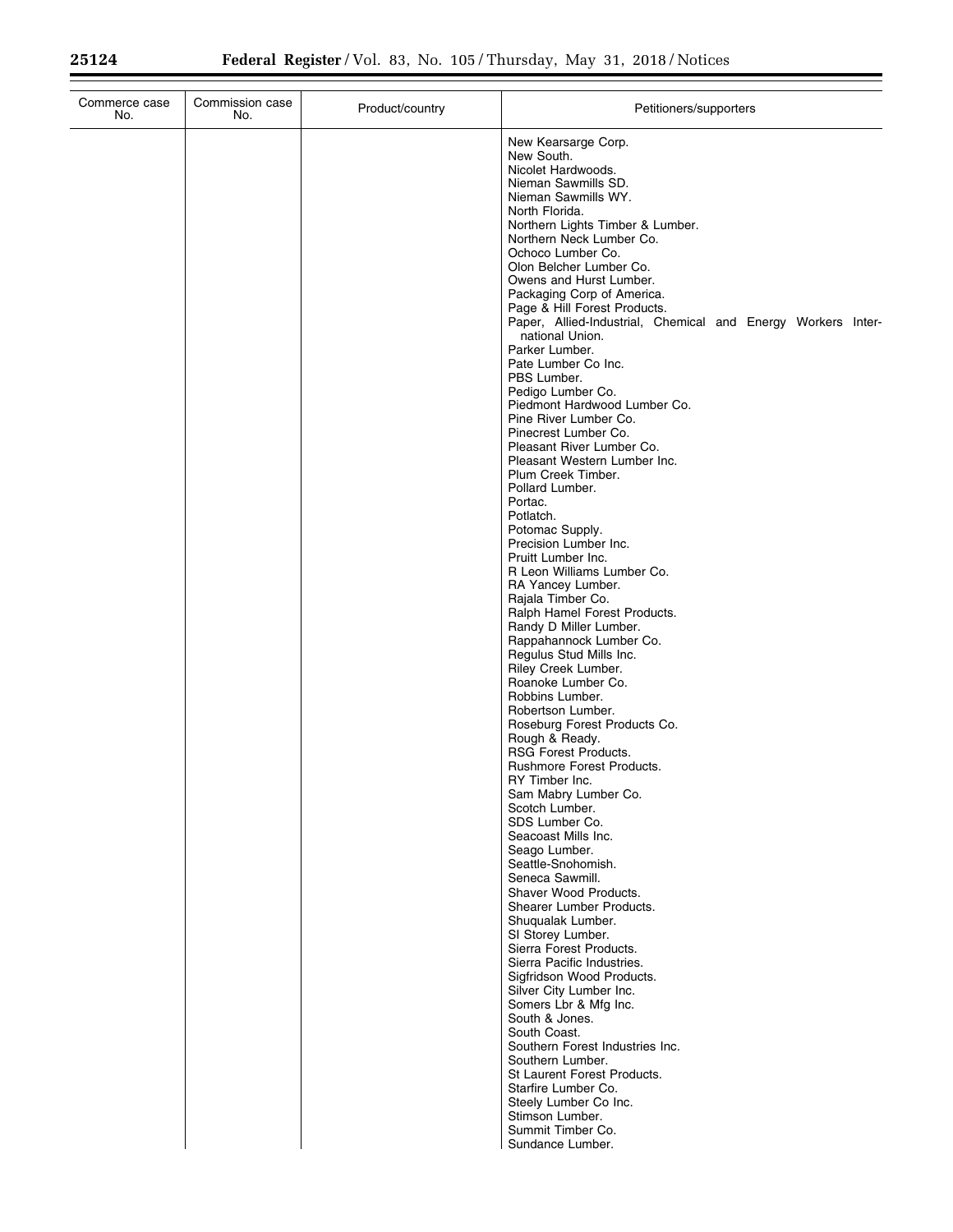| Commerce case<br>No.                             | Commission case<br>No. | Product/country                                                               | Petitioners/supporters                                                                                                                                                                                                                                                                                                                                                                                                                                                                                                                                                                                                                                                                                                                                                                                                                                     |
|--------------------------------------------------|------------------------|-------------------------------------------------------------------------------|------------------------------------------------------------------------------------------------------------------------------------------------------------------------------------------------------------------------------------------------------------------------------------------------------------------------------------------------------------------------------------------------------------------------------------------------------------------------------------------------------------------------------------------------------------------------------------------------------------------------------------------------------------------------------------------------------------------------------------------------------------------------------------------------------------------------------------------------------------|
|                                                  |                        |                                                                               | Superior Lumber.<br>Swanson Superior Forest Products Inc.<br>Swift Lumber.<br>Tamarack Mill.<br>Taylor Lumber & Treating Inc.<br>Temple-Inland Forest Products.<br>Thompson River Lumber.<br>Three Rivers Timber.<br>Thrift Brothers Lumber Co Inc.<br>Timco Inc.<br>Tolleson Lumber.<br>Toney Lumber.<br>TR Miller Mill Co.<br>Tradewinds of Virginia Ltd.<br>Travis Lumber Co.<br>Tree Source Industries Inc.<br>Tri-State Lumber.<br><b>TTT Studs.</b><br>United Brotherhood of Carpenters and Joiners.<br>Viking Lumber Co.<br>VP Kiser Lumber Co.<br>Walton Lumber Co Inc.<br>Warm Springs Forest Products.<br>Westvaco Corp.<br>Wilkins, Kaiser & Olsen Inc.<br>WM Shepherd Lumber Co.<br>WR Robinson Lumber Co Inc.<br>Wrenn Brothers Inc.<br>Wyoming Sawmills.<br>Yakama Forest Products.<br>Younce & Ralph Lumber Co Inc.<br>Zip-O-Log Mills Inc. |
| A-122-840  731-TA-954                            |                        | Carbon and Certain Alloy Steel<br>Wire Rod/Canada.                            | AmeriSteel.<br>Birmingham Steel.<br>Cascade Steel Rolling Mills.<br>Connecticut Steel Corp.<br>Co-Steel Raritan.<br>GS Industries.<br>Keystone Consolidated Industries.<br>North Star Steel Texas.<br>Nucor Steel-Nebraska (a division of Nucor Corp).<br>Republic Technologies International.<br>Rocky Mountain Steel Mills.                                                                                                                                                                                                                                                                                                                                                                                                                                                                                                                              |
| A-122-847  731-TA-1019B<br>A-201-504  731-TA-297 |                        | Hard Red Spring Wheat/Canada<br>Porcelain-on-Steel<br>Cooking<br>Ware/Mexico. | North Dakota Wheat Commission.<br>General Housewares.                                                                                                                                                                                                                                                                                                                                                                                                                                                                                                                                                                                                                                                                                                                                                                                                      |
|                                                  |                        | Fresh Cut Flowers/Mexico                                                      | <b>Burdette Coward.</b><br>California Floral Council.<br>Floral Trade Council.<br>Florida Flower Association.<br>Gold Coast Uanko Nursery.<br>Hollandia Wholesale Florist.<br>Manatee Fruit.<br>Monterey Flower Farms.                                                                                                                                                                                                                                                                                                                                                                                                                                                                                                                                                                                                                                     |
| A-201-802  731-TA-451                            |                        | Gray Portland Cement and Clink-<br>er/Mexico.                                 | Topstar Nursery.<br>Alamo Cement.<br>Blue Circle.<br>BoxCrow Cement.<br>Calaveras Cement.<br>Capitol Aggregates.<br>Centex Cement.<br>Florida Crushed Stone.<br>Gifford-Hill.<br>Hanson Permanente Cement.<br>Ideal Basic Industries.<br>Independent Workers of North America (Locals 49, 52, 89, 192<br>and 471).<br>International Union of Operating Engineers (Local 12).<br>National Cement Company of Alabama.<br>National Cement Company of California.<br>Phoenix Cement.<br>Riverside Cement.<br>Southdown.                                                                                                                                                                                                                                                                                                                                        |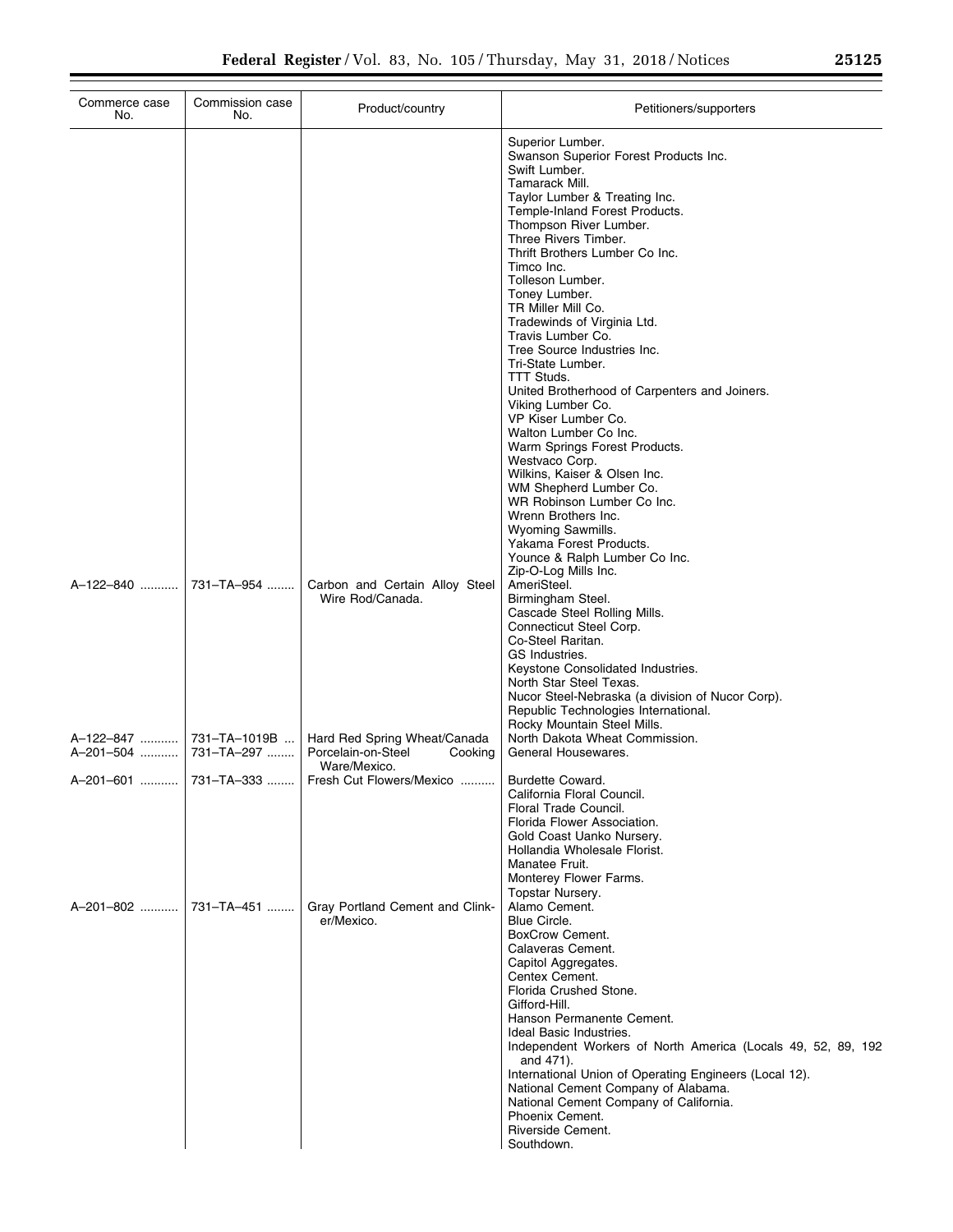| Commerce case<br>No.  | Commission case<br>No. | Product/country                                         | Petitioners/supporters                                                                                                                                                                                                                                                                                                                                                                   |
|-----------------------|------------------------|---------------------------------------------------------|------------------------------------------------------------------------------------------------------------------------------------------------------------------------------------------------------------------------------------------------------------------------------------------------------------------------------------------------------------------------------------------|
| A-201-805             | 731-TA-534             | Circular Welded Nonalloy Steel<br>Pipe/Mexico.          | Tarmac America.<br>Texas Industries.<br>Allied Tube & Conduit.<br>American Tube.<br>Bull Moose Tube.<br>Century Tube.<br>CSI Tubular Products.<br>Cyclops.<br>Laclede Steel.                                                                                                                                                                                                             |
| A-201-806             | 731-TA-547             | Carbon Steel Wire Rope/Mexico                           | LTV Tubular Products.<br>Maruichi American.<br>Sharon Tube.<br>USX.<br>Western Tube & Conduit.<br>Wheatland Tube.<br>Bridon American.<br>Macwhyte.<br>Paulsen Wire Rope.<br>The Rochester Corporation.<br>United Automobile, Aerospace and Agricultural Implement Workers<br>(Local 960).<br>Williamsport.<br>Wire-rope Works.                                                           |
| A-201-809             | 731-TA-582             | Cut-to-Length<br>Carbon<br>Steel<br>Plate/Mexico.       | Wire Rope Corporation of America.<br>Bethlehem Steel.<br>California Steel Industries.<br>CitiSteel USA Inc.<br>Geneva Steel.<br><b>Gulf States Steel.</b><br>Inland Steel Industries.<br>Lukens Steel.<br>National Steel.<br>Nextech.<br>Sharon Steel.<br>Theis Precision Steel.<br>Thompson Steel.<br>US Steel.                                                                         |
| A-201-817             | 731-TA-716             | Oil Country Tubular Goods/Mex-<br>ico.                  | United Steelworkers of America.<br>IPSCO.<br>Koppel Steel.<br>Maverick Tube.<br>Newport Steel.<br>North Star Steel.<br>US Steel.<br>USS/Kobe.                                                                                                                                                                                                                                            |
| A-201-820             |                        | 731-TA-747    Fresh Tomatoes/Mexico                     | Accomack County Farm Bureau.<br>Ad Hoc Group of Florida, California, Georgia, Pennsylvania, South<br>Carolina, Tennessee and Virginia Tomato Growers.<br>Florida Farm Bureau Federation.<br>Florida Fruit and Vegetable Association.<br>Florida Tomato Exchange.<br>Florida Tomato Growers Exchange.<br>Gadsden County Tomato Growers Association.<br>South Carolina Tomato Association. |
| A-201-822             | 731-TA-802             | Stainless Steel Sheet and Strip/<br>Mexico.             | Allegheny Ludlum.<br>Armco.<br>Bethlehem Steel.<br>Carpenter Technology Corp.<br><b>J&amp;L Specialty Steel.</b><br>North American Stainless.<br>United Steelworkers of America.                                                                                                                                                                                                         |
| A-201-827             | 731–TA–848             | Large-Diameter Carbon<br>Steel<br>Seamless Pipe/Mexico. | North Star Steel.<br>Timken.<br>US Steel.<br>United Steelworkers of America.<br>USS/Kobe.                                                                                                                                                                                                                                                                                                |
| A-201-828  731-TA-920 |                        | Welded Large Diameter Line<br>Pipe/Mexico.              | American Cast Iron Pipe.<br>Berg Steel Pipe.<br>Bethlehem Steel.<br>Napa Pipe/Oregon Steel Mills.<br>Saw Pipes USA.<br>Stupp.<br>US Steel.                                                                                                                                                                                                                                               |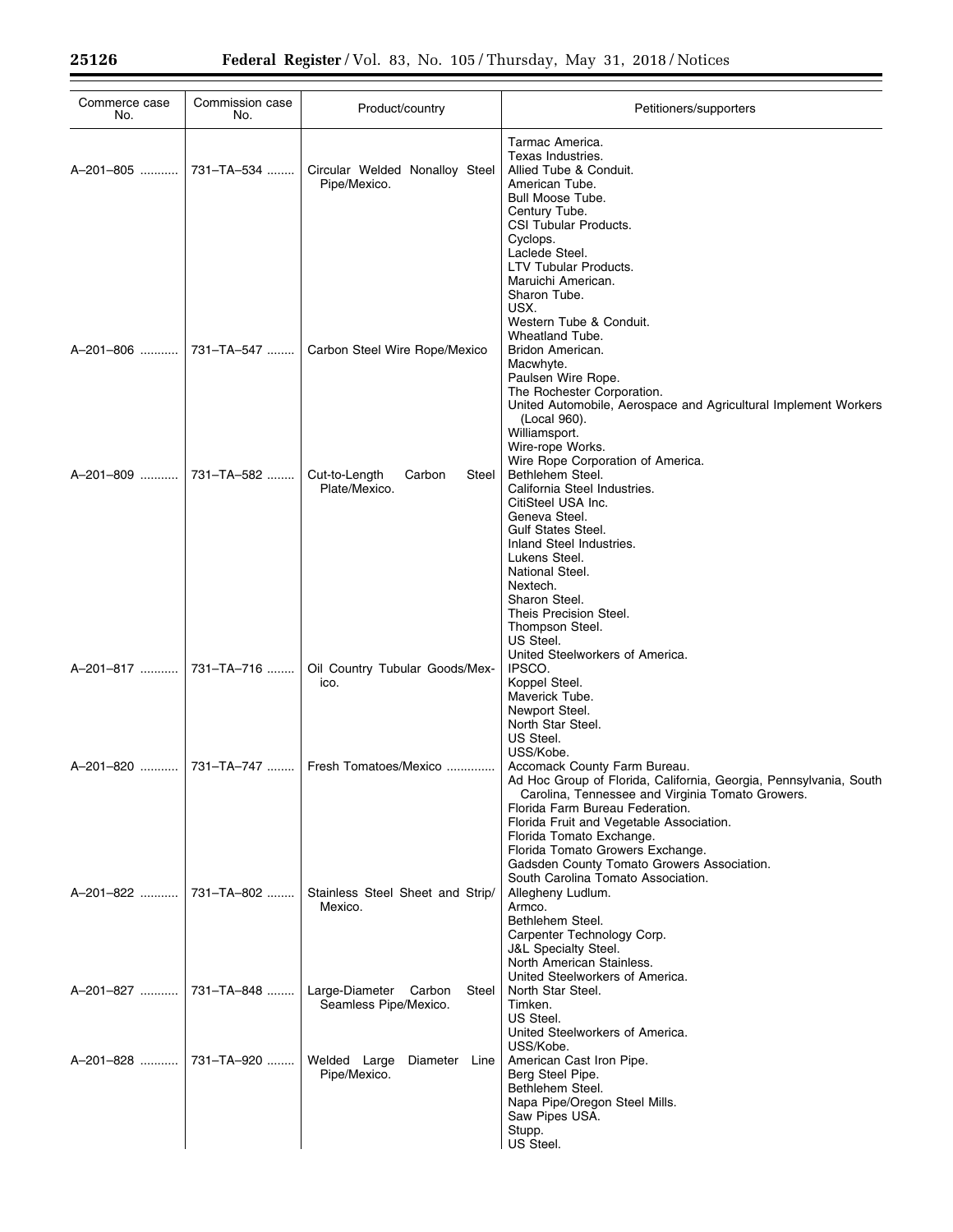| Commerce case<br>No.  | Commission case<br>No. | Product/country                                               | Petitioners/supporters                                                                                                                                                                                                                                                                                                        |
|-----------------------|------------------------|---------------------------------------------------------------|-------------------------------------------------------------------------------------------------------------------------------------------------------------------------------------------------------------------------------------------------------------------------------------------------------------------------------|
| A-201-830             | 731-TA-958             | Carbon and Certain Alloy Steel<br>Wire Rod/Mexico.            | AmeriSteel.<br>Birmingham Steel.<br>Cascade Steel Rolling Mills.<br>Connecticut Steel Corp.<br>Co-Steel Raritan.<br>GS Industries.<br>Keystone Consolidated Industries.<br>North Star Steel Texas.<br>Nucor Steel-Nebraska (a division of Nucor Corp).<br>Republic Technologies International.<br>Rocky Mountain Steel Mills. |
|                       |                        | Prestressed Concrete Steel Wire<br>Strand/Mexico.             | American Spring Wire Corp.<br>Insteel Wire Products Co.<br>Sivaco Georgia LLC.<br>Strand Tech Martin Inc.                                                                                                                                                                                                                     |
|                       | A-201-834  731-TA-1085 | Purified Carboxymethylcellulose/<br>Mexico.                   | Sumiden Wire Products Corp.<br>Aqualon Co a Division of Hercules Inc.                                                                                                                                                                                                                                                         |
|                       |                        | Carbon and Certain Alloy Steel<br>Wire Rod/Trinidad & Tobago. | AmeriSteel.<br>Birmingham Steel.<br>Cascade Steel Rolling Mills.<br>Connecticut Steel Corp.<br>Co-Steel Raritan.<br>GS Industries.<br>Keystone Consolidated Industries.<br>North Star Steel Texas.<br>Nucor Steel-Nebraska (a division of Nucor Corp).<br>Republic Technologies International.<br>Rocky Mountain Steel Mills. |
| A-301-602  731-TA-329 |                        | Fresh Cut Flowers/Colombia                                    | Burdette Coward.<br>California Floral Council.<br>Floral Trade Council.<br>Florida Flower Association.<br>Gold Coast Uanko Nursery.<br>Hollandia Wholesale Florist.<br>Manatee Fruit.<br>Monterey Flower Farms.<br>Pajaro Valley Greenhouses.                                                                                 |
|                       |                        | Gray Portland Cement and Clink-<br>er/Venezuela.              | Topstar Nursery.<br>Florida Crushed Stone.<br>Southdown.                                                                                                                                                                                                                                                                      |
|                       |                        | Circular Welded Nonalloy Steel<br>Pipe/Venezuela.             | Tarmac America.<br>Allied Tube & Conduit.<br>American Tube.<br>Bull Moose Tube.<br>Century Tube.<br>CSI Tubular Products.<br>Cyclops.<br>Laclede Steel.<br><b>LTV Tubular Products.</b><br>Maruichi American.<br>Sharon Tube.<br>USX.<br>Western Tube & Conduit.                                                              |
|                       |                        | Ferrosilicon/Venezuela                                        | Wheatland Tube.<br>AIMCOR.<br>Alabama Silicon.<br>American Alloys.<br>Globe Metallurgical.<br>Oil, Chemical and Atomic Workers (Local 389).<br>Silicon Metaltech.<br>United Autoworkers of America (Local 523).<br>United Steelworkers of America (Locals 2528, 3081, 5171 and                                                |
| A-307-820  731-TA-931 |                        | Silicomanganese/Venezuela                                     | 12646).<br>Eramet Marietta.<br>Paper, Allied-Industrial, Chemical and Energy Workers Inter-                                                                                                                                                                                                                                   |
|                       | A-331-602  731-TA-331  | Fresh Cut Flowers/Ecuador                                     | national Union, Local 5-0639.<br>Burdette Coward.<br>California Floral Council.<br>Floral Trade Council.<br>Florida Flower Association.<br>Gold Coast Uanko Nursery.<br>Hollandia Wholesale Florist.                                                                                                                          |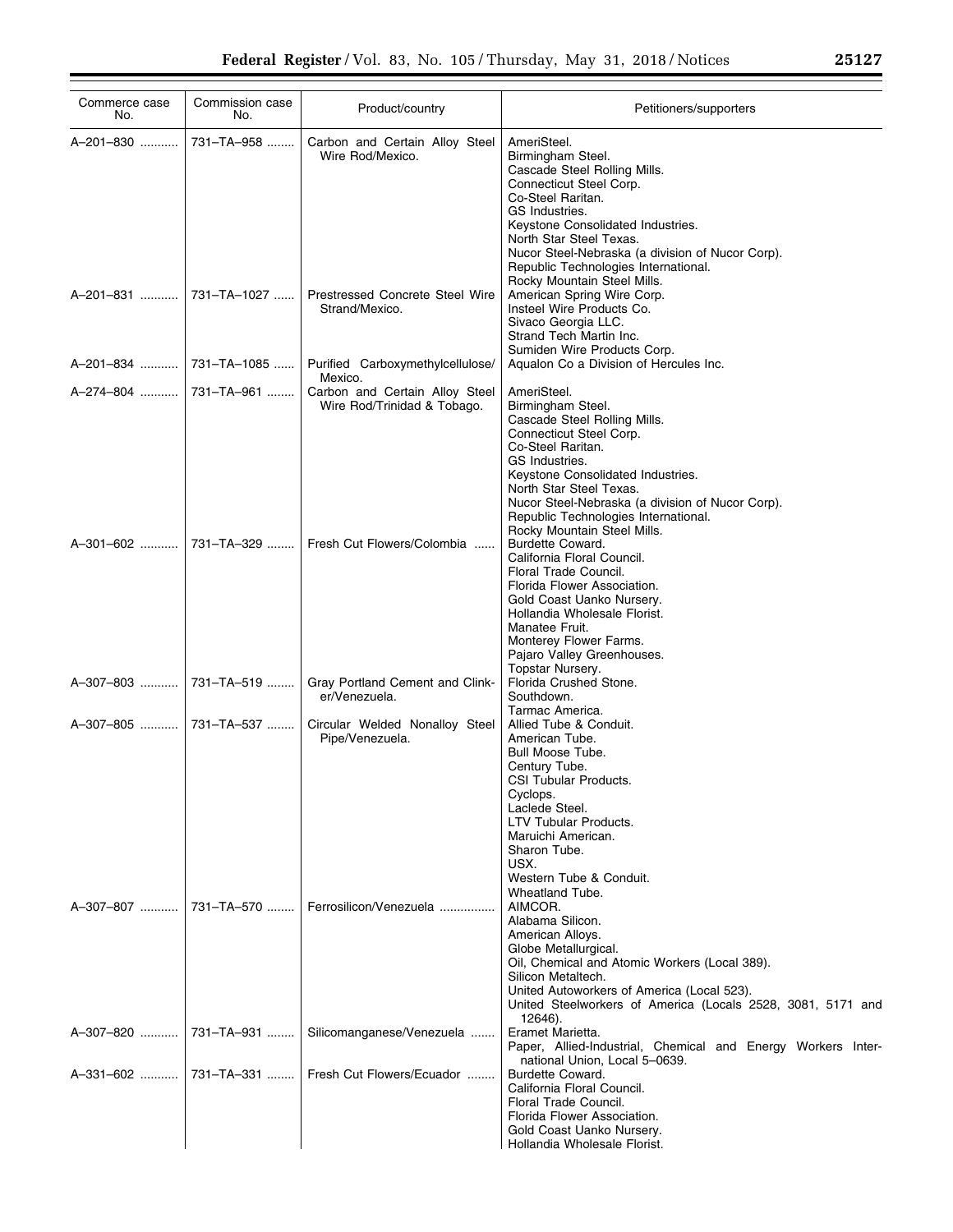| Commerce case<br>No.  | Commission case<br>No. | Product/country                                     | Petitioners/supporters                                                                                                                                                                                                                 |
|-----------------------|------------------------|-----------------------------------------------------|----------------------------------------------------------------------------------------------------------------------------------------------------------------------------------------------------------------------------------------|
|                       |                        | Fresh Atlantic Salmon/Chile                         | Manatee Fruit.<br>Monterey Flower Farms.<br>Topstar Nursery.<br>Atlantic Salmon of Maine.<br>Cooke Aquaculture US.<br>DE Salmon.<br>Global Aqua USA.<br>Island Aquaculture.                                                            |
| A-337-804  731-TA-776 |                        | Preserved Mushrooms/Chile                           | Maine Coast Nordic.<br>Scan Am Fish Farms.<br>Treats Island Fisheries.<br>Trumpet Island Salmon Farm.<br>LK Bowman.<br>Modern Mushroom Farms.<br>Monterey Mushrooms.<br>Mount Laurel Canning.<br>Mushroom Canning.<br>Southwood Farms. |
| A-337-806  731-TA-948 |                        | Individually Quick Frozen Red<br>Raspberries/Chile. | Sunny Dell Foods.<br>United Canning.<br>A&A Berry Farms.<br>Bahler Farms.<br>Bear Creek Farms.<br>David Burns.<br>Columbia Farms.<br>Columbia Fruit.                                                                                   |
|                       |                        |                                                     | George Culp.<br>Dobbins Berry Farm.<br>Enfield.<br>Firestone Packing.<br>George Hoffman Farms.<br>Heckel Farms.<br>Wendell Kreder.<br>Curt Maberry.                                                                                    |
|                       |                        |                                                     | Maberry Packing.<br>Mike & Jean's.<br>Nguyen Berry Farms.<br>Nick's Acres.<br>North Fork.<br>Parson Berry Farm.<br>Pickin 'N' Pluckin.<br>Postage Stamp Farm.                                                                          |
|                       |                        |                                                     | Rader.<br>RainSweet.<br>Scenic Fruit.<br>Silverstar Farms.<br>Tim Straub.<br>Thoeny Farms.<br>Townsend.<br>Tsugawa Farms.<br>Updike Berry Farms.                                                                                       |
| A-351-503             | 731-TA-262             | Iron Construction Castings/Brazil                   | Van Laeken Farms.<br>Alhambra Foundry.<br>Allegheny Foundry.<br>Bingham & Taylor.<br>Campbell Foundry.<br>Charlotte Pipe & Foundry.<br>Deeter Foundry.<br>East Jordan Foundry.                                                         |
|                       |                        |                                                     | Le Baron Foundry.<br>Municipal Castings.<br>Neenah Foundry.<br>Opelika Foundry.<br>Pinkerton Foundry.<br>Tyler Pipe.<br>US Foundry & Manufacturing.<br>Vulcan Foundry.                                                                 |
| A-351-505             | 731-TA-278             | Malleable Cast Iron Pipe Fittings/<br>Brazil.       | Grinnell.<br>Stanley G Flagg.<br>Stockham Valves & Fittings.<br>U-Brand.                                                                                                                                                               |
|                       |                        | Carbon Steel Butt-Weld Pipe Fit-<br>tings/Brazil.   | Ward Manufacturing.<br>Ladish.<br>Mills Iron Works.                                                                                                                                                                                    |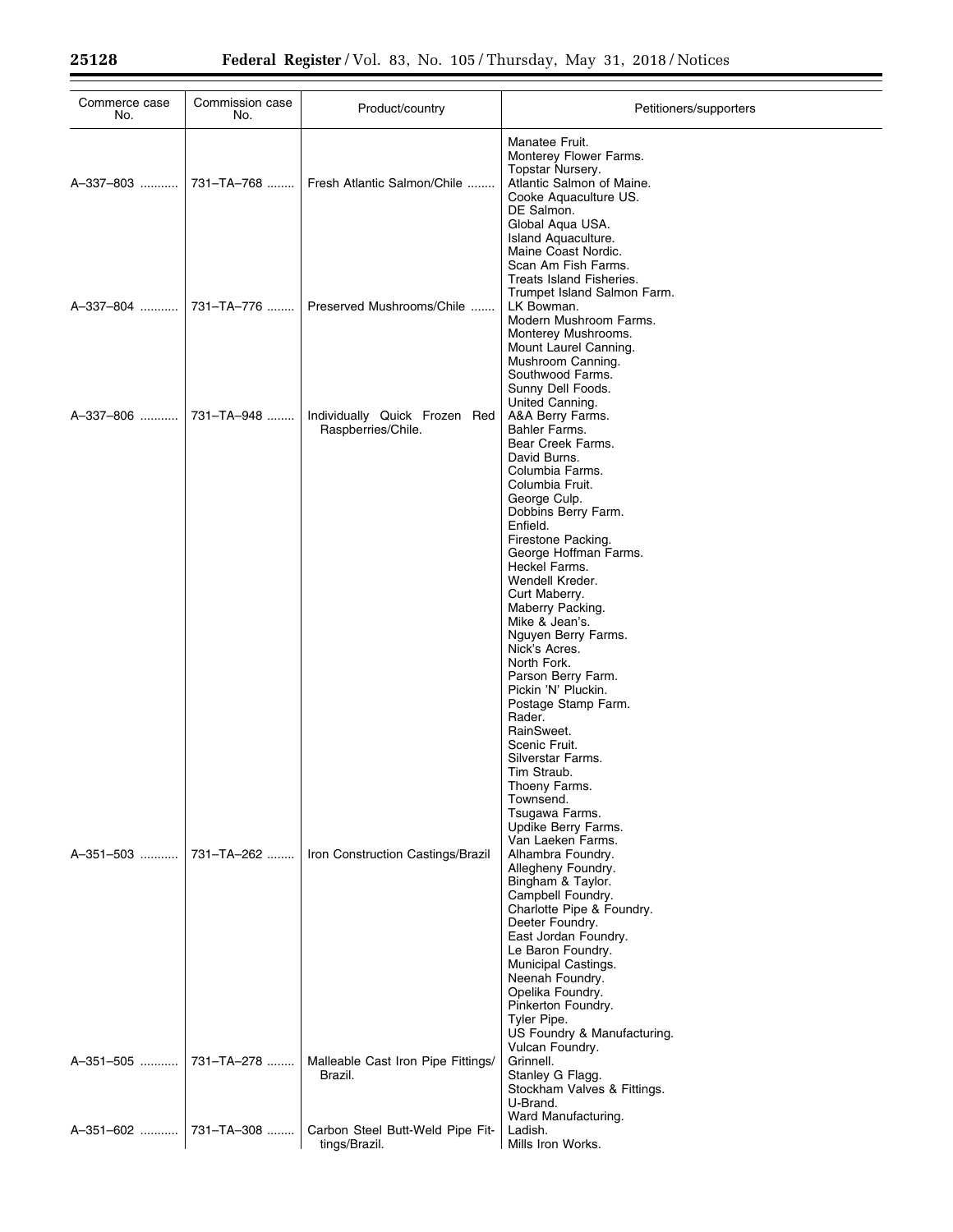| Commerce case<br>No.                           | Commission case<br>No.  | Product/country                                          | Petitioners/supporters                                                                                                                                                                                                                                                                                                                                                     |
|------------------------------------------------|-------------------------|----------------------------------------------------------|----------------------------------------------------------------------------------------------------------------------------------------------------------------------------------------------------------------------------------------------------------------------------------------------------------------------------------------------------------------------------|
|                                                | A–351–603    731–TA–311 | Brass Sheet and Strip/Brazil                             | Steel Forgings.<br>Tube Forgings of America.<br>Weldbend.<br>Allied Industrial Workers of America.<br>American Brass.<br>Bridgeport Brass.<br>Chase Brass & Copper.<br>Hussey Copper.                                                                                                                                                                                      |
|                                                | A-351-605  731-TA-326   | Frozen<br>Concentrated<br>Orange<br>Juice/Brazil.        | International Association of Machinists & Aerospace Workers.<br>Mechanics Educational Society of America (Local 56).<br>The Miller Company.<br>Olin.<br>Revere Copper Products.<br>United Steelworkers of America.<br>Alcoma Packing.<br>B&W Canning.<br>Berry Citrus Products.<br>Caulkins Indiantown Citrus.<br>Citrus Belle.<br>Citrus World.<br>Florida Citrus Mutual. |
| A-351-804  731-TA-439<br>A-351-806  731-TA-471 |                         | Industrial Nitrocellulose/Brazil<br>Silicon Metal/Brazil | Hercules.<br>American Alloys.<br>Globe Metallurgical.                                                                                                                                                                                                                                                                                                                      |
|                                                |                         |                                                          | International Union of Electronics, Electrical, Machine and Fur-<br>niture Workers (Local 693).<br>Oil, Chemical and Atomic Workers (Local 389).<br>Silicon Metaltech.<br>SIMETCO.<br>Textile Processors, Service Trades, Health Care Professional and<br>Technical Employees (Local 60).                                                                                  |
| A-351-809  731-TA-532                          |                         | Circular Welded Nonalloy Steel<br>Pipe/Brazil.           | United Steelworkers of America (Locals 5171, 8538 and 12646).<br>Allied Tube & Conduit.<br>American Tube.<br>Bull Moose Tube.<br>Century Tube.<br>CSI Tubular Products.<br>Cyclops.<br>Laclede Steel.<br>LTV Tubular Products.<br>Maruichi American.<br>Sharon Tube.<br>USX.                                                                                               |
| A-351-817  731-TA-574                          |                         | Cut-to-Length<br>Carbon<br>Steel<br>Plate/Brazil.        | Western Tube & Conduit.<br>Wheatland Tube.<br>Bethlehem Steel.<br>California Steel Industries.<br>CitiSteel USA Inc.<br>Geneva Steel.<br><b>Gulf States Steel.</b><br>Inland Steel Industries.<br>Lukens Steel.<br>National Steel.<br>Nextech.<br>Sharon Steel.<br>Theis Precision Steel.<br>Thompson Steel.<br>US Steel.                                                  |
|                                                | A–351–819    731–TA–636 | Stainless Steel Wire Rod/Brazil                          | United Steelworkers of America.<br>AL Tech Specialty Steel.<br>Armco Steel.<br>Carpenter Technology.<br>Republic Engineered Steels.<br>Talley Metals Technology.<br>United Steelworkers of America.                                                                                                                                                                        |
|                                                | A-351-820  731-TA-641   | Ferrosilicon/Brazil                                      | AIMCOR.<br>Alabama Silicon.<br>American Alloys.<br>Globe Metallurgical.<br>Oil, Chemical and Atomic Workers (Local 389).<br>Silicon Metaltech.<br>United Autoworkers of America (Local 523).<br>United Steelworkers of America (Locals 2528, 3081, 5171 and<br>12646).                                                                                                     |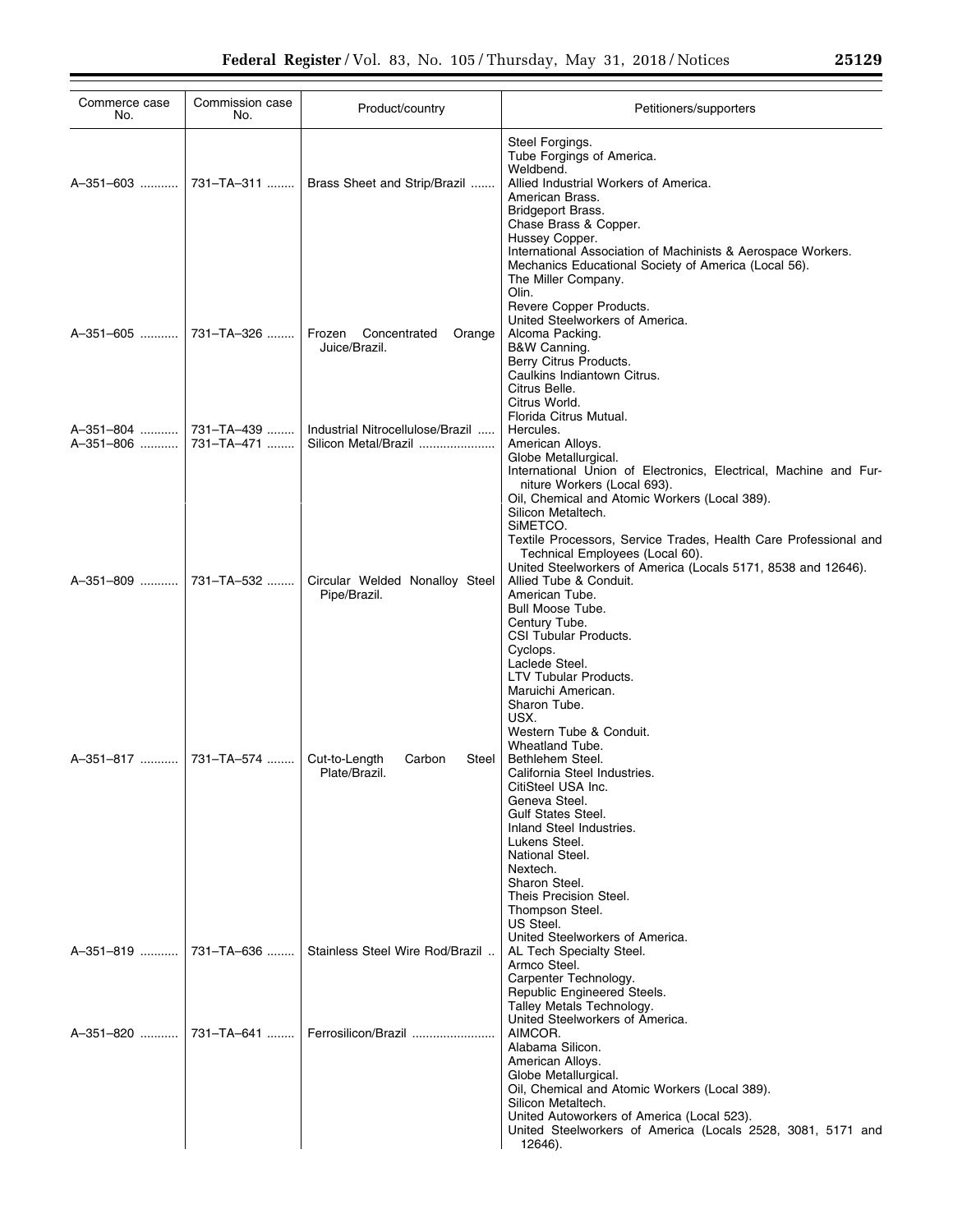| Commerce case<br>No. | Commission case<br>No. | Product/country                        | Petitioners/supporters                                                                   |
|----------------------|------------------------|----------------------------------------|------------------------------------------------------------------------------------------|
| A-351-824            | 731-TA-671             | Silicomanganese/Brazil                 | Elkem Metals.                                                                            |
| A-351-825            | 731-TA-678             | Stainless Steel Bar/Brazil             | Oil, Chemical and Atomic Workers (Local 3-639).<br>AL Tech Specialty Steel.              |
|                      |                        |                                        | Carpenter Technology.                                                                    |
|                      |                        |                                        | Crucible Specialty Metals.                                                               |
|                      |                        |                                        | Electralloy.                                                                             |
|                      |                        |                                        | Republic Engineered Steels.<br>Slater Steels.                                            |
|                      |                        |                                        | Talley Metals Technology.                                                                |
|                      |                        |                                        | United Steelworkers of America.                                                          |
| A-351-826            | 731-TA-708             | Seamless Pipe/Brazil                   | Koppel Steel.<br>Quanex.                                                                 |
|                      |                        |                                        | Timken.                                                                                  |
|                      |                        |                                        | United States Steel.                                                                     |
| A-351-828            | 731-TA-806             | Hot-Rolled Carbon Steel Flat           | Acme Steel.                                                                              |
|                      |                        | Products/Brazil.                       | Bethlehem Steel.<br>California Steel Industries.                                         |
|                      |                        |                                        | Gallatin Steel.                                                                          |
|                      |                        |                                        | Geneva Steel.                                                                            |
|                      |                        |                                        | <b>Gulf States Steel.</b><br>Independent Steelworkers.                                   |
|                      |                        |                                        | IPSCO.                                                                                   |
|                      |                        |                                        | Ispat/Inland.                                                                            |
|                      |                        |                                        | LTV Steel.<br>National Steel.                                                            |
|                      |                        |                                        | Nucor.                                                                                   |
|                      |                        |                                        | Rouge Steel Co.                                                                          |
|                      |                        |                                        | Steel Dynamics.<br>US Steel.                                                             |
|                      |                        |                                        | United Steelworkers of America.                                                          |
|                      |                        |                                        | WCI Steel.                                                                               |
|                      |                        |                                        | Weirton Steel.                                                                           |
| A-351-832            | 731-TA-953             | Carbon and Certain Alloy Steel         | Wheeling-Pittsburgh Steel Corp.<br>AmeriSteel.                                           |
|                      |                        | Wire Rod/Brazil.                       | Birmingham Steel.                                                                        |
|                      |                        |                                        | Cascade Steel Rolling Mills.                                                             |
|                      |                        |                                        | Connecticut Steel Corp.<br>Co-Steel Raritan.                                             |
|                      |                        |                                        | GS Industries.                                                                           |
|                      |                        |                                        | Keystone Consolidated Industries.                                                        |
|                      |                        |                                        | North Star Steel Texas.                                                                  |
|                      |                        |                                        | Nucor Steel-Nebraska (a division of Nucor Corp).<br>Republic Technologies International. |
|                      |                        |                                        | Rocky Mountain Steel Mills.                                                              |
| A-351-837            | 731-TA-1024            | <b>Prestressed Concrete Steel Wire</b> | American Spring Wire Corp.                                                               |
|                      |                        | Strand/Brazil.                         | Insteel Wire Products Co.<br>Sivaco Georgia LLC.                                         |
|                      |                        |                                        | Strand Tech Martin Inc.                                                                  |
|                      |                        |                                        | Sumiden Wire Products Corp.                                                              |
| A-351-840            | 731-TA-1089            | Certain Orange Juice/Brazil            | A Duda & Sons Inc.<br>Alico Inc.                                                         |
|                      |                        |                                        | John Barnelt.                                                                            |
|                      |                        |                                        | Ben Hill Griffin Inc.                                                                    |
|                      |                        |                                        | <b>Bliss Citrus.</b><br>BTS A Florida General Partnership.                               |
|                      |                        |                                        | Cain Groves.                                                                             |
|                      |                        |                                        | California Citrus Mutual.                                                                |
|                      |                        |                                        | Cedar Haven Inc.<br>Citrus World Inc.                                                    |
|                      |                        |                                        | Clonts Groves Inc.                                                                       |
|                      |                        |                                        | Davis Enterprises Inc.                                                                   |
|                      |                        |                                        | D Edwards Dickinson.                                                                     |
|                      |                        |                                        | Evans Properties Inc.<br>Florida Citrus Commission.                                      |
|                      |                        |                                        | Florida Citrus Mutual.                                                                   |
|                      |                        |                                        | Florida Farm Bureau Federation.                                                          |
|                      |                        |                                        | Florida Fruit & Vegetable Association.<br>Florida State of Department of Citrus.         |
|                      |                        |                                        | Flying V Inc.                                                                            |
|                      |                        |                                        | GBS Groves Inc.                                                                          |
|                      |                        |                                        | Graves Brothers Co.                                                                      |
|                      |                        |                                        | H&S Groves.<br>Hartwell Groves Inc.                                                      |
|                      |                        |                                        |                                                                                          |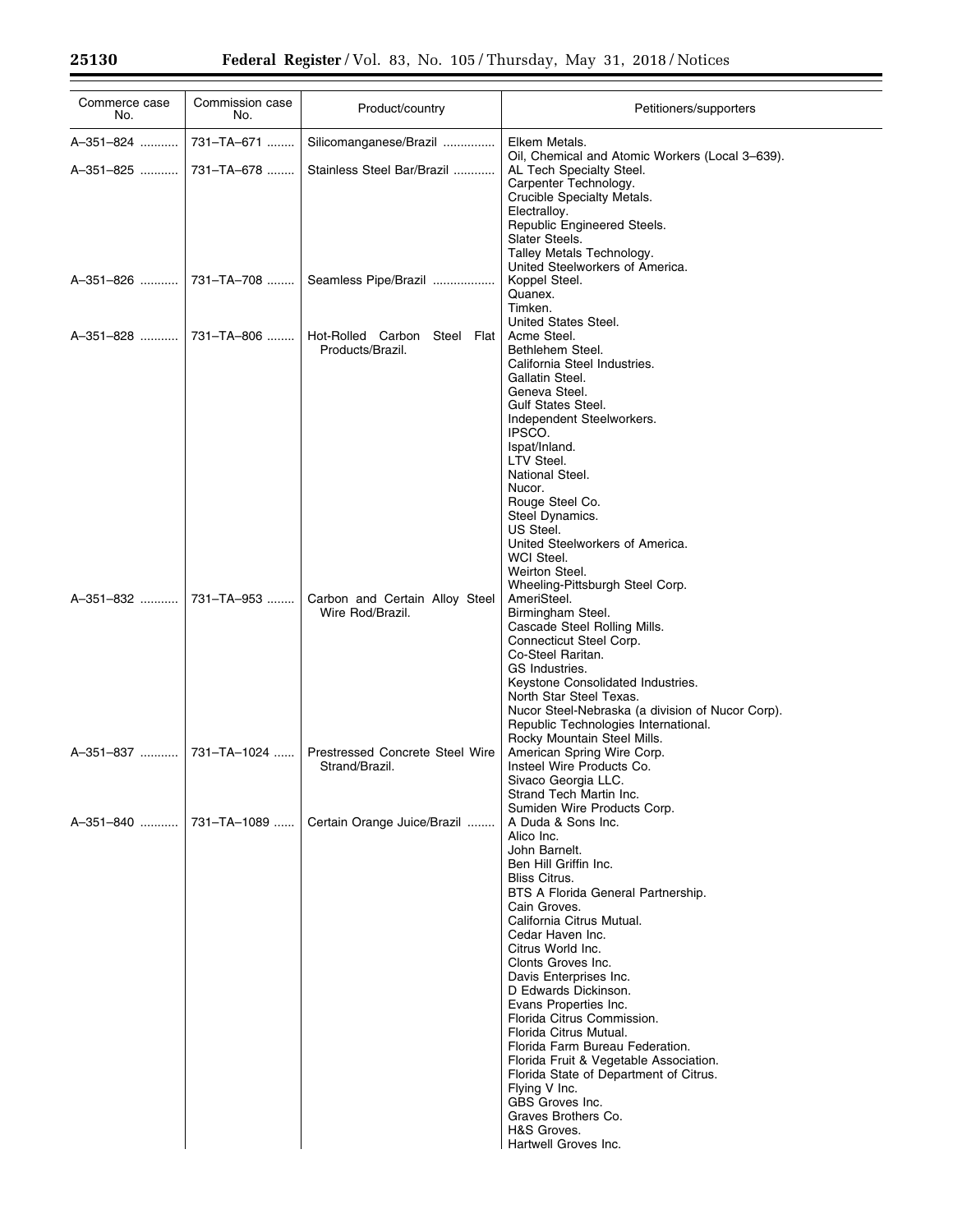| Commerce case<br>No.  | Commission case<br>No. | Product/country                                    | Petitioners/supporters                                                                                                                                                                                                                                                                                                                                                                                                                                                                                                                                                                                                                                                                                                                                                                                                                            |
|-----------------------|------------------------|----------------------------------------------------|---------------------------------------------------------------------------------------------------------------------------------------------------------------------------------------------------------------------------------------------------------------------------------------------------------------------------------------------------------------------------------------------------------------------------------------------------------------------------------------------------------------------------------------------------------------------------------------------------------------------------------------------------------------------------------------------------------------------------------------------------------------------------------------------------------------------------------------------------|
|                       |                        |                                                    | Holly Hill Fruit Products Co.<br>Jack Melton Family Inc.<br>K-Bob Inc.<br>L Dicks Inc.<br>Lake Pickett Partnership Inc.<br>Lamb Revocable Trust Gerilyn Rebecca S Lamb Trustee.<br>Lykes Bros Inc.<br>Martin J McKenna.<br>Orange & Sons Inc.<br>Osgood Groves.<br>William W Parshall.<br>PH Freeman & Sons.<br>Pierie Grove.<br>Raymond & Melissa Pierie.<br>Roper Growers Cooperative.<br>Royal Brothers Groves.<br>Seminole Tribe of Florida Inc.<br>Silverman Groves/Rilla Cooper.<br>Smoak Groves Inc.<br>Sorrells Groves Inc.<br>Southern Gardens Groves Corp.<br>Southern Gardens Processing Corp.<br>Southern Groves Citrus.<br>Sun Ag Inc.<br>Sunkist Growers Inc.<br>Texas Citrus Exchange.<br>Texas Citrus Mutual.<br>Texas Produce Association.<br>Travis Wise Management Inc.<br>Uncle Matt's Fresh Inc.<br>Varn Citrus Growers Inc. |
|                       |                        | Carbon Steel Wire Rod/Argentina                    | Atlantic Steel.<br>Continental Steel.<br>Georgetown Steel.<br>North Star Steel.                                                                                                                                                                                                                                                                                                                                                                                                                                                                                                                                                                                                                                                                                                                                                                   |
|                       |                        | Barbed Wire and Barbless Wire<br>Strand/Argentina. | Raritan River Steel.<br>CF&I Steel.<br>Davis Walker.<br>Forbes Steel & Wire.<br>Oklahoma Steel Wire.                                                                                                                                                                                                                                                                                                                                                                                                                                                                                                                                                                                                                                                                                                                                              |
|                       |                        | Light-Walled Rectangular Tube/<br>Argentina.       | Bull Moose Tube.<br>Hannibal Industries.<br>Harris Tube.<br>Maruichi American.<br>Searing Industries.<br>Southwestern Pipe.<br>Western Tube & Conduit.                                                                                                                                                                                                                                                                                                                                                                                                                                                                                                                                                                                                                                                                                            |
| A-357-804  731-TA-470 |                        | Silicon Metal/Argentina                            | American Alloys.<br>Elkem Metals.<br>Globe Metallurgical.<br>International Union of Electronics, Electrical, Machine and Fur-<br>niture Workers (Local 693).<br>Oil, Chemical and Atomic Workers (Local 389).<br>Silicon Metaltech.<br>SIMETCO.<br>SKW Alloys.<br>Textile Processors, Service Trades, Health Care Professional and<br>Technical Employees (Local 60).<br>United Steelworkers of America (Locals 5171, 8538 and 12646).                                                                                                                                                                                                                                                                                                                                                                                                            |
| A-357-809  731-TA-707 |                        | Seamless Pipe/Argentina                            | Koppel Steel.<br>Quanex.<br>Timken.<br>United States Steel.                                                                                                                                                                                                                                                                                                                                                                                                                                                                                                                                                                                                                                                                                                                                                                                       |
| A-357-810  731-TA-711 |                        | Oil Country Tubular Goods/Ar-<br>gentina.          | IPSCO.<br>Koppel Steel.<br>Lone Star Steel.<br>Maverick Tube.<br>Newport Steel.<br>North Star Steel.<br>US Steel.<br>USS/Kobe.                                                                                                                                                                                                                                                                                                                                                                                                                                                                                                                                                                                                                                                                                                                    |
| A-357-812  731-TA-892 |                        | Honey/Argentina                                    | AH Meyer & Sons.<br>Adee Honey Farms.                                                                                                                                                                                                                                                                                                                                                                                                                                                                                                                                                                                                                                                                                                                                                                                                             |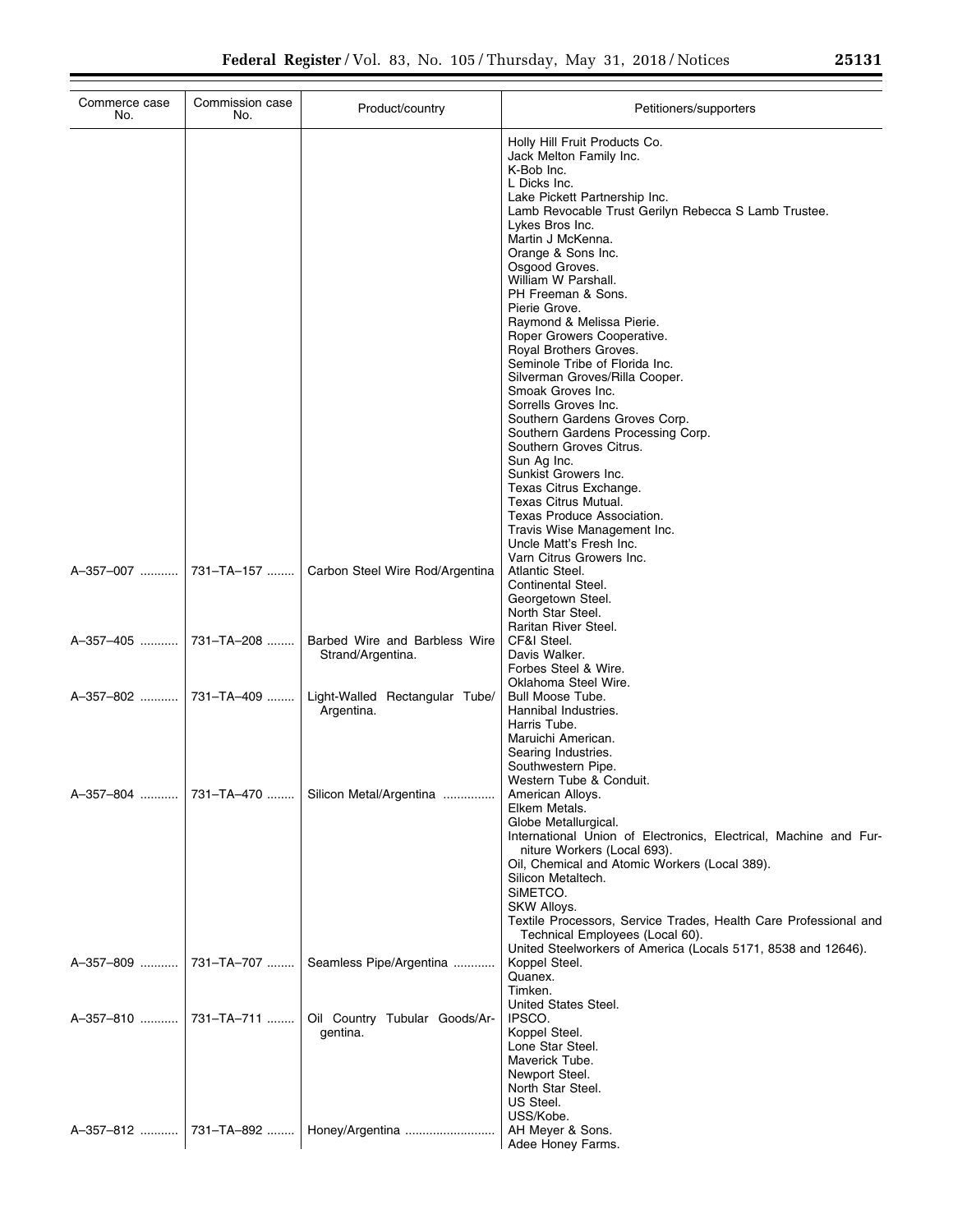| Commerce case<br>No. | Commission case<br>No. | Product/country | Petitioners/supporters                                                                                                                                                                                                                                                                                                                                                                                                                                                                                                                                                                                                                                                                                                                                                                                                                                                                                                                                                                                                                                                                                                                                                                                                                                                                                                                                                                                 |
|----------------------|------------------------|-----------------|--------------------------------------------------------------------------------------------------------------------------------------------------------------------------------------------------------------------------------------------------------------------------------------------------------------------------------------------------------------------------------------------------------------------------------------------------------------------------------------------------------------------------------------------------------------------------------------------------------------------------------------------------------------------------------------------------------------------------------------------------------------------------------------------------------------------------------------------------------------------------------------------------------------------------------------------------------------------------------------------------------------------------------------------------------------------------------------------------------------------------------------------------------------------------------------------------------------------------------------------------------------------------------------------------------------------------------------------------------------------------------------------------------|
|                      |                        |                 | Althoff Apiaries.<br>American Beekeeping Federation.<br>American Honey Producers Association.<br>Anderson Apiaries.<br>Arroyo Apiaries.<br>Artesian Honey Producers.<br><b>B</b> Weaver Apiaries.<br><b>Bailey Enterprises.</b><br>Barkman Honey.<br>Basler Honey Apiary.<br>Beals Honey.<br>Bears Paw Apiaries.<br>Beaverhead Honey.<br>Bee Biz.<br>Bee Haven Honey.<br>Belliston Brothers Apiaries.<br>Big Sky Honey.<br>Bill Rhodes Honey.<br>Richard E Blake.<br>Curt Bronnenberg.<br>Brown's Honey Farms.<br>Brumley's Bees.<br>Buhmann Apiaries.<br>Carys Honey Farms.<br>Chaparrel Honey.<br>Charles Apiaries.<br>Mitchell Charles.<br>Collins Honey.<br>Conor Apiaries.<br>Coy's Honey Farm.<br>Dave Nelson Apiaries.<br>Delta Bee.<br>Eisele's Pollination & Honey.<br>Ellingsoa's.<br>Elliott Curtis & Sons.<br>Charles L Emmons, Sr.<br>Gause Honey.<br>Gene Brandi Apiaries.<br>Griffith Honey.<br>Haff Apiaries.<br>Hamilton Bee Farms.<br>Hamilton Honey.<br>Happie Bee.<br>Harvest Honey.<br>Harvey's Honey.<br>Hiatt Honey.<br>Hoffman Honey.<br>Hollman Apiaries.<br>Honey House.<br>Honeybee Apiaries.<br>Gary M Honl.<br>Rand William Honl and Sydney Jo Honl.<br>James R & Joann Smith Trust.<br>Jaynes Bee Products.<br>Johnston Honey Farms.<br>Larry Johnston.<br>Ke-An Honey.<br>Kent Honeybees.<br>Lake-Indianhead Honey Farms.<br>Lamb's Honey Farm.<br>Las Flores Apiaries. |
|                      |                        |                 | Mackrill Honey Farms & Sales.<br>Raymond Marquette.<br>Mason & Sons Honey.<br>McCoy's Sunny South Apiaries.<br>Merrimack Valley Apiaries & Evergreen Honey.<br>Met 2 Honey Farm.<br>Missouri River Honey.<br>Mitchell Brothers Honey.                                                                                                                                                                                                                                                                                                                                                                                                                                                                                                                                                                                                                                                                                                                                                                                                                                                                                                                                                                                                                                                                                                                                                                  |
|                      |                        |                 | Monda Honey Farm.<br>Montana Dakota Honey.<br>Northern Bloom Honey.<br>Noye's Apiaries.                                                                                                                                                                                                                                                                                                                                                                                                                                                                                                                                                                                                                                                                                                                                                                                                                                                                                                                                                                                                                                                                                                                                                                                                                                                                                                                |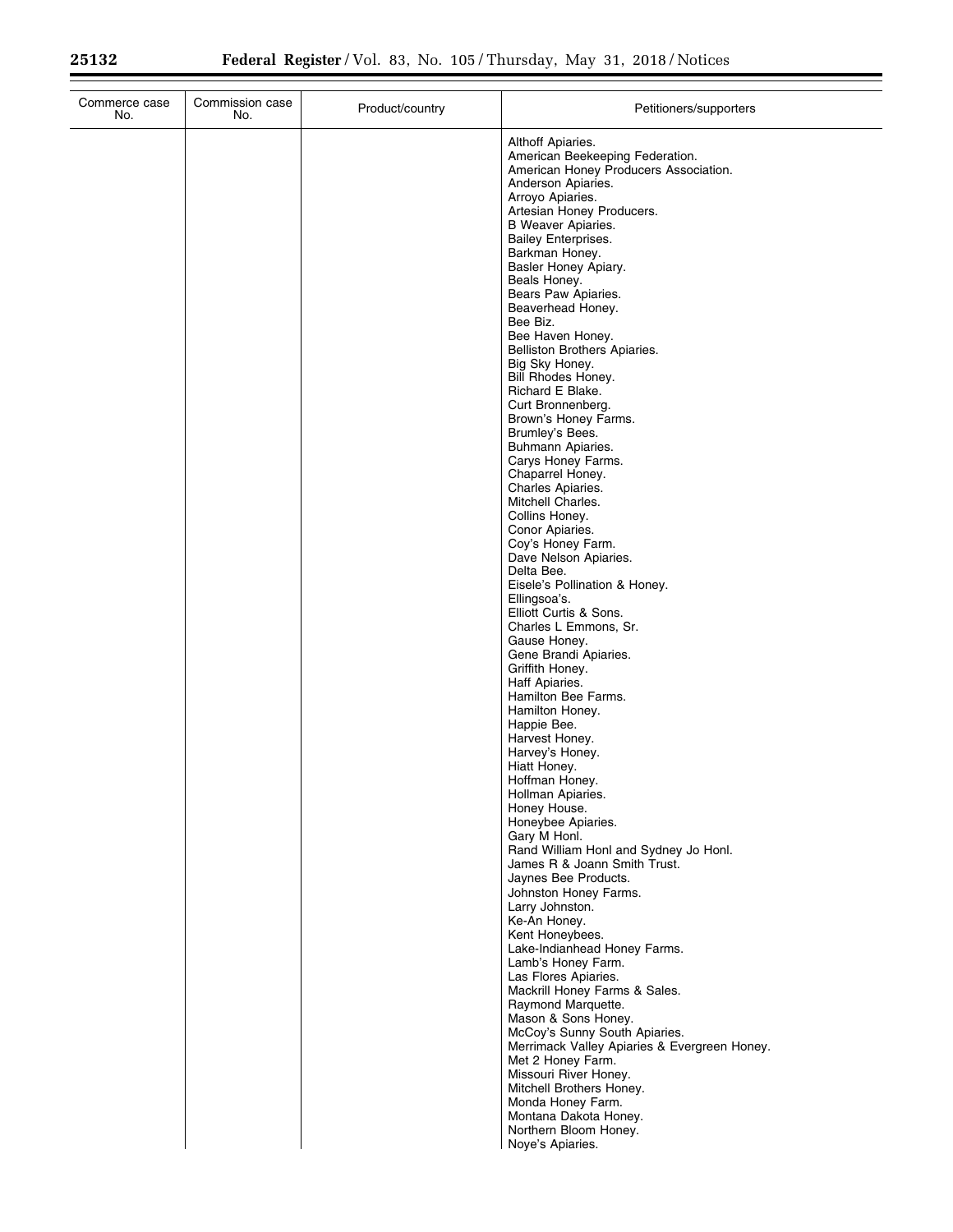| Commerce case<br>No.   | Commission case<br>No.   | Product/country                                              | Petitioners/supporters                                                                                                                                                                                                                                                                                                                                                                                                                                                                                                                                                                                                                                                                                                                                                        |
|------------------------|--------------------------|--------------------------------------------------------------|-------------------------------------------------------------------------------------------------------------------------------------------------------------------------------------------------------------------------------------------------------------------------------------------------------------------------------------------------------------------------------------------------------------------------------------------------------------------------------------------------------------------------------------------------------------------------------------------------------------------------------------------------------------------------------------------------------------------------------------------------------------------------------|
|                        |                          |                                                              | Oakes Honey.<br>Oakley Honey Farms.<br>Old Mill Apiaries.<br>Opp Honey.<br>Oro Dulce.<br>Peterson's "Naturally Sweet" Honey.<br>Potoczak Bee Farms.<br>Price Apiaries.<br>Pure Sweet Honey Farms.<br>Robertson Pollination Service.<br>Robson Honey.<br>William Robson.<br>Rosedale Apiaries.<br>Ryan Apiaries.<br>Schmidt Honey Farms.<br>Simpson Apiaries.<br>Sioux Honey Association.<br>Smoot Honey.<br>Solby Honey.<br>Stahlman Apiaries.<br>Steve E Parks Apiaries.<br>Stroope Bee & Honey.<br>T&D Honey Bee.<br>Talbott's Honey.<br>Terry Apiaries.<br>Thompson Apiaries.<br>Triple A Farm.<br>Tropical Blossom Honey.<br>Tubbs Apiaries.<br>Venable Wholesale.<br>Walter L Wilson Buzz 76 Apiaries.<br>Wiebersiek Honey Farms.<br>Wilmer Farms.<br>Brent J Woodworth. |
| A-357-814              | 731-TA-898               | Hot-Rolled Steel Products/Argen-<br>tina.                    | Wooten's Golden Queens.<br>Yaddof Apiaries.<br>Bethlehem Steel.<br>Gallatin Steel.<br>Independent Steelworkers.<br>IPSCO.<br>LTV Steel.<br>National Steel.<br>Nucor.<br>Rouge Steel Co.                                                                                                                                                                                                                                                                                                                                                                                                                                                                                                                                                                                       |
| A-401-040<br>A-401-601 | AA1921-114<br>731-TA-316 | Stainless Steel Plate/Sweden<br>Brass Sheet and Strip/Sweden | Steel Dynamics.<br>US Steel.<br>United Steelworkers of America.<br>WCI Steel Inc.<br>Weirton Steel.<br>Wheeling-Pittsburgh Steel Corp.<br>Jessop Steel.<br>Allied Industrial Workers of America.<br>American Brass.<br>Bridgeport Brass.<br>Chase Brass & Copper.<br>Hussey Copper.<br>International Association of Machinists & Aerospace Workers.<br>Mechanics Educational Society of America (Local 56).<br>The Miller Company.<br>Olin.                                                                                                                                                                                                                                                                                                                                   |
| A-401-603              | 731-TA-354               | Stainless Steel Hollow Products/<br>Sweden.                  | Revere Copper Products.<br>United Steelworkers of America.<br>AL Tech Specialty Steel.<br>Allegheny Ludlum Steel.<br>ARMCO.<br>Carpenter Technology.                                                                                                                                                                                                                                                                                                                                                                                                                                                                                                                                                                                                                          |
| A-401-801              | 731-TA-397-A             | Ball Bearings/Sweden                                         | Crucible Materials.<br>Damacus Tubular Products.<br>Specialty Tubing Group.<br>Barden Corp.<br>Emerson Power Transmission.<br>Kubar Bearings.<br>MPB.                                                                                                                                                                                                                                                                                                                                                                                                                                                                                                                                                                                                                         |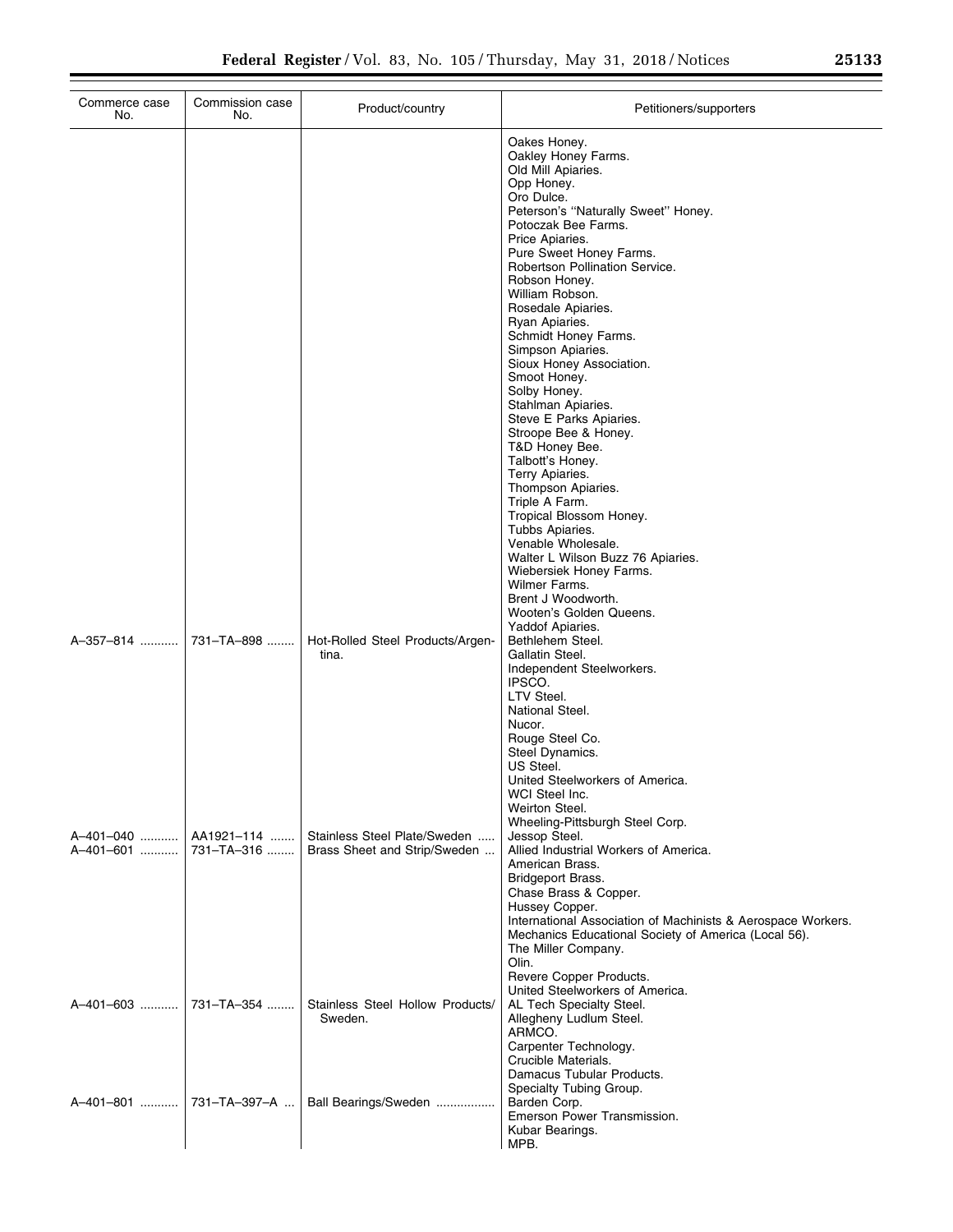| Commerce case<br>No. | Commission case<br>No. | Product/country                                    | Petitioners/supporters                                       |
|----------------------|------------------------|----------------------------------------------------|--------------------------------------------------------------|
|                      |                        |                                                    | Rollway Bearings.                                            |
|                      |                        |                                                    | Torrington.                                                  |
| A-401-801            | 731-TA-397-B           | Cylindrical Roller Bearings/Swe-<br>den.           | Barden Corp.<br>Emerson Power Transmission.                  |
|                      |                        |                                                    | MPB.                                                         |
|                      |                        |                                                    | Rollway Bearings.<br>Torrington.                             |
| A-401-805            | 731-TA-586             | Cut-to-Length<br>Steel<br>Carbon                   | Bethlehem Steel.                                             |
|                      |                        | Plate/Sweden.                                      | California Steel Industries.<br>CitiSteel USA Inc.           |
|                      |                        |                                                    | Geneva Steel.                                                |
|                      |                        |                                                    | <b>Gulf States Steel.</b><br>Inland Steel Industries.        |
|                      |                        |                                                    | Lukens Steel.                                                |
|                      |                        |                                                    | National Steel.<br>Nextech.                                  |
|                      |                        |                                                    | Sharon Steel.                                                |
|                      |                        |                                                    | Theis Precision Steel.                                       |
|                      |                        |                                                    | Thompson Steel.<br>US Steel.                                 |
|                      |                        |                                                    | United Steelworkers of America.                              |
| A-401-806            | 731-TA-774             | Stainless Steel Wire Rod/Swe-<br>den.              | AL Tech Specialty Steel.<br>Carpenter Technology.            |
|                      |                        |                                                    | Republic Engineered Steels.                                  |
|                      |                        |                                                    | Talley Metals Technology.<br>United Steelworkers of America. |
| A-401-808            | 731-TA-1087            | Purified Carboxymethylcellulose/                   | Aqualon Co a Division of Hercules Inc.                       |
| A-403-801            | 731-TA-454             | Sweden.<br>Fresh and Chilled Atlantic Salm-        | Heritage Salmon.                                             |
|                      |                        | on/Norway.                                         | The Coalition for Fair Atlantic Salmon Trade.                |
| A-405-802            | 731-TA-576             | Cut-to-Length<br>Carbon<br>Steel<br>Plate/Finland. | Bethlehem Steel.<br>California Steel Industries.             |
|                      |                        |                                                    | CitiSteel USA Inc.                                           |
|                      |                        |                                                    | Geneva Steel.<br><b>Gulf States Steel.</b>                   |
|                      |                        |                                                    | Inland Steel Industries.                                     |
|                      |                        |                                                    | Lukens Steel.<br>National Steel.                             |
|                      |                        |                                                    | Nextech.                                                     |
|                      |                        |                                                    | Sharon Steel.<br>Theis Precision Steel.                      |
|                      |                        |                                                    | Thompson Steel.                                              |
|                      |                        |                                                    | US Steel.<br>United Steelworkers of America.                 |
| A-405-803            | 731-TA-1084            | Purified Carboxymethylcellulose/                   | Aqualon Co a Division of Hercules Inc.                       |
|                      |                        | Finland.                                           |                                                              |
| A–412–801 ……….       | 731-TA-399-A           | Ball Bearings/United Kingdom                       | Barden Corp.<br>Emerson Power Transmission.                  |
|                      |                        |                                                    | Kubar Bearings.                                              |
|                      |                        |                                                    | McGill Manufacturing Co.<br>MPB.                             |
|                      |                        |                                                    | Rexnord Inc.                                                 |
|                      |                        |                                                    | Rollway Bearings.<br>Torrington.                             |
| A-412-801            | 731-TA-399-B           | <b>Cylindrical Roller Bearings/United</b>          | Barden Corp.                                                 |
|                      |                        | Kingdom.                                           | Emerson Power Transmission.<br>MPB.                          |
|                      |                        |                                                    | Rollway Bearings.                                            |
| A-412-803            | 731-TA-443             | Industrial<br>Nitrocellulose/United                | Torrington.<br>Hercules.                                     |
|                      |                        | Kingdom.                                           |                                                              |
| A-412-805            | 731-TA-468             | Sodium Thiosulfate/United King-<br>dom.            | Calabrian.                                                   |
| A-412-814            | 731–TA–587             | Cut-to-Length<br>Carbon<br>Steel                   | Bethlehem Steel.                                             |
|                      |                        | Plate/United Kingdom.                              | California Steel Industries.<br>CitiSteel USA Inc.           |
|                      |                        |                                                    | Geneva Steel.                                                |
|                      |                        |                                                    | <b>Gulf States Steel.</b><br>Inland Steel Industries.        |
|                      |                        |                                                    | Lukens Steel.                                                |
|                      |                        |                                                    | National Steel.<br>Nextech.                                  |
|                      |                        |                                                    | Sharon Steel.                                                |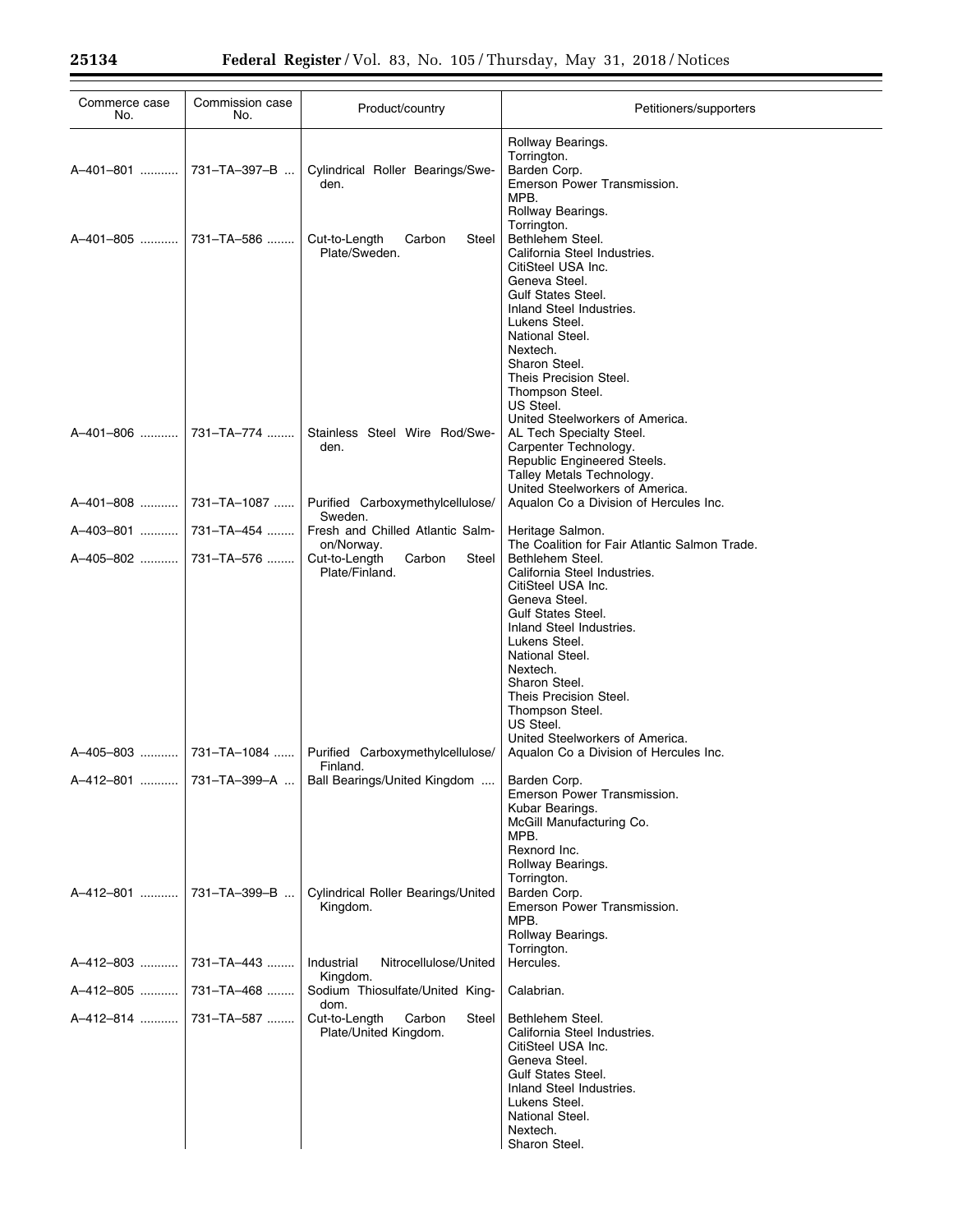| Commerce case<br>No.                | Commission case<br>No.                                             | Product/country                                                                                                                                                     | Petitioners/supporters                                                                                                                                                                                                                                                                                                                                                                         |
|-------------------------------------|--------------------------------------------------------------------|---------------------------------------------------------------------------------------------------------------------------------------------------------------------|------------------------------------------------------------------------------------------------------------------------------------------------------------------------------------------------------------------------------------------------------------------------------------------------------------------------------------------------------------------------------------------------|
|                                     |                                                                    | Stainless Steel Sheet and Strip/<br>United Kingdom.                                                                                                                 | Theis Precision Steel.<br>Thompson Steel.<br>US Steel.<br>United Steelworkers of America.<br>Allegheny Ludlum.<br>Armco Steel.<br>Bethlehem Steel.<br>Butler Armco Independent Union.<br>Carpenter Technology Corp.<br><b>J&amp;L Specialty Steel.</b><br>North American Stainless.                                                                                                            |
|                                     | A-412-822  731-TA-918                                              | Stainless Steel Bar/United King-<br>dom.                                                                                                                            | United Steelworkers of America.<br>Zanesville Armco Independent Organization.<br>Carpenter Technology.<br>Crucible Specialty Metals.<br>Electralloy.<br>Empire Specialty Steel.<br>Republic Technologies International.                                                                                                                                                                        |
|                                     | A-421-701    731-TA-380                                            | Brass Sheet and Strip/Nether-<br>lands.                                                                                                                             | Slater Steels.<br>United Steelworkers of America.<br>Allied Industrial Workers of America.<br>American Brass.<br>Bridgeport Brass.<br>Chase Brass & Copper.<br>Hussey Copper.<br>International Association of Machinists & Aerospace Workers.                                                                                                                                                  |
| A-421-804                           | 731-TA-608                                                         | Cold-Rolled Carbon Steel Flat<br>Products/Netherlands.                                                                                                              | Mechanics Educational Society of America (Local 56).<br>The Miller Company.<br>North Coast Brass & Copper.<br>Olin.<br>Pegg Metals.<br>Revere Copper Products.<br>United Steelworkers of America.<br>Armco Steel.<br>Bethlehem Steel.<br>California Steel Industries.<br><b>Gulf States Steel.</b><br>Inland Steel Industries.<br>LTV Steel.<br>National Steel.<br>Nextech.<br>Rouge Steel Co. |
| A-421-805<br>A-421-807              | 731-TA-652<br>731-TA-903                                           | Aramid Fiber/Netherlands<br>Hot-Rolled Steel Products/Neth-<br>erlands.                                                                                             | Sharon Steel.<br>Theis Precision Steel.<br>Thompson Steel.<br>US Steel.<br>United Steelworkers of America.<br>WCI Steel.<br>Weirton Steel.<br>E I du Pont de Nemours.<br>Bethlehem Steel.<br>Gallatin Steel.<br>Independent Steelworkers.<br>IPSCO.<br>LTV Steel.<br>National Steel.<br>Nucor.<br>Rouge Steel Co.<br>Steel Dynamics.<br>US Steel.                                              |
| A-421-811<br>A-423-077<br>A-423-602 | 731-TA-1086<br>AA1921-198<br>731-TA-365<br>A-423-805    731-TA-573 | Purified Carboxymethylcellulose/<br>Netherlands.<br>Sugar/Belgium<br>Industrial Phosphoric Acid/Bel-<br>gium.<br>Cut-to-Length<br>Carbon<br>Steel<br>Plate/Belgium. | United Steelworkers of America.<br>WCI Steel Inc.<br>Weirton Steel.<br>Wheeling-Pittsburgh Steel Corp.<br>Aqualon Co a Division of Hercules Inc.<br>Florida Sugar Marketing and Terminal Association.<br>Albright & Wilson.<br>FMC.<br>Hydrite Chemical.<br>Monsanto.<br>Stauffer Chemical.<br>Bethlehem Steel.<br>California Steel Industries.                                                |

÷.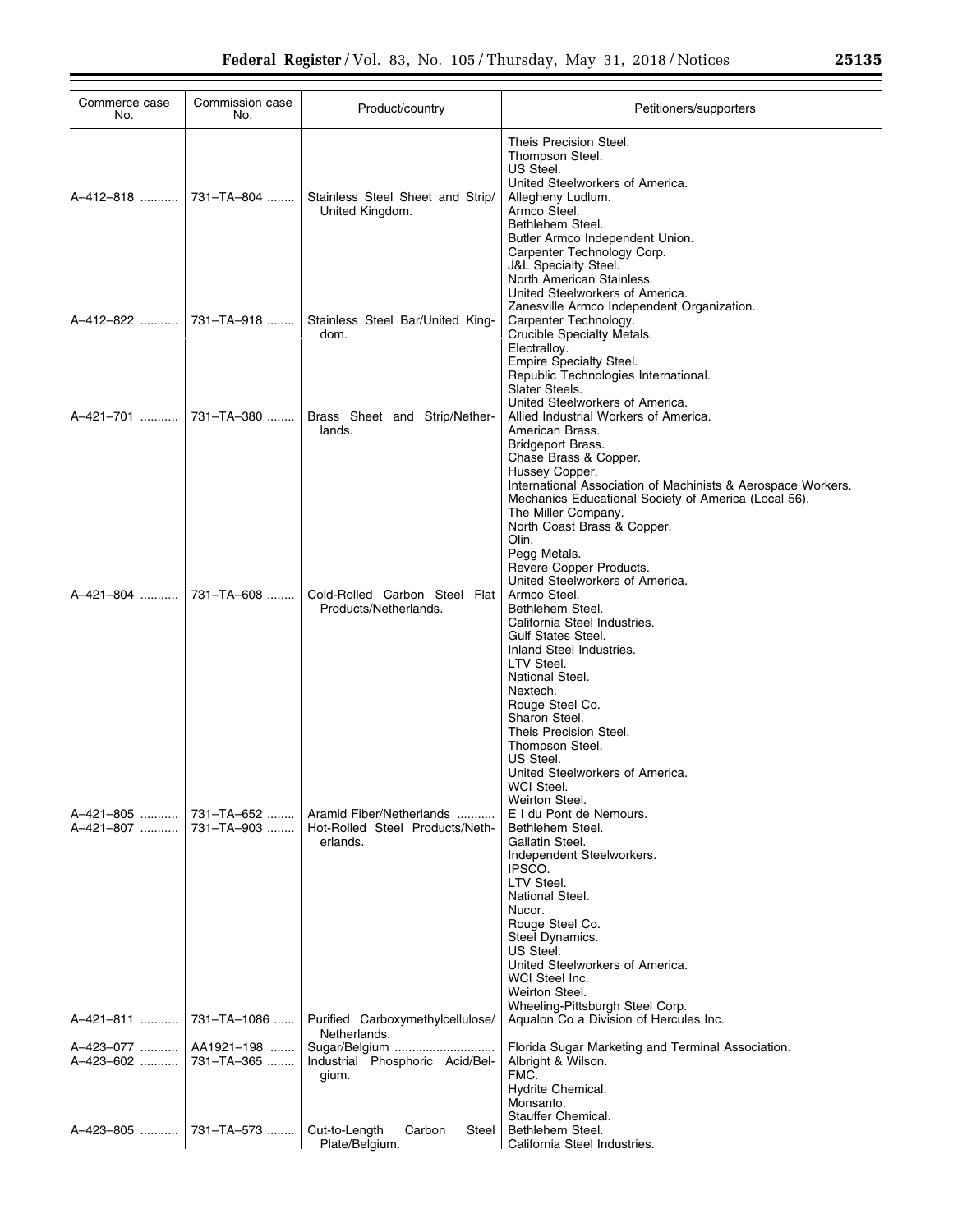$\equiv$ 

| Commerce case<br>No.                | Commission case<br>No.               | Product/country                                                                               | Petitioners/supporters                                                                                                                                                                                                                                                                                                                                |
|-------------------------------------|--------------------------------------|-----------------------------------------------------------------------------------------------|-------------------------------------------------------------------------------------------------------------------------------------------------------------------------------------------------------------------------------------------------------------------------------------------------------------------------------------------------------|
|                                     |                                      |                                                                                               | CitiSteel USA Inc.<br>Geneva Steel.<br><b>Gulf States Steel.</b><br>Inland Steel Industries.<br>Lukens Steel.<br>National Steel.<br>Nextech.<br>Sharon Steel.<br>Theis Precision Steel.<br>Thompson Steel.<br>US Steel.                                                                                                                               |
| A-423-808                           | 731-TA-788                           | Stainless Steel Plate in Coils/Bel-<br>gium.                                                  | United Steelworkers of America.<br>Allegheny Ludlum.<br>Armco Steel.<br>Lukens Steel.<br>North American Stainless.                                                                                                                                                                                                                                    |
| A-427-001                           | 731-TA-44                            | Sorbitol/France                                                                               | United Steelworkers of America.<br>Lonza.<br>Pfizer.                                                                                                                                                                                                                                                                                                  |
| A-427-009<br>A-427-078<br>A-427-098 | 731-TA-96<br>AA1921-199<br>731-TA-25 | Industrial Nitrocellulose/France<br>Sugar/France<br>Anhydrous Sodium Metasilicate/<br>France. | Hercules.<br>Florida Sugar Marketing and Terminal Association.<br>PQ.                                                                                                                                                                                                                                                                                 |
| A-427-602                           | 731-TA-313                           | Brass Sheet and Strip/France                                                                  | Allied Industrial Workers of America.<br>American Brass.<br><b>Bridgeport Brass.</b><br>Chase Brass & Copper.<br>Hussey Copper.<br>International Association of Machinists & Aerospace Workers.<br>Mechanics Educational Society of America (Local 56).<br>The Miller Company.<br>Olin.<br>Revere Copper Products.<br>United Steelworkers of America. |
| A-427-801                           | 731-TA-392-A                         | Ball Bearings/France                                                                          | Barden Corp.<br>Emerson Power Transmission.<br>Kubar Bearings.<br>McGill Manufacturing Co.<br>MPB.<br>Rexnord Inc.<br>Rollway Bearings.<br>Torrington.                                                                                                                                                                                                |
| A-427-801                           | 731-TA-392-B                         | Cylindrical<br>Roller<br>Bearings/<br>France.                                                 | Barden Corp.<br>Emerson Power Transmission.<br>MPB.<br>Rollway Bearings.<br>Torrington.                                                                                                                                                                                                                                                               |
|                                     |                                      | A-427-801  731-TA-392-C    Spherical Plain Bearings/France                                    | Barden Corp.<br>Emerson Power Transmission.<br>Kubar Bearings.<br>McGill Manufacturing Co.<br>Rexnord Inc.<br>Rollway Bearings.<br>Torrington.                                                                                                                                                                                                        |
| A-427-804                           | 731-TA-553                           | Hot-Rolled Lead and Bismuth<br>Carbon Steel Products/France.                                  | Bethlehem Steel.<br>Inland Steel Industries.<br>USS/Kobe Steel.                                                                                                                                                                                                                                                                                       |
| A-427-808  731-TA-615               |                                      | Corrosion-Resistant Carbon Steel<br>Flat Products/France.                                     | Armco Steel.<br>Bethlehem Steel.<br>California Steel Industries.<br>Geneva Steel.<br><b>Gulf States Steel.</b><br>Inland Steel Industries.<br>LTV Steel.<br>Lukens Steel.<br>National Steel.<br>Nextech.<br>Rouge Steel Co.<br>Sharon Steel.<br>Theis Precision Steel.<br>Thompson Steel.<br>US Steel.<br>United Steelworkers of America.             |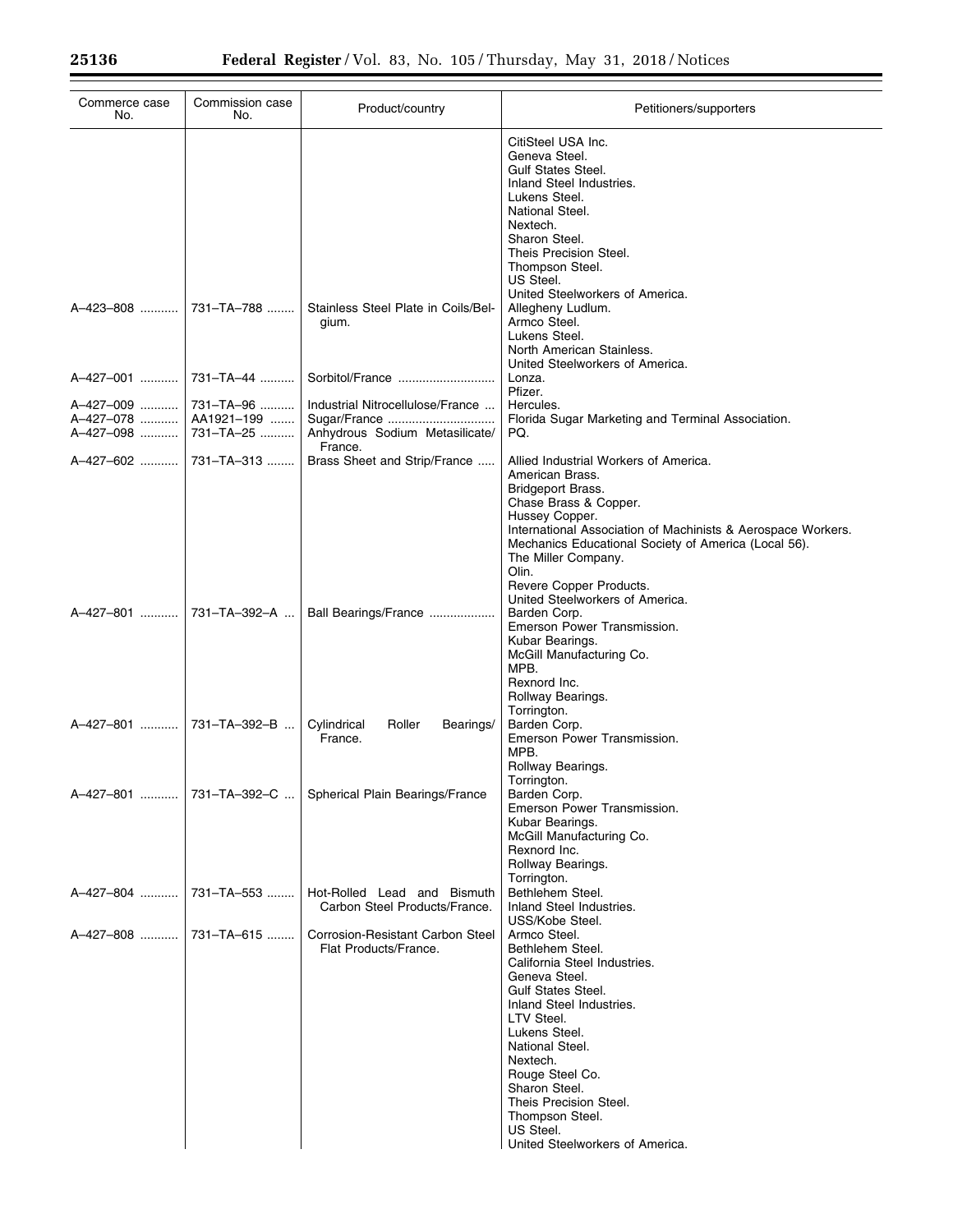| Commerce case<br>No.                | Commission case<br>No.                 | Product/country                                                                                                       | Petitioners/supporters                                                                                                                                                                                                                                                                                                                                                                                                                                                                                   |
|-------------------------------------|----------------------------------------|-----------------------------------------------------------------------------------------------------------------------|----------------------------------------------------------------------------------------------------------------------------------------------------------------------------------------------------------------------------------------------------------------------------------------------------------------------------------------------------------------------------------------------------------------------------------------------------------------------------------------------------------|
| A-427-811                           | 731-TA-637                             | Stainless Steel Wire Rod/France                                                                                       | WCI Steel.<br>Weirton Steel.<br>AL Tech Specialty Steel.<br>Armco Steel.<br>Carpenter Technology.<br>Republic Engineered Steels.<br>Talley Metals Technology.                                                                                                                                                                                                                                                                                                                                            |
| A-427-814                           | 731-TA-797                             | Stainless Steel Sheet and Strip/<br>France.                                                                           | United Steelworkers of America.<br>Allegheny Ludlum.<br>Armco Steel.<br>Bethlehem Steel.<br>Butler Armco Independent Union.<br>Carpenter Technology Corp.                                                                                                                                                                                                                                                                                                                                                |
| A-427-816                           | 731–TA–816                             | Cut-to-Length<br>Steel<br>Carbon<br>Plate/France.                                                                     | North American Stainless.<br>United Steelworkers of America.<br>Zanesville Armco Independent Organization.<br>Bethlehem Steel.<br>Geneva Steel.<br><b>IPSCO Steel.</b><br>National Steel.                                                                                                                                                                                                                                                                                                                |
|                                     |                                        | Low Enriched Uranium/France                                                                                           | US Steel.<br>United Steelworkers of America.<br>United States Enrichment Corp.<br>USEC Inc.                                                                                                                                                                                                                                                                                                                                                                                                              |
|                                     |                                        | Stainless Steel Bar/France                                                                                            | Carpenter Technology.<br>Crucible Specialty Metals.                                                                                                                                                                                                                                                                                                                                                                                                                                                      |
| A-428-082<br>A-428-602              | AA1921-200<br>731-TA-317               | Sugar/Germany<br>Brass Sheet and Strip/Germany                                                                        | Electrallov.<br>Empire Specialty Steel.<br>Republic Technologies International.<br>Slater Steels.<br>United Steelworkers of America.<br>Florida Sugar Marketing and Terminal Association.<br>Allied Industrial Workers of America.<br>American Brass.<br>Bridgeport Brass.<br>Chase Brass & Copper.<br>Hussey Copper.<br>International Association of Machinists & Aerospace Workers.<br>Mechanics Educational Society of America (Local 56).<br>The Miller Company.<br>Olin.<br>Revere Copper Products. |
| A-428-801                           | 731-TA-391-A                           | Ball Bearings/Germany                                                                                                 | United Steelworkers of America.<br>Barden Corp.<br>Emerson Power Transmission.<br>Kubar Bearings.<br>McGill Manufacturing Co.<br>MPB.<br>Rexnord Inc.<br>Rollway Bearings.                                                                                                                                                                                                                                                                                                                               |
| A-428-801                           | 731-TA-391-B                           | Cylindrical Roller Bearings/Ger-<br>many.                                                                             | Torrington.<br>Barden Corp.<br>Emerson Power Transmission.<br>MPB.<br>Rollway Bearings.<br>Torrington.                                                                                                                                                                                                                                                                                                                                                                                                   |
| A-428-801                           | 731-TA-391-C                           | Spherical<br>Plain<br>Bearings/Ger-<br>many.                                                                          | Barden Corp.<br>Emerson Power Transmission.<br>Rollway Bearings.                                                                                                                                                                                                                                                                                                                                                                                                                                         |
| A-428-802                           | 731-TA-419                             | Industrial Belts/Germany                                                                                              | Torrington.<br>The Gates Rubber Company.<br>The Goodyear Tire and Rubber Company.                                                                                                                                                                                                                                                                                                                                                                                                                        |
| A-428-803<br>A-428-807<br>A-428-814 | 731-TA-444<br>731-TA-465<br>731-TA-604 | Industrial Nitrocellulose/Germany<br>Sodium Thiosulfate/Germany<br>Cold-Rolled Carbon Steel Flat<br>Products/Germany. | Hercules.<br>Calabrian.<br>Armco Steel.<br>Bethlehem Steel.<br>California Steel Industries.<br><b>Gulf States Steel.</b><br>Inland Steel Industries.<br>LTV Steel.<br>National Steel.<br>Nextech.<br>Rouge Steel Co.                                                                                                                                                                                                                                                                                     |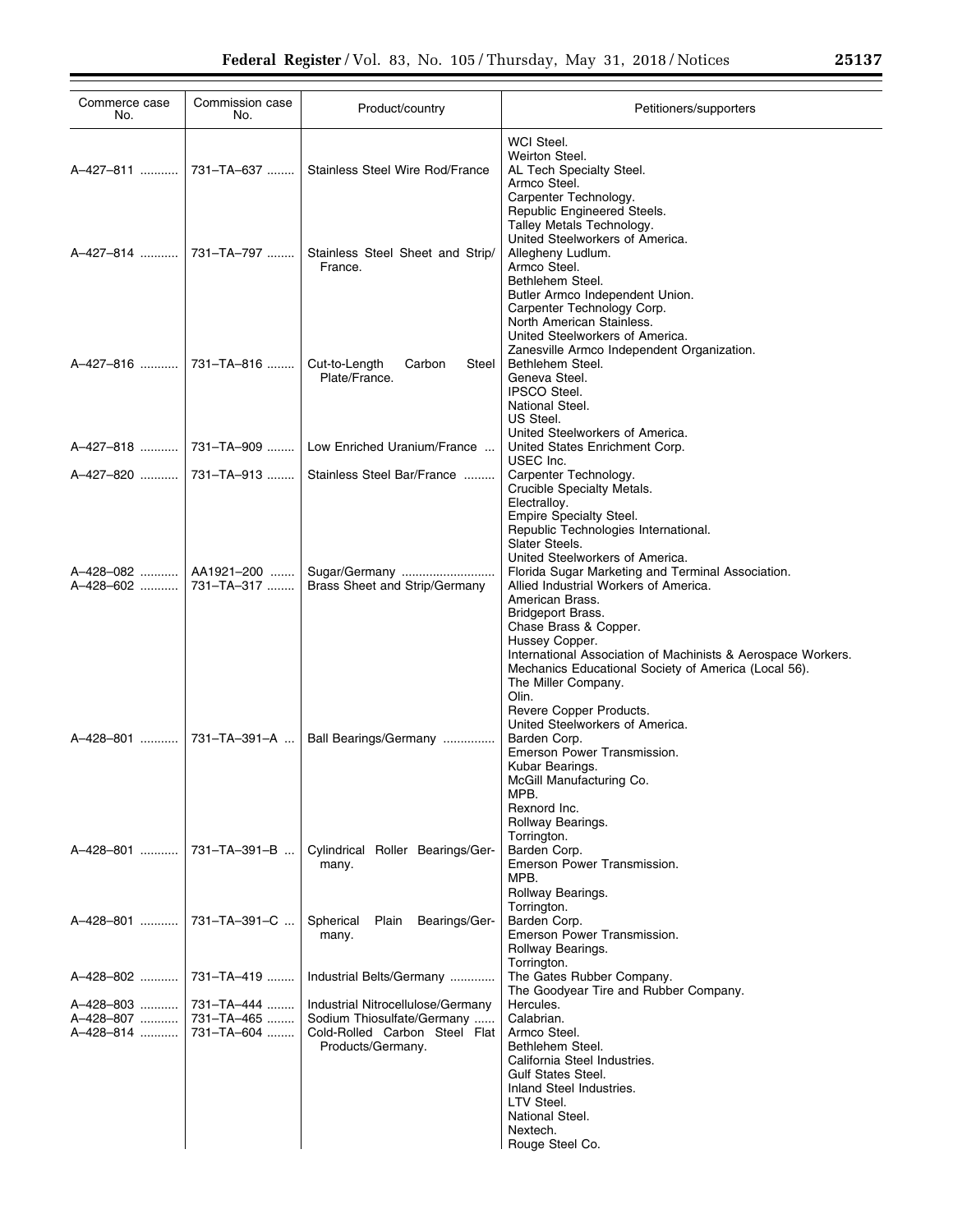| Commerce case<br>No.      | Commission case<br>No.    | Product/country                                            | Petitioners/supporters                                                                                                                                                                                                                                                                                                                                                                                                                                   |
|---------------------------|---------------------------|------------------------------------------------------------|----------------------------------------------------------------------------------------------------------------------------------------------------------------------------------------------------------------------------------------------------------------------------------------------------------------------------------------------------------------------------------------------------------------------------------------------------------|
| A-428-815                 | 731-TA-616                | Corrosion-Resistant Carbon Steel<br>Flat Products/Germany. | Sharon Steel.<br>Theis Precision Steel.<br>Thompson Steel.<br>US Steel.<br>United Steelworkers of America.<br>WCI Steel.<br>Weirton Steel.<br>Armco Steel.<br>Bethlehem Steel.<br>California Steel Industries.<br>Geneva Steel.<br><b>Gulf States Steel.</b><br>Inland Steel Industries.<br>LTV Steel.<br>Lukens Steel.<br>National Steel.                                                                                                               |
| A-428-816                 | 731-TA-578                | Cut-to-Length<br>Carbon<br>Steel<br>Plate/Germany.         | Nextech.<br>Rouge Steel Co.<br>Sharon Steel.<br>Theis Precision Steel.<br>Thompson Steel.<br>US Steel.<br>United Steelworkers of America.<br>WCI Steel.<br>Weirton Steel.<br>Bethlehem Steel.<br>California Steel Industries.<br>CitiSteel USA Inc.<br>Geneva Steel.<br><b>Gulf States Steel.</b><br>Inland Steel Industries.<br>Lukens Steel.<br>National Steel.<br>Nextech.<br>Sharon Steel.<br>Theis Precision Steel.<br>Thompson Steel.<br>US Steel. |
| A-428-820                 | 731-TA-709                | Seamless Pipe/Germany                                      | United Steelworkers of America.<br>Koppel Steel.<br>Quanex.<br>Timken.<br>United States Steel.                                                                                                                                                                                                                                                                                                                                                           |
| A-428-821                 | 731-TA-736                | Large Newspaper Printing Press-<br>es/Germany.             | Rockwell Graphics Systems.                                                                                                                                                                                                                                                                                                                                                                                                                               |
| A-428-825                 | 731-TA-798                | Stainless Steel Sheet and Strip/<br>Germany.               | Allegheny Ludlum.<br>Armco Steel.<br>Bethlehem Steel.<br>Butler Armco Independent Union.<br>Carpenter Technology Corp.<br><b>J&amp;L Specialty Steel.</b><br>North American Stainless.<br>United Steelworkers of America.<br>Zanesville Armco Independent Organization.                                                                                                                                                                                  |
| A-428-830                 | 731-TA-914                | Stainless Steel Bar/Germany                                | Carpenter Technology.<br>Crucible Specialty Metals.<br>Electralloy.<br><b>Empire Specialty Steel.</b><br>Republic Technologies International.<br>Slater Steels.<br>United Steelworkers of America.                                                                                                                                                                                                                                                       |
| A-437-601                 | 731-TA-341                | Tapered Roller Bearings/Hungary                            | L&S Bearing.<br>Timken.<br>Torrington.                                                                                                                                                                                                                                                                                                                                                                                                                   |
| A-437-804   <br>A-447-801 | 731-TA-426<br>731-TA-340C | Sulfanilic Acid/Hungary<br>Solid Urea/Estonia              | Nation Ford Chemical.<br>Agrico Chemical.<br>American Cyanamid.<br>CF Industries.<br>First Mississippi.<br>Mississippi Chemical.<br>Terra International.<br>WR Grace.                                                                                                                                                                                                                                                                                    |
|                           | A-449-804    731-TA-878   | Steel Concrete Reinforcing Bar/<br>Latvia.                 | AB Steel Mill Inc.<br>AmeriSteel.                                                                                                                                                                                                                                                                                                                                                                                                                        |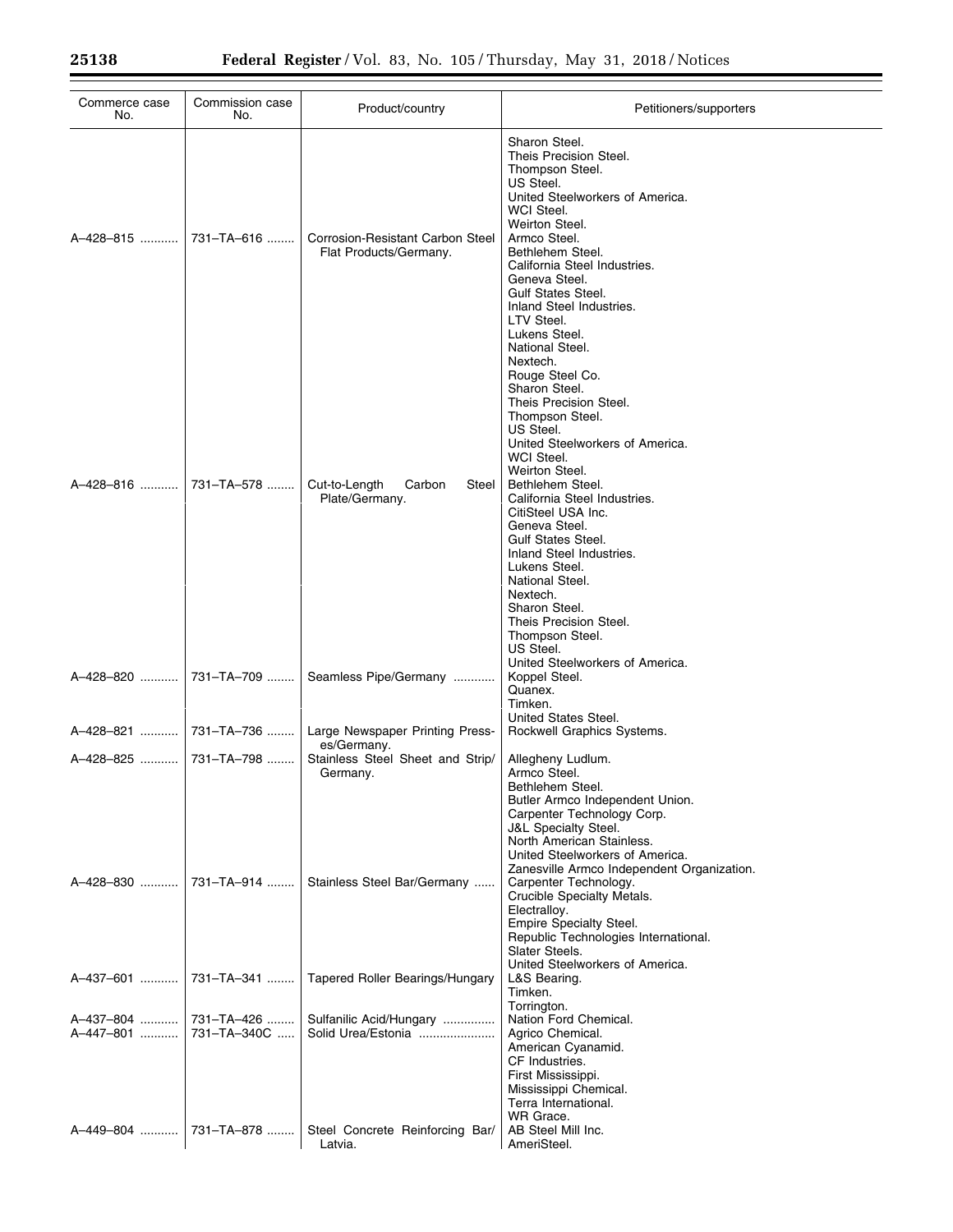| Commerce case<br>No.        | Commission case<br>No.   | Product/country                                                                  | Petitioners/supporters                                                                                                                                                                                                                                                                                                                 |
|-----------------------------|--------------------------|----------------------------------------------------------------------------------|----------------------------------------------------------------------------------------------------------------------------------------------------------------------------------------------------------------------------------------------------------------------------------------------------------------------------------------|
|                             |                          |                                                                                  | Auburn Steel.<br>Birmingham Steel.<br>Border Steel.<br>Cascade Steel Rolling Mills Inc.<br>CMC Steel Group.<br>Co-Steel Inc.<br>Marion Steel.<br>North Star Steel Co.<br>Nucor Steel.<br>Rebar Trade Action Coalition.<br>Riverview Steel.<br>Sheffield Steel.<br>TAMCO.                                                               |
| A–451–801                   | 731-TA-340D              | Solid Urea/Lithuania                                                             | TXI-Chaparral Steel Co.<br>Agrico Chemical.<br>American Cyanamid.<br>CF Industries.<br>First Mississippi.<br>Mississippi Chemical.<br>Terra International.                                                                                                                                                                             |
| A-455-802                   | 731-TA-583               | Cut-to-Length<br>Carbon<br>Steel<br>Plate/Poland.                                | WR Grace.<br>Bethlehem Steel.<br>California Steel Industries.<br>CitiSteel USA Inc.<br>Geneva Steel.<br><b>Gulf States Steel.</b><br>Inland Steel Industries.<br>Lukens Steel.<br>National Steel.<br>Nextech.<br>Sharon Steel.<br>Theis Precision Steel.<br>Thompson Steel.<br>US Steel.<br>United Steelworkers of America.            |
| A-455-803                   | 731-TA-880               | Steel Concrete Reinforcing Bar/<br>Poland.                                       | AB Steel Mill Inc.<br>AmeriSteel.<br>Auburn Steel.<br>Birmingham Steel.<br>Border Steel.<br>Cascade Steel Rolling Mills Inc.<br>CMC Steel Group.<br>Co-Steel Inc.<br>Marion Steel.<br>North Star Steel Co.<br>Nucor Steel.<br>Rebar Trade Action Coalition.<br>Riverview Steel.<br>Sheffield Steel.<br>TAMCO.                          |
| A–469–007 ……….<br>A-469-803 | 731-TA-126<br>731-TA-585 | Potassium Permanganate/Spain<br>Cut-to-Length<br>Carbon<br>Steel<br>Plate/Spain. | TXI-Chaparral Steel Co.<br>Carus Chemical.<br>Bethlehem Steel.<br>California Steel Industries.<br>Geneva Steel.<br><b>Gulf States Steel.</b><br>Inland Steel Industries.<br>Lukens Steel.<br>National Steel.<br>Nextech.<br>Sharon Steel.<br>Theis Precision Steel.<br>Thompson Steel.<br>US Steel.<br>United Steelworkers of America. |
| A-469-805                   | 731-TA-682               | Stainless Steel Bar/Spain                                                        | AL Tech Specialty Steel.<br>Carpenter Technology.<br>Crucible Specialty Metals.<br>Electralloy.<br>Republic Engineered Steels.<br>Slater Steels.<br>Talley Metals Technology.<br>United Steelworkers of America.                                                                                                                       |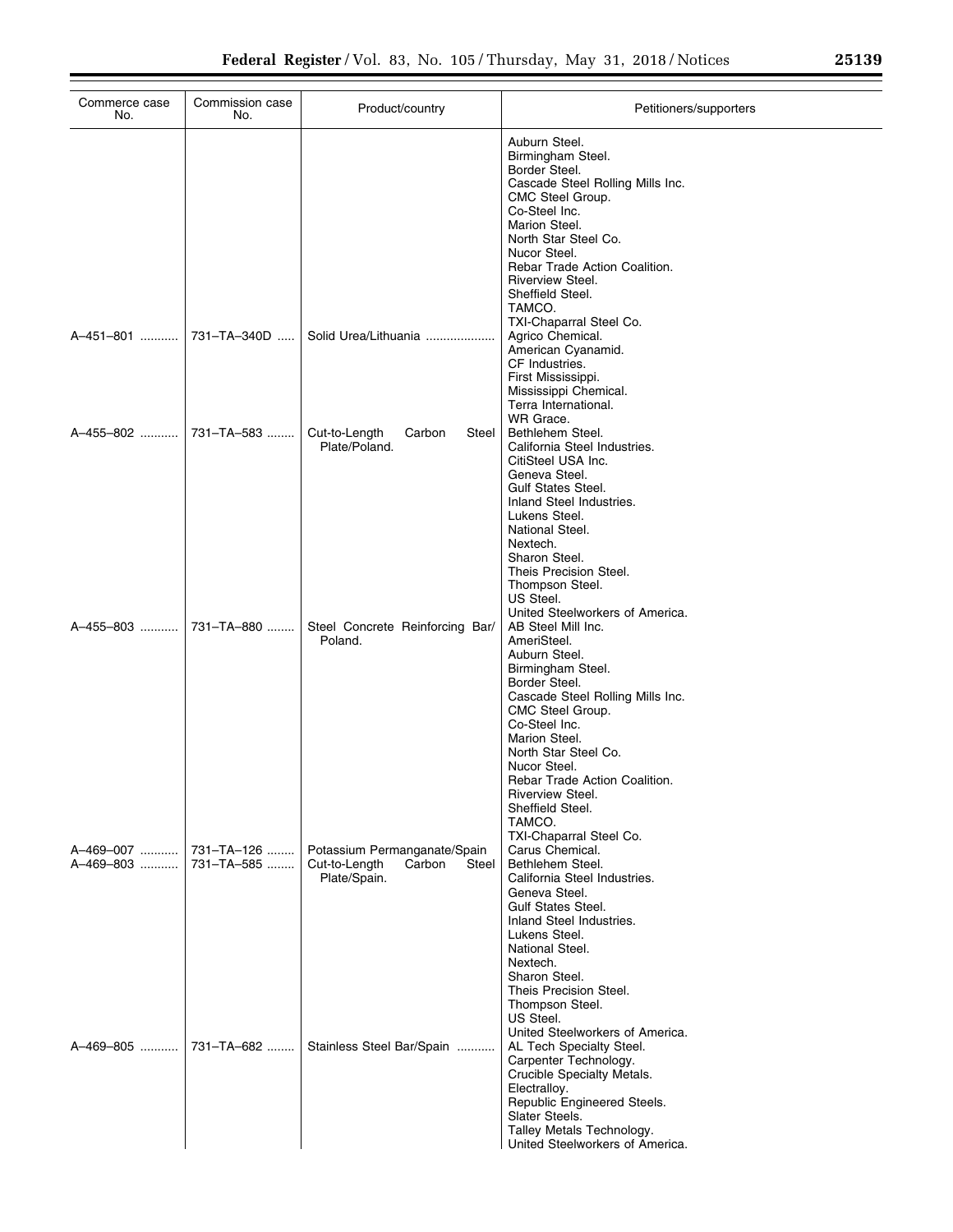| Commerce case<br>No.      | Commission case<br>No.              | Product/country                                                                   | Petitioners/supporters                                                                                                                                                                                                                                                                                                                                |
|---------------------------|-------------------------------------|-----------------------------------------------------------------------------------|-------------------------------------------------------------------------------------------------------------------------------------------------------------------------------------------------------------------------------------------------------------------------------------------------------------------------------------------------------|
| A-469-807                 | 731-TA-773                          | Stainless Steel Wire Rod/Spain                                                    | AL Tech Specialty Steel.<br>Carpenter Technology.<br>Republic Engineered Steels.<br>Talley Metals Technology.                                                                                                                                                                                                                                         |
|                           |                                     | Stainless Steel Angle/Spain                                                       | United Steelworkers of America.<br>Slater Steels.                                                                                                                                                                                                                                                                                                     |
|                           |                                     | Chlorinated Isocyanurates/Spain                                                   | United Steelworkers of America.<br>BioLab Inc.<br>Clearon Corp.<br>Occidental Chemical Corp.                                                                                                                                                                                                                                                          |
| A-475-059                 | A-471-806  731-TA-427<br>AA1921-167 | Sulfanilic Acid/Portugal<br>Pressure-Sensitive Plastic Tape/<br>Italy.            | Nation Ford Chemical.<br>Minnesota Mining & Manufacturing.                                                                                                                                                                                                                                                                                            |
|                           |                                     | Brass Sheet and Strip/Italy                                                       | Allied Industrial Workers of America.<br>American Brass.<br><b>Bridgeport Brass.</b><br>Chase Brass & Copper.<br>Hussey Copper.<br>International Association of Machinists & Aerospace Workers.<br>Mechanics Educational Society of America (Local 56).<br>The Miller Company.<br>Olin.<br>Revere Copper Products.<br>United Steelworkers of America. |
|                           | A-475-703  731-TA-385               | Granular Polytetrafluoroethylene/<br>Italy.                                       | E I du Pont de Nemours.<br>ICI Americas.                                                                                                                                                                                                                                                                                                              |
| A–475–801    731–TA–393–A |                                     | Ball Bearings/Italy                                                               | Barden Corp.<br>Emerson Power Transmission.<br>Kubar Bearings.<br>McGill Manufacturing Co.<br>MPB.<br>Rexnord Inc.<br>Rollway Bearings.                                                                                                                                                                                                               |
|                           |                                     | Cylindrical Roller Bearings/Italy                                                 | Torrington.<br>Barden Corp.<br>Emerson Power Transmission.<br>MPB.<br>Rollway Bearings.                                                                                                                                                                                                                                                               |
| A-475-802                 | 731-TA-413                          | Industrial Belts/Italy                                                            | Torrington.<br>The Gates Rubber Company.                                                                                                                                                                                                                                                                                                              |
| A-475-811  731-TA-659     |                                     | Grain-Oriented Silicon Electrical<br>Steel/Italy.                                 | The Goodyear Tire and Rubber Company.<br>Allegheny Ludlum.<br>Armco Steel.<br>Butler Armco Independent Union.<br>United Steelworkers of America.                                                                                                                                                                                                      |
|                           |                                     | A-475-814  731-TA-710  Seamless Pipe/Italy                                        | Zanesville Armco Independent Union.<br>Koppel Steel.<br>Quanex.<br>Timken.                                                                                                                                                                                                                                                                            |
| A-475-816                 | 731-TA-713                          | Oil Country Tubular Goods/Italy                                                   | United States Steel.<br>Bellville Tube.<br>IPSCO.<br>Koppel Steel.<br>Lone Star Steel.<br>Maverick Tube.<br>Newport Steel.<br>North Star Steel.<br>US Steel.                                                                                                                                                                                          |
| A-475-818                 | 731-TA-734                          |                                                                                   | USS/Kobe.<br>A Zerega's Sons.<br>American Italian Pasta.<br>Borden.<br>D Merlino & Sons.<br>Dakota Growers Pasta.<br>Foulds.<br>Gilster-Mary Lee.<br>Gooch Foods.<br>Hershey Foods.<br>LaRinascente Macaroni Co.<br>Pasta USA.<br>Philadelphia Macaroni.<br>ST Specialty Foods.                                                                       |
|                           |                                     | A-475-820  731-TA-770  Stainless Steel Wire Rod/Italy    AL Tech Specialty Steel. |                                                                                                                                                                                                                                                                                                                                                       |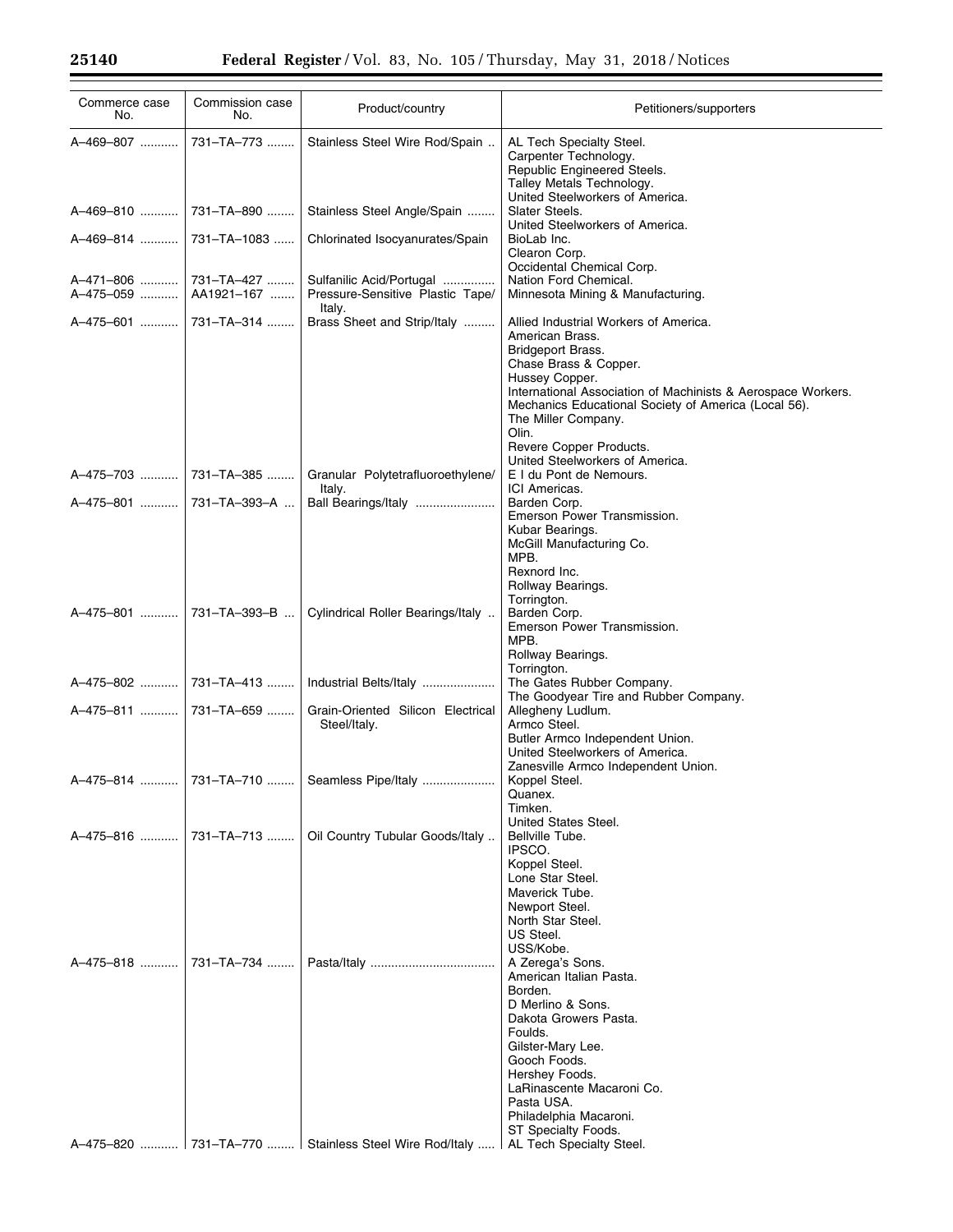| Commerce case<br>No.  | Commission case<br>No.   | Product/country                                    | Petitioners/supporters                                                                                                                                                                                                                                                      |
|-----------------------|--------------------------|----------------------------------------------------|-----------------------------------------------------------------------------------------------------------------------------------------------------------------------------------------------------------------------------------------------------------------------------|
|                       | A–475–822     731–TA–790 | Stainless Steel Plate in Coils/Italy               | Carpenter Technology.<br>Republic Engineered Steels.<br>Talley Metals Technology.<br>United Steelworkers of America.<br>Allegheny Ludlum.<br>Armco Steel.<br><b>J&amp;L Specialty Steel.</b><br>Lukens Steel.<br>North American Stainless.                                  |
| A-475-824 ……….        | 731-TA-799               | Stainless Steel Sheet and Strip/<br>Italy.         | United Steelworkers of America.<br>Allegheny Ludlum.<br>Armco Steel.<br>Bethlehem Steel.<br>Butler Armco Independent Union.<br>Carpenter Technology Corp.<br><b>J&amp;L Specialty Steel.</b><br>North American Stainless.<br>United Steelworkers of America.                |
| A–475–826  …………       | 731-TA-819               | Cut-to-Length<br>Carbon<br>Steel<br>Plate/Italy.   | Zanesville Armco Independent Organization.<br>Bethlehem Steel.<br>CitiSteel USA Inc.<br>Geneva Steel.<br><b>Gulf States Steel.</b><br><b>IPSCO Steel.</b><br>National Steel.<br>US Steel.<br>United Steelworkers of America.                                                |
| A–475–828  …………       | 731-TA-865               | Stainless Steel Butt-Weld Pipe<br>Fittings/Italy.  | Flo-Mac Inc.<br>Gerlin.<br>Markovitz Enterprises.<br>Shaw Alloy Piping Products.                                                                                                                                                                                            |
| A-475-829  731-TA-915 |                          | Stainless Steel Bar/Italy                          | Taylor Forge Stainless.<br>Carpenter Technology.<br>Crucible Specialty Metals.<br>Electralloy.<br>Empire Specialty Steel.<br>Republic Technologies International.<br>Slater Steels.                                                                                         |
| A–479–801             | 731–TA–445 ……            | Industrial<br>Nitrocellulose/Yugo-<br>slavia.      | United Steelworkers of America.<br>Hercules.                                                                                                                                                                                                                                |
|                       | A–484–801     731–TA–406 | Electrolytic Manganese Dioxide/<br>Greece.         | Chemetals.<br>Kerr-McGee.                                                                                                                                                                                                                                                   |
|                       | A–485–601    731–TA–339  | Solid Urea/Romania                                 | Rayovac.<br>Agrico Chemical.<br>American Cyanamid.<br>CF Industries.<br>First Mississippi.<br>Mississippi Chemical.<br>Terra International.                                                                                                                                 |
| A-485-602             | 731-TA-345               | Tapered Roller Bearings/Roma-<br>nia.              | WR Grace.<br>L&S Bearing.<br>Timken.<br>Torrington.                                                                                                                                                                                                                         |
|                       | A–485–801    731–TA–395  | Ball Bearings/Romania                              | Barden Corp.<br>Emerson Power Transmission.<br>Kubar Bearings.<br>MPB.<br>Rollway Bearings.<br>Torrington.                                                                                                                                                                  |
| A–485–803  …………       | 731–TA–584 ……            | Cut-to-Length<br>Carbon<br>Steel<br>Plate/Romania. | Bethlehem Steel.<br>California Steel Industries.<br>CitiSteel USA Inc.<br>Geneva Steel.<br><b>Gulf States Steel.</b><br>Inland Steel Industries.<br>Lukens Steel.<br>National Steel.<br>Nextech.<br>Sharon Steel.<br>Theis Precision Steel.<br>Thompson Steel.<br>US Steel. |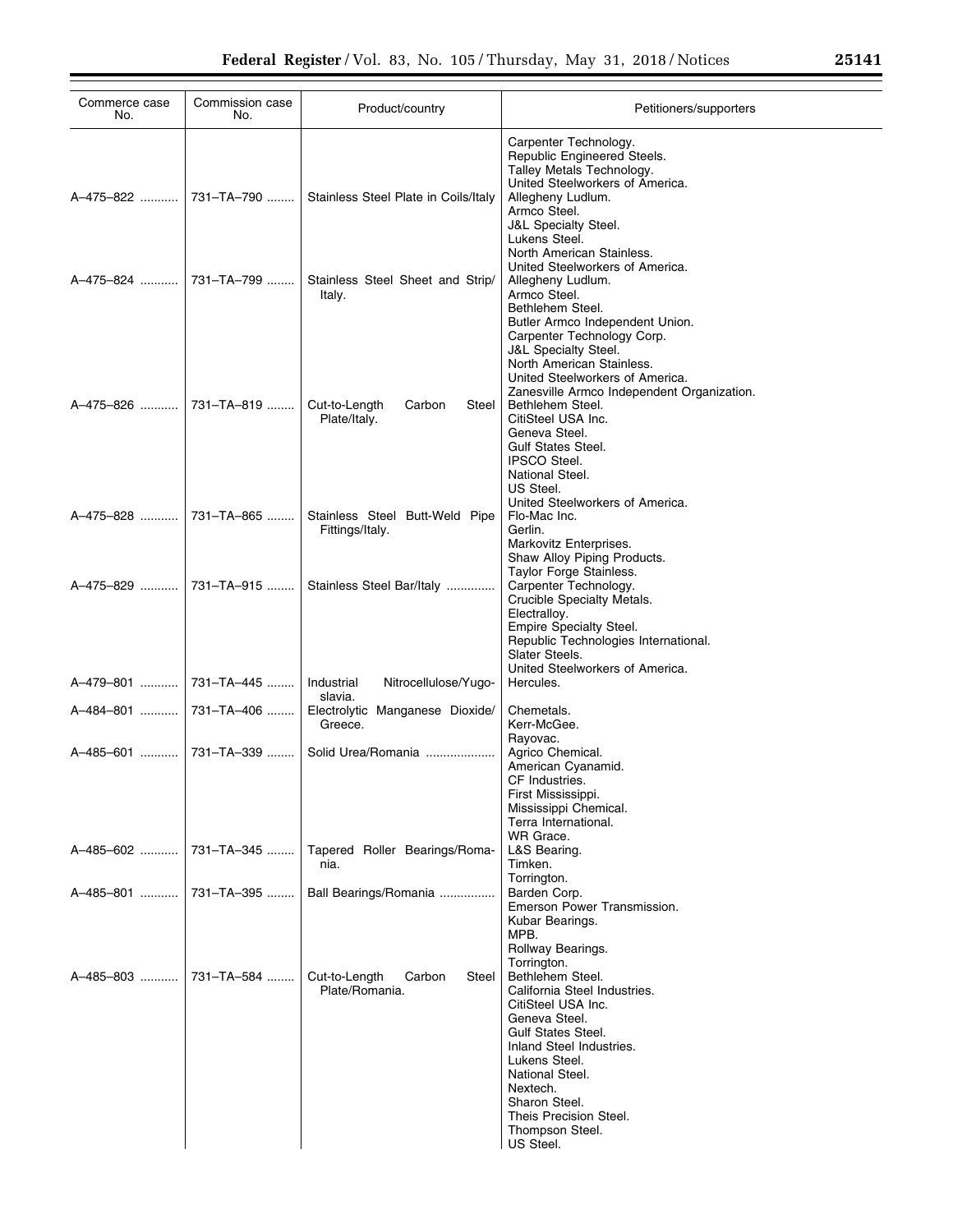$\equiv$ 

| Commerce case<br>No. | Commission case<br>No. | Product/country                                             | Petitioners/supporters                                                                                                                                                                                                  |
|----------------------|------------------------|-------------------------------------------------------------|-------------------------------------------------------------------------------------------------------------------------------------------------------------------------------------------------------------------------|
| A-485-805            | 731-TA-849             | Small-Diameter<br>Steel<br>Carbon<br>Seamless Pipe/Romania. | United Steelworkers of America.<br>Koppel Steel.<br>North Star Steel.<br>Sharon Tube.                                                                                                                                   |
| A-485-806            | 731-TA-904             | Hot-Rolled Steel Products/Roma-<br>nia.                     | Timken.<br>US Steel.<br>United Steelworkers of America.<br>USS/Kobe.<br>Vision Metals' Gulf States Tube.<br>Bethlehem Steel.<br>Gallatin Steel.<br>Independent Steelworkers.<br>IPSCO.<br>LTV Steel.<br>National Steel. |
|                      |                        |                                                             | Nucor.<br>Rouge Steel Co.<br>Steel Dynamics.<br>US Steel.<br>United Steelworkers of America.<br>WCI Steel Inc.<br>Weirton Steel.<br>Wheeling-Pittsburgh Steel Corp.                                                     |
| A-489-501            | 731-TA-273             | Welded Carbon Steel Pipe and<br>Tube/Turkey.                | Allied Tube & Conduit.<br>American Tube.<br>Bernard Epps.<br>Bock Industries.<br>Bull Moose Tube.<br>Central Steel Tube.                                                                                                |
|                      |                        |                                                             | Century Tube.<br>Copperweld Tubing.<br>Cyclops.<br>Hughes Steel & Tube.<br>Kaiser Steel.<br>Laclede Steel.<br>Maruichi American.                                                                                        |
|                      |                        |                                                             | Maverick Tube.<br>Merchant Metals.<br>Phoenix Steel.<br>Pittsburgh Tube.<br>Quanex.<br>Sharon Tube.<br>Southwestern Pipe.                                                                                               |
| A-489-602            |                        | 731-TA-364    Aspirin/Turkey                                | UNR-Leavitt.<br>Welded Tube.<br>Western Tube & Conduit.<br>Wheatland Tube.<br>Dow Chemical.<br>Monsanto.                                                                                                                |
| A-489-805            | 731–TA–735             |                                                             | Norwich-Eaton.<br>A Zerega's Sons.<br>American Italian Pasta.<br>Borden.<br>D Merlino & Sons.<br>Dakota Growers Pasta.                                                                                                  |
|                      |                        |                                                             | Foulds.<br>Gilster-Mary Lee.<br>Gooch Foods.<br>Hershey Foods.<br>LaRinascente Macaroni Co.<br>Pasta USA.                                                                                                               |
| A-489-807            | 731-TA-745             | Steel Concrete Reinforcing Bar/<br>Turkey.                  | Philadelphia Macaroni.<br>ST Specialty Foods.<br>AmeriSteel.<br>Auburn Steel.<br>Birmingham Steel.<br>Commercial Metals.                                                                                                |
| A-507-502            | 731-TA-287             | Raw In-Shell Pistachios/Iran                                | Marion Steel.<br>New Jersey Steel.<br>Blackwell Land.<br>California Pistachio Orchard.<br>Keenan Farms.<br>Kern Pistachio Hulling & Drying.                                                                             |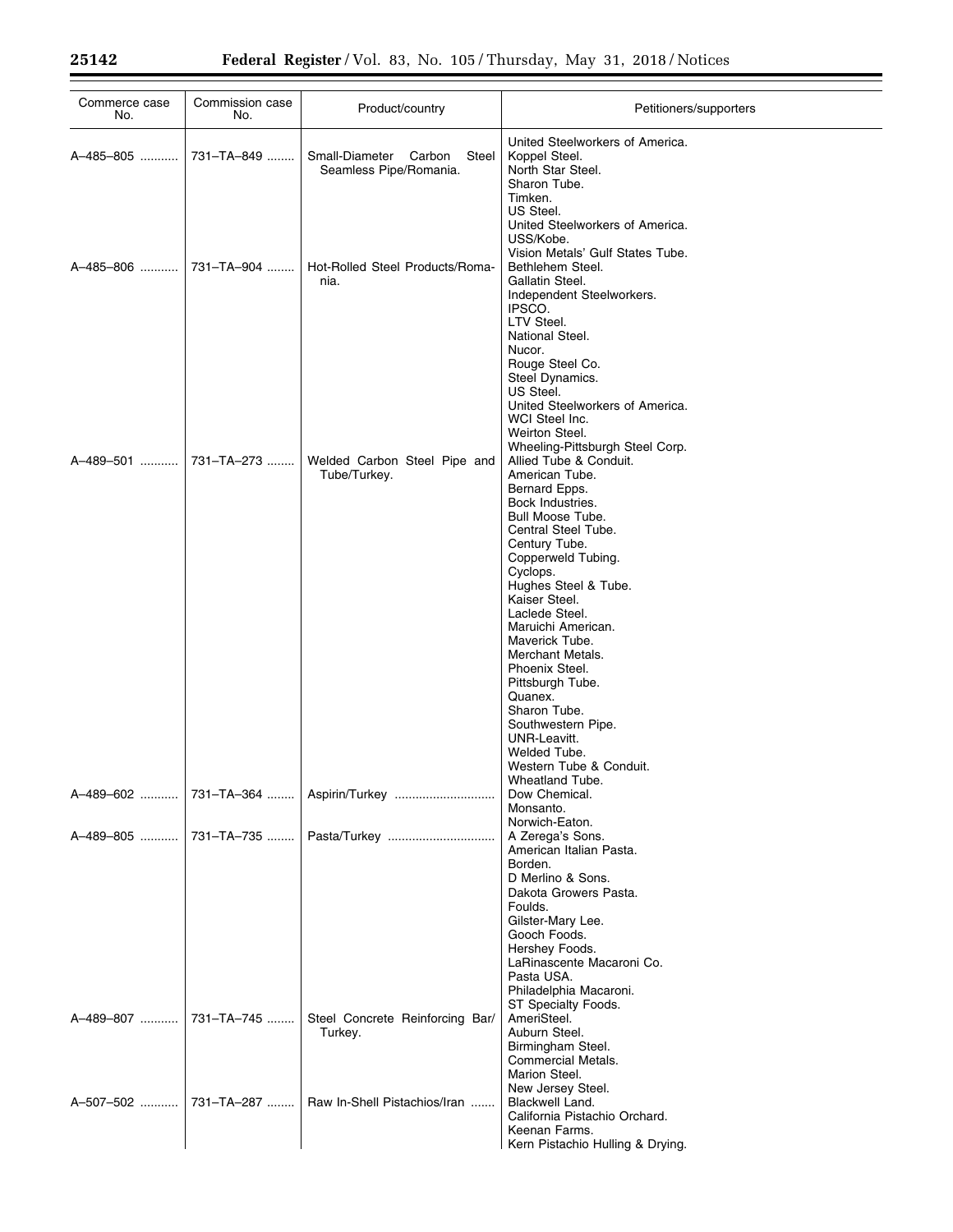| Commerce case<br>No.    | Commission case<br>No. | Product/country                                    | Petitioners/supporters                                                                                                                             |
|-------------------------|------------------------|----------------------------------------------------|----------------------------------------------------------------------------------------------------------------------------------------------------|
| A-508-604               | 731-TA-366             | Industrial Phosphoric Acid/Israel                  | Los Ranchos de Poco Pedro.<br>Pistachio Producers of California.<br>TM Duche Nut.<br>Albright & Wilson.<br>FMC.<br>Hydrite Chemical.               |
| A-533-502  731-TA-271   |                        | Welded Carbon Steel Pipe and<br>Tube/India.        | Monsanto.<br>Stauffer Chemical.<br>Allied Tube & Conduit.<br>American Tube.<br>Bernard Epps.                                                       |
|                         |                        |                                                    | Bock Industries.<br>Bull Moose Tube.<br>Central Steel Tube.<br>Century Tube.<br>Copperweld Tubing.                                                 |
|                         |                        |                                                    | Cyclops.<br>Hughes Steel & Tube.<br>Kaiser Steel.<br>Laclede Steel.                                                                                |
|                         |                        |                                                    | Maruichi American.<br>Maverick Tube.<br>Merchant Metals.<br>Phoenix Steel.<br>Pittsburgh Tube.                                                     |
|                         |                        |                                                    | Quanex.<br>Sharon Tube.<br>Southwestern Pipe.<br>UNR-Leavitt.                                                                                      |
| A-533-806               | 731-TA-561             | Sulfanilic Acid/India                              | Welded Tube.<br>Western Tube & Conduit.<br>Wheatland Tube.<br>R-M Industries.                                                                      |
| A-533-808               | 731-TA-638             | Stainless Steel Wire Rod/India                     | AL Tech Specialty Steel.<br>Armco Steel.<br>Carpenter Technology.<br>Republic Engineered Steels.<br>Talley Metals Technology.                      |
| A-533-809    731-TA-639 |                        | Forged Stainless Steel Flanges/<br>India.          | United Steelworkers of America.<br>Gerlin.<br>Ideal Forging.<br>Maass Flange.<br>Markovitz Enterprises.                                            |
| A–533–810    731–TA–679 |                        | Stainless Steel Bar/India                          | AL Tech Specialty Steel.<br>Carpenter Technology.<br>Crucible Specialty Metals.<br>Electralloy.                                                    |
|                         | 731-TA-778             |                                                    | Republic Engineered Steels.<br>Slater Steels.<br>Talley Metals Technology.<br>United Steelworkers of America.                                      |
| A-533-813               |                        | Preserved Mushrooms/India                          | LK Bowman.<br>Modern Mushroom Farms.<br>Monterey Mushrooms.<br>Mount Laurel Canning.<br>Mushroom Canning.<br>Southwood Farms.<br>Sunny Dell Foods. |
| A-533-817               | 731-TA-817             | Cut-to-Length<br>Carbon<br>Steel I<br>Plate/India. | United Canning.<br>Bethlehem Steel.<br>CitiSteel USA Inc.<br>Geneva Steel.<br><b>Gulf States Steel.</b>                                            |
|                         |                        |                                                    | <b>IPSCO Steel.</b><br>National Steel.<br>Tuscaloosa Steel.<br>US Steel.<br>United Steelworkers of America.                                        |
| A-533-820               | 731-TA-900             | Hot-Rolled Steel Products/India                    | Bethlehem Steel.<br>Gallatin Steel.<br>Independent Steelworkers.<br>IPSCO.<br>LTV Steel.                                                           |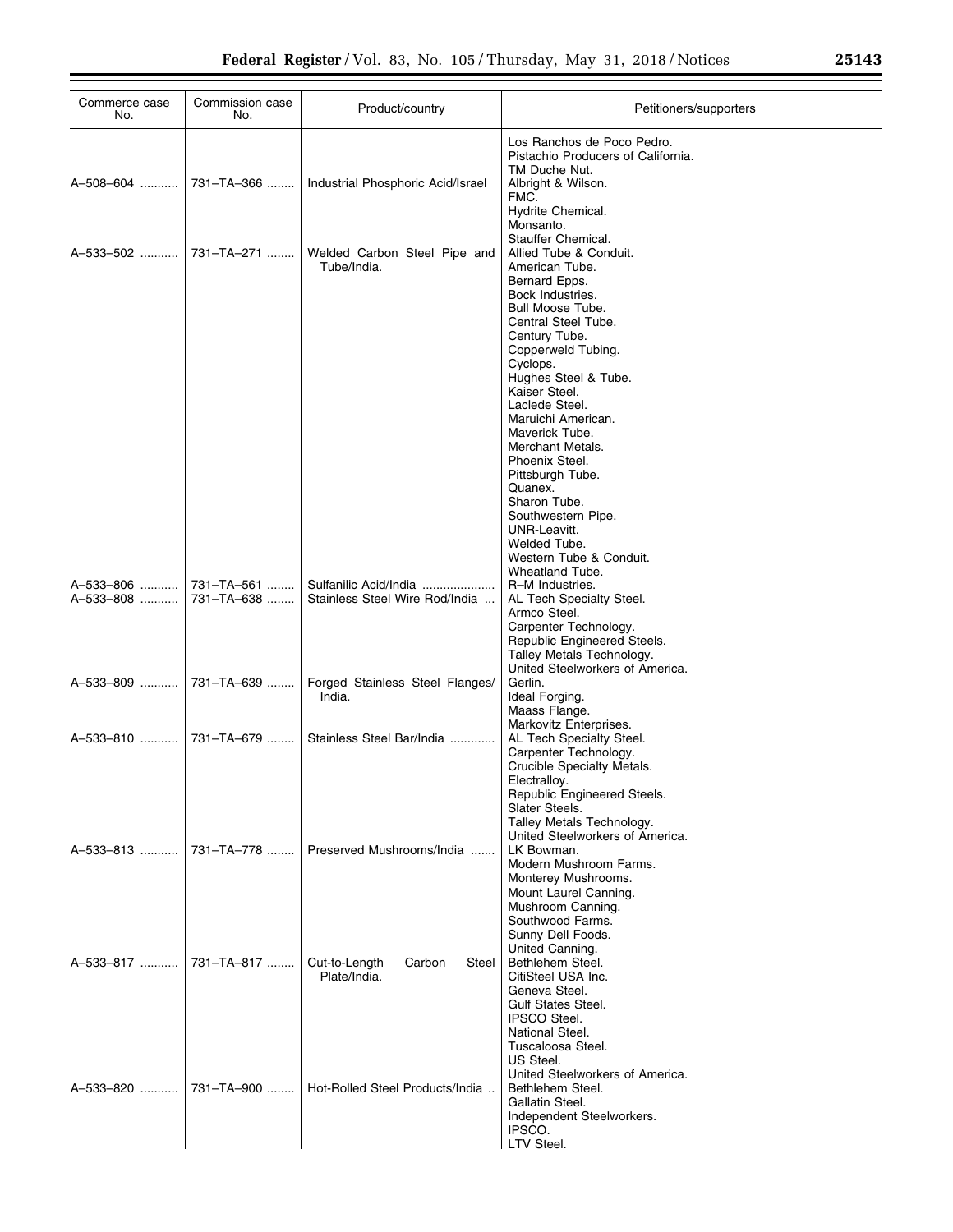$\equiv$ 

| Commerce case<br>No.     | Commission case<br>No. | Product/country                                                                 | Petitioners/supporters                                                                                                                                                                                                                                                                                                                                                                                                                                                   |
|--------------------------|------------------------|---------------------------------------------------------------------------------|--------------------------------------------------------------------------------------------------------------------------------------------------------------------------------------------------------------------------------------------------------------------------------------------------------------------------------------------------------------------------------------------------------------------------------------------------------------------------|
|                          |                        |                                                                                 | National Steel.<br>Nucor.<br>Rouge Steel Co.<br>Steel Dynamics.<br>US Steel.<br>United Steelworkers of America.<br>WCI Steel Inc.<br>Weirton Steel.                                                                                                                                                                                                                                                                                                                      |
| A-533-823  731-TA-929    |                        | Silicomanganese/ndia                                                            | Wheeling-Pittsburgh Steel Corp.<br>Eramet Marietta.<br>Paper, Allied-Industrial, Chemical and Energy Workers Inter-                                                                                                                                                                                                                                                                                                                                                      |
| A-533-824    731-TA-933  |                        | Polyethylene Terephthalate Film,<br>Sheet and Strip (PET Film)/<br>India.       | national Union, Local 5-0639.<br>DuPont Teijin Films.<br>Mitsubishi Polyester Film LLC.<br>SKC America Inc.                                                                                                                                                                                                                                                                                                                                                              |
| A-533-828    731-TA-1025 |                        | Prestressed Concrete Steel Wire<br>Strand/India.                                | Toray Plastics (America).<br>American Spring Wire Corp.<br>Insteel Wire Products Co.<br>Sivaco Georgia LLC.<br>Strand Tech Martin Inc.<br>Sumiden Wire Products Corp.                                                                                                                                                                                                                                                                                                    |
|                          |                        | Carbazole Violet Pigment 23/<br>India.                                          | Allegheny Color Corp.<br>Barker Fine Color Inc.<br>Clariant Corp.<br>Nation Ford Chemical Co.<br>Sun Chemical Co.                                                                                                                                                                                                                                                                                                                                                        |
|                          |                        | Certain Lined Paper School Sup-<br>plies/India.                                 | Fay Paper Products Inc.<br>MeadWestvaco Consumer & Office Products.<br>Norcom Inc.<br>Pacon Corp.<br>Roaring Spring Blank Book Co.<br>Top Flight Inc.<br>United Steel, Paper and Forestry, Rubber, Manufacturing, Energy,<br>Allied Industrial and Service Workers International Union, AFL-<br>CIO-CLC (USW).                                                                                                                                                           |
| A-549-502  731-TA-252    |                        | Cotton Shop Towels/Bangladesh<br>Welded Carbon Steel Pipe and<br>Tube/Thailand. | Milliken.<br>Allied Tube & Conduit.<br>American Tube.<br>Bernard Epps.<br>Bock Industries.<br><b>Bull Moose Tube.</b><br>Central Steel Tube.<br>Century Tube.<br>Copperweld Tubing.<br>Cyclops.<br>Hughes Steel & Tube.<br>Kaiser Steel.<br>Laclede Steel.<br>Maruichi American.<br>Maverick Tube.<br>Merchant Metals.<br>Phoenix Steel.<br>Pittsburgh Tube.<br>Quanex.<br>Sharon Tube.<br>Southwestern Pipe.<br>UNR-Leavitt.<br>Welded Tube.<br>Western Tube & Conduit. |
|                          |                        | Malleable Cast Iron Pipe Fittings/<br>Thailand.                                 | Wheatland Tube.<br>Grinnell.<br>Stanley G Flagg.<br>Stockham Valves & Fittings.<br>U-Brand.                                                                                                                                                                                                                                                                                                                                                                              |
| A-549-807  731-TA-521    |                        | Carbon Steel Butt-Weld Pipe Fit-<br>tings/Thailand.                             | Ward Manufacturing.<br>Hackney.<br>Ladish.<br>Mills Iron Works.<br>Steel Forgings.<br>Tube Forgings of America.                                                                                                                                                                                                                                                                                                                                                          |
| A-549-813  731-TA-706    |                        | Furfuryl Alcohol/Thailand<br>Canned Pineapple/Thailand                          | QO Chemicals.<br>International Longshoreman's and Warehouseman's Union.<br>Maui Pineapple.                                                                                                                                                                                                                                                                                                                                                                               |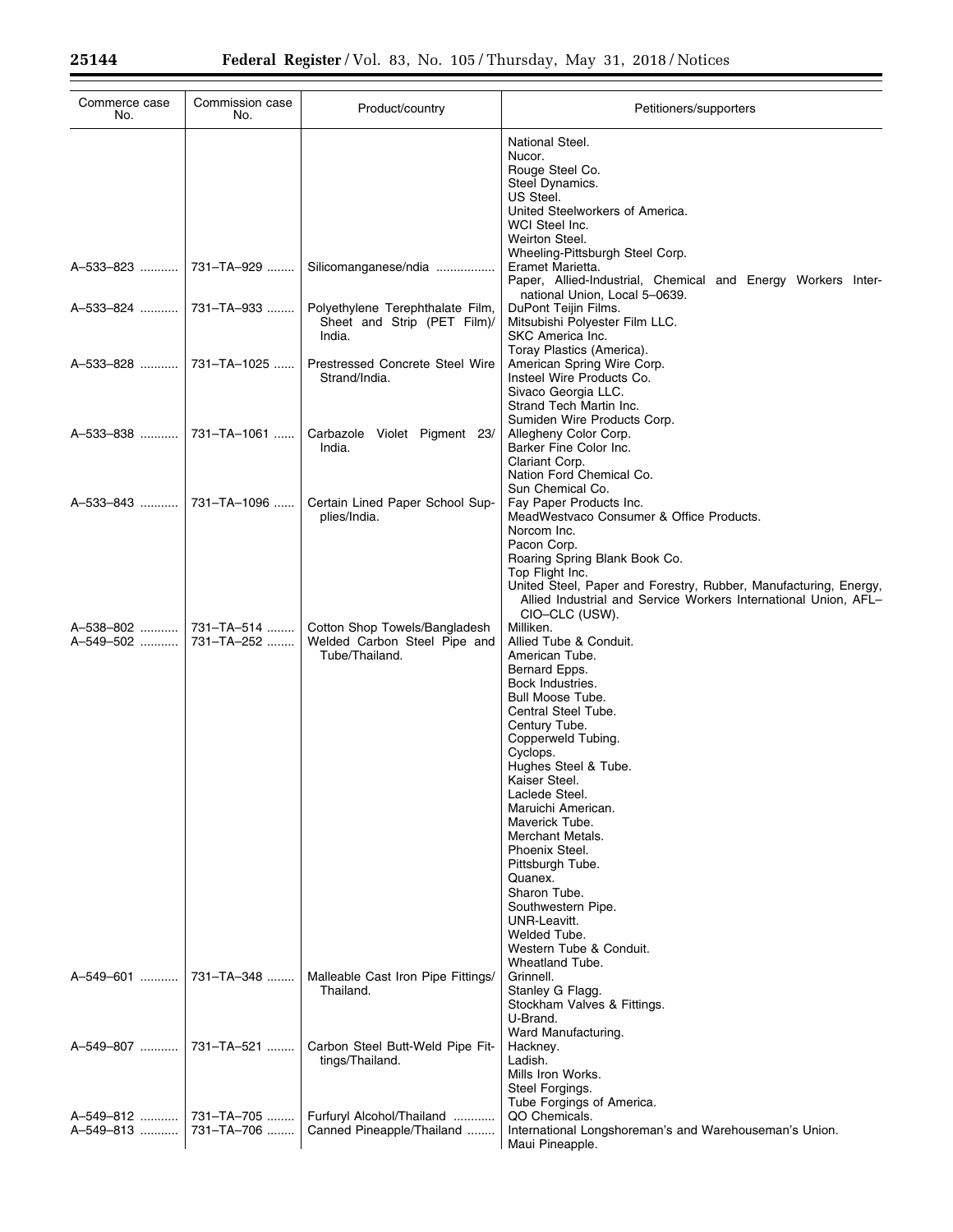| Commerce case<br>No.     | Commission case<br>No.  | Product/country                                      | Petitioners/supporters                                                                                                                                                                                                                                                                                                                                                                                                                                                                                                                                                                                                                                            |
|--------------------------|-------------------------|------------------------------------------------------|-------------------------------------------------------------------------------------------------------------------------------------------------------------------------------------------------------------------------------------------------------------------------------------------------------------------------------------------------------------------------------------------------------------------------------------------------------------------------------------------------------------------------------------------------------------------------------------------------------------------------------------------------------------------|
| A-549-817                | 731-TA-907              | Hot-Rolled Steel Products/Thai-<br>land.             | Bethlehem Steel.<br>Gallatin Steel.<br>Independent Steelworkers.<br>IPSCO.<br>LTV Steel.<br>National Steel.<br>Nucor.<br>Rouge Steel Co.<br>Steel Dynamics.<br>US Steel.<br>United Steelworkers of America.<br>WCI Steel Inc.<br>Weirton Steel.<br>Wheeling-Pittsburgh Steel Corp.                                                                                                                                                                                                                                                                                                                                                                                |
| A-549-820                | 731-TA-1028             | Prestressed Concrete Steel Wire<br>Strand/Thailand.  | American Spring Wire Corp.<br>Insteel Wire Products Co.<br>Sivaco Georgia LLC.<br>Strand Tech Martin Inc.<br>Sumiden Wire Products Corp.                                                                                                                                                                                                                                                                                                                                                                                                                                                                                                                          |
| A-549-821                | 731-TA-1045             | Polyethylene Retail Carrier Bags/<br>Thailand.       | Aargus Plastics Inc.<br>Advance Polybags Inc.<br>Advance Polybags (Nevada) Inc.<br>Advance Polybags (Northeast) Inc.<br>Alpha Industries Inc.<br>Alpine Plastics Inc.<br>Ampac Packaging LLC.<br>API Enterprises Inc.<br>Command Packaging.<br>Continental Poly Bags Inc.<br>Durabag Co Inc.<br>Europackaging LLC.<br>Genpak LLC (formerly Continental Superbag LLC).<br>Genpak LLC (formerly Strout Plastics).<br>Hilex Poly Co LLC.<br>Inteplast Group Ltd.<br>PCL Packaging Inc.<br>Poly-Pak Industries Inc.<br>Roplast Industries Inc.<br>Superbag Corp.<br>Unistar Plastics LLC.<br>Vanguard Plastics Inc.                                                   |
| A-552-801                | 731-TA-1012             | Certain Frozen Fish Fillets/Viet-<br>nam.            | VS Plastics LLC.<br>America's Catch Inc.<br>Aquafarms Catfish Inc.<br>Carolina Classics Catfish Inc.<br>Catfish Farmers of America.<br>Consolidated Catfish Companies Inc.<br>Delta Pride Catfish Inc.<br>Fish Processors Inc.<br>Guidry's Catfish Inc.<br>Haring's Pride Catfish.<br>Harvest Select Catfish (Alabama Catfish Inc).<br>Heartland Catfish Co (TT&W Farm Products Inc).<br>Prairie Lands Seafood (Illinois Fish Farmers Cooperative).<br>Pride of the Pond.<br>Pride of the South Catfish Inc.<br>Prime Line Inc.<br>Seabrook Seafood Inc.<br>Seacat (Arkansas Catfish Growers).<br>Simmons Farm Raised Catfish Inc.<br>Southern Pride Catfish LLC. |
|                          | A-557-805    731-TA-527 | Extruded Rubber Thread/Malay-<br>sia.                | Verret Fisheries Inc.<br>Globe Manufacturing.<br>North American Rubber Thread.                                                                                                                                                                                                                                                                                                                                                                                                                                                                                                                                                                                    |
|                          |                         | Stainless Steel Butt-Weld Pipe<br>Fittings/Malaysia. | Flo-Mac Inc.<br>Gerlin.<br>Markovitz Enterprises.<br>Shaw Alloy Piping Products.<br>Taylor Forge Stainless.                                                                                                                                                                                                                                                                                                                                                                                                                                                                                                                                                       |
| A-557-813    731-TA-1044 |                         | Polyethylene Retail Carrier Bags/<br>Malaysia.       | Aargus Plastics Inc.<br>Advance Polybags Inc.<br>Advance Polybags (Nevada) Inc.<br>Advance Polybags (Northeast) Inc.                                                                                                                                                                                                                                                                                                                                                                                                                                                                                                                                              |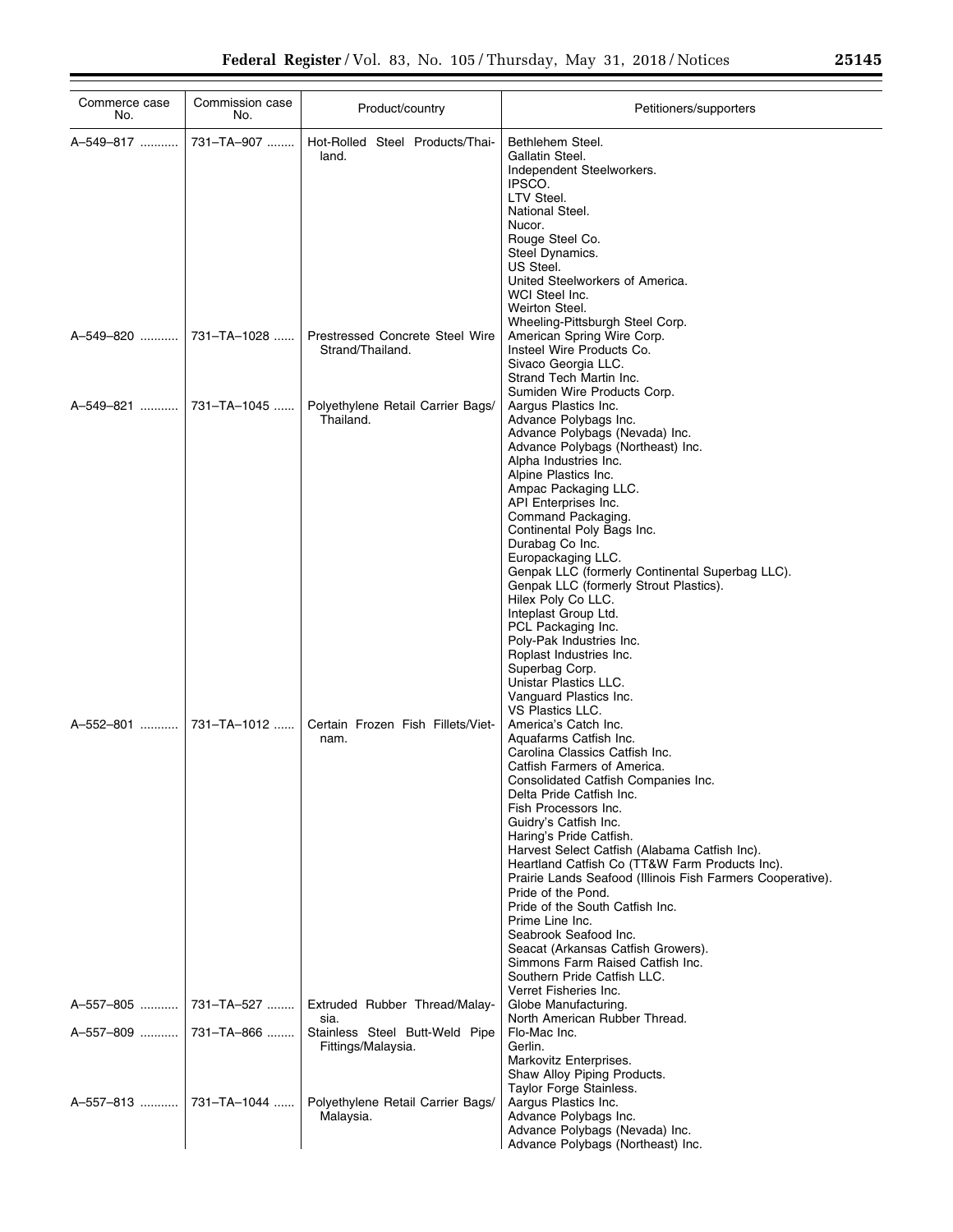| Commerce case<br>No.  | Commission case<br>No. | Product/country                                                         | Petitioners/supporters                                                                                                                                                                                                                                                                                                                                                                                                                                                                  |
|-----------------------|------------------------|-------------------------------------------------------------------------|-----------------------------------------------------------------------------------------------------------------------------------------------------------------------------------------------------------------------------------------------------------------------------------------------------------------------------------------------------------------------------------------------------------------------------------------------------------------------------------------|
|                       |                        |                                                                         | Alpha Industries Inc.<br>Alpine Plastics Inc.<br>Ampac Packaging LLC.<br>API Enterprises Inc.<br>Command Packaging.<br>Continental Poly Bags Inc.<br>Durabag Co Inc.<br>Europackaging LLC.<br>Genpak LLC (formerly Continental Superbag LLC).<br>Genpak LLC (formerly Strout Plastics).<br>Hilex Poly Co LLC.<br>Inteplast Group Ltd.<br>PCL Packaging Inc.<br>Poly-Pak Industries Inc.<br>Roplast Industries Inc.<br>Superbag Corp.<br>Unistar Plastics LLC.<br>Vanguard Plastics Inc. |
| A-559-502             | 731-TA-296             | Small Diameter Standard and<br>Rectangular Pipe and Tube/<br>Singapore. | <b>VS Plastics LLC.</b><br>Allied Tube & Conduit.<br>American Tube.<br><b>Bull Moose Tube.</b><br>Cyclops.<br>Hannibal Industries.<br>Laclede Steel.<br>Pittsburgh Tube.<br>Sharon Tube.<br>Western Tube & Conduit.<br>Wheatland Tube.                                                                                                                                                                                                                                                  |
| A-559-601             | 731-TA-370             | Color Picture Tubes/Singapore                                           | Industrial Union Department, AFL-CIO.<br>International Association of Machinists & Aerospace Workers.<br>International Brotherhood of Electrical Workers.<br>International Union of Electronic, Electrical, Technical, Salaried<br>and Machine Workers.<br>Philips Electronic Components Group.<br>United Steelworkers of America.<br>Zenith Electronics.                                                                                                                               |
| A-559-801             | 731-TA-396             | Ball Bearings/Singapore                                                 | Barden Corp.<br>Emerson Power Transmission.<br>Kubar Bearings.<br>McGill Manufacturing Co.<br>MPB.<br>Rexnord Inc.<br>Rollway Bearings.                                                                                                                                                                                                                                                                                                                                                 |
|                       |                        | A-559-802    731-TA-415    Industrial Belts/Singapore                   | Torrington.<br>The Gates Rubber Company.<br>The Goodyear Tire and Rubber Company.                                                                                                                                                                                                                                                                                                                                                                                                       |
| A-560-801             | 731-TA-742             | Melamine Institutional<br>Dinner-<br>ware/Indonesia.                    | Carlisle Food Service Products.<br>Lexington United.                                                                                                                                                                                                                                                                                                                                                                                                                                    |
|                       | A-560-802  731-TA-779  | Preserved Mushrooms/Indonesia                                           | Plastics Manufacturing.<br>LK Bowman.<br>Modern Mushroom Farms.<br>Monterey Mushrooms.<br>Mount Laurel Canning.<br>Mushroom Canning.<br>Southwood Farms.<br>Sunny Dell Foods.                                                                                                                                                                                                                                                                                                           |
| A-560-803  731-TA-787 |                        | Extruded<br>Rubber Thread/Indo-<br>nesia.                               | United Canning.<br>North American Rubber Thread.                                                                                                                                                                                                                                                                                                                                                                                                                                        |
| A-560-805             | 731-TA-818             | Cut-to-Length<br>Carbon<br>Steel<br>Plate/Indonesia.                    | Bethlehem Steel.<br>CitiSteel USA Inc.<br>Geneva Steel.<br><b>Gulf States Steel.</b><br><b>IPSCO Steel.</b><br>National Steel.<br>Tuscaloosa Steel.<br>US Steel.<br>United Steelworkers of America.                                                                                                                                                                                                                                                                                     |
| A-560-811             | 731-TA-875             | Steel Concrete Reinforcing Bar/<br>Indonesia.                           | AB Steel Mill Inc.<br>AmeriSteel.<br>Birmingham Steel.<br>Border Steel.                                                                                                                                                                                                                                                                                                                                                                                                                 |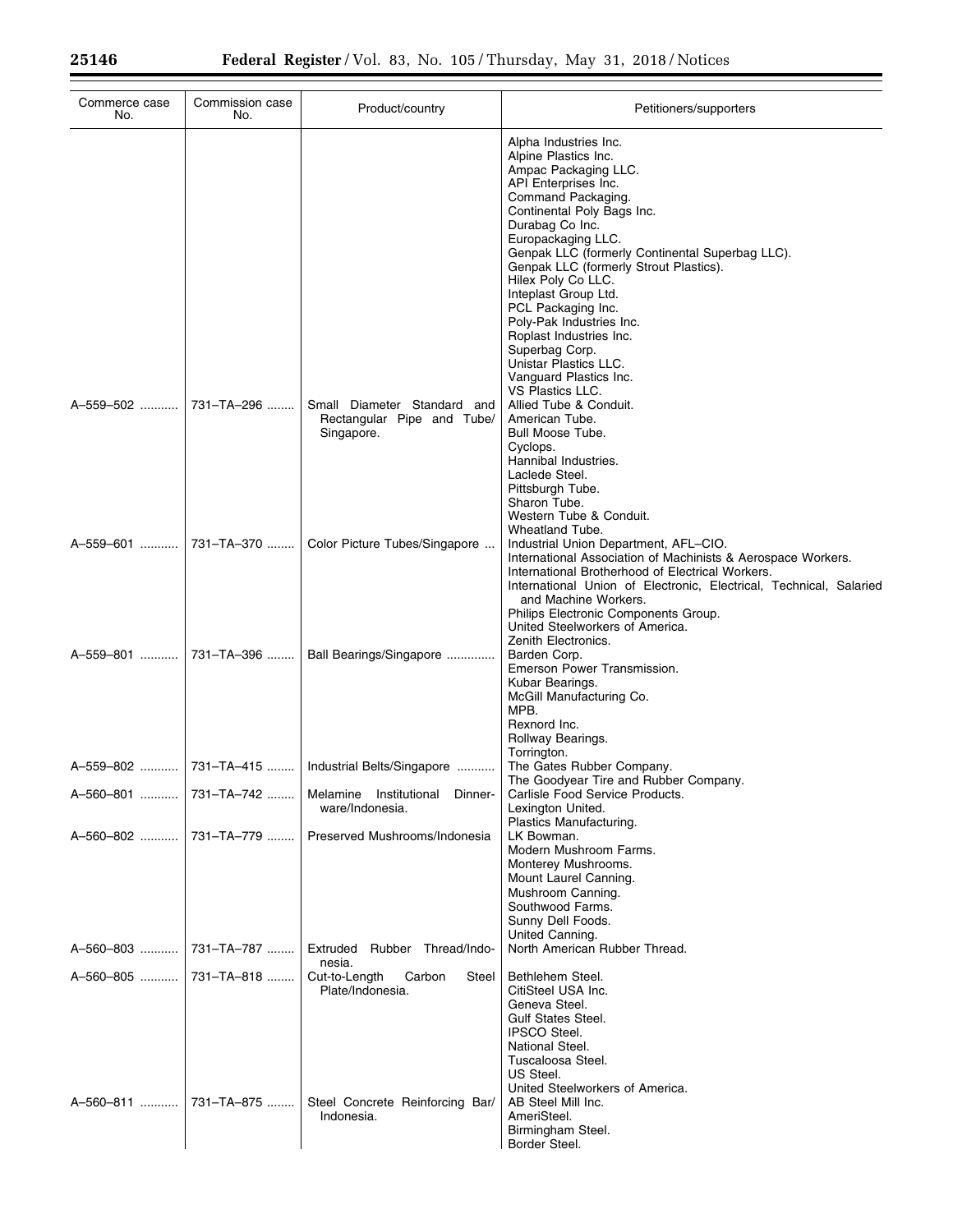| Commerce case<br>No.    | Commission case<br>No.   | Product/country                                                             | Petitioners/supporters                                                                                                                                                                                                                                                                                                                                                                                                                 |
|-------------------------|--------------------------|-----------------------------------------------------------------------------|----------------------------------------------------------------------------------------------------------------------------------------------------------------------------------------------------------------------------------------------------------------------------------------------------------------------------------------------------------------------------------------------------------------------------------------|
|                         |                          | Hot-Rolled Steel Products/Indo-<br>nesia.                                   | Cascade Steel Rolling Mills Inc.<br>CMC Steel Group.<br>Co-Steel Inc.<br>Marion Steel.<br>North Star Steel Co.<br>Nucor Steel.<br>Rebar Trade Action Coalition.<br>Riverview Steel.<br>Sheffield Steel.<br>TAMCO.<br>TXI-Chaparral Steel Co.<br>Bethlehem Steel.<br>Gallatin Steel.<br>Independent Steelworkers.<br>IPSCO.<br>LTV Steel.<br>National Steel.<br>Nucor.                                                                  |
|                         |                          | Carbon and Certain Alloy Steel<br>Wire Rod/Indonesia.                       | Rouge Steel Co.<br>Steel Dynamics.<br>US Steel.<br>United Steelworkers of America.<br>WCI Steel Inc.<br>Weirton Steel.<br>Wheeling-Pittsburgh Steel Corp.<br>AmeriSteel.<br>Birmingham Steel.<br>Cascade Steel Rolling Mills.<br>Connecticut Steel Corp.<br>Co-Steel Raritan.                                                                                                                                                          |
|                         |                          | Certain Lined Paper School Sup-<br>plies/Indonesia.                         | GS Industries.<br>Keystone Consolidated Industries.<br>North Star Steel Texas.<br>Nucor Steel-Nebraska (a division of Nucor Corp).<br>Republic Technologies International.<br>Rocky Mountain Steel Mills.<br>Fay Paper Products Inc.<br>MeadWestvaco Consumer & Office Products.<br>Norcom Inc.<br>Pacon Corp.<br>Roaring Spring Blank Book Co.<br>Top Flight Inc.<br>United Steel, Paper and Forestry, Rubber, Manufacturing, Energy, |
|                         |                          | Stainless Steel Butt-Weld Pipe<br>Fittings/Philippines.                     | Allied Industrial and Service Workers International Union, AFL-<br>CIO-CLC (USW).<br>Flo-Mac Inc.<br>Gerlin.<br>Markovitz Enterprises.<br>Shaw Alloy Piping Products.                                                                                                                                                                                                                                                                  |
| A-570-001<br>A-570-002  | 731-TA-125<br>731-TA-130 | Potassium Permanganate/China<br>Chloropicrin/China                          | Taylor Forge Stainless.<br>Carus Chemical.<br>LCP Chemicals & Plastics.                                                                                                                                                                                                                                                                                                                                                                |
| A-570-003               | 731-TA-103               | Cotton Shop Towels/China                                                    | Niklor Chemical.<br>Milliken.<br>Texel Industries.<br>Wikit.                                                                                                                                                                                                                                                                                                                                                                           |
| A-570-007<br>A-570-101  | 731-TA-149<br>731–TA–101 | Barium Chloride/China<br>Greige<br>Polyester<br>Cotton<br>Printcloth/China. | Chemical Products.<br>Alice Manufacturing.<br>Clinton Mills.<br>Dan River.<br>Greenwood Mills.<br>Hamrick Mills.<br>M Lowenstein.<br>Mayfair Mills.                                                                                                                                                                                                                                                                                    |
| A-570-501    731-TA-244 |                          | Natural Bristle Paint Brushes/<br>China.                                    | Mount Vernon Mills.<br>Baltimore Brush.<br>Bestt Liebco.<br>Elder & Jenks.<br>EZ Paintr.<br>H&G Industries.<br>Joseph Lieberman & Sons.<br>Purdy.<br>Rubberset.                                                                                                                                                                                                                                                                        |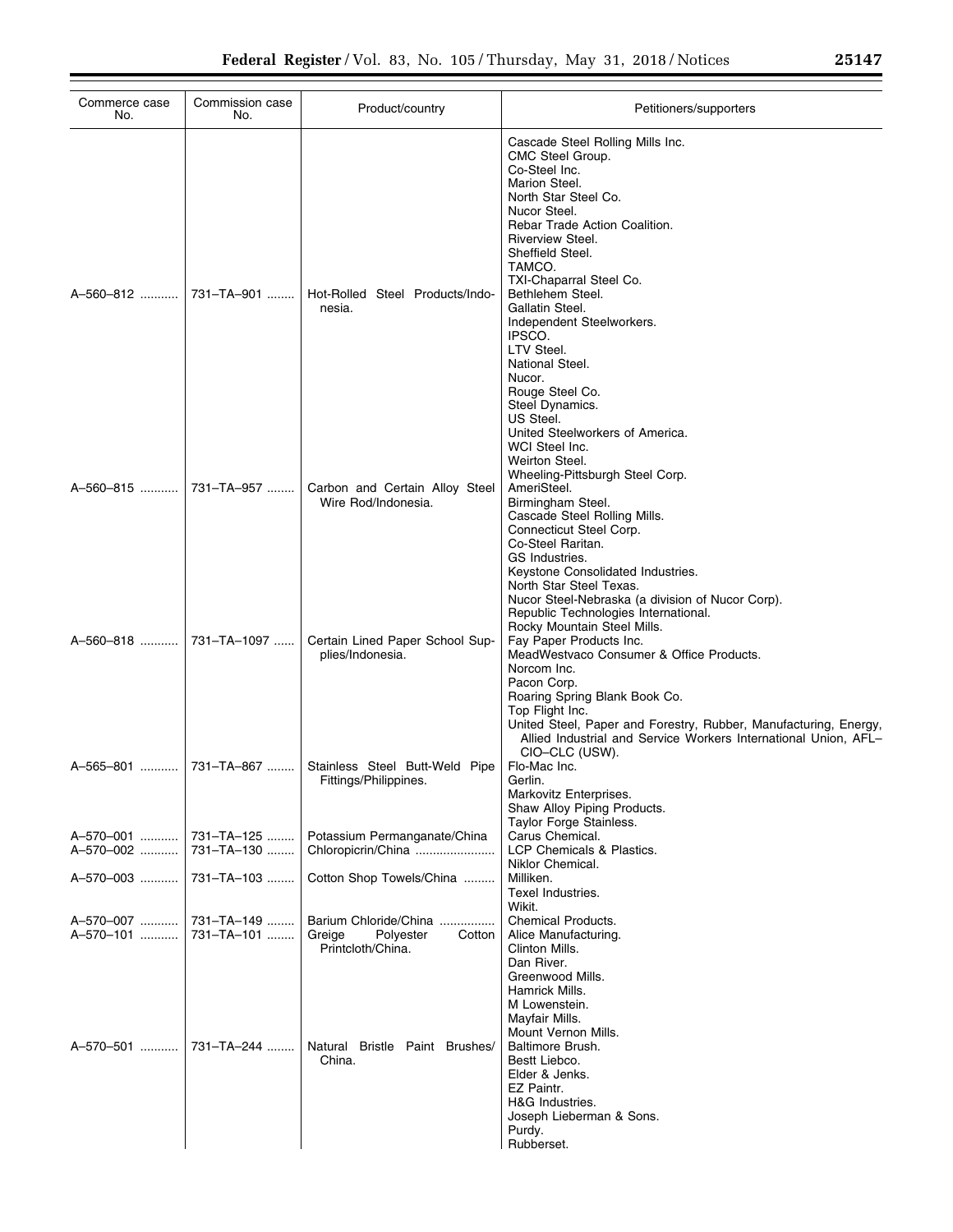| Commerce case<br>No.                             | Commission case<br>No.     | Product/country                                         | Petitioners/supporters                                                                                                                                                                                                                                                                                                                                                                                                                                                                    |
|--------------------------------------------------|----------------------------|---------------------------------------------------------|-------------------------------------------------------------------------------------------------------------------------------------------------------------------------------------------------------------------------------------------------------------------------------------------------------------------------------------------------------------------------------------------------------------------------------------------------------------------------------------------|
| A-570-502                                        | 731-TA-265                 | Iron Construction Castings/China                        | Thomas Paint Applicators.<br>Wooster Brush.<br>Alhambra Foundry.<br>Allegheny Foundry.<br>Bingham & Taylor.<br>Campbell Foundry.<br>Charlotte Pipe & Foundry.                                                                                                                                                                                                                                                                                                                             |
| A-570-504  731-TA-282                            |                            | Petroleum Wax Candles/China                             | Deeter Foundry.<br>East Jordan Foundry.<br>Le Baron Foundry.<br>Municipal Castings.<br>Neenah Foundry.<br>Opelika Foundry.<br>Pinkerton Foundry.<br>Tyler Pipe.<br>US Foundry & Manufacturing.<br>Vulcan Foundry.<br>The AI Root Company.<br>Candle Artisans Inc.<br>Candle-Lite.<br>Cathedral Candle.<br>Colonial Candle of Cape Cod.<br>General Wax & Candle.<br>Lenox Candles.<br>Lumi-Lite Candle.<br>Meuch-Kreuzer Candle.<br>National Candle Association.<br>Will & Baumer.<br>WNS. |
| A-570-506                                        | 731-TA-298                 | Porcelain-on-Steel<br>Cooking<br>Ware/China.            | General Housewares.                                                                                                                                                                                                                                                                                                                                                                                                                                                                       |
| A-570-601                                        | 731-TA-344                 | Tapered Roller Bearings/China                           | L&S Bearing.<br>Timken.                                                                                                                                                                                                                                                                                                                                                                                                                                                                   |
| A-570-802<br>A-570-803                           | 731-TA-441<br>731-TA-457-A | Industrial Nitrocellulose/China<br>Axes and Adzes/China | Torrington.<br>Hercules.<br>Council Tool Co Inc.<br>Warwood Tool.                                                                                                                                                                                                                                                                                                                                                                                                                         |
| A-570-803                                        | 731-TA-457-B               | Bars and Wedges/China                                   | Woodings-Verona.<br>Council Tool Co Inc.<br>Warwood Tool.                                                                                                                                                                                                                                                                                                                                                                                                                                 |
| A-570-803                                        | 731-TA-457-C               | Hammers and Sledges/China                               | Woodings-Verona.<br>Council Tool Co Inc.<br>Warwood Tool.<br>Woodings-Verona.                                                                                                                                                                                                                                                                                                                                                                                                             |
| A-570-803  731-TA-457-D                          |                            | Picks and Mattocks/China                                | Council Tool Co Inc.<br>Warwood Tool.                                                                                                                                                                                                                                                                                                                                                                                                                                                     |
|                                                  |                            | Sparklers/China                                         | Woodings-Verona.<br>BJ Alan.<br>Diamond Sparkler.<br>Elkton Sparkler.                                                                                                                                                                                                                                                                                                                                                                                                                     |
| A-570-805    731-TA-466<br>A-570-806  731-TA-472 |                            | Sodium Thiosulfate/China<br>Silicon Metal/China         | Calabrian.<br>American Alloys.<br>Elkem Metals.<br>Globe Metallurgical.<br>International Union of Electronics, Electrical, Machine and Fur-<br>niture Workers (Local 693).<br>Oil, Chemical and Atomic Workers (Local 389).                                                                                                                                                                                                                                                               |
|                                                  |                            |                                                         | Silicon Metaltech.<br>SIMETCO.<br>SKW Alloys.<br>Textile Processors, Service Trades, Health Care Professional and<br>Technical Employees (Local 60).<br>United Steelworkers of America (Locals 5171, 8538 and 12646).                                                                                                                                                                                                                                                                     |
|                                                  |                            | Chrome-Plated Lug Nuts/China                            | Consolidated International Automotive.<br>Key Manufacturing.<br>McGard.                                                                                                                                                                                                                                                                                                                                                                                                                   |
| A-570-811  731-TA-497                            |                            | Tungsten<br>Ore<br>Concentrates/<br>China.              | Curtis Tungsten.<br>US Tungsten.                                                                                                                                                                                                                                                                                                                                                                                                                                                          |
| A-570-814  731-TA-520                            |                            | Carbon Steel Butt-Weld Pipe Fit-<br>tings/China.        | Hackney.<br>Ladish.<br>Mills Iron Works.<br>Steel Forgings.<br>Tube Forgings of America.                                                                                                                                                                                                                                                                                                                                                                                                  |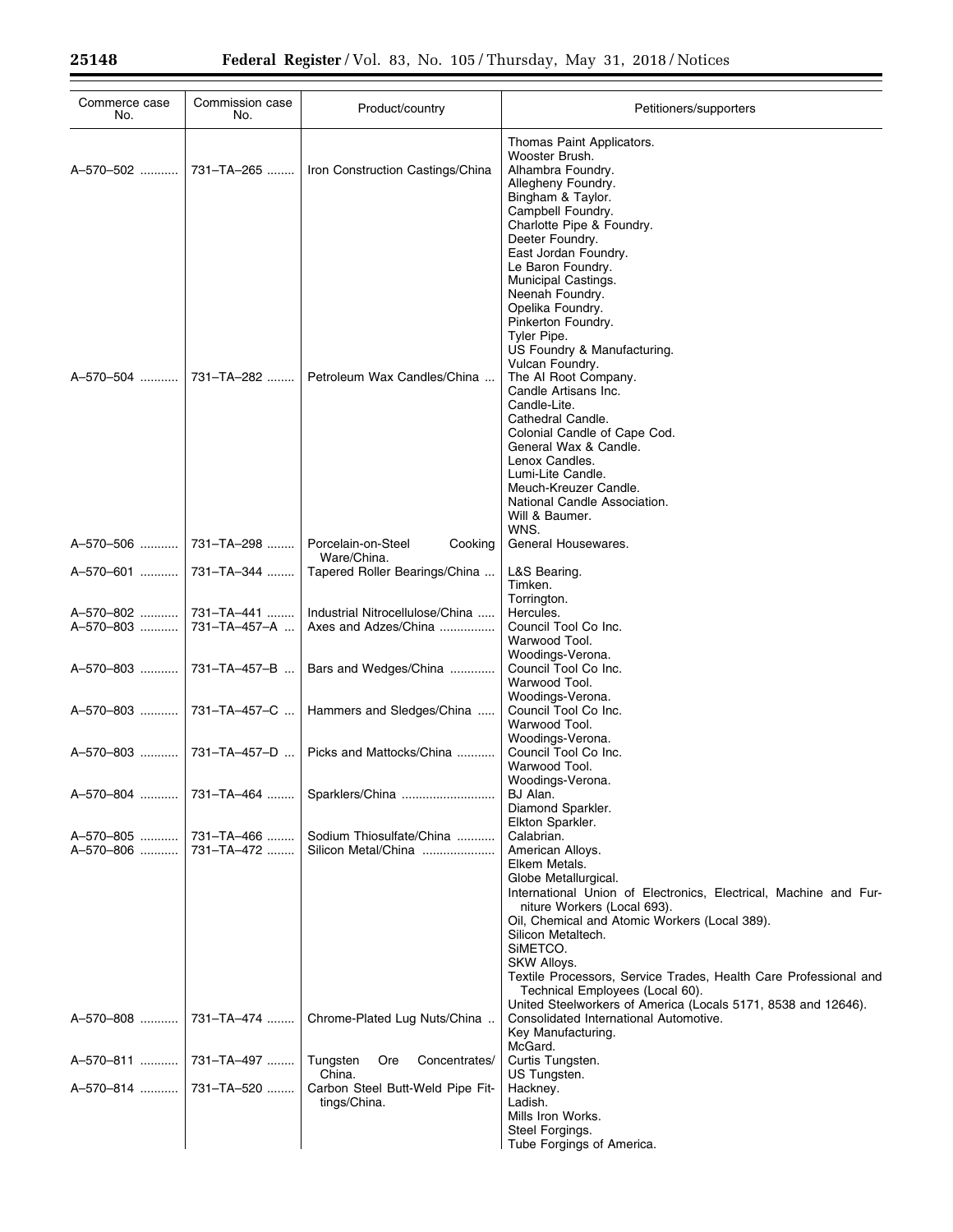| Commerce case<br>No.   | Commission case<br>No.              | Product/country                               | Petitioners/supporters                                                                                                                                                                                                                                                                    |
|------------------------|-------------------------------------|-----------------------------------------------|-------------------------------------------------------------------------------------------------------------------------------------------------------------------------------------------------------------------------------------------------------------------------------------------|
| A-570-815<br>A-570-819 | 731-TA-538<br>731-TA-567            | Sulfanilic Acid/China<br>Ferrosilicon/China   | R-M Industries.<br>AIMCOR.<br>Alabama Silicon.<br>American Alloys.<br>Globe Metallurgical.<br>Oil, Chemical and Atomic Workers (Local 389).<br>Silicon Metaltech.<br>United Autoworkers of America (Local 523).<br>United Steelworkers of America (Locals 2528, 3081, 5171 and<br>12646). |
| A-570-822              | 731–TA–624                          | Helical Spring Lock Washers/<br>China.        | Illinois Tool Works.                                                                                                                                                                                                                                                                      |
| A-570-825              | 731-TA-653                          | Sebacic Acid/China                            | Union Camp.                                                                                                                                                                                                                                                                               |
| A-570-826              | 731–TA–663                          | Paper Clips/China                             | ACCO USA.<br>Labelon/Noesting.                                                                                                                                                                                                                                                            |
|                        |                                     |                                               | TRICO Manufacturing.                                                                                                                                                                                                                                                                      |
|                        |                                     | Cased Pencils/China                           | Blackfeet Indian Writing Instrument.<br>Dixon-Ticonderoga.<br>Empire Berol.<br>Faber-Castell.<br>General Pencil.                                                                                                                                                                          |
|                        |                                     |                                               | JR Moon Pencil.<br>Musgrave Pen & Pencil.<br>Panda.<br>Writing Instrument Manufacturers Association, Pencil Section.                                                                                                                                                                      |
|                        | A-570-828  731-TA-672               | Silicomanganese/China                         | Elkem Metals.<br>Oil, Chemical and Atomic Workers (Local 3-639).                                                                                                                                                                                                                          |
| A-570-830              | 731–TA–677                          | Coumarin/China                                | Rhone-Poulenc.                                                                                                                                                                                                                                                                            |
| A-570-831              | 731–TA–683                          | Fresh Garlic/China                            | A&D Christopher Ranch.<br>Belridge Packing.<br>Colusa Produce.<br>Denice & Filice Packing.                                                                                                                                                                                                |
|                        |                                     |                                               | El Camino Packing.<br>The Garlic Company.<br>Vessey and Company.                                                                                                                                                                                                                          |
| A-570-832              | 731-TA-696                          | Pure Magnesium/China                          | Dow Chemical.<br>International Union of Operating Engineers (Local 564).<br>Magnesium Corporation of America.<br>United Steelworkers of America (Local 8319).                                                                                                                             |
| A-570-835              | 731-TA-703                          | Furfuryl Alcohol/China                        | QO Chemicals.                                                                                                                                                                                                                                                                             |
| A-570-836              | 731-TA-718                          | Glycine/China                                 | Chattem.<br>Hampshire Chemical.                                                                                                                                                                                                                                                           |
| A-570-840              | 731–TA–724                          | Manganese Metal/China                         | Elkem Metals.<br>Kerr-McGee.                                                                                                                                                                                                                                                              |
| A-570-842              | 731–TA–726                          | Polyvinyl Alcohol/China                       | Air Products and Chemicals.                                                                                                                                                                                                                                                               |
| A-570-844              | 731-TA-741                          | Melamine Institutional Dinner-<br>ware/China. | Carlisle Food Service Products.<br>Lexington United.                                                                                                                                                                                                                                      |
| A-570-846              |                                     | 731–TA–744    Brake Rotors/China              | Plastics Manufacturing.<br>Brake Parts.                                                                                                                                                                                                                                                   |
|                        |                                     |                                               | Coalition for the Preservation of American Brake Drum and Rotor<br>Aftermarket Manufacturers.                                                                                                                                                                                             |
|                        |                                     |                                               | Iroquois Tool Systems.<br>Kelsey Hayes.                                                                                                                                                                                                                                                   |
|                        |                                     |                                               | Kinetic Parts Manufacturing.<br>Overseas Auto Parts.                                                                                                                                                                                                                                      |
|                        |                                     |                                               | Wagner Brake.                                                                                                                                                                                                                                                                             |
| A-570-848              | A-570-847  731-TA-749<br>731-TA-752 | Persulfates/China<br>Crawfish Tail Meat/China | FMC.<br>A&S Crawfish.                                                                                                                                                                                                                                                                     |
|                        |                                     |                                               | Acadiana Fisherman's Co-Op.                                                                                                                                                                                                                                                               |
|                        |                                     |                                               | Arnaudville Seafood.                                                                                                                                                                                                                                                                      |
|                        |                                     |                                               | Atchafalaya Crawfish Processors.                                                                                                                                                                                                                                                          |
|                        |                                     |                                               | Basin Crawfish Processors.                                                                                                                                                                                                                                                                |
|                        |                                     |                                               | Bayou Land Seafood.                                                                                                                                                                                                                                                                       |
|                        |                                     |                                               | Becnel's Meat & Seafood.<br>Bellard's Poultry & Crawfish.                                                                                                                                                                                                                                 |
|                        |                                     |                                               | Bonanza Crawfish Farm.                                                                                                                                                                                                                                                                    |
|                        |                                     |                                               | Cajun Seafood Distributors.                                                                                                                                                                                                                                                               |
|                        |                                     |                                               | Carl's Seafood.                                                                                                                                                                                                                                                                           |
|                        |                                     |                                               | Catahoula Crawfish.                                                                                                                                                                                                                                                                       |
|                        |                                     |                                               | Choplin SFD.                                                                                                                                                                                                                                                                              |
|                        |                                     |                                               | CJ's Seafood & Purged Crawfish.                                                                                                                                                                                                                                                           |
|                        |                                     |                                               | Clearwater Crawfish.                                                                                                                                                                                                                                                                      |
|                        |                                     |                                               | Crawfish Processors Alliance.                                                                                                                                                                                                                                                             |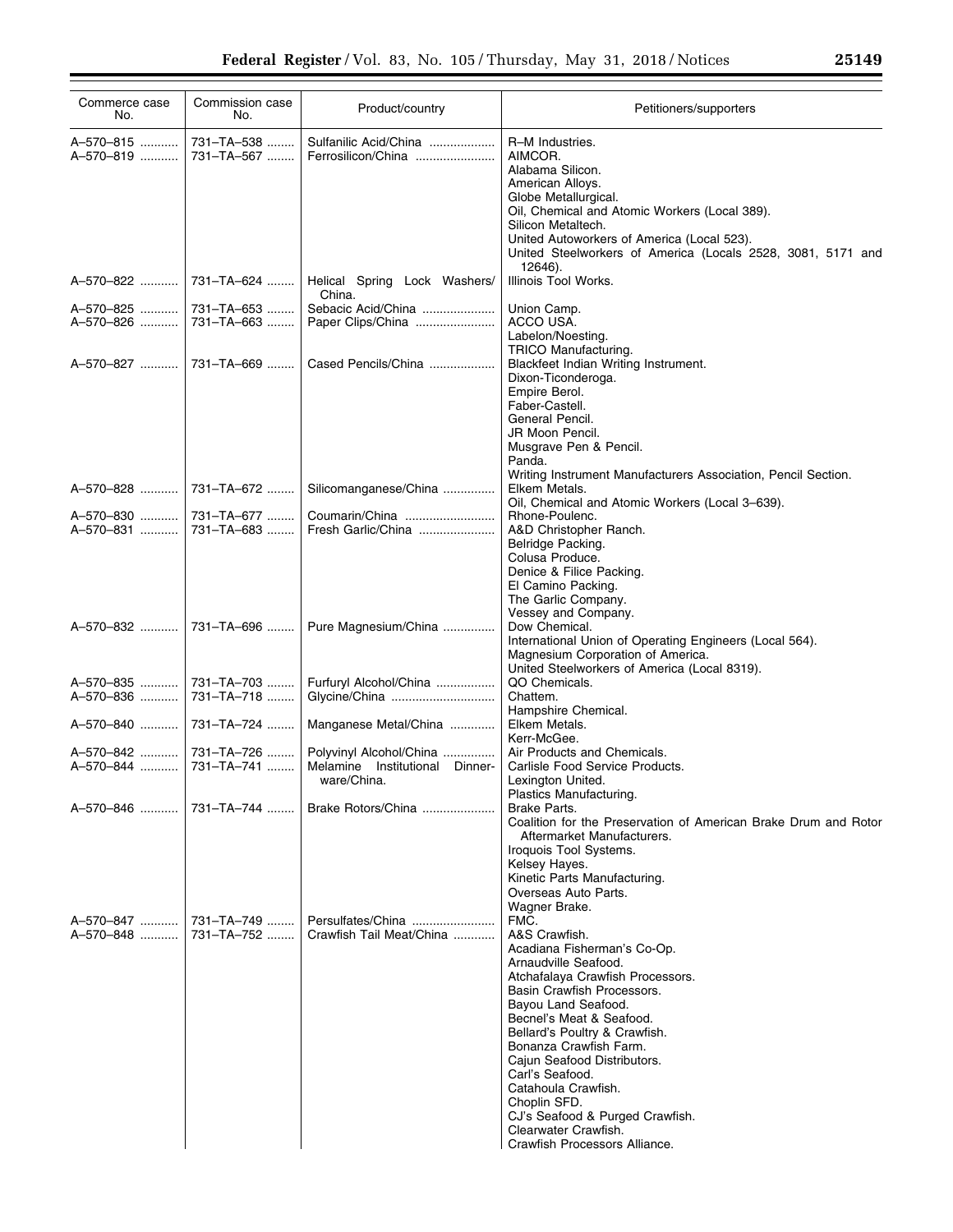| Commerce case<br>No.      | Commission case<br>No.   | Product/country                                  | Petitioners/supporters                                                                                                                                                                                                                                                                                                                   |
|---------------------------|--------------------------|--------------------------------------------------|------------------------------------------------------------------------------------------------------------------------------------------------------------------------------------------------------------------------------------------------------------------------------------------------------------------------------------------|
|                           |                          |                                                  | Harvey's Seafood.<br>Lawtell Crawfish Processors.<br>Louisiana Premium Seafoods.<br>Louisiana Seafood.<br>LT West.<br>Phillips Seafood.<br>Prairie Cajun Wholesale Seafood Dist.<br>Riceland Crawfish.<br>Schexnider Crawfish.<br>Seafood International Distributors.<br>Sylvester's Processors.                                         |
| A-570-849                 | 731-TA-753               | Cut-to-Length<br>Carbon<br>Steel<br>Plate/China. | Teche Valley Seafood.<br>Acme Metals Inc.<br>Bethlehem Steel.<br>CitiSteel USA Inc.<br>Geneva Steel.<br><b>Gulf States Steel.</b><br>Lukens Inc.<br>National Steel.<br>US Steel.<br>United Steelworkers of America.                                                                                                                      |
| A-570-850                 | 731-TA-757               | Collated Roofing Nails/China                     | Illinois Tool Works.<br>International Staple and Machines.<br>Stanley-Bostitch.                                                                                                                                                                                                                                                          |
|                           |                          | Preserved Mushrooms/China                        | LK Bowman.<br>Modern Mushroom Farms.<br>Monterey Mushrooms.<br>Mount Laurel Canning.<br>Mushroom Canning.<br>Southwood Farms.<br>Sunny Dell Foods.<br>United Canning.                                                                                                                                                                    |
| A-570-852   <br>A-570-853 | 731-TA-814<br>731-TA-828 | Creatine Monohydrate/China                       | Pfanstiehl Laboratories.<br>Rhodia.                                                                                                                                                                                                                                                                                                      |
| A-570-855                 | 731-TA-841               | Non-Frozen Apple Juice Con-<br>centrate/China.   | Coloma Frozen Foods.<br>Green Valley Apples of California.<br>Knouse Foods Coop.<br>Mason County Fruit Packers Coop.<br>Tree Top.                                                                                                                                                                                                        |
| A-570-856                 | 731-TA-851               | Synthetic Indigo/China                           | Buffalo Color.<br>United Steelworkers of America.                                                                                                                                                                                                                                                                                        |
| A-570-860                 | 731–TA–874               | Steel Concrete Reinforcing Bar/<br>China.        | AB Steel Mill Inc.<br>AmeriSteel.<br>Auburn Steel.<br>Birmingham Steel.<br>Border Steel.<br>Cascade Steel Rolling Mills Inc.<br>CMC Steel Group.<br>Co-Steel Inc.<br>Marion Steel.<br>North Star Steel Co.<br>Nucor Steel.<br>Rebar Trade Action Coalition.<br>Riverview Steel.<br>Sheffield Steel.<br>TAMCO.<br>TXI-Chaparral Steel Co. |
| A-570-862  731-TA-891     |                          | Foundry Coke/China                               | ABC Coke.<br>Citizens Gas and Coke Utility.<br>Erie Coke.<br>Sloss Industries Corp.<br>Tonawanda Coke.<br>United Steelworkers of America.                                                                                                                                                                                                |
|                           |                          |                                                  | AH Meyer & Sons.<br>Adee Honey Farms.<br>Althoff Apiaries.<br>American Beekeeping Federation.<br>American Honey Producers Association.<br>Anderson Apiaries.<br>Arroyo Apiaries.<br>Artesian Honey Producers.<br><b>B</b> Weaver Apiaries.<br><b>Bailey Enterprises.</b>                                                                 |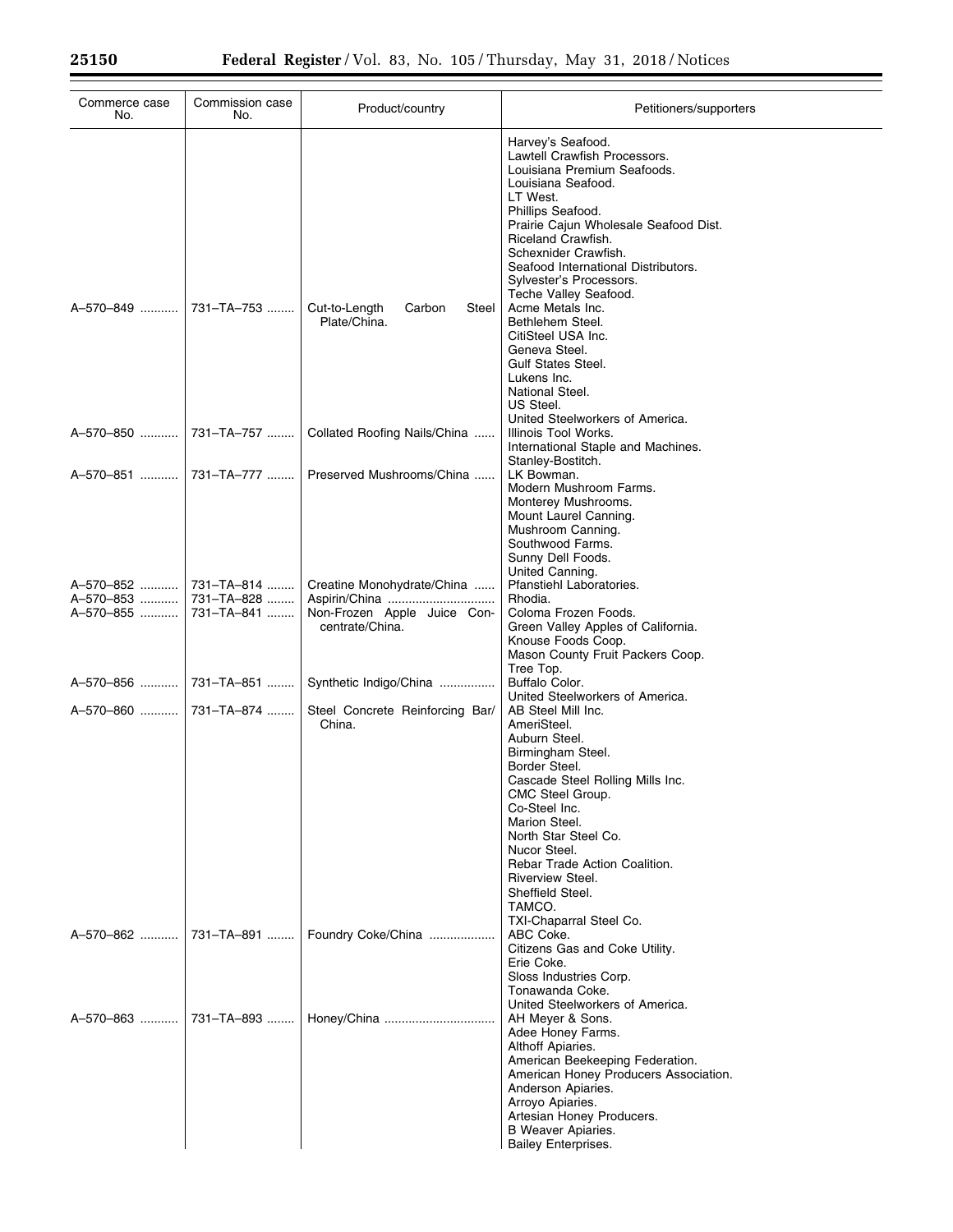| Commerce case<br>No. | Commission case<br>No. | Product/country | Petitioners/supporters                                                                                                                                                                                                                                                                                                                                                                                                                                                                                                                                                                                                                                                                                                                                                                                                                                                                                                                                                                                                                                                                                                                                                                                                                                                                                                                                                           |
|----------------------|------------------------|-----------------|----------------------------------------------------------------------------------------------------------------------------------------------------------------------------------------------------------------------------------------------------------------------------------------------------------------------------------------------------------------------------------------------------------------------------------------------------------------------------------------------------------------------------------------------------------------------------------------------------------------------------------------------------------------------------------------------------------------------------------------------------------------------------------------------------------------------------------------------------------------------------------------------------------------------------------------------------------------------------------------------------------------------------------------------------------------------------------------------------------------------------------------------------------------------------------------------------------------------------------------------------------------------------------------------------------------------------------------------------------------------------------|
|                      |                        |                 | Barkman Honey.<br>Basler Honey Apiary.<br>Beals Honey.<br>Bears Paw Apiaries.<br>Beaverhead Honey.<br>Bee Biz.<br>Bee Haven Honey.<br>Belliston Brothers Apiaries.<br>Big Sky Honey.<br>Bill Rhodes Honey.<br>Richard E Blake.<br>Curt Bronnenberg.<br>Brown's Honey Farms.<br>Brumley's Bees.<br>Buhmann Apiaries.<br>Carys Honey Farms.<br>Chaparrel Honey.<br>Charles Apiaries.<br>Mitchell Charles.<br>Collins Honey.<br>Conor Apiaries.<br>Coy's Honey Farm.<br>Dave Nelson Apiaries.<br>Delta Bee.<br>Eisele's Pollination & Honey.<br>Ellingsoa's.<br>Elliott Curtis & Sons.<br>Charles L Emmons, Sr.<br>Gause Honey.<br>Gene Brandi Apiaries.<br>Griffith Honey.<br>Haff Apiaries.<br>Hamilton Bee Farms.<br>Hamilton Honey.<br>Happie Bee.<br>Harvest Honey.<br>Harvey's Honey.<br>Hiatt Honey.<br>Hoffman Honey.<br>Hollman Apiaries.<br>Honey House.<br>Honeybee Apiaries.<br>Gary M Honl.<br>Rand William Honl and Sydney Jo Honl.<br>James R & Joann Smith Trust.<br>Jaynes Bee Products.<br>Johnston Honey Farms.<br>Larry Johnston.<br>Ke-An Honey.<br>Kent Honeybees.<br>Lake-Indianhead Honey Farms.<br>Lamb's Honey Farm.<br>Las Flores Apiaries.<br>Mackrill Honey Farms & Sales.<br>Raymond Marquette.<br>Mason & Sons Honey.<br>McCoy's Sunny South Apiaries.<br>Merrimack Valley Apiaries & Evergreen Honey.<br>Met 2 Honey Farm.<br>Missouri River Honey. |
|                      |                        |                 |                                                                                                                                                                                                                                                                                                                                                                                                                                                                                                                                                                                                                                                                                                                                                                                                                                                                                                                                                                                                                                                                                                                                                                                                                                                                                                                                                                                  |
|                      |                        |                 | Mitchell Brothers Honey.<br>Monda Honey Farm.                                                                                                                                                                                                                                                                                                                                                                                                                                                                                                                                                                                                                                                                                                                                                                                                                                                                                                                                                                                                                                                                                                                                                                                                                                                                                                                                    |
|                      |                        |                 | Montana Dakota Honey.<br>Northern Bloom Honey.<br>Noye's Apiaries.<br>Oakes Honey.<br>Oakley Honey Farms.<br>Old Mill Apiaries.<br>Opp Honey.                                                                                                                                                                                                                                                                                                                                                                                                                                                                                                                                                                                                                                                                                                                                                                                                                                                                                                                                                                                                                                                                                                                                                                                                                                    |
|                      |                        |                 | Oro Dulce.<br>Peterson's "Naturally Sweet" Honey.<br>Potoczak Bee Farms.<br>Price Apiaries.                                                                                                                                                                                                                                                                                                                                                                                                                                                                                                                                                                                                                                                                                                                                                                                                                                                                                                                                                                                                                                                                                                                                                                                                                                                                                      |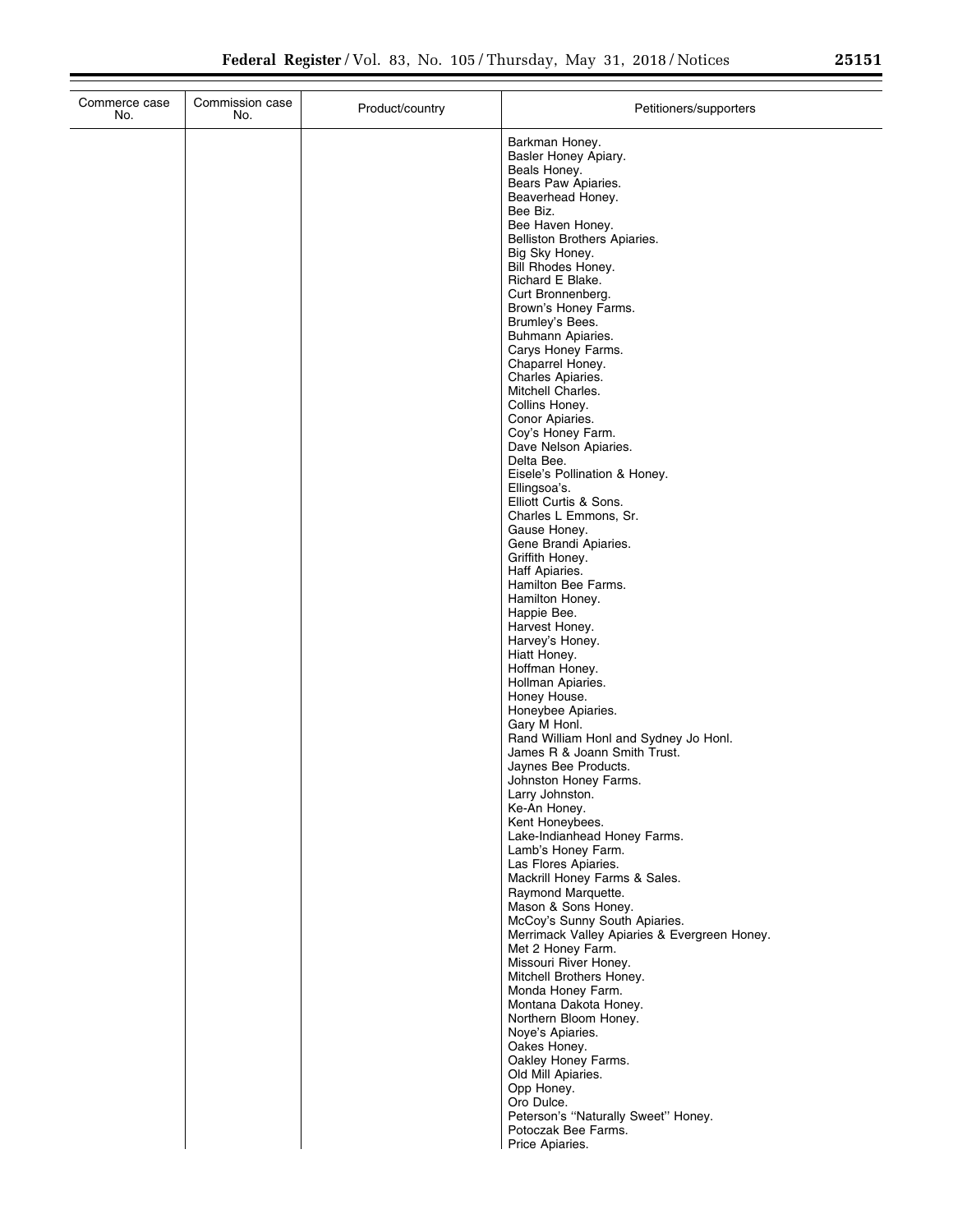| Commerce case<br>No.                | Commission case<br>No.                    | Product/country                                     | Petitioners/supporters                                                                                                                                                                                                                                                                                                                                                                                                                                                                                                                                                                                                         |
|-------------------------------------|-------------------------------------------|-----------------------------------------------------|--------------------------------------------------------------------------------------------------------------------------------------------------------------------------------------------------------------------------------------------------------------------------------------------------------------------------------------------------------------------------------------------------------------------------------------------------------------------------------------------------------------------------------------------------------------------------------------------------------------------------------|
|                                     |                                           |                                                     | Pure Sweet Honey Farms.<br>Robertson Pollination Service.<br>Robson Honey.<br>William Robson.<br>Rosedale Apiaries.<br>Ryan Apiaries.<br>Schmidt Honey Farms.<br>Simpson Apiaries.<br>Sioux Honey Association.<br>Smoot Honey.<br>Solby Honey.<br>Stahlman Apiaries.<br>Steve E Parks Apiaries.<br>Stroope Bee & Honey.<br>T&D Honey Bee.<br>Talbott's Honey.<br>Terry Apiaries.<br>Thompson Apiaries.<br>Triple A Farm.<br>Tropical Blossom Honey.<br>Tubbs Apiaries.<br>Venable Wholesale.<br>Walter L Wilson Buzz 76 Apiaries.<br>Wiebersiek Honey Farms.<br>Wilmer Farms.<br>Brent J Woodworth.<br>Wooten's Golden Queens. |
|                                     |                                           | Pure<br>Magnesium<br>(Granular)/<br>China.          | Yaddof Apiaries.<br>Concerned Employees of Northwest Alloys.<br>Magnesium Corporation of America.<br>United Steelworkers of America.<br>United Steelworkers of America (Local 8319).                                                                                                                                                                                                                                                                                                                                                                                                                                           |
| A-570-865  731-TA-899               |                                           | Hot-Rolled Steel Products/China                     | Bethlehem Steel.<br>Gallatin Steel.<br>Independent Steelworkers.<br>IPSCO.<br>LTV Steel.<br>National Steel.<br>Nucor.<br>Rouge Steel Co.<br>Steel Dynamics.<br>US Steel.<br>United Steelworkers of America.<br>WCI Steel Inc.<br>Weirton Steel.<br>Wheeling-Pittsburgh Steel Corp.                                                                                                                                                                                                                                                                                                                                             |
|                                     |                                           | A-570-866    731-TA-921    Folding Gift Boxes/China | Field Container.<br>Harvard Folding Box.<br>Sterling Packaging.<br>Superior Packaging.                                                                                                                                                                                                                                                                                                                                                                                                                                                                                                                                         |
| A-570-867                           | 731–TA–922                                | Automotive Replacement Glass<br>Windshields/China.  | PPG Industries.<br>Safelite Glass.<br>Viracon/Curvlite Inc.<br>Visteon Corporation.                                                                                                                                                                                                                                                                                                                                                                                                                                                                                                                                            |
| A-570-868                           | 731-TA-932                                | Folding Metal Tables and Chairs/<br>China.          | Krueger International.<br>McCourt Manufacturing.<br>Meco.                                                                                                                                                                                                                                                                                                                                                                                                                                                                                                                                                                      |
| A-570-873                           | 731–TA–986                                | Ferrovanadium/China                                 | Virco Manufacturing.<br>Bear Metallurgical Co.<br>Shieldalloy Metallurgical Corp.                                                                                                                                                                                                                                                                                                                                                                                                                                                                                                                                              |
| A-570-875                           | 731-TA-990                                | Non-Malleable Cast Iron Pipe Fit-<br>tings/China.   | Anvil International Inc.<br>Buck Co Inc.<br>Frazier & Frazier Industries.<br>Ward Manufacturing Inc.                                                                                                                                                                                                                                                                                                                                                                                                                                                                                                                           |
| A-570-877                           | 731-TA-1010                               | Lawn and Garden Steel Fence<br>Posts/China.         | Steel City Corp.                                                                                                                                                                                                                                                                                                                                                                                                                                                                                                                                                                                                               |
| A-570-878<br>A-570-879<br>A-570-880 | 731-TA-1013<br>731-TA-1014<br>731-TA-1020 | Polyvinyl Alcohol/China<br>Barium Carbonate/China   | PMC Specialties Group Inc.<br>Celanese Ltd.<br>E I du Pont de Nemours & Co.<br>Chemical Products Corp.                                                                                                                                                                                                                                                                                                                                                                                                                                                                                                                         |
| A-570-881                           | 731-TA-1021                               | Malleable<br>Iron Pipe Fittings/<br>China.          | Anvil International Inc.<br>Buck Co Inc.<br>Ward Manufacturing Inc.                                                                                                                                                                                                                                                                                                                                                                                                                                                                                                                                                            |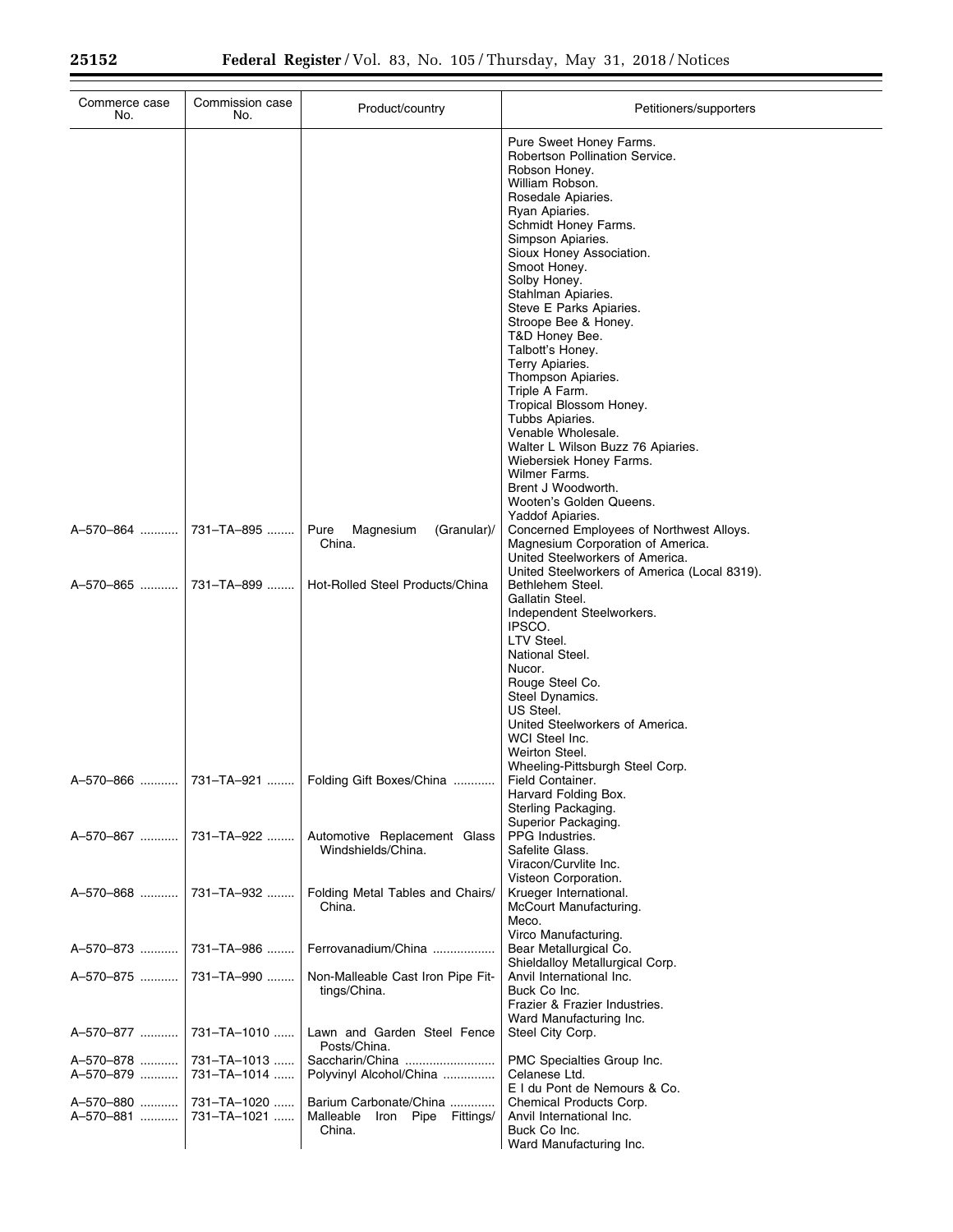| Commerce case<br>No.     | Commission case<br>No.     | Product/country                                                      | Petitioners/supporters                                                                                                                                                                                                                                                                                                                                                                                                                                                                                                                                                                                                                                                                                                                                                                                                                                                                                                                                                                                                                                                                                                                                                                                  |
|--------------------------|----------------------------|----------------------------------------------------------------------|---------------------------------------------------------------------------------------------------------------------------------------------------------------------------------------------------------------------------------------------------------------------------------------------------------------------------------------------------------------------------------------------------------------------------------------------------------------------------------------------------------------------------------------------------------------------------------------------------------------------------------------------------------------------------------------------------------------------------------------------------------------------------------------------------------------------------------------------------------------------------------------------------------------------------------------------------------------------------------------------------------------------------------------------------------------------------------------------------------------------------------------------------------------------------------------------------------|
| A-570-882                | 731-TA-1022                | Refined Brown Aluminum Oxide/<br>China.                              | C-E Minerals.<br>Treibacher Schleifmittel North America Inc.<br>Washington Mills Co Inc.                                                                                                                                                                                                                                                                                                                                                                                                                                                                                                                                                                                                                                                                                                                                                                                                                                                                                                                                                                                                                                                                                                                |
| A-570-884    731-TA-1034 |                            | Certain Color Television Receiv-<br>ers/China.                       | Five Rivers Electronic Innovations LLC.<br>Industrial Division of the Communications Workers of America<br>(IUECWA).                                                                                                                                                                                                                                                                                                                                                                                                                                                                                                                                                                                                                                                                                                                                                                                                                                                                                                                                                                                                                                                                                    |
| A-570-886  731-TA-1043   |                            | Polyethylene Retail Carrier Bags/<br>China.                          | International Brotherhood of Electrical Workers (IBEW).<br>Aargus Plastics Inc.<br>Advance Polybags Inc.<br>Advance Polybags (Nevada) Inc.<br>Advance Polybags (Northeast) Inc.<br>Alpha Industries Inc.<br>Alpine Plastics Inc.<br>Ampac Packaging LLC.<br>API Enterprises Inc.<br>Command Packaging.<br>Continental Poly Bags Inc.<br>Durabag Co Inc.<br>Europackaging LLC.<br>Genpak LLC (formerly Continental Superbag LLC).<br>Genpak LLC (formerly Strout Plastics).<br>Hilex Poly Co LLC.<br>Inteplast Group Ltd.<br>PCL Packaging Inc.<br>Poly-Pak Industries Inc.<br>Roplast Industries Inc.<br>Superbag Corp.<br>Unistar Plastics LLC.<br>Vanguard Plastics Inc.<br><b>VS Plastics LLC.</b>                                                                                                                                                                                                                                                                                                                                                                                                                                                                                                   |
| A-570-887<br>A-570-888   | 731-TA-1046<br>731-TA-1047 | Tetrahydrofurfuryl Alcohol/China<br>Ironing Tables and Certain Parts | Penn Specialty Chemicals Inc.<br>Home Products International Inc.                                                                                                                                                                                                                                                                                                                                                                                                                                                                                                                                                                                                                                                                                                                                                                                                                                                                                                                                                                                                                                                                                                                                       |
| A-570-890  731-TA-1058   |                            | Thereof/China.<br>Wooden<br>Bedroom<br>Furniture/<br>China.          | American Drew.<br>American of Martinsville.<br>Bassett Furniture Industries Inc.<br>Bebe Furniture.<br>Carolina Furniture Works Inc.<br>Carpenters Industrial Union Local 2093.<br>Century Furniture Industries.<br>Country Craft Furniture Inc.<br>Craftique.<br>Crawford Furniture Mfg Corp.<br>EJ Victor Inc.<br>Forest Designs.<br>Harden Furniture Inc.<br>Hart Furniture.<br>Higdon Furniture Co.<br>IUE Industrial Division of CWA Local 82472.<br>Johnston Tombigbee Furniture Mfg Co.<br>Kincaid Furniture Co Inc.<br>L & J G Stickley Inc.<br>Lea Industries.<br>Michels & Co.<br>MJ Wood Products Inc.<br>Mobel Inc.<br>Modern Furniture Manufacturers Inc.<br>Moosehead Mfg Co.<br>Oakwood Interiors.<br>O'Sullivan Industries Inc.<br>Pennsylvania House Inc.<br>Perdues Inc.<br>Sandberg Furniture Mfg Co Inc.<br>Stanley Furniture Co Inc.<br>Statton Furniture Mfg Assoc.<br>T Copeland & Sons.<br>Teamsters, Chauffeurs, Warehousemen and Helpers Local 991.<br>Tom Seely Furniture.<br>UBC Southern Council of Industrial Workers Local Union 2305.<br>United Steelworkers of America Local 193U.<br>Vaughan Furniture Co Inc.<br>Vaughan-Bassett Furniture Co Inc.<br>Vermont Tubbs. |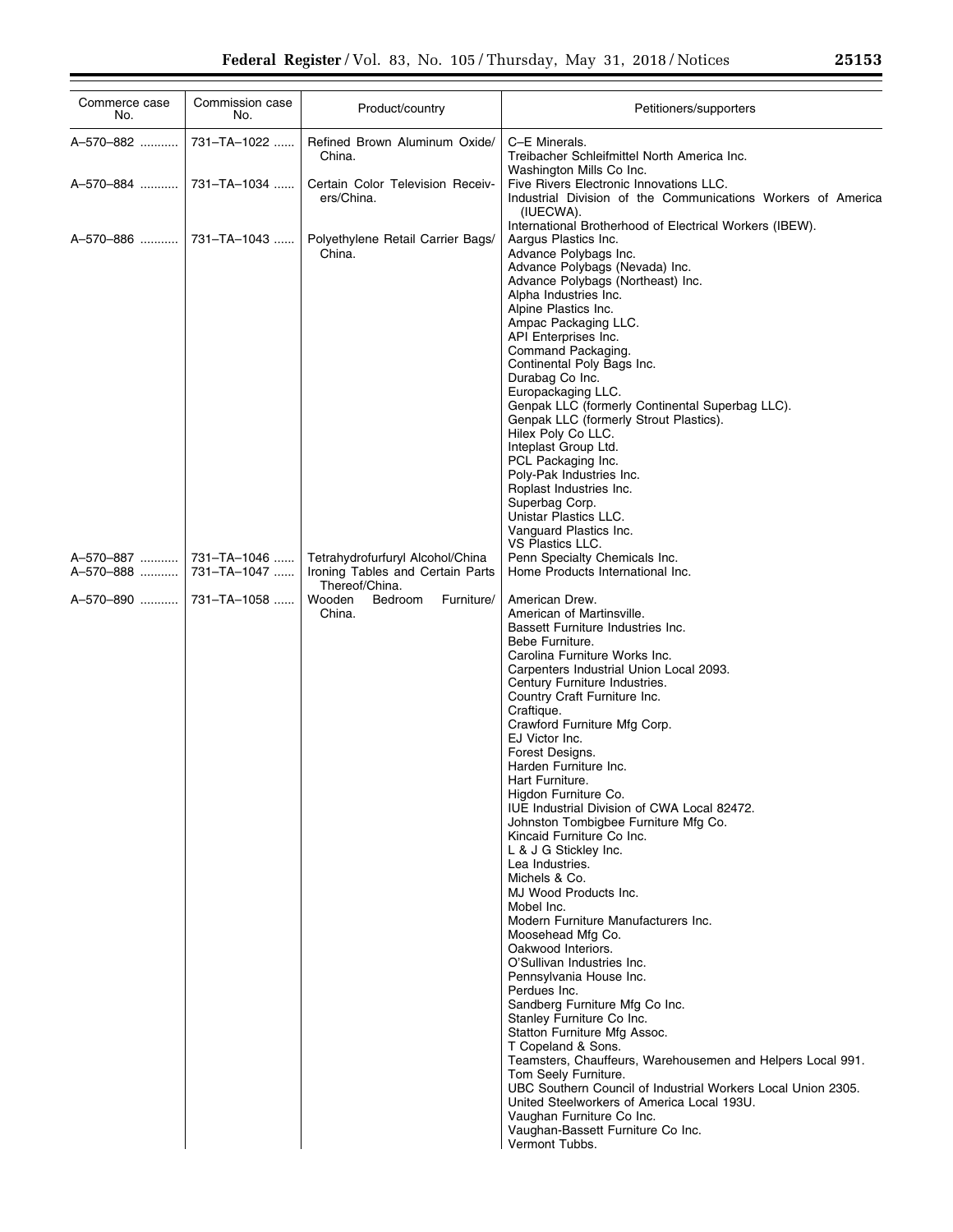| Webb Furniture Enterprises Inc.<br>731-TA-1059<br>Hand Trucks and Certain Parts<br>B&P Manufacturing.<br>A-570-891   <br>Thereof/China.<br>Gleason Industrial Products Inc.<br>Harper Trucks Inc.<br>Magline Inc.<br>Precision Products Inc.<br>Wesco Industrial Products Inc.<br>A-570-892    731-TA-1060   <br>Carbazole Violet Pigment 23/<br>Allegheny Color Corp.<br>China.<br>Barker Fine Color Inc.<br>Clariant Corp.<br>Nation Ford Chemical Co.<br>Sun Chemical Co.<br>A-570-894  731-TA-1070<br>Certain Tissue Paper Products/<br>American Crepe Corp.<br>China.<br>Cindus Corp.<br>Eagle Tissue LLC.<br>Flower City Tissue Mills Co and Subsidiary.<br>Garlock Printing & Converting Corp.<br>Green Mtn Specialties Inc.<br>Hallmark Cards Inc. |  |
|------------------------------------------------------------------------------------------------------------------------------------------------------------------------------------------------------------------------------------------------------------------------------------------------------------------------------------------------------------------------------------------------------------------------------------------------------------------------------------------------------------------------------------------------------------------------------------------------------------------------------------------------------------------------------------------------------------------------------------------------------------|--|
|                                                                                                                                                                                                                                                                                                                                                                                                                                                                                                                                                                                                                                                                                                                                                            |  |
|                                                                                                                                                                                                                                                                                                                                                                                                                                                                                                                                                                                                                                                                                                                                                            |  |
|                                                                                                                                                                                                                                                                                                                                                                                                                                                                                                                                                                                                                                                                                                                                                            |  |
|                                                                                                                                                                                                                                                                                                                                                                                                                                                                                                                                                                                                                                                                                                                                                            |  |
|                                                                                                                                                                                                                                                                                                                                                                                                                                                                                                                                                                                                                                                                                                                                                            |  |
| Pacon Corp.<br>Paper, Allied-Industrial, Chemical and Energy Workers Inter-<br>national Union AFL-CIO ("PACE").<br>Paper Service LTD.<br>Putney Paper.                                                                                                                                                                                                                                                                                                                                                                                                                                                                                                                                                                                                     |  |
| Seaman Paper Co of MA Inc.<br>A-570-895  731-TA-1069<br>Certain Crepe Paper Products/<br>American Crepe Corp.                                                                                                                                                                                                                                                                                                                                                                                                                                                                                                                                                                                                                                              |  |
| Cindus Corp.<br>China.<br>Paper, Allied-Industrial, Chemical and Energy Workers Inter-<br>national Union AFL-CIO ("PACE").<br>Seaman Paper Co of MA Inc.                                                                                                                                                                                                                                                                                                                                                                                                                                                                                                                                                                                                   |  |
| Garfield Alloys Inc.<br>A-570-896    731-TA-1071   <br>Alloy Magnesium/China<br>Glass, Molders, Pottery, Plastics & Allied Workers International<br>Local 374.<br>Halaco Engineering.                                                                                                                                                                                                                                                                                                                                                                                                                                                                                                                                                                      |  |
| MagReTech Inc.<br>United Steelworkers of America Local 8319.<br>US Magnesium LLC.                                                                                                                                                                                                                                                                                                                                                                                                                                                                                                                                                                                                                                                                          |  |
| A-570-899  731-TA-1091    Artists' Canvas/China<br>Duro Art Industries.<br>ICG/Holliston Mills Inc.<br>Signature World Class Canvas LLC.<br>Tara Materials Inc.                                                                                                                                                                                                                                                                                                                                                                                                                                                                                                                                                                                            |  |
| A-570-898   <br>731-TA-1082<br>Chlorinated Isocyanurates/China<br>BioLab Inc.<br>Clearon Corp.<br>Occidental Chemical Corp.                                                                                                                                                                                                                                                                                                                                                                                                                                                                                                                                                                                                                                |  |
| Certain Lined Paper School Sup-<br>Fay Paper Products Inc.<br>A-570-901  731-TA-1095<br>plies/China.<br>MeadWestvaco Consumer & Office Products.<br>Norcom Inc.                                                                                                                                                                                                                                                                                                                                                                                                                                                                                                                                                                                            |  |
| Pacon Corp.<br>Roaring Spring Blank Book Co.<br>Top Flight Inc.<br>United Steel, Paper and Forestry, Rubber, Manufacturing, Energy,                                                                                                                                                                                                                                                                                                                                                                                                                                                                                                                                                                                                                        |  |
| Allied Industrial and Service Workers International Union, AFL-<br>CIO-CLC (USW).                                                                                                                                                                                                                                                                                                                                                                                                                                                                                                                                                                                                                                                                          |  |
| A-570-904    731-TA-1103   <br>Certain Activated Carbon/China<br>Calgon Carbon Corp.<br>Norit Americas Inc.                                                                                                                                                                                                                                                                                                                                                                                                                                                                                                                                                                                                                                                |  |
| DAK Americas LLC.<br>A-570-905    731-TA-1104   <br>Certain Polyester Staple Fiber/<br>China.<br>Formed Fiber Techmologies LLC.<br>Nan Ya Plastics Corp America.<br>Palmetto Synthetics LLC.                                                                                                                                                                                                                                                                                                                                                                                                                                                                                                                                                               |  |
| United Synthetics Inc (USI).<br>Wellman Inc.                                                                                                                                                                                                                                                                                                                                                                                                                                                                                                                                                                                                                                                                                                               |  |
| ICL Performance Products LP.<br>A-570-908  731-TA-1110<br>Soium<br>Hexametaphosphate<br>(SHMP)/China.<br>Innophos Inc.                                                                                                                                                                                                                                                                                                                                                                                                                                                                                                                                                                                                                                     |  |
| A-580-008  731-TA-134<br>Color Television Receivers/Korea<br>Committee to Preserve American Color Television.<br>Independent Radionic Workers of America.<br>Industrial Union Department, AFL-CIO.                                                                                                                                                                                                                                                                                                                                                                                                                                                                                                                                                         |  |
| International Brotherhood of Electrical Workers.<br>International Union of Electrical, Radio and Machine Workers.<br>Malleable Cast Iron Pipe Fittings/<br>Grinnell.<br>Korea.<br>Stanley G Flagg.<br>Stockham Valves & Fittings.<br>U-Brand.<br>Ward Manufacturing.                                                                                                                                                                                                                                                                                                                                                                                                                                                                                       |  |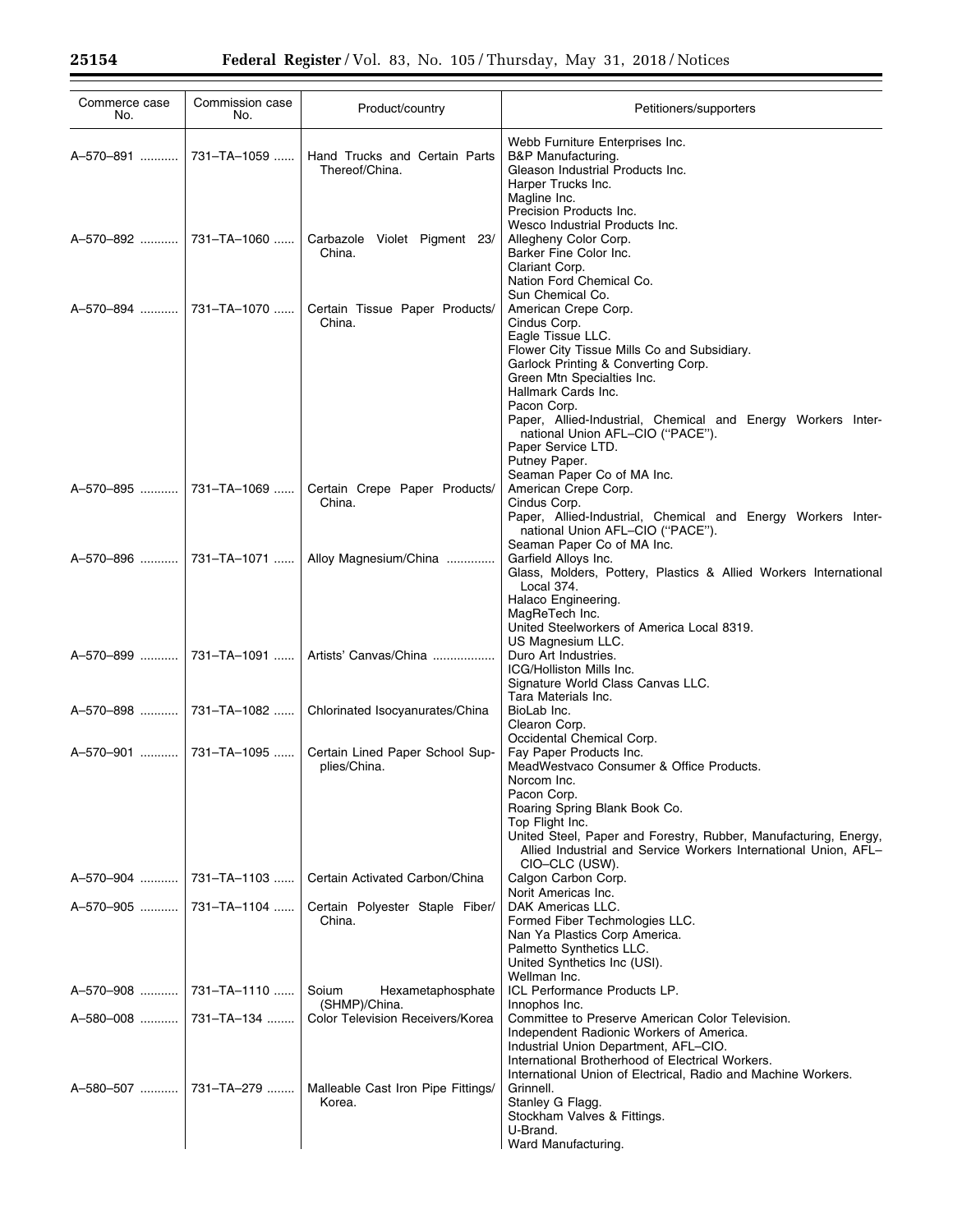| Commerce case<br>No.  | Commission case<br>No. | Product/country                                                               | Petitioners/supporters                                                                                                                                                                                                                                                                                                                                                                                                                                                                                                                                                                                                     |
|-----------------------|------------------------|-------------------------------------------------------------------------------|----------------------------------------------------------------------------------------------------------------------------------------------------------------------------------------------------------------------------------------------------------------------------------------------------------------------------------------------------------------------------------------------------------------------------------------------------------------------------------------------------------------------------------------------------------------------------------------------------------------------------|
| A-580-601             | 731-TA-304             | Top-of-the-Stove Stainless Steel<br>Cooking Ware/Korea.                       | Farberware.<br>Regal Ware.<br>Revere Copper & Brass.                                                                                                                                                                                                                                                                                                                                                                                                                                                                                                                                                                       |
|                       |                        | Brass Sheet and Strip/Korea                                                   | WearEver/Proctor Silex.<br>Allied Industrial Workers of America.<br>American Brass.<br>Bridgeport Brass.                                                                                                                                                                                                                                                                                                                                                                                                                                                                                                                   |
|                       |                        | Color Picture Tubes/Korea                                                     | Chase Brass & Copper.<br>Hussey Copper.<br>International Association of Machinists & Aerospace Workers.<br>Mechanics Educational Society of America (Local 56).<br>The Miller Company.<br>Olin.<br>Revere Copper Products.<br>United Steelworkers of America.<br>Industrial Union Department, AFL-CIO.<br>International Association of Machinists & Aerospace Workers.<br>International Brotherhood of Electrical Workers.<br>International Union of Electronic, Electrical, Technical, Salaried<br>and Machine Workers.<br>Philips Electronic Components Group.<br>United Steelworkers of America.<br>Zenith Electronics. |
|                       |                        | Small Business Telephone Sys-<br>tems/Korea.                                  | American Telephone & Telegraph.<br>Comdial.<br>Eagle Telephonic.                                                                                                                                                                                                                                                                                                                                                                                                                                                                                                                                                           |
|                       |                        | Industrial Nitrocellulose/Korea<br>Polyethylene Terephthalate Film/<br>Korea. | Hercules.<br>E I du Pont de Nemours.<br>Hoechst Celanese.<br><b>ICI</b> Americas.                                                                                                                                                                                                                                                                                                                                                                                                                                                                                                                                          |
|                       |                        | Circular Welded Nonalloy Steel<br>Pipe/Korea.                                 | Allied Tube & Conduit.<br>American Tube.<br>Bull Moose Tube.<br>Century Tube.<br>CSI Tubular Products.<br>Cyclops.<br>Laclede Steel.<br>LTV Tubular Products.<br>Maruichi American.<br>Sharon Tube.<br>USX.<br>Western Tube & Conduit.<br>Wheatland Tube.                                                                                                                                                                                                                                                                                                                                                                  |
| A-580-810  731-TA-540 |                        | Welded ASTM A-312 Stainless<br>Steel Pipe/Korea.                              | Avesta Sandvik Tube.<br><b>Bristol Metals.</b><br>Crucible Materials.<br>Damascus Tubular Products.<br>United Steelworkers of America.                                                                                                                                                                                                                                                                                                                                                                                                                                                                                     |
|                       |                        | Carbon Steel Wire Rope/Korea                                                  | Bridon American.<br>Macwhyte.<br>Paulsen Wire Rope.<br>The Rochester Corporation.<br>United Automobile, Aerospace and Agricultural Implement Workers<br>(Local 960).<br>Williamsport.<br>Wire-rope Works.<br>Wire Rope Corporation of America.                                                                                                                                                                                                                                                                                                                                                                             |
|                       |                        | DRAMs of 1 Megabit and Above/<br>Korea.                                       | Micron Technology.<br><b>NEC Electronics.</b><br>Texas Instruments.                                                                                                                                                                                                                                                                                                                                                                                                                                                                                                                                                        |
|                       |                        | Stainless Steel Butt-Weld Pipe<br>Fittings/Korea.                             | Flo-Mac Inc.<br>Gerlin.<br>Markovitz Enterprises.<br>Shaw Alloy Piping Products.                                                                                                                                                                                                                                                                                                                                                                                                                                                                                                                                           |
|                       |                        | Cold-Rolled Carbon Steel Flat<br>Products/Korea.                              | Taylor Forge Stainless.<br>Armco Steel.<br>Bethlehem Steel.<br>California Steel Industries.<br><b>Gulf States Steel.</b><br>Inland Steel Industries.<br>LTV Steel.<br>National Steel.<br>Nextech.                                                                                                                                                                                                                                                                                                                                                                                                                          |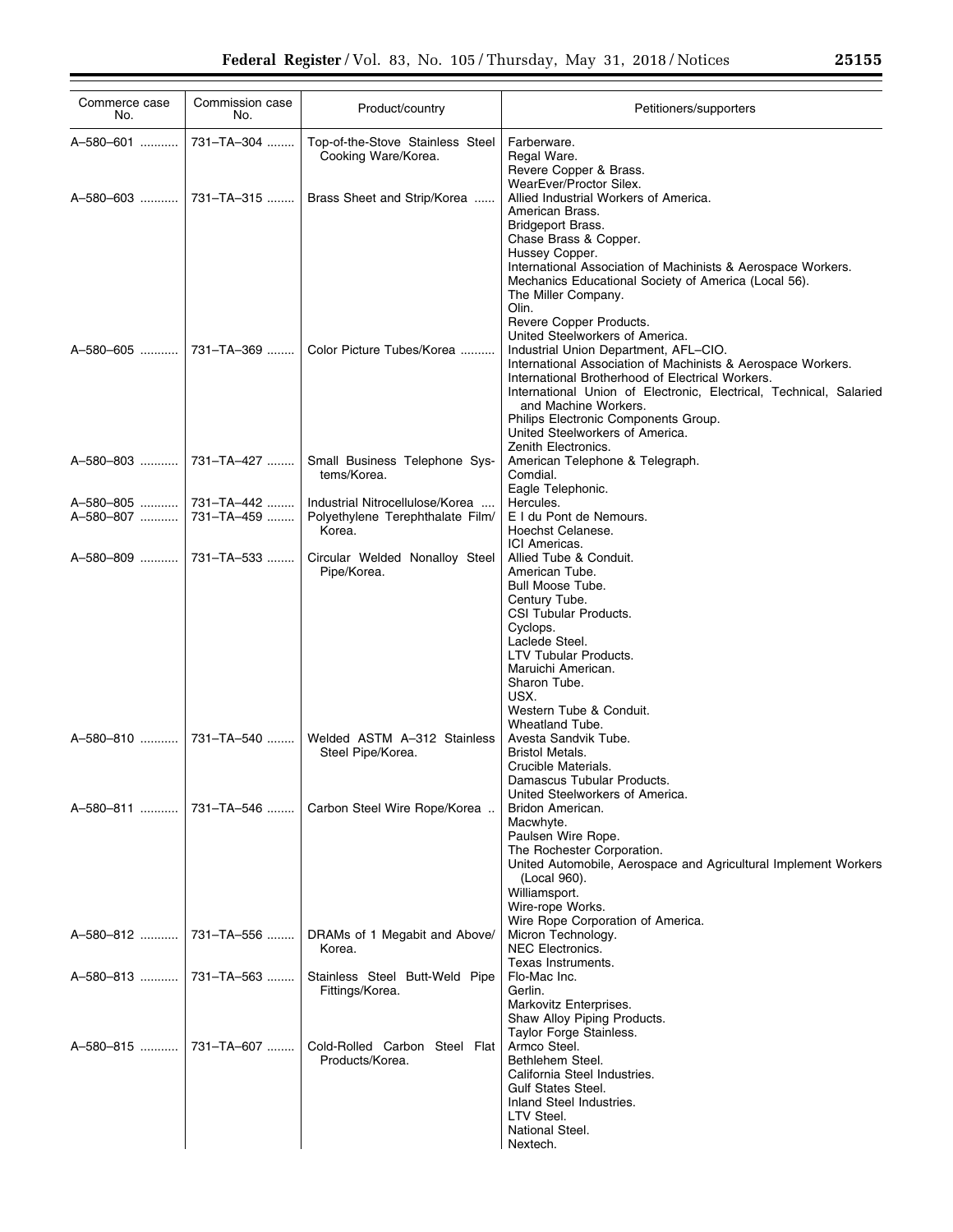| Commerce case<br>No.  | Commission case<br>No. | Product/country                                                   | Petitioners/supporters                                                                                                                                                                                                                                                                                                                                                                       |
|-----------------------|------------------------|-------------------------------------------------------------------|----------------------------------------------------------------------------------------------------------------------------------------------------------------------------------------------------------------------------------------------------------------------------------------------------------------------------------------------------------------------------------------------|
| A-580-816             | 731-TA-618             | <b>Corrosion-Resistant Carbon Steel</b><br>Flat Products/Korea.   | Rouge Steel Co.<br>Sharon Steel.<br>Theis Precision Steel.<br>Thompson Steel.<br>US Steel.<br>United Steelworkers of America.<br>WCI Steel.<br>Weirton Steel.<br>Armco Steel.<br>Bethlehem Steel.<br>California Steel Industries.<br>Geneva Steel.<br><b>Gulf States Steel.</b><br>Inland Steel Industries.<br>LTV Steel.<br>Lukens Steel.<br>National Steel.<br>Nextech.<br>Rouge Steel Co. |
| A-580-825             | 731-TA-715             | Oil Country Tubular Goods/Korea                                   | Sharon Steel.<br>Theis Precision Steel.<br>Thompson Steel.<br>US Steel.<br>United Steelworkers of America.<br>WCI Steel.<br>Weirton Steel.<br>Bellville Tube.<br>IPSCO.<br>Koppel Steel.<br>Lone Star Steel.<br>Maverick Tube.<br>Newport Steel.<br>North Star Steel.                                                                                                                        |
| A-580-829             | 731-TA-772             | Stainless Steel Wire Rod/Korea                                    | US Steel.<br>USS/Kobe.<br>AL Tech Specialty Steel.<br>Carpenter Technology.<br>Republic Engineered Steels.<br>Talley Metals Technology.                                                                                                                                                                                                                                                      |
| A-580-831  731-TA-791 |                        | Stainless Steel Plate in Coils/<br>Korea.                         | United Steelworkers of America.<br>Allegheny Ludlum.<br>Armco Steel.<br><b>J&amp;L Specialty Steel.</b><br>Lukens Steel.                                                                                                                                                                                                                                                                     |
|                       |                        | A-580-834  731-TA-801  Stainless Steel Sheet and Strip/<br>Korea. | North American Stainless.<br>United Steelworkers of America.<br>Allegheny Ludlum.<br>Armco Steel.<br>Bethlehem Steel.<br>Butler Armco Independent Union.<br>Carpenter Technology Corp.                                                                                                                                                                                                       |
| A-580-836             | 731-TA-821             | Cut-to-Length<br>Carbon<br>Steel  <br>Plate/Korea.                | <b>J&amp;L Specialty Steel.</b><br>North American Stainless.<br>United Steelworkers of America.<br>Zanesville Armco Independent Organization.<br>Bethlehem Steel.<br>CitiSteel USA Inc.<br>Geneva Steel.<br>Gulf States Steel.<br><b>IPSCO Steel.</b><br>National Steel.                                                                                                                     |
| A-580-839             | 731-TA-825             | Polyester Staple Fiber/Korea                                      | Tuscaloosa Steel.<br>US Steel.<br>United Steelworkers of America.<br>Arteva Specialties Sarl.<br>E I du Pont de Nemours.<br>Intercontinental Polymers.<br>Nan Ya Corporation America.                                                                                                                                                                                                        |
| A-580-841             | 731-TA-854             | Structural Steel Beams/Korea                                      | Wellman.<br>Northwestern Steel and Wire.<br>Nucor.<br>Nucor-Yamato Steel.<br><b>TXI-Chaparral Steel.</b>                                                                                                                                                                                                                                                                                     |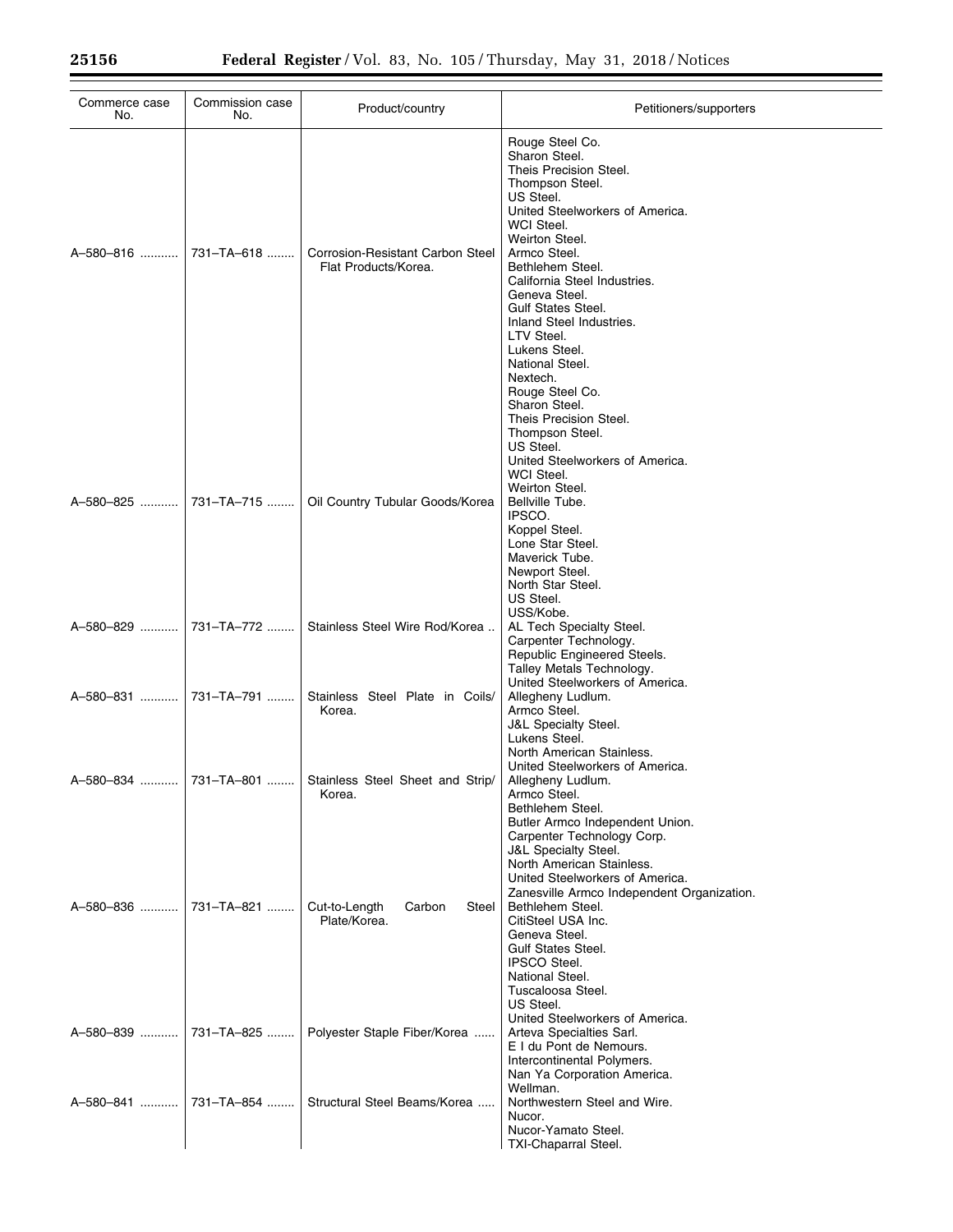| Commerce case<br>No.   | Commission case<br>No. | Product/country                                      | Petitioners/supporters                                                                                            |
|------------------------|------------------------|------------------------------------------------------|-------------------------------------------------------------------------------------------------------------------|
| A-580-844              | 731–TA–877             | Steel Concrete Reinforcing Bar/<br>Korea.            | United Steelworkers of America.<br>AB Steel Mill Inc.<br>AmeriSteel.                                              |
|                        |                        |                                                      | Auburn Steel.                                                                                                     |
|                        |                        |                                                      | Birmingham Steel.                                                                                                 |
|                        |                        |                                                      | Border Steel.<br>Cascade Steel Rolling Mills Inc.                                                                 |
|                        |                        |                                                      | CMC Steel Group.                                                                                                  |
|                        |                        |                                                      | Co-Steel Inc.<br>Marion Steel.                                                                                    |
|                        |                        |                                                      | North Star Steel Co.                                                                                              |
|                        |                        |                                                      | Nucor Steel.                                                                                                      |
|                        |                        |                                                      | Rebar Trade Action Coalition.<br>Riverview Steel.                                                                 |
|                        |                        |                                                      | Sheffield Steel.                                                                                                  |
|                        |                        |                                                      | TAMCO.<br>TXI-Chaparral Steel Co.                                                                                 |
|                        |                        | Stainless Steel Angle/Korea                          | Slater Steels.                                                                                                    |
|                        |                        |                                                      | United Steelworkers of America.                                                                                   |
| A-580-847  731-TA-916  |                        | Stainless Steel Bar/Korea                            | Carpenter Technology.<br>Crucible Specialty Metals.                                                               |
|                        |                        |                                                      | Electralloy.                                                                                                      |
|                        |                        |                                                      | Empire Specialty Steel.<br>Republic Technologies International.                                                   |
|                        |                        |                                                      | Slater Steels.                                                                                                    |
|                        |                        |                                                      | United Steelworkers of America.                                                                                   |
|                        |                        | Polyvinyl Alcohol/Korea                              | Celanese Ltd.<br>E I du Pont de Nemours & Co.                                                                     |
| A-580-852  731-TA-1026 |                        | Prestressed Concrete Steel Wire                      | American Spring Wire Corp.                                                                                        |
|                        |                        | Strand/Korea.                                        | Insteel Wire Products Co.<br>Sivaco Georgia LLC.                                                                  |
|                        |                        |                                                      | Strand Tech Martin Inc.                                                                                           |
| A-583-008  731-TA-132  |                        |                                                      | Sumiden Wire Products Corp.                                                                                       |
|                        |                        | Small Diameter Carbon Steel<br>Pipe and Tube/Tawian. | Allied Tube & Conduit.<br>American Tube.                                                                          |
|                        |                        |                                                      | Bull Moose Tube.                                                                                                  |
|                        |                        |                                                      | Copperweld Tubing.<br>J&L Steel.                                                                                  |
|                        |                        |                                                      | Kaiser Steel.                                                                                                     |
|                        |                        |                                                      | Merchant Metals.<br>Pittsburgh Tube.                                                                              |
|                        |                        |                                                      | Southwestern Pipe.                                                                                                |
|                        |                        |                                                      | Western Tube & Conduit.                                                                                           |
| A-583-009              | 731–TA–135             | Color Television Receivers/Tai-<br>wan.              | Committee to Preserve American Color Television.<br>Independent Radionic Workers of America.                      |
|                        |                        |                                                      | Industrial Union Department, AFL-CIO.                                                                             |
|                        |                        |                                                      | International Brotherhood of Electrical Workers.<br>International Union of Electrical, Radio and Machine Workers. |
| A-583-080              | AA1921-197             | Carbon Steel Plate/Taiwan                            | No Petition (self-initiated by Treasury); Commerce service list iden-                                             |
|                        |                        |                                                      | tifies:                                                                                                           |
|                        |                        |                                                      | Bethlehem Steel.<br>China Steel.                                                                                  |
|                        |                        |                                                      | US Steel.                                                                                                         |
| A-583-505              | 731–TA–277             | Oil Country Tubular Goods/Tai-<br>wan.               | CF&I Steel.<br>Copperweld Tubing.                                                                                 |
|                        |                        |                                                      | Cyclops.                                                                                                          |
|                        |                        |                                                      | KPC.                                                                                                              |
|                        |                        |                                                      | Lone Star Steel.<br>LTV Steel.                                                                                    |
|                        |                        |                                                      | Maverick Tube.                                                                                                    |
|                        |                        |                                                      | Quanex.<br>US Steel.                                                                                              |
| A-583-507  731-TA-280  |                        | Malleable Cast Iron Pipe Fittings/                   | Grinnell.                                                                                                         |
|                        |                        | Taiwan.                                              | Stanley G Flagg.                                                                                                  |
|                        |                        |                                                      | Stockham Valves & Fittings.<br>U-Brand.                                                                           |
|                        |                        |                                                      | Ward Manufacturing.                                                                                               |
| A-583-508              | ∣ 731–TA–299           | Porcelain-on-Steel<br>Cooking<br>Ware/Taiwan.        | General Housewares.                                                                                               |
| A-583-603              | 731-TA-305             | Top-of-the-Stove Stainless Steel                     | Farberware.                                                                                                       |
|                        |                        | Cooking Ware/Taiwan.                                 | Regal Ware.<br>Revere Copper & Brass.                                                                             |
|                        |                        |                                                      | WearEver/Proctor Silex.                                                                                           |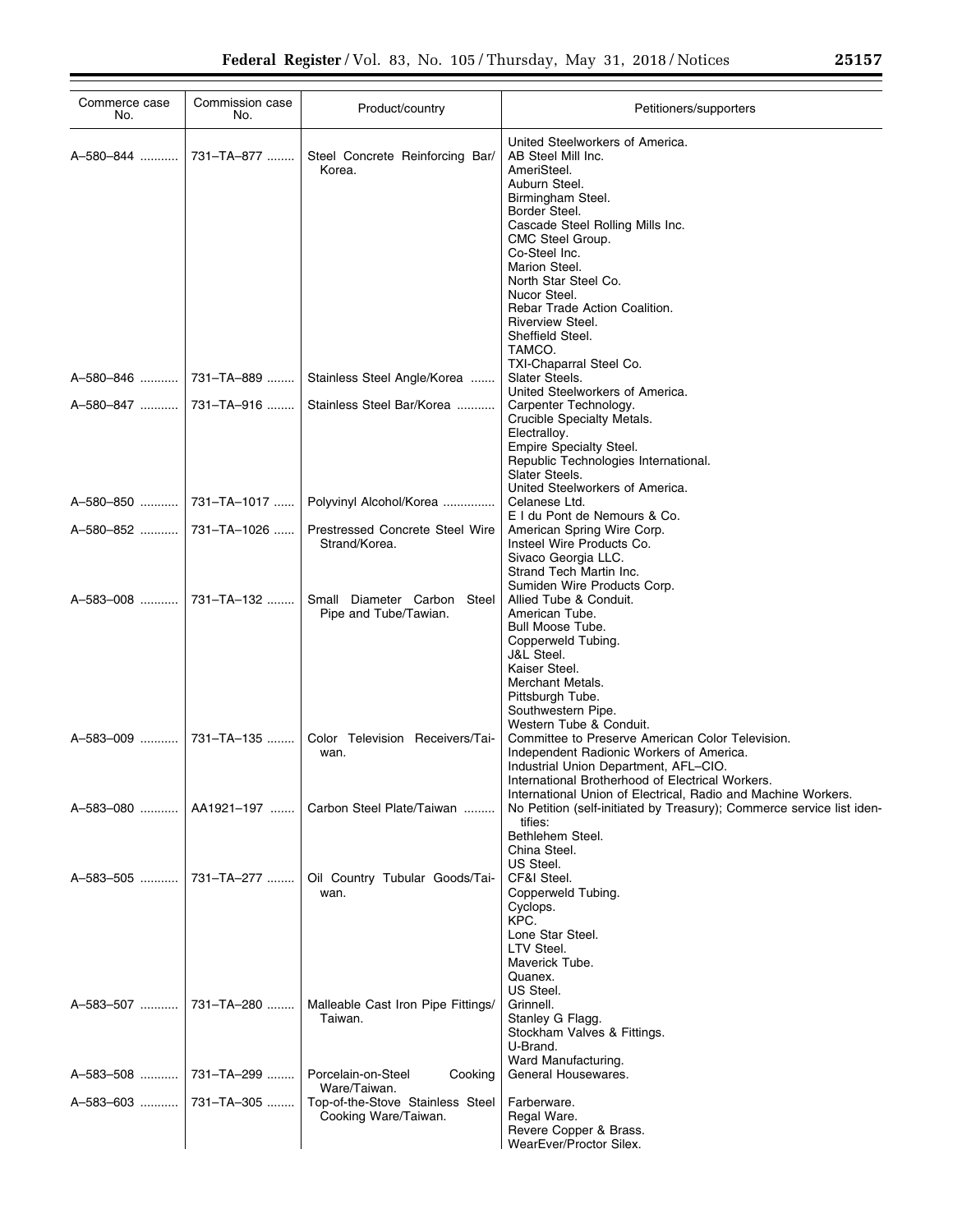| Commerce case<br>No.               | Commission case<br>No.         | Product/country                                                            | Petitioners/supporters                                                                                                                                                                                                                        |
|------------------------------------|--------------------------------|----------------------------------------------------------------------------|-----------------------------------------------------------------------------------------------------------------------------------------------------------------------------------------------------------------------------------------------|
| A-583-605                          | 731-TA-310                     | Carbon Steel Butt-Weld Pipe Fit-<br>tings/Taiwan.                          | Ladish.<br>Mills Iron Works.<br>Steel Forgings.<br>Tube Forgings of America.                                                                                                                                                                  |
| A-583-803  731-TA-410              |                                | Light-Walled Rectangular Tube/<br>Taiwan.                                  | Weldbend.<br><b>Bull Moose Tube.</b><br>Hannibal Industries.<br>Harris Tube.<br>Maruichi American.<br>Searing Industries.                                                                                                                     |
| A-583-806    731-TA-428            |                                | Small Business Telephone Sys-<br>tems/Taiwan.                              | Southwestern Pipe.<br>Western Tube & Conduit.<br>American Telephone & Telegraph.<br>Comdial.                                                                                                                                                  |
|                                    |                                | Chrome-Plated Lug Nuts/Taiwan                                              | Eagle Telephonic.<br>Consolidated International Automotive.<br>Key Manufacturing.<br>McGard.                                                                                                                                                  |
| A-583-814    731-TA-536            |                                | Circular Welded Nonalloy Steel<br>Pipe/Taiwan.                             | Allied Tube & Conduit.<br>American Tube.<br>Bull Moose Tube.<br>Century Tube.<br>CSI Tubular Products.<br>Cyclops.<br>Laclede Steel.<br><b>LTV Tubular Products.</b><br>Maruichi American.<br>Sharon Tube.<br>USX.<br>Western Tube & Conduit. |
| A-583-815  731-TA-541              |                                | Welded ASTM A-312 Stainless<br>Steel Pipe/Taiwan.                          | Wheatland Tube.<br>Avesta Sandvik Tube.<br><b>Bristol Metals.</b><br>Crucible Materials.<br>Damascus Tubular Products.<br>United Steelworkers of America.                                                                                     |
|                                    |                                | Stainless Steel Butt-Weld Pipe<br>Fittings/Taiwan.                         | Flo-Mac Inc.<br>Gerlin.<br>Markovitz Enterprises.<br>Shaw Alloy Piping Products.<br>Taylor Forge Stainless.                                                                                                                                   |
| A-583-820    731-TA-625            |                                | Helical Spring Lock Washers/Tai-<br>wan.                                   | Illinois Tool Works.                                                                                                                                                                                                                          |
| A-583-821  731-TA-640              |                                | Forged Stainless Steel Flanges/<br>Taiwan.                                 | Gerlin.<br>Ideal Forging.<br>Maass Flange.<br>Markovitz Enterprises.                                                                                                                                                                          |
| A-583-824<br>A-583-825             | 731–TA–729 ………  <br>731-TA-743 | Polyvinyl Alcohol/Taiwan<br>Melamine Institutional Dinner-<br>ware/Taiwan. | Air Products and Chemicals.<br>Carlisle Food Service Products.<br>Lexington United.<br>Plastics Manufacturing.                                                                                                                                |
| A-583-826    731-TA-759            |                                | Collated Roofing Nails/Taiwan                                              | Illinois Tool Works.<br>International Staple and Machines.<br>Stanley-Bostitch.                                                                                                                                                               |
| A-583-827  731-TA-762<br>A-583-828 | 731-TA-775                     | SRAMs/Taiwan<br>Stainless Steel Wire Rod/Taiwan                            | Micron Technology.<br>AL Tech Specialty Steel.<br>Carpenter Technology.<br>Republic Engineered Steels.<br>Talley Metals Technology.<br>United Steelworkers of America.                                                                        |
| A-583-830  731-TA-793              |                                | Stainless Steel Plate in Coils/Tai-<br>wan.                                | Allegheny Ludlum.<br>Armco Steel.<br><b>J&amp;L Specialty Steel.</b><br>Lukens Steel.<br>North American Stainless.<br>United Steelworkers of America.                                                                                         |
| A-583-831  731-TA-803              |                                | Stainless Steel Sheet and Strip/<br>Taiwan.                                | Allegheny Ludlum.<br>Armco Steel.<br>Bethlehem Steel.<br>Butler Armco Independent Union.<br>Carpenter Technology Corp.<br><b>J&amp;L Specialty Steel.</b><br>North American Stainless.                                                        |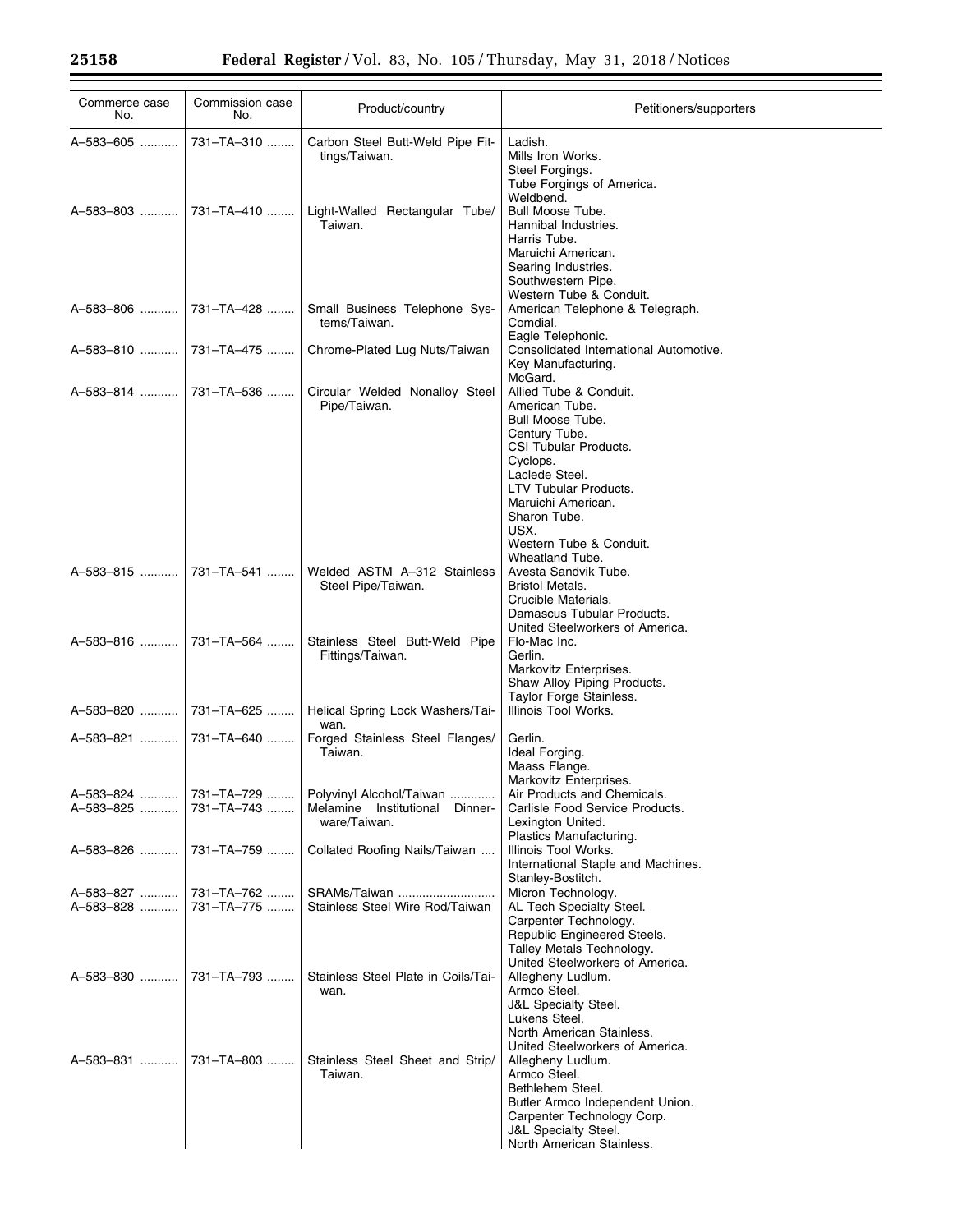| Commerce case<br>No.   | Commission case<br>No.   | Product/country                                                 | Petitioners/supporters                                                                                                                                                          |
|------------------------|--------------------------|-----------------------------------------------------------------|---------------------------------------------------------------------------------------------------------------------------------------------------------------------------------|
| A-583-833              | 731-TA-826               | Polyester Staple Fiber/Taiwan                                   | United Steelworkers of America.<br>Zanesville Armco Independent Organization.<br>Arteva Specialties Sarl.<br>Intercontinental Polymers.<br>Nan Ya Plastics Corporation America. |
| A-583-835              | 731-TA-906               | Hot-Rolled<br>Steel<br>Products/Tai-<br>wan.                    | Wellman.<br>Bethlehem Steel.<br>Gallatin Steel.                                                                                                                                 |
|                        |                          |                                                                 | Independent Steelworkers.<br>IPSCO.<br>LTV Steel.                                                                                                                               |
|                        |                          |                                                                 | National Steel.<br>Nucor.<br>Rouge Steel Co.                                                                                                                                    |
|                        |                          |                                                                 | Steel Dynamics.<br>US Steel.<br>United Steelworkers of America.<br>WCI Steel Inc.                                                                                               |
| A-583-837              | 731-TA-934               | Polyethylene Terephthalate Film,                                | Weirton Steel.<br>Wheeling-Pittsburgh Steel Corp.<br>DuPont Teijin Films.                                                                                                       |
|                        |                          | Sheet and Strip (PET Film)/<br>Taiwan.                          | Mitsubishi Polyester Film LLC.<br>SKC America Inc.<br>Toray Plastics (America).                                                                                                 |
| A-588-005              | 731–TA–48                | High Power Microwave Ampli-<br>fiers/Japan.                     | Aydin.<br>MCL.                                                                                                                                                                  |
| A-588-015              | AA1921-66                | Television Receivers/Japan                                      | AGIV (USA).                                                                                                                                                                     |
|                        |                          |                                                                 | Casio Computer.<br>CBM America.                                                                                                                                                 |
|                        |                          |                                                                 | Citizen Watch.<br>Funai Electric.                                                                                                                                               |
|                        |                          |                                                                 | Hitachi.<br>Industrial Union Department.                                                                                                                                        |
|                        |                          |                                                                 | JC Penny.                                                                                                                                                                       |
|                        |                          |                                                                 | Matsushita.<br>Mitsubishi Electric.                                                                                                                                             |
|                        |                          |                                                                 | Montgomery Ward.<br>NEC.                                                                                                                                                        |
|                        |                          |                                                                 | Orion Electric.                                                                                                                                                                 |
|                        |                          |                                                                 | PT Imports.<br>Philips Electronics.                                                                                                                                             |
|                        |                          |                                                                 | Philips Magnavox.<br>Sanyo.                                                                                                                                                     |
|                        |                          |                                                                 | Sharp.                                                                                                                                                                          |
|                        |                          |                                                                 | Toshiba.<br>Toshiba America Consumer Products.                                                                                                                                  |
|                        |                          |                                                                 | Victor Company of Japan.<br>Zenith Electronics.                                                                                                                                 |
| A-588-028              | AA1921-111               | Roller Chain/Japan                                              | Acme Chain Division, North American Rockwell.<br>American Chain Association.                                                                                                    |
|                        |                          |                                                                 | Atlas Chain & Precision Products.<br>Diamond Chain.                                                                                                                             |
|                        |                          |                                                                 | Link-Belt Chain Division, FMC.<br>Morse Chain Division, Borg Warner.                                                                                                            |
|                        |                          |                                                                 | Rex Chainbelt.                                                                                                                                                                  |
| A-588-029    AA1921-85 |                          | Fish Netting of Man-Made Fiber/<br>Japan.                       | Jovanovich Supply.<br>LFSI.<br>Trans-Pacific Trading.                                                                                                                           |
|                        |                          | Bicycle Speedometers/Japan                                      | Avocet.<br>Cat Eye.                                                                                                                                                             |
|                        |                          |                                                                 | Diversified Products.                                                                                                                                                           |
|                        |                          |                                                                 | NS International.<br>Sanyo Electric.                                                                                                                                            |
| A-588-041              | AA1921-115               | Synthetic Methionine/Japan                                      | Stewart-Warner.<br>Monsanto.                                                                                                                                                    |
| A-588-045              | AA1921-124               | Steel Wire Rope/Japan                                           | AMSTED Industries.                                                                                                                                                              |
| A-588-046<br>A-588-054 | AA1921-129<br>AA1921-143 | Polychloroprene Rubber/Japan<br>Tapered Roller<br>Bearings<br>4 | E I du Pont de Nemours.<br>No companies identified as petitioners at the Commission; Com-                                                                                       |
|                        |                          | Inches and Under/Japan.                                         | merce service list identifies:<br>American Honda Motor.<br>Federal Mogul.                                                                                                       |
|                        |                          |                                                                 | Ford Motor.<br>General Motors.                                                                                                                                                  |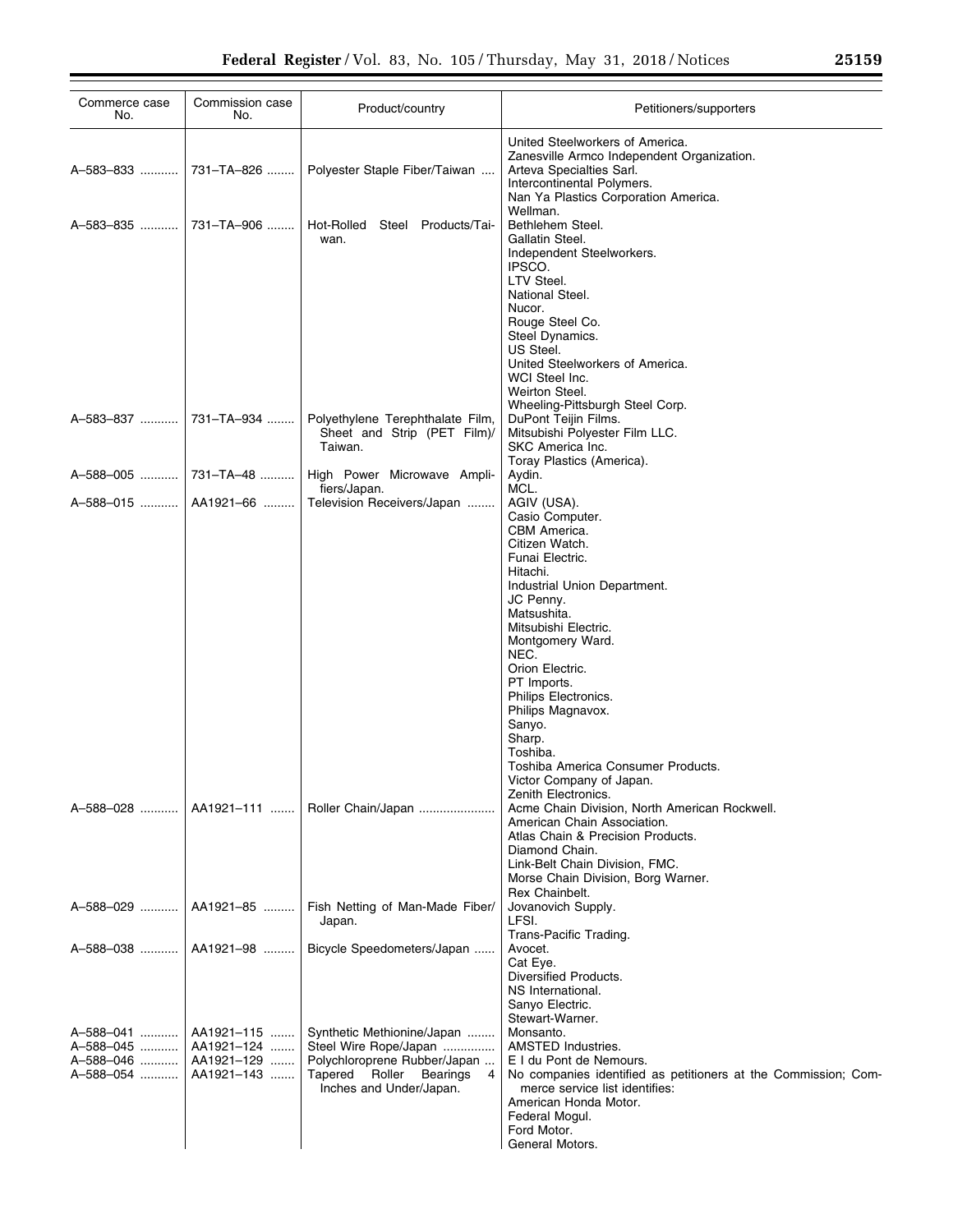| Commerce case<br>No.   | Commission case<br>No.   | Product/country                              | Petitioners/supporters                                                                                                                                                                                                                                                                                                                                                                                                                                 |
|------------------------|--------------------------|----------------------------------------------|--------------------------------------------------------------------------------------------------------------------------------------------------------------------------------------------------------------------------------------------------------------------------------------------------------------------------------------------------------------------------------------------------------------------------------------------------------|
|                        |                          |                                              | Honda.<br>Hoover-NSK Bearing.<br>Isuzu.<br>Itocho.<br><b>ITOCHU</b> International.<br>Kanematsu-Goshu USA.<br>Kawasaki Heavy Duty Industries.<br>Komatsu America.<br>Kovo Seiko.<br>Kubota Tractor.<br>Mitsubishi.<br>Motorambar.<br>Nachi America.<br>Nachi Western.<br>Nachi-Fujikoshi.<br>Nippon Seiko.<br>Nissan Motor.<br>Nissan Motor USA.<br>NSK.<br>NTN.<br>Subaru of America.<br>Sumitomo.<br>Suzuki Motor.<br>Timken.<br>Toyota Motor Sales. |
|                        |                          |                                              | Yamaha Motors.                                                                                                                                                                                                                                                                                                                                                                                                                                         |
| A-588-055<br>A-588-056 | AA1921-154<br>AA1921-162 | Acrylic Sheet/Japan<br>Melamine/Japan        | Polycast Technology.<br>Melamine Chemical.                                                                                                                                                                                                                                                                                                                                                                                                             |
| A-588-068              | AA1921-188               | Prestressed Concrete Steel Wire              | American Spring Wire.                                                                                                                                                                                                                                                                                                                                                                                                                                  |
|                        |                          | Strand/Japan.                                | Armco Steel.<br>Bethlehem Steel.                                                                                                                                                                                                                                                                                                                                                                                                                       |
|                        |                          |                                              | CF&I Steel.                                                                                                                                                                                                                                                                                                                                                                                                                                            |
| A-588-405              | 731-TA-207               | Cellular<br>Mobile<br>Telephones/            | Florida Wire & Cable.<br>EF Johnson.                                                                                                                                                                                                                                                                                                                                                                                                                   |
|                        |                          | Japan.                                       | Motorola.                                                                                                                                                                                                                                                                                                                                                                                                                                              |
| A-588-602              | 731-TA-309               | Carbon Steel Butt-Weld Pipe Fit-             | Ladish.                                                                                                                                                                                                                                                                                                                                                                                                                                                |
|                        |                          | tings/Japan.                                 | Mills Iron Works.<br>Steel Forgings.                                                                                                                                                                                                                                                                                                                                                                                                                   |
|                        |                          |                                              | Tube Forgings of America.                                                                                                                                                                                                                                                                                                                                                                                                                              |
| A-588-604              | 731-TA-343               | Tapered Roller Bearings Over 4               | Weldbend.<br>L&S Bearing.                                                                                                                                                                                                                                                                                                                                                                                                                              |
|                        |                          | Inches/Japan.                                | Timken.                                                                                                                                                                                                                                                                                                                                                                                                                                                |
|                        |                          |                                              | Torrington.                                                                                                                                                                                                                                                                                                                                                                                                                                            |
| A-588-605              | 731-TA-347               | Malleable Cast Iron Pipe Fittings/<br>Japan. | Grinnell.<br>Stanley G Flagg.                                                                                                                                                                                                                                                                                                                                                                                                                          |
|                        |                          |                                              | Stockham Valves & Fittings.                                                                                                                                                                                                                                                                                                                                                                                                                            |
|                        |                          |                                              | U-Brand.                                                                                                                                                                                                                                                                                                                                                                                                                                               |
| A-588-609              | 731-TA-368               | Color Picture Tubes/Japan                    | Ward Manufacturing.<br>Industrial Union Department, AFL-CIO.                                                                                                                                                                                                                                                                                                                                                                                           |
|                        |                          |                                              | International Association of Machinists & Aerospace Workers.<br>International Brotherhood of Electrical Workers.<br>International Union of Electronic, Electrical, Technical, Salaried<br>and Machine Workers.                                                                                                                                                                                                                                         |
|                        |                          |                                              | Philips Electronic Components Group.                                                                                                                                                                                                                                                                                                                                                                                                                   |
|                        |                          |                                              | United Steelworkers of America.<br>Zenith Electronics.                                                                                                                                                                                                                                                                                                                                                                                                 |
| A-588-702              | 731-TA-376               | Stainless Steel Butt-Weld Pipe               | Flo-Mac Inc.                                                                                                                                                                                                                                                                                                                                                                                                                                           |
|                        |                          | Fittings/Japan.                              | Flowline.                                                                                                                                                                                                                                                                                                                                                                                                                                              |
|                        |                          |                                              | Shaw Alloy Piping Products.<br>Taylor Forge Stainless.                                                                                                                                                                                                                                                                                                                                                                                                 |
| A-588-703              | 731–TA–377               | Internal Combustion<br>Industrial            | Ad-Hoc Group of Workers from Hyster's Berea, Kentucky and                                                                                                                                                                                                                                                                                                                                                                                              |
|                        |                          | Forklift Trucks/Japan.                       | Sulligent, Alabama Facilities.                                                                                                                                                                                                                                                                                                                                                                                                                         |
|                        |                          |                                              | Allied Industrial Workers of America.<br>Hyster.                                                                                                                                                                                                                                                                                                                                                                                                       |
|                        |                          |                                              | Independent Lift Truck Builders Union.                                                                                                                                                                                                                                                                                                                                                                                                                 |
|                        |                          |                                              | International Association of Machinists & Aerospace Workers.                                                                                                                                                                                                                                                                                                                                                                                           |
|                        | A-588-704  731-TA-379    | Brass Sheet and Strip/Japan                  | United Shop & Service Employees.<br>Allied Industrial Workers of America.                                                                                                                                                                                                                                                                                                                                                                              |
|                        |                          |                                              | American Brass.                                                                                                                                                                                                                                                                                                                                                                                                                                        |
|                        |                          |                                              | Bridgeport Brass.                                                                                                                                                                                                                                                                                                                                                                                                                                      |
|                        |                          |                                              | Chase Brass & Copper.<br>Hussey Copper.                                                                                                                                                                                                                                                                                                                                                                                                                |
|                        |                          |                                              | International Association of Machinists & Aerospace Workers.                                                                                                                                                                                                                                                                                                                                                                                           |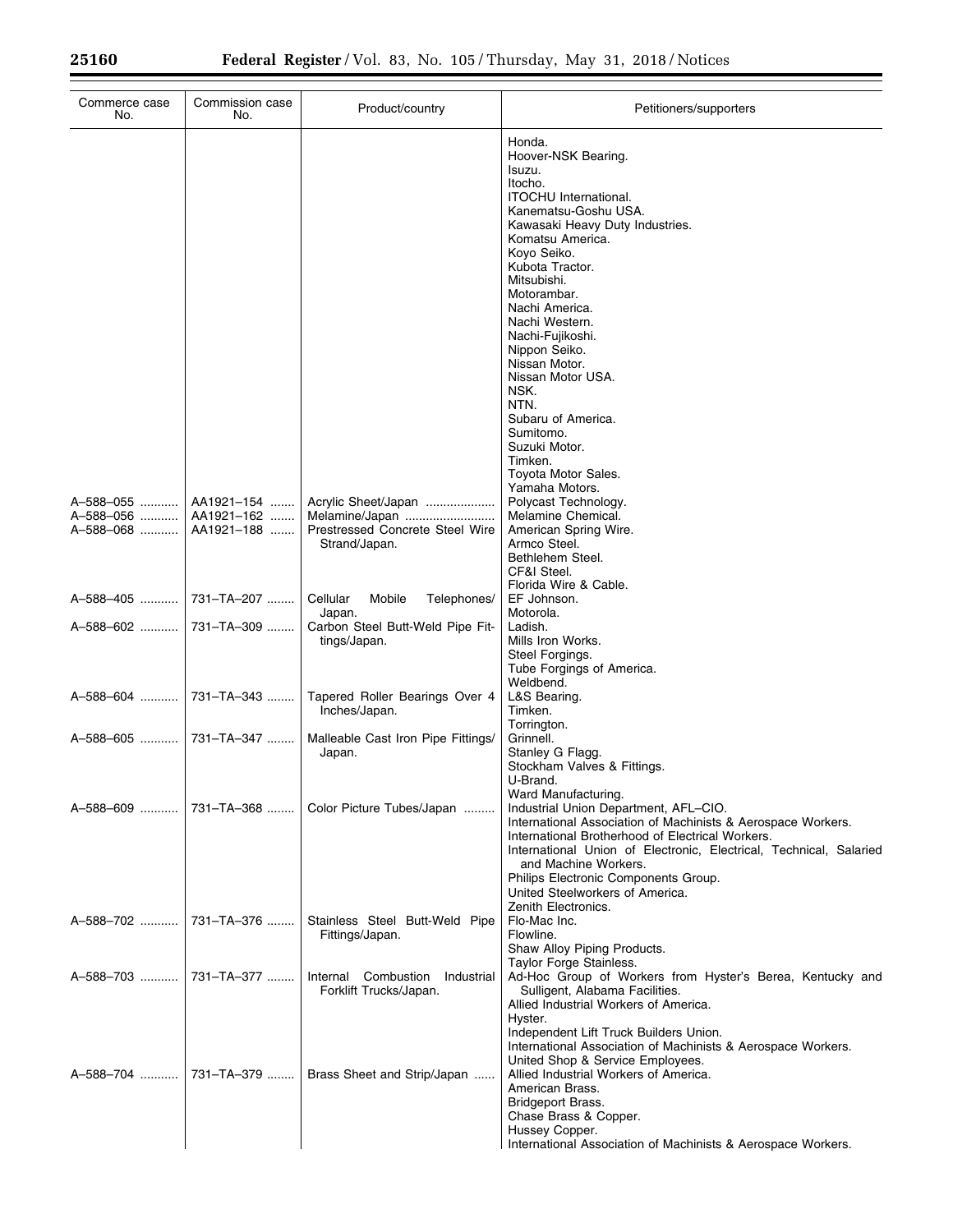| Commerce case<br>No.   | Commission case<br>No.     | Product/country                                                                 | Petitioners/supporters                                                                                                                                                                            |
|------------------------|----------------------------|---------------------------------------------------------------------------------|---------------------------------------------------------------------------------------------------------------------------------------------------------------------------------------------------|
|                        |                            |                                                                                 | Mechanics Educational Society of America (Local 56).<br>The Miller Company.<br>North Coast Brass & Copper.<br>Olin.<br>Pegg Metals.<br>Revere Copper Products.<br>United Steelworkers of America. |
| A-588-706<br>A-588-707 | 731-TA-384<br>731-TA-386   | Nitrile Rubber/Japan<br>Granular Polytetrafluoroethylene/<br>Japan.             | Uniroyal Chemical.<br>E I du Pont de Nemours.<br>ICI Americas.                                                                                                                                    |
| A-588-802<br>A-588-804 | 731-TA-389<br>731-TA-394-A | 3.5" Microdisks/Japan<br>Ball Bearings/Japan                                    | Verbatim.<br>Barden Corp.<br>Emerson Power Transmission.<br>Kubar Bearings.                                                                                                                       |
|                        |                            |                                                                                 | McGill Manufacturing Co.<br>MPB.<br>Rexnord Inc.<br>Rollway Bearings.<br>Torrington.                                                                                                              |
| A-588-804              | 731-TA-394-B               | Cylindrical Roller Bearings/Japan                                               | Barden Corp.<br>Emerson Power Transmission.<br>Kubar Bearings.<br>MPB.<br>Rollway Bearings.                                                                                                       |
|                        | A-588-804  731-TA-394-C    | Spherical Plain Bearings/Japan                                                  | Torrington.<br>Barden Corp.<br>Emerson Power Transmission.<br>Kubar Bearings.<br>Rollway Bearings.                                                                                                |
| A-588-806              | 731-TA-408                 | Electrolytic Manganese Dioxide/<br>Japan.                                       | Torrington.<br>Chemetals.<br>Kerr-McGee.                                                                                                                                                          |
| A-588-807              | 731–TA–414                 | Industrial Belts/Japan                                                          | Rayovac.<br>The Gates Rubber Company.<br>The Goodyear Tire and Rubber Company.                                                                                                                    |
| A-588-809              | 731-TA-426                 | Small Business Telephone Sys-<br>tems/Japan.                                    | American Telephone & Telegraph.<br>Comdial.<br>Eagle Telephonic.                                                                                                                                  |
| A-588-810              | 731-TA-429                 | Mechanical Transfer Presses/<br>Japan.                                          | Allied Products.<br>United Autoworkers of America.<br>United Steelworkers of America.                                                                                                             |
| A-588-811              | 731-TA-432                 | Drafting Machines/Japan                                                         | Vemco.                                                                                                                                                                                            |
| A-588-812<br>A-588-815 | 731-TA-440                 | Industrial Nitrocellulose/Japan                                                 | Hercules.<br>Calaveras Cement.                                                                                                                                                                    |
|                        | 731-TA-461                 | Gray Portland Cement and Clink-<br>er/Japan.                                    | Hanson Permanente Cement.<br>Independent Workers of North America (Locals 49, 52, 89, 192<br>and 471).<br>International Union of Operating Engineers (Local 12).<br>National Cement Co Inc.       |
|                        |                            |                                                                                 | National Cement Company of California.<br>Southdown.                                                                                                                                              |
| A-588-817              | 731–TA–469                 | Electroluminescent<br><b>Flat-Panel</b><br>Displays/Japan.                      | The Cherry Corporation.<br>Electro Plasma.<br>Magnascreen.                                                                                                                                        |
|                        |                            |                                                                                 | OIS Optical Imaging Systems.<br>Photonics Technology.<br>Planar Systems.                                                                                                                          |
| A-588-823              | 731-TA-571                 | Professional<br>Electric<br>Cutting                                             | Plasmaco.<br>Black & Decker.                                                                                                                                                                      |
| A-588-826              | 731-TA-617                 | Tools/Japan.<br><b>Corrosion-Resistant Carbon Steel</b><br>Flat Products/Japan. | Bethlehem Steel.<br>California Steel Industries.<br>Geneva Steel.<br><b>Gulf States Steel.</b><br>Lukens Steel.<br>Nextech.<br>Rouge Steel Co.<br>Sharon Steel.                                   |
|                        |                            |                                                                                 | Theis Precision Steel.<br>Thompson Steel.<br>US Steel.<br>United Steelworkers of America.<br>WCI Steel.                                                                                           |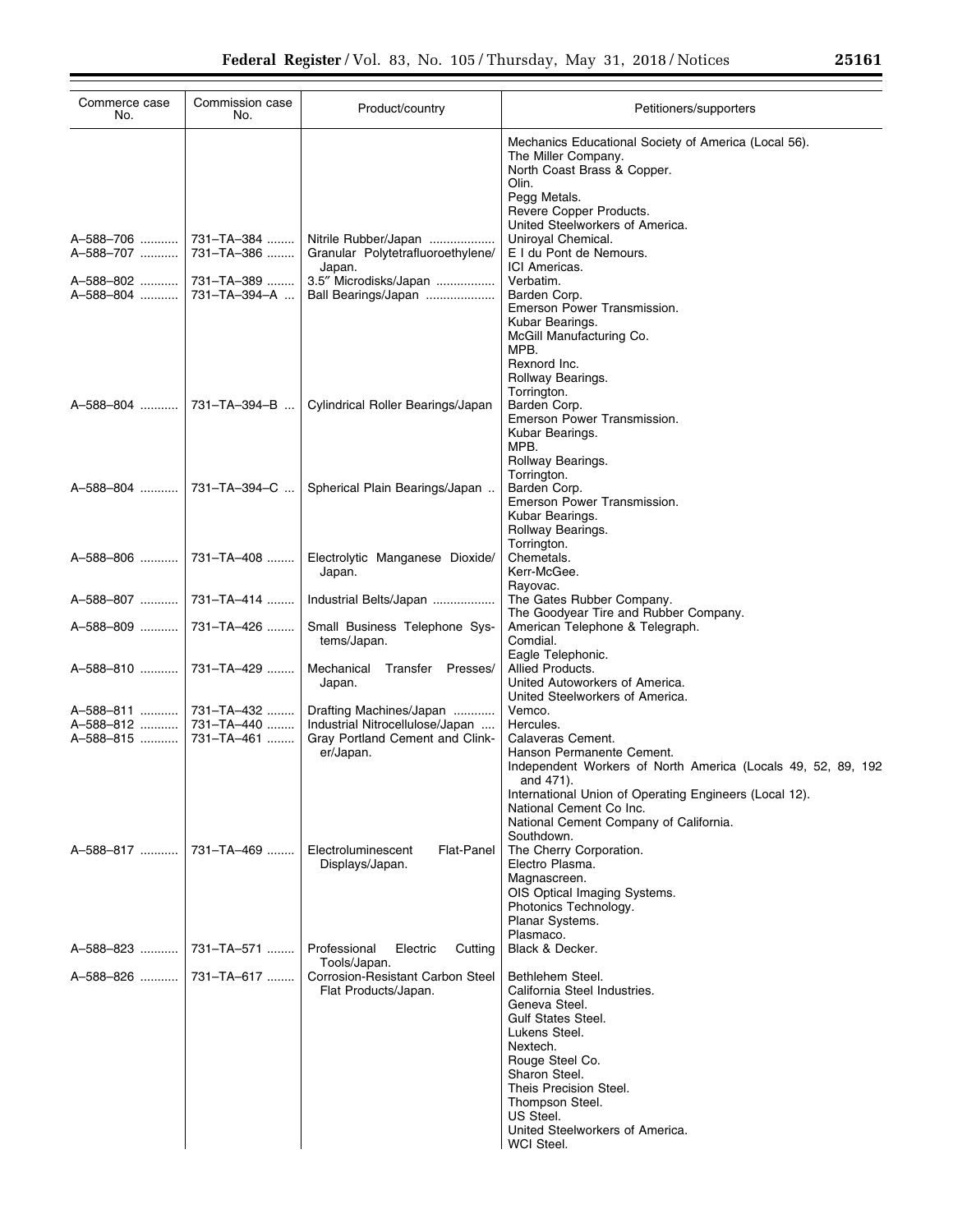| Commerce case<br>No.   | Commission case<br>No.   | Product/country                                                         | Petitioners/supporters                                                                                                                                                                                                                   |
|------------------------|--------------------------|-------------------------------------------------------------------------|------------------------------------------------------------------------------------------------------------------------------------------------------------------------------------------------------------------------------------------|
| A-588-831              | 731-TA-660               | Grain-Oriented Silicon Electrical<br>Steel/Japan.                       | Weirton Steel.<br>Allegheny Ludlum.<br>Armco Steel.                                                                                                                                                                                      |
| A-588-833              | 731-TA-681               | Stainless Steel Bar/Japan                                               | United Steelworkers of America.<br>AL Tech Specialty Steel.<br>Carpenter Technology.<br>Crucible Specialty Metals.                                                                                                                       |
| A-588-835              | 731-TA-714               | Oil Country Tubular Goods/Japan                                         | Electralloy.<br>Republic Engineered Steels.<br>Slater Steels.<br>Talley Metals Technology.<br>United Steelworkers of America.<br>IPSCO.<br>Koppel Steel.<br>Lone Star Steel Co.<br>Maverick Tube.<br>Newport Steel.<br>North Star Steel. |
| A-588-836<br>A-588-837 | 731-TA-727<br>731-TA-737 | Polyvinyl Alcohol/Japan<br>Large Newspaper Printing Press-<br>es/Japan. | US Steel.<br>Air Products and Chemicals.<br>Rockwell Graphics Systems.                                                                                                                                                                   |
| A-588-838              | 731-TA-739               | Clad Steel Plate/Japan                                                  | Lukens Steel.                                                                                                                                                                                                                            |
| A-588-839              | 731-TA-740               | Sodium Azide/Japan                                                      | American Azide.                                                                                                                                                                                                                          |
| A-588-840              | 731-TA-748               | Gas Turbo-Compressor Systems/                                           | Demag Delaval.                                                                                                                                                                                                                           |
|                        |                          | Japan.                                                                  | Dresser-Rand.                                                                                                                                                                                                                            |
|                        |                          |                                                                         | United Steelworkers of America.                                                                                                                                                                                                          |
| A-588-841              | 731-TA-750               | Vector Supercomputers/Japan                                             | Cray Research.                                                                                                                                                                                                                           |
| A-588-843              | 731-TA-771               | Stainless Steel Wire Rod/Japan                                          | AL Tech Specialty Steel.                                                                                                                                                                                                                 |
|                        |                          |                                                                         | Carpenter Technology.                                                                                                                                                                                                                    |
|                        |                          |                                                                         | Republic Engineered Steels.                                                                                                                                                                                                              |
|                        |                          |                                                                         | Talley Metals Technology.                                                                                                                                                                                                                |
|                        |                          |                                                                         | United Steelworkers of America.                                                                                                                                                                                                          |
| A-588-845              | 731-TA-800               | Stainless Steel Sheet and Strip/                                        | Allegheny Ludlum.                                                                                                                                                                                                                        |
|                        |                          | Japan.                                                                  | Armco Steel.                                                                                                                                                                                                                             |
|                        |                          |                                                                         | Bethlehem Steel.                                                                                                                                                                                                                         |
|                        |                          |                                                                         | Butler Armco Independent Union.                                                                                                                                                                                                          |
|                        |                          |                                                                         |                                                                                                                                                                                                                                          |
|                        |                          |                                                                         | Carpenter Technology Corp.                                                                                                                                                                                                               |
|                        |                          |                                                                         | J&L Specialty Steel.                                                                                                                                                                                                                     |
|                        |                          |                                                                         | North American Stainless.                                                                                                                                                                                                                |
|                        |                          |                                                                         | United Steelworkers of America.                                                                                                                                                                                                          |
|                        |                          |                                                                         | Zanesville Armco Independent Organization.                                                                                                                                                                                               |
| A-588-846              | 731-TA-807               | Hot-Rolled Carbon Steel Flat                                            | Acme Steel.                                                                                                                                                                                                                              |
|                        |                          | Products/Japan.                                                         | Bethlehem Steel.                                                                                                                                                                                                                         |
|                        |                          |                                                                         | California Steel Industries.                                                                                                                                                                                                             |
|                        |                          |                                                                         | Gallatin Steel.                                                                                                                                                                                                                          |
|                        |                          |                                                                         | Geneva Steel.                                                                                                                                                                                                                            |
|                        |                          |                                                                         | Gulf States Steel.                                                                                                                                                                                                                       |
|                        |                          |                                                                         | Independent Steelworkers.                                                                                                                                                                                                                |
|                        |                          |                                                                         | IPSCO.                                                                                                                                                                                                                                   |
|                        |                          |                                                                         | Ispat/Inland.                                                                                                                                                                                                                            |
|                        |                          |                                                                         | LTV Steel.                                                                                                                                                                                                                               |
|                        |                          |                                                                         | Nucor.                                                                                                                                                                                                                                   |
|                        |                          |                                                                         | Rouge Steel Co.                                                                                                                                                                                                                          |
|                        |                          |                                                                         | Steel Dynamics.                                                                                                                                                                                                                          |
|                        |                          |                                                                         | US Steel.                                                                                                                                                                                                                                |
|                        |                          |                                                                         | United Steelworkers of America.                                                                                                                                                                                                          |
|                        |                          |                                                                         | WCI Steel.                                                                                                                                                                                                                               |
|                        |                          |                                                                         | Weirton Steel.                                                                                                                                                                                                                           |
|                        |                          |                                                                         | Wheeling-Pittsburgh Steel Corp.                                                                                                                                                                                                          |
| A-588-847              | 731-TA-820               | Cut-to-Length<br>Carbon<br>Steel                                        | Bethlehem Steel.                                                                                                                                                                                                                         |
|                        |                          | Plate/Japan.                                                            | CitiSteel USA Inc.                                                                                                                                                                                                                       |
|                        |                          |                                                                         | Geneva Steel.                                                                                                                                                                                                                            |
|                        |                          |                                                                         | <b>Gulf States Steel.</b>                                                                                                                                                                                                                |
|                        |                          |                                                                         | <b>IPSCO Steel.</b>                                                                                                                                                                                                                      |
|                        |                          |                                                                         | Tuscaloosa Steel.                                                                                                                                                                                                                        |
|                        |                          |                                                                         | US Steel.                                                                                                                                                                                                                                |
|                        |                          |                                                                         | United Steelworkers of America.                                                                                                                                                                                                          |
| A-588-850              | 731-TA-847               | Large-Diameter Carbon<br>Steel                                          | North Star Steel.                                                                                                                                                                                                                        |
|                        |                          | Seamless Pipe/Japan.                                                    | Timken.                                                                                                                                                                                                                                  |
|                        |                          |                                                                         | US Steel.                                                                                                                                                                                                                                |
|                        |                          |                                                                         | United Steelworkers of America.                                                                                                                                                                                                          |
|                        |                          |                                                                         | USS/Kobe.                                                                                                                                                                                                                                |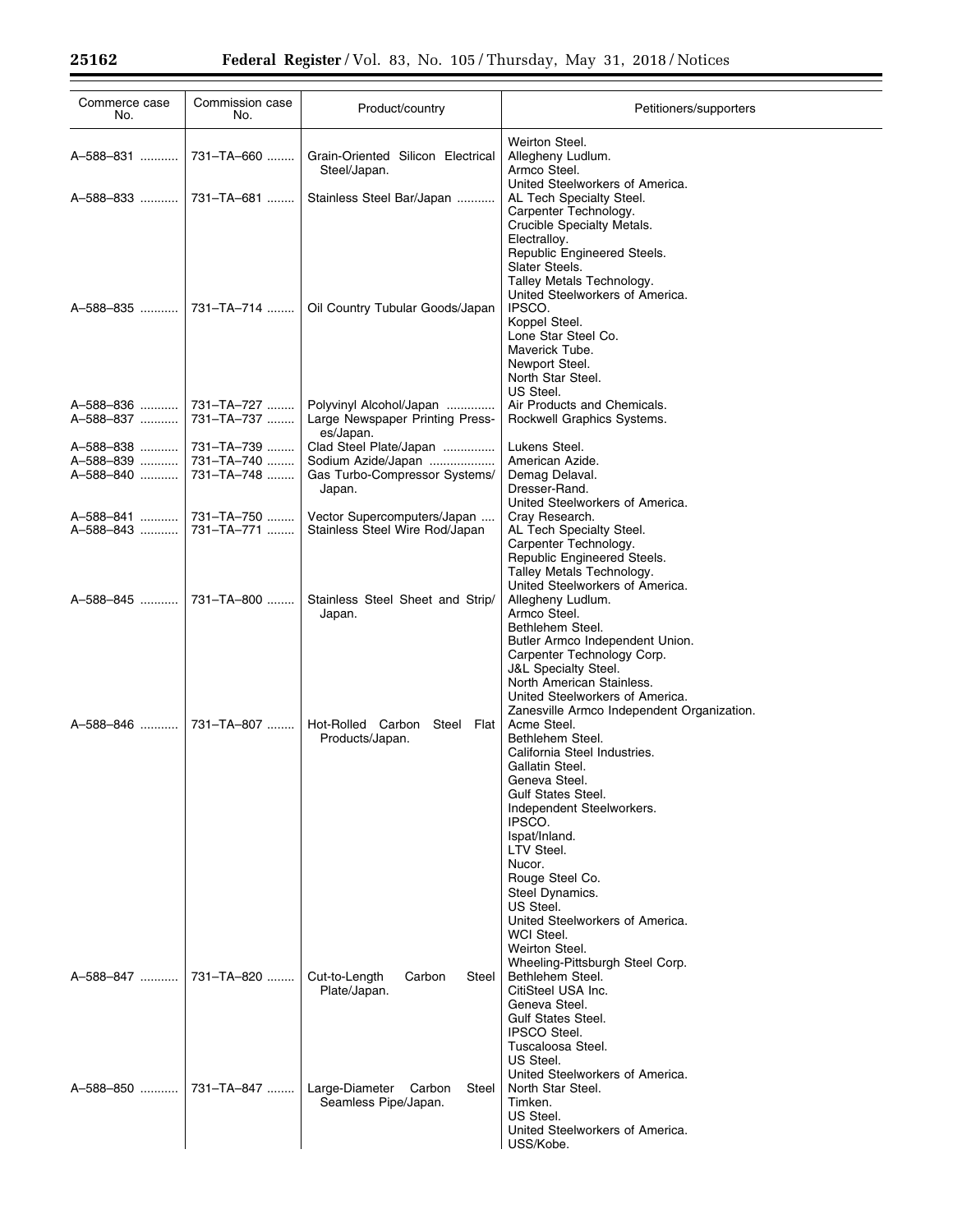| Commerce case<br>No.     | Commission case<br>No. | Product/country                                                     | Petitioners/supporters                                                                                                                                                                                                                                                                                                                                                    |
|--------------------------|------------------------|---------------------------------------------------------------------|---------------------------------------------------------------------------------------------------------------------------------------------------------------------------------------------------------------------------------------------------------------------------------------------------------------------------------------------------------------------------|
| A-588-851 ……….           | 731-TA-847             | Small-Diameter Carbon<br>Steel<br>Seamless Pipe/Japan.              | Koppel Steel.<br>North Star Steel.<br>Sharon Tube.<br>Timken.<br>US Steel.<br>United Steelworkers of America.<br>USS/Kobe.                                                                                                                                                                                                                                                |
| A-588-852                | 731-TA-853             | Structural Steel Beams/Japan                                        | Vision Metals' Gulf States Tube.<br>Northwestern Steel and Wire.<br>Nucor.<br>Nucor-Yamato Steel.<br>TXI-Chaparral Steel.                                                                                                                                                                                                                                                 |
| A–588–854                | 731-TA-860             | Tin-Mill Products/Japan                                             | United Steelworkers of America.<br>Independent Steelworkers.<br>United Steelworkers of America.<br>Weirton Steel.                                                                                                                                                                                                                                                         |
| A–588–856 ……….           | 731-TA-888             | Stainless Steel Angle/Japan                                         | Slater Steels.<br>United Steelworkers of America.                                                                                                                                                                                                                                                                                                                         |
| A–588–857 ……….           | 731-TA-919             | Welded Large Diameter Line<br>Pipe/Japan.                           | American Cast Iron Pipe.<br>Berg Steel Pipe.<br>Bethlehem Steel.<br>Napa Pipe/Oregon Steel Mills.<br>Saw Pipes USA.<br>Stupp.<br>US Steel.                                                                                                                                                                                                                                |
| A–588–861                | 731-TA-1016            | Polyvinyl Alcohol/Japan                                             | Celenex Ltd.<br>E I du Pont de Nemours & Co.                                                                                                                                                                                                                                                                                                                              |
| A–588–862  …………          | 731-TA-1023            | Certain Ceramic Station Post<br>Insulators/Japan.                   | Lapp Insulator Co LLC.<br>Newell Porcelain Co Inc.<br>Victor Insulators Inc.                                                                                                                                                                                                                                                                                              |
| A–588–866                | 731-TA-1090            | Superalloy Degassed Chromium/<br>Japan.                             | Eramet Marietta Inc.                                                                                                                                                                                                                                                                                                                                                      |
| A–602–803                | 731-TA-612             | <b>Corrosion-Resistant Carbon Steel</b><br>Flat Products/Australia. | Armco Steel.<br>Bethlehem Steel.<br>California Steel Industries.<br>Geneva Steel.<br><b>Gulf States Steel.</b><br>Inland Steel Industries.<br>LTV Steel.<br>Lukens Steel.<br>National Steel.<br>Nextech.<br>Rouge Steel Co.<br>Sharon Steel.<br>Theis Precision Steel.<br>Thompson Steel.<br>US Steel.<br>United Steelworkers of America.<br>WCI Steel.<br>Weirton Steel. |
| A–791–805     731–TA–792 |                        | Stainless Steel Plate in Coils/<br>South Africa.                    | Allegheny Ludlum.<br>Armco Steel.<br><b>J&amp;L Specialty Steel.</b><br>Lukens Steel.<br>North American Stainless.<br>United Steelworkers of America.                                                                                                                                                                                                                     |
| A-791-808  731-TA-850    |                        | Small-Diameter Carbon<br>Steel<br>Seamless Pipe/South Africa.       | Koppel Steel.<br>North Star Steel.<br>Sharon Tube.<br>Timken.<br>US Steel.<br>United Steelworkers of America.<br>USS/Kobe.<br>Vision Metals' Gulf States Tube.                                                                                                                                                                                                            |
| A-791-809  731-TA-905    |                        | Hot-Rolled Steel Products/South<br>Africa.                          | Bethlehem Steel.<br>Gallatin Steel.<br>Independent Steelworkers.<br>IPSCO.<br>LTV Steel.<br>National Steel.<br>Nucor.<br>Rouge Steel Co.<br>Steel Dynamics.                                                                                                                                                                                                               |

÷.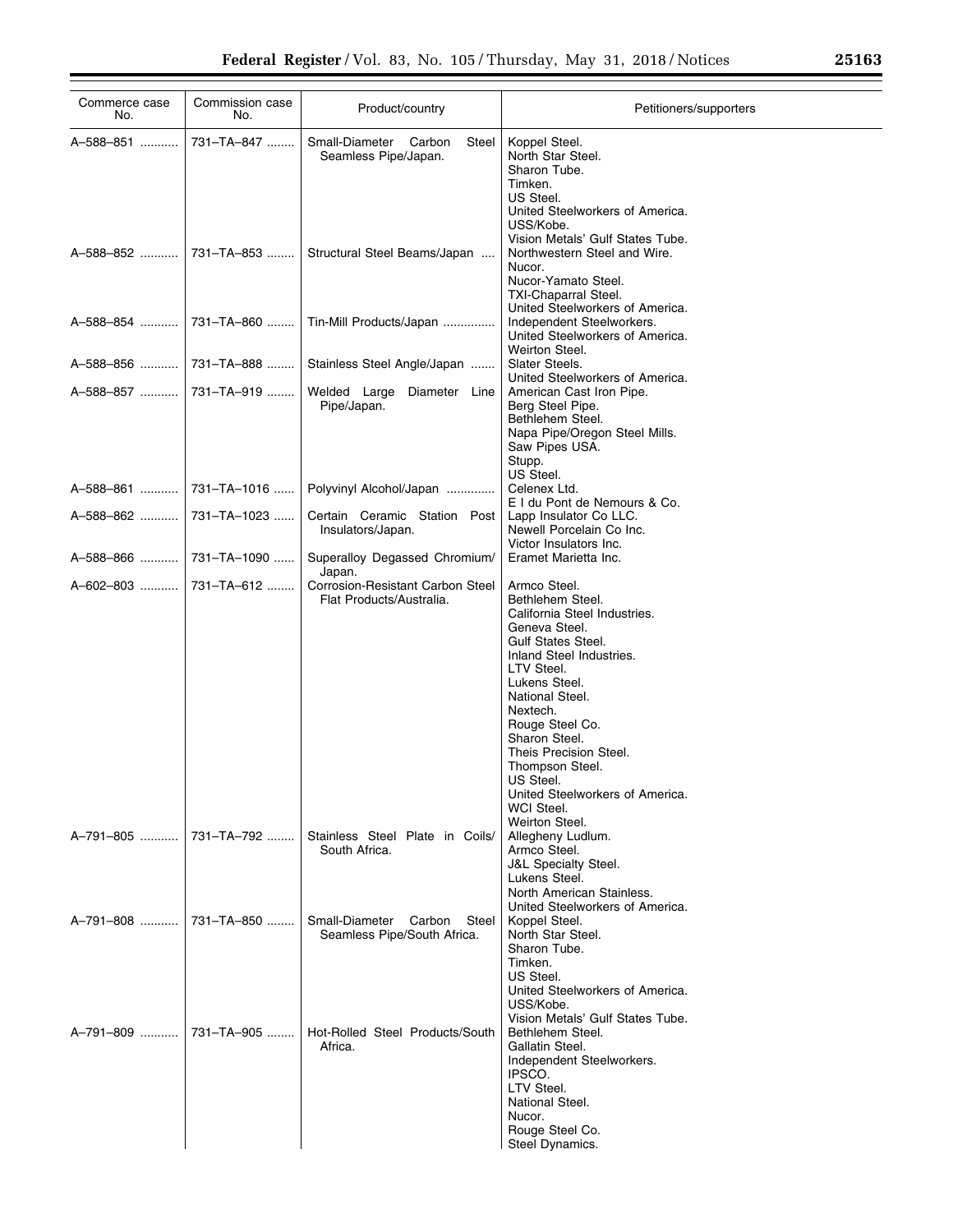| Commerce case<br>No.  | Commission case<br>No. | Product/country                                  | Petitioners/supporters                                                                                                                                                                                                                                                                                                                                                                |
|-----------------------|------------------------|--------------------------------------------------|---------------------------------------------------------------------------------------------------------------------------------------------------------------------------------------------------------------------------------------------------------------------------------------------------------------------------------------------------------------------------------------|
|                       |                        |                                                  | US Steel.<br>United Steelworkers of America.<br>WCI Steel Inc.<br>Weirton Steel.                                                                                                                                                                                                                                                                                                      |
| A-791-815  731-TA-987 |                        | Ferrovanadium/South Africa                       | Wheeling-Pittsburgh Steel Corp.<br>Bear Metallurgical Co.<br>Shieldalloy Metallurgical Corp.                                                                                                                                                                                                                                                                                          |
| A-821-801             | 731-TA-340E            | Solid Urea/Russia                                | Agrico Chemical.<br>American Cyanamid.<br>CF Industries.<br>First Mississippi.                                                                                                                                                                                                                                                                                                        |
| A-821-802             | 731-TA-539-C           | Uranium/Russia                                   | Mississippi Chemical.<br>Terra International.<br>WR Grace.<br>Ferret Exploration.                                                                                                                                                                                                                                                                                                     |
|                       |                        |                                                  | First Holding.<br>Geomex Minerals.<br><b>IMC Fertilizer.</b><br>Malapai Resources.<br>Oil, Chemical and Atomic Workers.<br>Pathfinder Mines.<br>Power Resources.<br>Rio Algom Mining.<br>Solution Mining.<br><b>Total Minerals.</b><br>Umetco Minerals.<br>Uranium Resources.                                                                                                         |
| A-821-804             | 731-TA-568             | Ferrosilicon/Russia                              | AIMCOR.<br>Alabama Silicon.<br>American Alloys.<br>Globe Metallurgical.<br>Oil, Chemical and Atomic Workers (Local 389).<br>Silicon Metaltech.<br>United Autoworkers of America (Local 523).<br>United Steelworkers of America (Locals 2528, 3081, 5171 and<br>12646).                                                                                                                |
| A-821-805  731-TA-697 |                        | Pure Magnesium/Russia                            | Dow Chemical.<br>International Union of Operating Engineers (Local 564).<br>Magnesium Corporation of America.<br>United Steelworkers of America (Local 8319).                                                                                                                                                                                                                         |
| A-821-807  731-TA-702 |                        | Ferrovanadium and Nitrided Va-<br>nadium/Russia. | Shieldalloy Metallurgical.                                                                                                                                                                                                                                                                                                                                                            |
| A-821-809             | 731-TA-808             | Hot-Rolled Carbon Steel Flat<br>Products/Russia. | Acme Steel.<br>Bethlehem Steel.<br>California Steel Industries.<br>Gallatin Steel.<br>Geneva Steel.<br>Gulf States Steel.<br>Independent Steelworkers.<br>IPSCO.<br>Ispat/Inland.<br>LTV Steel.<br>National Steel.<br>Nucor.<br>Rouge Steel Co.<br>Steel Dynamics.<br>US Steel.<br>United Steelworkers of America.<br>WCI Steel.<br>Weirton Steel.<br>Wheeling-Pittsburgh Steel Corp. |
| A-821-811             |                        | 731-TA-856    Ammonium Nitrate/Russia            | Agrium.<br>Air Products and Chemicals.<br>El Dorado Chemical.<br>LaRoche.<br>Mississippi Chemical.<br>Nitram.                                                                                                                                                                                                                                                                         |
| A-821-817             | 731-TA-991             | Silicon Metal/Russia                             | Wil-Gro Fertilizer.<br>Globe Metallurgical Inc.<br>SIMCALA Inc.                                                                                                                                                                                                                                                                                                                       |
| A-821-819             | 731-TA1072             | Pure and Alloy Magnesium/Rus-<br>sia.            | Garfield Alloys Inc.<br>Glass, Molders, Pottery, Plastics & Allied Workers International<br>Local 374.                                                                                                                                                                                                                                                                                |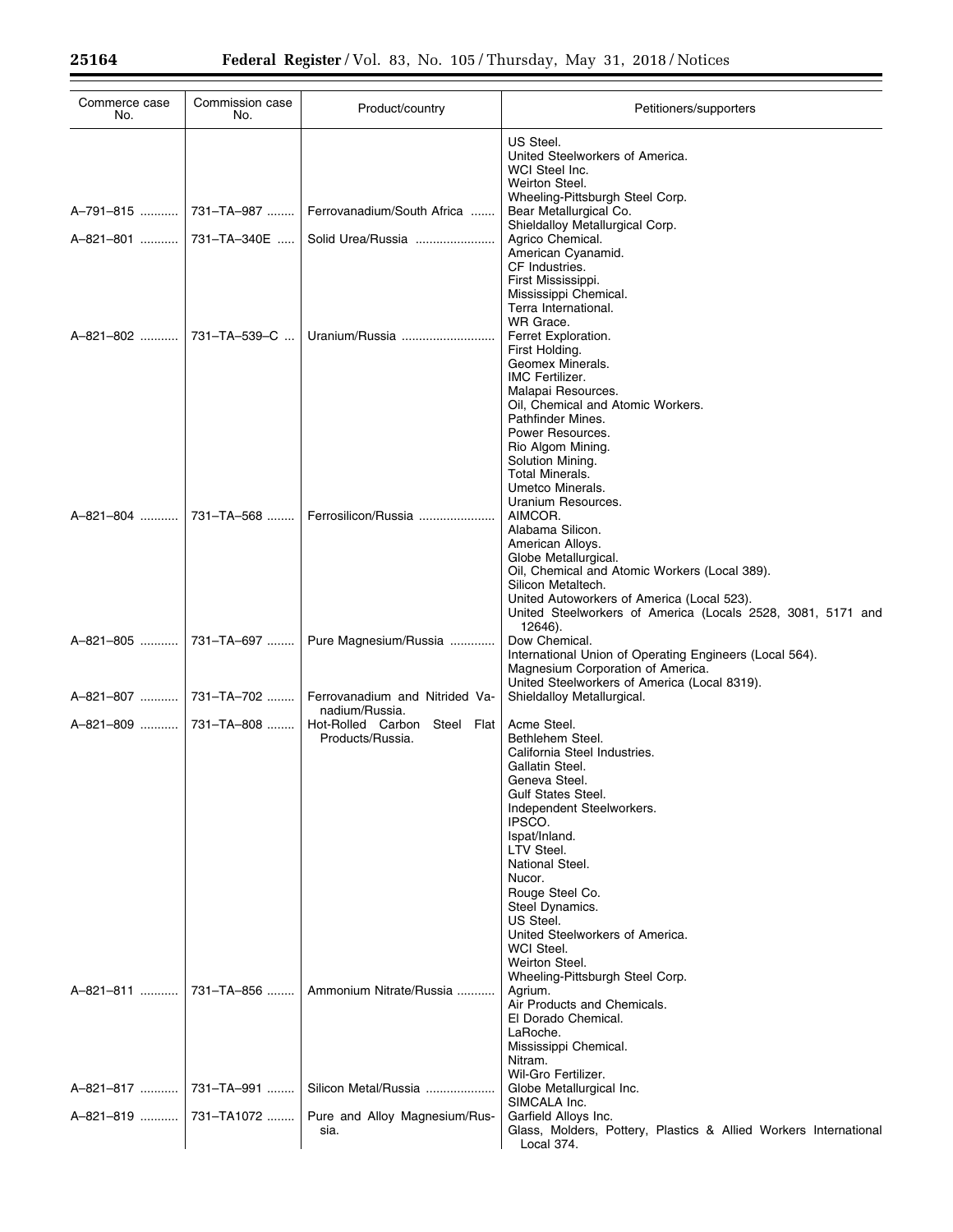| Commerce case<br>No.    | Commission case<br>No. | Product/country                               | Petitioners/supporters                                                                                                                                                                                                                                                                                                     |
|-------------------------|------------------------|-----------------------------------------------|----------------------------------------------------------------------------------------------------------------------------------------------------------------------------------------------------------------------------------------------------------------------------------------------------------------------------|
|                         |                        | Solid Urea/Belarus                            | Halaco Engineering.<br>MagReTech Inc.<br>United Steelworkers of America Local 8319.<br>US Magnesium LLC.<br>Agrico Chemical.<br>American Cyanamid.<br>CF Industries.<br>First Mississippi.<br>Mississippi Chemical.<br>Terra International.                                                                                |
| A-822-804  731-TA-873   |                        | Steel Concrete Reinforcing Bar/<br>Belarus.   | WR Grace.<br>AB Steel Mill Inc.<br>AmeriSteel.<br>Auburn Steel.<br>Birmingham Steel.<br>Border Steel.<br>Cascade Steel Rolling Mills Inc.<br>CMC Steel Group.<br>Co-Steel Inc.<br>Marion Steel.<br>North Star Steel Co.<br>Nucor Steel.<br>Rebar Trade Action Coalition.<br>Riverview Steel.<br>Sheffield Steel.<br>TAMCO. |
| A-823-801  731-TA-340H  |                        | Solid Urea/Ukraine                            | TXI-Chaparral Steel Co.<br>Agrico Chemical.<br>American Cyanamid.<br>CF Industries.<br>First Mississippi.<br>Mississippi Chemical.<br>Terra International.                                                                                                                                                                 |
| A-823-802  731-TA-539-E |                        |                                               | WR Grace.<br>Ferret Exploration.<br>First Holding.<br>Geomex Minerals.<br><b>IMC Fertilizer.</b><br>Malapai Resources.<br>Oil, Chemical and Atomic Workers.<br>Pathfinder Mines.<br>Power Resources.<br>Rio Algom Mining.<br>Solution Mining.<br>Total Minerals.<br>Umetco Minerals.                                       |
|                         |                        | A-823-804  731-TA-569    Ferrosilicon/Ukraine | Uranium Resources.<br>AIMCOR.<br>Alabama Silicon.<br>American Alloys.<br>Globe Metallurgical.<br>Oil, Chemical and Atomic Workers (Local 389).<br>Silicon Metaltech.<br>United Autoworkers of America (Local 523).<br>United Steelworkers of America (Locals 2528, 3081, 5171 and<br>12646).                               |
|                         |                        | Silicomanganese/Ukraine                       | Elkem Metals.<br>Oil, Chemical and Atomic Workers (Local 3-639).                                                                                                                                                                                                                                                           |
| A-823-809    731-TA-882 |                        | Steel Concrete Reinforcing Bar/<br>Ukraine.   | AB Steel Mill Inc.<br>AmeriSteel.<br>Auburn Steel.<br>Birmingham Steel.<br>Border Steel.<br>Cascade Steel Rolling Mills Inc.<br>CMC Steel Group.<br>Co-Steel Inc.<br>Marion Steel.<br>North Star Steel Co.<br>Nucor Steel.<br>Rebar Trade Action Coalition.<br>Riverview Steel.<br>Sheffield Steel.<br>TAMCO.              |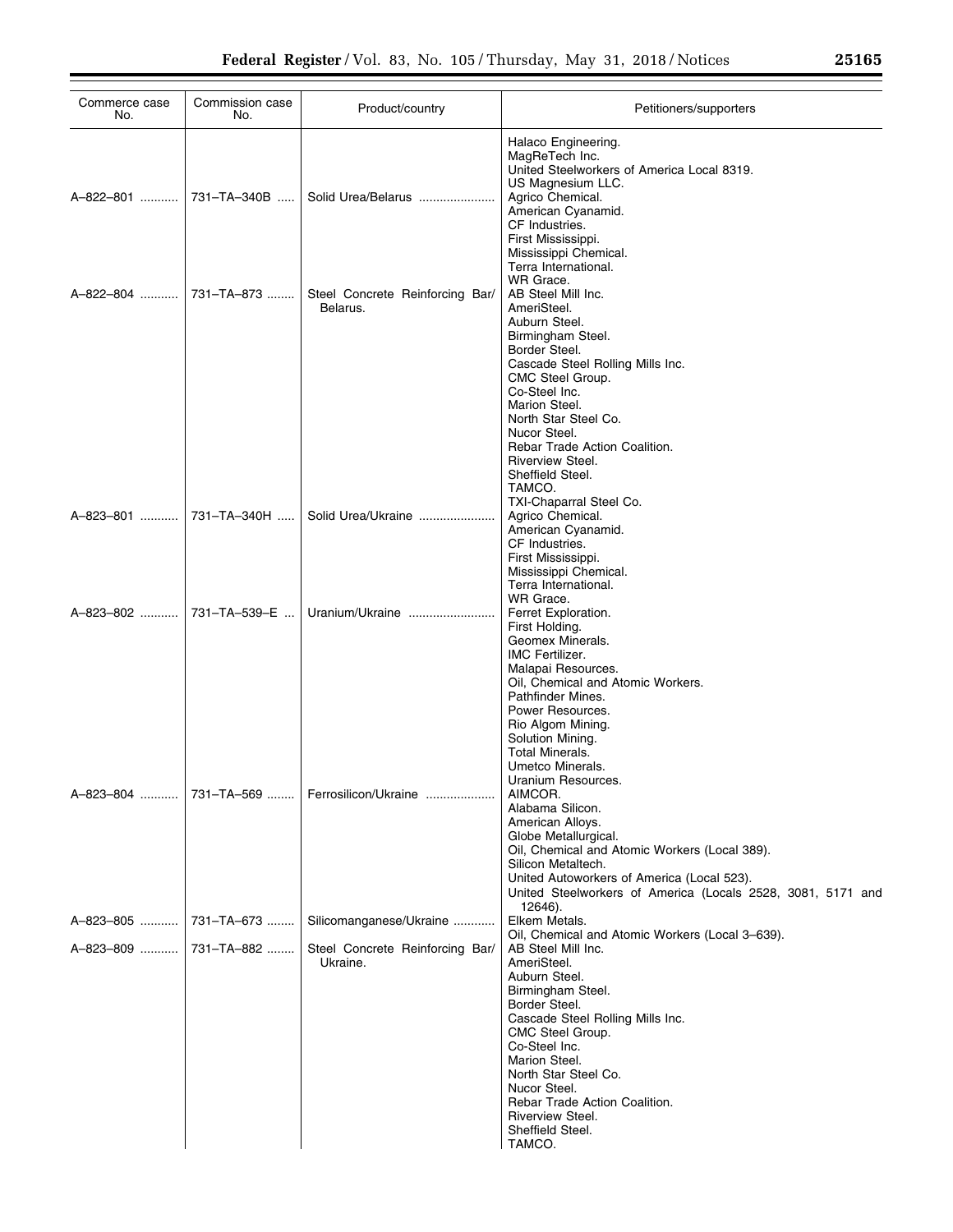| Commerce case<br>No.  | Commission case<br>No. | Product/country                                     | Petitioners/supporters                                                                                                                                                                                                                                                                                                                         |
|-----------------------|------------------------|-----------------------------------------------------|------------------------------------------------------------------------------------------------------------------------------------------------------------------------------------------------------------------------------------------------------------------------------------------------------------------------------------------------|
| A-823-810             | 731-TA-894             | Ammonium Nitrate/Ukraine                            | TXI-Chaparral Steel Co.<br>Agrium.<br>Air Products and Chemicals.                                                                                                                                                                                                                                                                              |
| A-823-811             | 731-TA-908             | Hot-Rolled<br>Steel<br>Products/<br>Ukraine.        | Committee for Fair Ammonium Nitrate Trade.<br>El Dorado Chemical.<br>LaRoche Industries.<br>Mississippi Chemical.<br>Nitram.<br>Prodica.<br>Bethlehem Steel.<br>Gallatin Steel.<br>Independent Steelworkers.<br>IPSCO.<br>LTV Steel.<br>National Steel.<br>Nucor.<br>Rouge Steel Co.                                                           |
| A-823-812             | 731-TA-962             | Carbon and Certain Alloy Steel<br>Wire Rod/Ukraine. | Steel Dynamics.<br>US Steel.<br>United Steelworkers of America.<br>WCI Steel Inc.<br>Weirton Steel.<br>Wheeling-Pittsburgh Steel Corp.<br>AmeriSteel.<br>Birmingham Steel.<br>Cascade Steel Rolling Mills.<br>Connecticut Steel Corp.<br>Co-Steel Raritan.<br>GS Industries.<br>Keystone Consolidated Industries.                              |
| A-831-801             | 731-TA-340A            | Solid Urea/Armenia                                  | North Star Steel Texas.<br>Nucor Steel-Nebraska (a division of Nucor Corp).<br>Republic Technologies International.<br>Rocky Mountain Steel Mills.<br>Agrico Chemical.<br>American Cyanamid.<br>CF Industries.<br>First Mississippi.<br>Mississippi Chemical.<br>Terra International.                                                          |
| A-834-806             | 731-TA-902             | Hot-Rolled<br>Steel<br>Products/<br>Kazakhstan.     | WR Grace.<br>Bethlehem Steel.<br>Gallatin Steel.<br>Independent Steelworkers.<br>IPSCO.<br>LTV Steel.<br>National Steel.<br>Nucor.<br>Rouge Steel Co.<br>Steel Dymanics.<br>US Steel.<br>United Steelworkers of America.<br>WCI Steel Inc.                                                                                                     |
| A-834-807             | 731-TA-930             | Silicomanganese/Kazakhstan                          | Weirton Steel.<br>Wheeling-Pittsburgh Steel Corp.<br>Eramet Marietta.<br>Paper, Allied-Industrial, Chemical and Energy Workers Inter-                                                                                                                                                                                                          |
| A-841-804  731-TA-879 |                        | Steel Concrete Reinforcing Bar/<br>Moldova.         | national Union, Local 5-0639.<br>AB Steel Mill Inc.<br>AmeriSteel.<br>Auburn Steel.<br>Birmingham Steel.<br>Border Steel.<br>Cascade Steel Rolling Mills Inc.<br>CMC Steel Group.<br>Co-Steel Inc.<br>Marion Steel.<br>North Star Steel Co.<br>Nucor Steel.<br>Rebar Trade Action Coalition.<br>Riverview Steel.<br>Sheffield Steel.<br>TAMCO. |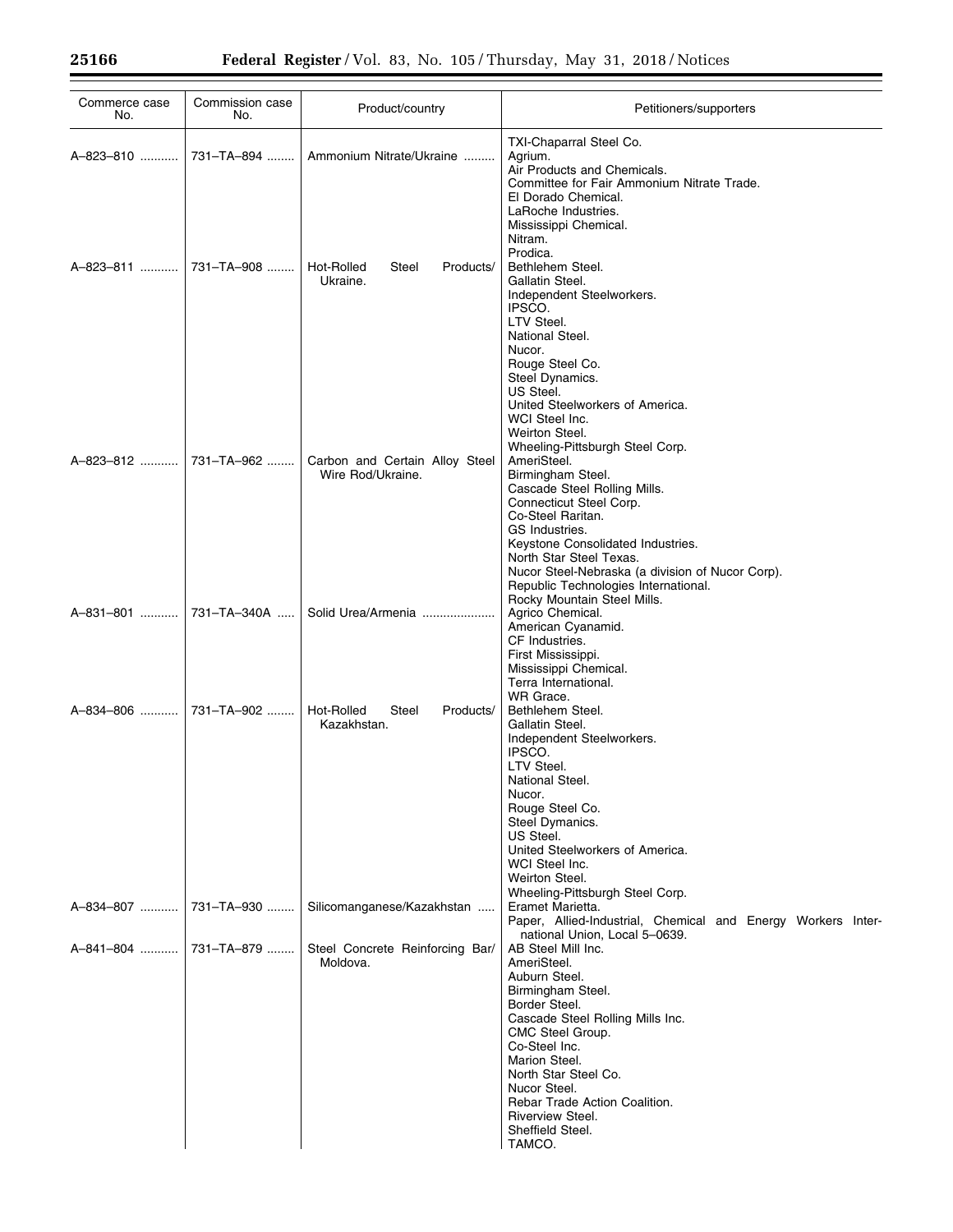| Commerce case<br>No. | Commission case<br>No. | Product/country                                                    | Petitioners/supporters                                                                                                                                                                                                                                                                                                    |
|----------------------|------------------------|--------------------------------------------------------------------|---------------------------------------------------------------------------------------------------------------------------------------------------------------------------------------------------------------------------------------------------------------------------------------------------------------------------|
| A-841-805            | 731-TA-959             | Carbon and Certain Alloy Steel<br>Wire Rod/Moldova.                | TXI-Chaparral Steel Co.<br>AmeriSteel.<br>Birmingham Steel.<br>Cascade Steel Rolling Mills.<br>Connecticut Steel Corp.<br>Co-Steel Raritan.<br>GS Industries.<br>Keystone Consolidated Industries.<br>North Star Steel Texas.<br>Nucor Steel-Nebraska (a division of Nucor Corp).<br>Republic Technologies International. |
| A-842-801            | 731–TA–340F            | Solid Urea/Tajikistan                                              | Rocky Mountain Steel Mills.<br>Agrico Chemical.<br>American Cyanamid.<br>CF Industries.<br>First Mississippi.<br>Mississippi Chemical.<br>Terra International.<br>WR Grace.                                                                                                                                               |
|                      | A-843-801  731-TA-340G | Solid Urea/Turkmenistan                                            | Agrico Chemical.<br>American Cyanamid.<br>CF Industries.<br>First Mississippi.<br>Mississippi Chemical.<br>Terra International.<br>WR Grace.                                                                                                                                                                              |
|                      |                        | A-843-802  731-TA-539    Uranium/Kazakhstan                        | Ferret Exploration.<br>First Holding.<br>Geomex Minerals.<br>IMC Fertilizer.<br>Malapai Resources.<br>Oil, Chemical and Atomic Workers.<br>Pathfinder Mines.<br>Power Resources.<br>Rio Algom Mining.<br>Solution Mining.<br><b>Total Minerals.</b><br>Umetco Minerals.                                                   |
| A-843-804            | 731-TA-566             | Ferrosilicon/Kazakhstan                                            | Uranium Resources.<br>AIMCOR.<br>Alabama Silicon.<br>American Alloys.<br>Globe Metallurgical.<br>Oil, Chemical and Atomic Workers (Local 389).<br>Silicon Metaltech.<br>United Autoworkers of America (Local 523).<br>United Steelworkers of America (Locals 2528, 3081, 5171 and                                         |
| A-844-801            | 731-TA-340L            | Solid Urea/Uzbekistan                                              | 12646).<br>Agrico Chemical.<br>American Cyanamid.<br>CF Industries.<br>First Mississippi.<br>Mississippi Chemical.<br>Terra International.                                                                                                                                                                                |
| A-844-802            | 731-TA-539-F           | Uranium/Uzbekistan                                                 | WR Grace.<br>Ferret Exploration.<br>First Holding.<br>Geomex Minerals.<br><b>IMC Fertilizer.</b><br>Malapai Resources.<br>Oil, Chemical and Atomic Workers.<br>Pathfinder Mines.<br>Power Resources.<br>Rio Algom Mining.<br>Solution Mining.<br>Total Minerals.<br>Umetco Minerals.<br>Uranium Resources.                |
| A-851-802            | 731-TA-846             | Small-Diameter<br>Carbon<br>Steel<br>Seamless Pipe/Czech Republic. | Koppel Steel.<br>North Star Steel.<br>Sharon Tube.<br>Timken.<br>US Steel.                                                                                                                                                                                                                                                |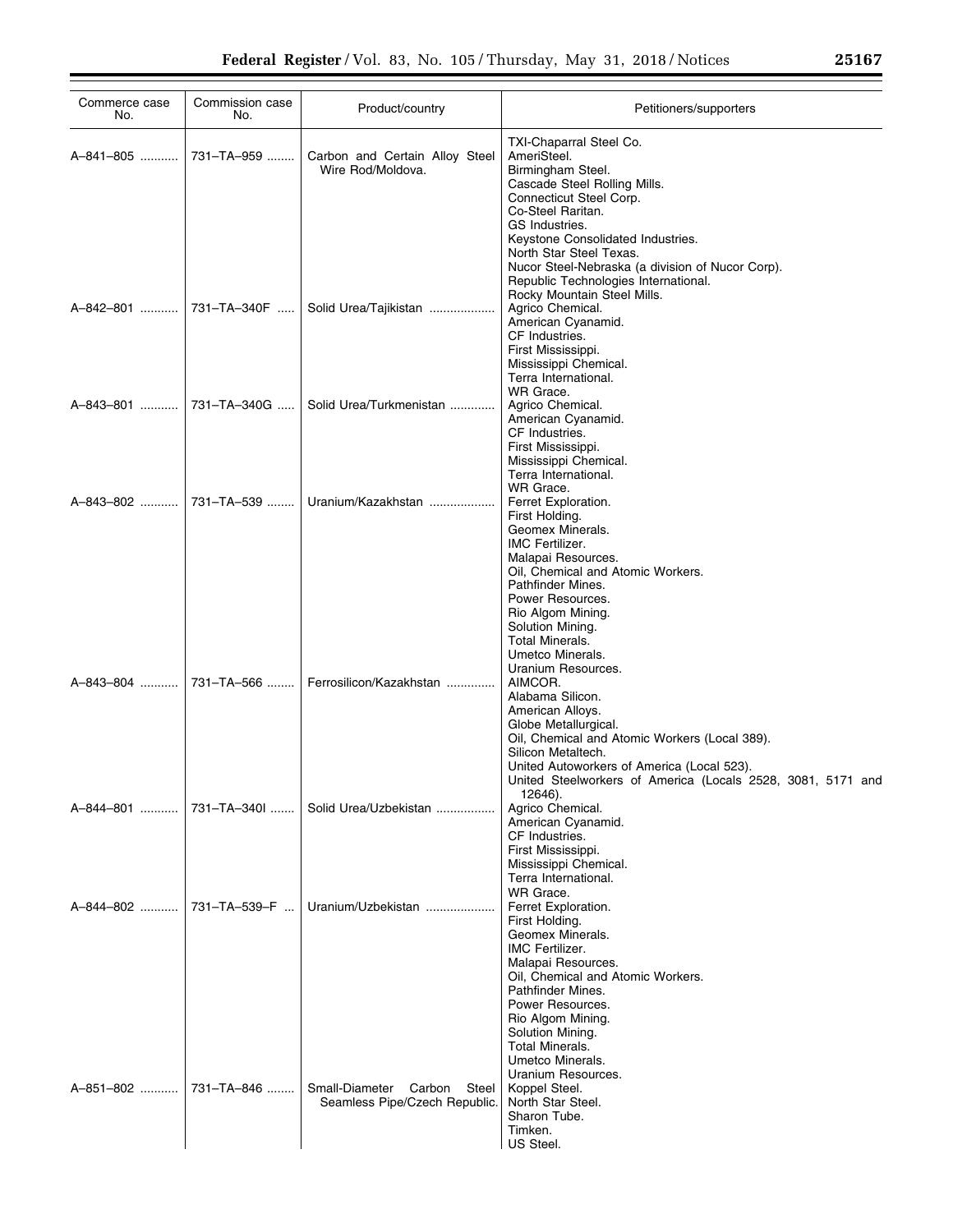| Commerce case<br>No.                | Commission case<br>No.                     | Product/country                                                           | Petitioners/supporters                                                                                                                                                                                                                                                                                                                                                                                                                                                                                                                                                                                                                                                                                                                                                                                                                                                                                                                                                          |
|-------------------------------------|--------------------------------------------|---------------------------------------------------------------------------|---------------------------------------------------------------------------------------------------------------------------------------------------------------------------------------------------------------------------------------------------------------------------------------------------------------------------------------------------------------------------------------------------------------------------------------------------------------------------------------------------------------------------------------------------------------------------------------------------------------------------------------------------------------------------------------------------------------------------------------------------------------------------------------------------------------------------------------------------------------------------------------------------------------------------------------------------------------------------------|
|                                     |                                            |                                                                           | United Steelworkers of America.<br>USS/Kobe.<br>Vision Metals' Gulf States Tube.                                                                                                                                                                                                                                                                                                                                                                                                                                                                                                                                                                                                                                                                                                                                                                                                                                                                                                |
| C-122-404                           | 701-TA-224                                 | Live Swine/Canada                                                         | National Pork Producers Council.<br>Wilson Foods.                                                                                                                                                                                                                                                                                                                                                                                                                                                                                                                                                                                                                                                                                                                                                                                                                                                                                                                               |
| C-122-805                           | 701-TA-297                                 | Steel Rails/Canada                                                        | Bethlehem Steel.                                                                                                                                                                                                                                                                                                                                                                                                                                                                                                                                                                                                                                                                                                                                                                                                                                                                                                                                                                |
| C-122-815<br>C-122-815<br>C-122-839 | 701-TA-309-A<br>701-TA-309-B<br>701-TA-414 | Alloy Magnesium/Canada<br>Pure Magnesium/Canada<br>Softwood Lumber/Canada | CF&I Steel.<br>Magnesium Corporation of America.<br>Magnesium Corporation of America.<br>71 Lumber Co.<br>Almond Bros Lbr Co.<br>Anthony Timberlands.<br>Balfour Lbr Co.<br>Ball Lumber.<br>Banks Lumber Company.<br>Barge Forest Products Co.<br>Beadles Lumber Co.<br>Bearden Lumber.<br>Bennett Lumber.<br>Big Valley Band Mill.<br>Bighorn Lumber Co Inc.<br>Blue Mountain Lumber.<br>Buddy Bean Lumber.<br>Burgin Lumber Co Ltd.<br>Burt Lumber Company.<br>C&D Lumber Co.<br>Ceda-Pine Veneer.<br>Cersosimo Lumber Co Inc.<br>Charles Ingram Lumber Co Inc.<br>Charleston Heart Pine.<br>Chesterfield Lumber.<br>Chips.<br>Chocorua Valley Lumber Co.<br>Claude Howard Lumber.<br>Clearwater Forest Industries.                                                                                                                                                                                                                                                           |
|                                     |                                            |                                                                           | CLW Inc.<br>CM Tucker Lumber Corp.<br>Coalition for Fair Lumber Imports Executive Committee.<br>Cody Lumber Co.<br>Collins Pine Co.<br>Collums Lumber.<br>Columbus Lumber Co.<br>Contoocook River Lumber.<br>Conway Guiteau Lumber.<br>Cornwright Lumber Co.<br>Crown Pacific.<br>Daniels Lumber Inc.<br>Dean Lumber Co Inc.<br>Deltic Timber Corporation.<br>Devils Tower Forest Products.<br>DiPrizio Pine Sales.<br>Dorchester Lumber Co.<br>DR Johnson Lumber.<br>East Brainerd Lumber Co.<br>East Coast Lumber Company.<br>Eas-Tex Lumber.<br><b>ECK Wood Products.</b><br>Ellingson Lumber Co.<br>Elliott Sawmilling.<br>Empire Lumber Co.<br>Evergreen Forest Products.<br>Excalibur Shelving Systems Inc.<br>Exley Lumber Co.<br>FH Stoltze Land & Lumber Co.<br>FL Turlington Lbr Co Inc.<br>Fleming Lumber.<br>Flippo Lumber.<br>Floragen Forest Products.<br>Frank Lumber Co.<br>Franklin Timber Co.<br>Fred Tebb & Sons.<br>Fremont Sawmill.<br>Frontier Resources. |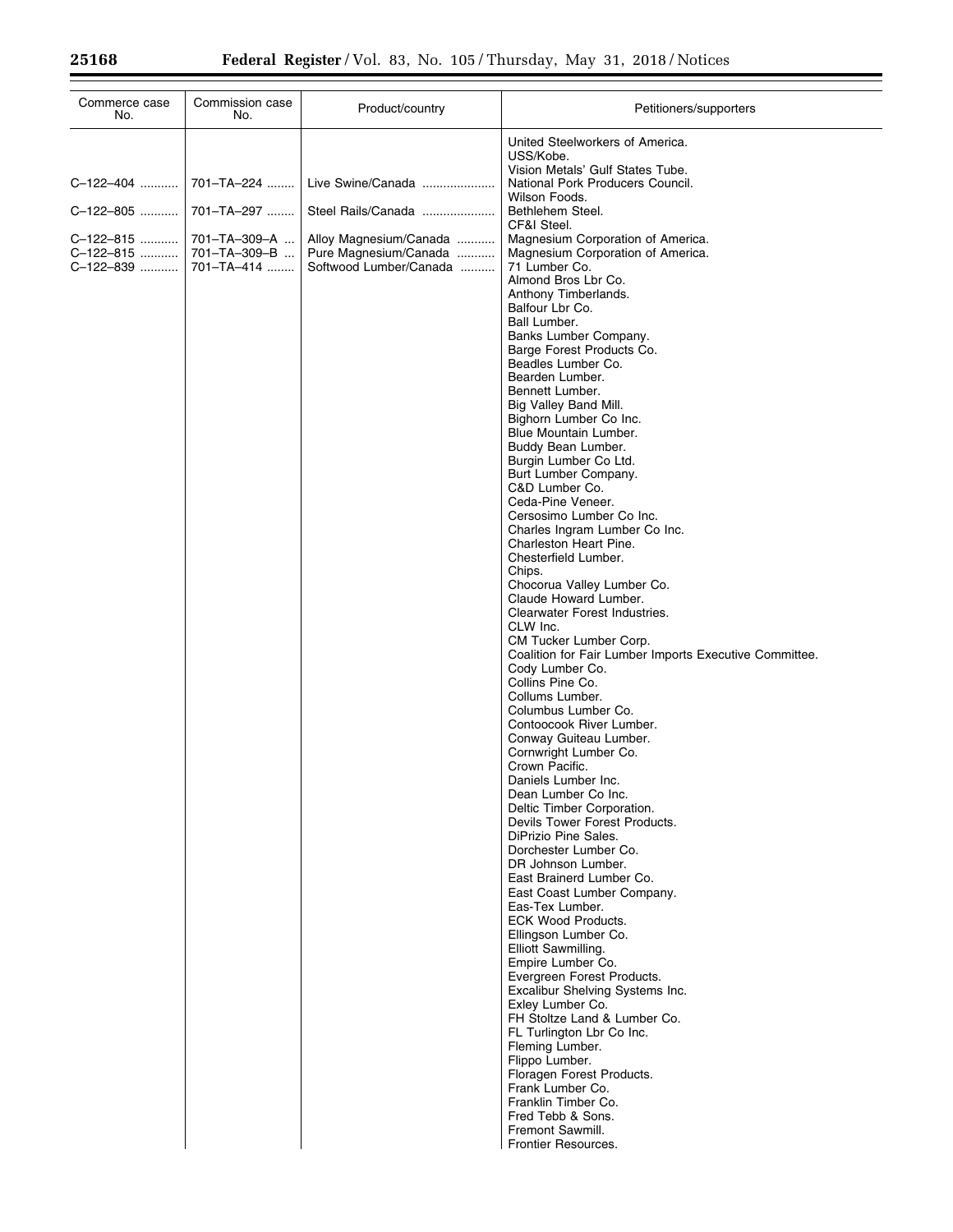| Commerce case<br>No. | Commission case<br>No. | Product/country | Petitioners/supporters                                                                                                                                                                                                                                                                                                                                                                                                                                                                                                                                                                                                                                                                                                                                                                                                                                                                                                                                                                                                                                                                                                                                                                                                                                                                                                                                                                                                                                                                                                                                                                                                                                                                                                                                        |
|----------------------|------------------------|-----------------|---------------------------------------------------------------------------------------------------------------------------------------------------------------------------------------------------------------------------------------------------------------------------------------------------------------------------------------------------------------------------------------------------------------------------------------------------------------------------------------------------------------------------------------------------------------------------------------------------------------------------------------------------------------------------------------------------------------------------------------------------------------------------------------------------------------------------------------------------------------------------------------------------------------------------------------------------------------------------------------------------------------------------------------------------------------------------------------------------------------------------------------------------------------------------------------------------------------------------------------------------------------------------------------------------------------------------------------------------------------------------------------------------------------------------------------------------------------------------------------------------------------------------------------------------------------------------------------------------------------------------------------------------------------------------------------------------------------------------------------------------------------|
|                      |                        |                 | Garrison Brothers Lumber Co and Subsidiaries.<br>Georgia Lumber.<br>Gilman Building Products.<br>Godfrey Lumber.<br>Granite State Forest Prod Inc.<br>Great Western Lumber Co.<br>Greenville Molding Inc.<br>Griffin Lumber Company.<br>Guess Brothers Lumber.<br>Gulf Lumber.<br><b>Gulf States Paper.</b><br>Guy Bennett Lumber.<br>Hampton Resources.<br>Hancock Lumber.<br>Hankins Inc.<br>Hankins Lumber Co.<br>Harrigan Lumber.<br>Harwood Products.<br>Haskell Lumber Inc.<br>Hatfield Lumber.<br>Hedstrom Lumber.<br>Herrick Millwork Inc.<br>HG Toler & Son Lumber Co Inc.<br>HG Wood Industries LLC.<br>Hogan & Storey Wood Prod.<br>Hogan Lumber Co.<br>Hood Industries.<br>HS Hofler & Sons Lumber Co Inc.<br>Hubbard Forest Ind Inc.<br>HW Culp Lumber Co.<br>Idaho Veneer Co.<br>Industrial Wood Products.<br>Intermountain Res LLC.<br>International Paper.<br>J Franklin Jones Lumber Co Inc.<br>Jack Batte & Sons Inc.<br>Jasper Lumber Company.<br>JD Martin Lumber Co.<br>JE Jones Lumber Co.<br>Jerry G Williams & Sons.<br>JH Knighton Lumber Co.<br>Johnson Lumber Company.<br>Jordan Lumber & Supply.<br>Joseph Timber Co.<br>JP Haynes Lbr Co Inc.<br>JV Wells Inc.<br>JW Jones Lumber.<br>Keadle Lumber Enterprises.<br>Keller Lumber.<br>King Lumber Co.<br>Konkolville Lumber.<br>Langdale Forest Products.<br>Laurel Lumber Company.<br>Leavitt Lumber Co.<br>Leesville Lumber Co.<br>Limington Lumber Co.<br>Longview Fibre Co.<br>Lovell Lumber Co Inc.<br>M Kendall Lumber Co.<br>Manke Lumber Co.<br>Marriner Lumber Co.<br>Mason Lumber.<br>MB Heath & Sons Lumber Co.<br>MC Dixon Lumber Co Inc.<br>Mebane Lumber Co Inc.<br>Metcalf Lumber Co Inc.<br>Millry Mill Co Inc.<br>Moose Creek Lumber Co.<br>Moose River Lumber. |
|                      |                        |                 | Morgan Lumber Co Inc.<br>Mount Yonah Lumber Co.<br>Nagel Lumber.<br>New Kearsarge Corp.                                                                                                                                                                                                                                                                                                                                                                                                                                                                                                                                                                                                                                                                                                                                                                                                                                                                                                                                                                                                                                                                                                                                                                                                                                                                                                                                                                                                                                                                                                                                                                                                                                                                       |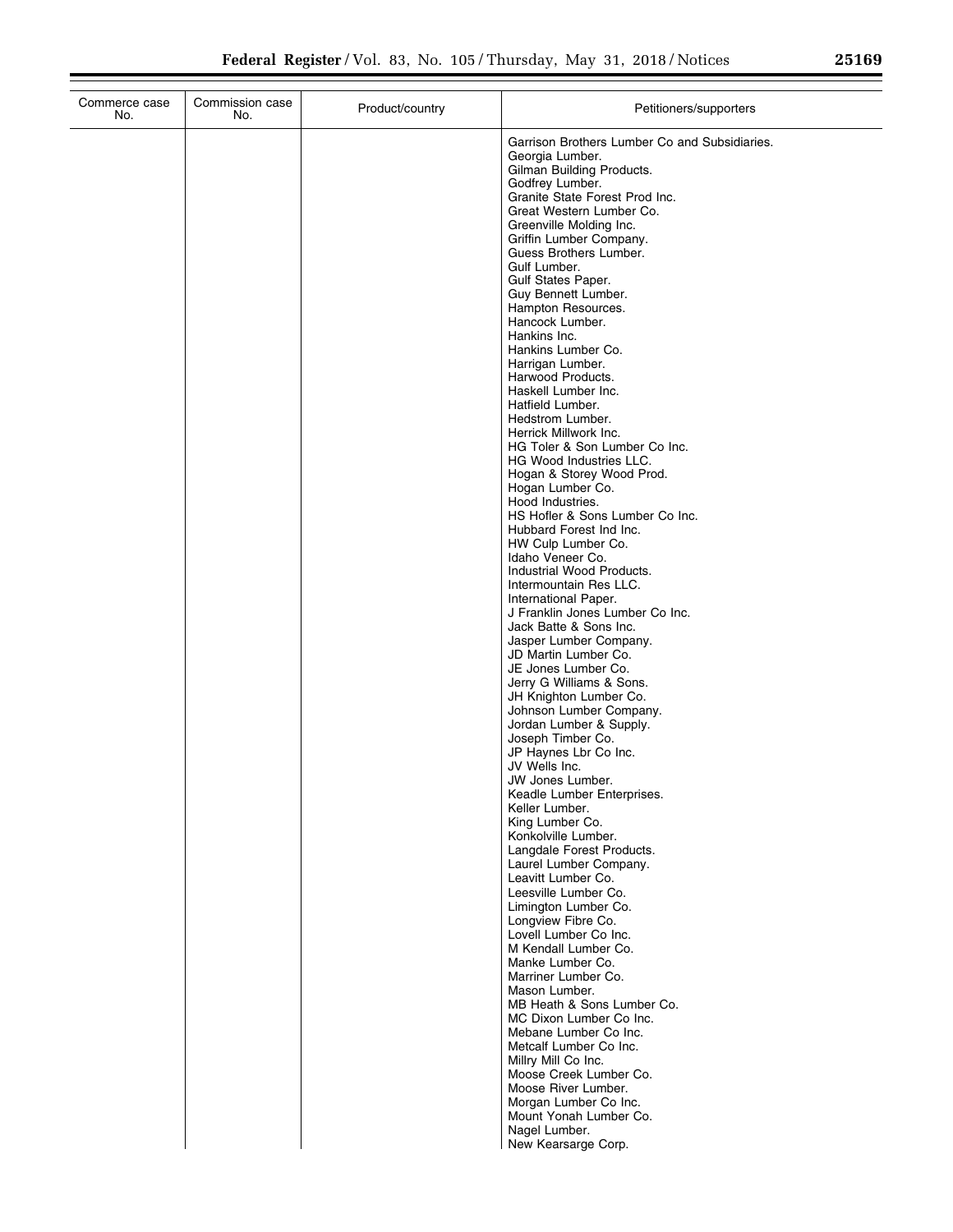| Commerce case<br>No. | Commission case<br>No. | Product/country | Petitioners/supporters                                                                                                                                                                                                                                                                                                                                                                                                                                                                                                                                                                                                                                                                                                                                                                                                                                                                                                                                                                                                                                                                                                                                                                                                                                                                                                                                                                                                                                                                                                                                                                                                                                                                                                                                                                                                |
|----------------------|------------------------|-----------------|-----------------------------------------------------------------------------------------------------------------------------------------------------------------------------------------------------------------------------------------------------------------------------------------------------------------------------------------------------------------------------------------------------------------------------------------------------------------------------------------------------------------------------------------------------------------------------------------------------------------------------------------------------------------------------------------------------------------------------------------------------------------------------------------------------------------------------------------------------------------------------------------------------------------------------------------------------------------------------------------------------------------------------------------------------------------------------------------------------------------------------------------------------------------------------------------------------------------------------------------------------------------------------------------------------------------------------------------------------------------------------------------------------------------------------------------------------------------------------------------------------------------------------------------------------------------------------------------------------------------------------------------------------------------------------------------------------------------------------------------------------------------------------------------------------------------------|
|                      |                        |                 | New South.<br>Nicolet Hardwoods.<br>Nieman Sawmills SD.<br>Nieman Sawmills WY.<br>North Florida.<br>Northern Lights Timber & Lumber.<br>Northern Neck Lumber Co.<br>Ochoco Lumber Co.<br>Olon Belcher Lumber Co.<br>Owens and Hurst Lumber.<br>Packaging Corp of America.<br>Page & Hill Forest Products.<br>Paper, Allied-Industrial, Chemical and Energy Workers Inter-<br>national Union.<br>Parker Lumber.<br>Pate Lumber Co Inc.<br>PBS Lumber.<br>Pedigo Lumber Co.<br>Piedmont Hardwood Lumber Co.<br>Pine River Lumber Co.<br>Pinecrest Lumber Co.<br>Pleasant River Lumber Co.<br>Pleasant Western Lumber Inc.<br>Plum Creek Timber.<br>Pollard Lumber.<br>Portac.<br>Potlatch.<br>Potomac Supply.<br>Precision Lumber Inc.<br>Pruitt Lumber Inc.<br>R Leon Williams Lumber Co.<br>RA Yancey Lumber.<br>Rajala Timber Co.<br>Ralph Hamel Forest Products.<br>Randy D Miller Lumber.<br>Rappahannock Lumber Co.<br>Regulus Stud Mills Inc.<br>Riley Creek Lumber.<br>Roanoke Lumber Co.<br>Robbins Lumber.<br>Robertson Lumber.<br>Roseburg Forest Products Co.<br>Rough & Ready.<br><b>RSG Forest Products.</b><br>Rushmore Forest Products.<br>RY Timber Inc.<br>Sam Mabry Lumber Co.<br>Scotch Lumber.<br>SDS Lumber Co.<br>Seacoast Mills Inc.<br>Seago Lumber.<br>Seattle-Snohomish.<br>Seneca Sawmill.<br>Shaver Wood Products.<br>Shearer Lumber Products.<br>Shugualak Lumber.<br>SI Storey Lumber.<br>Sierra Forest Products.<br>Sierra Pacific Industries.<br>Sigfridson Wood Products.<br>Silver City Lumber Inc.<br>Somers Lbr & Mfg Inc.<br>South & Jones.<br>South Coast.<br>Southern Forest Industries Inc.<br>Southern Lumber.<br>St Laurent Forest Products.<br>Starfire Lumber Co.<br>Steely Lumber Co Inc.<br>Stimson Lumber.<br>Summit Timber Co.<br>Sundance Lumber.<br>Superior Lumber. |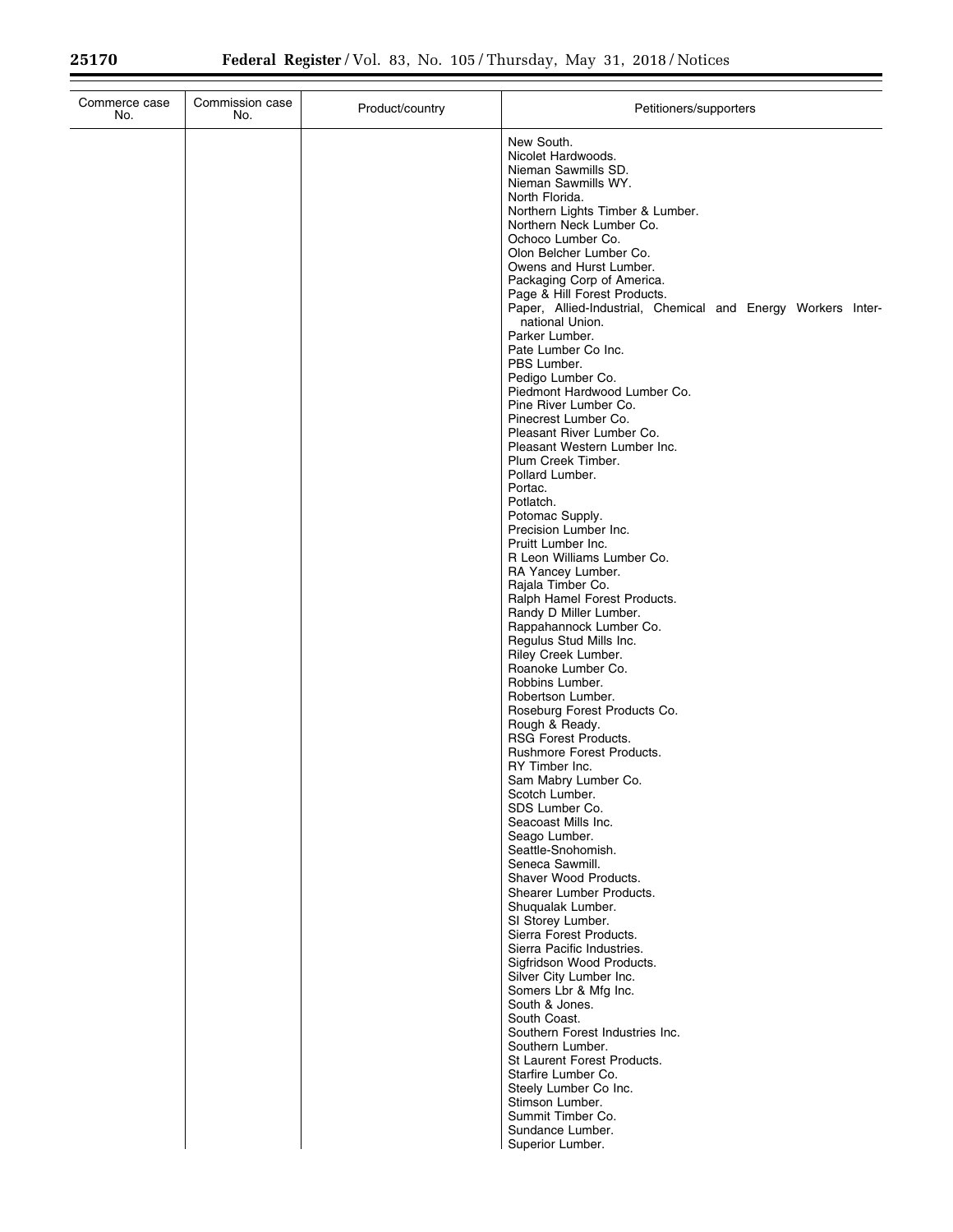| Commerce case<br>No.                            | Commission case<br>No. | Product/country                                                               | Petitioners/supporters                                                                                                                                                                                                                                                                                                                                                                                                                                                                                                                                                                                                                                                                                                                                                 |
|-------------------------------------------------|------------------------|-------------------------------------------------------------------------------|------------------------------------------------------------------------------------------------------------------------------------------------------------------------------------------------------------------------------------------------------------------------------------------------------------------------------------------------------------------------------------------------------------------------------------------------------------------------------------------------------------------------------------------------------------------------------------------------------------------------------------------------------------------------------------------------------------------------------------------------------------------------|
|                                                 |                        |                                                                               | Swanson Superior Forest Products Inc.<br>Swift Lumber.<br>Tamarack Mill.<br>Taylor Lumber & Treating Inc.<br>Temple-Inland Forest Products.<br>Thompson River Lumber.<br>Three Rivers Timber.<br>Thrift Brothers Lumber Co Inc.<br>Timco Inc.<br>Tolleson Lumber.<br>Toney Lumber.<br>TR Miller Mill Co.<br>Tradewinds of Virginia Ltd.<br>Travis Lumber Co.<br>Tree Source Industries Inc.<br>Tri-State Lumber.<br>TTT Studs.<br>United Brotherhood of Carpenters and Joiners.<br>Viking Lumber Co.<br>VP Kiser Lumber Co.<br>Walton Lumber Co Inc.<br>Warm Springs Forest Products.<br>Westvaco Corp.<br>Wilkins, Kaiser & Olsen Inc.<br>WM Shepherd Lumber Co.<br>WR Robinson Lumber Co Inc.<br>Wrenn Brothers Inc.<br>Wyoming Sawmills.<br>Yakama Forest Products. |
|                                                 |                        | Carbon and Certain Alloy Steel<br>Wire Rod/Canada.                            | Younce & Ralph Lumber Co Inc.<br>Zip-O-Log Mills Inc.<br>AmeriSteel.<br>Birmingham Steel.<br>Cascade Steel Rolling Mills.<br>Connecticut Steel Corp.<br>Co-Steel Raritan.<br>GS Industries.<br>Keystone Consolidated Industries.<br>North Star Steel Texas.<br>Nucor Steel-Nebraska (a division of Nucor Corp).<br>Republic Technologies International.                                                                                                                                                                                                                                                                                                                                                                                                                |
| C-122-848  701-TA-430B<br>C-201-505  701-TA-265 |                        | Hard Red Spring Wheat/Canada<br>Porcelain-on-Steel<br>Cooking<br>Ware/Mexico. | Rocky Mountain Steel Mills.<br>North Dakota Wheat Commission.<br>General Housewares.                                                                                                                                                                                                                                                                                                                                                                                                                                                                                                                                                                                                                                                                                   |
|                                                 |                        | Steel<br>Cut-to-Length<br>Carbon<br>Plate/Mexico.                             | Bethlehem Steel.<br>California Steel Industries.<br>CitiSteel USA Inc.<br>Geneva Steel.<br><b>Gulf States Steel.</b><br>Inland Steel Industries.<br>Lukens Steel.<br>National Steel.<br>Nextech.<br>Sharon Steel.<br>Theis Precision Steel.<br>Thompson Steel.<br>US Steel.<br>United Steelworkers of America.                                                                                                                                                                                                                                                                                                                                                                                                                                                         |
| C-307-804    303-TA-21                          |                        | Gray Portland Cement and Clink-<br>er/Venezuela.                              | Florida Crushed Stone.<br>Southdown.<br>Tarmac America.                                                                                                                                                                                                                                                                                                                                                                                                                                                                                                                                                                                                                                                                                                                |
| C-307-808  303-TA-23                            |                        | Ferrosilicon/Venezuela                                                        | AIMCOR.<br>Alabama Silicon.<br>American Alloys.<br>Globe Metallurgical.<br>Oil, Chemical and Atomic Workers (Local 389).<br>Silicon Metaltech.<br>United Autoworkers of America (Local 523).<br>United Steelworkers of America (Locals 2528, 3081, 5171 and<br>12646).                                                                                                                                                                                                                                                                                                                                                                                                                                                                                                 |
|                                                 |                        | C-333-401    701-TA-E    Cotton Shop Towels/Peru                              | No case at the Commission; Commerce service list identifies:<br>Durafab.                                                                                                                                                                                                                                                                                                                                                                                                                                                                                                                                                                                                                                                                                               |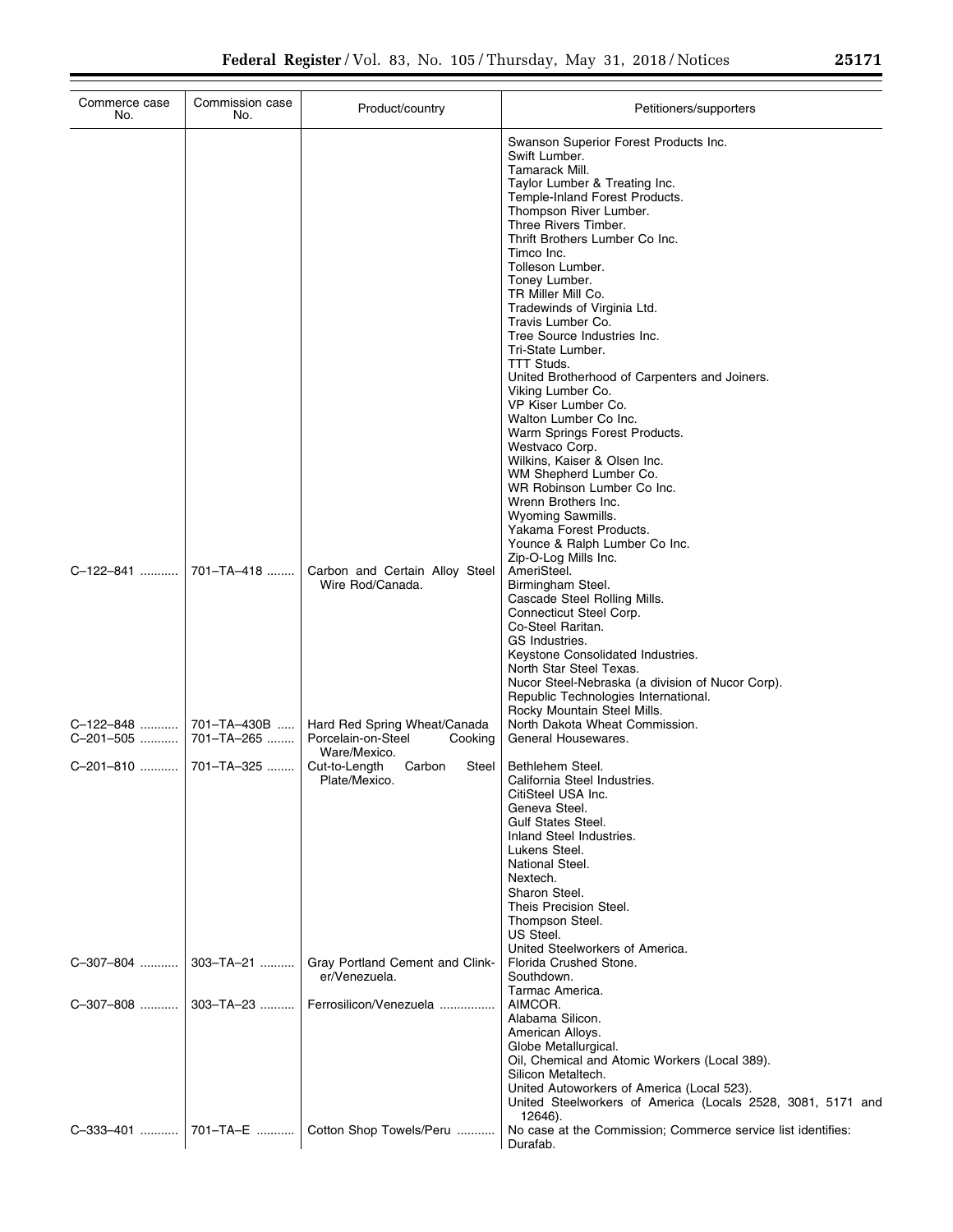| Commerce case<br>No. | Commission case<br>No. | Product/country                                    | Petitioners/supporters                                                                                                                                                                                                                                                                                                                     |
|----------------------|------------------------|----------------------------------------------------|--------------------------------------------------------------------------------------------------------------------------------------------------------------------------------------------------------------------------------------------------------------------------------------------------------------------------------------------|
|                      |                        |                                                    | Kleen-Tex Industries.<br>Lewis Eckert Robb.<br>Milliken.<br>Pavis & Harcourt.                                                                                                                                                                                                                                                              |
| C-351-037            | $104 - TAA - 21$       | Cotton Yarn/Brazil                                 | American Yarn Spinners Association.<br>Harriet & Henderson Yarns.<br>LaFar Industries.                                                                                                                                                                                                                                                     |
| C-351-504            | 701-TA-249             | Heavy Iron Construction Cast-<br>ings/Brazil.      | Alhambra Foundry.<br>Allegheny Foundry.<br>Bingham & Taylor.<br>Campbell Foundry.<br>Charlotte Pipe & Foundry.<br>Deeter Foundry.                                                                                                                                                                                                          |
| C-351-604            | 701-TA-269             | Brass Sheet and Strip/Brazil                       | East Jordan Foundry.<br>Le Baron Foundry.<br>Municipal Castings.<br>Neenah Foundry.<br>Opelika Foundry.<br>Pinkerton Foundry.<br>Tyler Pipe.<br>US Foundry & Manufacturing.<br>Vulcan Foundry.<br>Allied Industrial Workers of America.<br>American Brass.<br>Bridgeport Brass.                                                            |
|                      |                        |                                                    | Chase Brass & Copper.<br>Hussey Copper.<br>International Association of Machinists & Aerospace Workers.<br>Mechanics Educational Society of America (Local 56).<br>The Miller Company.<br>Olin.<br>Revere Copper Products.                                                                                                                 |
| C-351-818            | 701-TA-320             | Cut-to-Length<br>Carbon<br>Steel<br>Plate/Brazil.  | United Steelworkers of America.<br>Bethlehem Steel.<br>California Steel Industries.<br>CitiSteel USA Inc.<br>Geneva Steel.<br><b>Gulf States Steel.</b><br>Inland Steel Industries.                                                                                                                                                        |
|                      |                        |                                                    | Lukens Steel.<br>National Steel.<br>Nextech.<br>Sharon Steel.<br>Theis Precision Steel.<br>Thompson Steel.<br>US Steel.<br>United Steelworkers of America.                                                                                                                                                                                 |
| C-351-829            | 701-TA-384             | Hot-Rolled Carbon Steel Flat<br>Products/Brazil.   | Acme Steel.<br>Bethlehem Steel.<br>California Steel Industries.<br>Gallatin Steel.<br>Geneva Steel.<br><b>Gulf States Steel.</b><br>Independent Steelworkers.<br>IPSCO.<br>Ispat/Inland.<br>LTV Steel.<br>National Steel.                                                                                                                  |
| C-351-833            | 701-TA-417             | Carbon and Certain Alloy Steel<br>Wire Rod/Brazil. | Nucor.<br>Rouge Steel Co.<br>Steel Dynamics.<br>US Steel.<br>United Steelworkers of America.<br>WCI Steel.<br>Weirton Steel.<br>Wheeling-Pittsburgh Steel Corp.<br>AmeriSteel.<br>Birmingham Steel.<br>Cascade Steel Rolling Mills.<br>Connecticut Steel Corp.<br>Co-Steel Raritan.<br>GS Industries.<br>Keystone Consolidated Industries. |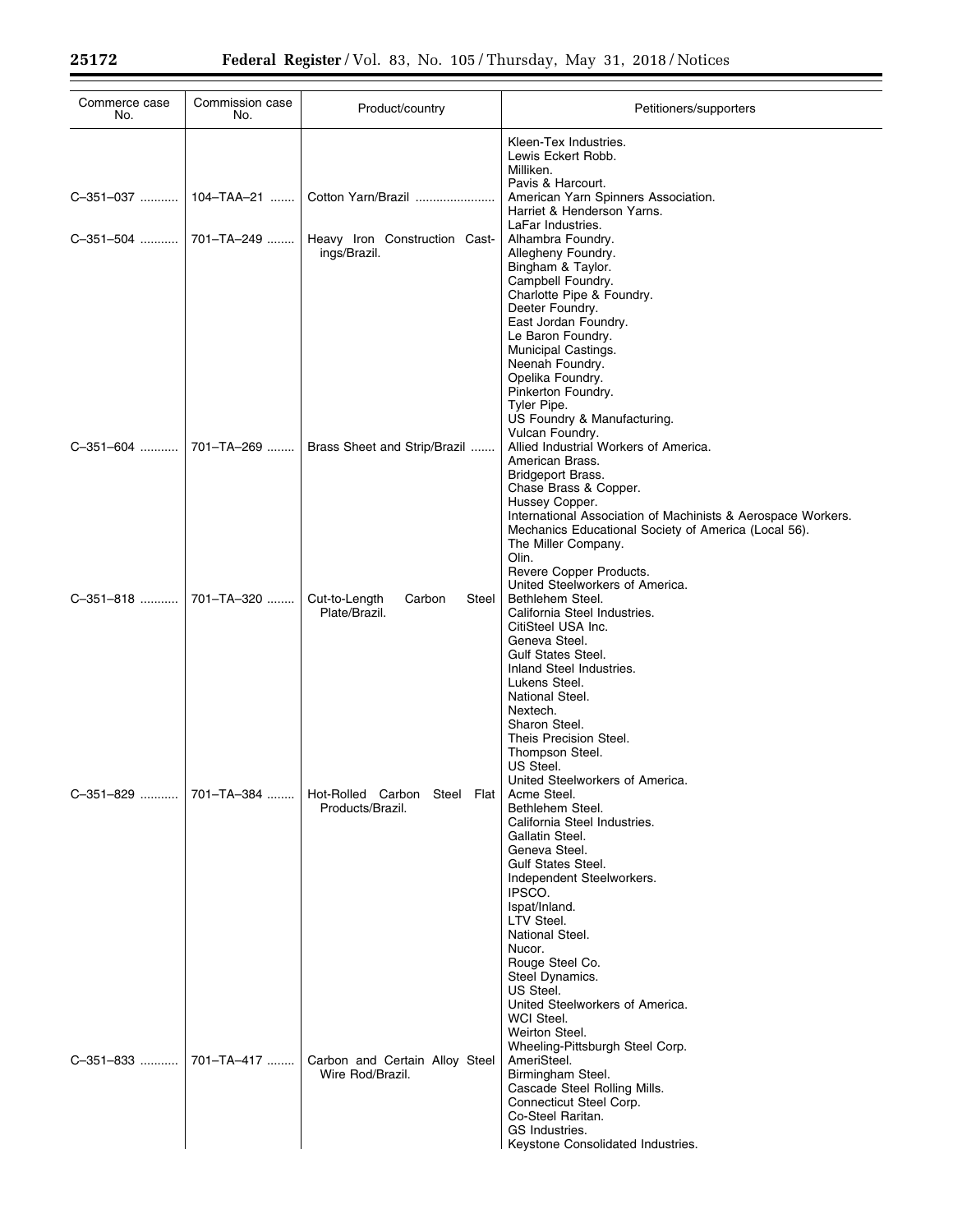| Commerce case<br>No. | Commission case<br>No. | Product/country                 | Petitioners/supporters                                                                                                                             |
|----------------------|------------------------|---------------------------------|----------------------------------------------------------------------------------------------------------------------------------------------------|
|                      |                        |                                 | North Star Steel Texas.<br>Nucor Steel-Nebraska (a division of Nucor Corp).<br>Republic Technologies International.<br>Rocky Mountain Steel Mills. |
|                      | C-357-004  701-TA-A    | Carbon Steel Wire Rod/Argentina | Atlantic Steel.<br>Continental Steel.<br>Georgetown Steel.<br>North Star Steel.                                                                    |
| C-357-813            | 701-TA-402             | Honey/Argentina                 | Raritan River Steel.<br>AH Meyer & Sons.<br>Adee Honey Farms.<br>Althoff Apiaries.                                                                 |
|                      |                        |                                 | American Beekeeping Federation.<br>American Honey Producers Association.<br>Anderson Apiaries.                                                     |
|                      |                        |                                 | Arroyo Apiaries.<br>Artesian Honey Producers.<br>B Weaver Apiaries.<br><b>Bailey Enterprises.</b>                                                  |
|                      |                        |                                 | Barkman Honey.<br>Basler Honey Apiary.<br>Beals Honey.                                                                                             |
|                      |                        |                                 | Bears Paw Apiaries.<br>Beaverhead Honey.<br>Bee Biz.<br>Bee Haven Honey.                                                                           |
|                      |                        |                                 | Belliston Brothers Apiaries.<br>Big Sky Honey.<br>Bill Rhodes Honey.                                                                               |
|                      |                        |                                 | Richard E Blake.<br>Curt Bronnenberg.<br>Brown's Honey Farms.<br>Brumley's Bees.                                                                   |
|                      |                        |                                 | Buhmann Apiaries.<br>Carys Honey Farms.<br>Chaparrel Honey.                                                                                        |
|                      |                        |                                 | Charles Apiaries.<br>Mitchell Charles.<br>Collins Honey.                                                                                           |
|                      |                        |                                 | Conor Apiaries.<br>Coy's Honey Farm.<br>Dave Nelson Apiaries.<br>Delta Bee.                                                                        |
|                      |                        |                                 | Eisele's Pollination & Honey.<br>Ellingsoa's.<br>Elliott Curtis & Sons.                                                                            |
|                      |                        |                                 | Charles L Emmons, Sr.<br>Gause Honey.<br>Gene Brandi Apiaries.<br>Griffith Honey.                                                                  |
|                      |                        |                                 | Haff Apiaries.<br>Hamilton Bee Farms.<br>Hamilton Honey.                                                                                           |
|                      |                        |                                 | Happie Bee.<br>Harvest Honey.<br>Harvey's Honey.<br>Hiatt Honey.                                                                                   |
|                      |                        |                                 | Hoffman Honey.<br>Hollman Apiaries.<br>Honey House.                                                                                                |
|                      |                        |                                 | Honeybee Apiaries.<br>Gary M Honl.<br>Rand William Honl and Sydney Jo Honl.<br>James R & Joann Smith Trust.                                        |
|                      |                        |                                 | Jaynes Bee Products.<br>Johnston Honey Farms.<br>Larry Johnston.                                                                                   |
|                      |                        |                                 | Ke-An Honey.<br>Kent Honeybees.<br>Lake-Indianhead Honey Farms.<br>Lamb's Honey Farm.                                                              |
|                      |                        |                                 | Las Flores Apiaries.<br>Mackrill Honey Farms & Sales.                                                                                              |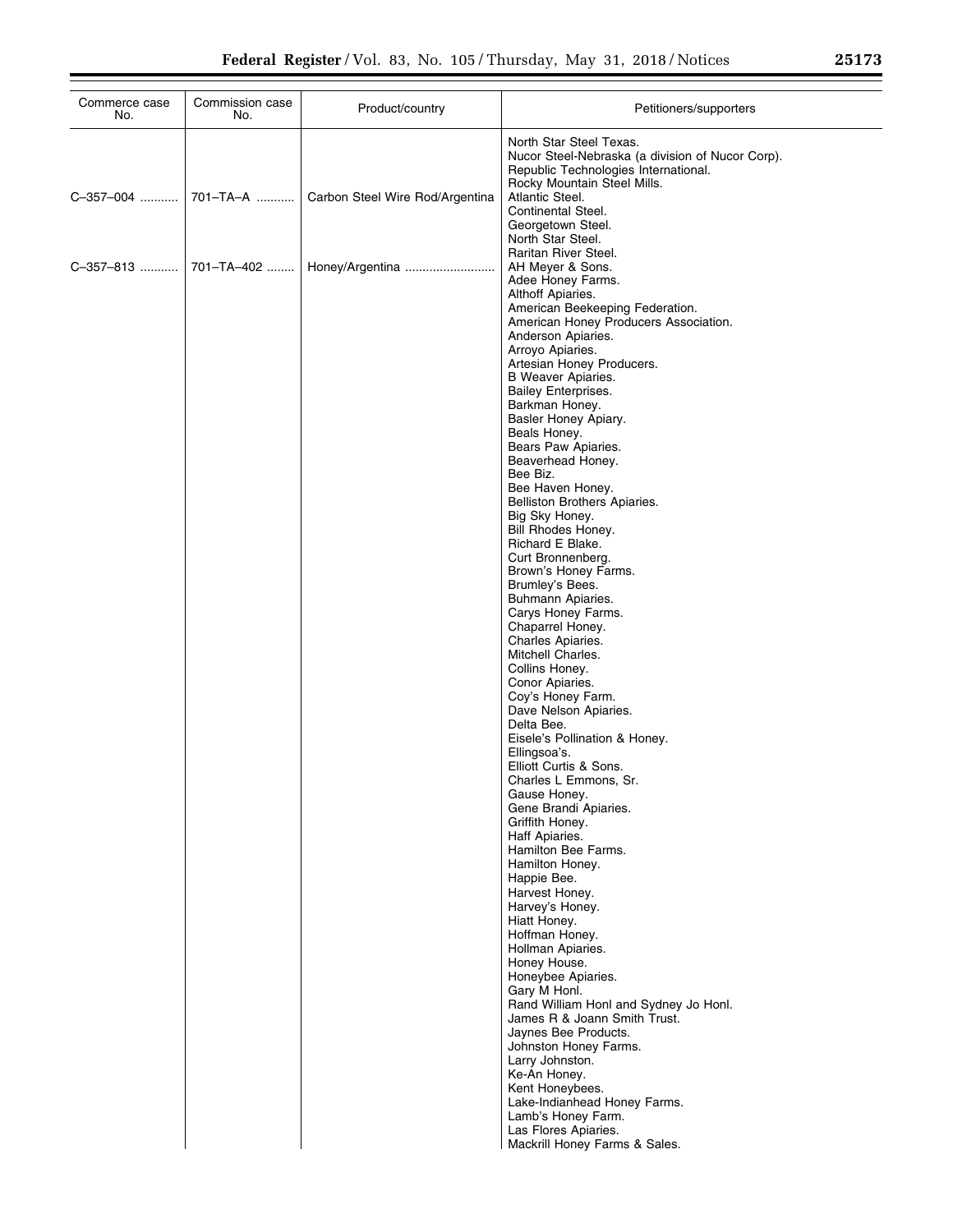| Commerce case<br>No. | Commission case<br>No. | Product/country                                   | Petitioners/supporters                                                                                                                                                                                                                                                                                                                                                                                                                                                                                                                                                                                                                                                                                                                                                                                                                                                                                                                                                                                                                                                                                      |
|----------------------|------------------------|---------------------------------------------------|-------------------------------------------------------------------------------------------------------------------------------------------------------------------------------------------------------------------------------------------------------------------------------------------------------------------------------------------------------------------------------------------------------------------------------------------------------------------------------------------------------------------------------------------------------------------------------------------------------------------------------------------------------------------------------------------------------------------------------------------------------------------------------------------------------------------------------------------------------------------------------------------------------------------------------------------------------------------------------------------------------------------------------------------------------------------------------------------------------------|
|                      |                        |                                                   | Raymond Marquette.<br>Mason & Sons Honey.<br>McCoy's Sunny South Apiaries.<br>Merrimack Valley Apiaries & Evergreen Honey.<br>Met 2 Honey Farm.<br>Missouri River Honey.<br>Mitchell Brothers Honey.<br>Monda Honey Farm.<br>Montana Dakota Honey.<br>Northern Bloom Honey.<br>Noye's Apiaries.<br>Oakes Honey.<br>Oakley Honey Farms.<br>Old Mill Apiaries.<br>Opp Honey.<br>Oro Dulce.<br>Peterson's "Naturally Sweet" Honey.<br>Potoczak Bee Farms.<br>Price Apiaries.<br>Pure Sweet Honey Farms.<br>Robertson Pollination Service.<br>Robson Honey.<br>William Robson.<br>Rosedale Apiaries.<br>Ryan Apiaries.<br>Schmidt Honey Farms.<br>Simpson Apiaries.<br>Sioux Honey Association.<br>Smoot Honey.<br>Solby Honey.<br>Stahlman Apiaries.<br>Steve E Parks Apiaries.<br>Stroope Bee & Honey.<br>T&D Honey Bee.<br>Talbott's Honey.<br>Terry Apiaries.<br>Thompson Apiaries.<br>Triple A Farm.<br>Tropical Blossom Honey.<br>Tubbs Apiaries.<br>Venable Wholesale.<br>Walter L Wilson Buzz 76 Apiaries.<br>Wiebersiek Honey Farms.<br>Wilmer Farms.<br>Brent J Woodworth.<br>Wooten's Golden Queens. |
| C-357-815            | 701-TA-404             | Hot-Rolled Steel Products/Argen-<br>tina.         | Yaddof Apiaries.<br>Bethlehem Steel.<br>Gallatin Steel.<br>Independent Steelworkers.<br>IPSCO.<br>LTV Steel.<br>National Steel.<br>Nucor.<br>Rouge Steel Co.<br>Steel Dynamics.<br>US Steel.<br>United Steelworkers of America.<br>WCI Steel Inc.<br>Weirton Steel.                                                                                                                                                                                                                                                                                                                                                                                                                                                                                                                                                                                                                                                                                                                                                                                                                                         |
| C-401-401            | 701-TA-231             | Cold-Rolled Carbon Steel Flat<br>Products/Sweden. | Wheeling-Pittsburgh Steel Corp.<br>Bethlehem Steel.<br>Chaparral.<br>US Steel.                                                                                                                                                                                                                                                                                                                                                                                                                                                                                                                                                                                                                                                                                                                                                                                                                                                                                                                                                                                                                              |
| C-401-804            | 701-TA-327             | Cut-to-Length<br>Carbon<br>Steel<br>Plate/Sweden. | Bethlehem Steel.<br>California Steel Industries.<br>CitiSteel USA Inc.<br>Geneva Steel.<br><b>Gulf States Steel.</b><br>Inland Steel Industries.<br>Lukens Steel.<br>National Steel.<br>Nextech.                                                                                                                                                                                                                                                                                                                                                                                                                                                                                                                                                                                                                                                                                                                                                                                                                                                                                                            |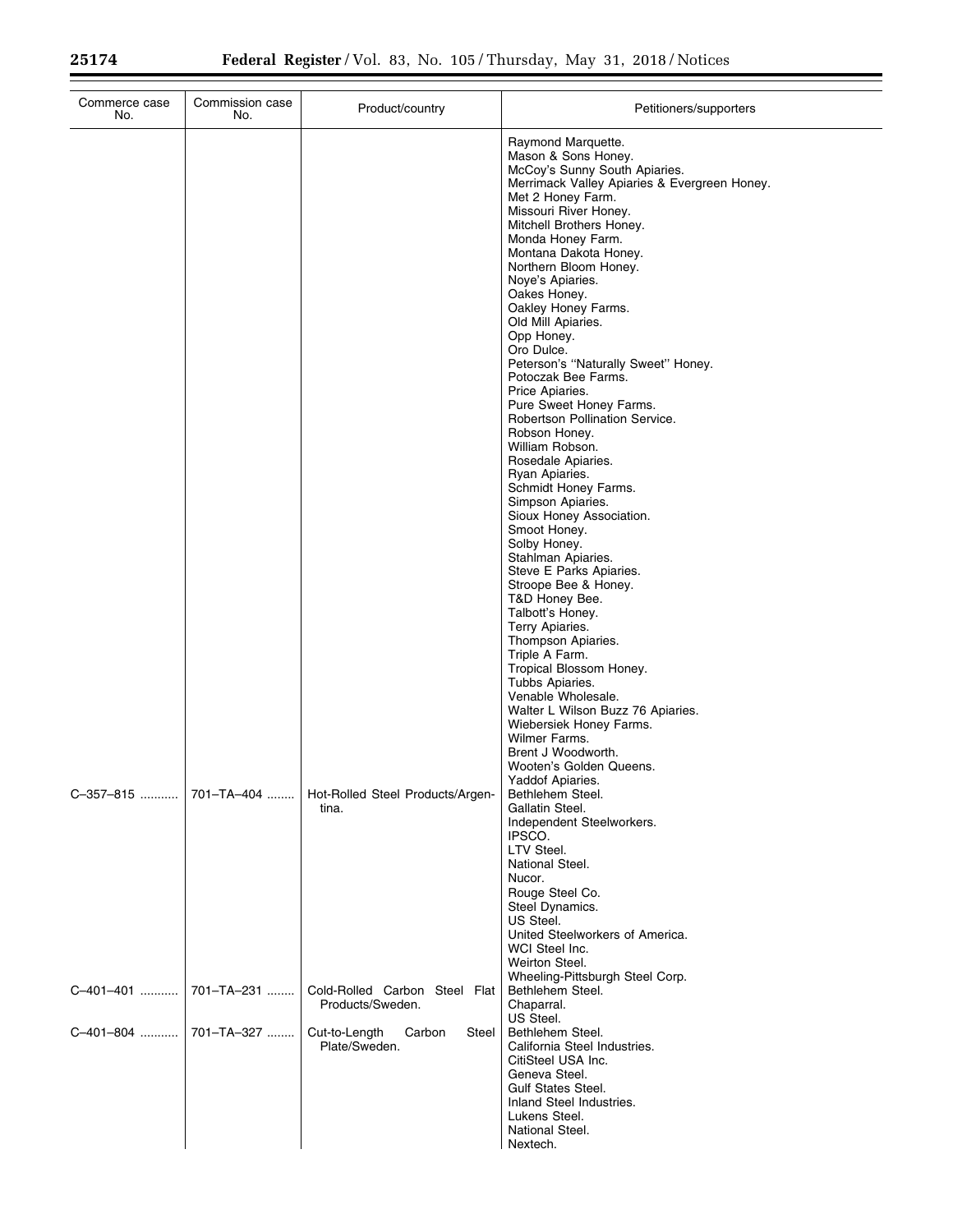| Commerce case<br>No.      | Commission case<br>No.  | Product/country                                              | Petitioners/supporters                                                                                                                                                                                                                                                                                                                                                                                                                                              |
|---------------------------|-------------------------|--------------------------------------------------------------|---------------------------------------------------------------------------------------------------------------------------------------------------------------------------------------------------------------------------------------------------------------------------------------------------------------------------------------------------------------------------------------------------------------------------------------------------------------------|
| C-403-802   <br>C-408-046 | 701–TA–302<br>104-TAA-7 | Fresh and Chilled Atlantic Salm-<br>on/Norway.               | Sharon Steel.<br>Theis Precision Steel.<br>Thompson Steel.<br>US Steel.<br>United Steelworkers of America.<br>Heritage Salmon.<br>The Coalition for Fair Atlantic Salmon Trade.<br>No petition at the Commission; Commerce service list identifies:<br>AJ Yates.<br>Alexander & Baldwin.<br>American Farm Bureau Federation.<br>American Sugar Cane League.<br>American Sugarbeet Growers Association.                                                              |
|                           |                         |                                                              | Amstar Sugar.<br>Florida Sugar Cane League.<br>Florida Sugar Marketing and Terminal Association.<br>H&R Brokerage.<br>Hawaiian Agricultural Research Center.<br>Leach Farms.<br>Michigan Farm Bureau.<br>Michigan Sugar.<br>Rio Grande Valley Sugar Growers Association.<br>Sugar Cane Growers Cooperative of Florida.<br>Talisman Sugar.<br>US Beet Sugar Association.<br>United States Beet Sugar Association.<br>United States Cane Sugar Refiners' Association. |
| C-412-815                 | 701-TA-328              | Cut-to-Length<br>Carbon<br>Steel<br>Plate/United Kingdom.    | Bethlehem Steel.<br>California Steel Industries.<br>Geneva Steel.<br>Gulf States Steel.<br>Inland Steel Industries.<br>Lukens Steel.<br>National Steel.<br>Nextech.<br>Sharon Steel.<br>Theis Precision Steel.<br>Thompson Steel.                                                                                                                                                                                                                                   |
| C-412-821                 | 701-TA-412              | Low Enriched Uranium/United                                  | US Steel.<br>United Steelworkers of America.<br>United States Enrichment Corp.                                                                                                                                                                                                                                                                                                                                                                                      |
| C-421-601                 | 701–TA–278              | Kingdom.<br>Fresh Cut Flowers/Netherlands                    | USEC Inc.<br>Burdette Coward.<br>California Floral Council.<br>Floral Trade Council.<br>Florida Flower Association.<br>Gold Coast Uanko Nursery.<br>Hollandia Wholesale Florist.<br>Manatee Fruit.<br>Monterey Flower Farms.                                                                                                                                                                                                                                        |
| C-421-809                 | 701-TA-411              | Low Enriched Uranium/Nether-                                 | Topstar Nursery.<br>United States Enrichment Corp.                                                                                                                                                                                                                                                                                                                                                                                                                  |
| C-423-806                 | 701-TA-319              | lands.<br>Cut-to-Length<br>Carbon<br>Steel<br>Plate/Belgium. | USEC Inc.<br>Bethlehem Steel.<br>California Steel Industries.<br>CitiSteel USA Inc.<br>Geneva Steel.<br><b>Gulf States Steel.</b><br>Inland Steel Industries.<br>Lukens Steel.<br>National Steel.<br>Nextech.<br>Sharon Steel.<br>Theis Precision Steel.<br>Thompson Steel.<br>US Steel.<br>United Steelworkers of America.                                                                                                                                         |
| C-423-809                 | 701-TA-376              | Stainless Steel Plate in Coils/Bel-<br>gium.                 | Allegheny Ludlum.<br>Armco Steel.<br>Lukens Steel.<br>North American Stainless.<br>United Steelworkers of America.                                                                                                                                                                                                                                                                                                                                                  |
|                           |                         | C-427-603  701-TA-270    Brass Sheet and Strip/France        | Allied Industrial Workers of America.                                                                                                                                                                                                                                                                                                                                                                                                                               |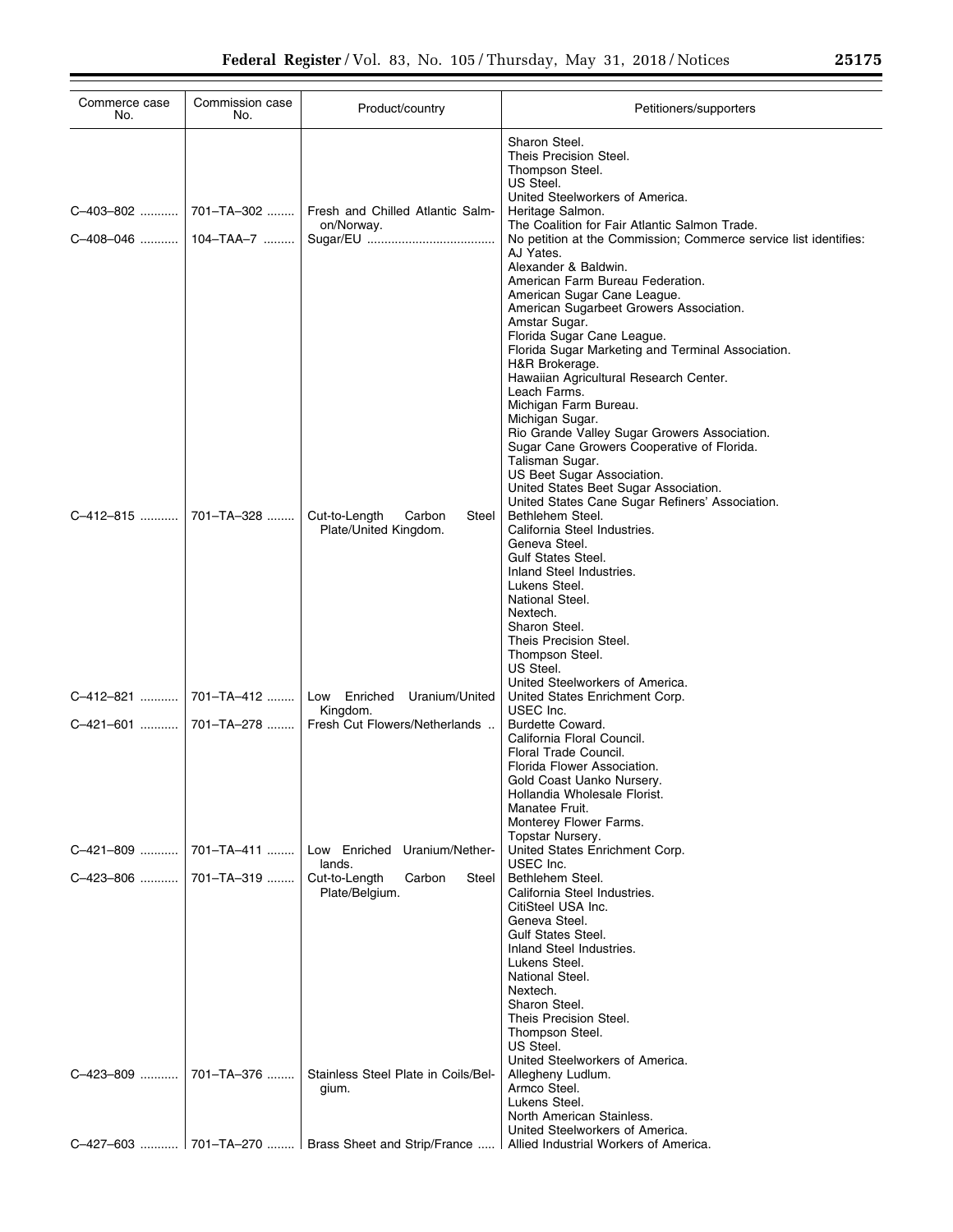| Commerce case<br>No.  | Commission case<br>No. | Product/country                                              | Petitioners/supporters                                                                                                                                                                                                                                                                                                                                                                                                                             |
|-----------------------|------------------------|--------------------------------------------------------------|----------------------------------------------------------------------------------------------------------------------------------------------------------------------------------------------------------------------------------------------------------------------------------------------------------------------------------------------------------------------------------------------------------------------------------------------------|
|                       |                        |                                                              | American Brass.<br>Bridgeport Brass.<br>Chase Brass & Copper.<br>Hussey Copper.<br>International Association of Machinists & Aerospace Workers.<br>Mechanics Educational Society of America (Local 56).<br>The Miller Company.<br>Olin.<br>Revere Copper Products.                                                                                                                                                                                 |
| C-427-805             | $701 - TA - 315$       | Hot-Rolled Lead and Bismuth<br>Carbon Steel Products/France. | United Steelworkers of America.<br>Bethlehem Steel.<br>Inland Steel Industries.                                                                                                                                                                                                                                                                                                                                                                    |
| C-427-810             | 701-TA-348             | Corrosion-Resistant Carbon Steel<br>Flat Products/France.    | USS/Kobe Steel.<br>Armco Steel.<br>Bethlehem Steel.<br>California Steel Industries.<br>Geneva Steel.<br><b>Gulf States Steel.</b><br>Inland Steel Industries.<br>LTV Steel.<br>Lukens Steel.<br>National Steel.<br>Nextech.                                                                                                                                                                                                                        |
| C-427-815             | 701-TA-380             | Stainless Steel Sheet and Strip/<br>France.                  | Rouge Steel Co.<br>Sharon Steel.<br>Theis Precision Steel.<br>Thompson Steel.<br>US Steel.<br>United Steelworkers of America.<br>WCI Steel.<br>Weirton Steel.<br>Allegheny Ludlum.<br>Armco Steel.<br>Bethlehem Steel.<br>Butler Armco Independent Union.<br>Carpenter Technology Corp.                                                                                                                                                            |
| C-427-817  701-TA-387 |                        | Cut-to-Length<br>Carbon<br>Steel<br>Plate/France.            | North American Stainless.<br>United Steelworkers of America.<br>Zanesville Armco Independent Organization.<br>Bethlehem Steel.<br>Geneva Steel.<br><b>IPSCO Steel.</b><br>National Steel.<br>US Steel.                                                                                                                                                                                                                                             |
| C-427-819             |                        | 701-TA-409    Low Enriched Uranium/France                    | United Steelworkers of America.<br>United States Enrichment Corp.                                                                                                                                                                                                                                                                                                                                                                                  |
| C-428-817             | 701–TA–340             | Cold-Rolled Carbon Steel Flat<br>Products/Germany.           | USEC Inc.<br>Armco Steel.<br>Bethlehem Steel.<br>California Steel Industries.<br><b>Gulf States Steel.</b>                                                                                                                                                                                                                                                                                                                                         |
| C-428-817             | 701-TA-349             | Corrosion-Resistant Carbon Steel<br>Flat Products/Germany.   | Inland Steel Industries.<br>LTV Steel.<br>National Steel.<br>Nextech.<br>Rouge Steel Co.<br>Sharon Steel.<br>Theis Precision Steel.<br>Thompson Steel.<br>US Steel.<br>United Steelworkers of America.<br>WCI Steel.<br>Weirton Steel.<br>Armco Steel.<br>Bethlehem Steel.<br>California Steel Industries.<br>Geneva Steel.<br><b>Gulf States Steel.</b><br>Inland Steel Industries.<br>LTV Steel.<br>Lukens Steel.<br>National Steel.<br>Nextech. |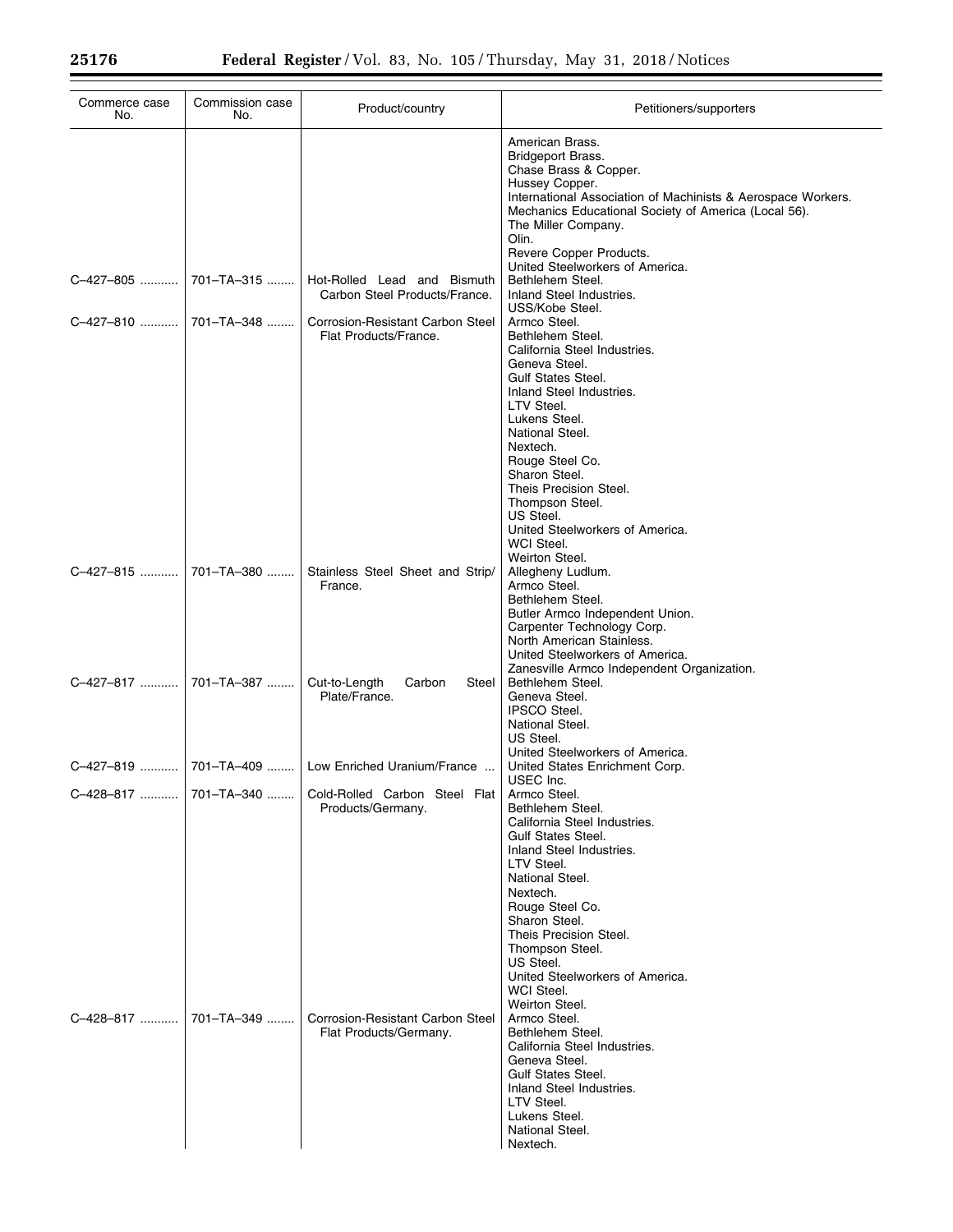| Commerce case<br>No.   | Commission case<br>No.   | Product/country                                                 | Petitioners/supporters                                                                                                                                                                                                                                                                                                                                                                                                 |
|------------------------|--------------------------|-----------------------------------------------------------------|------------------------------------------------------------------------------------------------------------------------------------------------------------------------------------------------------------------------------------------------------------------------------------------------------------------------------------------------------------------------------------------------------------------------|
| C-428-817              | 701-TA-322               | Cut-to-Length<br>Carbon<br>Steel<br>Plate/Germany.              | Rouge Steel Co.<br>Sharon Steel.<br>Theis Precision Steel.<br>Thompson Steel.<br>US Steel.<br>United Steelworkers of America.<br>WCI Steel.<br>Weirton Steel.<br>Bethlehem Steel.<br>California Steel Industries.<br>Geneva Steel.<br><b>Gulf States Steel.</b><br>Inland Steel Industries.<br>Lukens Steel.<br>National Steel.<br>Nextech.<br>Sharon Steel.<br>Theis Precision Steel.<br>Thompson Steel.<br>US Steel. |
| C-428-829              | 701-TA-410               | Low Enriched Uranium/Germany                                    | United Steelworkers of America.<br>United States Enrichment Corp.<br>USEC Inc.                                                                                                                                                                                                                                                                                                                                         |
| C-437-805<br>C-469-004 | 701-TA-426<br>701-TA-178 | Sulfanilic Acid/Hungary<br>Stainless Steel Wire Rod/Spain       | Nation Ford Chemical.<br>AL Tech Specialty Steel.<br>Armco Steel.<br>Carpenter Technology.<br>Colt Industries.<br>Cyclops.<br>Guterl Special Steel.<br>Joslyn Stainless Steels.<br>Republic Steel.                                                                                                                                                                                                                     |
| C-469-804              | 701-TA-326               | Cut-to-Length<br>Carbon<br>Steel<br>Plate/Spain.                | Bethlehem Steel.<br>California Steel Industries.<br>CitiSteel USA Inc.<br>Geneva Steel.<br><b>Gulf States Steel.</b><br>Inland Steel Industries.<br>Lukens Steel.<br>National Steel.<br>Nextech.<br>Sharon Steel.<br>Theis Precision Steel.<br>Thompson Steel.<br>US Steel.<br>United Steelworkers of America.                                                                                                         |
| C-475-812              |                          | 701–TA–355    Grain-Oriented Silicon Electrical<br>Steel/Italy. | Allegheny Ludlum.<br>Armco Steel.<br>Butler Armco Independent Union.<br>United Steelworkers of America.<br>Zanesville Armco Independent Union.                                                                                                                                                                                                                                                                         |
| C-475-815              | 701-TA-362               | Seamless Pipe/Italy                                             | Koppel Steel.<br>Quanex.<br>Timken.                                                                                                                                                                                                                                                                                                                                                                                    |
| C-475-817              | 701-TA-364               | Oil Country Tubular Goods/Italy                                 | United States Steel.<br>IPSCO.<br>Koppel Steel.<br>Lone Star Steel.<br>Maverick Tube.<br>Newport Steel.<br>North Star Steel.<br>US Steel.                                                                                                                                                                                                                                                                              |
| C-475-819              | 701-TA-365               |                                                                 | USS/Kobe.<br>A Zerega's Sons.<br>American Italian Pasta.<br>Borden.<br>D Merlino & Sons.<br>Dakota Growers Pasta.<br>Foulds.<br>Gilster-Mary Lee.<br>Gooch Foods.<br>Hershey Foods.<br>LaRinascente Macaroni Co.                                                                                                                                                                                                       |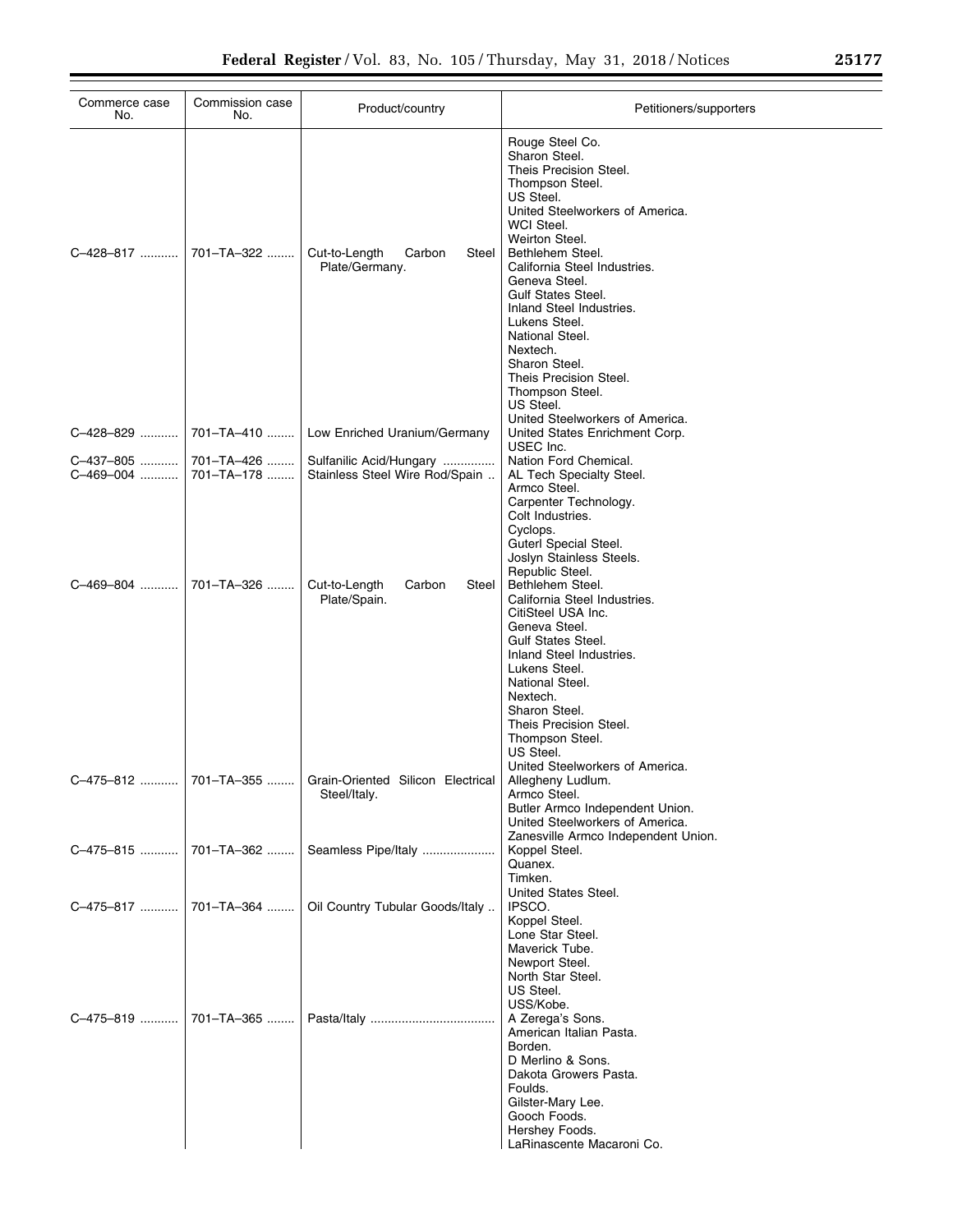| Commerce case<br>No. | Commission case<br>No.  | Product/country                                                 | Petitioners/supporters                                                                                                                                                                                                                                                                                                                                                                                                                                                                  |
|----------------------|-------------------------|-----------------------------------------------------------------|-----------------------------------------------------------------------------------------------------------------------------------------------------------------------------------------------------------------------------------------------------------------------------------------------------------------------------------------------------------------------------------------------------------------------------------------------------------------------------------------|
|                      |                         | C-475-821  701-TA-373    Stainless Steel Wire Rod/Italy         | Pasta USA.<br>Philadelphia Macaroni.<br>ST Specialty Foods.<br>AL Tech Specialty Steel.<br>Carpenter Technology.<br>Republic Engineered Steels.<br>Talley Metals Technology.                                                                                                                                                                                                                                                                                                            |
|                      |                         | C-475-823    701-TA-377    Stainless Steel Plate in Coils/Italy | United Steelworkers of America.<br>Allegheny Ludlum.<br>Armco Steel.<br>J&L Specialty Steel.<br>Lukens Steel.<br>North American Stainless.                                                                                                                                                                                                                                                                                                                                              |
| C-475-825            | 701-TA-381              | Stainless Steel Sheet and Strip/<br>Italy.                      | United Steelworkers of America.<br>Allegheny Ludlum.<br>Armco Steel.<br>Bethlehem Steel.<br>Butler Armco Independent Union.<br>Carpenter Technology Corp.<br><b>J&amp;L Specialty Steel.</b><br>North American Stainless.<br>United Steelworkers of America.                                                                                                                                                                                                                            |
| C-475-827            | 701-TA-390              | Cut-to-Length<br>Carbon<br>Steel<br>Plate/Italy.                | Zanesville Armco Independent Organization.<br>Bethlehem Steel.<br>CitiSteel USA Inc.<br>Geneva Steel.<br><b>Gulf States Steel.</b><br><b>IPSCO Steel.</b><br>National Steel.<br>US Steel.                                                                                                                                                                                                                                                                                               |
|                      | C-475-830    701-TA-413 | Stainless Steel Bar/Italy                                       | United Steelworkers of America.<br>Carpenter Technology.<br>Crucible Specialty Metals.<br>Electralloy.<br>Empire Specialty Steel.<br>Republic Technologies International.<br>Slater Steels.                                                                                                                                                                                                                                                                                             |
| C-489-502            | 701-TA-253              | Welded Carbon Steel Pipe and<br>Tube/Turkey.                    | United Steelworkers of America.<br>Allied Tube & Conduit.<br>American Tube.<br>Bernard Epps.<br>Bock Industries.<br>Bull Moose Tube.<br>Central Steel Tube.<br>Century Tube.<br>Copperweld Tubing.<br>Cyclops.<br>Hughes Steel & Tube.<br>Kaiser Steel.<br>Laclede Steel.<br>Maruichi American.<br>Maverick Tube.<br>Merchant Metals.<br>Phoenix Steel.<br>Pittsburgh Tube.<br>Quanex.<br>Sharon Tube.<br>Southwestern Pipe.<br>UNR-Leavitt.<br>Welded Tube.<br>Western Tube & Conduit. |
| C-489-806            | 701-TA-366              |                                                                 | Wheatland Tube.<br>A Zerega's Sons.<br>American Italian Pasta.<br>Borden.<br>D Merlino & Sons.<br>Dakota Growers Pasta.<br>Foulds.<br>Gilster-Mary Lee.<br>Gooch Foods.<br>Hershey Foods.<br>LaRinascente Macaroni Co.<br>Pasta USA.                                                                                                                                                                                                                                                    |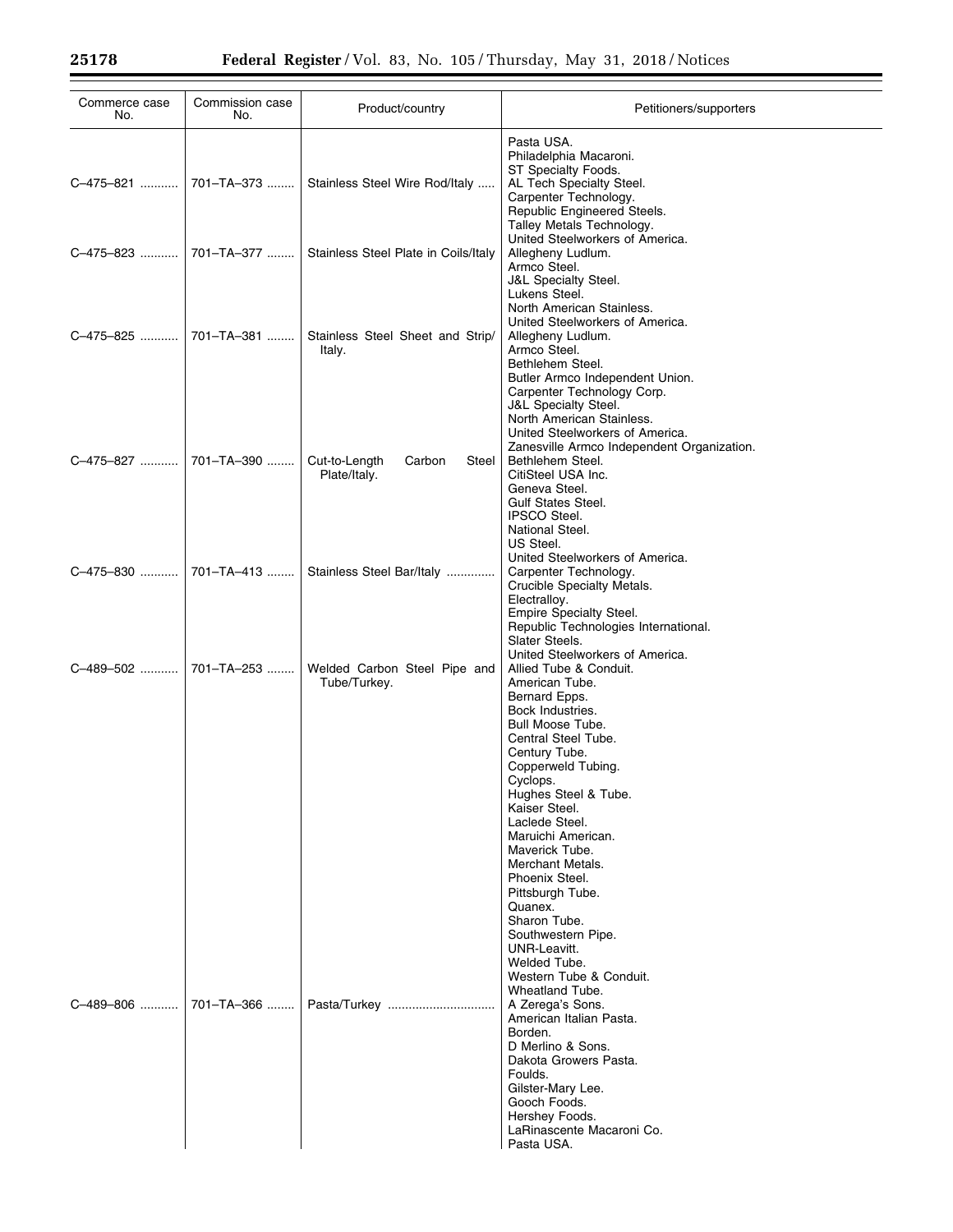| Commerce case<br>No.                           | Commission case<br>No. | Product/country                                                           | Petitioners/supporters                                                                                                                                                                                                                                                                                                            |
|------------------------------------------------|------------------------|---------------------------------------------------------------------------|-----------------------------------------------------------------------------------------------------------------------------------------------------------------------------------------------------------------------------------------------------------------------------------------------------------------------------------|
| C-507-501    N/A                               |                        | Raw In-Shell Pistachios/Iran                                              | Philadelphia Macaroni.<br>ST Specialty Foods.<br>Blackwell Land Co.<br>Cal Pure Pistachios Inc.<br>California Pistachio Commission.<br>California Pistachio Orchards.<br>Keenan Farms Inc.                                                                                                                                        |
| C-507-601    N/A                               |                        | Roasted In-Shell Pistachios/Iran                                          | Kern Pistachio Hulling & Drying Co-Op.<br>Los Rancheros de Poco Pedro.<br>Pistachio Producers of California.<br>TM Duche Nut Co Inc.<br>Cal Pure Pistachios Inc.<br>California Pistachio Commission.<br>Keenan Farms Inc.<br>Kern Pistachio Hulling & Drying Co-Op.<br>Pistachio Producers of California.<br>TM Duche Nut Co Inc. |
| C-508-605  701-TA-286                          |                        | Industrial Phosphoric Acid/Israel                                         | Albright & Wilson.<br>FMC.<br>Hydrite Chemical.                                                                                                                                                                                                                                                                                   |
|                                                |                        | C-533-063  303-TA-13    Iron Metal Castings/India                         | Monsanto.<br>Stauffer Chemical.<br>Campbell Foundry.<br>Le Baron Foundry.<br>Municipal Castings.<br>Neenah Foundry.<br>Pinkerton Foundry.<br>US Foundry & Manufacturing.                                                                                                                                                          |
| C-533-807  701-TA-318<br>C-533-818  701-TA-388 |                        | Sulfanilic Acid/India<br>Cut-to-Length<br>Carbon<br>Steel<br>Plate/India. | Vulcan Foundry.<br>R-M Industries.<br>Bethlehem Steel.<br>CitiSteel USA Inc.<br>Geneva Steel.<br><b>Gulf States Steel.</b><br><b>IPSCO Steel.</b><br>National Steel.<br>Tuscaloosa Steel.                                                                                                                                         |
|                                                |                        | Hot-Rolled Steel Products/India                                           | US Steel.<br>United Steelworkers of America.<br>Bethlehem Steel.<br>Gallatin Steel.<br>Independent Steelworkers.<br>IPSCO.<br>LTV Steel.<br>National Steel.<br>Nucor.<br>Rouge Steel Co.<br>Steel Dynamics.<br>US Steel.<br>United Steelworkers of America.<br>WCI Steel Inc.<br>Weirton Steel.                                   |
| C-533-825  701-TA-415                          |                        | Polyethylene Terephthalate Film,<br>Sheet and Strip (PET Film)/<br>India. | Wheeling-Pittsburgh Steel Corp.<br>DuPont Teijin Films.<br>Mitsubishi Polyester Film LLC.<br>SKC America Inc.                                                                                                                                                                                                                     |
| C-533-829    701-TA-432                        |                        | Prestressed Concrete Steel Wire<br>Strand/India.                          | Toray Plastics (America).<br>American Spring Wire Corp.<br>Insteel Wire Products Co.<br>Sivaco Georgia LLC.<br>Strand Tech Martin Inc.                                                                                                                                                                                            |
| C-533-839    701-TA-437                        |                        | Carbazole Violet Pigment 23/<br>India.                                    | Sumiden Wire Products Corp.<br>Allegheny Color Corp.<br>Barker Fine Color Inc.<br>Clariant Corp.<br>Nation Ford Chemical Co.                                                                                                                                                                                                      |
| C-533-844    701-TA-442                        |                        | Certain Lined Paper School Sup-<br>plies/India.                           | Sun Chemical Co.<br>Fay Paper Products Inc.<br>MeadWestvaco Consumer & Office Products.<br>Norcom Inc.<br>Pacon Corp.<br>Roaring Spring Blank Book Co.<br>Top Flight Inc.                                                                                                                                                         |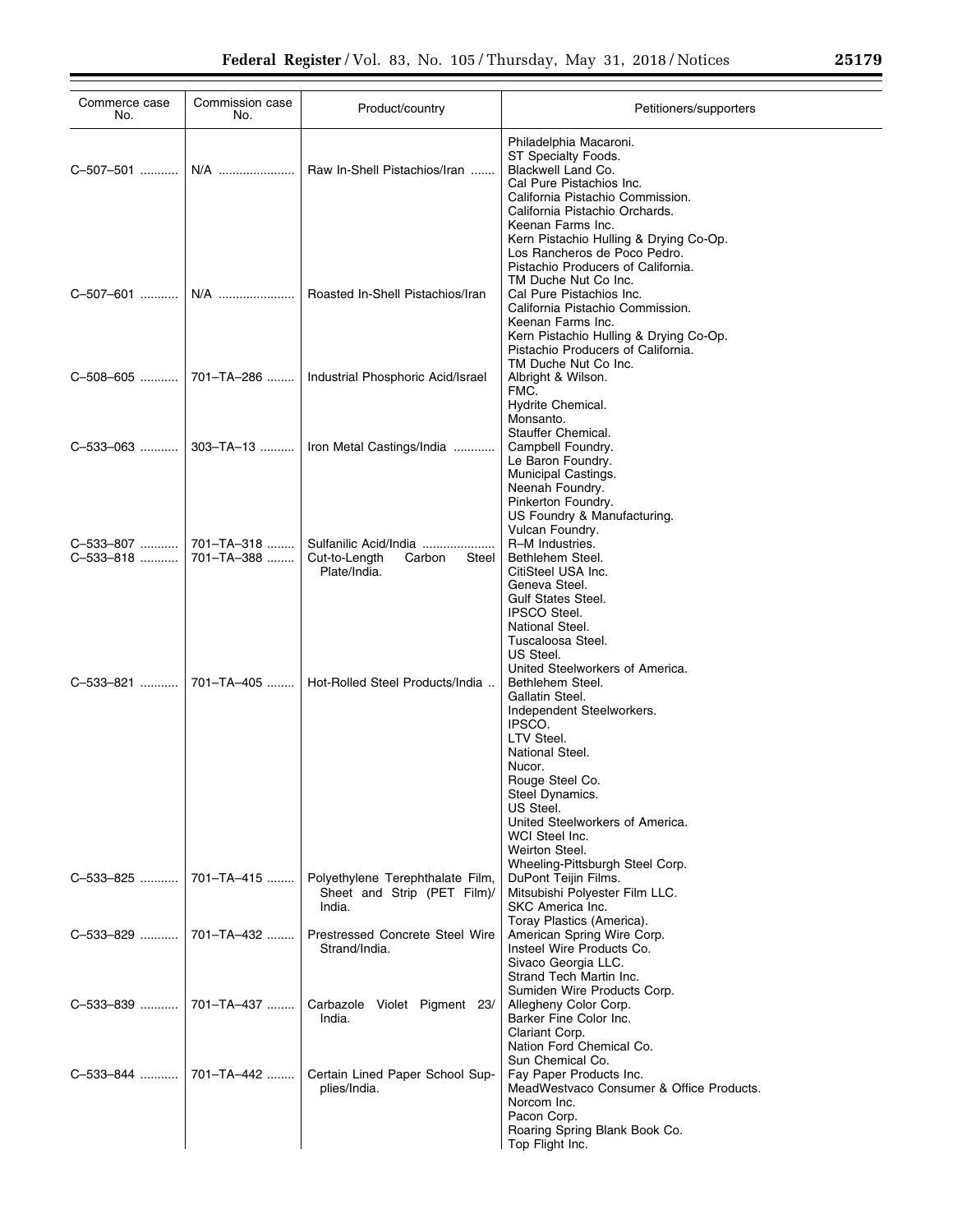| Commerce case<br>No.      | Commission case<br>No.   | Product/country                                                         | Petitioners/supporters                                                                                                                                                                                                                                                                                |
|---------------------------|--------------------------|-------------------------------------------------------------------------|-------------------------------------------------------------------------------------------------------------------------------------------------------------------------------------------------------------------------------------------------------------------------------------------------------|
| C-535-001   <br>C-549-818 | 701-TA-202<br>701-TA-408 | Cotton Shop Towels/Pakistan<br>Hot-Rolled Steel Products/Thai-<br>land. | United Steel, Paper and Forestry, Rubber, Manufacturing, Energy,<br>Allied Industrial and Service Workers International Union, AFL-<br>CIO-CLC (USW).<br>Milliken.<br>Bethlehem Steel.<br>Gallatin Steel.<br>Independent Steelworkers.<br>IPSCO.<br>LTV Steel.<br>National Steel.                     |
| C-560-806                 | 701-TA-389               | Cut-to-Length<br>Carbon<br>Steel<br>Plate/Indonesia.                    | Nucor.<br>Rouge Steel Co.<br>Steel Dynamics.<br>US Steel.<br>United Steelworkers of America.<br>WCI Steel Inc.<br>Weirton Steel.<br>Wheeling-Pittsburgh Steel Corp.<br>Bethlehem Steel.<br>CitiSteel USA Inc.<br>Geneva Steel.<br><b>Gulf States Steel.</b><br><b>IPSCO Steel.</b><br>National Steel. |
| C-560-813                 | 701-TA-406               | Hot-Rolled Steel Products/Indo-<br>nesia.                               | Tuscaloosa Steel.<br>US Steel.<br>United Steelworkers of America.<br>Bethlehem Steel.<br>Gallatin Steel.<br>Independent Steelworkers.<br>IPSCO.<br>LTV Steel.                                                                                                                                         |
| C-560-819                 | 701-TA-443               | Certain Lined Paper School Sup-<br>plies/Indonesia.                     | National Steel.<br>Nucor.<br>Rouge Steel Co.<br>Steel Dynamics.<br>US Steel.<br>United Steelworkers of America.<br>WCI Steel Inc.<br>Weirton Steel.<br>Wheeling-Pittsburgh Steel Corp.<br>Fay Paper Products Inc.<br>MeadWestvaco Consumer & Office Products.<br>Norcom Inc.<br>Pacon Corp.           |
| C-580-602                 | 701-TA-267               | Top-of-the-Stove Stainless Steel<br>Cooking Ware/Korea.                 | Roaring Spring Blank Book Co.<br>Top Flight Inc.<br>United Steel, Paper and Forestry, Rubber, Manufacturing, Energy,<br>Allied Industrial and Service Workers International Union, AFL-<br>CIO-CLC (USW).<br>Farberware.<br>Regal Ware.                                                               |
| C-580-818  701-TA-342     |                          | Cold-Rolled Carbon Steel Flat<br>Products/Korea.                        | Revere Copper & Brass.<br>WearEver/Proctor Silex.<br>Armco Steel.<br>Bethlehem Steel.<br>California Steel Industries.<br><b>Gulf States Steel.</b><br>Inland Steel Industries.<br>LTV Steel.<br>National Steel.<br>Nextech.<br>Rouge Steel Co.<br>Sharon Steel.                                       |
| C-580-818                 | 701-TA-350               | <b>Corrosion-Resistant Carbon Steel</b><br>Flat Products/Korea.         | Theis Precision Steel.<br>Thompson Steel.<br>US Steel.<br>United Steelworkers of America.<br>WCI Steel.<br>Weirton Steel.<br>Armco Steel.<br>Bethlehem Steel.<br>California Steel Industries.                                                                                                         |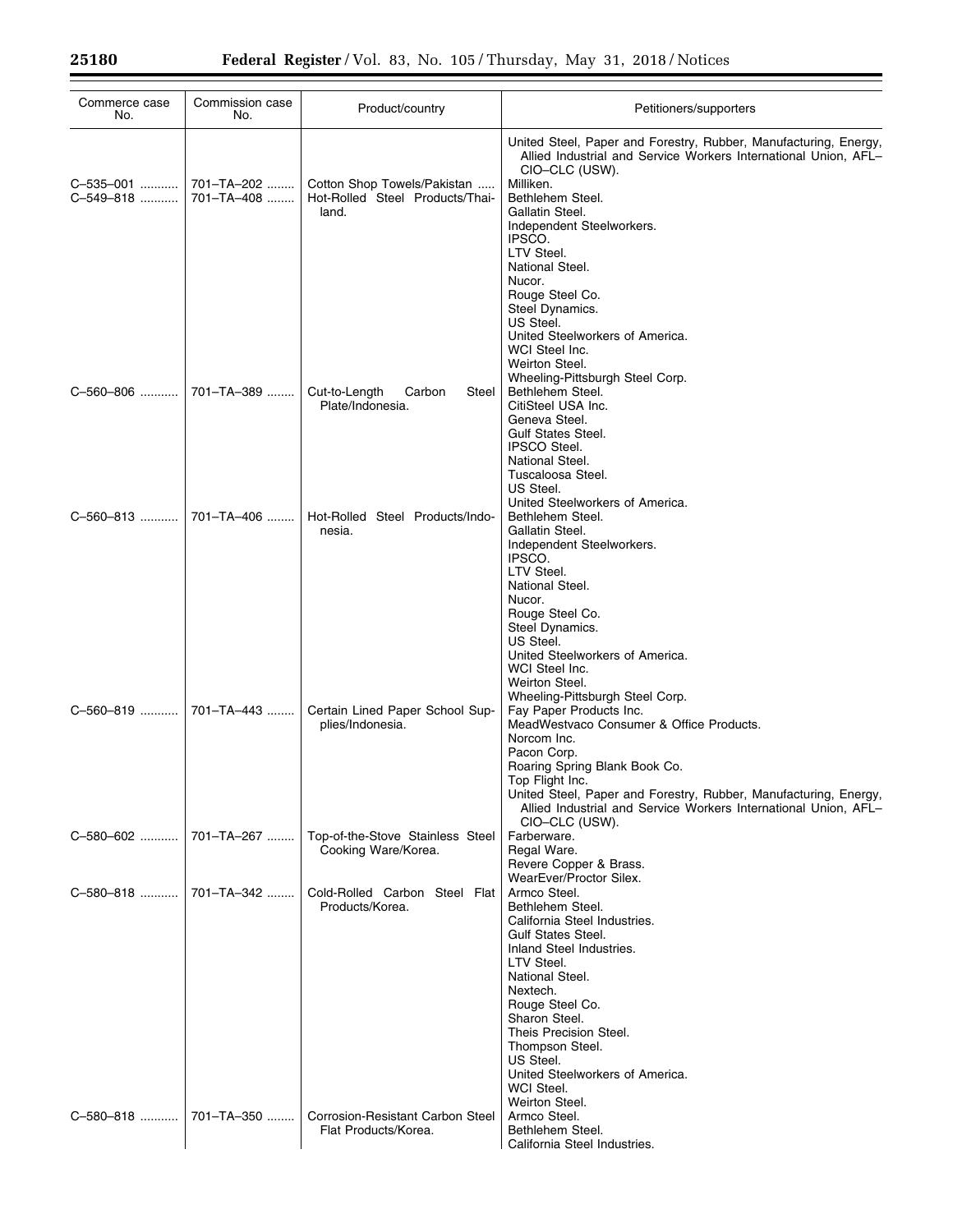| Commerce case<br>No. | Commission case<br>No. | Product/country                                                                           | Petitioners/supporters                                                                                                                                                                                                                                                                                |
|----------------------|------------------------|-------------------------------------------------------------------------------------------|-------------------------------------------------------------------------------------------------------------------------------------------------------------------------------------------------------------------------------------------------------------------------------------------------------|
|                      |                        |                                                                                           | Geneva Steel.<br><b>Gulf States Steel.</b><br>Inland Steel Industries.<br>LTV Steel.<br>Lukens Steel.<br>National Steel.<br>Nextech.<br>Rouge Steel Co.<br>Sharon Steel.<br>Theis Precision Steel.<br>Thompson Steel.<br>US Steel.<br>United Steelworkers of America.<br>WCI Steel.<br>Weirton Steel. |
| C-580-835            | 701-TA-382             | Stainless Steel Sheet and Strip/<br>Korea.                                                | Allegheny Ludlum.<br>Armco Steel.<br>Bethlehem Steel.<br>Butler Armco Independent Union.<br>Carpenter Technology Corp.<br><b>J&amp;L Specialty Steel.</b><br>North American Stainless.<br>United Steelworkers of America.<br>Zanesville Armco Independent Organization.                               |
| C-580-837            | 701-TA-391             | Cut-to-Length<br>Carbon<br>Steel<br>Plate/Korea.                                          | Bethlehem Steel.<br>CitiSteel USA Inc.<br>Geneva Steel.<br><b>Gulf States Steel.</b><br><b>IPSCO Steel.</b><br>National Steel.<br>Tuscaloosa Steel.<br>US Steel.<br>United Steelworkers of America.                                                                                                   |
| C-580-842            | 701-TA-401             | Structural Steel Beams/Korea                                                              | Northwestern Steel and Wire.<br>Nucor.<br>Nucor-Yamato Steel.<br>TXI-Chaparral Steel.<br>United Steelworkers of America.                                                                                                                                                                              |
| C-580-851            | 701-TA-431             | DRAMs and DRAM Modules/<br>Korea.                                                         | Dominion Semiconductor LLC/Micron Technology Inc.<br>Infineon Technologies Richmond LP.<br>Micron Technology Inc.                                                                                                                                                                                     |
| C-583-604            | 701-TA-268             | Top-of-the-Stove Stainless Steel<br>Cooking Ware/Taiwan.                                  | Farberware.<br>Regal Ware.<br>Revere Copper & Brass.<br>WearEver/Proctor Silex.                                                                                                                                                                                                                       |
| C-791-806            | 701-TA-379             | Stainless Steel Plate in Coils/<br>South Africa.                                          | Allegheny Ludlum.<br>Armco Steel.<br><b>J&amp;L Specialty Steel.</b><br>Lukens Steel.<br>North American Stainless.<br>United Steelworkers of America.                                                                                                                                                 |
| C-791-810            | 701-TA-407             | Hot-Rolled Steel Products/South<br>Africa.                                                | Bethlehem Steel.<br>Gallatin Steel.<br>Independent Steelworkers.<br>IPSCO.<br>LTV Steel.<br>National Steel.<br>Nucor.<br>Rouge Steel Co.<br>Steel Dynamics.<br>US Steel.<br>United Steelworkers of America.<br>WCI Steel Inc.<br>Weirton Steel.<br>Wheeling-Pittsburgh Steel Corp.                    |
| A-331-802            | 731-TA-1065            | Frozen<br>Warmwater<br>Certain<br>Shrimp and Prawns/Ecuador.                              |                                                                                                                                                                                                                                                                                                       |
| A-351-838            | 731-TA-1063            | Certain<br>Frozen<br>Warmwater<br>Shrimp and Prawns/Brazil.                               |                                                                                                                                                                                                                                                                                                       |
| A-533-840            | 731-TA-1066            | Certain<br>Frozen<br>Warmwater                                                            |                                                                                                                                                                                                                                                                                                       |
| A-549-822            | 731-TA-1067            | Shrimp and Prawns/India.<br>Warmwater<br>Certain<br>Frozen<br>Shrimp and Prawns/Thailand. |                                                                                                                                                                                                                                                                                                       |

÷,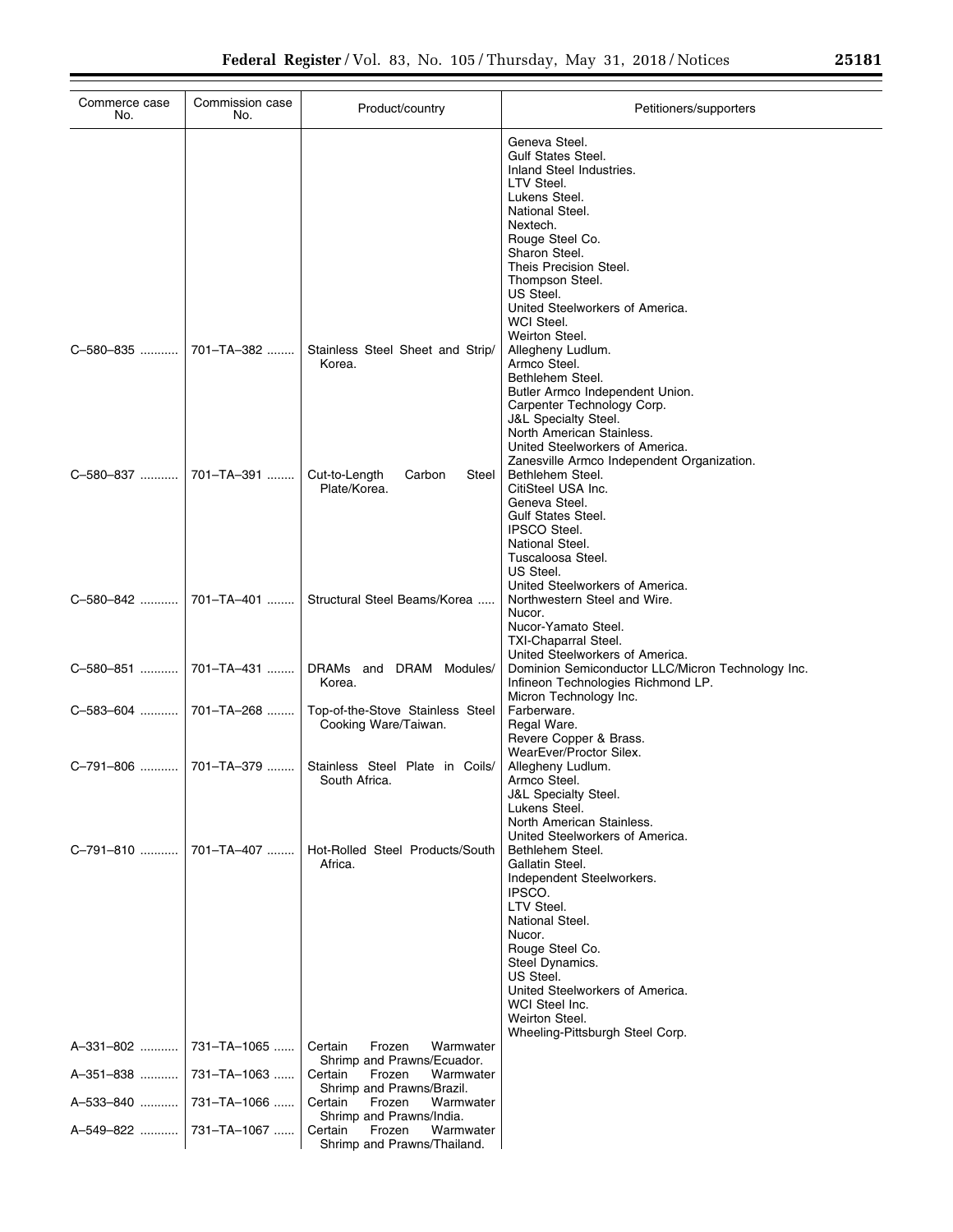| Commerce case<br>No.   | Commission case<br>No.     | Product/country                                                                                                            | Petitioners/supporters                                                                                                                                                                                                                                                                                                                                                                                                                                                                                                                                                                                                                                                                                                                                                                                                                                                                                                                                                                                                                                                                                                                                                                                                                                                                                                                                                                                                                                                                                                                                 |
|------------------------|----------------------------|----------------------------------------------------------------------------------------------------------------------------|--------------------------------------------------------------------------------------------------------------------------------------------------------------------------------------------------------------------------------------------------------------------------------------------------------------------------------------------------------------------------------------------------------------------------------------------------------------------------------------------------------------------------------------------------------------------------------------------------------------------------------------------------------------------------------------------------------------------------------------------------------------------------------------------------------------------------------------------------------------------------------------------------------------------------------------------------------------------------------------------------------------------------------------------------------------------------------------------------------------------------------------------------------------------------------------------------------------------------------------------------------------------------------------------------------------------------------------------------------------------------------------------------------------------------------------------------------------------------------------------------------------------------------------------------------|
| A-552-802<br>A-570-893 | 731-TA-1068<br>731-TA-1064 | Warmwater<br>Certain<br>Frozen<br>Shrimp and Prawns/Vietnam.<br>Certain<br>Frozen<br>Warmwater<br>Shrimp and Prawns/China. | Petitioners/Supporters for all six cases listed:<br>Abadie, Al J.<br>Abadie, Anthony.<br>Abner, Charles.<br>Abraham, Steven.<br>Abshire, Gabriel J.<br>Ackerman, Dale J.<br>Acosta, Darryl L.<br>Acosta, Jerry J Sr.<br>Acosta, Leonard C.<br>Acosta, Wilson Pula Sr.<br>Adam, Denise T.<br>Adam, Michael A.<br>Adam, Richard B Jr.<br>Adam, Sherry P.<br>Adam, William E.<br>Adam, Alcide J Jr.<br>Adams, Dudley.<br>Adams, Elizabeth L.<br>Adams, Ervin.<br>Adams, Ervin.<br>Adams, George E.<br>Adams, Hursy J.<br>Adams, James Arthur.<br>Adams, Kelly.<br>Adams, Lawrence J Jr.<br>Adams, Randy.<br>Adams, Ritchie.<br>Adams, Steven A.<br>Adams, Ted J.<br>Adams, Tim.<br>Adams, Whitney P Jr.<br>Agoff, Ralph J.<br>Aguilar, Rikardo.<br>Aguillard, Roddy G.<br>Alario, Don Ray.<br>Alario, Nat.<br>Alario, Pete J.<br>Alario, Timmy.<br>Albert, Craig J.<br>Albert, Junior J.<br>Alexander, Everett O.<br>Alexander, Robert F Jr.<br>Alexie, Benny J.<br>Alexie, Corkey A.<br>Alexie, Dolphy.<br>Alexie, Felix Jr.<br>Alexie, Gwendolyn.<br>Alexie, John J.<br>Alexie, John V.<br>Alexie, Larry J Sr.<br>Alexie, Larry Jr.<br>Alexie, Vincent L Jr.<br>Alexis, Barry S.<br>Alexis, Craig W.<br>Alexis, Micheal.<br>Alexis, Monique.<br>Alfonso, Anthony E Jr.<br>Alfonso, Jesse.<br>Alfonso, Nicholas.<br>Alfonso, Paul Anthony.<br>Alfonso, Randy.<br>Alfonso, Terry S Jr.<br>Alfonso, Vernon Jr.<br>Alfonso, Yvette.<br>Alimia, Angelo A Jr.<br>Allemand, Dean J.<br>Allen, Annie.<br>Allen, Carolyn Sue.<br>Allen, Jackie.<br>Allen, Robin. |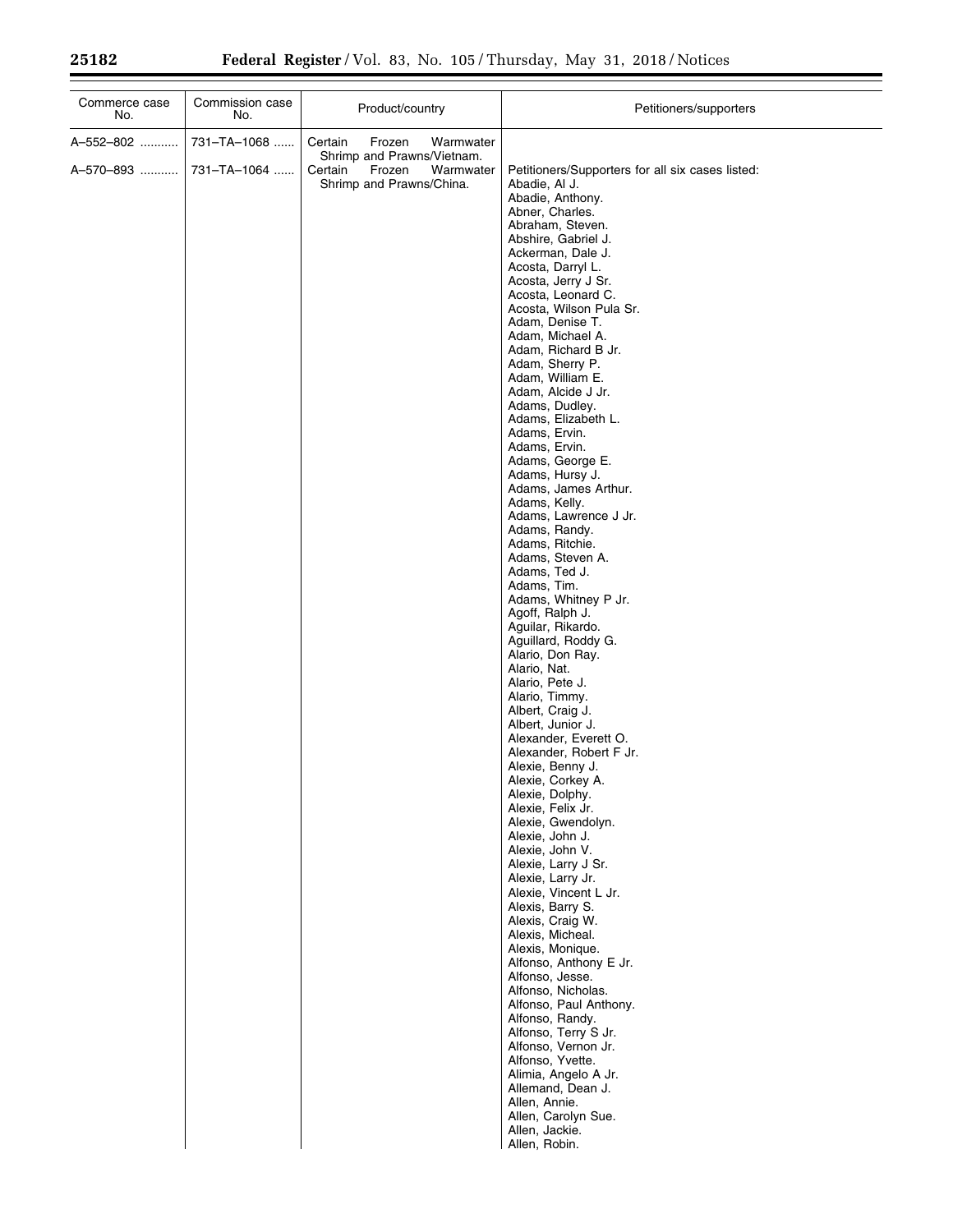÷.

| Commerce case<br>No. | Commission case<br>No. | Product/country | Petitioners/supporters                                                                                                                                                                                                                                                                                                                                                                                                                                                                                                    |
|----------------------|------------------------|-----------------|---------------------------------------------------------------------------------------------------------------------------------------------------------------------------------------------------------------------------------------------------------------------------------------------------------------------------------------------------------------------------------------------------------------------------------------------------------------------------------------------------------------------------|
|                      |                        |                 | Allen, Wayne.<br>Allen, Wilbur L.<br>Allen, Willie J III.<br>Allen, Willie Sr.<br>Alphonso, John.<br>Ancalade, Leo J.<br>Ancar, Claudene.<br>Ancar, Jerry T.<br>Ancar, Joe C.<br>Ancar, Merlin Sr.<br>Ancar, William Sr.<br>Ancelet, Gerald Ray.<br>Anderson, Andrew David.<br>Anderson, Ernest W.<br>Anderson, Jerry.<br>Anderson, John.<br>Anderson, Lynwood.<br>Anderson, Melinda Rene.<br>Anderson, Michael Brian.<br>Anderson, Ronald L Sr.<br>Anderson, Ronald Louis Jr.<br>Andonie, Miguel.<br>Andrews, Anthony R. |
|                      |                        |                 | Andry, Janice M.<br>Andry, Rondey S.<br>Angelle, Louis.<br>Anglada, Eugene Sr.<br>Ansardi, Lester.<br>Anselmi, Darren.<br>Aparicio, Alfred.<br>Aparicio, David.<br>Aparicio, Ernest.<br>Arabie, Georgia P.<br>Arabie, Joseph.<br>Arcement, Craig J.<br>Arcement, Lester C.<br>Arcemont, Donald Sr.<br>Arceneaux, Matthew J.                                                                                                                                                                                               |
|                      |                        |                 | Arceneaux, Michael K.<br>Areas, Christopher J.<br>Armbruster, John III.<br>Armbruster, Paula D.<br>Armstrong, Jude Jr.<br>Arnesen, George.<br>Arnold, Lonnie L Jr.<br>Arnona, Joseph T.<br>Arnondin, Robert.<br>Arthur, Brenda J.<br>Assavedo, Floyd.<br>Atwood, Gregory Kenneth.<br>Au, Chow D.<br>Au, Robert.<br>Aucoin, Dewey F.<br>Aucoin, Earl.                                                                                                                                                                      |
|                      |                        |                 | Aucoin, Laine A.<br>Aucoin, Perry J.<br>Austin, Dennis.<br>Austin, Dennis J.<br>Authement, Brice.<br>Authement, Craig L.<br>Authement, Dion J.<br>Authement, Gordon.<br>Authement, Lance M.<br>Authement, Larry.<br>Authement, Larry Sr.<br>Authement, Roger J.<br>Authement, Sterling P.<br>Autin, Bobby.<br>Autin, Bruce J.<br>Autin, Kenneth D.<br>Autin, Marvin J.<br>Autin, Paul F Jr.<br>Autin, Roy.                                                                                                                |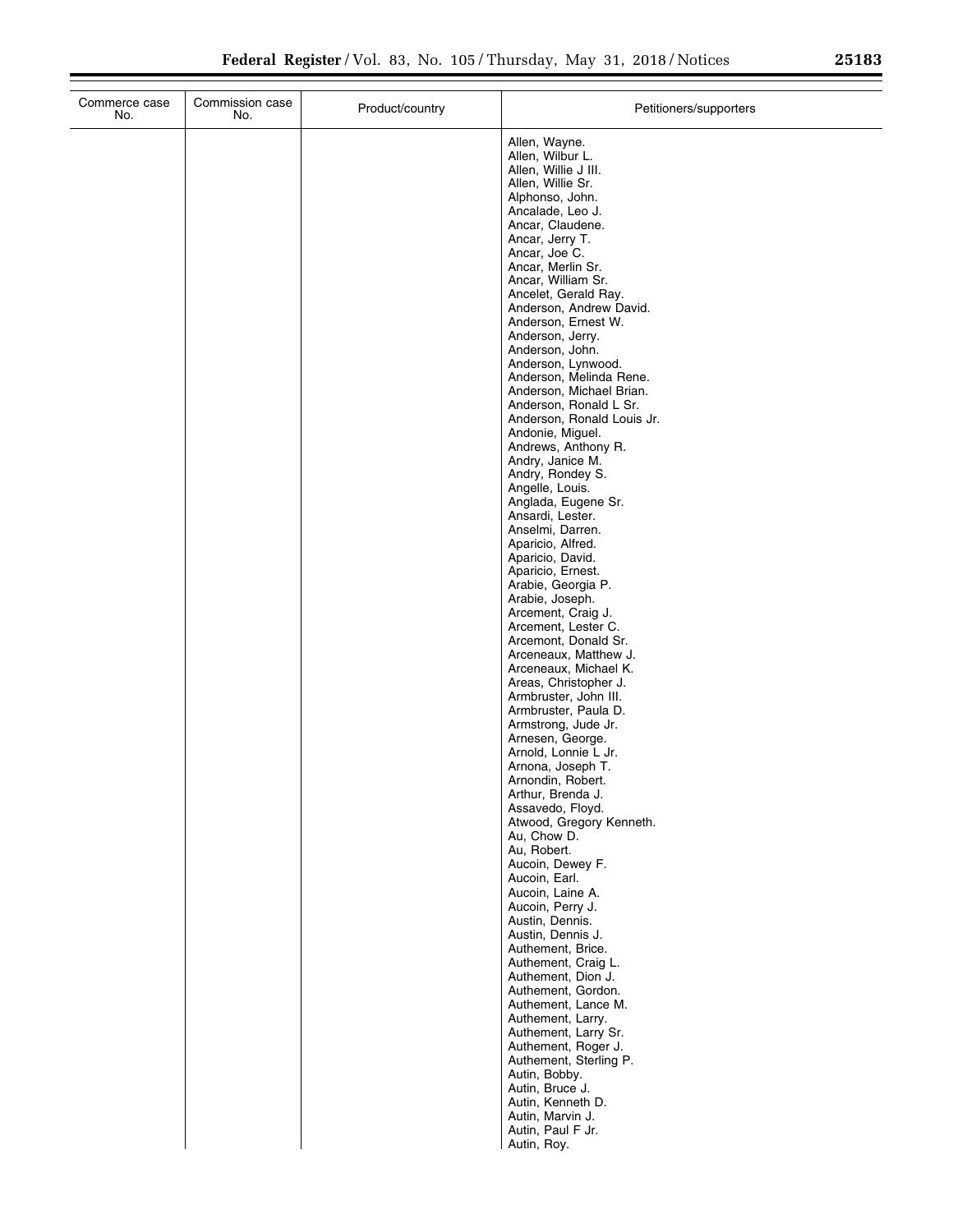| Commerce case<br>No. | Commission case<br>No. | Product/country | Petitioners/supporters                                                                                                                                                                                                                                                                                                                                                                                                                                                                                                                                                                                                                                                                                                                                                                                                                                                                                                                                                                              |
|----------------------|------------------------|-----------------|-----------------------------------------------------------------------------------------------------------------------------------------------------------------------------------------------------------------------------------------------------------------------------------------------------------------------------------------------------------------------------------------------------------------------------------------------------------------------------------------------------------------------------------------------------------------------------------------------------------------------------------------------------------------------------------------------------------------------------------------------------------------------------------------------------------------------------------------------------------------------------------------------------------------------------------------------------------------------------------------------------|
|                      |                        |                 | Avenel, Albert J Jr.<br>Ba Wells, Tran Thi.<br>Babb, Conny.<br>Babin, Brad.<br>Babin, Joey L.<br>Babin, Klint.<br>Babin, Molly.<br>Babin, Norman J.<br>Babineaux, Kirby.<br>Babineaux, Vicki.<br>Bach, Ke Van.<br>Bach, Reo Long.<br>Backman, Benny.<br>Badeaux, Todd.<br>Baham, Dewayne.<br>Bailey, Albert.<br>Bailey, Antoine III.<br>Bailey, David B Sr.<br>Bailey, Don.<br>Baker, Clarence.<br>Baker, Donald Earl.<br>Baker, James.<br>Baker, Kenneth.<br>Baker, Ronald J.<br>Balderas, Antonio.<br>Baldwin, Richard Prentiss.<br>Ballard, Albert.<br>Ballas, Barbara A.<br>Ballas, Charles J.<br>Baltz, John F.<br>Ban, John.<br>Bang, Bruce K.<br>Barbaree, Joe W.<br>Barbe, Mark A and Cindy.<br>Barber, Louie W Jr.<br>Barber, Louie W Sr.<br>Barbier, Percy T.<br>Barbour, Raymond A.<br>Bargainear, James E.<br>Barisich, George A.<br>Barisich, Joseph J.<br>Barnette, Earl.<br>Barnhill, Nathan.<br>Barrios, Clarence.<br>Barrios, Corbert J.<br>Barrios, Corbert M.<br>Barrios, David. |
|                      |                        |                 | Barrios, John.<br>Barrios, Shane James.<br>Barrois, Angela Gail.<br>Barrois, Dana A.<br>Barrois, Tracy James.<br>Barrois, Wendell Jude Jr.                                                                                                                                                                                                                                                                                                                                                                                                                                                                                                                                                                                                                                                                                                                                                                                                                                                          |
|                      |                        |                 | Barthe, Keith Sr.<br>Barthelemy, Allen M.<br>Barthelemy, John A.<br>Barthelemy, Rene T Sr.<br>Barthelemy, Walter A Jr.<br>Bartholomew, Mitchell.<br>Bartholomew, Neil W.<br>Bartholomew, Thomas E.<br>Bartholomew, Wanda C.<br>Basse, Donald J Sr.<br>Bates, Mark.<br>Bates, Ted Jr.<br>Bates, Vernon Jr.<br>Battle, Louis.<br>Baudoin, Drake J.<br>Baudoin, Murphy A.<br>Baudouin, Stephen.<br>Bauer, Gary.<br>Baye, Glen P.<br>Bean, Charles A.                                                                                                                                                                                                                                                                                                                                                                                                                                                                                                                                                   |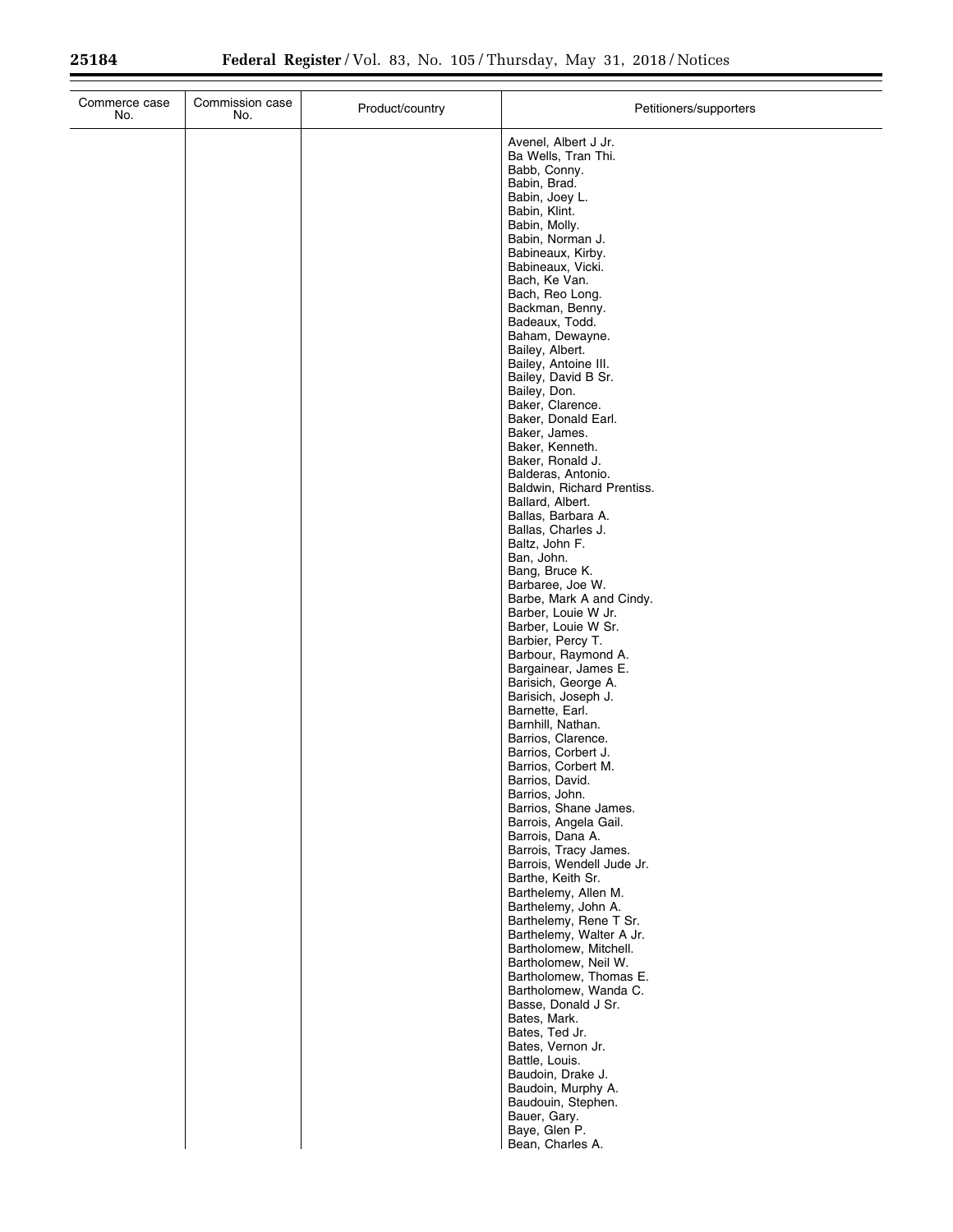$\overline{a}$ 

| Beazley, William E.<br>Becnel, Glenn J.<br>Becnel, Kent.<br>Beecher, Carold F.<br>Beechler, Ronald.<br>Bell, James E.<br>Bell, Ronald A.<br>Bellanger, Arnold.<br>Bellanger, Clifton.<br>Bellanger, Scott J.<br>Belsome, Derrell M.<br>Belsome, Karl M.<br>Bennett, Cecil A Jr.<br>Bennett, Gary Lynn.<br>Bennett, Irin Jr.<br>Bennett, James W Jr.<br>Bennett, Louis.<br>Benoit, Francis J.<br>Benoit, Nicholas L.<br>Benoit, Paula T.<br>Benoit, Tenna J Jr.<br>Benton, Walter T.<br>Berger, Ray W.<br>Bergeron, Alfred Scott.<br>Bergeron, Jeff.<br>Bergeron, Nolan A.<br>Bergeron, Ulysses J.<br>Bernard, Lamont L.<br>Berner, Mark J.<br>Berthelot, Gerard J Sr.<br>Berthelot, James A.<br>Berthelot, Myron J.<br>Bertrand, Jerl C.<br>Beverung, Keith J.<br>Bianchini, Raymond W.<br>Bickham, Leo E.<br>Bienvenu, Charles.<br>Biggs, Jerry W Sr.<br>Bigler, Delbert.<br>Billington, Richard.<br>Billiot, Alfredia.<br>Billiot, Arthur.<br>Billiot, Aubrey.<br>Billiot, Barell J.<br>Billiot, Betty.<br>Billiot, Bobby J.<br>Billiot, Brian K.<br>Billiot, Cassidy.<br>Billiot, Charles Sr.<br>Billiot, Chris J Sr.<br>Billiot, E J E.<br>Billiot, Earl W Sr.<br>Billiot, Ecton L.<br>Billiot, Emary.<br>Billiot, Forest Jr.<br>Billiot, Gerald.<br>Billiot, Harold J.<br>Billiot, Jacco A.<br>Billiot, Jake A.<br>Billiot, James Jr.<br>Billiot, Joseph S Jr.<br>Billiot, Laurence V.<br>Billiot, Leonard F Jr.<br>Billiot, Lisa.<br>Billiot, Mary L.<br>Billiot, Paul J Sr.<br>Billiot, Shirley L.<br>Billiot, Steve M.<br>Billiot, Thomas Adam.<br>Billiot, Thomas Sr.<br>Billiot, Wenceslaus Jr.<br>Billiott, Alexander J.<br>Biron, Yale. | Commerce case<br>No. | Commission case<br>No. | Product/country | Petitioners/supporters |
|-----------------------------------------------------------------------------------------------------------------------------------------------------------------------------------------------------------------------------------------------------------------------------------------------------------------------------------------------------------------------------------------------------------------------------------------------------------------------------------------------------------------------------------------------------------------------------------------------------------------------------------------------------------------------------------------------------------------------------------------------------------------------------------------------------------------------------------------------------------------------------------------------------------------------------------------------------------------------------------------------------------------------------------------------------------------------------------------------------------------------------------------------------------------------------------------------------------------------------------------------------------------------------------------------------------------------------------------------------------------------------------------------------------------------------------------------------------------------------------------------------------------------------------------------------------------------------------------------------------------------------------------------------|----------------------|------------------------|-----------------|------------------------|
|                                                                                                                                                                                                                                                                                                                                                                                                                                                                                                                                                                                                                                                                                                                                                                                                                                                                                                                                                                                                                                                                                                                                                                                                                                                                                                                                                                                                                                                                                                                                                                                                                                                     |                      |                        |                 |                        |
|                                                                                                                                                                                                                                                                                                                                                                                                                                                                                                                                                                                                                                                                                                                                                                                                                                                                                                                                                                                                                                                                                                                                                                                                                                                                                                                                                                                                                                                                                                                                                                                                                                                     |                      |                        |                 |                        |
|                                                                                                                                                                                                                                                                                                                                                                                                                                                                                                                                                                                                                                                                                                                                                                                                                                                                                                                                                                                                                                                                                                                                                                                                                                                                                                                                                                                                                                                                                                                                                                                                                                                     |                      |                        |                 |                        |
|                                                                                                                                                                                                                                                                                                                                                                                                                                                                                                                                                                                                                                                                                                                                                                                                                                                                                                                                                                                                                                                                                                                                                                                                                                                                                                                                                                                                                                                                                                                                                                                                                                                     |                      |                        |                 |                        |
|                                                                                                                                                                                                                                                                                                                                                                                                                                                                                                                                                                                                                                                                                                                                                                                                                                                                                                                                                                                                                                                                                                                                                                                                                                                                                                                                                                                                                                                                                                                                                                                                                                                     |                      |                        |                 |                        |
|                                                                                                                                                                                                                                                                                                                                                                                                                                                                                                                                                                                                                                                                                                                                                                                                                                                                                                                                                                                                                                                                                                                                                                                                                                                                                                                                                                                                                                                                                                                                                                                                                                                     |                      |                        |                 |                        |
|                                                                                                                                                                                                                                                                                                                                                                                                                                                                                                                                                                                                                                                                                                                                                                                                                                                                                                                                                                                                                                                                                                                                                                                                                                                                                                                                                                                                                                                                                                                                                                                                                                                     |                      |                        |                 |                        |
|                                                                                                                                                                                                                                                                                                                                                                                                                                                                                                                                                                                                                                                                                                                                                                                                                                                                                                                                                                                                                                                                                                                                                                                                                                                                                                                                                                                                                                                                                                                                                                                                                                                     |                      |                        |                 |                        |
|                                                                                                                                                                                                                                                                                                                                                                                                                                                                                                                                                                                                                                                                                                                                                                                                                                                                                                                                                                                                                                                                                                                                                                                                                                                                                                                                                                                                                                                                                                                                                                                                                                                     |                      |                        |                 |                        |
|                                                                                                                                                                                                                                                                                                                                                                                                                                                                                                                                                                                                                                                                                                                                                                                                                                                                                                                                                                                                                                                                                                                                                                                                                                                                                                                                                                                                                                                                                                                                                                                                                                                     |                      |                        |                 |                        |
|                                                                                                                                                                                                                                                                                                                                                                                                                                                                                                                                                                                                                                                                                                                                                                                                                                                                                                                                                                                                                                                                                                                                                                                                                                                                                                                                                                                                                                                                                                                                                                                                                                                     |                      |                        |                 |                        |
|                                                                                                                                                                                                                                                                                                                                                                                                                                                                                                                                                                                                                                                                                                                                                                                                                                                                                                                                                                                                                                                                                                                                                                                                                                                                                                                                                                                                                                                                                                                                                                                                                                                     |                      |                        |                 |                        |
|                                                                                                                                                                                                                                                                                                                                                                                                                                                                                                                                                                                                                                                                                                                                                                                                                                                                                                                                                                                                                                                                                                                                                                                                                                                                                                                                                                                                                                                                                                                                                                                                                                                     |                      |                        |                 |                        |
|                                                                                                                                                                                                                                                                                                                                                                                                                                                                                                                                                                                                                                                                                                                                                                                                                                                                                                                                                                                                                                                                                                                                                                                                                                                                                                                                                                                                                                                                                                                                                                                                                                                     |                      |                        |                 |                        |
|                                                                                                                                                                                                                                                                                                                                                                                                                                                                                                                                                                                                                                                                                                                                                                                                                                                                                                                                                                                                                                                                                                                                                                                                                                                                                                                                                                                                                                                                                                                                                                                                                                                     |                      |                        |                 |                        |
|                                                                                                                                                                                                                                                                                                                                                                                                                                                                                                                                                                                                                                                                                                                                                                                                                                                                                                                                                                                                                                                                                                                                                                                                                                                                                                                                                                                                                                                                                                                                                                                                                                                     |                      |                        |                 |                        |
|                                                                                                                                                                                                                                                                                                                                                                                                                                                                                                                                                                                                                                                                                                                                                                                                                                                                                                                                                                                                                                                                                                                                                                                                                                                                                                                                                                                                                                                                                                                                                                                                                                                     |                      |                        |                 |                        |
|                                                                                                                                                                                                                                                                                                                                                                                                                                                                                                                                                                                                                                                                                                                                                                                                                                                                                                                                                                                                                                                                                                                                                                                                                                                                                                                                                                                                                                                                                                                                                                                                                                                     |                      |                        |                 |                        |
|                                                                                                                                                                                                                                                                                                                                                                                                                                                                                                                                                                                                                                                                                                                                                                                                                                                                                                                                                                                                                                                                                                                                                                                                                                                                                                                                                                                                                                                                                                                                                                                                                                                     |                      |                        |                 |                        |
|                                                                                                                                                                                                                                                                                                                                                                                                                                                                                                                                                                                                                                                                                                                                                                                                                                                                                                                                                                                                                                                                                                                                                                                                                                                                                                                                                                                                                                                                                                                                                                                                                                                     |                      |                        |                 |                        |
|                                                                                                                                                                                                                                                                                                                                                                                                                                                                                                                                                                                                                                                                                                                                                                                                                                                                                                                                                                                                                                                                                                                                                                                                                                                                                                                                                                                                                                                                                                                                                                                                                                                     |                      |                        |                 |                        |
|                                                                                                                                                                                                                                                                                                                                                                                                                                                                                                                                                                                                                                                                                                                                                                                                                                                                                                                                                                                                                                                                                                                                                                                                                                                                                                                                                                                                                                                                                                                                                                                                                                                     |                      |                        |                 |                        |
|                                                                                                                                                                                                                                                                                                                                                                                                                                                                                                                                                                                                                                                                                                                                                                                                                                                                                                                                                                                                                                                                                                                                                                                                                                                                                                                                                                                                                                                                                                                                                                                                                                                     |                      |                        |                 |                        |
|                                                                                                                                                                                                                                                                                                                                                                                                                                                                                                                                                                                                                                                                                                                                                                                                                                                                                                                                                                                                                                                                                                                                                                                                                                                                                                                                                                                                                                                                                                                                                                                                                                                     |                      |                        |                 |                        |
|                                                                                                                                                                                                                                                                                                                                                                                                                                                                                                                                                                                                                                                                                                                                                                                                                                                                                                                                                                                                                                                                                                                                                                                                                                                                                                                                                                                                                                                                                                                                                                                                                                                     |                      |                        |                 |                        |
|                                                                                                                                                                                                                                                                                                                                                                                                                                                                                                                                                                                                                                                                                                                                                                                                                                                                                                                                                                                                                                                                                                                                                                                                                                                                                                                                                                                                                                                                                                                                                                                                                                                     |                      |                        |                 |                        |
|                                                                                                                                                                                                                                                                                                                                                                                                                                                                                                                                                                                                                                                                                                                                                                                                                                                                                                                                                                                                                                                                                                                                                                                                                                                                                                                                                                                                                                                                                                                                                                                                                                                     |                      |                        |                 |                        |
|                                                                                                                                                                                                                                                                                                                                                                                                                                                                                                                                                                                                                                                                                                                                                                                                                                                                                                                                                                                                                                                                                                                                                                                                                                                                                                                                                                                                                                                                                                                                                                                                                                                     |                      |                        |                 |                        |
|                                                                                                                                                                                                                                                                                                                                                                                                                                                                                                                                                                                                                                                                                                                                                                                                                                                                                                                                                                                                                                                                                                                                                                                                                                                                                                                                                                                                                                                                                                                                                                                                                                                     |                      |                        |                 |                        |
|                                                                                                                                                                                                                                                                                                                                                                                                                                                                                                                                                                                                                                                                                                                                                                                                                                                                                                                                                                                                                                                                                                                                                                                                                                                                                                                                                                                                                                                                                                                                                                                                                                                     |                      |                        |                 |                        |
|                                                                                                                                                                                                                                                                                                                                                                                                                                                                                                                                                                                                                                                                                                                                                                                                                                                                                                                                                                                                                                                                                                                                                                                                                                                                                                                                                                                                                                                                                                                                                                                                                                                     |                      |                        |                 |                        |
|                                                                                                                                                                                                                                                                                                                                                                                                                                                                                                                                                                                                                                                                                                                                                                                                                                                                                                                                                                                                                                                                                                                                                                                                                                                                                                                                                                                                                                                                                                                                                                                                                                                     |                      |                        |                 |                        |
|                                                                                                                                                                                                                                                                                                                                                                                                                                                                                                                                                                                                                                                                                                                                                                                                                                                                                                                                                                                                                                                                                                                                                                                                                                                                                                                                                                                                                                                                                                                                                                                                                                                     |                      |                        |                 |                        |
|                                                                                                                                                                                                                                                                                                                                                                                                                                                                                                                                                                                                                                                                                                                                                                                                                                                                                                                                                                                                                                                                                                                                                                                                                                                                                                                                                                                                                                                                                                                                                                                                                                                     |                      |                        |                 |                        |
|                                                                                                                                                                                                                                                                                                                                                                                                                                                                                                                                                                                                                                                                                                                                                                                                                                                                                                                                                                                                                                                                                                                                                                                                                                                                                                                                                                                                                                                                                                                                                                                                                                                     |                      |                        |                 |                        |
|                                                                                                                                                                                                                                                                                                                                                                                                                                                                                                                                                                                                                                                                                                                                                                                                                                                                                                                                                                                                                                                                                                                                                                                                                                                                                                                                                                                                                                                                                                                                                                                                                                                     |                      |                        |                 |                        |
|                                                                                                                                                                                                                                                                                                                                                                                                                                                                                                                                                                                                                                                                                                                                                                                                                                                                                                                                                                                                                                                                                                                                                                                                                                                                                                                                                                                                                                                                                                                                                                                                                                                     |                      |                        |                 |                        |
|                                                                                                                                                                                                                                                                                                                                                                                                                                                                                                                                                                                                                                                                                                                                                                                                                                                                                                                                                                                                                                                                                                                                                                                                                                                                                                                                                                                                                                                                                                                                                                                                                                                     |                      |                        |                 |                        |
|                                                                                                                                                                                                                                                                                                                                                                                                                                                                                                                                                                                                                                                                                                                                                                                                                                                                                                                                                                                                                                                                                                                                                                                                                                                                                                                                                                                                                                                                                                                                                                                                                                                     |                      |                        |                 |                        |
|                                                                                                                                                                                                                                                                                                                                                                                                                                                                                                                                                                                                                                                                                                                                                                                                                                                                                                                                                                                                                                                                                                                                                                                                                                                                                                                                                                                                                                                                                                                                                                                                                                                     |                      |                        |                 |                        |
|                                                                                                                                                                                                                                                                                                                                                                                                                                                                                                                                                                                                                                                                                                                                                                                                                                                                                                                                                                                                                                                                                                                                                                                                                                                                                                                                                                                                                                                                                                                                                                                                                                                     |                      |                        |                 |                        |
|                                                                                                                                                                                                                                                                                                                                                                                                                                                                                                                                                                                                                                                                                                                                                                                                                                                                                                                                                                                                                                                                                                                                                                                                                                                                                                                                                                                                                                                                                                                                                                                                                                                     |                      |                        |                 |                        |
|                                                                                                                                                                                                                                                                                                                                                                                                                                                                                                                                                                                                                                                                                                                                                                                                                                                                                                                                                                                                                                                                                                                                                                                                                                                                                                                                                                                                                                                                                                                                                                                                                                                     |                      |                        |                 |                        |
|                                                                                                                                                                                                                                                                                                                                                                                                                                                                                                                                                                                                                                                                                                                                                                                                                                                                                                                                                                                                                                                                                                                                                                                                                                                                                                                                                                                                                                                                                                                                                                                                                                                     |                      |                        |                 |                        |
|                                                                                                                                                                                                                                                                                                                                                                                                                                                                                                                                                                                                                                                                                                                                                                                                                                                                                                                                                                                                                                                                                                                                                                                                                                                                                                                                                                                                                                                                                                                                                                                                                                                     |                      |                        |                 |                        |
|                                                                                                                                                                                                                                                                                                                                                                                                                                                                                                                                                                                                                                                                                                                                                                                                                                                                                                                                                                                                                                                                                                                                                                                                                                                                                                                                                                                                                                                                                                                                                                                                                                                     |                      |                        |                 |                        |
|                                                                                                                                                                                                                                                                                                                                                                                                                                                                                                                                                                                                                                                                                                                                                                                                                                                                                                                                                                                                                                                                                                                                                                                                                                                                                                                                                                                                                                                                                                                                                                                                                                                     |                      |                        |                 |                        |
|                                                                                                                                                                                                                                                                                                                                                                                                                                                                                                                                                                                                                                                                                                                                                                                                                                                                                                                                                                                                                                                                                                                                                                                                                                                                                                                                                                                                                                                                                                                                                                                                                                                     |                      |                        |                 |                        |
|                                                                                                                                                                                                                                                                                                                                                                                                                                                                                                                                                                                                                                                                                                                                                                                                                                                                                                                                                                                                                                                                                                                                                                                                                                                                                                                                                                                                                                                                                                                                                                                                                                                     |                      |                        |                 |                        |
|                                                                                                                                                                                                                                                                                                                                                                                                                                                                                                                                                                                                                                                                                                                                                                                                                                                                                                                                                                                                                                                                                                                                                                                                                                                                                                                                                                                                                                                                                                                                                                                                                                                     |                      |                        |                 |                        |
|                                                                                                                                                                                                                                                                                                                                                                                                                                                                                                                                                                                                                                                                                                                                                                                                                                                                                                                                                                                                                                                                                                                                                                                                                                                                                                                                                                                                                                                                                                                                                                                                                                                     |                      |                        |                 |                        |
|                                                                                                                                                                                                                                                                                                                                                                                                                                                                                                                                                                                                                                                                                                                                                                                                                                                                                                                                                                                                                                                                                                                                                                                                                                                                                                                                                                                                                                                                                                                                                                                                                                                     |                      |                        |                 |                        |
|                                                                                                                                                                                                                                                                                                                                                                                                                                                                                                                                                                                                                                                                                                                                                                                                                                                                                                                                                                                                                                                                                                                                                                                                                                                                                                                                                                                                                                                                                                                                                                                                                                                     |                      |                        |                 |                        |
|                                                                                                                                                                                                                                                                                                                                                                                                                                                                                                                                                                                                                                                                                                                                                                                                                                                                                                                                                                                                                                                                                                                                                                                                                                                                                                                                                                                                                                                                                                                                                                                                                                                     |                      |                        |                 |                        |
|                                                                                                                                                                                                                                                                                                                                                                                                                                                                                                                                                                                                                                                                                                                                                                                                                                                                                                                                                                                                                                                                                                                                                                                                                                                                                                                                                                                                                                                                                                                                                                                                                                                     |                      |                        |                 |                        |
|                                                                                                                                                                                                                                                                                                                                                                                                                                                                                                                                                                                                                                                                                                                                                                                                                                                                                                                                                                                                                                                                                                                                                                                                                                                                                                                                                                                                                                                                                                                                                                                                                                                     |                      |                        |                 |                        |
|                                                                                                                                                                                                                                                                                                                                                                                                                                                                                                                                                                                                                                                                                                                                                                                                                                                                                                                                                                                                                                                                                                                                                                                                                                                                                                                                                                                                                                                                                                                                                                                                                                                     |                      |                        |                 |                        |
|                                                                                                                                                                                                                                                                                                                                                                                                                                                                                                                                                                                                                                                                                                                                                                                                                                                                                                                                                                                                                                                                                                                                                                                                                                                                                                                                                                                                                                                                                                                                                                                                                                                     |                      |                        |                 |                        |
|                                                                                                                                                                                                                                                                                                                                                                                                                                                                                                                                                                                                                                                                                                                                                                                                                                                                                                                                                                                                                                                                                                                                                                                                                                                                                                                                                                                                                                                                                                                                                                                                                                                     |                      |                        |                 |                        |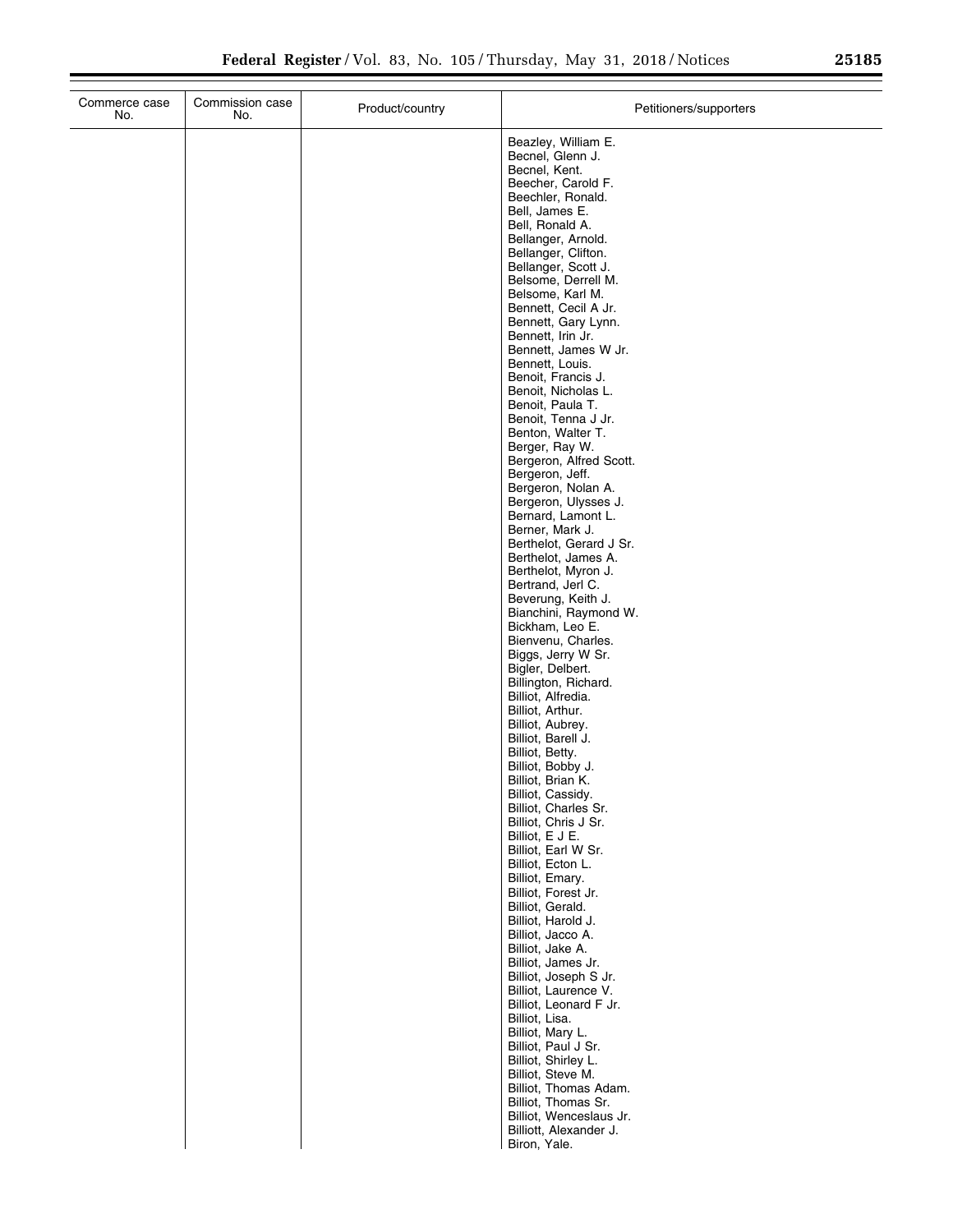| Commerce case<br>No. | Commission case<br>No. | Product/country | Petitioners/supporters                                                                                                                                                                                                                                                                                                                                                                                                                                                                                                                                                                                                                                                                                                                                                                                                                                                                                                                                                                                                                                                                                                                                                                                                                                                                                                                                                                                                                                                                                                                                                                                                                                     |
|----------------------|------------------------|-----------------|------------------------------------------------------------------------------------------------------------------------------------------------------------------------------------------------------------------------------------------------------------------------------------------------------------------------------------------------------------------------------------------------------------------------------------------------------------------------------------------------------------------------------------------------------------------------------------------------------------------------------------------------------------------------------------------------------------------------------------------------------------------------------------------------------------------------------------------------------------------------------------------------------------------------------------------------------------------------------------------------------------------------------------------------------------------------------------------------------------------------------------------------------------------------------------------------------------------------------------------------------------------------------------------------------------------------------------------------------------------------------------------------------------------------------------------------------------------------------------------------------------------------------------------------------------------------------------------------------------------------------------------------------------|
|                      |                        |                 | Black, William C.<br>Blackston, Larry E.<br>Blackwell, Wade H III.<br>Blackwell, Wade H Jr.<br>Blanchard, Albert.<br>Blanchard, Andrew J.<br>Blanchard, Billy J.<br>Blanchard, Cyrus.<br>Blanchard, Daniel A.<br>Blanchard, Dean.<br>Blanchard, Douglas Jr.<br>Blanchard, Dwayne.<br>Blanchard, Elgin.<br>Blanchard, Gilbert.<br>Blanchard, Jade.<br>Blanchard, James.<br>Blanchard, John F Jr.<br>Blanchard, Katie.<br>Blanchard, Kelly.<br>Blanchard, Matt Joseph.<br>Blanchard, Michael.<br>Blanchard, Quentin Timothy.<br>Blanchard, Roger Sr.<br>Blanchard, Walton H Jr.<br>Bland, Quyen T.<br>Blouin, Roy A.<br>Blume, Jack Jr.<br>Bodden, Arturo.<br>Bodden, Jasper.<br>Bollinger, Donald E.<br>Bolotte, Darren W.<br>Bolton, Larry F.<br>Bondi, Paul J.<br>Bonvillain, Jimmy J.<br>Bonvillian, Donna M.<br>Boone, Clifton Felix.<br>Boone, Donald F II.<br>Boone, Donald F III (Ricky).<br>Boone, Gregory T.<br>Boquet, Noriss P Jr.<br>Boquet, Wilfred Jr.<br>Bordelon, Glenn Sr.<br>Bordelon, James P.<br>Bordelon, Shelby P.<br>Borden, Benny.<br>Borne, Crystal.<br>Borne, Dina L.<br>Borne, Edward Joseph Jr.<br>Borne, Edward Sr.<br>Bosarge, Hubert Lawrence.<br>Bosarge, Robert.<br>Bosarge, Sandra.<br>Bosarge, Steve.<br>Boudlauch, Durel A Jr.<br>Boudoin, Larry Terrell.<br>Boudoin, Nathan.<br>Boudreaux, Brent J.<br>Boudreaux, Elvin J III.<br>Boudreaux, James C Jr.<br>Boudreaux, James N.<br>Boudreaux, Jessie.<br>Boudreaux, Leroy A.<br>Boudreaux, Mark.<br>Boudreaux, Paul Sr.<br>Boudreaux, Richard D.<br>Boudreaux, Ronald Sr.<br>Boudreaux, Sally.<br>Boudreaux, Veronica.<br>Boudwin, Dwayne.<br>Boudwin, Jewel James Sr. |
|                      |                        |                 | Boudwin, Wayne.<br>Bouise, Norman.<br>Boulet, Irwin J Jr.                                                                                                                                                                                                                                                                                                                                                                                                                                                                                                                                                                                                                                                                                                                                                                                                                                                                                                                                                                                                                                                                                                                                                                                                                                                                                                                                                                                                                                                                                                                                                                                                  |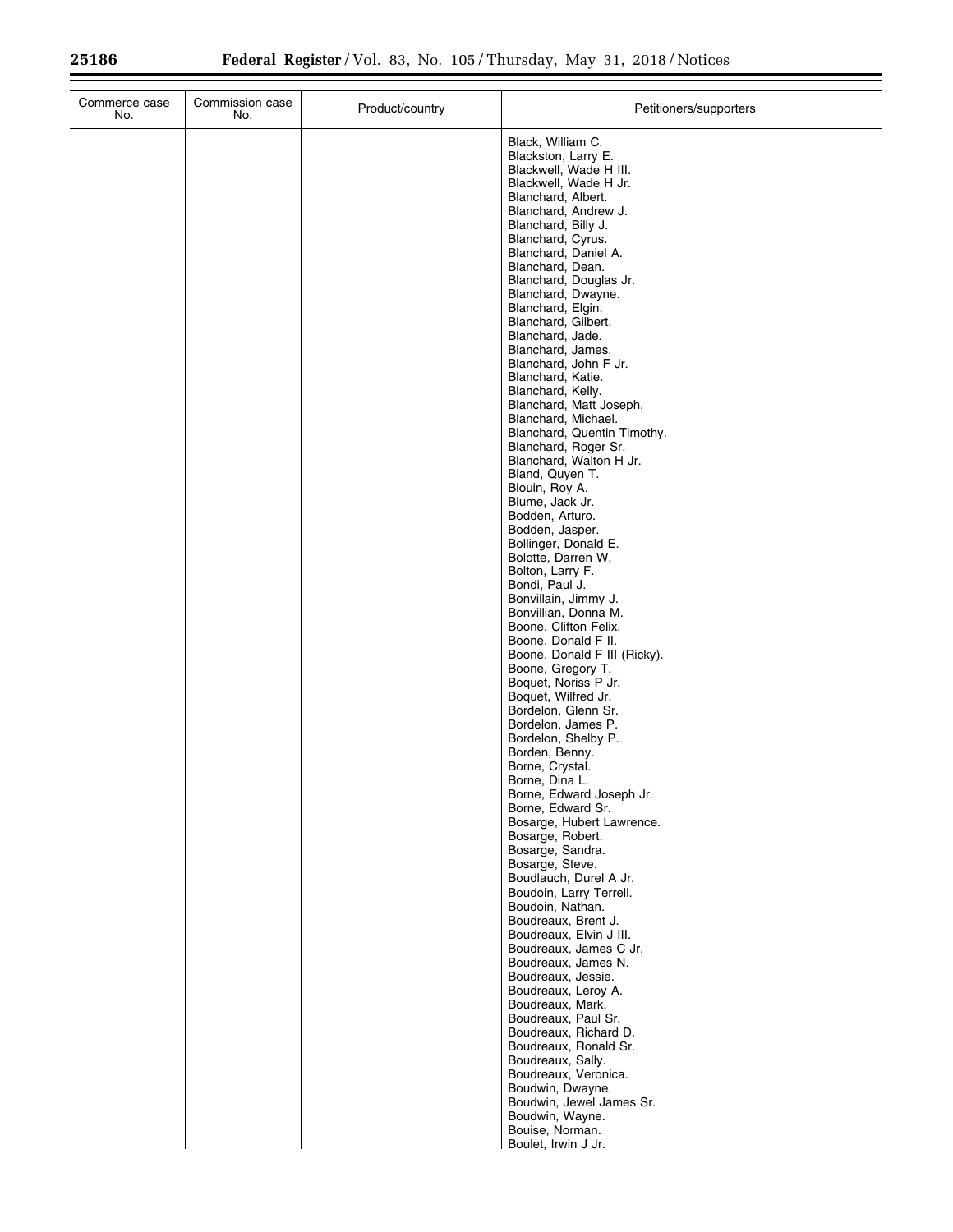$\overline{\phantom{0}}$ 

| Commerce case<br>No. | Commission case<br>No. | Product/country | Petitioners/supporters                       |
|----------------------|------------------------|-----------------|----------------------------------------------|
|                      |                        |                 | Boullion, Debra.                             |
|                      |                        |                 | Bourg, Allen T.                              |
|                      |                        |                 | Bourg, Benny.                                |
|                      |                        |                 | Bourg, Chad J.                               |
|                      |                        |                 | Bourg, Channon.                              |
|                      |                        |                 | Bourg, Chris.                                |
|                      |                        |                 | Bourg, Douglas.<br>Bourg, Glenn A.           |
|                      |                        |                 | Bourg, Jearmie Sr.                           |
|                      |                        |                 | Bourg, Kent A.                               |
|                      |                        |                 | Bourg, Mark.                                 |
|                      |                        |                 | Bourg, Nolan P.                              |
|                      |                        |                 | Bourg, Ricky J.                              |
|                      |                        |                 | Bourgeois, Albert P.                         |
|                      |                        |                 | Bourgeois, Brian J Jr.<br>Bourgeois, Daniel. |
|                      |                        |                 | Bourgeois, Dwayne.                           |
|                      |                        |                 | Bourgeois, Jake.                             |
|                      |                        |                 | Bourgeois, Johnny M.                         |
|                      |                        |                 | Bourgeois, Johnny M Jr.                      |
|                      |                        |                 | Bourgeois, Leon A.                           |
|                      |                        |                 | Bourgeois, Louis A.<br>Bourgeois, Merrie E.  |
|                      |                        |                 | Bourgeois, Randy P.                          |
|                      |                        |                 | Bourgeois, Reed.                             |
|                      |                        |                 | Bourgeois, Webley.                           |
|                      |                        |                 | Bourn, Chris.                                |
|                      |                        |                 | Bourque, Murphy Paul.                        |
|                      |                        |                 | Bourque, Ray.                                |
|                      |                        |                 | Bousegard, Duvic Jr.<br>Boutte, Manuel J Jr. |
|                      |                        |                 | Bouvier, Colbert A II.                       |
|                      |                        |                 | Bouzigard, Dale J.                           |
|                      |                        |                 | Bouzigard, Edgar J III.                      |
|                      |                        |                 | Bouzigard, Eeris.                            |
|                      |                        |                 | Bowers, Harold.                              |
|                      |                        |                 | Bowers, Tommy.                               |
|                      |                        |                 | Boyd, David E Sr.<br>Boyd, Elbert.           |
|                      |                        |                 | Boykin, Darren L.                            |
|                      |                        |                 | Boykin, Thomas Carol.                        |
|                      |                        |                 | Bradley, James.                              |
|                      |                        |                 | Brady, Brian.                                |
|                      |                        |                 | Brandhurst, Kay.                             |
|                      |                        |                 | Brandhurst, Ray E Sr.                        |
|                      |                        |                 | Brandhurst, Raymond J.<br>Braneff, David G.  |
|                      |                        |                 | Brannan, William P.                          |
|                      |                        |                 | Branom, Donald James Jr.                     |
|                      |                        |                 | Braud, James M.                              |
|                      |                        |                 | Brazan, Frank J.                             |
|                      |                        |                 | Breaud, Irvin F Jr.                          |
|                      |                        |                 | Breaux, Barbara.<br>Breaux, Brian J.         |
|                      |                        |                 | Breaux, Charlie M.                           |
|                      |                        |                 | Breaux, Clifford.                            |
|                      |                        |                 | Breaux, Colin E.                             |
|                      |                        |                 | Breaux, Daniel Jr.                           |
|                      |                        |                 | Breaux, Larry J.                             |
|                      |                        |                 | Breaux, Robert J Jr.                         |
|                      |                        |                 | Breaux, Shelby.                              |
|                      |                        |                 | Briscoe, Robert F Jr.<br>Britsch, L D Jr.    |
|                      |                        |                 | Broussard, Dwayne E.                         |
|                      |                        |                 | Broussard, Eric.                             |
|                      |                        |                 | Broussard, Keith.                            |
|                      |                        |                 | Broussard, Larry.                            |
|                      |                        |                 | Broussard, Mark A.                           |
|                      |                        |                 | Broussard, Roger David.                      |
|                      |                        |                 | Broussard, Roger R.<br>Broussard, Steve P.   |
|                      |                        |                 | Brown, Cindy B.                              |
|                      |                        |                 | Brown, Colleen.                              |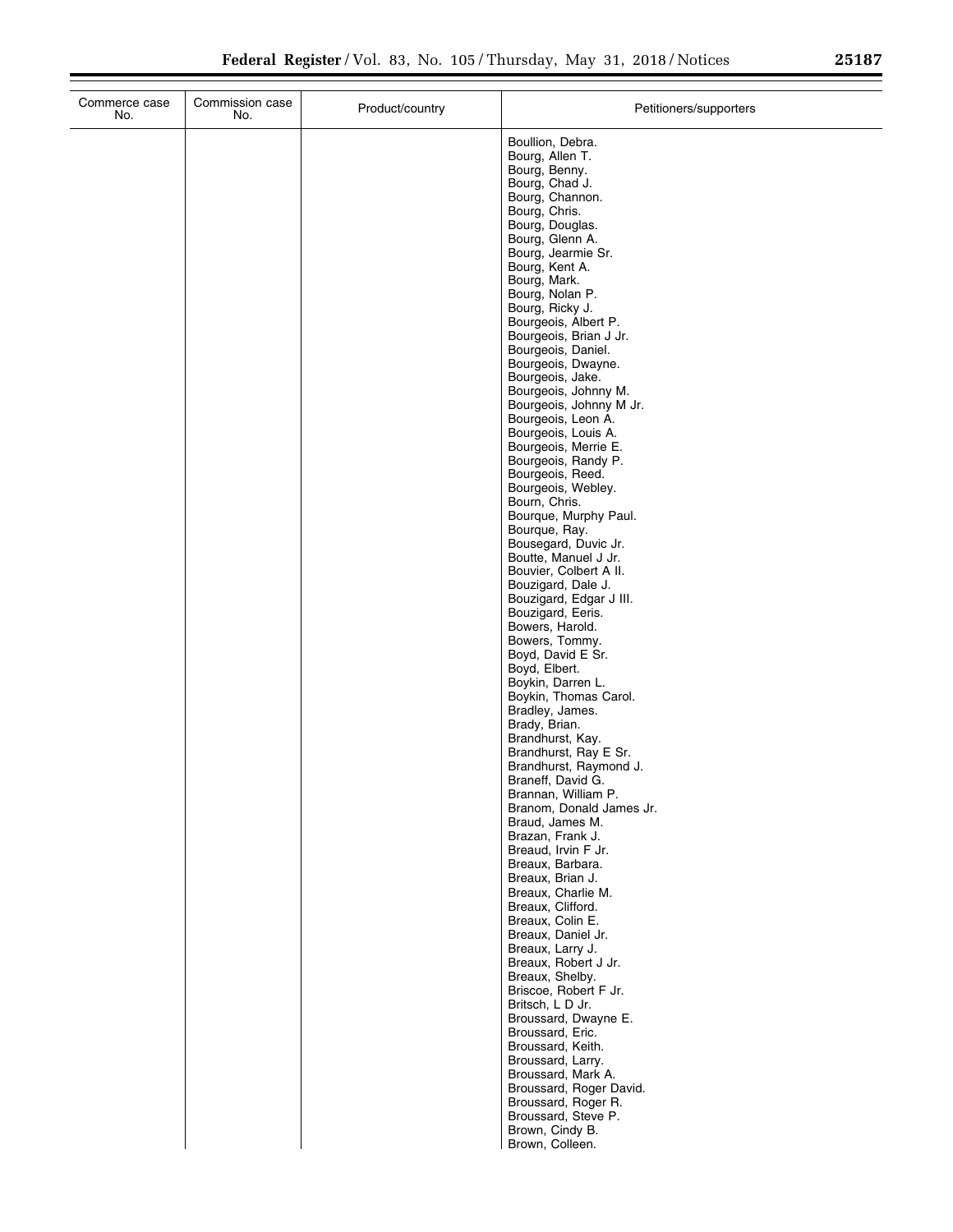| Commission case<br>Commerce case<br>No.<br>No. | Product/country | Petitioners/supporters                                                                                                                                                                                                                                                                                                                                                                                                                                                                                                                                                                                                                                                                                                                                                                                                                                                                                                                                                                                                                                                                                                                                                                                                                                                                                                                                                                                              |
|------------------------------------------------|-----------------|---------------------------------------------------------------------------------------------------------------------------------------------------------------------------------------------------------------------------------------------------------------------------------------------------------------------------------------------------------------------------------------------------------------------------------------------------------------------------------------------------------------------------------------------------------------------------------------------------------------------------------------------------------------------------------------------------------------------------------------------------------------------------------------------------------------------------------------------------------------------------------------------------------------------------------------------------------------------------------------------------------------------------------------------------------------------------------------------------------------------------------------------------------------------------------------------------------------------------------------------------------------------------------------------------------------------------------------------------------------------------------------------------------------------|
|                                                |                 | Brown, Donald G.<br>Brown, John W.<br>Brown, Paul R.<br>Brown, Ricky.<br>Brown, Toby H.<br>Bruce, Adam J.<br>Bruce, Adam J Jr.<br>Bruce, Bob R.<br>Bruce, Daniel M Sr.<br>Bruce, Eli T Sr.<br>Bruce, Emelda L.<br>Bruce, Gary J Sr.<br>Bruce, James P.<br>Bruce, Lester J Jr.<br>Bruce, Margie L.<br>Bruce, Mary P.<br>Bruce, Nathan.<br>Bruce, Robert.<br>Bruce, Russell.<br>Brudnock, Peter Sr.<br>Brunet, Elton J.<br>Brunet, Joseph A.<br>Brunet, Joseph A.<br>Brunet, Levy J Jr.<br>Brunet, Raymond Sr.<br>Bryan, David N.<br>Bryant, Ina Fay V.<br>Bryant, Jack D Sr.<br>Bryant, James Larry.<br>Buford, Ernest.<br>Bui, Ben.<br>Bui, Dich.<br>Bui, Dung Thi.<br>Bui, Huong T.<br>Bui, Ngan.<br>Bui, Nhuan.<br>Bui, Nuoi Van.<br>Bui, Tai.<br>Bui, Tien.<br>Bui, Tommy.<br>Bui, Xuan and De Nguyen.<br>Bui, Xuanmai.<br>Bull, Delbert E.<br>Bundy, Belvina (Kenneth).<br>Bundy, Kenneth Sr.<br>Bundy, Nicky.<br>Bundy, Ronald J.<br>Bundy, Ronnie J.<br>Buquet, John Jr.<br>Buras, Clayton M.<br>Buras, Leander.<br>Buras, Robert M Jr.<br>Buras, Waylon J.<br>Burlett, Elliott C.<br>Burlett, John C Jr.<br>Burnell, Charles B.<br>Burnell, Charles R.<br>Burnham, Deanna Lea.<br>Burns, Stuart E.<br>Burroughs, Lindsey Hilton Jr.<br>Burton, Ronnie.<br>Busby, Hardy E.<br>Busby, Tex H.<br>Busch, RC.<br>Bush, Robert A.<br>Bussey, Tyler.<br>Butcher, Dorothy.<br>Butcher, Rocky J.<br>Butler, Albert A. |
|                                                |                 | Butler, Aline M.<br>Bychurch, Johnny.<br>Bychurch, Johnny Jr.<br>Cabanilla, Alex.                                                                                                                                                                                                                                                                                                                                                                                                                                                                                                                                                                                                                                                                                                                                                                                                                                                                                                                                                                                                                                                                                                                                                                                                                                                                                                                                   |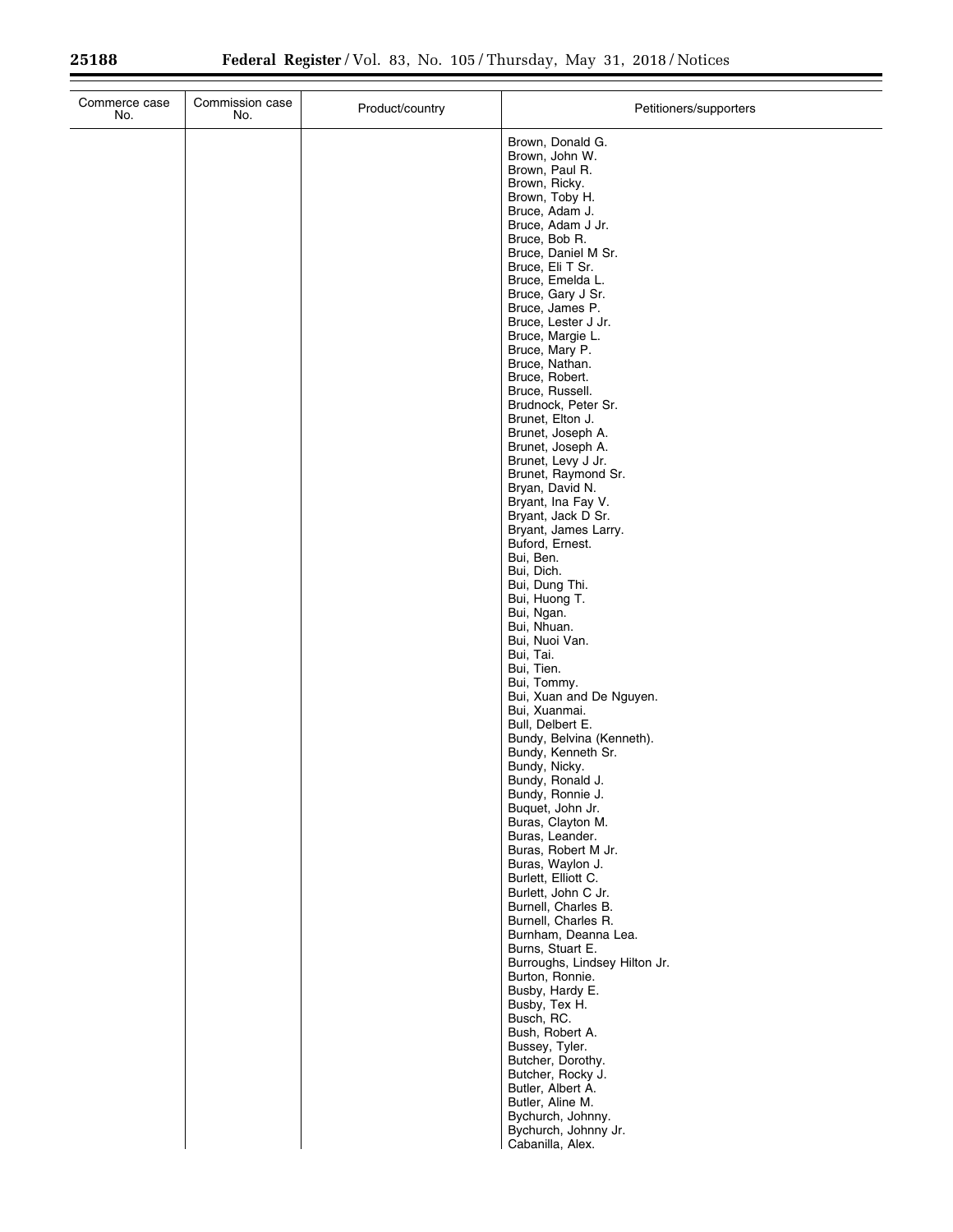| Commerce case<br>No. | Commission case<br>No. | Product/country | Petitioners/supporters                              |
|----------------------|------------------------|-----------------|-----------------------------------------------------|
|                      |                        |                 | Caboz, Jose Santos.                                 |
|                      |                        |                 | Cacioppo, Anthony Jr.                               |
|                      |                        |                 | Caddell, David.<br>Cadiere, Mae Quick.              |
|                      |                        |                 | Cadiere, Ronald J.                                  |
|                      |                        |                 | Cahill, Jack.                                       |
|                      |                        |                 | Caillouet, Stanford Jr.<br>Caison, Jerry Lane Jr.   |
|                      |                        |                 | Calcagno, Stephen Paul Sr.                          |
|                      |                        |                 | Calderone, John S.                                  |
|                      |                        |                 | Callahan, Gene P Sr.<br>Callahan, Michael J.        |
|                      |                        |                 | Callahan, Russell.                                  |
|                      |                        |                 | Callais, Ann.                                       |
|                      |                        |                 | Callais, Franklin D.<br>Callais, Gary D.            |
|                      |                        |                 | Callais, Michael.                                   |
|                      |                        |                 | Callais, Michael.                                   |
|                      |                        |                 | Callais, Sandy.<br>Callais, Terrence.               |
|                      |                        |                 | Camardelle, Anna M.                                 |
|                      |                        |                 | Camardelle, Chris J.<br>Camardelle, David.          |
|                      |                        |                 | Camardelle, Edward J III.                           |
|                      |                        |                 | Camardelle, Edward J Jr.                            |
|                      |                        |                 | Camardelle, Harris A.<br>Camardelle, Knowles.       |
|                      |                        |                 | Camardelle, Noel T.                                 |
|                      |                        |                 | Camardelle, Tilman J.                               |
|                      |                        |                 | Caminita, John A III.<br>Campo, Donald Paul.        |
|                      |                        |                 | Campo, Kevin.                                       |
|                      |                        |                 | Campo, Nicholas J.<br>Campo, Roy.                   |
|                      |                        |                 | Campo, Roy Sr.                                      |
|                      |                        |                 | Camus, Ernest M Jr.                                 |
|                      |                        |                 | Canova, Carl.<br>Cantrelle, Alvin.                  |
|                      |                        |                 | Cantrelle, Eugene J.                                |
|                      |                        |                 | Cantrelle, Otis A Sr.                               |
|                      |                        |                 | Cantrelle, Otis Jr (Buddy).<br>Cantrelle, Philip A. |
|                      |                        |                 | Cantrelle, Tate Joseph.                             |
|                      |                        |                 | Canty, Robert Jamies.<br>Cao, Anna.                 |
|                      |                        |                 | Cao, Billy.                                         |
|                      |                        |                 | Cao, Billy Viet.                                    |
|                      |                        |                 | Cao, Binh Quang.<br>Cao, Chau.                      |
|                      |                        |                 | Cao, Dan Dien.                                      |
|                      |                        |                 | Cao, Dung Van.                                      |
|                      |                        |                 | Cao, Gio Van.<br>Cao, Hiep A.                       |
|                      |                        |                 | Cao, Linh Huyen.                                    |
|                      |                        |                 | Cao, Nghia Thi.<br>Cao, Nhieu V.                    |
|                      |                        |                 | Cao, Si-Van.                                        |
|                      |                        |                 | Cao, Thanh Kim.                                     |
|                      |                        |                 | Cao, Tuong Van.<br>Carinhas, Jack G Jr.             |
|                      |                        |                 | Carl, Joseph Allen.                                 |
|                      |                        |                 | Carlos, Gregory.                                    |
|                      |                        |                 | Carlos, Irvin.<br>Carmadelle, David J.              |
|                      |                        |                 | Carmadelle, Larry G.                                |
|                      |                        |                 | Carmadelle, Rudy J.                                 |
|                      |                        |                 | Carrere, Anthony T Jr.<br>Carrier, Larry J.         |
|                      |                        |                 | Caruso, Michael.                                    |
|                      |                        |                 | Casanova, David W Sr.<br>Cassagne, Alphonse G III.  |
|                      |                        |                 | Cassagne, Alphonse G IV.                            |
|                      |                        |                 | Cassidy, Mark.                                      |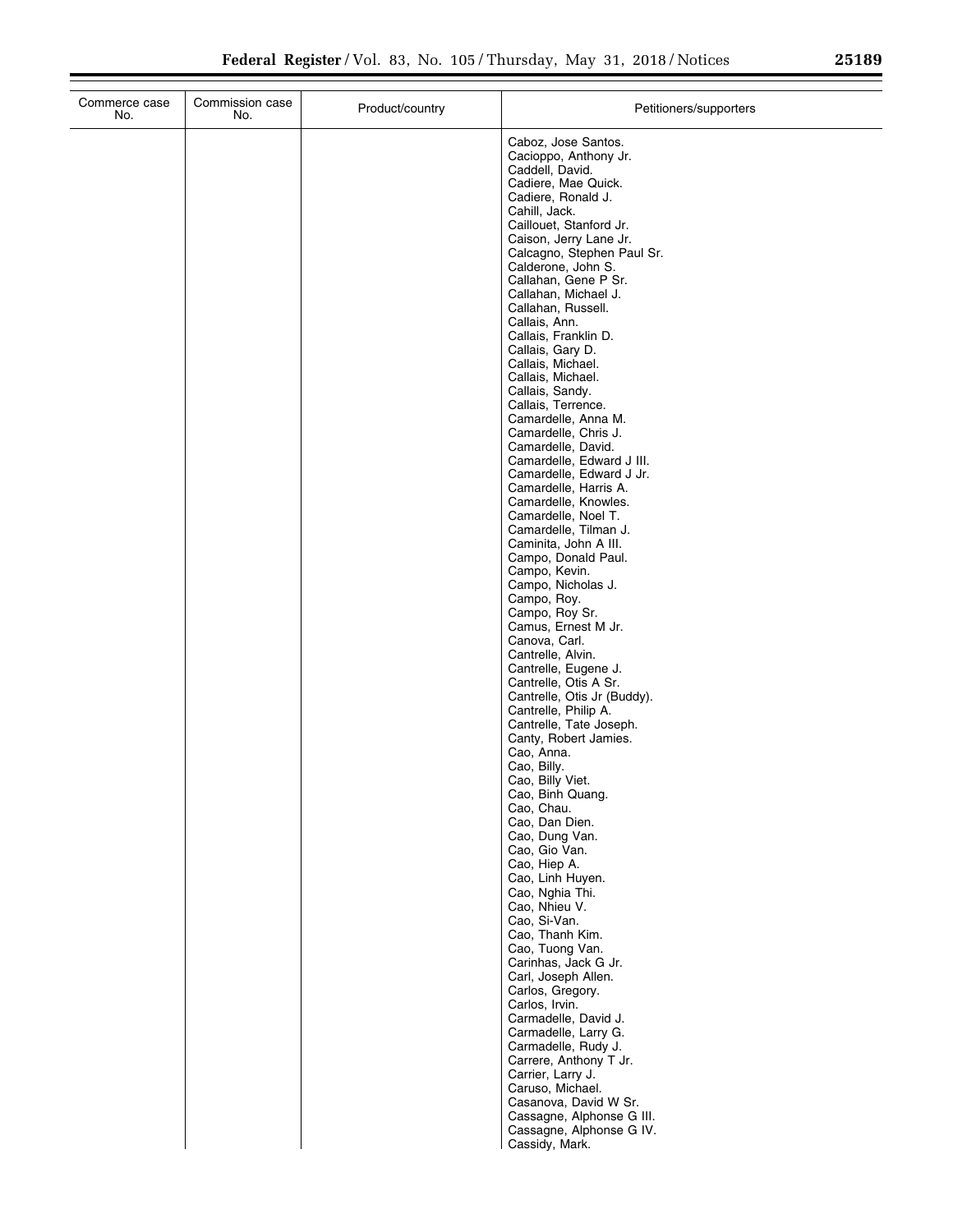| Commerce case<br>No. | Commission case<br>No. | Product/country | Petitioners/supporters                           |
|----------------------|------------------------|-----------------|--------------------------------------------------|
|                      |                        |                 | Casso, Joseph.                                   |
|                      |                        |                 | Castelin, Gilbert.                               |
|                      |                        |                 | Castelin, Sharon.<br>Castellanos, Raul L.        |
|                      |                        |                 | Castelluccio, John A Jr.                         |
|                      |                        |                 | Castille, Joshua.                                |
|                      |                        |                 | Caulfield, Adolph Jr.                            |
|                      |                        |                 | Caulfield, Hope.<br>Caulfield, James M Jr.       |
|                      |                        |                 | Caulfield, Jean.                                 |
|                      |                        |                 | Cepriano, Salvador.                              |
|                      |                        |                 | Cerdes, Julius W Jr.<br>Cerise, Marla.           |
|                      |                        |                 | Chabert, John.                                   |
|                      |                        |                 | Chaisson, Dean J.                                |
|                      |                        |                 | Chaisson, Henry.                                 |
|                      |                        |                 | Chaisson, Vincent A.<br>Chaix, Thomas B III.     |
|                      |                        |                 | Champagne, Brian.                                |
|                      |                        |                 | Champagne, Harold P.                             |
|                      |                        |                 | Champagne, Kenton.<br>Champagne, Leon J.         |
|                      |                        |                 | Champagne, Leroy A.                              |
|                      |                        |                 | Champagne, Lori.                                 |
|                      |                        |                 | Champagne, Timmy D.                              |
|                      |                        |                 | Champagne, Willard.<br>Champlin, Kim J.          |
|                      |                        |                 | Chance, Jason R.                                 |
|                      |                        |                 | Chancey, Jeff.                                   |
|                      |                        |                 | Chapa, Arturo.<br>Chaplin Robert G Sr.           |
|                      |                        |                 | Chaplin, Saxby Stowe.                            |
|                      |                        |                 | Charles, Christopher.                            |
|                      |                        |                 | Charpentier, Allen J.<br>Charpentier, Alvin J.   |
|                      |                        |                 | Charpentier, Daniel J.                           |
|                      |                        |                 | Charpentier, Lawrence.                           |
|                      |                        |                 | Charpentier, Linton.                             |
|                      |                        |                 | Charpentier, Melanie.<br>Charpentier, Murphy Jr. |
|                      |                        |                 | Charpentier, Robert J.                           |
|                      |                        |                 | Chartier, Michelle.                              |
|                      |                        |                 | Chau, Minh Huu.<br>Chauvin, Anthony.             |
|                      |                        |                 | Chauvin, Anthony P Jr.                           |
|                      |                        |                 | Chauvin, Carey M.                                |
|                      |                        |                 | Chauvin, David James.<br>Chauvin, James E.       |
|                      |                        |                 | Chauvin, Kimberly Kay.                           |
|                      |                        |                 | Cheeks, Alton Bruce.                             |
|                      |                        |                 | Cheers, Elwood.                                  |
|                      |                        |                 | Chenier, Ricky.<br>Cheramie, Alan.               |
|                      |                        |                 | Cheramie, Alan J Jr.                             |
|                      |                        |                 | Cheramie, Alton J.                               |
|                      |                        |                 | Cheramie, Berwick Jr.<br>Cheramie, Berwick Sr.   |
|                      |                        |                 | Cheramie, Daniel James Sr.                       |
|                      |                        |                 | Cheramie, Danny.                                 |
|                      |                        |                 | Cheramie, David J.<br>Cheramie, David P.         |
|                      |                        |                 | Cheramie, Dickey J.                              |
|                      |                        |                 | Cheramie, Donald.                                |
|                      |                        |                 | Cheramie, Enola.                                 |
|                      |                        |                 | Cheramie, Flint.<br>Cheramie, Harold L.          |
|                      |                        |                 | Cheramie, Harry J Sr.                            |
|                      |                        |                 | Cheramie, Harry Jr.                              |
|                      |                        |                 | Cheramie, Harvey Jr.                             |
|                      |                        |                 | Cheramie, Harvey Sr.<br>Cheramie, Henry J Sr.    |
|                      |                        |                 | Cheramie, James A.                               |
|                      |                        |                 | Cheramie, James P.                               |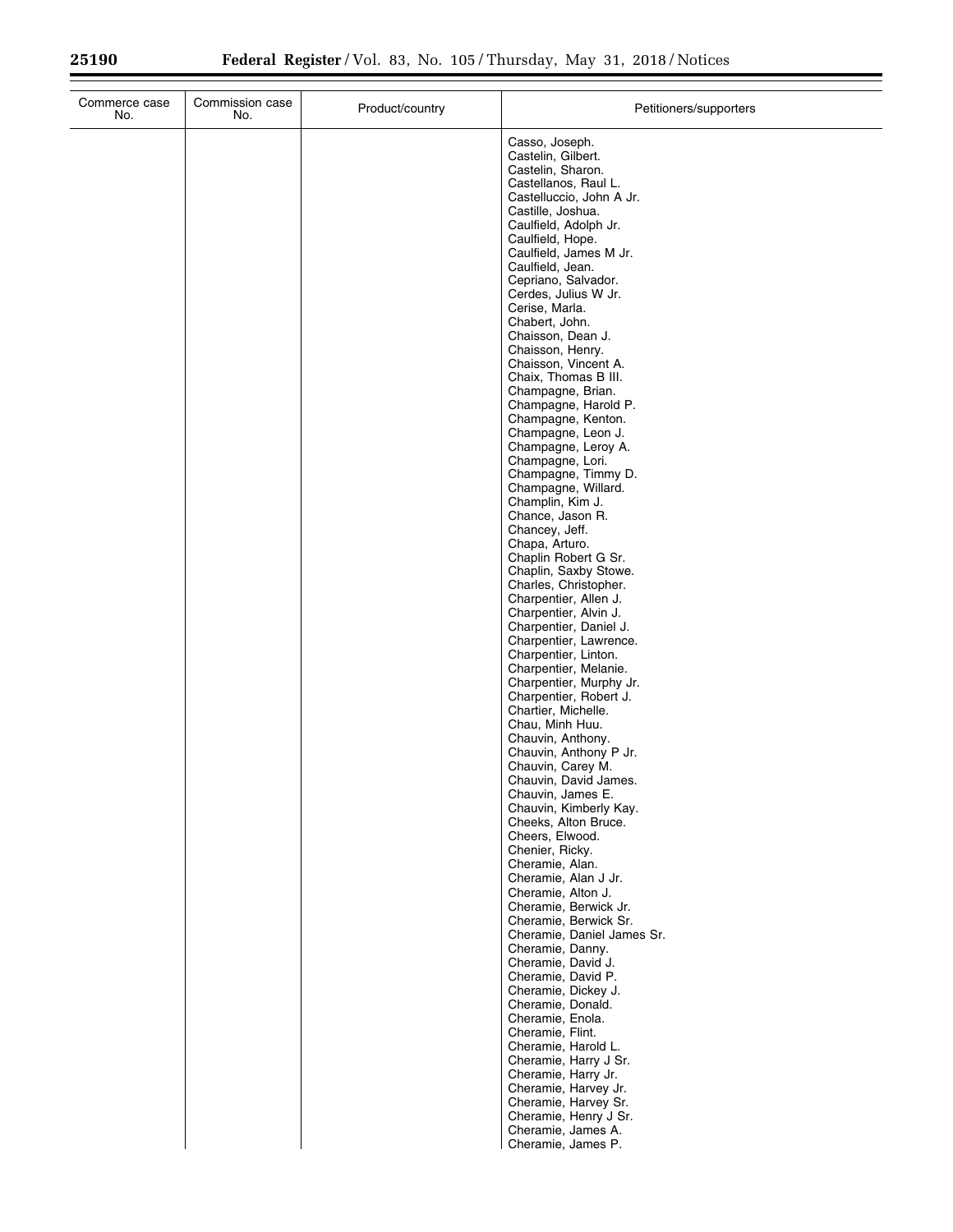| Commerce case<br>No. | Commission case<br>No. | Product/country | Petitioners/supporters                      |
|----------------------|------------------------|-----------------|---------------------------------------------|
|                      |                        |                 | Cheramie, Jody P.                           |
|                      |                        |                 | Cheramie, Joey J.                           |
|                      |                        |                 | Cheramie, Johnny.<br>Cheramie, Joseph A.    |
|                      |                        |                 | Cheramie, Lee Allen.                        |
|                      |                        |                 | Cheramie, Linton J.                         |
|                      |                        |                 | Cheramie, Mark A.<br>Cheramie, Murphy J.    |
|                      |                        |                 | Cheramie, Nathan A Sr.                      |
|                      |                        |                 | Cheramie, Neddy P.                          |
|                      |                        |                 | Cheramie, Nicky J.<br>Cheramie, Ojess M.    |
|                      |                        |                 | Cheramie, Paris P.                          |
|                      |                        |                 | Cheramie, Robbie.                           |
|                      |                        |                 | Cheramie, Rodney E Jr.<br>Cheramie, Ronald. |
|                      |                        |                 | Cheramie, Roy.                              |
|                      |                        |                 | Cheramie, Roy A.                            |
|                      |                        |                 | Cheramie, Sally K.<br>Cheramie, Terry J.    |
|                      |                        |                 | Cheramie, Terry Jr.                         |
|                      |                        |                 | Cheramie, Timmy.                            |
|                      |                        |                 | Cheramie, Tina.<br>Cheramie, Todd M.        |
|                      |                        |                 | Cheramie, Tommy.                            |
|                      |                        |                 | Cheramie, Wayne A.<br>Cheramie, Wayne A Jr. |
|                      |                        |                 | Cheramie, Wayne F Sr.                       |
|                      |                        |                 | Cheramie, Wayne J.                          |
|                      |                        |                 | Cheramie, Webb Jr.<br>Chevalier, Mitch.     |
|                      |                        |                 | Chew, Thomas J.                             |
|                      |                        |                 | Chhun, Samantha.                            |
|                      |                        |                 | Chiasson, Jody J.<br>Chiasson, Manton P Jr. |
|                      |                        |                 | Chiasson, Michael P.                        |
|                      |                        |                 | Childress, Gordon.                          |
|                      |                        |                 | Chisholm, Arthur.<br>Chisholm, Henry Jr.    |
|                      |                        |                 | Christen, David Jr.                         |
|                      |                        |                 | Christen, Vernon.                           |
|                      |                        |                 | Christmas, John T Jr.<br>Chung, Long V.     |
|                      |                        |                 | Ciaccio, Vance.                             |
|                      |                        |                 | Cibilic, Bozidar.                           |
|                      |                        |                 | Cieutat, John.<br>Cisneros, Albino.         |
|                      |                        |                 | Ciuffi, Michael L.                          |
|                      |                        |                 | Clark, James M.                             |
|                      |                        |                 | Clark, Jennings.<br>Clark, Mark A.          |
|                      |                        |                 | Clark, Ricky L.                             |
|                      |                        |                 | Cobb, Michael A.                            |
|                      |                        |                 | Cochran, Jimmy.<br>Coleman, Ernest.         |
|                      |                        |                 | Coleman, Freddie Jr.                        |
|                      |                        |                 | Colletti, Rodney A.                         |
|                      |                        |                 | Collier, Ervin J.<br>Collier, Wade.         |
|                      |                        |                 | Collins, Bernard J.                         |
|                      |                        |                 | Collins, Bruce J Jr.                        |
|                      |                        |                 | Collins, Donald.<br>Collins, Earline.       |
|                      |                        |                 | Collins, Eddie F Jr.                        |
|                      |                        |                 | Collins, Jack.                              |
|                      |                        |                 | Collins, Jack.<br>Collins, Julius.          |
|                      |                        |                 | Collins, Lawson Bruce Sr.                   |
|                      |                        |                 | Collins, Lindy S Jr.                        |
|                      |                        |                 | Collins, Logan A Jr.<br>Collins, Robert.    |
|                      |                        |                 | Collins, Timmy P.                           |
|                      |                        |                 | Collins Vendon . Ir                         |

Collins, Vendon Jr.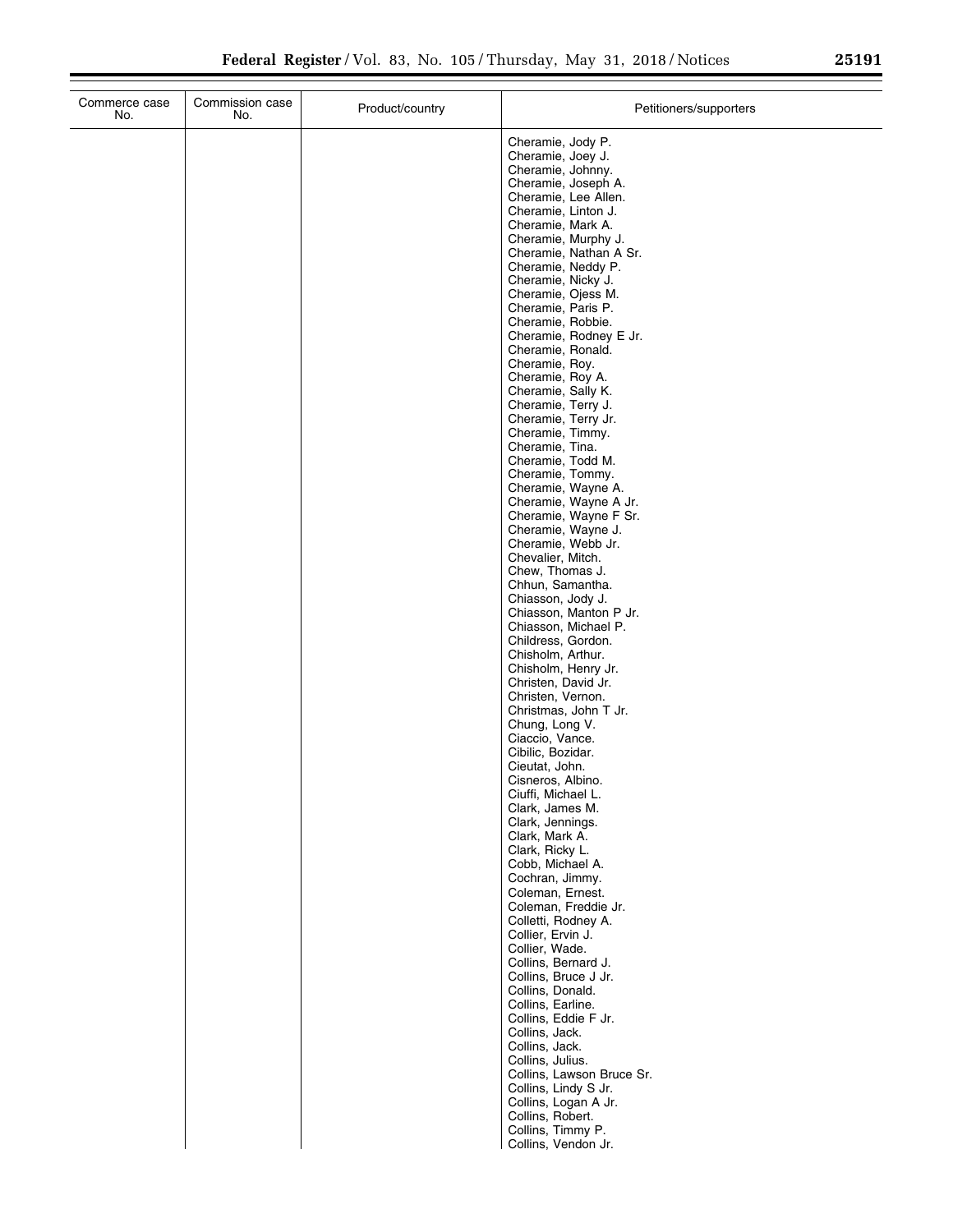| Commerce case<br>No. | Commission case<br>No. | Product/country | Petitioners/supporters                                                                                                                                                                                                                                                                                                                                                                                                                                                                                                                                                                                                                                                                                                                                                                                                                                                                                                                                                                                                                                                                                                                                                                                                                                          |
|----------------------|------------------------|-----------------|-----------------------------------------------------------------------------------------------------------------------------------------------------------------------------------------------------------------------------------------------------------------------------------------------------------------------------------------------------------------------------------------------------------------------------------------------------------------------------------------------------------------------------------------------------------------------------------------------------------------------------------------------------------------------------------------------------------------------------------------------------------------------------------------------------------------------------------------------------------------------------------------------------------------------------------------------------------------------------------------------------------------------------------------------------------------------------------------------------------------------------------------------------------------------------------------------------------------------------------------------------------------|
|                      |                        |                 | Collins, Wilbert Jr.<br>Collins, Woodrow.<br>Colson, Chris and Michelle.<br>Comardelle, Michael J.<br>Comeaux, Allen J.<br>Compeaux, Curtis J.<br>Compeaux, Gary P.<br>Compeaux, Harris.<br>Cone, Jody.<br>Contreras, Mario.<br>Cook, Edwin A Jr.<br>Cook, Edwin A Sr.<br>Cook, Joshua.<br>Cook, Larry R Sr.<br>Cook, Scott.<br>Cook, Theodore D.<br>Cooksey, Ernest Neal.<br>Cooper, Acy J III.<br>Cooper, Acy J Jr.<br>Cooper, Acy Sr.<br>Cooper, Christopher W.<br>Cooper, Jon C.<br>Cooper, Marla F.<br>Cooper, Vincent J.<br>Copeman, John R.<br>Corley, Ronald E.<br>Cornett, Eddie.<br>Cornwall, Roger.<br>Cortez, Brenda M.<br>Cortez, Cathy.<br>Cortez, Curtis.<br>Cortez, Daniel P.<br>Cortez, Edgar.<br>Cortez, Keith J.<br>Cortez, Leslie J.<br>Cosse, Robert K.<br>Coston, Clayton.<br>Cotsovolos, John Gordon.<br>Coulon, Allen J Jr.<br>Coulon, Allen J Sr.<br>Coulon, Amy M.<br>Coulon, Cleveland F.<br>Coulon, Darrin M.<br>Coulon, Don.<br>Coulon, Earline N.<br>Coulon, Ellis Jr.<br>Coursey, John W.<br>Courville, Ronnie P.<br>Cover, Darryl L.<br>Cowdrey, Michael Dudley.<br>Cowdrey, Michael Nelson.<br>Crain, Michael T.<br>Crawford, Bryan D.<br>Crawford, Steven J.<br>Creamer, Quention.<br>Credeur, Todd A Sr.<br>Credeur, Tony J. |
|                      |                        |                 | Creppel, Carlton.                                                                                                                                                                                                                                                                                                                                                                                                                                                                                                                                                                                                                                                                                                                                                                                                                                                                                                                                                                                                                                                                                                                                                                                                                                               |
|                      |                        |                 | Creppel, Catherine.<br>Creppel, Craig Anthony.<br>Creppel, Freddy.<br>Creppel, Isadore Jr.<br>Creppel, Julinne G III.<br>Creppel, Kenneth.<br>Creppel, Kenneth.<br>Creppel, Nathan J Jr.<br>Creppell, Michel P.<br>Cristina, Charles J.<br>Crochet, Sterling James.<br>Crochet, Tony J.<br>Crosby, Benjy J.<br>Crosby, Darlene.<br>Crosby, Leonard W Jr.                                                                                                                                                                                                                                                                                                                                                                                                                                                                                                                                                                                                                                                                                                                                                                                                                                                                                                        |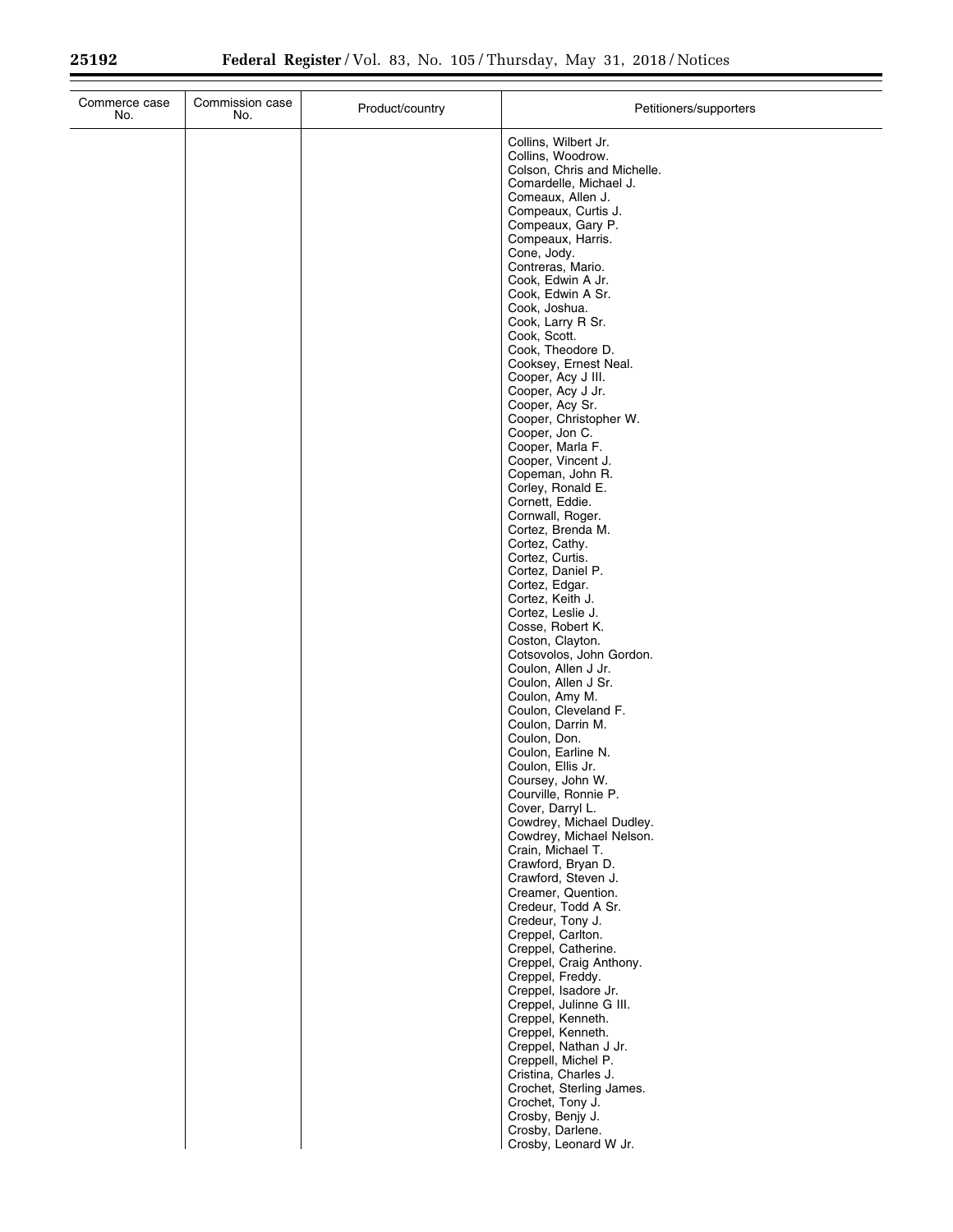| Commerce case<br>No. | Commission case<br>No. | Product/country | Petitioners/supporters                                                                                                                                                                                                                                                                                                                                                                                                                                                                                                                                                                                                                                                                                                                                                                                                                                                                                                                                                                                                                                                                                   |
|----------------------|------------------------|-----------------|----------------------------------------------------------------------------------------------------------------------------------------------------------------------------------------------------------------------------------------------------------------------------------------------------------------------------------------------------------------------------------------------------------------------------------------------------------------------------------------------------------------------------------------------------------------------------------------------------------------------------------------------------------------------------------------------------------------------------------------------------------------------------------------------------------------------------------------------------------------------------------------------------------------------------------------------------------------------------------------------------------------------------------------------------------------------------------------------------------|
|                      |                        |                 | Crosby, Ted J.<br>Crosby, Thomas.<br>Crum, Lonnie.<br>Crum, Tommy Lloyd.<br>Cruz, Jesus.<br>Cubbage, Melinda T.<br>Cuccia, Anthony J.<br>Cuccia, Anthony J Jr.<br>Cuccia, Kevin.<br>Cumbie, Bryan E.<br>Cure, Mike.<br>Curole, Keith J.<br>Curole, Kevin P.<br>Curole, Margaret B.<br>Curole, Willie P Jr.<br>Cutrer, Jason C.<br>Cvitanovich, T.<br>Daigle, Alfred.<br>Daigle, Cleve and Nona.<br>Daigle, David John.<br>Daigle, EJ.<br>Daigle, Glenn.<br>Daigle, Jamie J.<br>Daigle, Jason.<br>Daigle, Kirk.<br>Daigle, Leonard P.<br>Daigle, Lloyd.<br>Daigle, Louis J.<br>Daigle, Melanie.<br>Daigle, Michael J.<br>Daigle, Michael Wayne and JoAnn.<br>Daisy, Jeff.<br>Dale, Cleveland L.<br>Dang, Ba.<br>Dang, Dap.<br>Dang, David.<br>Dang, Duong.<br>Dang, Khang.<br>Dang, Khang and Tam Phan.<br>Dang, Loan Thi.<br>Dang, Minh.<br>Dang, Minh Van.<br>Dang, Son.<br>Dang, Tao Kevin.<br>Dang, Thang Duc.<br>Dang, Thien Van.<br>Dang, Thuong.<br>Dang, Thuy.<br>Dang, Van D.<br>Daniels, David.<br>Daniels, Henry.<br>Daniels, Leslie.<br>Danos, Albert Sr.<br>Danos, James A.<br>Danos, Jared. |
|                      |                        |                 | Danos, Oliver J.<br>Danos, Ricky P.<br>Danos, Rodney.<br>Danos, Timothy A.                                                                                                                                                                                                                                                                                                                                                                                                                                                                                                                                                                                                                                                                                                                                                                                                                                                                                                                                                                                                                               |
|                      |                        |                 | d'Antignac, Debi.<br>d'Antignac, Jack.<br>Dantin, Archie A.<br>Dantin, Mark S Sr.<br>Dantin, Stephen Jr.<br>Dao, Paul.<br>Dao, Vang.                                                                                                                                                                                                                                                                                                                                                                                                                                                                                                                                                                                                                                                                                                                                                                                                                                                                                                                                                                     |
|                      |                        |                 | Dao-Nguyen, Chrysti.<br>Darda, Albert L Jr.<br>Darda, Gertrude.<br>Darda, Herbert.<br>Darda, J C.<br>Darda, Jeremy.<br>Darda, Tammy.                                                                                                                                                                                                                                                                                                                                                                                                                                                                                                                                                                                                                                                                                                                                                                                                                                                                                                                                                                     |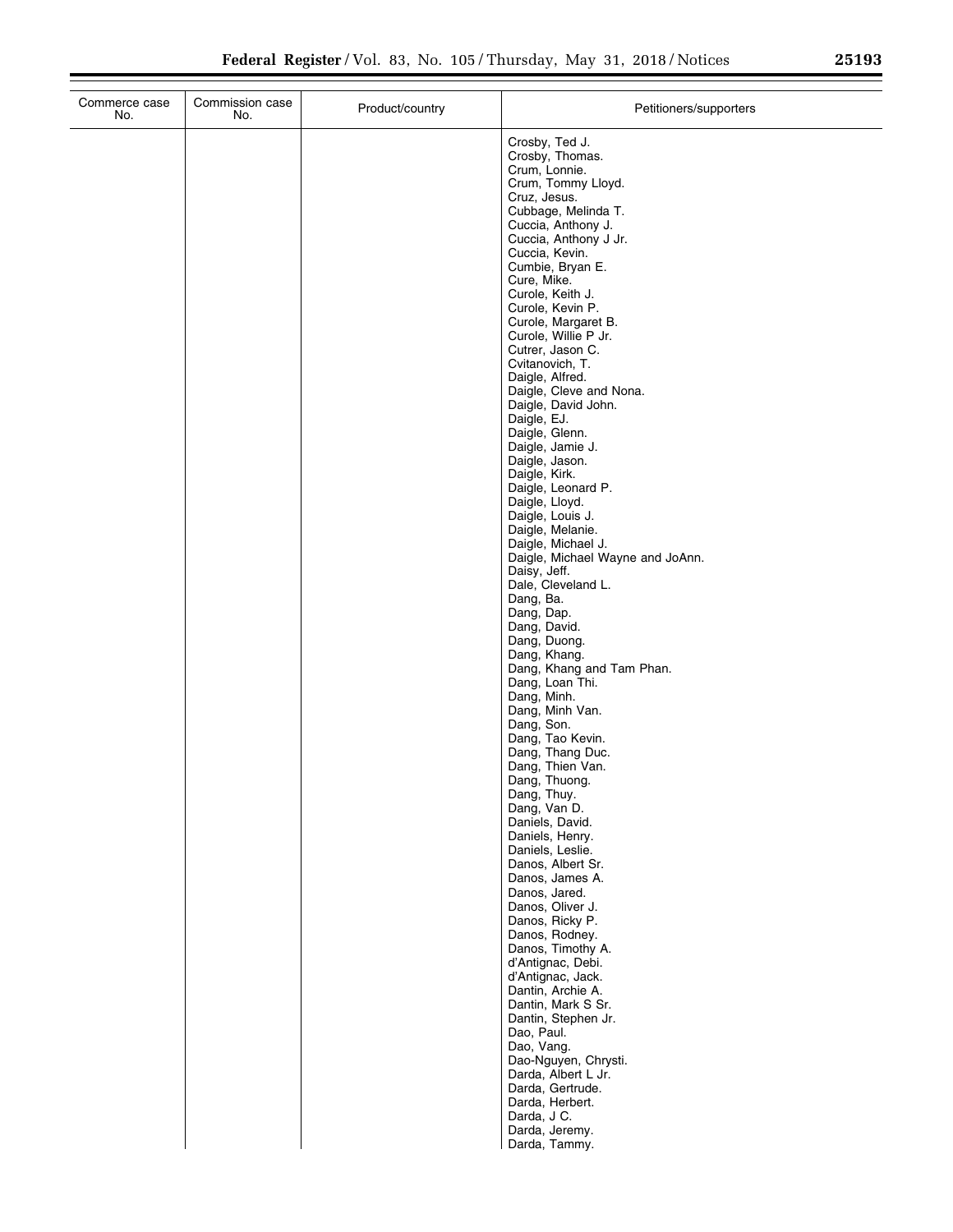| Commerce case<br>No. | Commission case<br>No. | Product/country | Petitioners/supporters                                                                                                                                                                                                                                                                                                                                                                                                                                                                                                                                                                                                                                                                                                                                                                                                                                                                                                                                                                                                                                                                                                                                                                                                                                                                                              |
|----------------------|------------------------|-----------------|---------------------------------------------------------------------------------------------------------------------------------------------------------------------------------------------------------------------------------------------------------------------------------------------------------------------------------------------------------------------------------------------------------------------------------------------------------------------------------------------------------------------------------------------------------------------------------------------------------------------------------------------------------------------------------------------------------------------------------------------------------------------------------------------------------------------------------------------------------------------------------------------------------------------------------------------------------------------------------------------------------------------------------------------------------------------------------------------------------------------------------------------------------------------------------------------------------------------------------------------------------------------------------------------------------------------|
|                      |                        |                 | Darda, Trudy.<br>Dardar, Alvin.<br>Dardar, Basile J.<br>Dardar, Basile Sr.<br>Dardar, Cindy.<br>Dardar, David.<br>Dardar, Donald S.<br>Dardar, Edison J Sr.<br>Dardar, Gayle Picou.<br>Dardar, Gilbert B.<br>Dardar, Gilbert Sr.<br>Dardar, Isadore J Jr.<br>Dardar, Jacqueline.<br>Dardar, Jonathan M.<br>Dardar, Lanny.<br>Dardar, Larry J.<br>Dardar, Many.<br>Dardar, Neal A.<br>Dardar, Norbert.<br>Dardar, Patti V.<br>Dardar, Percy B Sr.<br>Dardar, Rose.<br>Dardar, Rusty J.<br>Dardar, Samuel.<br>Dardar, Summersgill.<br>Dardar, Terry P.<br>Dardar, Toney M Jr.<br>Dardar, Toney Sr.<br>Dargis, Stephen M.<br>Dassau, Louis.<br>David, Philip J Jr.<br>Davis, Cliff.<br>Davis, Daniel A.<br>Davis, Danny A.<br>Davis, James.<br>Davis, John W.<br>Davis, Joseph D.<br>Davis, Michael Steven.<br>Davis, Ronald B.<br>Davis, William T Jr.<br>Davis, William Theron.<br>Dawson, JT.<br>de la Cruz, Avery T.<br>Dean, Ilene L.<br>Dean, John N.<br>Dean, Stephen.<br>DeBarge, Brian K.<br>DeBarge, Sherry.<br>DeBarge, Thomas W.<br>Decoursey, John.<br>Dedon, Walter.<br>Deere, Daryl.<br>Deere, David E.<br>Deere, Dennis H.<br>Defelice, Robin.<br>Defelice, Tracie L.<br>DeHart, Ashton J Sr.<br>Dehart, Bernard J.<br>Dehart, Blair.<br>Dehart, Clevis.<br>Dehart, Clevis Jr.<br>DeHart, Curtis P Sr. |
|                      |                        |                 | Dehart, Eura Sr.<br>Dehart, Ferrell John.<br>Dehart, Leonard M.<br>DeHart, Troy.<br>DeJean, Chris N Jr.<br>DeJean, Chris N Sr.<br>Dekemel, Bonnie D.<br>Dekemel, Wm J Jr.                                                                                                                                                                                                                                                                                                                                                                                                                                                                                                                                                                                                                                                                                                                                                                                                                                                                                                                                                                                                                                                                                                                                           |
|                      |                        |                 | Delande, Paul.<br>Delande, Ten Chie.<br>Delatte, Michael J Sr.                                                                                                                                                                                                                                                                                                                                                                                                                                                                                                                                                                                                                                                                                                                                                                                                                                                                                                                                                                                                                                                                                                                                                                                                                                                      |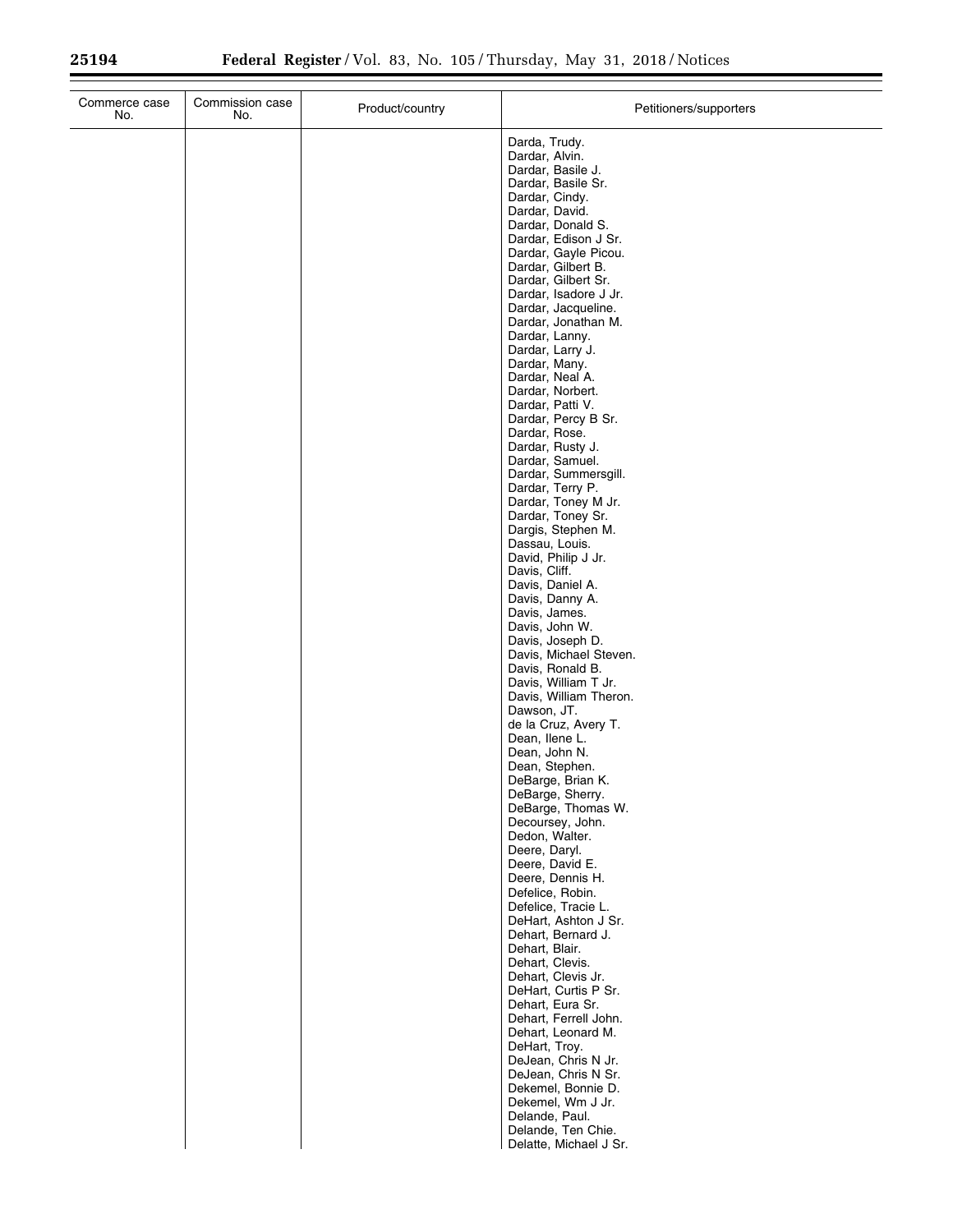÷.

| Commerce case<br>No. | Commission case<br>No. | Product/country | Petitioners/supporters                         |
|----------------------|------------------------|-----------------|------------------------------------------------|
|                      |                        |                 | Delaune, Kip M.                                |
|                      |                        |                 | Delaune, Thomas J.<br>Delaune, Todd J.         |
|                      |                        |                 | Delcambre, Carroll A.                          |
|                      |                        |                 | Delgado, Jesse.<br>Delino, Carlton.            |
|                      |                        |                 | Delino, Lorene.                                |
|                      |                        |                 | Deloach, Stephen W Jr.<br>DeMoll, Herman J Jr. |
|                      |                        |                 | DeMoll, Herman J Sr.                           |
|                      |                        |                 | DeMoll, James C Jr.<br>DeMoll, Ralph.          |
|                      |                        |                 | DeMoll, Robert C.                              |
|                      |                        |                 | DeMoll, Terry R.<br>DeMolle, Freddy.           |
|                      |                        |                 | DeMolle, Otis.                                 |
|                      |                        |                 | Dennis, Fred.                                  |
|                      |                        |                 | Denty, Steve.<br>Deroche, Barbara H.           |
|                      |                        |                 | Derouen, Caghe.                                |
|                      |                        |                 | Deshotel, Rodney.<br>DeSilvey, David.          |
|                      |                        |                 | Despaux, Byron J.                              |
|                      |                        |                 | Despaux, Byron J Jr.<br>Despaux, Glen A.       |
|                      |                        |                 | Despaux, Ken.                                  |
|                      |                        |                 | Despaux, Kerry.<br>Despaux, Suzanna.           |
|                      |                        |                 | Detillier, David E.                            |
|                      |                        |                 | DeVaney, Bobby C Jr.<br>Dickey, Wesley Frank.  |
|                      |                        |                 | Diep, Vu.                                      |
|                      |                        |                 | Dinger, Anita.<br>Dinger, Corbert Sr.          |
|                      |                        |                 | Dinger, Eric.                                  |
|                      |                        |                 | Dingler, Mark H.<br>Dinh, Chau Thanh.          |
|                      |                        |                 | Dinh, Khai Duc.                                |
|                      |                        |                 | Dinh, Lien.<br>Dinh, Toan.                     |
|                      |                        |                 | Dinh, Vincent.                                 |
|                      |                        |                 | Dion, Ernest.<br>Dion, Paul A.                 |
|                      |                        |                 | Dion, Thomas Autry.                            |
|                      |                        |                 | Disalvo, Paul A.<br>Dismuke, Robert E Sr.      |
|                      |                        |                 | Ditcharo, Dominick III.                        |
|                      |                        |                 | Dixon, David.<br>Do, Cuong V.                  |
|                      |                        |                 | Do, Dan C.                                     |
|                      |                        |                 | Do, Dung V.<br>Do, Hai Van.                    |
|                      |                        |                 | Do, Hieu.                                      |
|                      |                        |                 | Do, Hung V.<br>Do, Hung V.                     |
|                      |                        |                 | Do, Johnny.                                    |
|                      |                        |                 | Do, Kiet Van.<br>Do, Ky Hong.                  |
|                      |                        |                 | Do, Ky Quoc.                                   |
|                      |                        |                 | Do, Lam.<br>Do, Liet Van.                      |
|                      |                        |                 | Do, Luong Van.                                 |
|                      |                        |                 | Do, Minh Van.<br>Do, Nghiep Van.               |
|                      |                        |                 | Do, Ta.                                        |
|                      |                        |                 | Do, Ta Phon.<br>Do, Than Viet.                 |
|                      |                        |                 | Do, Thanh V.                                   |
|                      |                        |                 | Do, Theo Van.<br>Do, Thien Van.                |
|                      |                        |                 | Do, Tinh A.                                    |
|                      |                        |                 | Do, Tri.<br>Do, Vi V.                          |
|                      |                        |                 |                                                |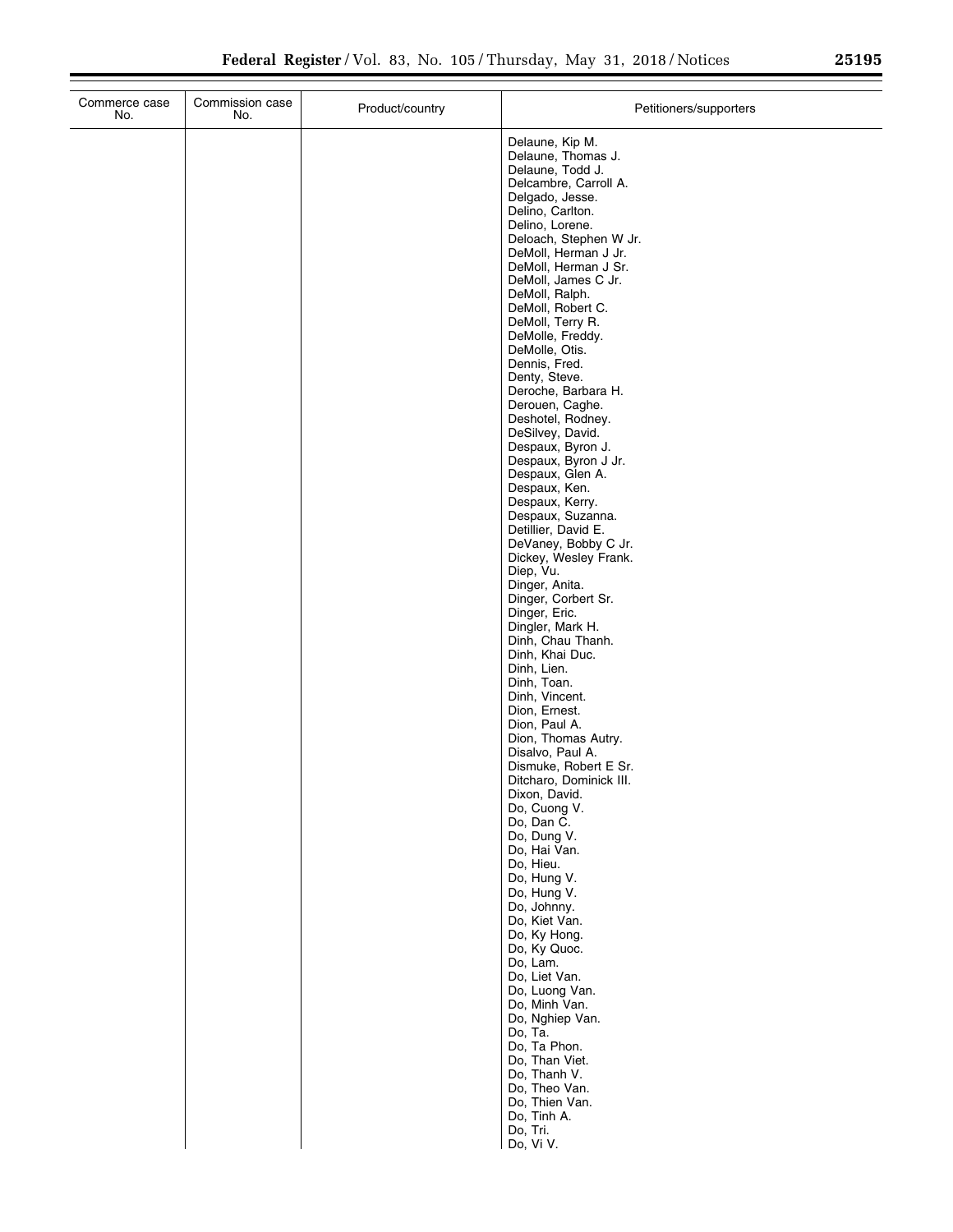| Commerce case<br>No. | Commission case<br>No. | Product/country | Petitioners/supporters                                  |
|----------------------|------------------------|-----------------|---------------------------------------------------------|
|                      |                        |                 | Doan, Anh Thi.                                          |
|                      |                        |                 | Doan, Joseph.                                           |
|                      |                        |                 | Doan, Mai.<br>Doan, Minh.                               |
|                      |                        |                 | Doan, Ngoc.                                             |
|                      |                        |                 | Doan, Tran Van.                                         |
|                      |                        |                 | Domangue, Darryl.                                       |
|                      |                        |                 | Domangue, Emile.<br>Domangue, Mary.                     |
|                      |                        |                 | Domangue, Michael.                                      |
|                      |                        |                 | Domangue, Paul.                                         |
|                      |                        |                 | Domangue, Ranzell Sr.<br>Domangue, Stephen.             |
|                      |                        |                 | Domangue, Westley.                                      |
|                      |                        |                 | Domingo, Carolyn.                                       |
|                      |                        |                 | Dominique, Amy R.                                       |
|                      |                        |                 | Dominque, Gerald R.<br>Donini, Ernest N.                |
|                      |                        |                 | Donnelly, David C.                                      |
|                      |                        |                 | Donohue, Holly M.                                       |
|                      |                        |                 | Dooley, Denise F.                                       |
|                      |                        |                 | Dopson, Craig B.<br>Dore, Presley J.                    |
|                      |                        |                 | Dore, Preston J Jr.                                     |
|                      |                        |                 | Dorr, Janthan C Jr.                                     |
|                      |                        |                 | Doucet, Paul J Sr.                                      |
|                      |                        |                 | Downey, Colleen.<br>Doxey, Robert Lee Sr.               |
|                      |                        |                 | Doxey, Ruben A.                                         |
|                      |                        |                 | Doxey, William L.                                       |
|                      |                        |                 | Doyle, John T.<br>Drawdy, John Joseph.                  |
|                      |                        |                 | Drury, Bruce W Jr.                                      |
|                      |                        |                 | Drury, Bruce W Sr.                                      |
|                      |                        |                 | Drury, Bryant J.<br>Drury, Eric S.                      |
|                      |                        |                 | Drury, Helen M.                                         |
|                      |                        |                 | Drury, Jeff III.                                        |
|                      |                        |                 | Drury, Kevin.                                           |
|                      |                        |                 | Drury, Kevin S Sr.<br>Drury, Steve R.                   |
|                      |                        |                 | Drury, Steven J.                                        |
|                      |                        |                 | Dubberly, James F.                                      |
|                      |                        |                 | Dubberly, James Michael.<br>Dubberly, James Michael Jr. |
|                      |                        |                 | Dubberly, John J.                                       |
|                      |                        |                 | Dubois, Euris A.                                        |
|                      |                        |                 | Dubois, John D Jr.                                      |
|                      |                        |                 | Dubois, Lonnie J.<br>Duck, Kermit Paul.                 |
|                      |                        |                 | Dudenhefer, Anthony.                                    |
|                      |                        |                 | Dudenhefer, Connie S.                                   |
|                      |                        |                 | Dudenhefer, Eugene A.<br>Dudenhefer, Milton J Jr.       |
|                      |                        |                 | Duet, Brad J.                                           |
|                      |                        |                 | Duet, Darrel A.                                         |
|                      |                        |                 | Duet, Guy J.                                            |
|                      |                        |                 | Duet, Jace J.<br>Duet, Jay.                             |
|                      |                        |                 | Duet, John P.                                           |
|                      |                        |                 | Duet, Larson.                                           |
|                      |                        |                 | Duet, Ramie.<br>Duet, Raymond J.                        |
|                      |                        |                 | Duet, Tammy B.                                          |
|                      |                        |                 | Duet, Tyrone.                                           |
|                      |                        |                 | Dufrene, Archie.                                        |
|                      |                        |                 | Dufrene, Charles.<br>Dufrene, Curt F.                   |
|                      |                        |                 | Dufrene, Elson A.                                       |
|                      |                        |                 | Dufrene, Eric F.                                        |
|                      |                        |                 | Dufrene, Eric F Jr.                                     |
|                      |                        |                 | Dufrene, Eric John.<br>Dufrene, Golden J.               |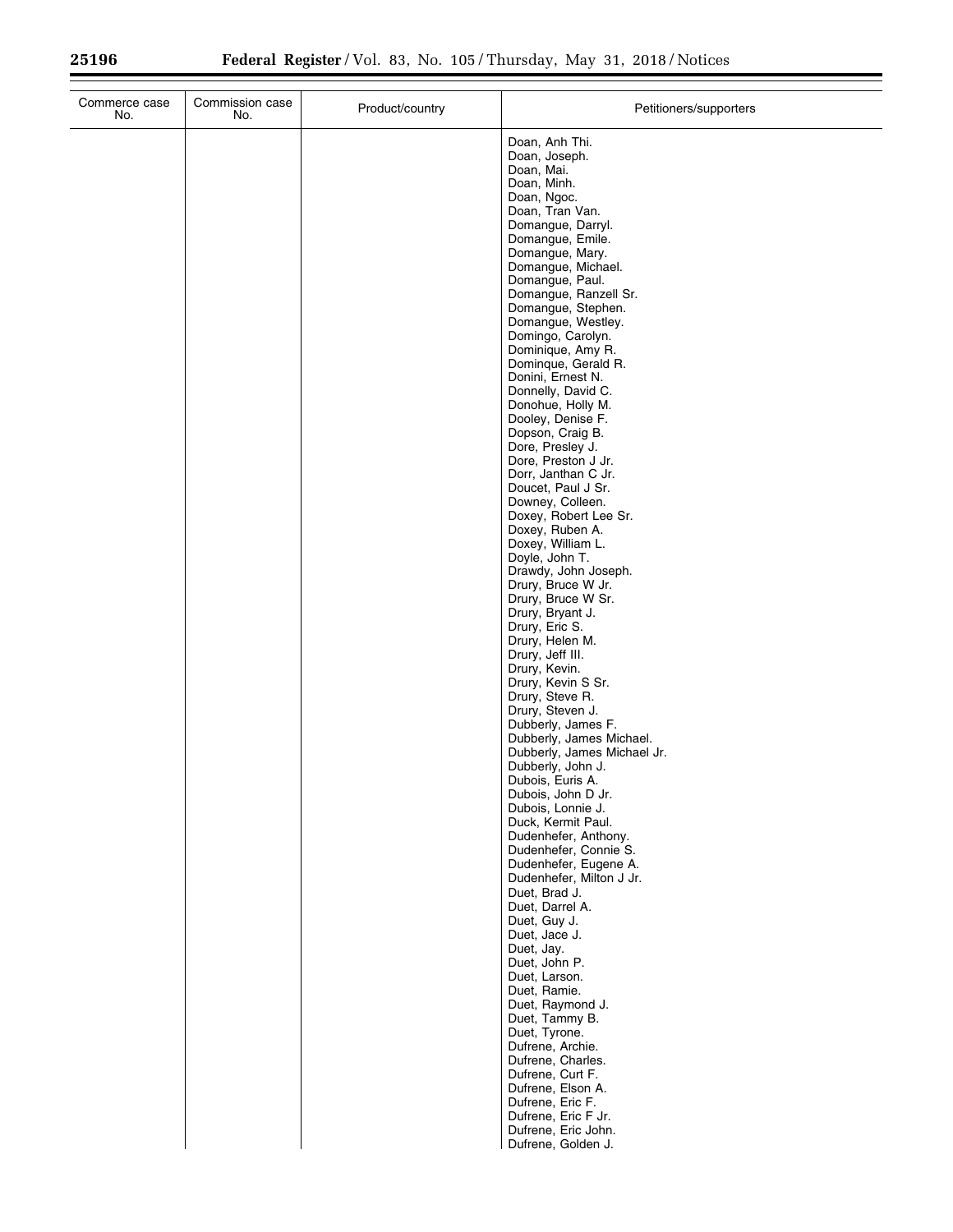| Commerce case<br>No. | Commission case<br>No. | Product/country | Petitioners/supporters                                                                                                                                                                                                                                                                                                                                                                                                                                                                                                                                                                                                                                                                                                                                                                                                                                                                                                                                  |
|----------------------|------------------------|-----------------|---------------------------------------------------------------------------------------------------------------------------------------------------------------------------------------------------------------------------------------------------------------------------------------------------------------------------------------------------------------------------------------------------------------------------------------------------------------------------------------------------------------------------------------------------------------------------------------------------------------------------------------------------------------------------------------------------------------------------------------------------------------------------------------------------------------------------------------------------------------------------------------------------------------------------------------------------------|
|                      |                        |                 | Dufrene, Jeremy M.<br>Dufrene, Juliette B.<br>Dufrene, Leroy J.<br>Dufrene, Milton J.<br>Dufrene, Ronald A Jr.<br>Dufrene, Ronald A Sr.<br>Dufrene, Scottie M.<br>Dufrene, Toby.<br>Dugar, Edward A II.<br>Dugas, Donald John.<br>Dugas, Henri J IV.<br>Duhe, Greta.<br>Duhe, Robert.<br>Duhon, Charles.<br>Duhon, Douglas P.<br>Duncan, Faye E.<br>Duncan, Gary.<br>Duncan, Loyde C.<br>Dunn, Bob.<br>Duong, Billy.<br>Duong, Chamroeun.<br>Duong, EM.<br>Duong, Ho Tan Phi.<br>Duong, Kong.<br>Duong, Mau.<br>Duplantis, Blair P.<br>Duplantis, David.<br>Duplantis, Frankie J.<br>Duplantis, Maria.<br>Duplantis, Teddy W.<br>Duplantis, Wedgir J Jr.<br>Duplessis, Anthony James Sr.<br>Duplessis, Bonnie S.<br>Duplessis, Clarence R.<br>Dupre, Brandon P.<br>Dupre, Cecile.<br>Dupre, David A.<br>Dupre, Davis J Jr.<br>Dupre, Easton J.<br>Dupre, Jimmie Sr.<br>Dupre, Linward P.<br>Dupre, Mary L.<br>Dupre, Michael J.<br>Dupre, Michael J Jr. |
|                      |                        |                 | Dupre, Randall P.<br>Dupre, Richard A.<br>Dupre, Rudy P.                                                                                                                                                                                                                                                                                                                                                                                                                                                                                                                                                                                                                                                                                                                                                                                                                                                                                                |
|                      |                        |                 | Dupre, Ryan A.<br>Dupre, Tony J.<br>Dupre, Troy A.<br>Dupree, Bryan.<br>Dupree, Derrick.<br>Dupree, Malcolm J Sr.<br>Dupuis, Clayton J.<br>Durand, Walter Y.<br>Dusang, Melvin A.<br>Duval, Denval H Sr.                                                                                                                                                                                                                                                                                                                                                                                                                                                                                                                                                                                                                                                                                                                                                |
|                      |                        |                 | Duval, Wayne.<br>Dyer, Nadine D.<br>Dyer, Tony.<br>Dykes, Bert L.<br>Dyson, Adley L Jr.<br>Dyson, Adley L Sr.<br>Dyson, Amy.<br>Dyson, Casandra.<br>Dyson, Clarence III.                                                                                                                                                                                                                                                                                                                                                                                                                                                                                                                                                                                                                                                                                                                                                                                |
|                      |                        |                 | Dyson, Jimmy Jr.<br>Dyson, Jimmy L Sr.<br>Dyson, Kathleen.<br>Dyson, Maricela.<br>Dyson, Phillip II.<br>Dyson, Phillip Sr.<br>Dyson, William.                                                                                                                                                                                                                                                                                                                                                                                                                                                                                                                                                                                                                                                                                                                                                                                                           |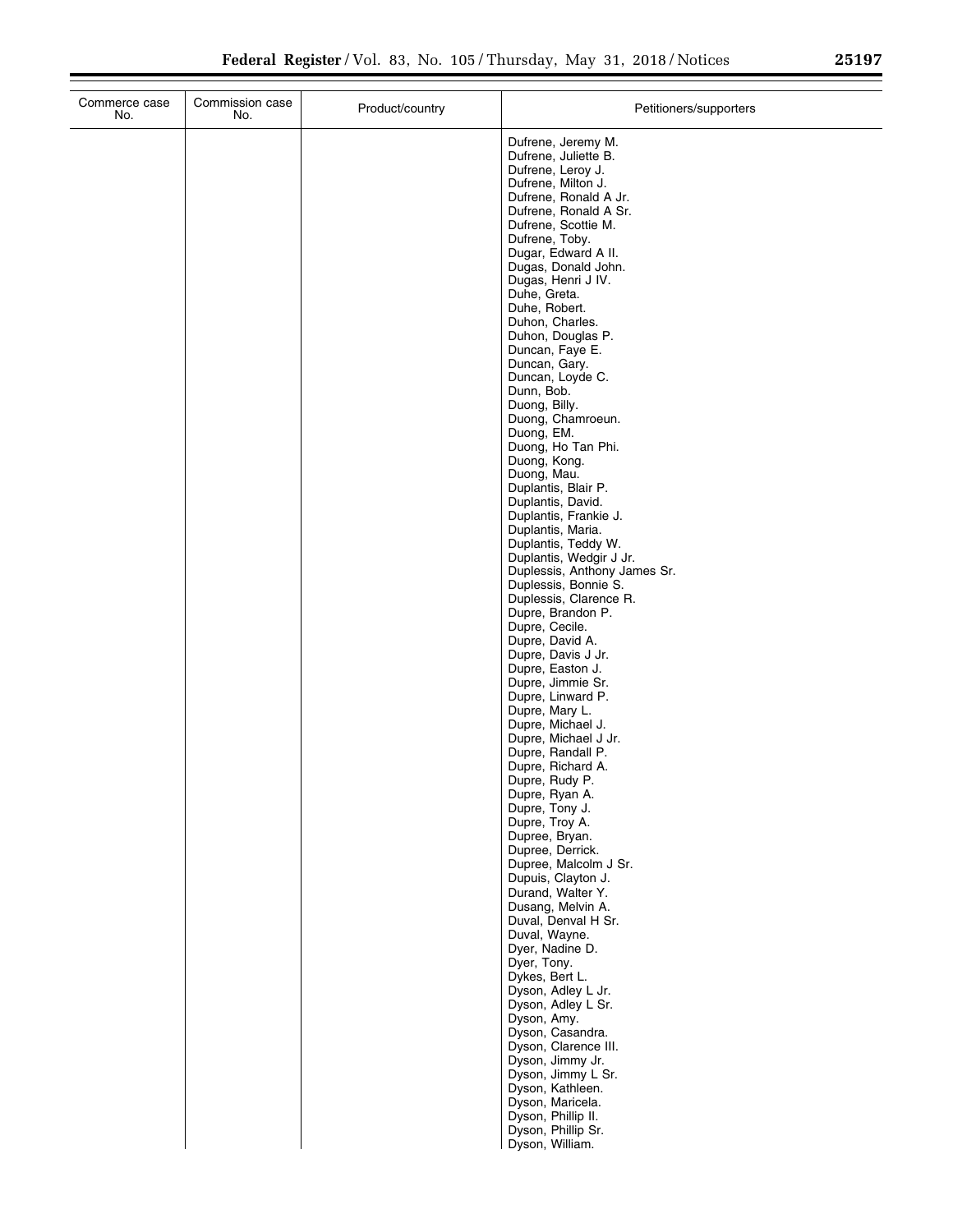| Commerce case<br>No. | Commission case<br>No. | Product/country | Petitioners/supporters                                       |
|----------------------|------------------------|-----------------|--------------------------------------------------------------|
|                      |                        |                 | Eckerd, Bill.                                                |
|                      |                        |                 | Edens, Angela Blake.<br>Edens, Donnie.                       |
|                      |                        |                 | Edens, Jeremy Donald.                                        |
|                      |                        |                 | Edens, Nancy M.<br>Edens, Steven L.                          |
|                      |                        |                 | Edens, Timothy Dale.                                         |
|                      |                        |                 | Edgar, Daniel.                                               |
|                      |                        |                 | Edgar, Joey.<br>Edgerson, Roosevelt.                         |
|                      |                        |                 | Edwards, Tommy W III.                                        |
|                      |                        |                 | Ellerbee, Jody Duane.<br>Ellison, David Jr.                  |
|                      |                        |                 | Encalade, Alfred Jr.                                         |
|                      |                        |                 | Encalade, Anthony T.<br>Encalade, Cary.                      |
|                      |                        |                 | Encalade, Joshua C.                                          |
|                      |                        |                 | Encalade, Stanley A.                                         |
|                      |                        |                 | Enclade, Joseph L.<br>Enclade, Michael Sr and Jeannie Pitre. |
|                      |                        |                 | Enclade, Rodney J.                                           |
|                      |                        |                 | Englade, Alfred.<br>Ennis, A L Jr.                           |
|                      |                        |                 | Erickson, Grant G.                                           |
|                      |                        |                 | Erlinger, Carroll.<br>Erlinger, Gary R.                      |
|                      |                        |                 | Eschete, Keith A.                                            |
|                      |                        |                 | Esfeller, Benny A.                                           |
|                      |                        |                 | Eskine, Kenneth.<br>Esponge, Ernest J.                       |
|                      |                        |                 | Estaves, David Sr.                                           |
|                      |                        |                 | Estaves, Ricky Joseph.<br>Estay, Allen J.                    |
|                      |                        |                 | Estay, Wayne.                                                |
|                      |                        |                 | Esteves, Anthony E Jr.<br>Estrada, Orestes.                  |
|                      |                        |                 | Evans, Emile J Jr.                                           |
|                      |                        |                 | Evans, Kevin J.<br>Evans, Lester.                            |
|                      |                        |                 | Evans, Lester J Jr.                                          |
|                      |                        |                 | Evans, Tracey J Sr.<br>Everson, George C.                    |
|                      |                        |                 | Eymard, Brian P Sr.                                          |
|                      |                        |                 | Eymard, Jervis J and Carolyn B.<br>Fabiano, Morris C.        |
|                      |                        |                 | Fabra, Mark.                                                 |
|                      |                        |                 | Fabre, Alton Jr.                                             |
|                      |                        |                 | Fabre, Ernest J.<br>Fabre, Kelly V.                          |
|                      |                        |                 | Fabre, Peggy B.                                              |
|                      |                        |                 | Fabre, Sheron.<br>Fabre, Terry A.                            |
|                      |                        |                 | Fabre, Wayne M.                                              |
|                      |                        |                 | Falcon, Mitchell J.<br>Falgout, Barney.                      |
|                      |                        |                 | Falgout, Jerry P.                                            |
|                      |                        |                 | Falgout, Leroy J.<br>Falgout, Timothy J.                     |
|                      |                        |                 | Fanguy, Barry G.                                             |
|                      |                        |                 | Fanning, Paul Jr.<br>Farris, Thomas J.                       |
|                      |                        |                 | Fasone, Christopher J.                                       |
|                      |                        |                 | Fasone, William J.<br>Faulk, Lester J.                       |
|                      |                        |                 | Favaloro, Thomas J.                                          |
|                      |                        |                 | Favre, Michael Jr.                                           |
|                      |                        |                 | Fazende, Jeffery.<br>Fazende, Thomas.                        |
|                      |                        |                 | Fazende, Thomas G.                                           |
|                      |                        |                 | Fazzio, Anthony.<br>Fazzio, Douglas P.                       |
|                      |                        |                 | Fazzio, Maxine J.                                            |
|                      |                        |                 | Fazzio, Steve.                                               |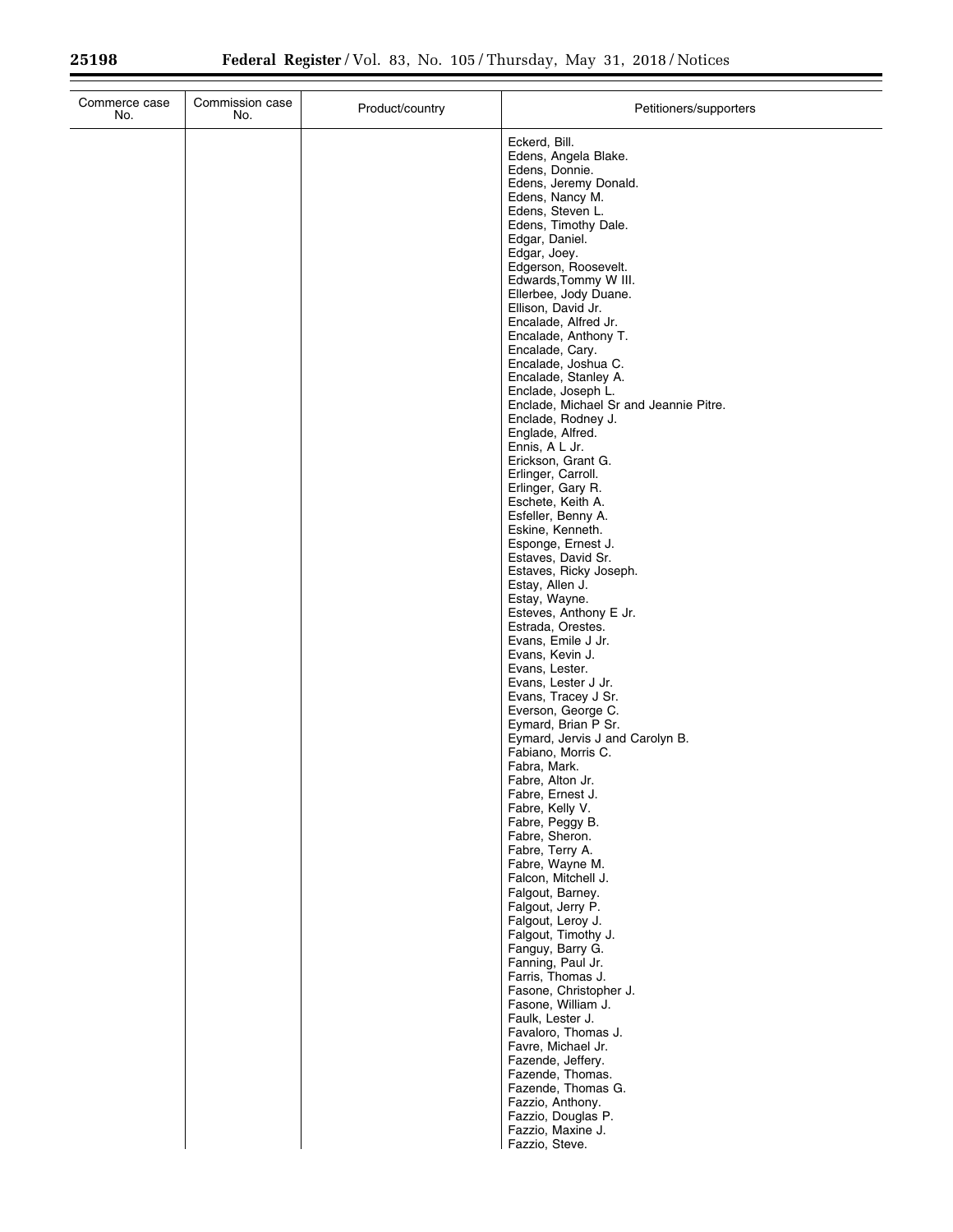| Commerce case<br>No. | Commission case<br>No. | Product/country | Petitioners/supporters                                                                                                                                                                                                                                                                                                                                                                                                                                                                                                                                                                                                                                                                                                      |
|----------------------|------------------------|-----------------|-----------------------------------------------------------------------------------------------------------------------------------------------------------------------------------------------------------------------------------------------------------------------------------------------------------------------------------------------------------------------------------------------------------------------------------------------------------------------------------------------------------------------------------------------------------------------------------------------------------------------------------------------------------------------------------------------------------------------------|
|                      |                        |                 | Felarise, EJ.<br>Felarise, Wayne A Sr.<br>Fernandez, John.<br>Fernandez, Laudelino.<br>Ferrara, Audrey B.<br>Ficarino, Dominick Jr.<br>Fields, Bryan.<br>Fillinich, Anthony.<br>Fillinich, Anthony Sr.<br>Fillinich, Jack.<br>Fincher, Penny.<br>Fincher, William.<br>Fisch, Burton E.<br>Fisher, Kelly.<br>Fisher, Kirk.<br>Fisher, Kirk A.<br>Fitch, Adam.<br>Fitch, Clarence J Jr.<br>Fitch, Hanson.<br>Fitzgerald, Burnell.<br>Fitzgerald, Kirk.<br>Fitzgerald, Kirk D.<br>Fitzgerald, Ricky J Jr.<br>Fleming, John M.<br>Fleming, Meigs F.<br>Fleming, Mike.<br>Flick, Dana.<br>Flores, Helena D.<br>Flores, Thomas.<br>Flowers, Steve W.<br>Flowers, Vincent F.<br>Folse, David M.<br>Folse, Heath.<br>Folse, Mary L. |
|                      |                        |                 | Folse, Ronald B.<br>Fonseca, Francis Sr.<br>Fontaine, William S.<br>Fontenot, Peggy D.<br>Ford, Judy.<br>Ford, Warren Wayne.<br>Foreman, Ralph Jr.<br>Foret, Alva J.<br>Foret, Billy J.<br>Foret, Brent J.<br>Foret, Glenn.<br>Foret, Houston.<br>Foret, Jackie P.<br>Foret, Kurt J Sr.<br>Foret, Lovelace A Sr.<br>Foret, Loveless A Jr.<br>Foret, Mark M.<br>Foret, Patricia C.<br>Forrest, David P.<br>Forsyth, Hunter.<br>Forsythe, John.<br>Fortune, Michael A.<br>France, George J.<br>Francis, Albert.<br>Franklin, James K.<br>Frankovich, Anthony.<br>Franks, Michael.<br>Frauenberger, Richard Wayne.                                                                                                             |
|                      |                        |                 | Frazier, David J.<br>Frazier, David M.<br>Frazier, James.<br>Frazier, Michael.<br>Frederick, Davis.<br>Frederick, Johnnie and Jeannie.<br>Fredrick, Michael.<br>Freeman, Arthur D.<br>Freeman, Darrel P Sr.<br>Freeman, Kenneth F.<br>Freeman, Larry Scott.                                                                                                                                                                                                                                                                                                                                                                                                                                                                 |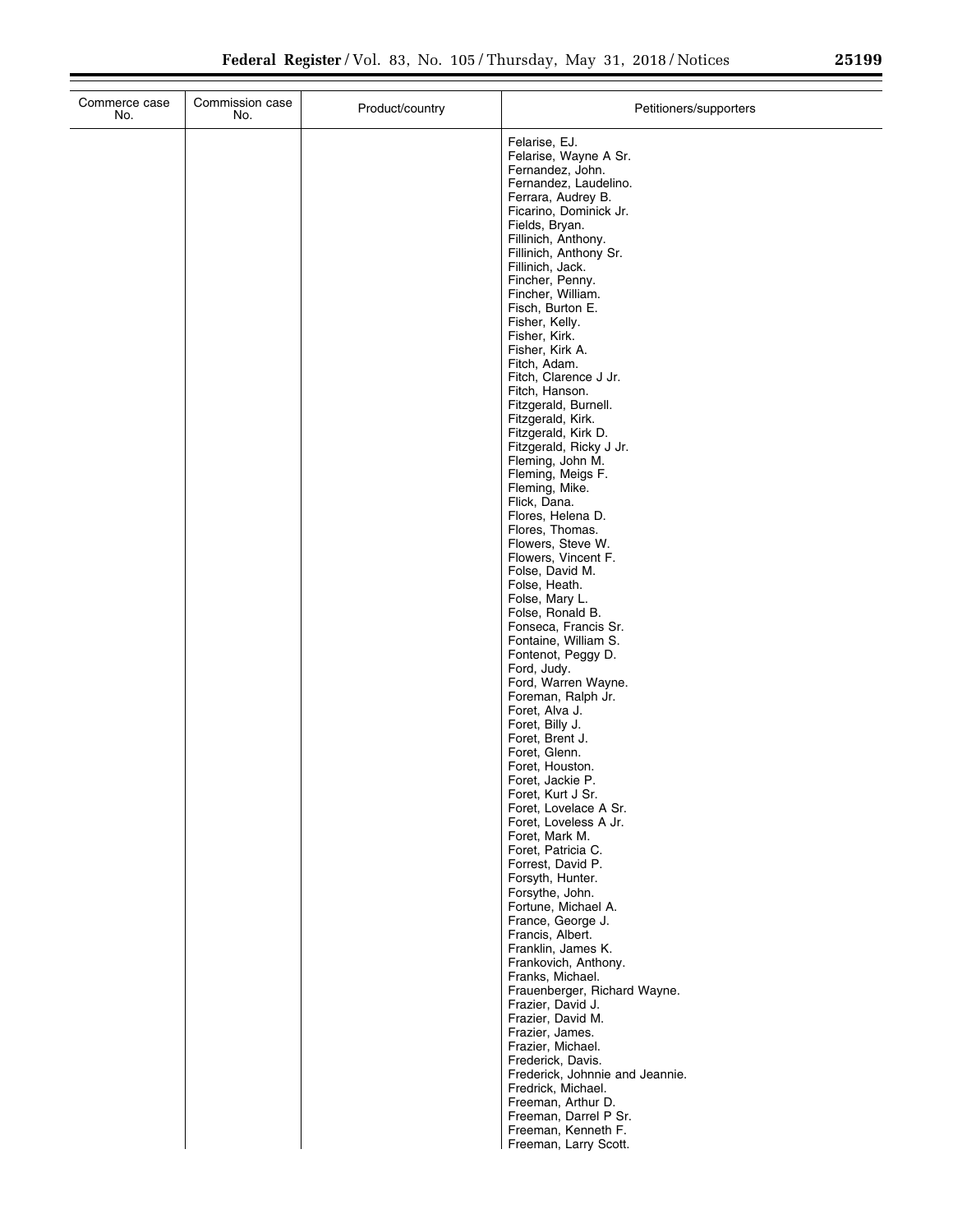| Commerce case<br>No. | Commission case<br>No. | Product/country | Petitioners/supporters                                                                                                                                                                                                                                                                                                                                                                                                                                                                                                                                                                                                                                                                                                                                                                                                                                                                                                                                                                                                                                                                                                                                                                                                                                                                                                                                                                                                                                                                                                                                   |
|----------------------|------------------------|-----------------|----------------------------------------------------------------------------------------------------------------------------------------------------------------------------------------------------------------------------------------------------------------------------------------------------------------------------------------------------------------------------------------------------------------------------------------------------------------------------------------------------------------------------------------------------------------------------------------------------------------------------------------------------------------------------------------------------------------------------------------------------------------------------------------------------------------------------------------------------------------------------------------------------------------------------------------------------------------------------------------------------------------------------------------------------------------------------------------------------------------------------------------------------------------------------------------------------------------------------------------------------------------------------------------------------------------------------------------------------------------------------------------------------------------------------------------------------------------------------------------------------------------------------------------------------------|
|                      |                        |                 | Frelich, Charles P.<br>Frelich, Floyd J.<br>Frelich, Kent.<br>Frerics, Doug.<br>Frerks, Albert R Jr.<br>Frickey, Darell.<br>Frickey, Darren.<br>Frickey, Dirk I.<br>Frickey, Eric J.<br>Frickey, Harry J Jr.<br>Frickey, Jimmy.<br>Frickey, Rickey J.<br>Frickey, Westley J.<br>Friloux, Brad.<br>Frisella, Jeanette M.<br>Frisella, Jerome A Jr.<br>Frost, Michael R.<br>Fruge, Wade P.<br>Gadson, James.<br>Gaines, Dwayne.<br>Gala, Christine.<br>Galjour, Jess J.<br>Galjour, Reed.<br>Gallardo, John W.<br>Gallardo, Johnny M.<br>Galliano, Anthony.<br>Galliano, Horace J.<br>Galliano, Joseph Sr.<br>Galliano, Logan J.<br>Galliano, Lynne L.<br>Galliano, Moise Jr.<br>Galloway, AT Jr.<br>Galloway, Jimmy D.<br>Galloway, Judy L.<br>Galloway, Mark D.<br>Galt, Giles F.<br>Gambarella, Luvencie J.<br>Ganoi, Kristine.<br>Garcia, Ana Maria.<br>Garcia, Anthony.<br>Garcia, Edward.<br>Garcia, Kenneth.<br>Garner, Larry S.<br>Gary, Dalton J.<br>Gary, Ernest J.<br>Gary, Leonce Jr.<br>Garza, Andres.<br>Garza, Jose H.<br>Gaskill, Elbert Clinton and Sandra.<br>Gaspar, Timothy.<br>Gaspard, Aaron and Hazel C.<br>Gaspard, Dudley A Jr.<br>Gaspard, Leonard J.<br>Gaspard, Michael A.<br>Gaspard, Michael Sr.<br>Gaspard, Murry.<br>Gaspard, Murry A Jr.<br>Gaspard, Murry Sr.<br>Gaspard, Murvin.<br>Gaspard, Ronald Sr.<br>Gaspard, Ronald Wayne Jr.<br>Gaubert, Elizabeth.<br>Gaubert, Gregory M.<br>Gaubert, Melvin.<br>Gaudet, Allen J IV.<br>Gaudet, Ricky Jr.<br>Gauthier, Hewitt J Sr.<br>Gautreaux, William A.<br>Gay, Norman F. |
|                      |                        |                 | Gay, Robert G.<br>Gazzier, Daryl G.<br>Gazzier, Emanuel A.<br>Gazzier, Wilfred E.                                                                                                                                                                                                                                                                                                                                                                                                                                                                                                                                                                                                                                                                                                                                                                                                                                                                                                                                                                                                                                                                                                                                                                                                                                                                                                                                                                                                                                                                        |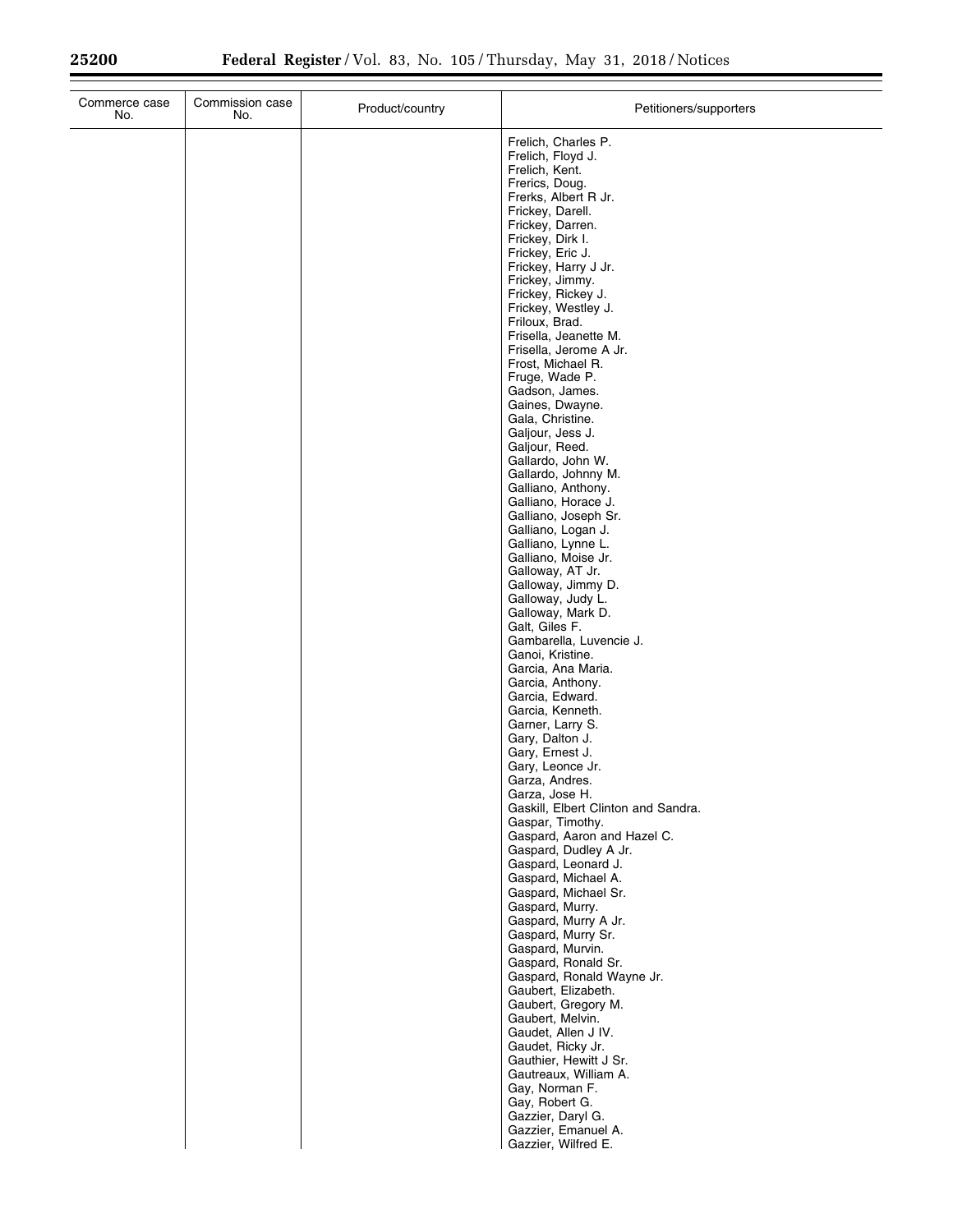| Commerce case<br>No. | Commission case<br>No. | Product/country | Petitioners/supporters                                                                                                                                                                                             |
|----------------------|------------------------|-----------------|--------------------------------------------------------------------------------------------------------------------------------------------------------------------------------------------------------------------|
|                      |                        |                 | Gegenheimer, William F.<br>Geiling, James.<br>Geisman, Tony.<br>Gentry, Robert.<br>Gentry, Samuel W Jr.<br>George, James J Jr.<br>Gerica, Clara.<br>Gerica, Peter.<br>Giambrone, Corey P.<br>Gibson, Eddie E.      |
|                      |                        |                 | Gibson, Joseph.<br>Gibson, Ronald F.<br>Gilden, Eddie Jr.<br>Gilden, Eddie Sr.<br>Gilden, Inez W.<br>Gilden, Wayne.<br>Gillikin, James D.<br>Girard, Chad Paul.<br>Giroir, Mark S.                                 |
|                      |                        |                 | Gisclair, Anthony J.<br>Gisclair, Anthony Joseph Sr.<br>Gisclair, August.<br>Gisclair, Dallas J Sr.<br>Gisclair, Doyle A.<br>Gisclair, Kip J.<br>Gisclair, Ramona D.<br>Gisclair, Wade.<br>Gisclair, Walter.       |
|                      |                        |                 | Glover, Charles D.<br>Glynn, Larry.<br>Goetz, George.<br>Goings, Robert Eugene.<br>Golden, George T.<br>Golden, William L.<br>Gollot, Brian.<br>Gollot, Edgar R.                                                   |
|                      |                        |                 | Gonzales, Arnold Jr.<br>Gonzales, Mrs Cyril E Jr.<br>Gonzales, Rene R.<br>Gonzales, Rudolph S Jr.<br>Gonzales, Rudolph S Sr.<br>Gonzales, Sylvia A.<br>Gonzales, Tim J.<br>Gonzalez, Jorge Jr.<br>Gonzalez, Julio. |
|                      |                        |                 | Gordon, Donald E.<br>Gordon, Patrick Alvin.<br>Gore, Henry H.<br>Gore, Isabel.<br>Gore, Pam.<br>Gore, Thomas L.<br>Gore, Timothy Ansel.<br>Gottschalk, Gregory.                                                    |
|                      |                        |                 | Gourgues, Harold C Jr.<br>Goutierrez, Tony C.<br>Govea, Joaquin.<br>Graham, Darrell.<br>Graham, Steven H.<br>Granger, Albert J Sr.<br>Granich, James.<br>Granier, Stephen J.                                       |
|                      |                        |                 | Grass, Michael.<br>Graves, Robert N Sr.<br>Gray, Jeannette.<br>Gray, Monroe.<br>Gray, Shirley E.<br>Gray, Wayne A Sr.<br>Graybill, Ruston.                                                                         |
|                      |                        |                 | Green, Craig X.<br>Green, James W.<br>Green, James W Jr.<br>Green, Shaun.<br>Greenlaw, W C Jr.                                                                                                                     |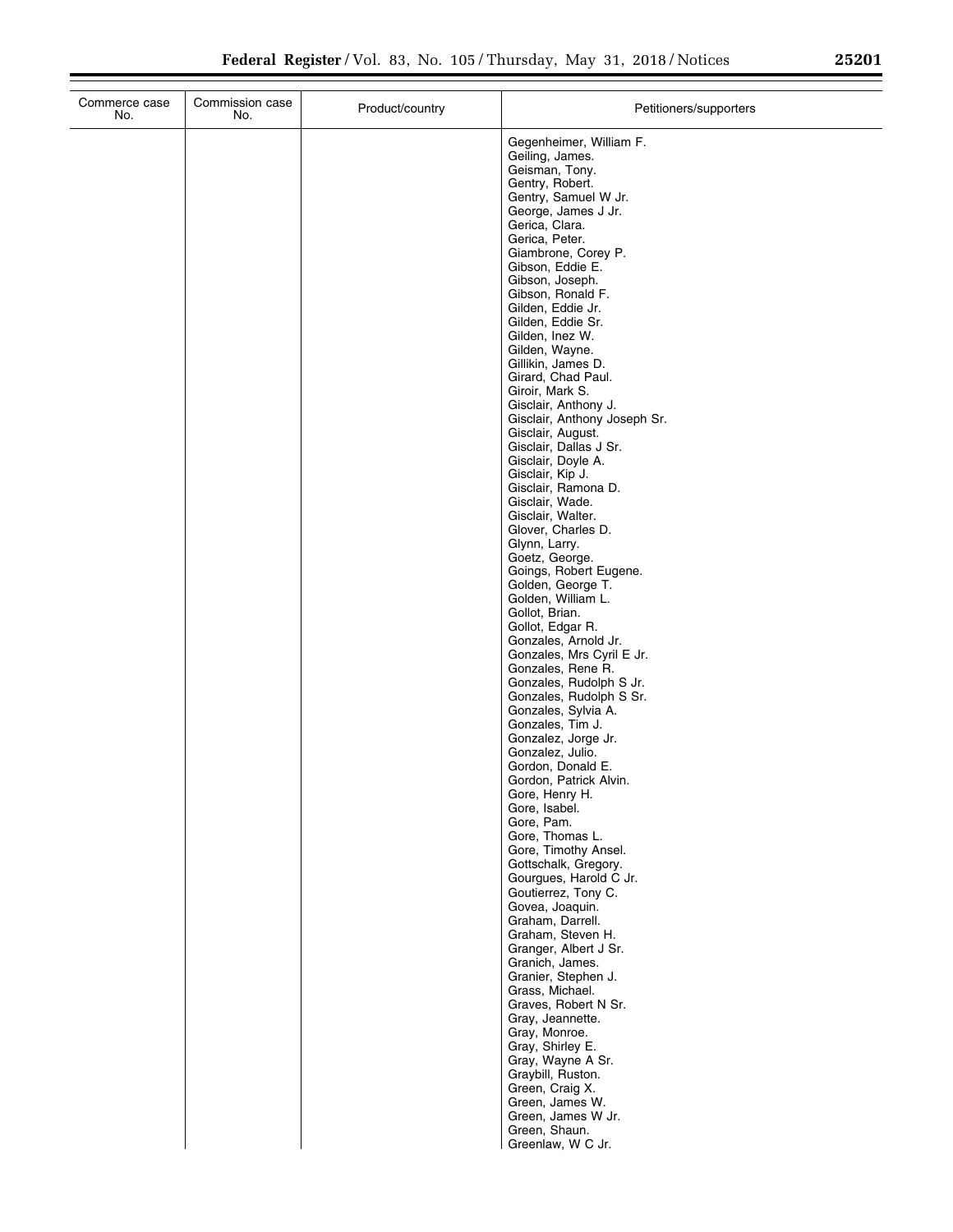| Commerce case<br>No. | Commission case<br>No. | Product/country | Petitioners/supporters                                         |
|----------------------|------------------------|-----------------|----------------------------------------------------------------|
|                      |                        |                 | Gregoire, Ernest L.<br>Gregoire, Rita M.<br>Gregory, Curtis B. |
|                      |                        |                 | Gregory, Mercedes E.<br>Grice, Raymond L Jr.                   |
|                      |                        |                 | Griffin, Alden J Sr.<br>Griffin, Craig.                        |
|                      |                        |                 | Griffin, David D.<br>Griffin, Elvis Joseph Jr.                 |
|                      |                        |                 | Griffin, Faye.<br>Griffin, Faye Ann.                           |
|                      |                        |                 | Griffin, Jimmie J.<br>Griffin, Nolty J.                        |
|                      |                        |                 | Griffin, Rickey.<br>Griffin, Sharon.                           |
|                      |                        |                 | Griffin, Timothy.<br>Griffin, Troy D.                          |
|                      |                        |                 | Groff, Alfred A.<br>Groff, John A.                             |
|                      |                        |                 | Groover, Hank.<br>Gros, Brent J Sr.                            |
|                      |                        |                 | Gros, Craig J.<br>Gros, Danny A.                               |
|                      |                        |                 | Gros, Gary Sr.<br>Gros, Junius A Jr.                           |
|                      |                        |                 | Gros, Keven.<br>Gros, Michael A.                               |
|                      |                        |                 | Gross, Homer.                                                  |
|                      |                        |                 | Grossie, Janet M.<br>Grossie, Shane A.                         |
|                      |                        |                 | Grossie, Tate.<br>Grow, Jimmie C.                              |
|                      |                        |                 | Guenther, John J.<br>Guenther, Raphael.                        |
|                      |                        |                 | Guerra, Bruce.<br>Guerra, Chad L.                              |
|                      |                        |                 | Guerra, Fabian C.<br>Guerra, Guy A.                            |
|                      |                        |                 | Guerra, Jerry V Sr.<br>Guerra, Kurt P Sr.                      |
|                      |                        |                 | Guerra, Ricky J Sr.<br>Guerra, Robert.                         |
|                      |                        |                 | Guerra, Ryan.<br>Guerra, Troy A.                               |
|                      |                        |                 | Guerra, William Jr.<br>Guidroz, Warren J.                      |
|                      |                        |                 | Guidry, Alvin A.<br>Guidry, Andy J.                            |
|                      |                        |                 | Guidry, Arthur.<br>Guidry, Bud.                                |
|                      |                        |                 | Guidry, Calvin P.<br>Guidry, Carl J.                           |
|                      |                        |                 | Guidry, Charles J.                                             |
|                      |                        |                 | Guidry, Chris J.<br>Guidry, Clarence P.                        |
|                      |                        |                 | Guidry, Clark.<br>Guidry, Clint.                               |
|                      |                        |                 | Guidry, Clinton P Jr.<br>Guidry, Clyde A.                      |
|                      |                        |                 | Guidry, David.<br>Guidry, Dobie.                               |
|                      |                        |                 | Guidry, Douglas J Sr.<br>Guidry, Elgy III.                     |
|                      |                        |                 | Guidry, Elgy Jr.<br>Guidry, Elwin A Jr.                        |
|                      |                        |                 | Guidry, Gerald A.<br>Guidry, Gordon Jr.                        |
|                      |                        |                 | Guidry, Guillaume A.<br>Guidry, Harold.                        |
|                      |                        |                 | Guidry, Jason.<br>Guidry, Jessie J.                            |
|                      |                        |                 | Guidry, Jessie Joseph.<br>Guidry, Jonathan B.                  |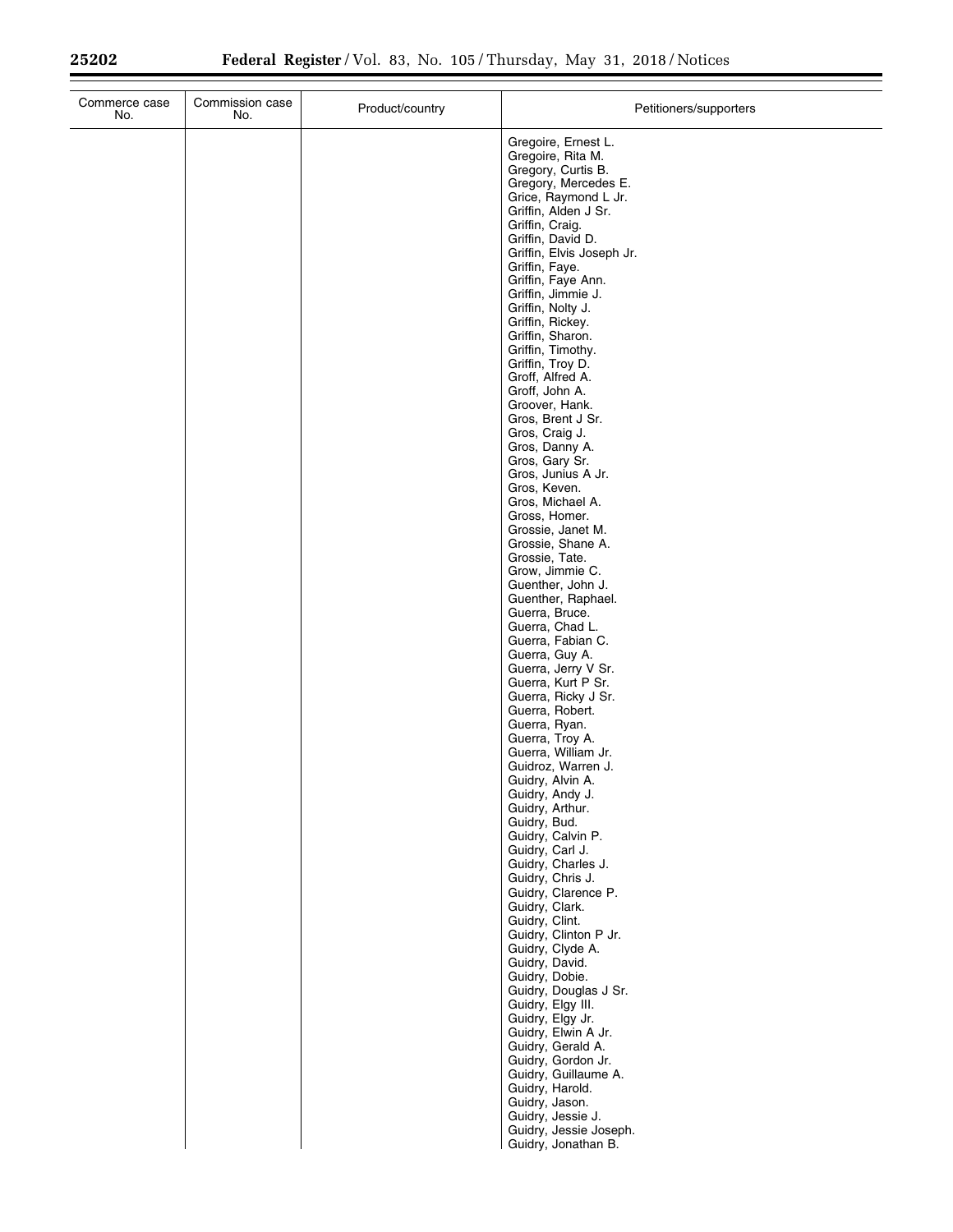| Commerce case<br>No. | Commission case<br>No. | Product/country | Petitioners/supporters                                                                                                                                                                                                                                                                                                                                                                                                                                                                                                                                                                                                                                                                                                                                                                                                                                                                                                                                                                                                                                                                                                                                                                                                                                                                                                                                                    |
|----------------------|------------------------|-----------------|---------------------------------------------------------------------------------------------------------------------------------------------------------------------------------------------------------------------------------------------------------------------------------------------------------------------------------------------------------------------------------------------------------------------------------------------------------------------------------------------------------------------------------------------------------------------------------------------------------------------------------------------------------------------------------------------------------------------------------------------------------------------------------------------------------------------------------------------------------------------------------------------------------------------------------------------------------------------------------------------------------------------------------------------------------------------------------------------------------------------------------------------------------------------------------------------------------------------------------------------------------------------------------------------------------------------------------------------------------------------------|
|                      |                        |                 | Guidry, Joseph T Jr.<br>Guidry, Keith M.<br>Guidry, Kenneth J.<br>Guidry, Kerry A.<br>Guidry, Marco.<br>Guidry, Maurin T and Tamika.<br>Guidry, Michael J.<br>Guidry, Nolan J Sr.<br>Guidry, Randy Peter Sr.<br>Guidry, Rhonda S.<br>Guidry, Robert C.<br>Guidry, Robert Joseph.<br>Guidry, Robert Wayne.<br>Guidry, Roger.<br>Guidry, Ronald.<br>Guidry, Roy Anthony.<br>Guidry, Roy J.<br>Guidry, Tammy.<br>Guidry, Ted.<br>Guidry, Thomas P.<br>Guidry, Timothy.<br>Guidry, Troy.<br>Guidry, Troy.<br>Guidry, Ulysses.<br>Guidry, Vicki.<br>Guidry, Wayne J.<br>Guidry, Wyatt.<br>Guidry, Yvonne.<br>Guidry-Calva, Holly A.<br>Guilbeaux, Donald J.<br>Guilbeaux, Lou.<br>Guillie, Shirley.<br>Guillory, Horace H.<br>Guillot, Benjamin J Jr.<br>Guillot, Rickey A.<br>Gulledge, Lee.<br>Gutierrez, Anita.<br>Guy, Jody.<br>Guy, Kimothy Paul.<br>Guy, Wilson.<br>Ha, Cherie Lan.<br>Ha, Co Dong.<br>Ha, Lai Thuy Thi.<br>Ha, Lyanna.<br>Hadwall, John R.<br>Hafford, Johnny.<br>Hagan, Jules.<br>Hagan, Marianna.<br>Haiglea, Robbin Richard.<br>Hales, William E.<br>Halili, Rhonda L.<br>Hall, Byron S.<br>Hall, Darrel T Sr.<br>Hall, Lorrie A.<br>Hammer, Michael P.<br>Hammock, Julius Michael.<br>Hancock, Jimmy L.<br>Handlin, William Sr.<br>Hang, Cam T.<br>Hansen, Chris.<br>Hansen, Eric P.<br>Hanson, Edmond A.<br>Harbison, Louis.<br>Hardee, William P. |
|                      |                        |                 | Hardison, Louis.<br>Hardy John C.<br>Hardy, Sharon.<br>Harmon, Michelle.<br>Harrington, George J.                                                                                                                                                                                                                                                                                                                                                                                                                                                                                                                                                                                                                                                                                                                                                                                                                                                                                                                                                                                                                                                                                                                                                                                                                                                                         |
|                      |                        |                 | Harrington, Jay.<br>Harris, Bobby D.<br>Harris, Buster.<br>Harris, Jimmy Wayne Sr.                                                                                                                                                                                                                                                                                                                                                                                                                                                                                                                                                                                                                                                                                                                                                                                                                                                                                                                                                                                                                                                                                                                                                                                                                                                                                        |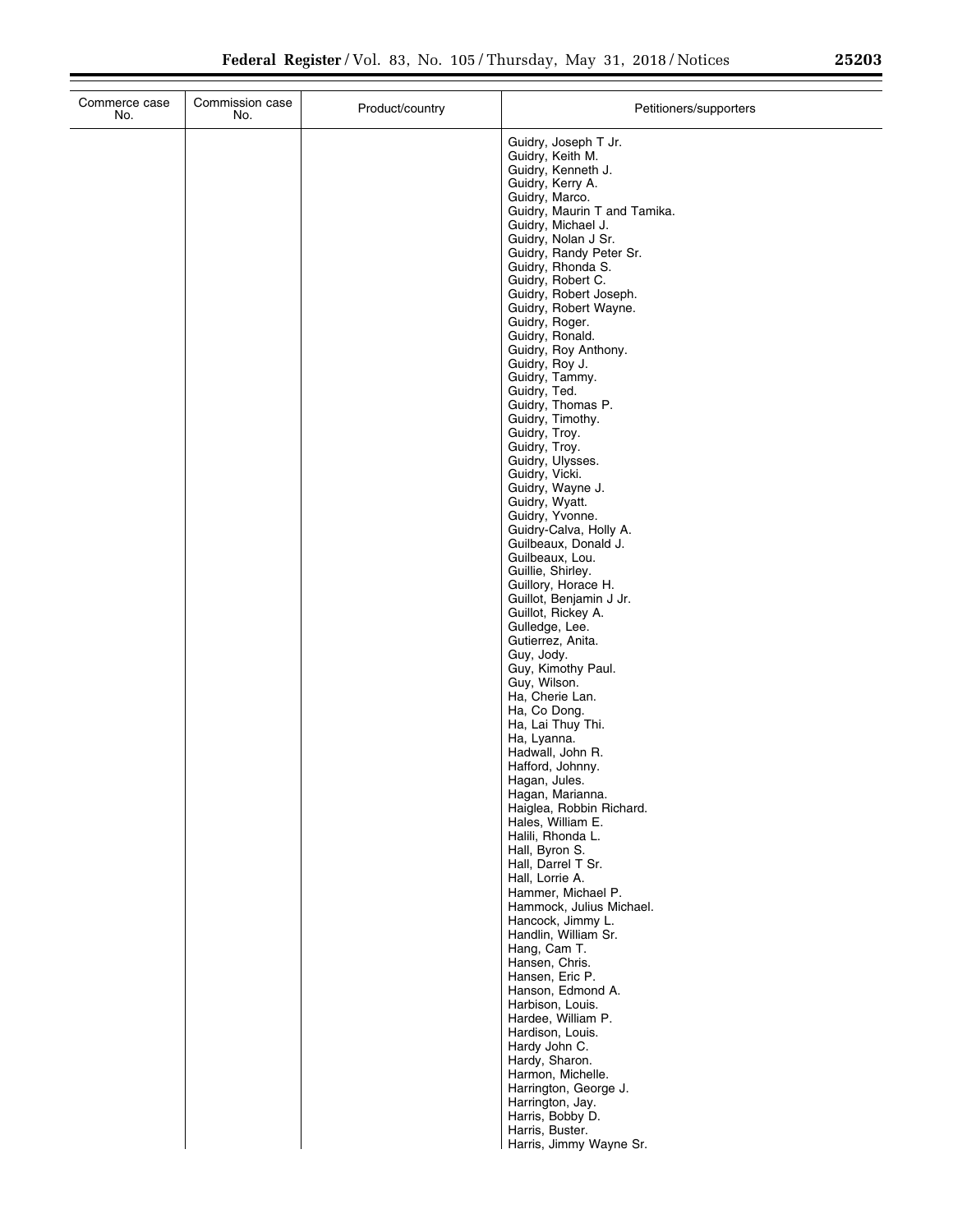| Commerce case<br>No. | Commission case<br>No. | Product/country | Petitioners/supporters                                       |
|----------------------|------------------------|-----------------|--------------------------------------------------------------|
|                      |                        |                 | Harris, Johnny Ray.<br>Harris, Kenneth A.<br>Harris, Ronnie. |
|                      |                        |                 | Harris, Susan D.                                             |
|                      |                        |                 | Harris, William.                                             |
|                      |                        |                 | Harrison, Daniel L.<br>Hartmann, Leon M Jr.                  |
|                      |                        |                 | Hartmann, Walter Jr.                                         |
|                      |                        |                 | Hattaway, Errol Henry.<br>Haycock, Kenneth.                  |
|                      |                        |                 | Haydel, Gregory.                                             |
|                      |                        |                 | Hayes, Clinton.<br>Hayes, Katherine F.                       |
|                      |                        |                 | Hayes, Lod Jr.                                               |
|                      |                        |                 | Hean, Hong.                                                  |
|                      |                        |                 | Heathcock, Walter Jr.<br>Hebert, Albert Joseph.              |
|                      |                        |                 | Hebert, Bernie.                                              |
|                      |                        |                 | Hebert, Betty Jo.<br>Hebert, Chris.                          |
|                      |                        |                 | Hebert, Craig J.                                             |
|                      |                        |                 | Hebert, David.<br>Hebert, David Jr.                          |
|                      |                        |                 | Hebert, Earl J.                                              |
|                      |                        |                 | Hebert, Eric J.<br>Hebert, Jack M.                           |
|                      |                        |                 | Hebert, Johnny Paul.                                         |
|                      |                        |                 | Hebert, Jonathan.<br>Hebert, Jules J.                        |
|                      |                        |                 | Hebert, Kim M.                                               |
|                      |                        |                 | Hebert, Lloyd S III.                                         |
|                      |                        |                 | Hebert, Michael J.<br>Hebert, Myron A.                       |
|                      |                        |                 | Hebert, Norman.                                              |
|                      |                        |                 | Hebert, Patrick.<br>Hebert, Patrick A.                       |
|                      |                        |                 | Hebert, Pennington Jr.                                       |
|                      |                        |                 | Hebert, Philip.<br>Hebert, Robert A.                         |
|                      |                        |                 | Hebert, Terry W.                                             |
|                      |                        |                 | Hedrick, Gerald J Jr.<br>Helmer, Claudia A.                  |
|                      |                        |                 | Helmer, Gerry J.                                             |
|                      |                        |                 | Helmer, Herman C Jr.                                         |
|                      |                        |                 | Helmer, Kenneth.<br>Helmer, Larry J Sr.                      |
|                      |                        |                 | Helmer, Michael A Sr.                                        |
|                      |                        |                 | Helmer, Rusty L.<br>Helmer, Windy.                           |
|                      |                        |                 | Hemmenway, Jack.                                             |
|                      |                        |                 | Henderson, Brad.<br>Henderson, Curtis.                       |
|                      |                        |                 | Henderson, David A Jr.                                       |
|                      |                        |                 | Henderson, David A Sr.<br>Henderson, Johnny.                 |
|                      |                        |                 | Henderson, Olen.                                             |
|                      |                        |                 | Henderson, P Loam.<br>Henry, Joanne.                         |
|                      |                        |                 | Henry, Rodney.                                               |
|                      |                        |                 | Herbert, Patrick and Terry.                                  |
|                      |                        |                 | Hereford, Rodney O Jr.<br>Hereford, Rodney O Sr.             |
|                      |                        |                 | Hernandez, Corey.                                            |
|                      |                        |                 | Herndon, Mark.<br>Hertel, Charles W.                         |
|                      |                        |                 | Hertz, Edward C Sr.                                          |
|                      |                        |                 | Hess, Allen L Sr.<br>Hess, Henry D Jr.                       |
|                      |                        |                 | Hess, Jessica R.                                             |
|                      |                        |                 | Hess, Wayne B.                                               |
|                      |                        |                 | Hewett, Emma.<br>Hewett, James.                              |
|                      |                        |                 | Hickman, John.                                               |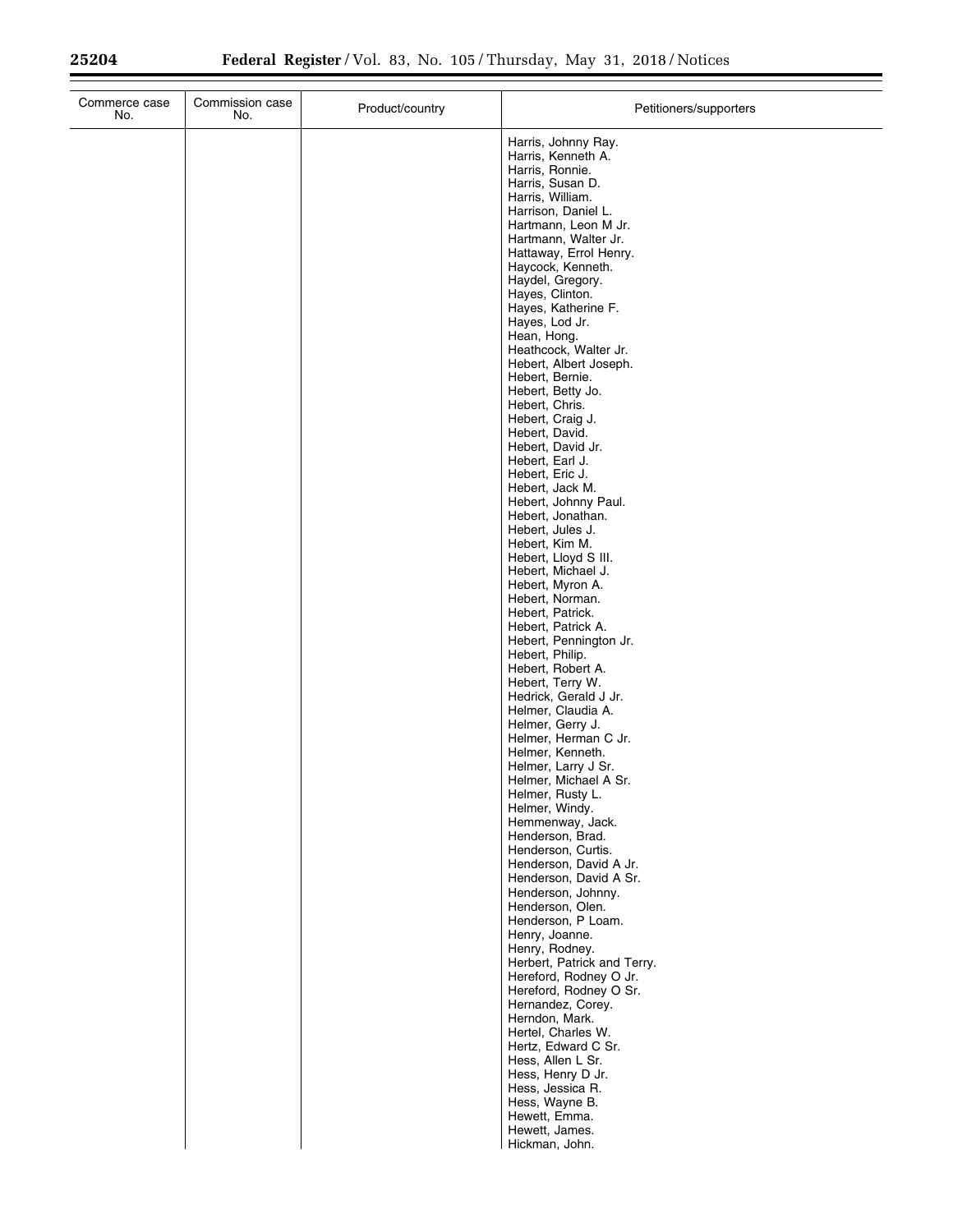÷.

| Commerce case<br>No. | Commission case<br>No. | Product/country | Petitioners/supporters                      |
|----------------------|------------------------|-----------------|---------------------------------------------|
|                      |                        |                 | Hickman, Marvin.<br>Hicks, Billy M.         |
|                      |                        |                 | Hicks, James W.                             |
|                      |                        |                 | Hicks, Larry W.<br>Hicks, Walter R.         |
|                      |                        |                 | Hien, Nguyen.                               |
|                      |                        |                 | Higgins, Joseph J III.<br>Hill, Darren S.   |
|                      |                        |                 | Hill, Joseph R.                             |
|                      |                        |                 | Hill, Sharon.<br>Hill, Willie E Jr.         |
|                      |                        |                 | Hills, Herman W.                            |
|                      |                        |                 | Hingle, Barbara E.<br>Hingle, Rick A.       |
|                      |                        |                 | Hingle, Roland T Jr.                        |
|                      |                        |                 | Hingle, Roland T Sr.<br>Hingle, Ronald J.   |
|                      |                        |                 | Hinojosa, R.                                |
|                      |                        |                 | Hinojosa, Randy.<br>Hinojosa, Ricky A.      |
|                      |                        |                 | Hipps, Nicole Marie.                        |
|                      |                        |                 | Ho, Dung Tan.<br>Ho, Hung.                  |
|                      |                        |                 | Ho, Jennifer.                               |
|                      |                        |                 | Ho, Jimmy.<br>Ho, Lam.                      |
|                      |                        |                 | Ho, Nam.                                    |
|                      |                        |                 | Ho, Nga T.<br>Ho, O.                        |
|                      |                        |                 | Ho, Sang N.                                 |
|                      |                        |                 | Ho, Thanh Quoc.<br>Ho, Thien Dang.          |
|                      |                        |                 | Ho, Tien Van.                               |
|                      |                        |                 | Ho, Tri Tran.<br>Hoang, Dung T.             |
|                      |                        |                 | Hoang, Hoa T and Tam Hoang.                 |
|                      |                        |                 | Hoang, Huy Van.<br>Hoang, Jennifer Vu.      |
|                      |                        |                 | Hoang, John.                                |
|                      |                        |                 | Hoang, Julie.<br>Hoang, Kimberly.           |
|                      |                        |                 | Hoang, Linda.                               |
|                      |                        |                 | Hoang, Loan.<br>Hoang, San Ngoc.            |
|                      |                        |                 | Hoang, Tro Van.                             |
|                      |                        |                 | Hoang, Trung Kim.<br>Hoang, Trung Tuan.     |
|                      |                        |                 | Hoang, Vincent Huynh.                       |
|                      |                        |                 | Hodges, Ralph W.<br>Hoffpaviiz, Harry K.    |
|                      |                        |                 | Holland, Vidal.<br>Holler, Boyce Dwight Jr. |
|                      |                        |                 | Hollier, Dennis J.                          |
|                      |                        |                 | Holloway, Carl D.<br>Hong, Tai Van.         |
|                      |                        |                 | Hood, Malcolm.                              |
|                      |                        |                 | Hopton, Douglas.<br>Horaist, Shawn P.       |
|                      |                        |                 | Hostetler, Warren L II.                     |
|                      |                        |                 | Hotard, Claude.<br>Hotard, Emile J Jr.      |
|                      |                        |                 | Howard, Jeff.                               |
|                      |                        |                 | Howerin, Billy Sr.<br>Howerin, Wendell Sr.  |
|                      |                        |                 | Hubbard, Keith.                             |
|                      |                        |                 | Hubbard, Perry III.<br>Huber, Berry T.      |
|                      |                        |                 | Huber, Charles A.                           |
|                      |                        |                 | Huck, Irma Elaine.<br>Huck, Steven R.       |
|                      |                        |                 | Huckabee, Harold.                           |
|                      |                        |                 | Hue, Patrick A.<br>Hughes, Brad J.          |
|                      |                        |                 |                                             |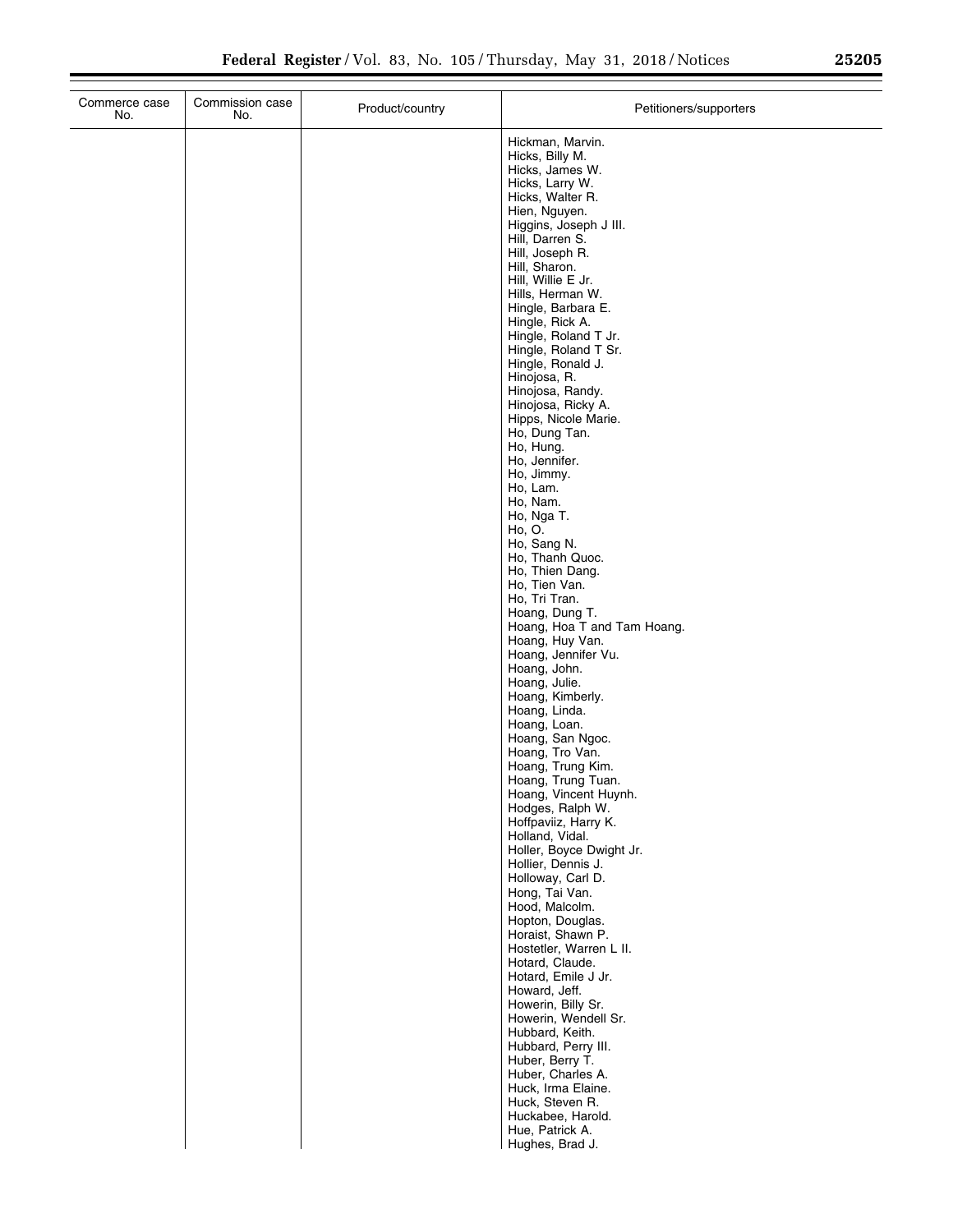| Commerce case<br>No. | Commission case<br>No. | Product/country | Petitioners/supporters                          |
|----------------------|------------------------|-----------------|-------------------------------------------------|
|                      |                        |                 | Hults, Thomas.                                  |
|                      |                        |                 | Hutcherson, Daniel J.                           |
|                      |                        |                 | Hutchinson, Douglas.<br>Hutchinson, George D.   |
|                      |                        |                 | Hutchinson, William H.                          |
|                      |                        |                 | Hutto, Cynthia E.                               |
|                      |                        |                 | Hutto, Henry G Jr.<br>Huynh, Chien Thi.         |
|                      |                        |                 | Huynh, Dong Xuan.                               |
|                      |                        |                 | Huynh, Dung.                                    |
|                      |                        |                 | Huynh, Dung V.                                  |
|                      |                        |                 | Huynh, Hai.<br>Huynh, Hai.                      |
|                      |                        |                 | Huynh, Hai Van.                                 |
|                      |                        |                 | Huynh, Hoang D.                                 |
|                      |                        |                 | Huynh, Hoang Van.<br>Huynh, Hung.               |
|                      |                        |                 | Huynh, James N.                                 |
|                      |                        |                 | Huynh, Johhny Hiep.                             |
|                      |                        |                 | Huynh, Johnnie.                                 |
|                      |                        |                 | Huynh, Kim.<br>Huynh, Lay.                      |
|                      |                        |                 | Huynh, Long.                                    |
|                      |                        |                 | Huynh, Mack Van.                                |
|                      |                        |                 | Huynh, Mau Van.                                 |
|                      |                        |                 | Huynh, Minh.<br>Huynh, Minh Van.                |
|                      |                        |                 | Huynh, Nam Van.                                 |
|                      |                        |                 | Huynh, Thai.                                    |
|                      |                        |                 | Huynh, Tham Thi.<br>Huynh, Thanh.               |
|                      |                        |                 | Huynh, Thanh.                                   |
|                      |                        |                 | Huynh, The V.                                   |
|                      |                        |                 | Huynh, Tri.                                     |
|                      |                        |                 | Huynh, Truc.<br>Huynh, Tu.                      |
|                      |                        |                 | Huynh, Tu.                                      |
|                      |                        |                 | Huynh, Tung Van.                                |
|                      |                        |                 | Huynh, Van X.                                   |
|                      |                        |                 | Huynh, Viet Van.<br>Huynh, Vuong Van.           |
|                      |                        |                 | Hymel, Joseph Jr.                               |
|                      |                        |                 | Hymel, Michael D.                               |
|                      |                        |                 | Hymel, Nolan J Sr.<br>Ingham, Herbert W.        |
|                      |                        |                 | Inglis, Richard M.                              |
|                      |                        |                 | Ingraham, Joseph S.                             |
|                      |                        |                 | Ingraham, Joyce.                                |
|                      |                        |                 | Ipock, Billy.<br>Ipock, William B.              |
|                      |                        |                 | Ireland, Arthur Allen.                          |
|                      |                        |                 | Iver, George Jr.                                |
|                      |                        |                 | Jackson, Alfred M.<br>Jackson, Carl John.       |
|                      |                        |                 | Jackson, David.                                 |
|                      |                        |                 | Jackson, Eugene O.                              |
|                      |                        |                 | Jackson, Glenn C Jr.                            |
|                      |                        |                 | Jackson, Glenn C Sr.<br>Jackson, James Jerome.  |
|                      |                        |                 | Jackson, John D.                                |
|                      |                        |                 | Jackson, John Elton Sr.                         |
|                      |                        |                 | Jackson, Levi.<br>Jackson, Nancy L.             |
|                      |                        |                 | Jackson, Robert W.                              |
|                      |                        |                 | Jackson, Shannon.                               |
|                      |                        |                 | Jackson, Shaun C.                               |
|                      |                        |                 | Jackson, Steven A.<br>Jacob, Ronald R.          |
|                      |                        |                 | Jacob, Warren J Jr.                             |
|                      |                        |                 | Jacobs, L Anthony.                              |
|                      |                        |                 | Jacobs, Lawrence F.                             |
|                      |                        |                 | Jarreau, Billy and Marilyn.<br>Jarvis, James D. |
|                      |                        |                 |                                                 |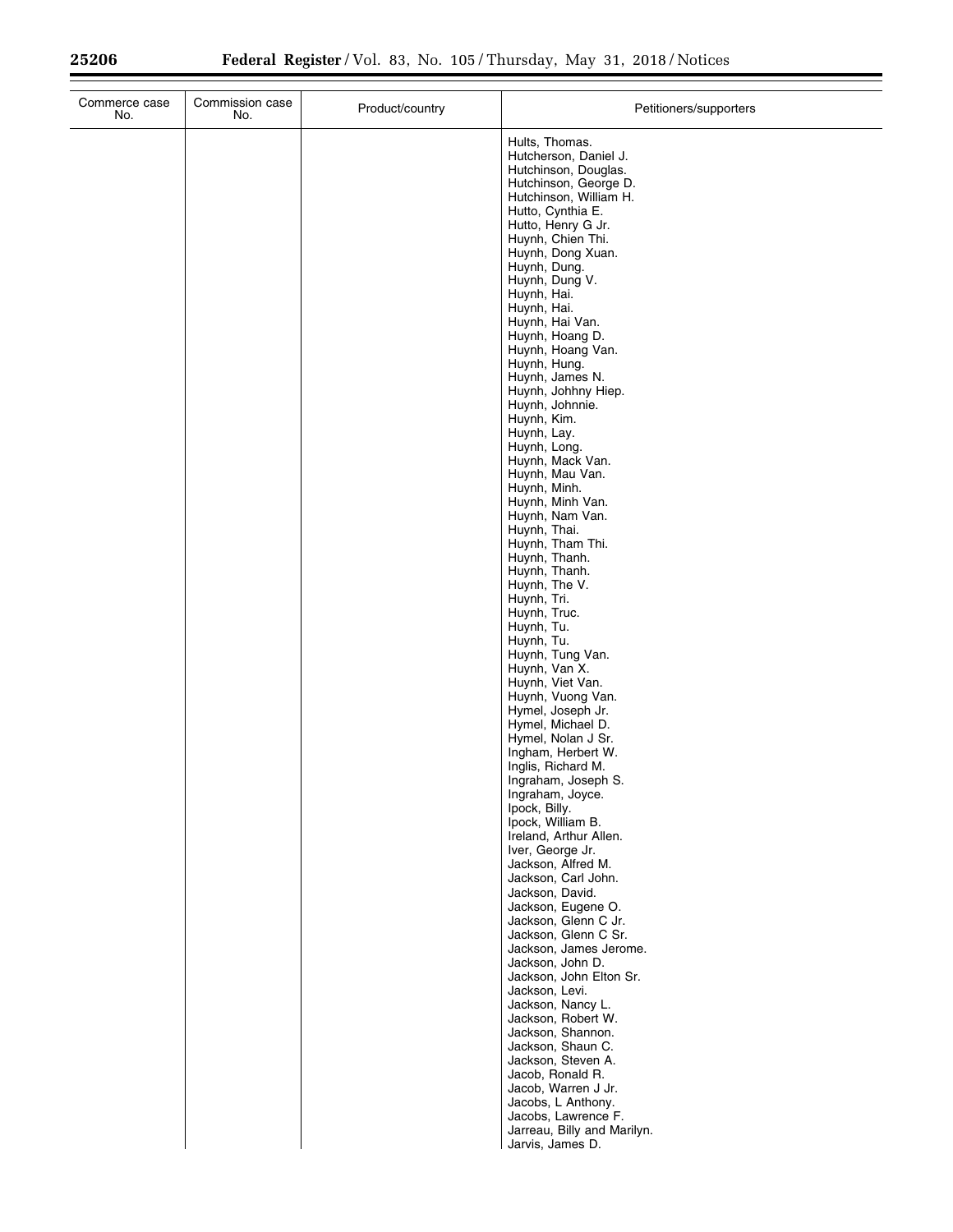| No.           | Commission case<br>No. | Product/country | Petitioners/supporters                                                                                                                                                                                                                                                                                                                                                                                                                                                                                                                                                                                                                                                                                                                                                                                                                                                                                                                                                                                                                                                                                                                                                                                                        |
|---------------|------------------------|-----------------|-------------------------------------------------------------------------------------------------------------------------------------------------------------------------------------------------------------------------------------------------------------------------------------------------------------------------------------------------------------------------------------------------------------------------------------------------------------------------------------------------------------------------------------------------------------------------------------------------------------------------------------------------------------------------------------------------------------------------------------------------------------------------------------------------------------------------------------------------------------------------------------------------------------------------------------------------------------------------------------------------------------------------------------------------------------------------------------------------------------------------------------------------------------------------------------------------------------------------------|
| Commerce case |                        |                 | Jaye, Emma.<br>Jeanfreau, Vincent R.<br>Jefferies, William.<br>Jemison, Timothy Michael Sr.<br>Jennings, Jacob.<br>Joffrion, Harold J Jr.<br>Johnson, Albert F.<br>Johnson, Ashley Lamar.<br>Johnson, Bernard Jr.<br>Johnson, Brent W.<br>Johnson, Bruce Warem.<br>Johnson, Carl S.<br>Johnson, Carolyn.<br>Johnson, Clyde Sr.<br>Johnson, David G.<br>Johnson, David Paul.<br>Johnson, Gary Allen Sr.<br>Johnson, George D.<br>Johnson, Michael A.<br>Johnson, Randy J.<br>Johnson, Regenia.<br>Johnson, Robert.<br>Johnson, Ronald Ray Sr.<br>Johnson, Steve.<br>Johnson, Thomas Allen Jr.<br>Johnston, Ronald.<br>Joly, Nicholas J Jr.<br>Jones, Charles.<br>Jones, Clinton.<br>Jones, Daisy Mae.<br>Jones, Jeffery E.<br>Jones, Jerome N Sr.<br>Jones, John W.<br>Jones, Larry.<br>Jones, Len.<br>Jones, Michael G Sr.<br>Jones, Paul E.<br>Jones, Perry T Sr.<br>Jones, Ralph William.<br>Jones, Richard G Sr.<br>Jones, Stephen K.<br>Jones, Wayne.<br>Joost, Donald F.<br>Jordan, Dean.<br>Jordan, Hubert William III (Bert).<br>Jordan, Hurbert W Jr.<br>Judalet. Ramon G.<br>Judy, William Roger.<br>Julian, Ida.<br>Julian, John I Sr.<br>Juneau, Anthony Sr.<br>Juneau, Bruce.<br>Juneau, Robert A Jr and Laura K. |
|               |                        |                 | Jurjevich, Leander J.<br>Kain, Jules B Sr.<br>Kain, Martin A.<br>Kalliainen, Dale.<br>Kalliainen, Richard.<br>Kang, Chamroeun.                                                                                                                                                                                                                                                                                                                                                                                                                                                                                                                                                                                                                                                                                                                                                                                                                                                                                                                                                                                                                                                                                                |
|               |                        |                 | Kang, Sambo.<br>Kap, Brenda.<br>Keen, Robert Steven.<br>Keenan, Robert M.<br>Kellum, Kenneth Sr.<br>Kellum, Larry Gray Sr.<br>Kellum, Roxanne.<br>Kelly, Roger B.                                                                                                                                                                                                                                                                                                                                                                                                                                                                                                                                                                                                                                                                                                                                                                                                                                                                                                                                                                                                                                                             |
|               |                        |                 | Kelly, Thomas E.<br>Kendrick, Chuck J.<br>Kennair, Michael S.<br>Kennedy, Dothan.<br>Kenney, David Jr.<br>Kannay Robert W                                                                                                                                                                                                                                                                                                                                                                                                                                                                                                                                                                                                                                                                                                                                                                                                                                                                                                                                                                                                                                                                                                     |

Kenney, David Jr. Kenney, Robert W.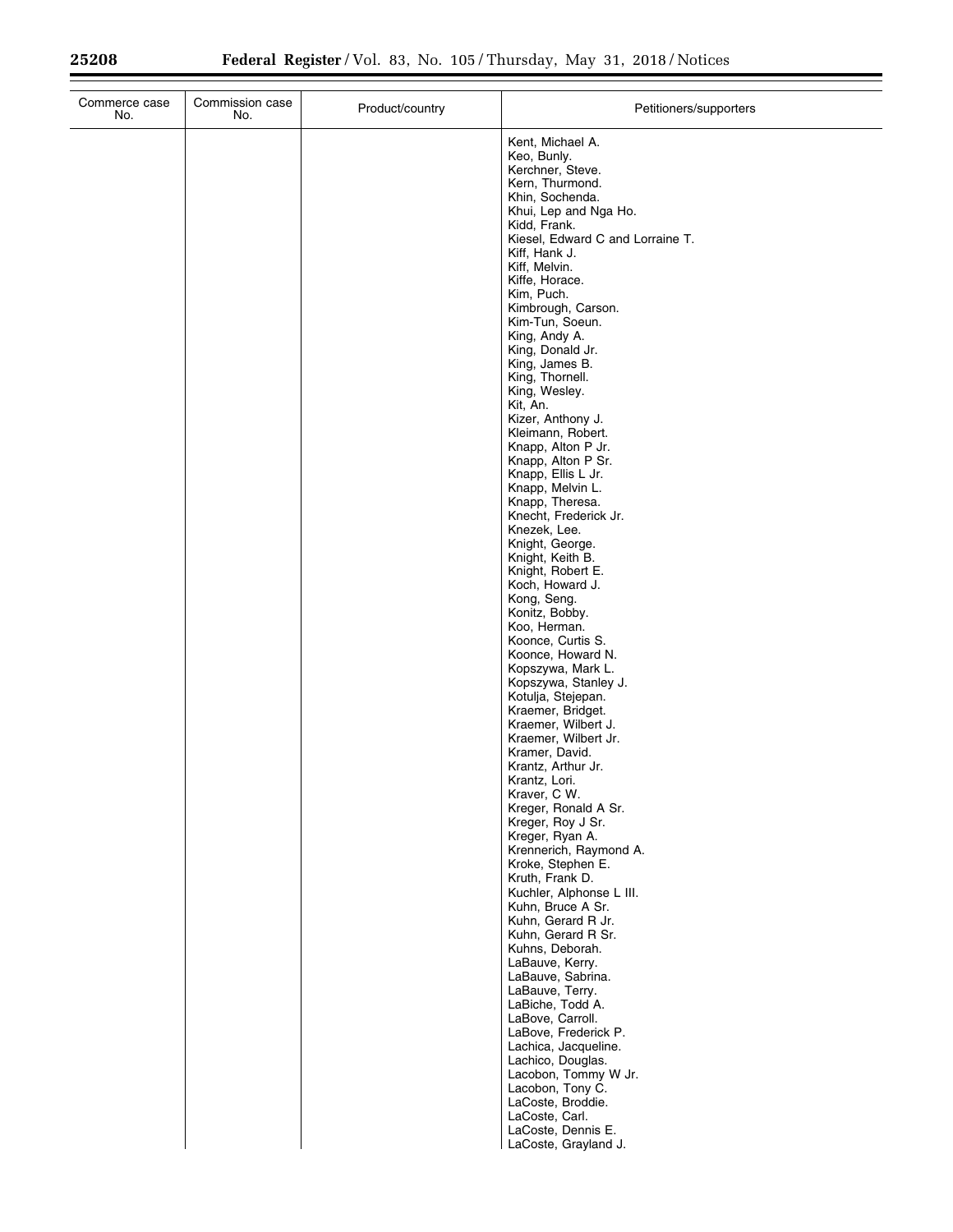| Commerce case<br>No. | Commission case<br>No. | Product/country | Petitioners/supporters                      |
|----------------------|------------------------|-----------------|---------------------------------------------|
|                      |                        |                 | LaCoste, Malcolm Jr.                        |
|                      |                        |                 | LaCoste, Melvin.                            |
|                      |                        |                 | LaCoste, Melvin W Jr.                       |
|                      |                        |                 | LaCoste, Ravin J Jr.<br>LaCoste, Ravin Sr.  |
|                      |                        |                 | Ladner, Clarence J III.                     |
|                      |                        |                 | Ladson, Earlene G.                          |
|                      |                        |                 | LaFont, Douglas A Sr.                       |
|                      |                        |                 | LaFont, Edna S.                             |
|                      |                        |                 | LaFont, Jackin.<br>LaFont, Noces J Jr.      |
|                      |                        |                 | LaFont, Weyland J Sr.                       |
|                      |                        |                 | LaFrance, Joseph T.                         |
|                      |                        |                 | Lagarde, Frank N.                           |
|                      |                        |                 | Lagarde, Gary Paul.<br>Lagasse, Michael F.  |
|                      |                        |                 | Lai, Hen K.                                 |
|                      |                        |                 | Lai, Then.                                  |
|                      |                        |                 | Lam, Cang Van.                              |
|                      |                        |                 | Lam, Cui.<br>Lam, Dong Van.                 |
|                      |                        |                 | Lam, Hiep Tan.                              |
|                      |                        |                 | Lam, Lan Van.                               |
|                      |                        |                 | Lam, Lee Phenh.                             |
|                      |                        |                 | Lam, Phan.                                  |
|                      |                        |                 | Lam, Qui.<br>Lam, Sochen.                   |
|                      |                        |                 | Lam, Tai.                                   |
|                      |                        |                 | Lam, Tinh Huu.                              |
|                      |                        |                 | Lambas, Jessie J Sr.                        |
|                      |                        |                 | Lanclos, Paul.<br>Landry, David A.          |
|                      |                        |                 | Landry, Dennis J.                           |
|                      |                        |                 | Landry, Edward N Jr.                        |
|                      |                        |                 | Landry, George.                             |
|                      |                        |                 | Landry, George M.<br>Landry, James F.       |
|                      |                        |                 | Landry, Jude C.                             |
|                      |                        |                 | Landry, Robert E.                           |
|                      |                        |                 | Landry, Ronald J.                           |
|                      |                        |                 | Landry, Samuel J Jr.<br>Landry, Tracy.      |
|                      |                        |                 | Lane, Daniel E.                             |
|                      |                        |                 | Lapeyrouse, Lance M.                        |
|                      |                        |                 | Lapeyrouse, Rosalie.                        |
|                      |                        |                 | Lapeyrouse, Tillman Joseph.                 |
|                      |                        |                 | LaRive, James L Jr.<br>LaRoche, Daniel S.   |
|                      |                        |                 | Lasseigne, Betty.                           |
|                      |                        |                 | Lasseigne, Blake.                           |
|                      |                        |                 | Lasseigne, Floyd.                           |
|                      |                        |                 | Lasseigne, Frank.<br>Lasseigne, Harris Jr.  |
|                      |                        |                 | Lasseigne, Ivy Jr.                          |
|                      |                        |                 | Lasseigne, Jefferson.                       |
|                      |                        |                 | Lasseigne, Jefferson P Jr.                  |
|                      |                        |                 | Lasseigne, Johnny J.<br>Lasseigne, Marlene. |
|                      |                        |                 | Lasseigne, Nolan J.                         |
|                      |                        |                 | Lasseigne, Trent.                           |
|                      |                        |                 | Lat, Chhiet.                                |
|                      |                        |                 | Latapie, Charlotte A.                       |
|                      |                        |                 | Latapie, Crystal.<br>Latapie, Jerry.        |
|                      |                        |                 | Latapie, Joey G.                            |
|                      |                        |                 | Latapie, Joseph.                            |
|                      |                        |                 | Latapie, Joseph F Sr.                       |
|                      |                        |                 | Latapie, Travis.                            |
|                      |                        |                 | Latiolais, Craig J.<br>Latiolais, Joel.     |
|                      |                        |                 | Lau, Ho Thanh.                              |
|                      |                        |                 | Laughlin, James G.                          |
|                      |                        |                 | Laughlin, James Mitchell.                   |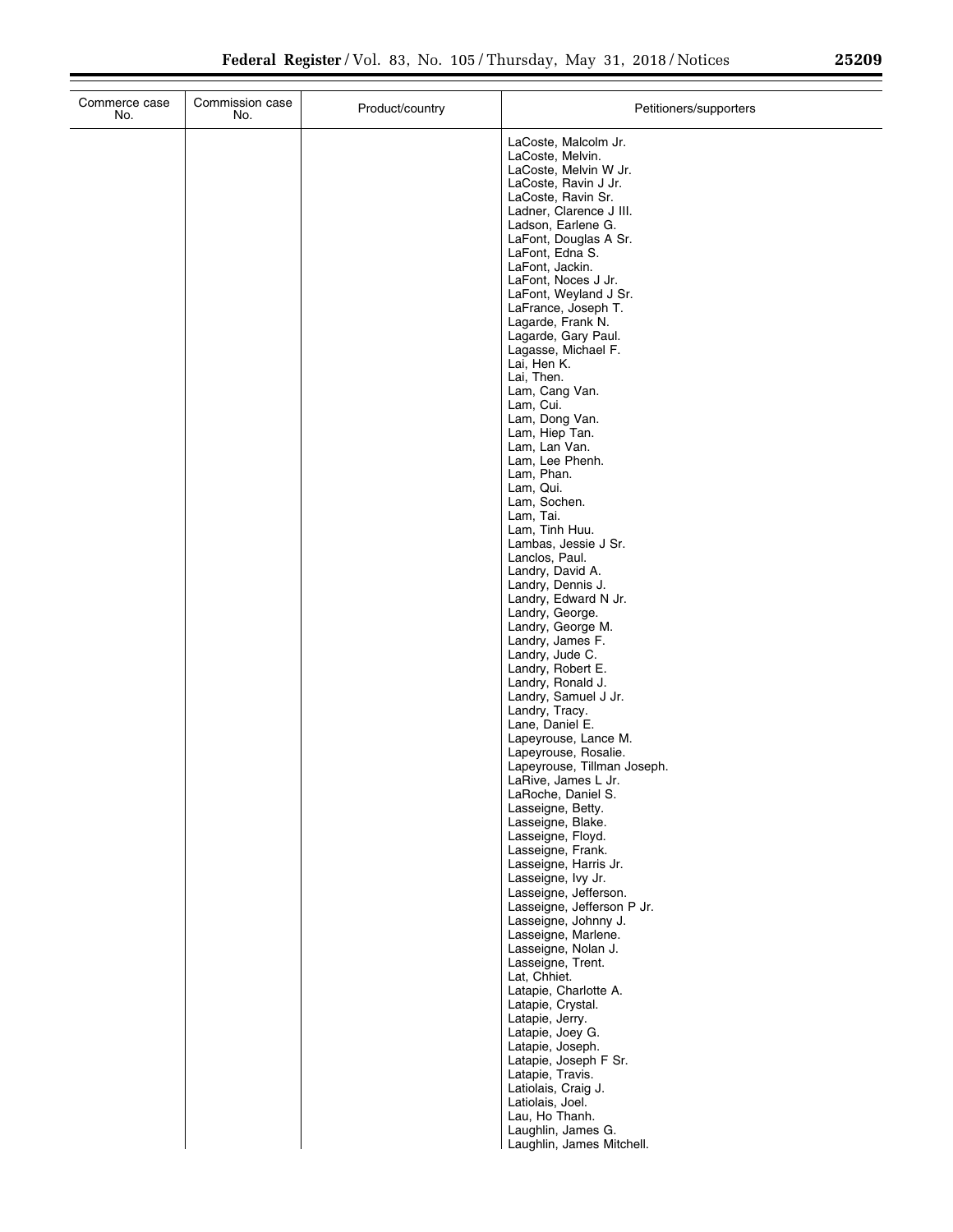$\equiv$ 

| Commerce case<br>No. | Commission case<br>No. | Product/country | Petitioners/supporters                                                                                                                                                                                                                                                                                                                                                                                                                                                                                                                                                                                                                                                                                                                                                                                                                                                                             |
|----------------------|------------------------|-----------------|----------------------------------------------------------------------------------------------------------------------------------------------------------------------------------------------------------------------------------------------------------------------------------------------------------------------------------------------------------------------------------------------------------------------------------------------------------------------------------------------------------------------------------------------------------------------------------------------------------------------------------------------------------------------------------------------------------------------------------------------------------------------------------------------------------------------------------------------------------------------------------------------------|
|                      |                        |                 | Laurent, Yvonne M.<br>Lavergne, Roger.<br>Lawdros, Terrance Jr.<br>Layrisson, Michael A III.<br>Le, Amanda.<br>Le, An Van.<br>Le, Ben.<br>Le, Binh T.<br>Le, Cheo Van.<br>Le, Chinh Thanh.<br>Le, Chinh Thanh and Yen Vo.<br>Le, Cu Thi.<br>Le, Dai M.<br>Le, Dale.<br>Le, David Rung.<br>Le, Du M.<br>Le, Duc V.<br>Le, Duoc M.<br>Le, Hien V.<br>Le, Houston T.<br>Le, Hung.<br>Le, Jimmy.<br>Le, Jimmy and Hoang.<br>Le, Khoa.<br>Le, Kim.<br>Le, Ky Van.<br>Le, Lang Van.<br>Le, Lily.<br>Le, Lisa Tuyet Thi.<br>Le, Loi.<br>Le, Minh Van.<br>Le, Muoi Van.<br>Le, My.<br>Le, My V.<br>Le, Nam and Xhan-Minh Le.<br>Le, Nam Van.<br>Le, Nhieu T.<br>Le, Nhut Hoang.<br>Le, Nu Thi.<br>Le, Phuc Van.<br>Le, Que V.<br>Le, Quy.<br>Le, Robert.<br>Le, Sam Van.<br>Le, Sau V.<br>Le, Son.<br>Le, Son.<br>Le, Son H.<br>Le, Son Quoc.<br>Le, Son Van.<br>Le, Su.<br>Le, Tam V.<br>Le, Thanh Huong. |
|                      |                        |                 | Le, Tong Minh.<br>Le, Tony.<br>Le, Tracy Lan Chi.<br>Le, Tuan Nhu.<br>Le, Viet Hoang.<br>Le, Vui.<br>Leaf, Andrew Scott.<br>Leary, Roland.<br>LeBeauf, Thomas.<br>LeBlanc, Donnie.<br>LeBlanc, Edwin J.<br>LeBlanc, Enoch P.<br>LeBlanc, Gareth R III.<br>LeBlanc, Gareth R Jr.<br>LeBlanc, Gerald E.<br>LeBlanc, Hubert C.<br>LeBlanc, Jerald.<br>LeBlanc, Jesse Jr.<br>LeBlanc, Keenon Anthony.<br>LeBlanc, Lanvin J.                                                                                                                                                                                                                                                                                                                                                                                                                                                                            |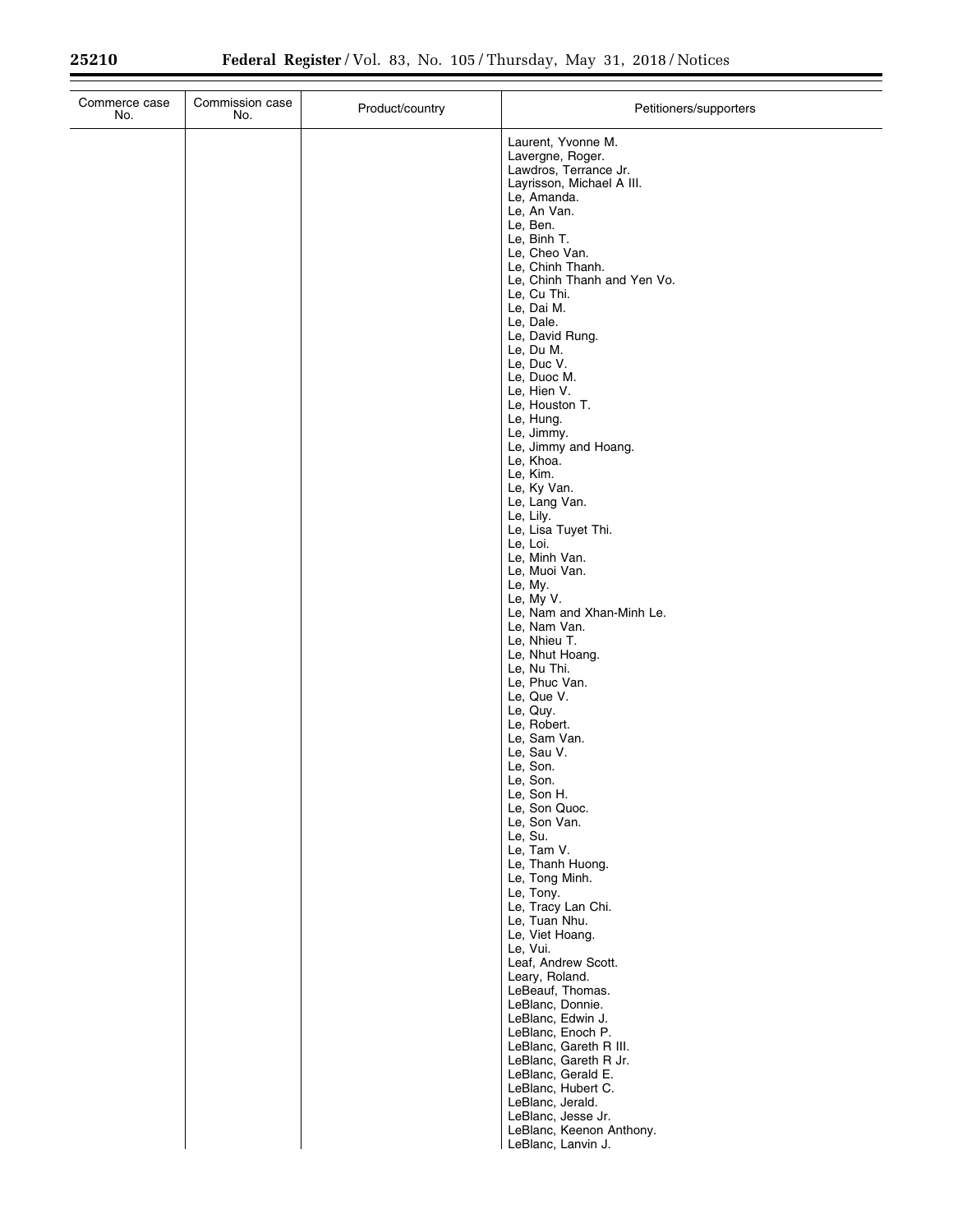÷.

| Commerce case<br>No. | Commission case<br>No. | Product/country | Petitioners/supporters                             |
|----------------------|------------------------|-----------------|----------------------------------------------------|
|                      |                        |                 | LeBlanc, Luke A.                                   |
|                      |                        |                 | LeBlanc, Marty J.<br>LeBlanc, Marty J Jr.          |
|                      |                        |                 | LeBlanc, Mickel J.                                 |
|                      |                        |                 | LeBlanc, Robert Patrick.<br>LeBlanc, Scotty M.     |
|                      |                        |                 | LeBlanc, Shelton.                                  |
|                      |                        |                 | LeBlanc, Terry J.<br>LeBoeuf, Brent J.             |
|                      |                        |                 | LeBoeuf, Emery J.                                  |
|                      |                        |                 | LeBoeuf, Joseph R.<br>LeBoeuf, Tammy Y.            |
|                      |                        |                 | LeBouef, Dale.                                     |
|                      |                        |                 | LeBouef, Edward J.<br>LeBouef, Ellis J Jr.         |
|                      |                        |                 | LeBouef, Gillis.<br>LeBouef, Jimmie.               |
|                      |                        |                 | LeBouef, Leslie.                                   |
|                      |                        |                 | LeBouef, Lindy J.<br>LeBouef, Micheal J.           |
|                      |                        |                 | LeBouef, Raymond.                                  |
|                      |                        |                 | LeBouef, Tommy J.<br>LeBouef, Wiley Sr.            |
|                      |                        |                 | LeBourgeois, Stephen A.                            |
|                      |                        |                 | LeCompte, Alena.<br>LeCompte, Aubrey J.            |
|                      |                        |                 | LeCompte, Etha.                                    |
|                      |                        |                 | LeCompte, Jesse C Jr.<br>LeCompte, Jesse Jr.       |
|                      |                        |                 | LeCompte, Jesse Sr.                                |
|                      |                        |                 | LeCompte, Lyle.<br>LeCompte, Patricia F.           |
|                      |                        |                 | LeCompte, Todd.<br>LeCompte, Troy A Sr.            |
|                      |                        |                 | Ledet, Brad.                                       |
|                      |                        |                 | Ledet, Bryan.<br>Ledet, Carlton.                   |
|                      |                        |                 | Ledet, Charles J.                                  |
|                      |                        |                 | Ledet, Jack A.<br>Ledet, Kenneth A.                |
|                      |                        |                 | Ledet, Mark.                                       |
|                      |                        |                 | Ledet, Maxine B.<br>Ledet, Mervin.                 |
|                      |                        |                 | Ledet, Phillip John.                               |
|                      |                        |                 | Ledoux, Dennis.<br>Ledwig, Joe J.                  |
|                      |                        |                 | Lee, Carl.                                         |
|                      |                        |                 | Lee, James K.<br>Lee, Marilyn.                     |
|                      |                        |                 | Lee, Otis M Jr.<br>Lee, Raymond C.                 |
|                      |                        |                 | Lee, Robert E.                                     |
|                      |                        |                 | Lee, Steven J.<br>Leek, Mark A.                    |
|                      |                        |                 | LeGaux, Roy J Jr.                                  |
|                      |                        |                 | Legendre, Kerry.<br>Legendre, Paul.                |
|                      |                        |                 | Leger, Andre.                                      |
|                      |                        |                 | LeGros, Alex M.<br>LeJeune, Philip Jr.             |
|                      |                        |                 | LeJeune, Philip Sr.                                |
|                      |                        |                 | LeJeune, Ramona V.<br>LeJeunee, Debbie.            |
|                      |                        |                 | LeJuine, Eddie R.                                  |
|                      |                        |                 | LeLand, Allston Bochet.<br>Leland, Rutledge B III. |
|                      |                        |                 | Leland, Rutledge B Jr.<br>LeLeaux, David.          |
|                      |                        |                 | Leleux, Kevin J.                                   |
|                      |                        |                 | Lemoine, Jeffery Jr.<br>Leonard, Dan.              |
|                      |                        |                 | Leonard, Dexter J Jr.                              |
|                      |                        |                 | Leonard, Micheal A.                                |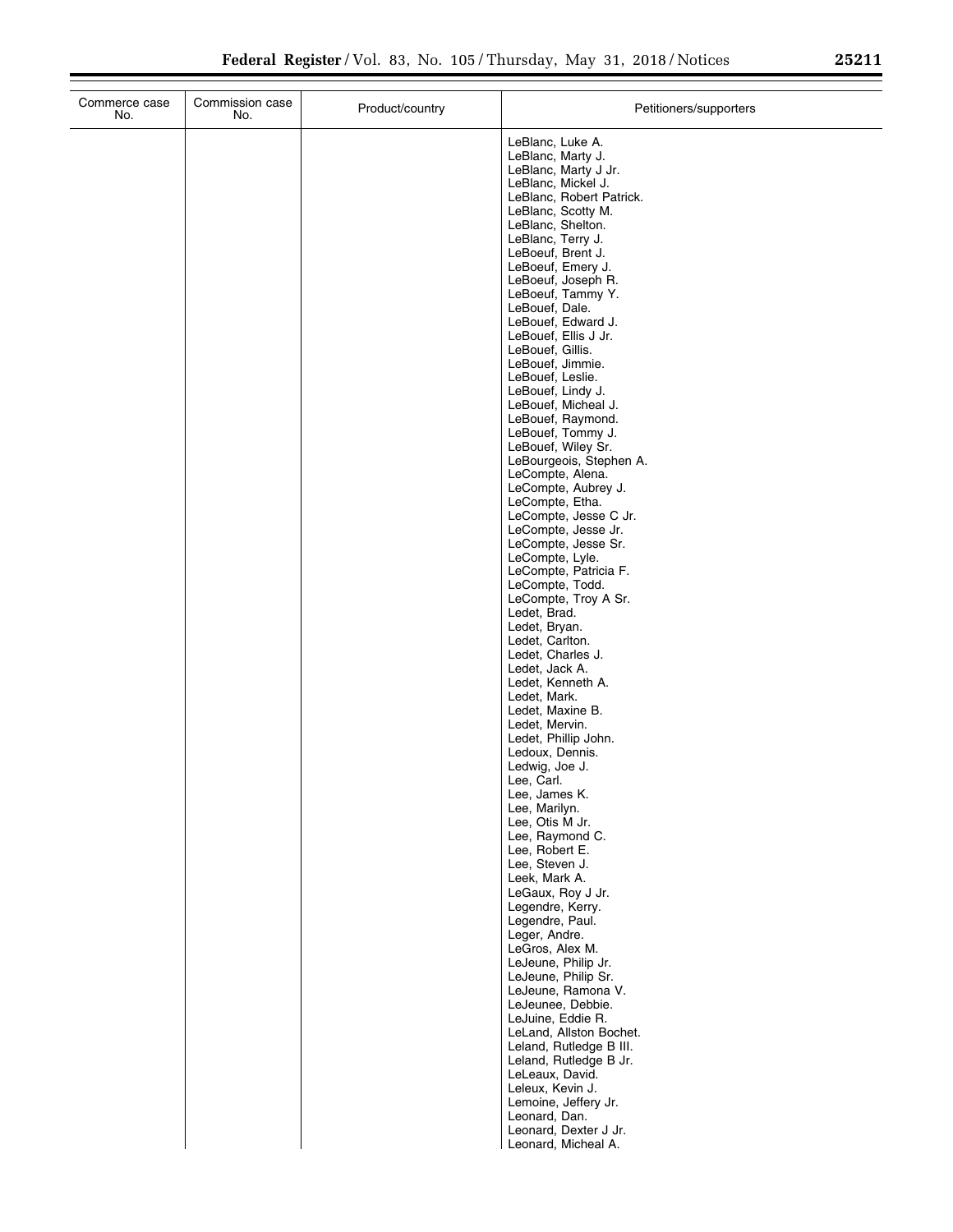$\equiv$ 

| Commerce case<br>No. | Commission case<br>No. | Product/country | Petitioners/supporters                                                                                                                                                                                                                                                                                                      |
|----------------------|------------------------|-----------------|-----------------------------------------------------------------------------------------------------------------------------------------------------------------------------------------------------------------------------------------------------------------------------------------------------------------------------|
|                      |                        |                 | Lepine, Leroy L.<br>Lesso, Rudy Jr.<br>Lester, Shawn.<br>Levron, Dale T.<br>Levy, Patrick T.<br>Lewis, Kenneth.<br>Lewis, Mark Steven.<br>Libersat, Anthony R.<br>Libersat, Kim.<br>Licatino, Daniel Jr.<br>Lichenstein, Donald L.<br>Lilley, Douglas P.<br>Lim, Chhay.<br>Lim, Koung.<br>Lim, Tav Seng.<br>Linden, Eric L. |
|                      |                        |                 | Liner, Claude J Jr.<br>Liner, Harold.<br>Liner, Jerry.<br>Liner, Kevin.<br>Liner, Michael B Sr.<br>Liner, Morris T Jr.<br>Liner, Morris T Sr.<br>Liner, Tandy M.<br>Linh, Pham.<br>Linwood, Dolby.<br>Lirette, Alex J Sr.<br>Lirette, Bobby and Sheri.                                                                      |
|                      |                        |                 | Lirette, Chester Patrick.<br>Lirette, Daniel J.<br>Lirette, Dean J.<br>Lirette, Delvin J Jr.<br>Lirette, Delvin Jr.<br>Lirette, Desaire J.<br>Lirette, Eugis P Sr.<br>Lirette, Guy A.<br>Lirette, Jeannie.<br>Lirette, Kern A.<br>Lirette, Ron C.<br>Lirette, Russell (Chico) Jr.                                           |
|                      |                        |                 | Lirette, Shaun Patrick.<br>Lirette, Terry J Sr.<br>Little, William A.<br>Little, William Boyd.<br>Liv, Niem S.<br>Livaudais, Ernest J.<br>Liverman, Harry R.<br>LoBue, Michael Anthony Sr.<br>Locascio, Dustin.<br>Lockhart, William T.<br>Lodrigue, Jimmy A.<br>Lodrigue, Kerry.                                           |
|                      |                        |                 | Lombardo, Joseph P.<br>Lombas, James A Jr.<br>Lombas, Kim D.<br>Londrie, Harley.<br>Long, Cao Thanh.<br>Long, Dinh.<br>Long, Robert.<br>Longo, Ronald S Jr.<br>Longwater, Ryan Heath.<br>Loomer, Rhonda.<br>Lopez, Celestino.                                                                                               |
|                      |                        |                 | Lopez, Evelio.<br>Lopez, Harry N.<br>Lopez, Ron.<br>Lopez, Scott.<br>Lopez, Stephen R Jr.<br>Lord, Michael E Sr.<br>Loupe, George Jr.<br>Loupe, Ted.<br>Lovell, Billy.<br>Lovell, Bobby Jason.                                                                                                                              |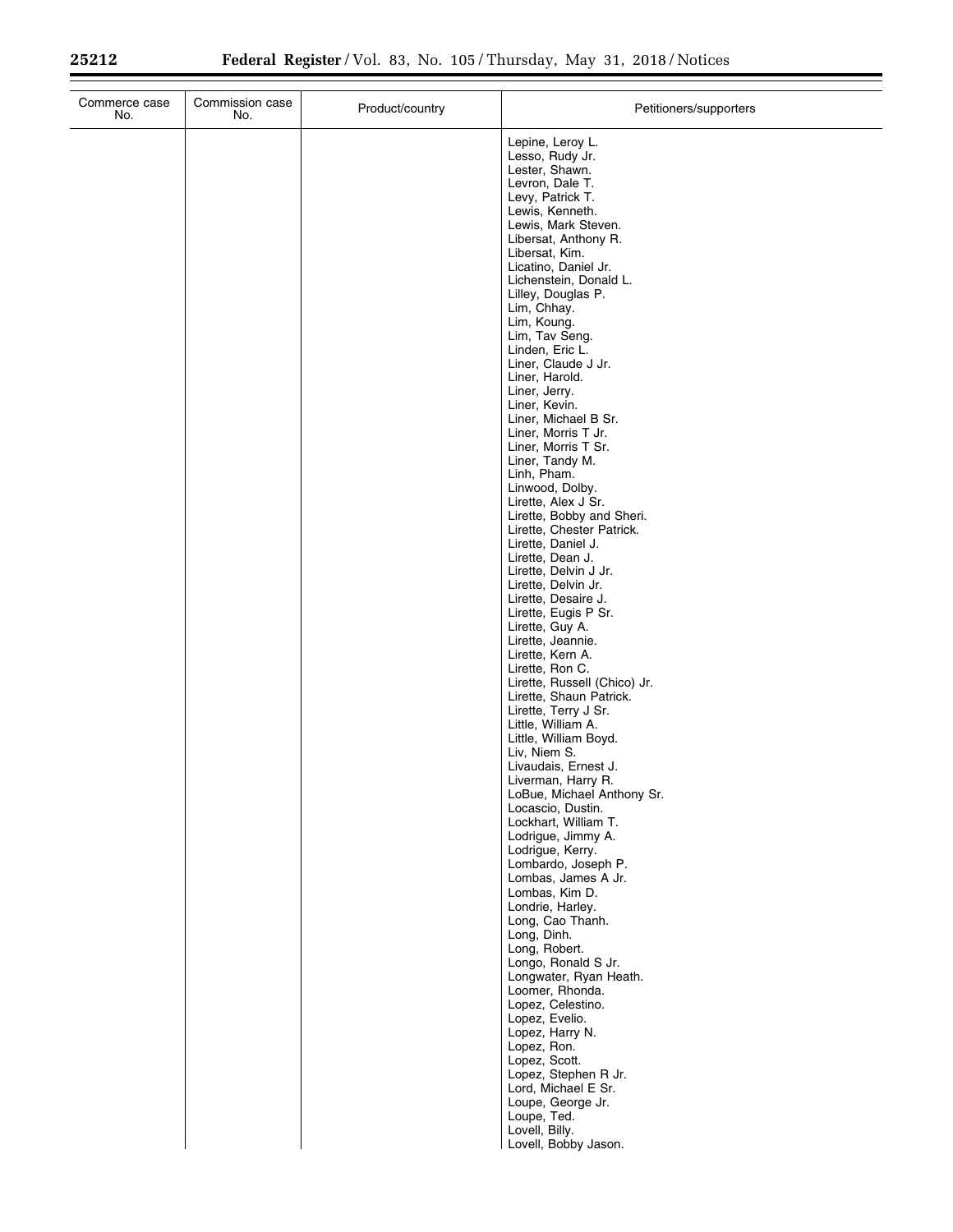÷.

| Commerce case<br>No. | Commission case<br>No. | Product/country | Petitioners/supporters                    |
|----------------------|------------------------|-----------------|-------------------------------------------|
|                      |                        |                 | Lovell, Bradford John.                    |
|                      |                        |                 | Lovell, Charles J Jr.                     |
|                      |                        |                 | Lovell, Clayton.<br>Lovell, Douglas P.    |
|                      |                        |                 | Lovell, Jacob G.                          |
|                      |                        |                 | Lovell, Lois.<br>Lovell, Slade M.         |
|                      |                        |                 | Luke, Bernadette C.                       |
|                      |                        |                 | Luke, David.                              |
|                      |                        |                 | Luke, Dustan.<br>Luke, Henry.             |
|                      |                        |                 | Luke, Jeremy Paul.                        |
|                      |                        |                 | Luke, Keith J.                            |
|                      |                        |                 | Luke, Patrick A.<br>Luke, Patrick J.      |
|                      |                        |                 | Luke, Paul Leroy.                         |
|                      |                        |                 | Luke, Rudolph J.<br>Luke, Samantha.       |
|                      |                        |                 | Luke, Sidney Jr.                          |
|                      |                        |                 | Luke, Terry Patrick Jr.                   |
|                      |                        |                 | Luke, Terry Patrick Sr.<br>Luke, Timothy. |
|                      |                        |                 | Luke, Wiltz J.                            |
|                      |                        |                 | Lund, Ora G.                              |
|                      |                        |                 | Luneau, Ferrell J.<br>Luong, Kevin.       |
|                      |                        |                 | Luong, Thu X.                             |
|                      |                        |                 | Luscy, Lydia.<br>Luscy, Richard.          |
|                      |                        |                 | Lutz, William A.                          |
|                      |                        |                 | Luu, Binh.                                |
|                      |                        |                 | Luu, Vinh.<br>Luu, Vinh V.                |
|                      |                        |                 | Ly, Bui.                                  |
|                      |                        |                 | Ly, Hen.                                  |
|                      |                        |                 | Ly, Hoc.<br>Ly, Kelly D.                  |
|                      |                        |                 | Ly, Nu.                                   |
|                      |                        |                 | Ly, Sa.<br>Ly, Ven.                       |
|                      |                        |                 | Lyall, Rosalie.                           |
|                      |                        |                 | Lycett, James A.                          |
|                      |                        |                 | Lyons, Berton J.<br>Lyons, Berton J Sr.   |
|                      |                        |                 | Lyons, Jack.                              |
|                      |                        |                 | Lyons, Jerome M.<br>Mackey, Marvin Sr.    |
|                      |                        |                 | Mackie, Kevin L.                          |
|                      |                        |                 | Maggio, Wayne A.                          |
|                      |                        |                 | Magwood, Edwin Wayne.<br>Mai, Danny V.    |
|                      |                        |                 | Mai, Lang V.                              |
|                      |                        |                 | Mai, Tai.<br>Mai, Trach Xuan.             |
|                      |                        |                 | Maise, Rubin J.                           |
|                      |                        |                 | Maise, Todd.                              |
|                      |                        |                 | Majoue, Ernest J.<br>Majoue, Nathan L.    |
|                      |                        |                 | Malcombe, David.                          |
|                      |                        |                 | Mallett, Irvin Ray.                       |
|                      |                        |                 | Mallett, Jimmie.<br>Mallett, Lawrence J.  |
|                      |                        |                 | Mallett, Mervin B.                        |
|                      |                        |                 | Mallett, Rainbow.                         |
|                      |                        |                 | Mallett, Stephney.<br>Malley, Ned F Jr.   |
|                      |                        |                 | Mamolo, Charles H Sr.                     |
|                      |                        |                 | Mamolo, Romeo C Jr.                       |
|                      |                        |                 | Mamolo, Terry A.<br>Mancera, Jesus.       |
|                      |                        |                 | Manuel, Joseph R.                         |
|                      |                        |                 | Manuel, Shon.<br>Mao, Chandarasy.         |
|                      |                        |                 |                                           |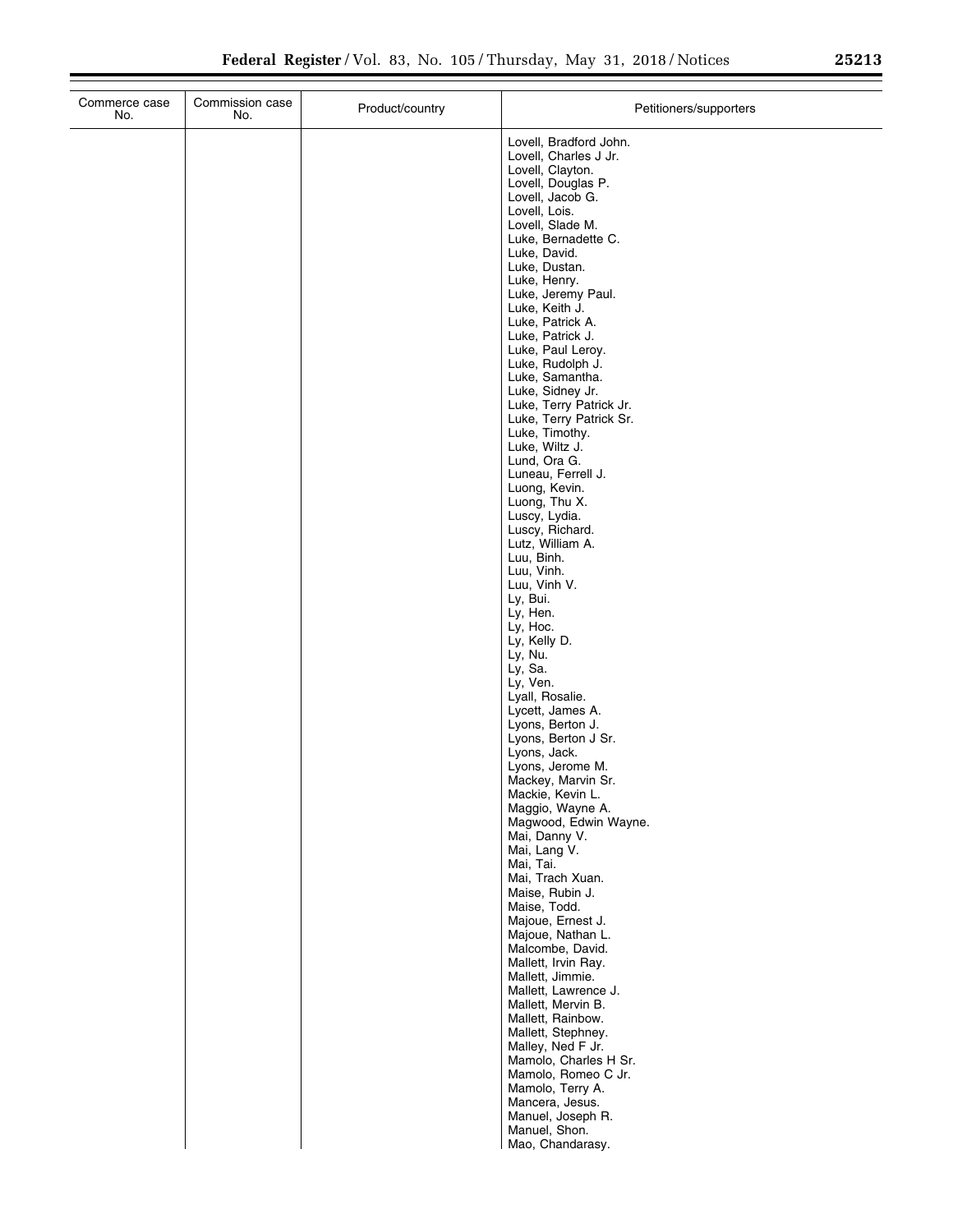| Commerce case<br>No. | Commission case<br>No. | Product/country | Petitioners/supporters                                                                                                                                                                                                                                                                                                                                                                                                                                                                                                                                                                                                                                                                                                                                                                                                                                                                                                                                                                                                                                                                                                                                                                                                                                                                                                                                                                                                                                                                                                                                                          |
|----------------------|------------------------|-----------------|---------------------------------------------------------------------------------------------------------------------------------------------------------------------------------------------------------------------------------------------------------------------------------------------------------------------------------------------------------------------------------------------------------------------------------------------------------------------------------------------------------------------------------------------------------------------------------------------------------------------------------------------------------------------------------------------------------------------------------------------------------------------------------------------------------------------------------------------------------------------------------------------------------------------------------------------------------------------------------------------------------------------------------------------------------------------------------------------------------------------------------------------------------------------------------------------------------------------------------------------------------------------------------------------------------------------------------------------------------------------------------------------------------------------------------------------------------------------------------------------------------------------------------------------------------------------------------|
|                      |                        |                 | Mao, Kim.<br>Marcel, Michelle.<br>Marchese, Joe Jr.<br>Mareno, Ansley.<br>Mareno, Brent J.<br>Mareno, Kenneth L.<br>Marie, Allen J.<br>Marie, Marty.<br>Marmande, Al.<br>Marmande, Alidore.<br>Marmande, Denise.<br>Marquize, Heather.<br>Marquize, Kip.<br>Marris, Roy C Jr.<br>Martin, Darren.<br>Martin, Dean J.<br>Martin, Dennis.<br>Martin, Jody W.<br>Martin, John F III.<br>Martin, Michael A.<br>Martin, Nora S.<br>Martin, Rod J.<br>Martin, Roland J Jr.<br>Martin, Russel J Sr.<br>Martin, Sharon J.<br>Martin, Tanna G.<br>Martin, Wendy.<br>Martinez, Carl R.<br>Martinez, Henry.<br>Martinez, Henry Joseph.<br>Martinez, Lupe.<br>Martinez, Michael.<br>Martinez, Rene J.<br>Mason, James F Jr.<br>Mason, Johnnie W.<br>Mason, Luther.<br>Mason, Mary Lois.<br>Mason, Percy D Jr.<br>Mason, Walter.<br>Matherne, Anthony.<br>Matherne, Blakland Sr.<br>Matherne, Bradley J.<br>Matherne, Claude I Jr.<br>Matherne, Clifford P.<br>Matherne, Curlis J.<br>Matherne, Forest J.<br>Matherne, George J.<br>Matherne, Glenn A.<br>Matherne, Grace L.<br>Matherne, James C.<br>Matherne, James J Jr.<br>Matherne, James J Sr.<br>Matherne, Joey A.<br>Matherne, Keith.<br>Matherne, Larry Jr.<br>Matherne, Louis M Sr.<br>Matherne, Louis Michael.<br>Matherne, Nelson.<br>Matherne, Thomas G.<br>Matherne, Thomas G Jr.<br>Matherne, Thomas Jr.<br>Matherne, Thomas M Sr.<br>Matherne, Wesley J.<br>Mathews, Patrick.<br>Mathurne, Barry.<br>Matte, Martin J Sr.<br>Mauldin, Johnny.<br>Mauldin, Mary.<br>Mauldin, Shannon.<br>Mavar, Mark D.<br>Mayeux, Lonies A Jr. |
|                      |                        |                 | Mayeux, Roselyn P.<br>Mayfield, Gary.                                                                                                                                                                                                                                                                                                                                                                                                                                                                                                                                                                                                                                                                                                                                                                                                                                                                                                                                                                                                                                                                                                                                                                                                                                                                                                                                                                                                                                                                                                                                           |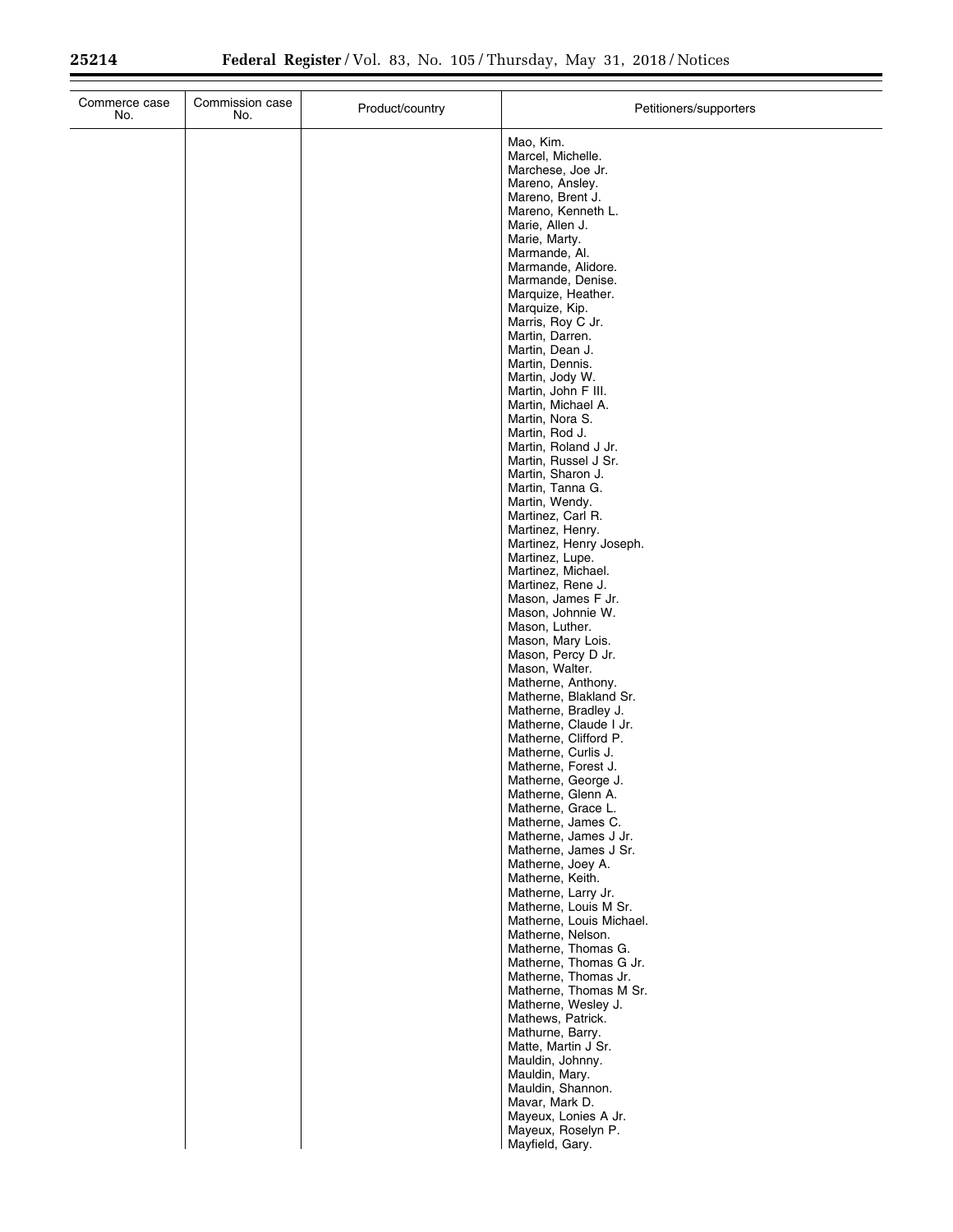| Mayfield, Henry A Jr.<br>Mayfield, James J III.<br>Mayon, Allen J.<br>Mayon, Wayne Sr.<br>McAnespy, Henry.<br>McAnespy, Louis.<br>McCall, Marcus H.<br>McCall, R Terry Sr.<br>McCarthy, Carliss.<br>McCarthy, Michael.<br>McCauley, Byron Keith.<br>McCauley, Katrina.<br>McClantoc, Robert R and Debra.<br>McClellan, Eugene Gardner.<br>McCormick, Len.<br>McCuiston, Denny Carlton.<br>McDonald, Allan.<br>McElroy, Harry J.<br>McFarlain, Merlin J Jr.<br>McGuinn, Dennis.<br>McIntosh, James Richard.<br>McIntyre, Michael D.<br>McIver, John H Jr.<br>McKendree, Roy. |
|-----------------------------------------------------------------------------------------------------------------------------------------------------------------------------------------------------------------------------------------------------------------------------------------------------------------------------------------------------------------------------------------------------------------------------------------------------------------------------------------------------------------------------------------------------------------------------|
|                                                                                                                                                                                                                                                                                                                                                                                                                                                                                                                                                                             |
|                                                                                                                                                                                                                                                                                                                                                                                                                                                                                                                                                                             |
|                                                                                                                                                                                                                                                                                                                                                                                                                                                                                                                                                                             |
|                                                                                                                                                                                                                                                                                                                                                                                                                                                                                                                                                                             |
|                                                                                                                                                                                                                                                                                                                                                                                                                                                                                                                                                                             |
|                                                                                                                                                                                                                                                                                                                                                                                                                                                                                                                                                                             |
|                                                                                                                                                                                                                                                                                                                                                                                                                                                                                                                                                                             |
|                                                                                                                                                                                                                                                                                                                                                                                                                                                                                                                                                                             |
|                                                                                                                                                                                                                                                                                                                                                                                                                                                                                                                                                                             |
|                                                                                                                                                                                                                                                                                                                                                                                                                                                                                                                                                                             |
|                                                                                                                                                                                                                                                                                                                                                                                                                                                                                                                                                                             |
|                                                                                                                                                                                                                                                                                                                                                                                                                                                                                                                                                                             |
|                                                                                                                                                                                                                                                                                                                                                                                                                                                                                                                                                                             |
|                                                                                                                                                                                                                                                                                                                                                                                                                                                                                                                                                                             |
|                                                                                                                                                                                                                                                                                                                                                                                                                                                                                                                                                                             |
|                                                                                                                                                                                                                                                                                                                                                                                                                                                                                                                                                                             |
|                                                                                                                                                                                                                                                                                                                                                                                                                                                                                                                                                                             |
| McKenzie, George B.                                                                                                                                                                                                                                                                                                                                                                                                                                                                                                                                                         |
| McKinzie, Bobby E.                                                                                                                                                                                                                                                                                                                                                                                                                                                                                                                                                          |
| McKoin, Robert.                                                                                                                                                                                                                                                                                                                                                                                                                                                                                                                                                             |
| McKoin, Robert F Jr.<br>McLendon, Jonathon S.                                                                                                                                                                                                                                                                                                                                                                                                                                                                                                                               |
| McNab, Robert Jr.                                                                                                                                                                                                                                                                                                                                                                                                                                                                                                                                                           |
| McQuaig, Don W.<br>McQuaig, Oliver J.                                                                                                                                                                                                                                                                                                                                                                                                                                                                                                                                       |
| Medine, David P.                                                                                                                                                                                                                                                                                                                                                                                                                                                                                                                                                            |
| Mehaffey, John P.                                                                                                                                                                                                                                                                                                                                                                                                                                                                                                                                                           |
| Melancon, Brent K.<br>Melancon, Neva.                                                                                                                                                                                                                                                                                                                                                                                                                                                                                                                                       |
| Melancon, Rickey.                                                                                                                                                                                                                                                                                                                                                                                                                                                                                                                                                           |
| Melancon, Roland Jr.<br>Melancon, Roland T Jr.                                                                                                                                                                                                                                                                                                                                                                                                                                                                                                                              |
| Melancon, Sean P.                                                                                                                                                                                                                                                                                                                                                                                                                                                                                                                                                           |
| Melancon, Terral J.                                                                                                                                                                                                                                                                                                                                                                                                                                                                                                                                                         |
| Melancon, Timmy J.<br>Melanson, Ozimea J III.                                                                                                                                                                                                                                                                                                                                                                                                                                                                                                                               |
| Melerine, Angela.                                                                                                                                                                                                                                                                                                                                                                                                                                                                                                                                                           |
| Melerine, Brandon T.                                                                                                                                                                                                                                                                                                                                                                                                                                                                                                                                                        |
| Melerine, Claude A.<br>Melerine, Claude A Jr.                                                                                                                                                                                                                                                                                                                                                                                                                                                                                                                               |
| Melerine, Dean J.                                                                                                                                                                                                                                                                                                                                                                                                                                                                                                                                                           |
| Melerine, Eric W Jr.<br>Melerine, John D Sr.                                                                                                                                                                                                                                                                                                                                                                                                                                                                                                                                |
| Melerine, Linda C.                                                                                                                                                                                                                                                                                                                                                                                                                                                                                                                                                          |
| Melerine, Raymond Joseph.                                                                                                                                                                                                                                                                                                                                                                                                                                                                                                                                                   |
| Melford, Daniel W Sr.<br>Mello, Nelvin.                                                                                                                                                                                                                                                                                                                                                                                                                                                                                                                                     |
| Men, Sophin.                                                                                                                                                                                                                                                                                                                                                                                                                                                                                                                                                                |
| Menendez, Wade E.<br>Menesses, Dennis.                                                                                                                                                                                                                                                                                                                                                                                                                                                                                                                                      |
| Menesses, James H.                                                                                                                                                                                                                                                                                                                                                                                                                                                                                                                                                          |
| Menesses, Jimmy.                                                                                                                                                                                                                                                                                                                                                                                                                                                                                                                                                            |
| Menesses, Louis.<br>Menge, Lionel A.                                                                                                                                                                                                                                                                                                                                                                                                                                                                                                                                        |
| Menge, Vincent J.                                                                                                                                                                                                                                                                                                                                                                                                                                                                                                                                                           |
| Mercy, Dempsey.                                                                                                                                                                                                                                                                                                                                                                                                                                                                                                                                                             |
| Merrick, Harold A.<br>Merrick, Kevin Sr.                                                                                                                                                                                                                                                                                                                                                                                                                                                                                                                                    |
| Merritt, Darren Sr.                                                                                                                                                                                                                                                                                                                                                                                                                                                                                                                                                         |
| Messer, Chase.<br>Meyers, Otis J.                                                                                                                                                                                                                                                                                                                                                                                                                                                                                                                                           |
| Miarm, Soeum.                                                                                                                                                                                                                                                                                                                                                                                                                                                                                                                                                               |
| Michel, Steven D.                                                                                                                                                                                                                                                                                                                                                                                                                                                                                                                                                           |
| Middleton, Dan Sr.<br>Migues, Henry.                                                                                                                                                                                                                                                                                                                                                                                                                                                                                                                                        |
| Migues, Kevin L Sr.                                                                                                                                                                                                                                                                                                                                                                                                                                                                                                                                                         |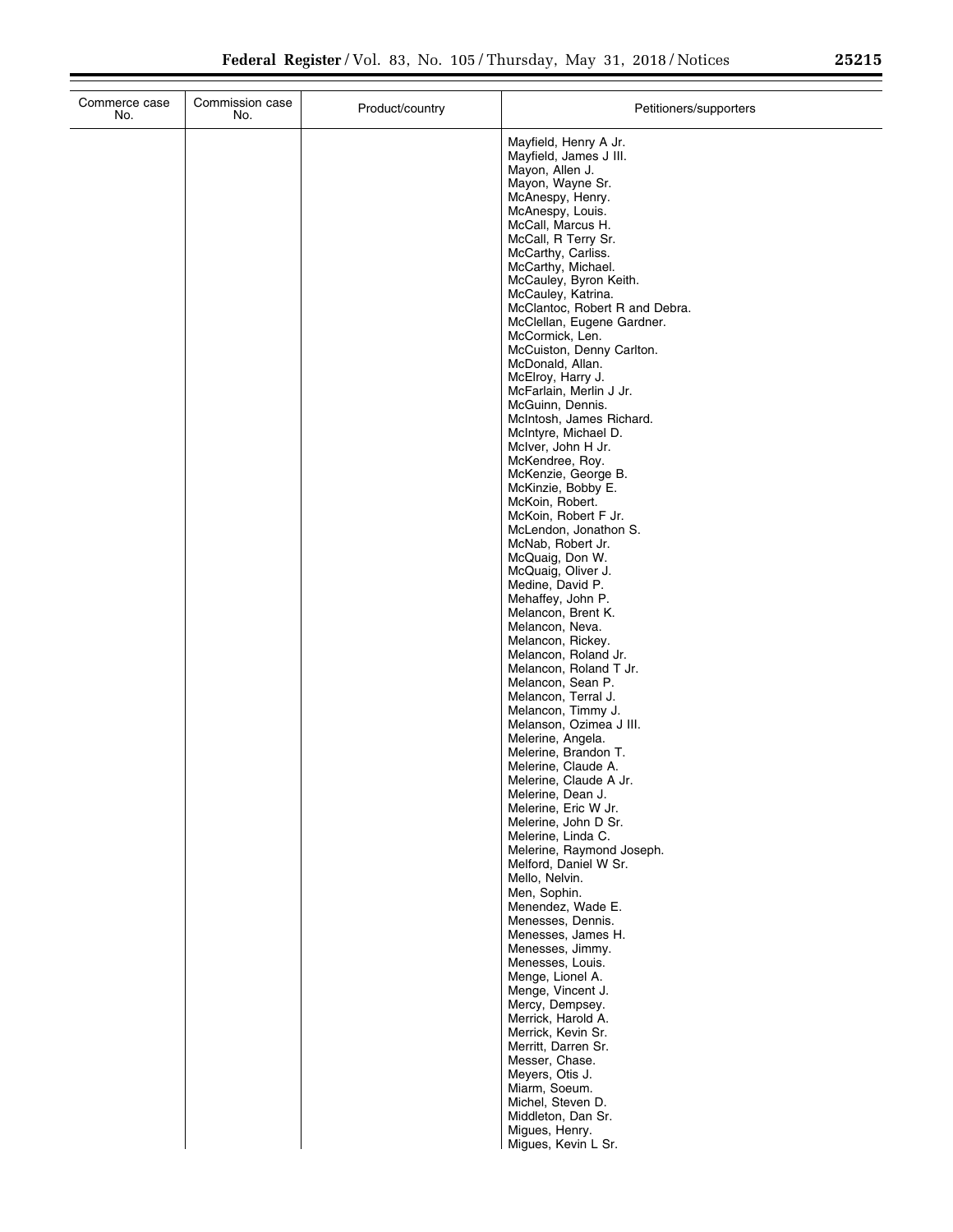| Commerce case<br>No. | Commission case<br>No. | Product/country | Petitioners/supporters                                                                                                                                                                                                                                                                                                                                                                                                                                                                                                                                                                                                                                                                                                                                                                                                                                                                                                                                                                                                                                                                                                                                                                                                                                                                                                                                                                                                                                   |
|----------------------|------------------------|-----------------|----------------------------------------------------------------------------------------------------------------------------------------------------------------------------------------------------------------------------------------------------------------------------------------------------------------------------------------------------------------------------------------------------------------------------------------------------------------------------------------------------------------------------------------------------------------------------------------------------------------------------------------------------------------------------------------------------------------------------------------------------------------------------------------------------------------------------------------------------------------------------------------------------------------------------------------------------------------------------------------------------------------------------------------------------------------------------------------------------------------------------------------------------------------------------------------------------------------------------------------------------------------------------------------------------------------------------------------------------------------------------------------------------------------------------------------------------------|
|                      |                        |                 | Milam, Ricky.<br>Miles, Ricky David.<br>Miley, Donna J.<br>Militello, Joseph.<br>Miller, David W.<br>Miller, Fletcher N.<br>Miller, James A.<br>Miller, Larry B.<br>Miller, Mabry Allen Jr.<br>Miller, Michael E.<br>Miller, Michele K.<br>Miller, Randy A.<br>Miller, Rhonda E.<br>Miller, Wayne.<br>Millet, Leon B.<br>Millington, Donnie.<br>Millington, Ronnie.<br>Millis, Moses.<br>Millis, Raeford.<br>Millis, Timmie Lee.<br>Mine, Derrick.<br>Miner, Peter G.<br>Minh, Kha.<br>Minh, Phuc-Truong.<br>Mitchell, Ricky Allen.<br>Mitchell, Todd.<br>Mitchum, Francis Craig.<br>Mixon, G C.<br>Mobley, Bryan A.<br>Mobley, Jimmy Sr.<br>Mobley, Robertson.<br>Mock, Frank Sr.<br>Mock, Frankie E Jr.<br>Mock, Jesse R II.<br>Mock, Terry Lyn.<br>Molero, Louis F III.<br>Molero, Louis Frank.<br>Molinere, Al L.<br>Molinere, Floyd.<br>Molinere, Roland Jr.<br>Molinere, Stacey.<br>Moll, Angela.<br>Moll, Jerry J Jr.<br>Moll, Jonathan P.<br>Moll, Julius J.<br>Moll, Randall Jr.<br>Mollere, Randall.<br>Mones, Philip J Jr.<br>Mones, Tino.<br>Moody, Guy D.<br>Moore, Carl Stephen.<br>Moore, Curtis L.<br>Moore, Kenneth.<br>Moore, Richard.<br>Moore, Willis.<br>Morales, Anthony.<br>Morales, Clinton A.<br>Morales, Daniel Jr.<br>Morales, Daniel Sr.<br>Morales, David.<br>Morales, Elwood J Jr.<br>Morales, Eugene J Jr.<br>Morales, Eugene J Sr.<br>Morales, Kimberly.<br>Morales, Leonard L.<br>Morales, Phil J Jr.<br>Morales, Raul. |
|                      |                        |                 | Moran, Scott.<br>Moreau, Allen Joseph.<br>Moreau, Berlin J Sr.<br>Moreau, Daniel R.<br>Moreau, Hubert J.<br>Moreau, Mary.                                                                                                                                                                                                                                                                                                                                                                                                                                                                                                                                                                                                                                                                                                                                                                                                                                                                                                                                                                                                                                                                                                                                                                                                                                                                                                                                |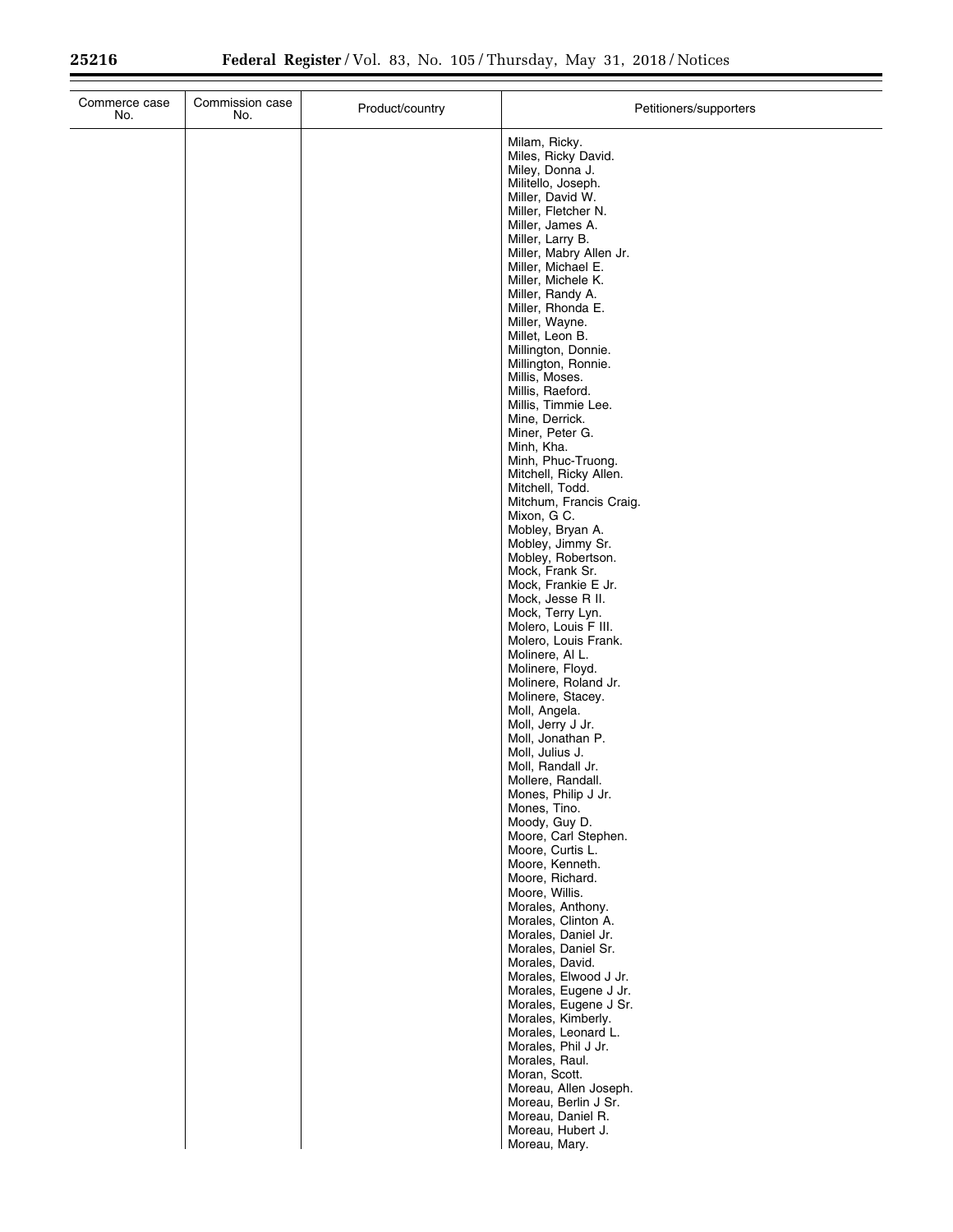| Commerce case<br>No. | Commission case<br>No. | Product/country | Petitioners/supporters                                                                                                                                                                                                                                                                                                                                                                                                                                                                                                                                                                                                                                                                                                                                              |
|----------------------|------------------------|-----------------|---------------------------------------------------------------------------------------------------------------------------------------------------------------------------------------------------------------------------------------------------------------------------------------------------------------------------------------------------------------------------------------------------------------------------------------------------------------------------------------------------------------------------------------------------------------------------------------------------------------------------------------------------------------------------------------------------------------------------------------------------------------------|
|                      |                        |                 | Moreau, Rickey J Sr.<br>Morehead, Arthur B Jr.<br>Moreno, Ansley.<br>Morgan, Harold R.<br>Morici, John.<br>Morris, Herbert Eugene.<br>Morris, Jesse A.<br>Morris, Jesse A Sr.<br>Morris, Preston.<br>Morrison, Stephen D Jr.<br>Morton, Robert A.<br>Morvant, Keith M.<br>Morvant, Patsy Lishman.<br>Moschettieri, Chalam.<br>Moseley, Kevin R.<br>Motley, Michele.<br>Mouille, William L.<br>Mouton, Ashton J.<br>Moveront, Timothy.<br>Mund, Mark.<br>Murphy, Denis R.<br>Muth, Gary J Sr.<br>Myers, Joseph E Jr.<br>Na, Tran Van.<br>Naccio, Andrew.<br>Nacio, Lance M.<br>Nacio, Noel.<br>Nacio, Philocles J Sr.<br>Naquin, Alton J.<br>Naquin, Andrew J Sr.<br>Naquin, Antoine Jr.<br>Naquin, Autry James.<br>Naquin, Bobby J and Sheila.<br>Naquin, Bobby Jr. |
|                      |                        |                 | Naquin, Christine.<br>Naquin, Dean J.<br>Naquin, Donna P.<br>Naquin, Earl.<br>Naquin, Earl L.<br>Naquin, Freddie.<br>Naquin, Gerald.<br>Naquin, Henry.<br>Naquin, Irvin J.<br>Naquin, Jerry Joseph Jr.<br>Naquin, Kenneth J Jr.<br>Naquin, Kenneth J Sr.<br>Naquin, Linda L.<br>Naquin, Lionel A Jr.<br>Naquin, Mark D Jr.<br>Naquin, Marty J Sr.                                                                                                                                                                                                                                                                                                                                                                                                                   |
|                      |                        |                 | Naquin, Milton H IV.<br>Naquin, Oliver A.<br>Naquin, Robert.<br>Naquin, Roy A.<br>Naquin, Vernon.<br>Navarre, Curtis J.<br>Navero, Floyd G Jr.<br>Neal, Craig A.<br>Neal, Roy J Jr.<br>Neely, Bobby H.<br>Nehlig, Raymond E Sr.<br>Neil, Dean.<br>Neil, Jacob.<br>Neil, Julius.<br>Neil, Robert J Jr.<br>Neil, Tommy Sr.<br>Nelson, Billy J Sr.<br>Nelson, Deborah.<br>Nelson, Elisha W.<br>Nelson, Ernest R.<br>Nelson, Faye.<br>Nelson, Fred H Sr.<br>Nelson, Gordon Kent Sr.                                                                                                                                                                                                                                                                                     |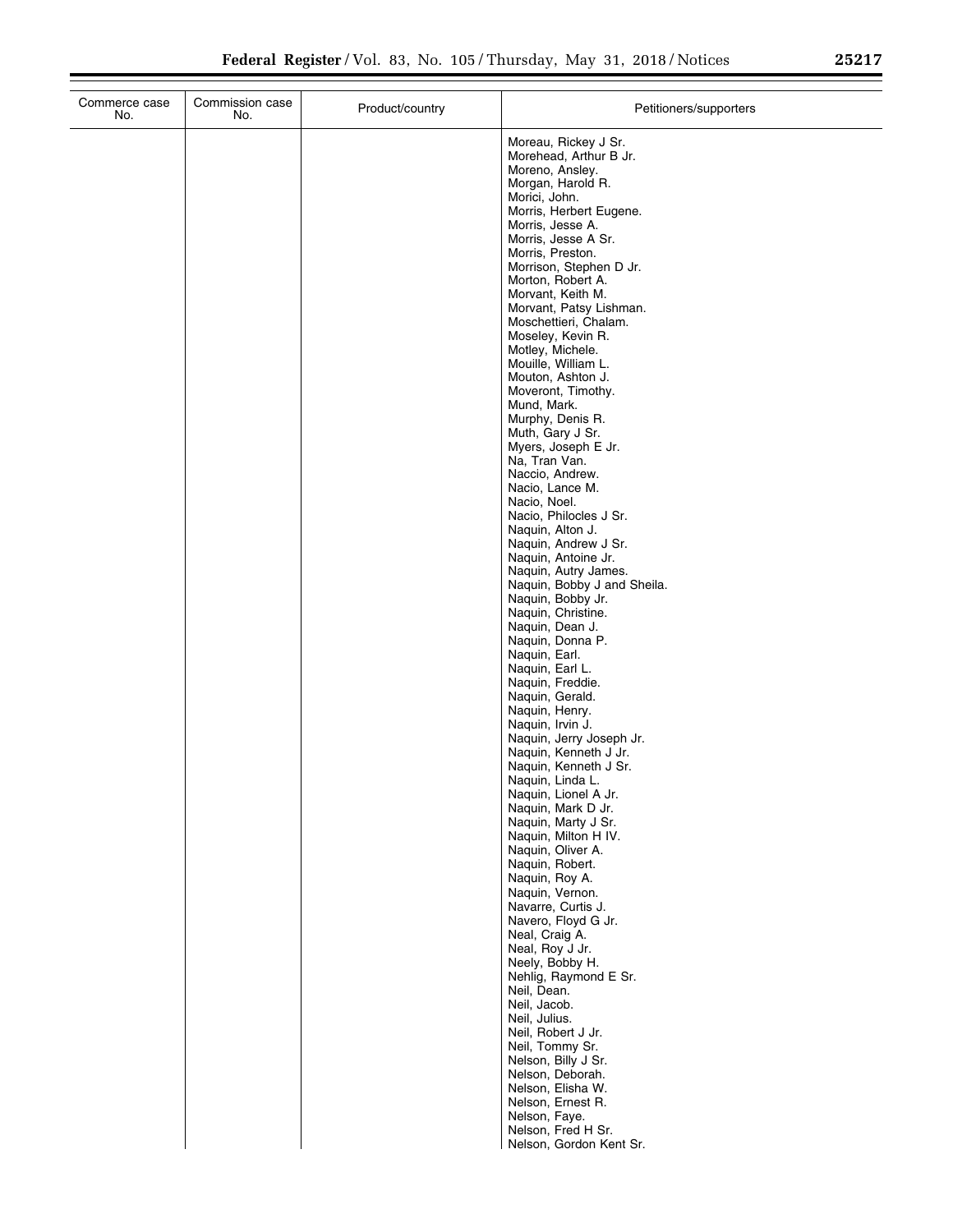| Commerce case<br>No. | Commission case<br>No. | Product/country | Petitioners/supporters                                                |
|----------------------|------------------------|-----------------|-----------------------------------------------------------------------|
|                      |                        |                 | Nelson, Gordon W III.<br>Nelson, Gordon W Jr.<br>Nelson, John Andrew. |
|                      |                        |                 | Nelson, William Owen Jr.<br>Nelton, Aaron J Jr.                       |
|                      |                        |                 | Nelton, Steven J.<br>Nettleton, Cody.                                 |
|                      |                        |                 | Newell, Ronald B.<br>Newsome, Thomas E.                               |
|                      |                        |                 | Newton, Paul J.                                                       |
|                      |                        |                 | Nghiem, Billy.<br>Ngo, Chuong Van.                                    |
|                      |                        |                 | Ngo, Duc.<br>Ngo, Hung V.                                             |
|                      |                        |                 | Ngo, Liem Thanh.<br>Ngo, Maxie.                                       |
|                      |                        |                 | Ngo, The T.<br>Ngo, Truong Dinh.                                      |
|                      |                        |                 | Ngo, Van Lo.<br>Ngo, Vu Hoang.                                        |
|                      |                        |                 | Ngoc, Lam Lam.<br>Ngu, Thoi.                                          |
|                      |                        |                 | Nguyen, Amy.                                                          |
|                      |                        |                 | Nguyen, An Hoang.<br>Nguyen, Andy Dung.                               |
|                      |                        |                 | Nguyen, Andy T.<br>Nguyen, Anh and Thanh D Tiet.                      |
|                      |                        |                 | Nguyen, Ba.<br>Nguyen, Ba Van.                                        |
|                      |                        |                 | Nguyen, Bac Van.<br>Nguyen, Bao Q.                                    |
|                      |                        |                 | Nguyen, Bay Van.<br>Nguyen, Be.                                       |
|                      |                        |                 | Nguyen, Be.                                                           |
|                      |                        |                 | Nguyen, Be.<br>Nguyen, Be Em.                                         |
|                      |                        |                 | Nguyen, Bich Thao.<br>Nguyen, Bien V.                                 |
|                      |                        |                 | Nguyen, Binh.<br>Nguyen, Binh Cong.                                   |
|                      |                        |                 | Nguyen, Binh V.<br>Nguyen, Binh Van.                                  |
|                      |                        |                 | Nguyen, Binh Van.<br>Nguyen, Binh Van.                                |
|                      |                        |                 | Nguyen, Bui Van.                                                      |
|                      |                        |                 | Nguyen, Ca Em.<br>Nguyen, Can.                                        |
|                      |                        |                 | Nguyen, Can Van.<br>Nguyen, Canh V.                                   |
|                      |                        |                 | Nguyen, Charlie.<br>Nguyen, Chien.                                    |
|                      |                        |                 | Nguyen, Chien Van.<br>Nguyen, Chin.                                   |
|                      |                        |                 | Nguyen, Chinh Van.<br>Nguyen, Christian.                              |
|                      |                        |                 | Nguyen, Chuc.                                                         |
|                      |                        |                 | Nguyen, Chung.<br>Nguyen, Chung Van.                                  |
|                      |                        |                 | Nguyen, Chuong Hoang.<br>Nguyen, Chuong V.                            |
|                      |                        |                 | Nguyen, Chuyen.<br>Nguyen, Coolly Dinh.                               |
|                      |                        |                 | Nguyen, Cuong.<br>Nguyen, Dai.                                        |
|                      |                        |                 | Nguyen, Dan T.<br>Nguyen, Dan Van.                                    |
|                      |                        |                 | Nguyen, Dan Van.                                                      |
|                      |                        |                 | Nguyen, Dang.<br>Nguyen, Danny.                                       |
|                      |                        |                 | Nguyen, David.<br>Nguyen, Day Van.                                    |
|                      |                        |                 | Nguyen, De Van.<br>Nguyen, Den.                                       |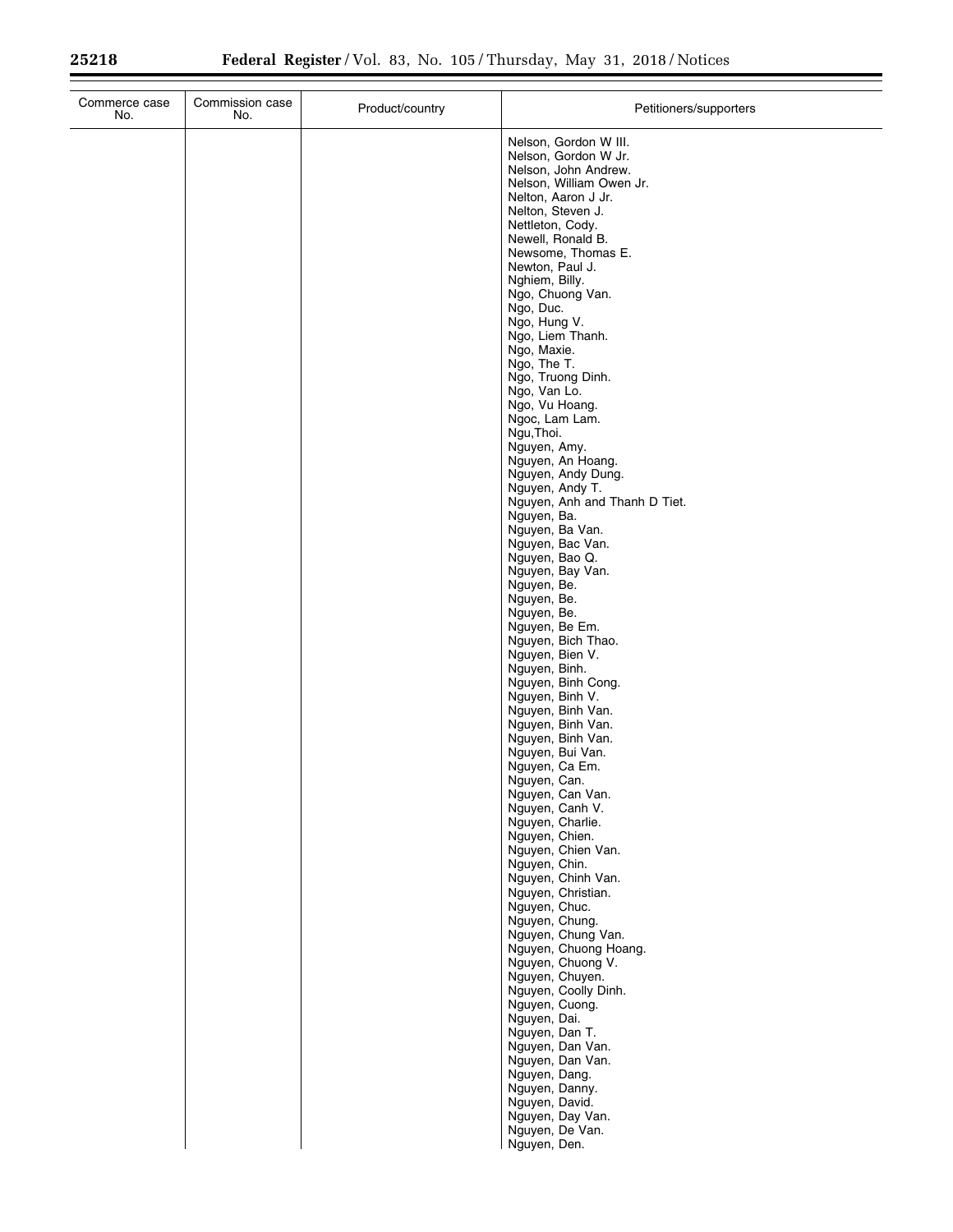|  | Nguyen, Diem.<br>Nguyen, Dien.<br>Nguyen, Diep.<br>Nguyen, Dinh.<br>Nguyen, Dinh V.<br>Nguyen, Dong T.<br>Nguyen, Dong Thi.<br>Nguyen, Dong X.<br>Nguyen, Duc.<br>Nguyen, Duc Van.<br>Nguyen, Dung.<br>Nguyen, Dung Anh and Xuan Duong.<br>Nguyen, Dung Ngoc.<br>Nguyen, Dung Van.<br>Nguyen, Dung Van.<br>Nguyen, Duoc.<br>Nguyen, Duong V.<br>Nguyen, Duong Van.<br>Nguyen, Duong Xuan.<br>Nguyen, Francis N.<br>Nguyen, Frank.<br>Nguyen, Gary.<br>Nguyen, Giang T.<br>Nguyen, Giang Truong.<br>Nguyen, Giau Van.<br>Nguyen, Ha T.<br>Nguyen, Ha Van.<br>Nguyen, Hai Van.<br>Nguyen, Hai Van.<br>Nguyen, Han Van.<br>Nguyen, Han Van.<br>Nguyen, Hang.<br>Nguyen, Hanh T.<br>Nguyen, Hao Van.<br>Nguyen, Harry H.<br>Nguyen, Henri Hiep.<br>Nguyen, Henry-Trang.<br>Nguyen, Hien.<br>Nguyen, Hien V.<br>Nguyen, Hiep.<br>Nguyen, Ho.<br>Nguyen, Ho V.<br>Nguyen, Hoa.<br>Nguyen, Hoa.<br>Nguyen, Hoa N.<br>Nguyen, Hoa Van.<br>Nguyen, Hoang.<br>Nguyen, Hoang.<br>Nguyen, Hoang T.<br>Nguyen, Hoi.<br>Nguyen, Hon Xuong.<br>Nguyen, Huan.<br>Nguyen, Hung.<br>Nguyen, Hung.<br>Nguyen, Hung.<br>Nguyen, Hung M.<br>Nguyen, Hung Manh.<br>Nguyen, Hung Van.<br>Nguyen, Hung-Joseph.<br>Nguyen, Huu Nghia.<br>Nguyen, Hy Don N.<br>Nguyen, Jackie Tin.<br>Nguyen, James.<br>Nguyen, James N.<br>Nguyen, Jefferson.<br>Nguyen, Jennifer. |
|--|-------------------------------------------------------------------------------------------------------------------------------------------------------------------------------------------------------------------------------------------------------------------------------------------------------------------------------------------------------------------------------------------------------------------------------------------------------------------------------------------------------------------------------------------------------------------------------------------------------------------------------------------------------------------------------------------------------------------------------------------------------------------------------------------------------------------------------------------------------------------------------------------------------------------------------------------------------------------------------------------------------------------------------------------------------------------------------------------------------------------------------------------------------------------------------------------------------------------------------------------------------------------------------------------------------------------------------------------|
|  | Nguyen, Jimmy.<br>Nguyen, Jimmy.<br>Nguyen, Joachim.<br>Nguyen, Joe.<br>Nguyen, John R.<br>Nguyen, John Van.                                                                                                                                                                                                                                                                                                                                                                                                                                                                                                                                                                                                                                                                                                                                                                                                                                                                                                                                                                                                                                                                                                                                                                                                                              |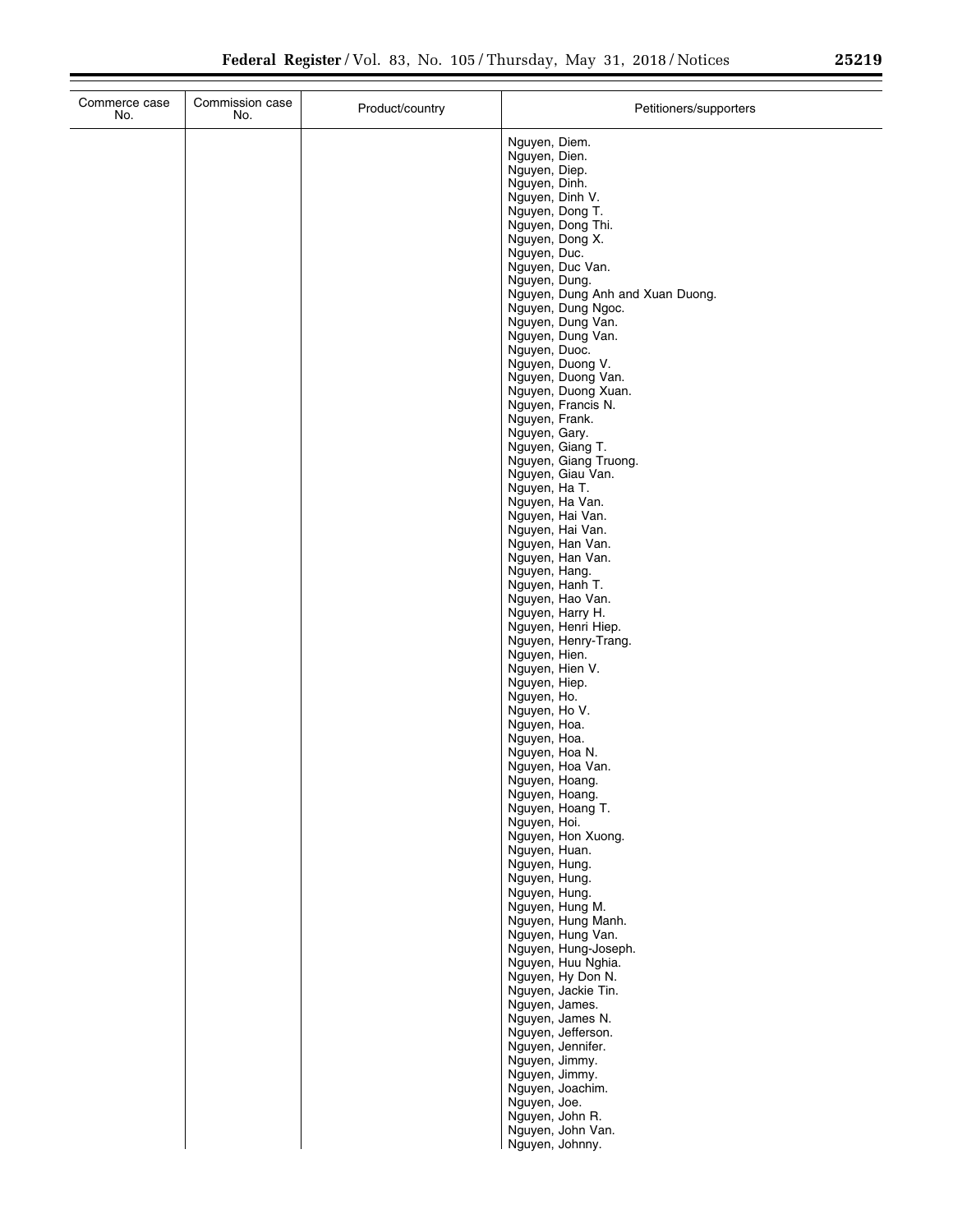| Commerce case<br>No. | Commission case<br>No. | Product/country | Petitioners/supporters                                                                                                                |
|----------------------|------------------------|-----------------|---------------------------------------------------------------------------------------------------------------------------------------|
|                      |                        |                 | Nguyen, Joseph Minh.<br>Nguyen, Kenny Hung Mong.<br>Nguyen, Kevin.<br>Nguyen, Khai.<br>Nguyen, Khanh.<br>Nguyen, Khanh and Viet Dinh. |
|                      |                        |                 | Nguyen, Khanh Q.<br>Nguyen, Khiem.<br>Nguyen, Kien Phan.                                                                              |
|                      |                        |                 | Nguyen, Kim.<br>Nguyen, Kim Mai.<br>Nguyen, Kim Thoa.                                                                                 |
|                      |                        |                 | Nguyen, Kinh V.<br>Nguyen, Lai.<br>Nguyen, Lai.                                                                                       |
|                      |                        |                 | Nguyen, Lai Tan.<br>Nguyen, Lam.<br>Nguyen, Lam Van.                                                                                  |
|                      |                        |                 | Nguyen, Lam Van.<br>Nguyen, Lam Van.<br>Nguyen, Lan.                                                                                  |
|                      |                        |                 | Nguyen, Lang.<br>Nguyen, Lang.<br>Nguyen, Lanh.                                                                                       |
|                      |                        |                 | Nguyen, Lap Van.<br>Nguyen, Lap Van.<br>Nguyen, Le.                                                                                   |
|                      |                        |                 | Nguyen, Lien and Hang Luong.<br>Nguyen, Lien Thi.<br>Nguyen, Linda Oan.                                                               |
|                      |                        |                 | Nguyen, Linh Thi.<br>Nguyen, Linh Van.<br>Nguyen, Lintt Danny.                                                                        |
|                      |                        |                 | Nguyen, Lluu.<br>Nguyen, Loc.<br>Nguyen, Loi.                                                                                         |
|                      |                        |                 | Nguyen, Loi.<br>Nguyen, Long Phi.<br>Nguyen, Long T.                                                                                  |
|                      |                        |                 | Nguyen, Long Viet.<br>Nguyen, Luom T.<br>Nguyen, Mai Van.                                                                             |
|                      |                        |                 | Nguyen, Man.<br>Nguyen, Mao-Van.<br>Nguyen, Mary.                                                                                     |
|                      |                        |                 | Nguyen, Mary.<br>Nguyen, Melissa.<br>Nguyen, Minh.                                                                                    |
|                      |                        |                 | Nguyen, Minh.<br>Nguyen, Minh.<br>Nguyen, Minh.                                                                                       |
|                      |                        |                 | Nguyen, Minh.<br>Nguyen, Minh Ngoc.<br>Nguyen, Minh Van.                                                                              |
|                      |                        |                 | Nguyen, Moot.<br>Nguyen, Mui Van.<br>Nguyen, Mung T.<br>Nguyen, Muoi.                                                                 |
|                      |                        |                 | Nguyen, My Le Thi.<br>Nguyen, My Tan.<br>Nguyen, My V.                                                                                |
|                      |                        |                 | Nguyen, Nam Van.<br>Nguyen, Nam Van.<br>Nguyen, Nam Van.                                                                              |
|                      |                        |                 | Nguyen, Nam Van.<br>Nguyen, Nancy.<br>Nguyen, Nancy.                                                                                  |
|                      |                        |                 | Nguyen, Nghi.<br>Nguyen, Nghi Q.<br>Nguyen, Nghia.                                                                                    |
|                      |                        |                 | Nguyen, Nghiep.<br>Nguyen, Ngoc Tim.<br>Nguyen, Ngoc Van.                                                                             |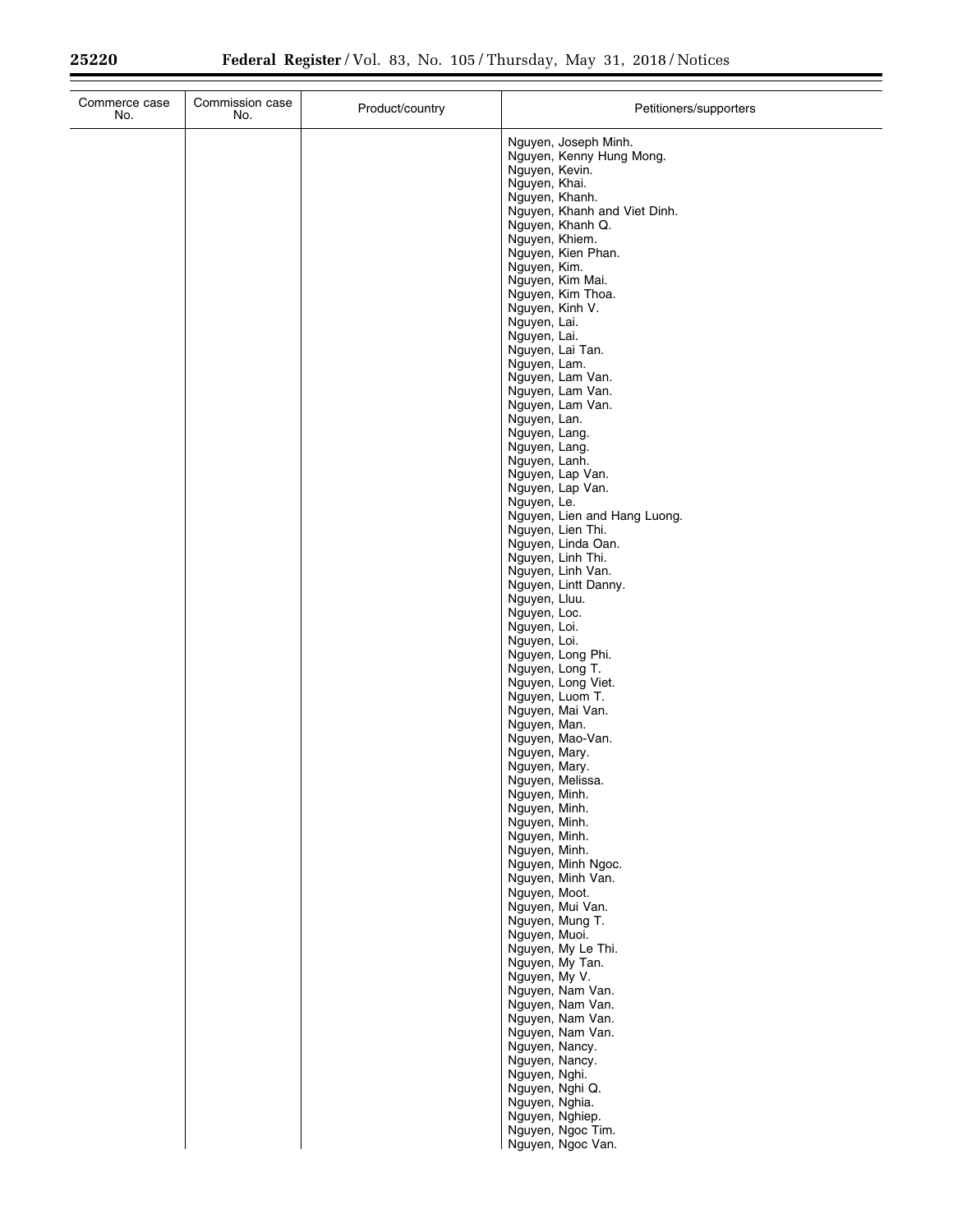| Commerce case<br>No. | Commission case<br>No. | Product/country | Petitioners/supporters                                                                                                                                                                                                                                                                                                                                                                                                                                                                                                                                                                                                                                                                                                                                                                                                                                                                                                                                                                                                                                                                                                                                                                                                                                                                             |
|----------------------|------------------------|-----------------|----------------------------------------------------------------------------------------------------------------------------------------------------------------------------------------------------------------------------------------------------------------------------------------------------------------------------------------------------------------------------------------------------------------------------------------------------------------------------------------------------------------------------------------------------------------------------------------------------------------------------------------------------------------------------------------------------------------------------------------------------------------------------------------------------------------------------------------------------------------------------------------------------------------------------------------------------------------------------------------------------------------------------------------------------------------------------------------------------------------------------------------------------------------------------------------------------------------------------------------------------------------------------------------------------|
|                      |                        |                 | Nguyen, Nguyet.<br>Nguyen, Nhi.<br>Nguyen, Nho Van.<br>Nguyen, Nina.<br>Nguyen, Nuong.<br>Nguyen, Peter.<br>Nguyen, Peter Thang.<br>Nguyen, Peter V.<br>Nguyen, Phe.<br>Nguyen, Phong.<br>Nguyen, Phong Ngoc.<br>Nguyen, Phong T.<br>Nguyen, Phong Xuan.<br>Nguyen, Phu Huu.<br>Nguyen, Phuc.<br>Nguyen, Phuoc H.<br>Nguyen, Phuoc Van.<br>Nguyen, Phuong.<br>Nguyen, Phuong.<br>Nguyen, Quang.<br>Nguyen, Quang.<br>Nguyen, Quang Dang.<br>Nguyen, Quang Dinh.<br>Nguyen, Quang Van.<br>Nguyen, Quoc Van.<br>Nguyen, Quyen Minh.<br>Nguyen, Quyen T.<br>Nguyen, Quyen-Van.<br>Nguyen, Ran T.<br>Nguyen, Randon.<br>Nguyen, Richard.<br>Nguyen, Richard Nghia.<br>Nguyen, Rick Van.<br>Nguyen, Ricky Tinh.<br>Nguyen, Roe Van.<br>Nguyen, Rose.<br>Nguyen, Sam.<br>Nguyen, Sandy Ha.<br>Nguyen, Sang Van.<br>Nguyen, Sau V.<br>Nguyen, Si Ngoc.<br>Nguyen, Son.<br>Nguyen, Son Thanh.<br>Nguyen, Son Van.<br>Nguyen, Song V.<br>Nguyen, Steve.<br>Nguyen, Steve Q.<br>Nguyen, Steven Giap.<br>Nguyen, Sung.<br>Nguyen, Tai.<br>Nguyen, Tai The.<br>Nguyen, Tai Thi.<br>Nguyen, Tam.<br>Nguyen, Tam Minh.<br>Nguyen, Tam Thanh.<br>Nguyen, Tam V.<br>Nguyen, Tam Van.<br>Nguyen, Tan.<br>Nguyen, Ten Tan.<br>Nguyen, Thach.<br>Nguyen, Thang.<br>Nguyen, Thanh.<br>Nguyen, Thanh.<br>Nguyen, Thanh. |
|                      |                        |                 | Nguyen, Thanh Phuc.<br>Nguyen, Thanh V.<br>Nguyen, Thanh Van.<br>Nguyen, Thanh Van.<br>Nguyen, Thanh Van.<br>Nguyen, Thanh Van.<br>Nguyen, Thao.<br>Nguyen, Thi Bich Hang.<br>Nguyen, Thiet.                                                                                                                                                                                                                                                                                                                                                                                                                                                                                                                                                                                                                                                                                                                                                                                                                                                                                                                                                                                                                                                                                                       |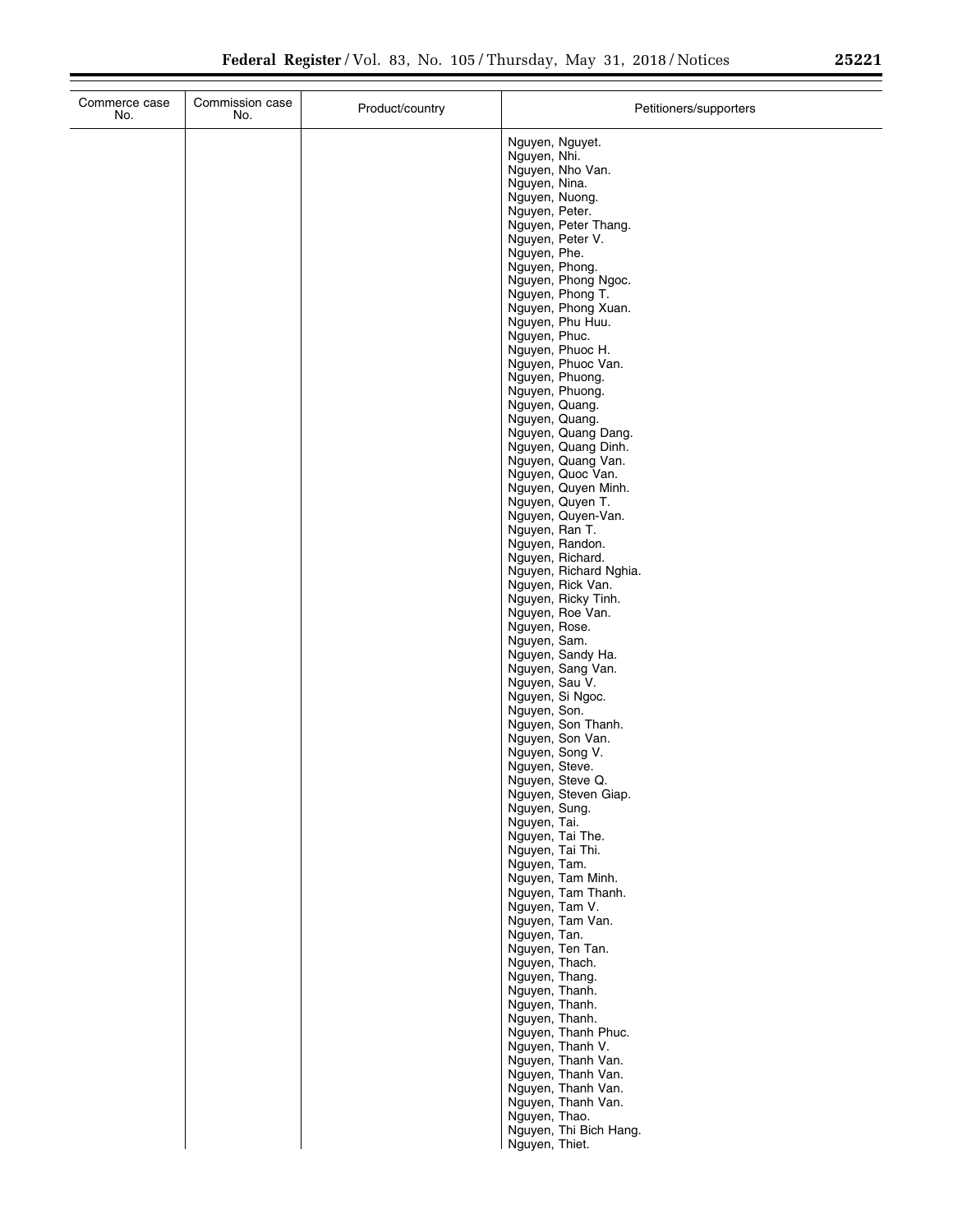$\equiv$ 

| Commerce case<br>No. | Commission case<br>No. | Product/country | Petitioners/supporters                                                                                                                                                                                                                                                                                                                                                                                                                                                                                                                                                                                                                                                                                                                                                                                                                                                                                                                                                                                                                                                                                                                                                                                |
|----------------------|------------------------|-----------------|-------------------------------------------------------------------------------------------------------------------------------------------------------------------------------------------------------------------------------------------------------------------------------------------------------------------------------------------------------------------------------------------------------------------------------------------------------------------------------------------------------------------------------------------------------------------------------------------------------------------------------------------------------------------------------------------------------------------------------------------------------------------------------------------------------------------------------------------------------------------------------------------------------------------------------------------------------------------------------------------------------------------------------------------------------------------------------------------------------------------------------------------------------------------------------------------------------|
|                      |                        |                 | Nguyen, Thiet.<br>Nguyen, Tho Duke.<br>Nguyen, Thoa D.<br>Nguyen, Thoa Thi.<br>Nguyen, Thomas.<br>Nguyen, Thu.<br>Nguyen, Thu and Rose.<br>Nguyen, Thu Duc.<br>Nguyen, Thu Van.<br>Nguyen, Thuan.<br>Nguyen, Thuan.<br>Nguyen, Thuong.<br>Nguyen, Thuong Van.<br>Nguyen, Thuy.<br>Nguyen, Thuyen.<br>Nguyen, Thuyen.<br>Nguyen, Tinh.<br>Nguyen, Tinh Van.<br>Nguyen, Toan.<br>Nguyen, Toan Van.<br>Nguyen, Tommy.<br>Nguyen, Tony.<br>Nguyen, Tony.<br>Nguyen, Tony.<br>Nguyen, Tony D.<br>Nguyen, Tony Hong.<br>Nguyen, Tony Si.<br>Nguyen, Tra.<br>Nguyen, Tra.<br>Nguyen, Tracy T.<br>Nguyen, Tri D.<br>Nguyen, Trich Van.<br>Nguyen, Trung Van.<br>Nguyen, Tu Van.<br>Nguyen, Tuan.<br>Nguyen, Tuan A.<br>Nguyen, Tuan H.<br>Nguyen, Tuan Ngoc.<br>Nguyen, Tuan Q.<br>Nguyen, Tuan Van.<br>Nguyen, Tung.<br>Nguyen, Tuyen Duc.<br>Nguyen, Tuyen Van.<br>Nguyen, Ty and Ngoc Ngo.<br>Nguyen, Van H.<br>Nguyen, Van Loi.<br>Nguyen, Vang Van.<br>Nguyen, Viet.<br>Nguyen, Viet.<br>Nguyen, Viet V.<br>Nguyen, Viet Van.<br>Nguyen, Vinh Van.<br>Nguyen, Vinh Van.<br>Nguyen, Vinh Van.<br>Nguyen, VT.<br>Nguyen, Vu Minh.<br>Nguyen, Vu T.<br>Nguyen, Vu Xuan.<br>Nguyen, Vui.<br>Nguyen, Vuong V. |
|                      |                        |                 | Nguyen, Xuong Kim.<br>Nhan, Tran Quoc.<br>Nhon, Seri.<br>Nichols, Steve Anna.<br>Nicholson, Gary.<br>Nixon, Leonard.<br>Noble, Earl.                                                                                                                                                                                                                                                                                                                                                                                                                                                                                                                                                                                                                                                                                                                                                                                                                                                                                                                                                                                                                                                                  |
|                      |                        |                 | Noland, Terrel W.<br>Normand, Timothy.<br>Norris, Candace P.<br>Norris, John A.<br>Norris, Kenneth L.<br>Norris, Kevin J.                                                                                                                                                                                                                                                                                                                                                                                                                                                                                                                                                                                                                                                                                                                                                                                                                                                                                                                                                                                                                                                                             |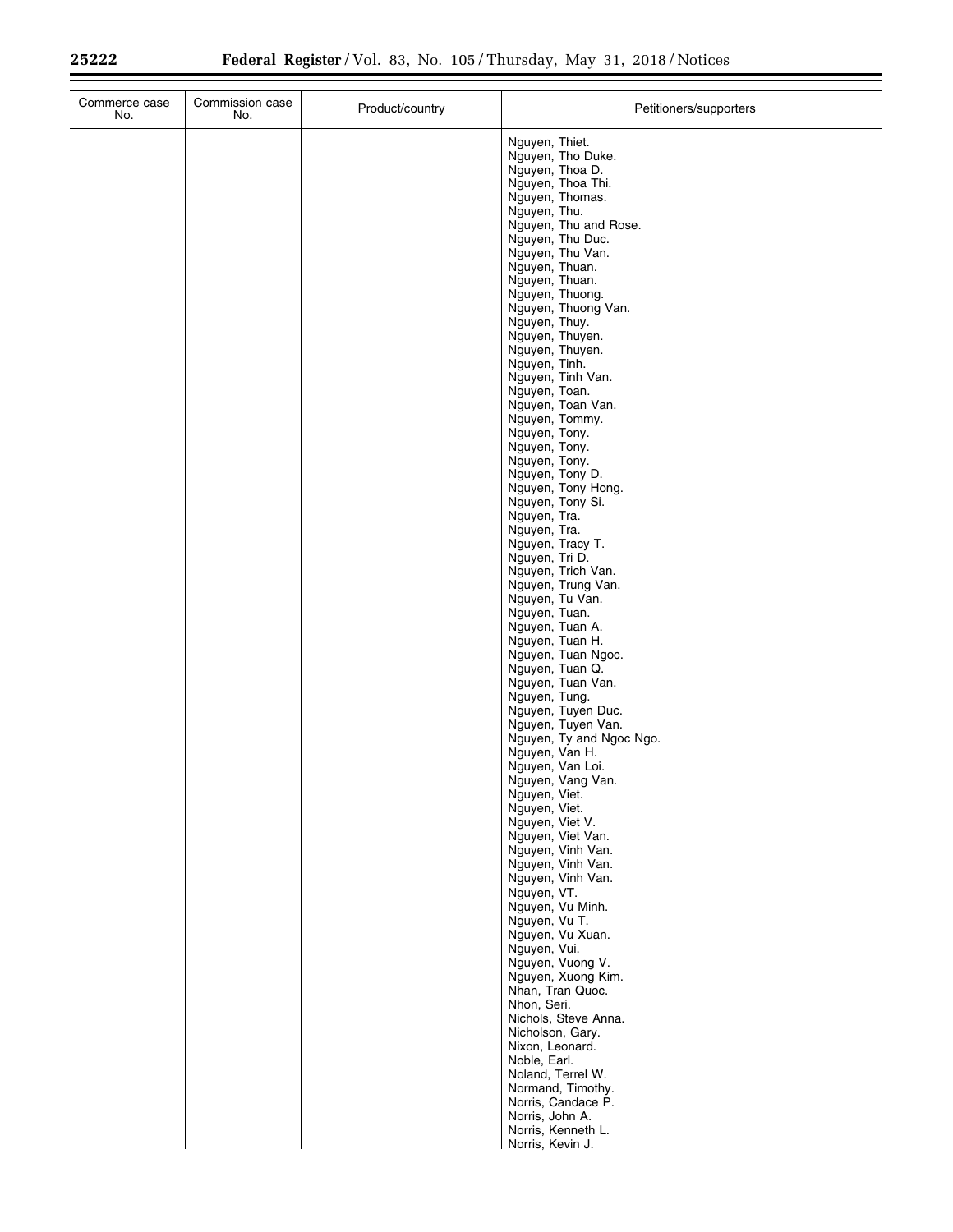| Ζ. |  |
|----|--|
|    |  |
|    |  |
|    |  |

| Commerce case<br>No. | Commission case<br>No. | Product/country | Petitioners/supporters                        |
|----------------------|------------------------|-----------------|-----------------------------------------------|
|                      |                        |                 | Nowell, James E.                              |
|                      |                        |                 | Noy, Phen.                                    |
|                      |                        |                 | Nunez, Conrad.<br>Nunez, Jody.                |
|                      |                        |                 | Nunez, Joseph Paul.                           |
|                      |                        |                 | Nunez, Randy.                                 |
|                      |                        |                 | Nunez, Wade Joseph.                           |
|                      |                        |                 | Nyuyen, Toan.<br>Oberling, Darryl.            |
|                      |                        |                 | O'Blance, Adam.                               |
|                      |                        |                 | O'Brien, Gary S.                              |
|                      |                        |                 | O'Brien, Mark.<br>O'Brien, Michele.           |
|                      |                        |                 | Ogden, John M.                                |
|                      |                        |                 | Oglesby, Henry.                               |
|                      |                        |                 | Oglesby, Phyllis.<br>O'Gwynn, Michael P Sr.   |
|                      |                        |                 | Ohmer, Eva G.                                 |
|                      |                        |                 | Ohmer, George J.                              |
|                      |                        |                 | Olander, Hazel.<br>Olander, Rodney.           |
|                      |                        |                 | Olander, Roland J.                            |
|                      |                        |                 | Olander, Russell J.                           |
|                      |                        |                 | Olander, Thomas.<br>Olano, Kevin.             |
|                      |                        |                 | Olano, Owen J.                                |
|                      |                        |                 | Olano, Shelby F.                              |
|                      |                        |                 | Olds, Malcolm D Jr.<br>Olinde, Wilfred J Jr.  |
|                      |                        |                 | Oliver, Charles.                              |
|                      |                        |                 | O'Neil, Carey.                                |
|                      |                        |                 | Oracoy, Brad R.<br>Orage, Eugene.             |
|                      |                        |                 | Orlando, Het.                                 |
|                      |                        |                 | Oteri, Robert F.                              |
|                      |                        |                 | Oubre, Faron P.<br>Oubre, Thomas W.           |
|                      |                        |                 | Ourks, SokHoms K.                             |
|                      |                        |                 | Owens, Larry E.                               |
|                      |                        |                 | Owens, Sheppard.<br>Owens, Timothy.           |
|                      |                        |                 | Pacaccio, Thomas Jr.                          |
|                      |                        |                 | Padgett, Kenneth J.                           |
|                      |                        |                 | Palmer, Gay Ann P.<br>Palmer, John W.         |
|                      |                        |                 | Palmer, Mack.                                 |
|                      |                        |                 | Palmisano, Daniel P.                          |
|                      |                        |                 | Palmisano, Dwayne Jr.                         |
|                      |                        |                 | Palmisano, Kim.<br>Palmisano, Larry J.        |
|                      |                        |                 | Palmisano, Leroy J.                           |
|                      |                        |                 | Palmisano, Robin G.<br>Pam, Phuong Bui.       |
|                      |                        |                 | Parfait, Antoine C Jr.                        |
|                      |                        |                 | Parfait, Jerry Jr.                            |
|                      |                        |                 | Parfait, John C.<br>Parfait, Joshua K.        |
|                      |                        |                 | Parfait, Mary F.                              |
|                      |                        |                 | Parfait, Mary S.                              |
|                      |                        |                 | Parfait, Olden G Jr.<br>Parfait, Robert C Jr. |
|                      |                        |                 | Parfait, Robert C Sr.                         |
|                      |                        |                 | Parfait, Rodney.                              |
|                      |                        |                 | Parfait, Shane A.                             |
|                      |                        |                 | Parfait, Shelton J.<br>Parfait, Timmy J.      |
|                      |                        |                 | Parker, Clyde A.                              |
|                      |                        |                 | Parker, Franklin L.                           |
|                      |                        |                 | Parker, Paul A.<br>Parker, Percy Todd.        |
|                      |                        |                 | Parks, Daniel Duane.                          |
|                      |                        |                 | Parks, Ellery Doyle Jr.                       |
|                      |                        |                 | Parrett, Joseph D Jr.                         |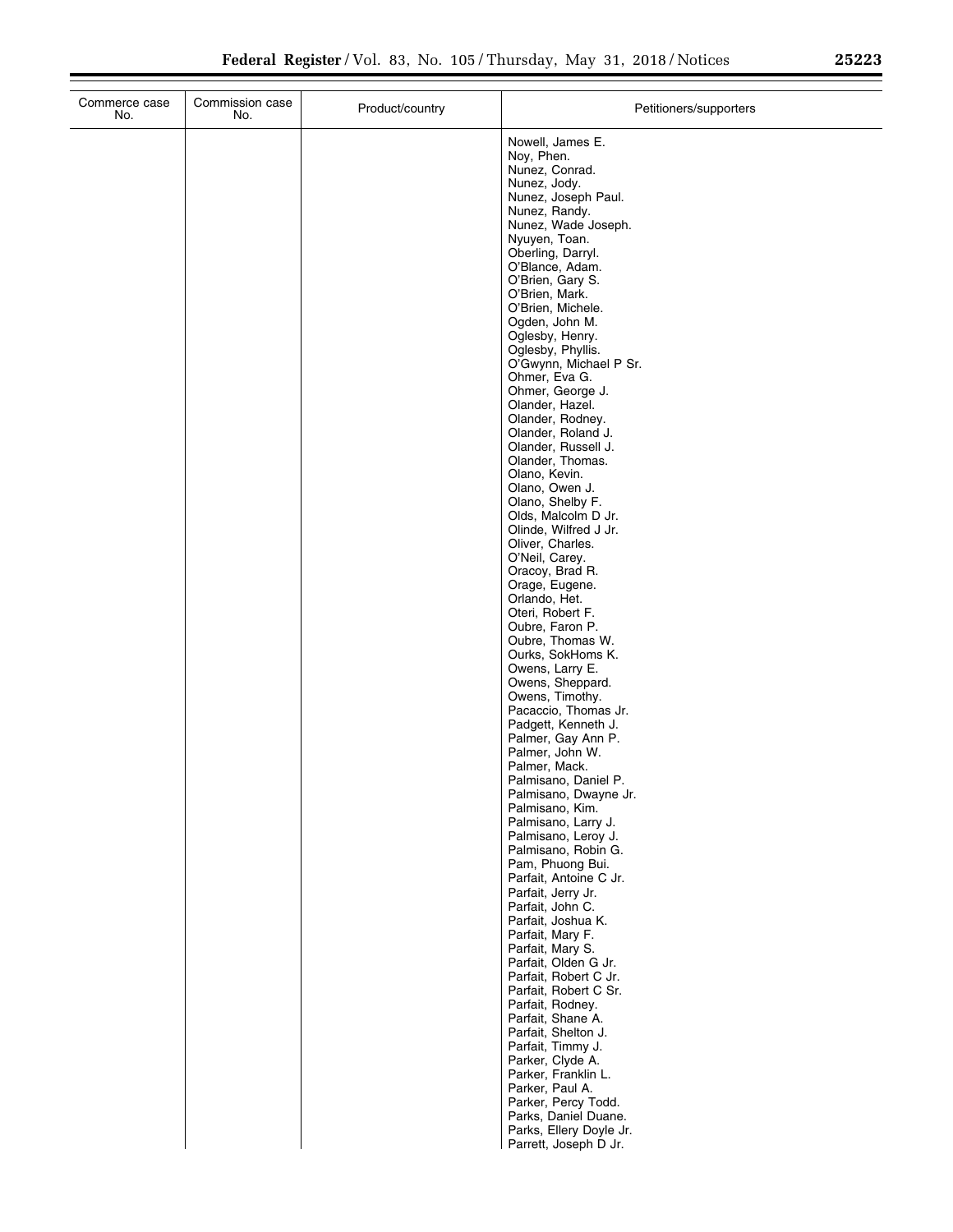$\equiv$ 

| Commerce case<br>No. | Commission case<br>No. | Product/country | Petitioners/supporters                                                                                                                                                                                                                                                                                                                                                                                                                                                                                                                                                                                                                                                                                                                                                                                                                                                                                                                                                                                                                                                                                                                                                                                                                                                                                                                                                                                                                                                                                                                                           |
|----------------------|------------------------|-----------------|------------------------------------------------------------------------------------------------------------------------------------------------------------------------------------------------------------------------------------------------------------------------------------------------------------------------------------------------------------------------------------------------------------------------------------------------------------------------------------------------------------------------------------------------------------------------------------------------------------------------------------------------------------------------------------------------------------------------------------------------------------------------------------------------------------------------------------------------------------------------------------------------------------------------------------------------------------------------------------------------------------------------------------------------------------------------------------------------------------------------------------------------------------------------------------------------------------------------------------------------------------------------------------------------------------------------------------------------------------------------------------------------------------------------------------------------------------------------------------------------------------------------------------------------------------------|
|                      |                        |                 | Parria, Danny.<br>Parria, Gavin C Sr.<br>Parria, Gillis F Jr.<br>Parria, Gillis F Sr.<br>Parria, Jerry D.<br>Parria, Kip G.<br>Parria, Lionel J Sr.<br>Parria, Louis III.<br>Parria, Louis J Sr.<br>Parria, Louis Jr.<br>Parria, Michael.<br>Parria, Ronald.<br>Parria, Ross.<br>Parria, Troy M.<br>Parrish, Charles.<br>Parrish, Walter L.<br>Passmore, Penny.<br>Pate, Shane.<br>Paterbaugh, Richard.<br>Patingo, Roger D.<br>Paul, Robert Emmett.<br>Payne, John Francis.<br>Payne, Stuart.<br>Peatross, David A.<br>Pelas, James Curtis.<br>Pelas, Jeffery.<br>Pellegrin, Corey P.<br>Pellegrin, Curlynn.<br>Pellegrin, James A Jr.<br>Pellegrin, Jordey.<br>Pellegrin, Karl.<br>Pellegrin, Karl J.<br>Pellegrin, Randy.<br>Pellegrin, Randy Sr.<br>Pellegrin, Rodney J Sr.<br>Pellegrin, Samuel.<br>Pellegrin, Troy Sr.<br>Peltier, Clyde.<br>Peltier, Rodney J.<br>Pena, Bartolo Jr.<br>Pena, Israel.<br>Pendarvis, Gracie.<br>Pennison, Elaine.<br>Pennison, Milton G.<br>Pequeno, Julius.<br>Percle, David P.<br>Perez, Allen M.<br>Perez, David J.<br>Perez, David P.<br>Perez, Derek.<br>Perez, Edward Jr.<br>Perez, Henry Jr.<br>Perez, Joe B.<br>Perez, Tilden A Jr.<br>Perez, Warren A Jr.<br>Perez, Warren A Sr.<br>Perez, Wesley.<br>Perrin, Dale.<br>Perrin, David M.<br>Perrin, Edward G Sr.<br>Perrin, Errol Joseph Jr.<br>Perrin, Jerry J.<br>Perrin, Kenneth V.<br>Perrin, Kevin.<br>Perrin, Kline J Sr.<br>Perrin, Kurt M.<br>Perrin, Michael.<br>Perrin, Michael A.<br>Perrin, Murphy P.<br>Perrin, Nelson C Jr.<br>Perrin, Pershing J Jr. |
|                      |                        |                 | Perrin, Robert.<br>Perrin, Tim J.                                                                                                                                                                                                                                                                                                                                                                                                                                                                                                                                                                                                                                                                                                                                                                                                                                                                                                                                                                                                                                                                                                                                                                                                                                                                                                                                                                                                                                                                                                                                |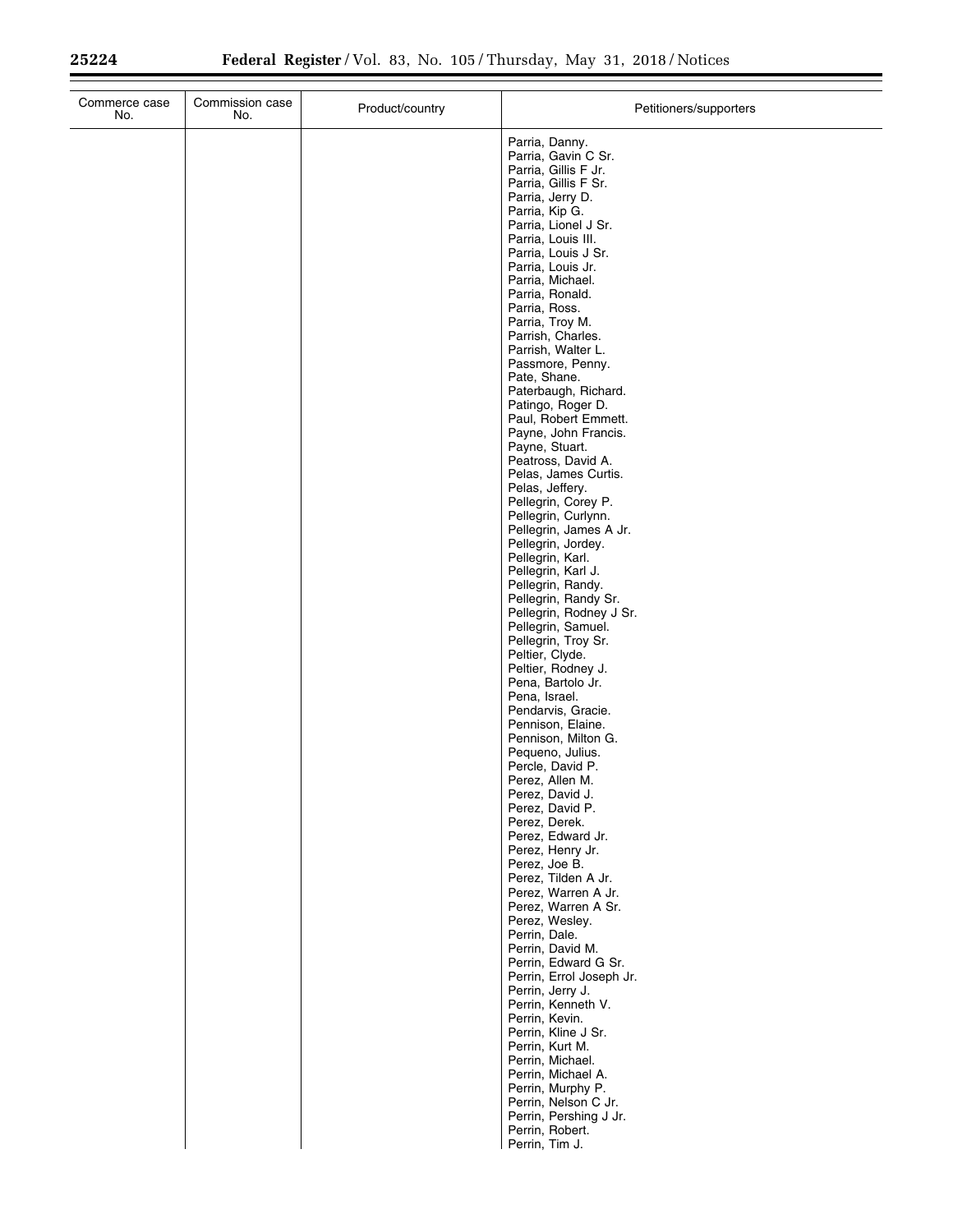| Commerce case<br>No. | Commission case<br>No. | Product/country | Petitioners/supporters                                                                                                                                                                                                                                                                                                                                                                                                                                                                                    |
|----------------------|------------------------|-----------------|-----------------------------------------------------------------------------------------------------------------------------------------------------------------------------------------------------------------------------------------------------------------------------------------------------------------------------------------------------------------------------------------------------------------------------------------------------------------------------------------------------------|
|                      |                        |                 | Perrin, Tony.<br>Persohn, William T.<br>Peshoff, Kirk Lynn.<br>Pete, Alfred F Jr.<br>Pete, Alfred F Sr.<br>Pfleeger, William A.<br>Pham, An V.<br>Pham, Anh My.<br>Pham, Bob.<br>Pham, Cho.<br>Pham, Cindy.<br>Pham, David.<br>Pham, Dung.<br>Pham, Dung Phuoc.<br>Pham, Dung Phuoc.<br>Pham, Duong Van.<br>Pham, Gai.<br>Pham, Hai.<br>Pham, Hai Hong.<br>Pham, Hien.<br>Pham, Hien C.<br>Pham, Hiep.<br>Pham, Hieu.<br>Pham, Huan Van.<br>Pham, Hung.<br>Pham, Hung V.<br>Pham, Hung V.<br>Pham, Huynh. |
|                      |                        |                 | Pham, John.<br>Pham, Johnny.<br>Pham, Joseph S.<br>Pham, Kannin.<br>Pham, Nga T.<br>Pham, Nhung T.<br>Pham, Osmond.<br>Pham, Paul P.<br>Pham, Phong-Thanh.<br>Pham, Phung.<br>Pham, Quoc V.                                                                                                                                                                                                                                                                                                               |
|                      |                        |                 | Pham, Steve Ban.<br>Pham, Steve V.<br>Pham, Thai Van.<br>Pham, Thai Van.<br>Pham, Thanh.<br>Pham, Thanh.<br>Pham, Thanh V.<br>Pham, Thinh.<br>Pham, Thinh V.<br>Pham, Tommy V.<br>Pham, Tran and Thu Quang.                                                                                                                                                                                                                                                                                               |
|                      |                        |                 | Pham, Ut Van.<br>Phan, Anh Thi.<br>Phan, Banh Van.<br>Phan, Cong Van.<br>Phan, Dan T.<br>Phan, Hoang.<br>Phan, Hung Thanh.<br>Phan, Johnny.<br>Phan, Lam.<br>Phan, Luyen Van.<br>Phan, Nam V.                                                                                                                                                                                                                                                                                                             |
|                      |                        |                 | Phan, Thong.<br>Phan, Tien V.<br>Phan, Toan.<br>Phan, Tu Van.<br>Phat, Lam Mau.<br>Phelps, John D.<br>Phillips, Bruce A.<br>Phillips, Danny D.<br>Phillips, Gary.<br>Phillips, Harry Louis.<br>Phillips, James C Jr.<br>Phillips, Kristrina W.                                                                                                                                                                                                                                                            |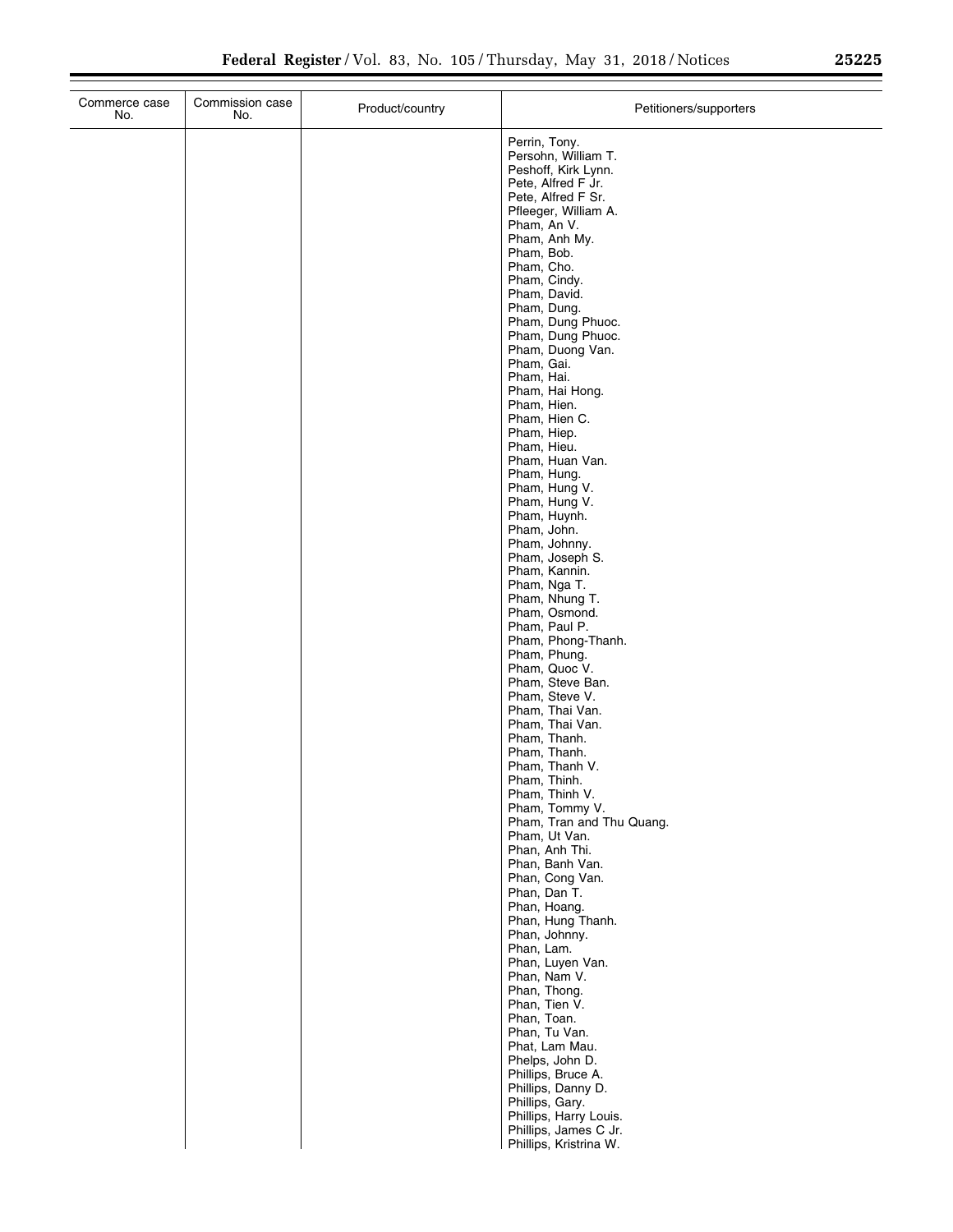$\equiv$ 

| Phipps, AW.<br>Phorn, Phen.<br>Pickett, Kathy.<br>Picou, Calvin Jr.<br>Picou, Gary M.<br>Picou, Jennifer.<br>Picou, Jerome J.<br>Picou, Jordan J.<br>Picou, Ricky Sr.<br>Picou, Terry.<br>Pierce, Aaron.<br>Pierce, Dean.<br>Pierce, Elwood.<br>Pierce, Imogene.<br>Pierce, Stanley.<br>Pierre, Ivy.<br>Pierre, Joseph.<br>Pierre, Paul J.<br>Pierre, Ronald J.<br>Pierron, Jake.<br>Pierron, Patsy H.<br>Pierron, Roger D.<br>Pinell, Ernie A.<br>Pinell, Harry J Jr.<br>Pinell, Jody J.<br>Pinnell, Robert.<br>Pitre, Benton J.<br>Pitre, Carol.<br>Pitre, Elrod.<br>Pitre, Emily B.<br>Pitre, Glenn P.<br>Pitre, Herbert.<br>Pitre, Jeannie.<br>Pitre, Leo P.<br>Pitre, Robert Jr.<br>Pitre, Robin.<br>Pitre, Ryan P.<br>Pitre, Ted J.<br>Pittman, Roger.<br>Pizani, Bonnie.<br>Pizani, Craig.<br>Pizani, Jane.<br>Pizani, Terrill J.<br>Pizani, Terry M. |                                                                                                                                                                                                                                                                                                                                                                                               |
|--------------------------------------------------------------------------------------------------------------------------------------------------------------------------------------------------------------------------------------------------------------------------------------------------------------------------------------------------------------------------------------------------------------------------------------------------------------------------------------------------------------------------------------------------------------------------------------------------------------------------------------------------------------------------------------------------------------------------------------------------------------------------------------------------------------------------------------------------------------|-----------------------------------------------------------------------------------------------------------------------------------------------------------------------------------------------------------------------------------------------------------------------------------------------------------------------------------------------------------------------------------------------|
|                                                                                                                                                                                                                                                                                                                                                                                                                                                                                                                                                                                                                                                                                                                                                                                                                                                              | Phonthaasa, Khaolop.<br>Picou, Randy John.<br>Pierce, Taffie Boone.<br>Pierre, Joseph C Jr.<br>Pinell, Randall James.<br>Pinnell, Richard J.<br>Pitre, Claude A Sr.<br>Pizani, Terry M Jr.<br>Plaisance, Arthur E.                                                                                                                                                                            |
|                                                                                                                                                                                                                                                                                                                                                                                                                                                                                                                                                                                                                                                                                                                                                                                                                                                              |                                                                                                                                                                                                                                                                                                                                                                                               |
| Plaisance, Jacob.<br>Plaisance, Joyce.<br>Plaisance, Keith.                                                                                                                                                                                                                                                                                                                                                                                                                                                                                                                                                                                                                                                                                                                                                                                                  | Plaisance, Burgess.<br>Plaisance, Darren.<br>Plaisance, Dean J Sr.<br>Plaisance, Dorothy B.<br>Plaisance, Dwayne.<br>Plaisance, Earl J Jr.<br>Plaisance, Errance H.<br>Plaisance, Evans P.<br>Plaisance, Eves A III.<br>Plaisance, Gideons.<br>Plaisance, Gillis S.<br>Plaisance, Henry A Jr.<br>Plaisance, Jimmie J.<br>Plaisance, Ken G.<br>Plaisance, Lawrence J.<br>Plaisance, Lucien Jr. |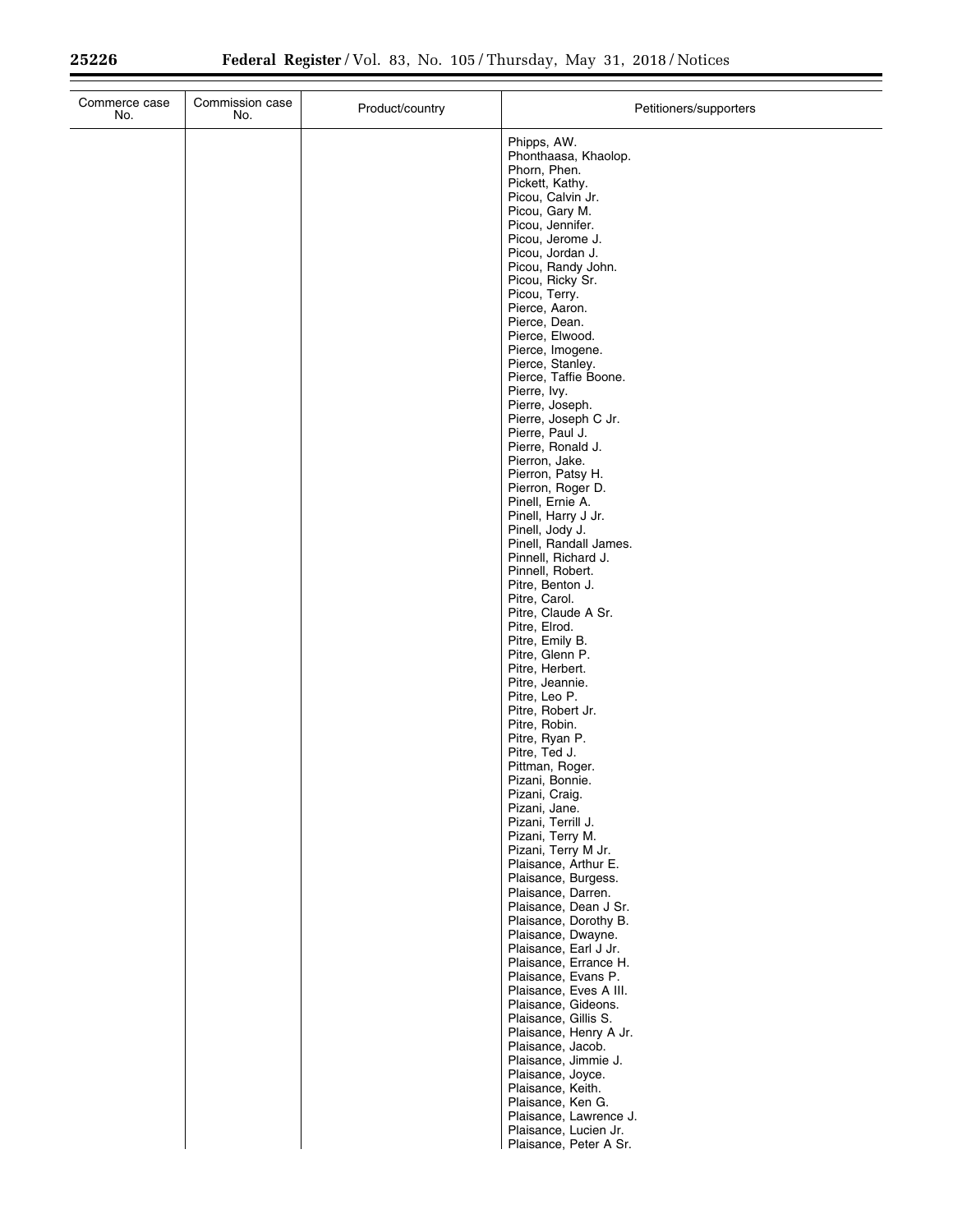| Commerce case<br>No. | Commission case<br>No. | Product/country | Petitioners/supporters                                                                                                                                                                                                                                                                                                                                                                                                                                                                                                                                                                                                                                                                                                                                                                                                                                                                                                                                          |
|----------------------|------------------------|-----------------|-----------------------------------------------------------------------------------------------------------------------------------------------------------------------------------------------------------------------------------------------------------------------------------------------------------------------------------------------------------------------------------------------------------------------------------------------------------------------------------------------------------------------------------------------------------------------------------------------------------------------------------------------------------------------------------------------------------------------------------------------------------------------------------------------------------------------------------------------------------------------------------------------------------------------------------------------------------------|
|                      |                        |                 | Plaisance, Peter Jr.<br>Plaisance, Richard J.<br>Plaisance, Russel P.<br>Plaisance, Russell P Sr.<br>Plaisance, Thomas.<br>Plaisance, Thomas J.<br>Plaisance, Wayne P.<br>Plaisance, Whitney III.<br>Plork, Phan.<br>Poche, Glenn J Jr.<br>Poche, Glenn J Sr.<br>Pockrus, Gerald.<br>Poiencot, Russell Jr.<br>Poillion, Charles A.<br>Polito, Gerald.<br>Polkey, Gary J.<br>Polkey, Richard R Jr.<br>Polkey, Ronald.<br>Polkey, Shawn Michael.<br>Pollet, Lionel J Sr.<br>Pomgoria, Mario.<br>Ponce, Ben.<br>Ponce, Lewis B.<br>Poon, Raymond.<br>Pope, Robert.<br>Popham, Winford A.<br>Poppell, David M.<br>Porche, Ricky J.<br>Portier, Bobby.<br>Portier, Chad.<br>Portier, Corinne L.<br>Portier, Penelope J.<br>Portier, Robbie.<br>Portier, Russel A Sr.<br>Portier, Russell.<br>Potter, Hubert Edward Jr.<br>Potter, Robert D.<br>Potter, Robert J.<br>Pounds, Terry Wayne.<br>Powers, Clyde T.<br>Prejean, Dennis J.<br>Price, Carl.<br>Price, Curtis. |
|                      |                        |                 | Price, Edwin J.                                                                                                                                                                                                                                                                                                                                                                                                                                                                                                                                                                                                                                                                                                                                                                                                                                                                                                                                                 |
|                      |                        |                 | Price, Franklin J.<br>Price, George J Sr.<br>Price, Norris J Sr.<br>Price, Steve J Jr.<br>Price, Timmy T.<br>Price, Wade J.<br>Price, Warren J.                                                                                                                                                                                                                                                                                                                                                                                                                                                                                                                                                                                                                                                                                                                                                                                                                 |
|                      |                        |                 | Prihoda, Steve.<br>Primeaux, Scott.<br>Pritchard, Dixie J.<br>Pritchard, James Ross Jr.<br>Prosperie, Claude J Jr.<br>Prosperie, Myron.<br>Prout, Rollen.                                                                                                                                                                                                                                                                                                                                                                                                                                                                                                                                                                                                                                                                                                                                                                                                       |
|                      |                        |                 | Prout, Sharonski K.<br>Prum, Thou.<br>Pugh, Charles D Jr.<br>Pugh, Charles Sr.<br>Pugh, Cody.<br>Pugh, Deanna.<br>Pugh, Donald.                                                                                                                                                                                                                                                                                                                                                                                                                                                                                                                                                                                                                                                                                                                                                                                                                                 |
|                      |                        |                 | Pugh, Nickolas.<br>Punch, Alvin Jr.<br>Punch, Donald J.<br>Punch, Todd M.<br>Punch, Travis J.<br>Purata, Maria.<br>Purse, Emil.<br>Purvis, George.                                                                                                                                                                                                                                                                                                                                                                                                                                                                                                                                                                                                                                                                                                                                                                                                              |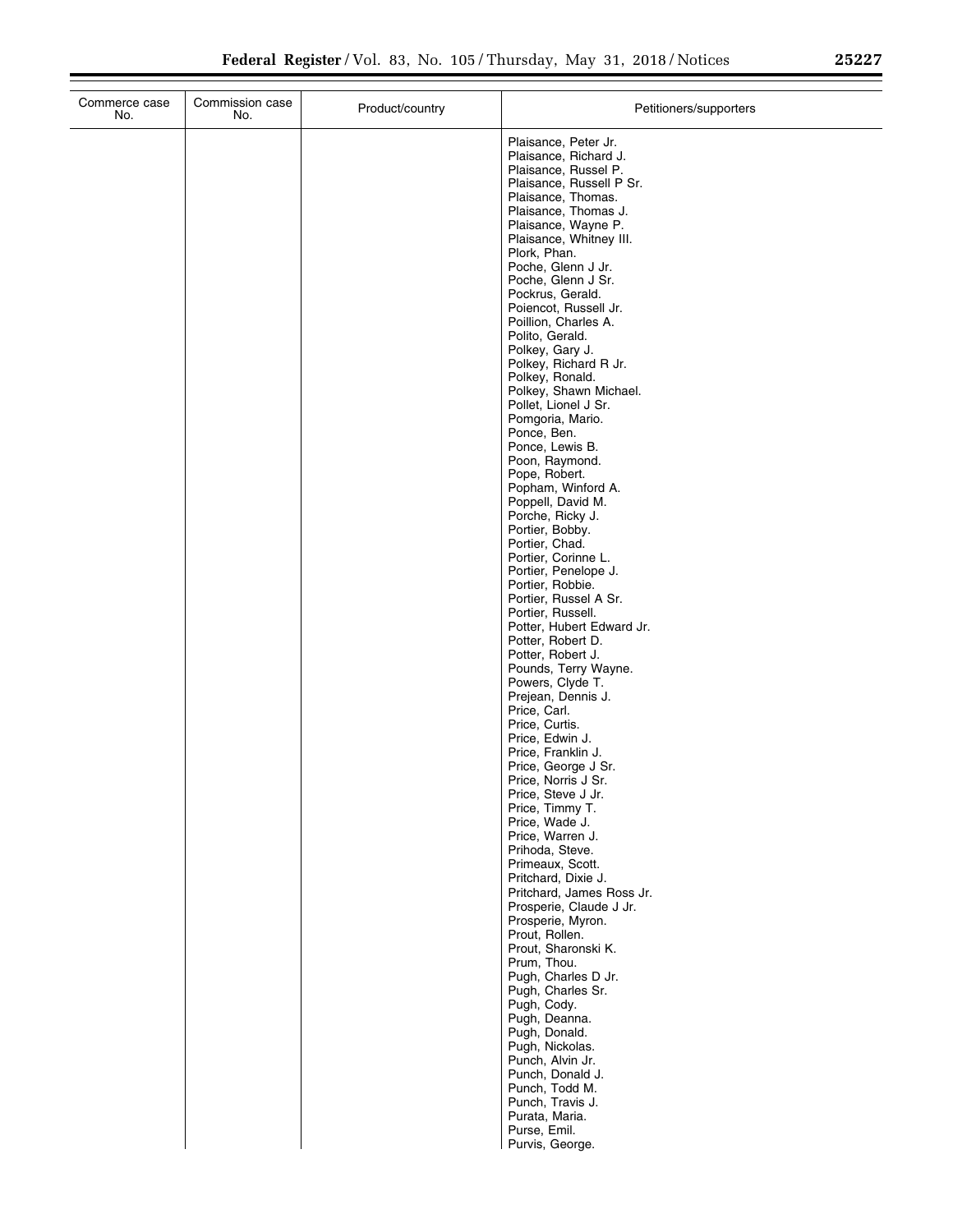| Commerce case<br>No. | Commission case<br>No. | Product/country | Petitioners/supporters                                                                                                                                                             |
|----------------------|------------------------|-----------------|------------------------------------------------------------------------------------------------------------------------------------------------------------------------------------|
|                      |                        |                 | Quach, Duc.<br>Quach, James D.<br>Quach, Joe.<br>Quach, Si Tan.<br>Quinn, Dora M.<br>Racca, Charles.<br>Racine, Sylvan P Jr.<br>Radulic, Igor.<br>Ragas, Albert G.<br>Ragas, Gene. |
|                      |                        |                 | Ragas, John D.<br>Ragas, Jonathan.<br>Ragas, Richard A.<br>Ragas, Ronda S.<br>Ralph, Lester B.<br>Ramirez, Alfred J Jr.<br>Randazzo, John A Jr.<br>Randazzo, Rick A.               |
|                      |                        |                 | Rando, Stanley D.<br>Ranko, Ellis Gerald.<br>Rapp, Dwayne.<br>Rapp, Leroy and Sedonia.<br>Rawlings, John H Sr.<br>Rawlings, Ralph E.<br>Rawls, Norman E.<br>Ray, Leo.              |
|                      |                        |                 | Ray, William C Jr.<br>Raynor, Steven Earl.<br>Readenour, Kelty O.<br>Reagan, Roy.<br>Reason, Patrick W.<br>Reaux, Paul S Sr.<br>Reaves, Craig A.<br>Reaves, Laten.                 |
|                      |                        |                 | Rebert, Paul J Sr.<br>Rebert, Steve M Jr.<br>Rebstock, Charles.<br>Rector, Lance Jr.<br>Rector, Warren L.<br>Redden, Yvonne.<br>Regnier, Leoncea B.<br>Remondet, Garland Jr.       |
|                      |                        |                 | Renard, Lanny.<br>Reno, Edward.<br>Reno, George C.<br>Reno, George H.<br>Reno, George T.<br>Reno, Harry.<br>Revell, Ben David.                                                     |
|                      |                        |                 | Reyes, Carlton.<br>Reyes, Dwight D Sr.<br>Reynon, Marcello Jr.<br>Rhodes, Randolph N.<br>Rhoto, Christopher L.<br>Ribardi, Frank A.<br>Rich, Wanda Heafner.                        |
|                      |                        |                 | Richard, Bruce J.<br>Richard, David L.<br>Richard, Edgar J.<br>Richard, James Ray.<br>Richard, Melissa.<br>Richard, Randall K.<br>Richardson, James T.                             |
|                      |                        |                 | Richert, Daniel E.<br>Richo, Earl Sr.<br>Richoux, Dudley Donald Jr.<br>Richoux, Irvin J Jr.<br>Richoux, Judy.<br>Richoux, Larry.<br>Richoux, Mary A.                               |
|                      |                        |                 | Riego, Raymond A.<br>Riffle, Josiah B.<br>Rigaud, Randall Ryan.                                                                                                                    |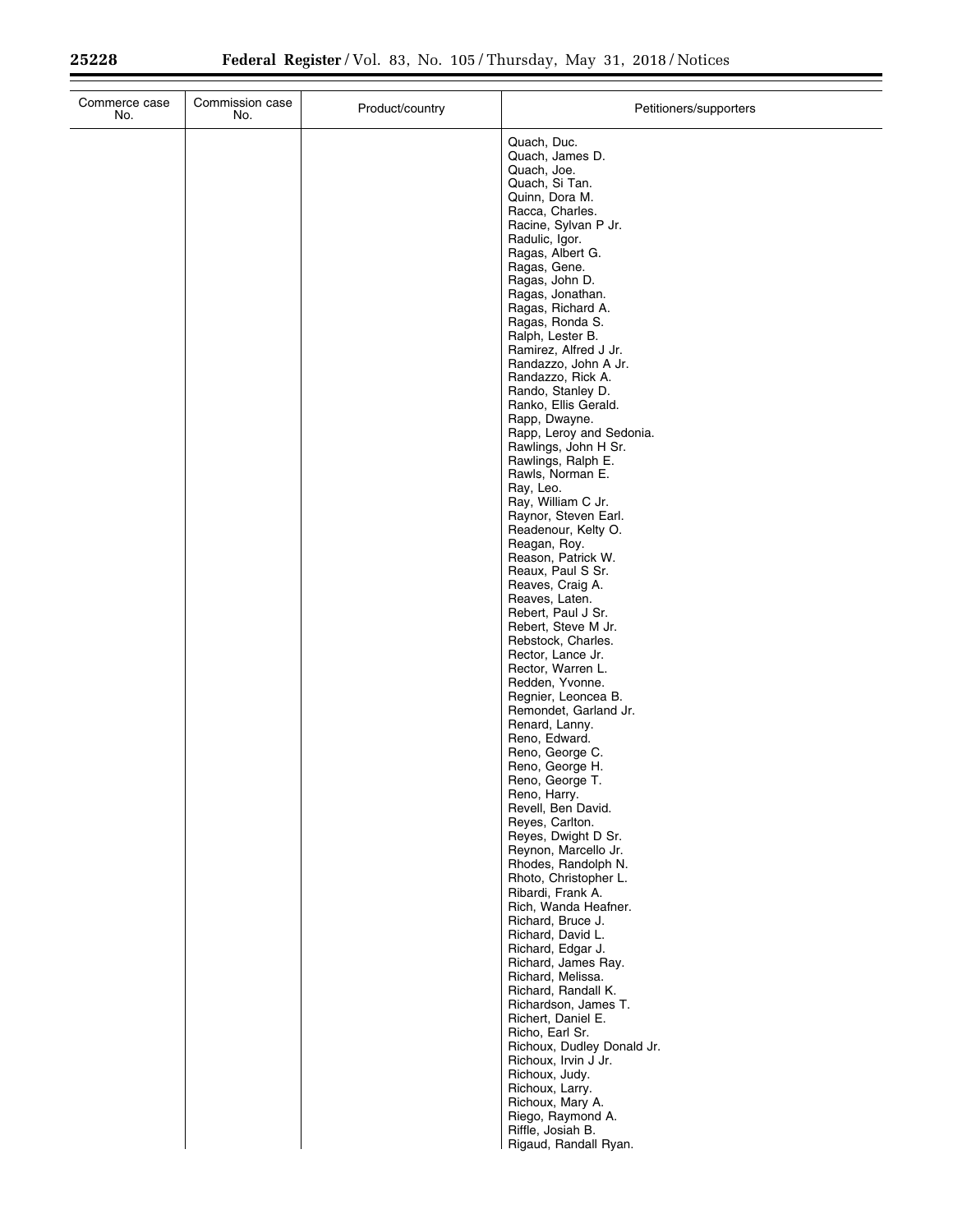$\equiv$ 

| Commerce case<br>No. | Commission case<br>No. | Product/country | Petitioners/supporters                        |
|----------------------|------------------------|-----------------|-----------------------------------------------|
|                      |                        |                 | Riggs, Jeffrey B.                             |
|                      |                        |                 | Riley, Jackie Sr.                             |
|                      |                        |                 | Riley, Raymond.<br>Rinkus, Anthony J III.     |
|                      |                        |                 | Rios, Amado.                                  |
|                      |                        |                 | Ripp, Norris M.<br>Robbins, Tony.             |
|                      |                        |                 | Robert, Dan S.                                |
|                      |                        |                 | Roberts, Michael A.                           |
|                      |                        |                 | Robertson, Kevin.<br>Robeson, Richard S Jr.   |
|                      |                        |                 | Robichaux, Craig J.                           |
|                      |                        |                 | Robin, Alvin G.<br>Robin, Cary Joseph.        |
|                      |                        |                 | Robin, Charles R III.                         |
|                      |                        |                 | Robin, Danny J.                               |
|                      |                        |                 | Robin, Donald.<br>Robin, Floyd A.             |
|                      |                        |                 | Robin, Kenneth J Sr.                          |
|                      |                        |                 | Robin, Ricky R.                               |
|                      |                        |                 | Robinson, Johnson P III.<br>Robinson, Walter. |
|                      |                        |                 | Roccaforte, Clay.                             |
|                      |                        |                 | Rodi, Dominick R.<br>Rodi, Rhonda.            |
|                      |                        |                 | Rodrigue, Brent J.                            |
|                      |                        |                 | Rodrigue, Carrol Sr.                          |
|                      |                        |                 | Rodrigue, Glenn.<br>Rodrigue, Lerlene.        |
|                      |                        |                 | Rodrigue, Reggie Sr.                          |
|                      |                        |                 | Rodrigue, Sonya.                              |
|                      |                        |                 | Rodrigue, Wayne.<br>Rodriguez, Barry.         |
|                      |                        |                 | Rodriguez, Charles V Sr.                      |
|                      |                        |                 | Rodriguez, Gregory.<br>Rodriguez, Jesus.      |
|                      |                        |                 | Rodriguez, Joseph C Jr.                       |
|                      |                        |                 | Roeum, Orn.                                   |
|                      |                        |                 | Rogers, Barry David.<br>Rogers, Chad.         |
|                      |                        |                 | Rogers, Chad M.                               |
|                      |                        |                 | Rogers, Kevin J.                              |
|                      |                        |                 | Rogers, Nathan J.<br>Rojas, Carlton J Sr.     |
|                      |                        |                 | Rojas, Curtis Sr.                             |
|                      |                        |                 | Rojas, Dennis J Jr.<br>Rojas, Dennis J Sr.    |
|                      |                        |                 | Rojas, Gordon V.                              |
|                      |                        |                 | Rojas, Kerry D.                               |
|                      |                        |                 | Rojas, Kerry D Jr.<br>Rojas, Randy J Sr.      |
|                      |                        |                 | Rojas, Raymond J Jr.                          |
|                      |                        |                 | Roland, Brad.<br>Roland, Mathias C.           |
|                      |                        |                 | Roland, Vincent.                              |
|                      |                        |                 | Rollins, Theresa.                             |
|                      |                        |                 | Rollo, Wayne A.<br>Rome, Victor J IV.         |
|                      |                        |                 | Romero, D H.                                  |
|                      |                        |                 | Romero, Kardel J.                             |
|                      |                        |                 | Romero, Norman.<br>Romero, Philip J.          |
|                      |                        |                 | Ronquille, Glenn.                             |
|                      |                        |                 | Ronquille, Norman C.<br>Ronquillo, Earl.      |
|                      |                        |                 | Ronquillo, Richard J.                         |
|                      |                        |                 | Ronquillo, Timothy.                           |
|                      |                        |                 | Roseburrough, Charles R Jr.<br>Ross, Dorothy. |
|                      |                        |                 | Ross, Edward Danny Jr.                        |
|                      |                        |                 | Ross, Leo L.                                  |
|                      |                        |                 | Ross, Robert A.<br>Roth, Joseph F Jr.         |
|                      |                        |                 |                                               |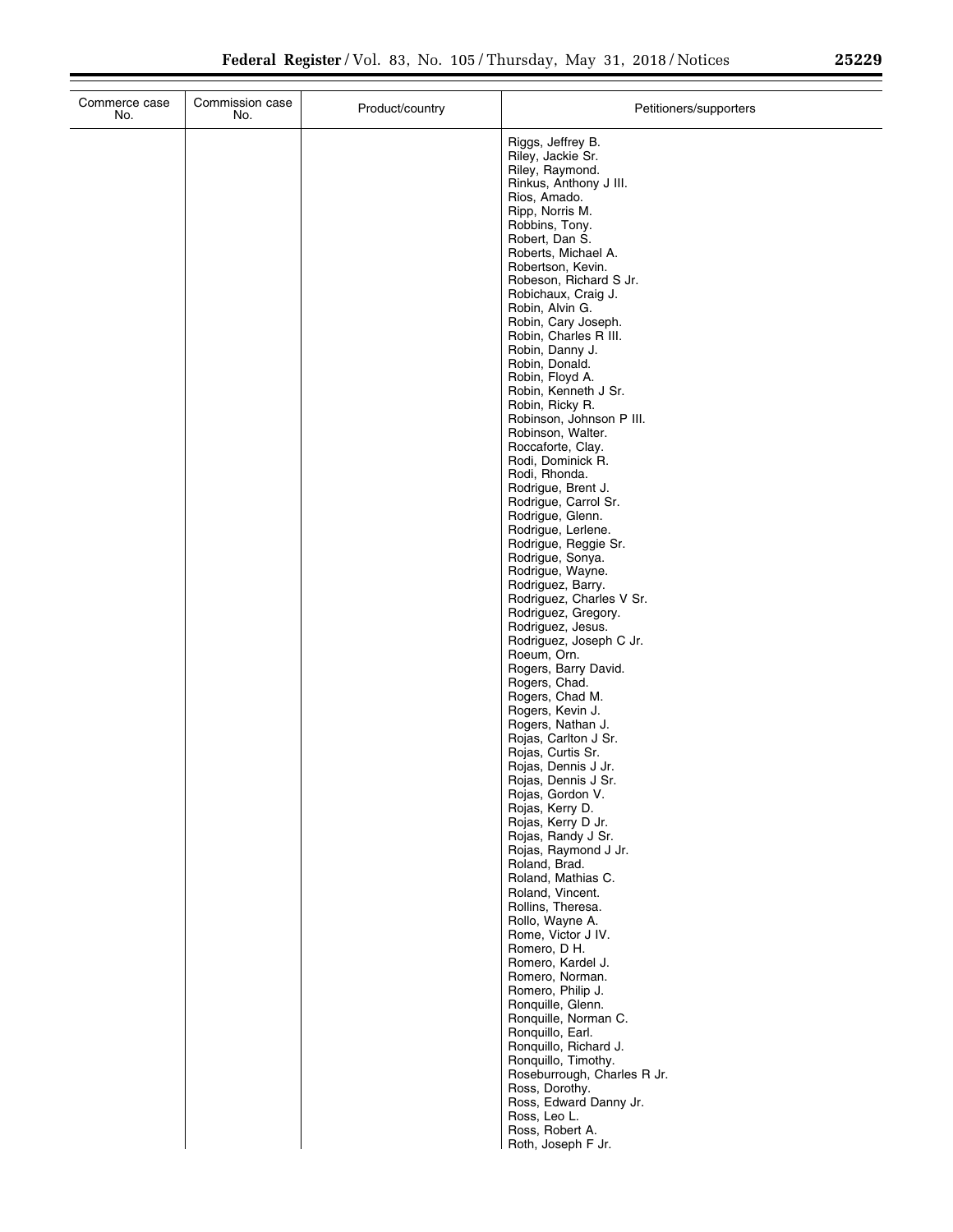| Commerce case<br>No. | Commission case<br>No. | Product/country | Petitioners/supporters                                                                                                                                                                                                                                                                                                                                                                                                                                                                                                                                                                                                                                                                                                                                                                                                                                                                                                                                                                                                                                                                                                                                                     |
|----------------------|------------------------|-----------------|----------------------------------------------------------------------------------------------------------------------------------------------------------------------------------------------------------------------------------------------------------------------------------------------------------------------------------------------------------------------------------------------------------------------------------------------------------------------------------------------------------------------------------------------------------------------------------------------------------------------------------------------------------------------------------------------------------------------------------------------------------------------------------------------------------------------------------------------------------------------------------------------------------------------------------------------------------------------------------------------------------------------------------------------------------------------------------------------------------------------------------------------------------------------------|
|                      |                        |                 | Roth, Joseph M Jr.<br>Rotolo, Carolyn.<br>Rotolo, Feliz.<br>Rouse, Jimmy.<br>Roussel, Michael D Jr.<br>Roy, Henry Lee Jr.<br>Rudolph, Chad A.<br>Ruiz, Donald W.<br>Ruiz, James L.<br>Ruiz, Paul E.<br>Ruiz, Paul R.<br>Russell, Bentley R.<br>Russell, Casey.<br>Russell, Daniel.<br>Russell, James III.<br>Russell, Julie Ann.<br>Russell, Michael J.<br>Russell, Nicholas M.<br>Russell, Paul.<br>Rustick, Kenneth.<br>Ruttley, Adrian K.<br>Ruttley, Ernest T Jr.<br>Ruttley, JT.<br>Ryan, James C Sr.<br>Rybiski, Rhebb R.<br>Ryder, Luther V.<br>Sadler, Stewart.<br>Sagnes, Everett.<br>Saha, Amanda K.<br>Saling, Don M.<br>Saltalamacchia, Preston J.<br>Saltalamacchia, Sue A.<br>Salvato, Lawrence Jr.<br>Samanie, Caroll J.<br>Samanie, Frank J.<br>Samsome, Don.<br>Sanamo, Troy P.<br>Sanchez, Augustine.<br>Sanchez, Jeffery A.<br>Sanchez, Juan.<br>Sanchez, Robert A.<br>Sanders, William Shannon.<br>Sandras, R J.<br>Sandras, R J Jr.<br>Sandrock, Roy R III.<br>Santini, Lindberg W Jr.<br>Santiny, James.<br>Santiny, Patrick.<br>Sapia, Carroll J Jr.<br>Sapia, Eddie J Jr.<br>Sapia, Willard.<br>Saturday, Michael Rance.<br>Sauce, Carlton Joseph. |
|                      |                        |                 | Sauce, Joseph C Jr.<br>Saucier, Houston J.<br>Sauls, Russell.<br>Savage, Malcolm H.<br>Savant, Raymond.<br>Savoie, Allen.<br>Savoie, Brent T.<br>Savoie, James.                                                                                                                                                                                                                                                                                                                                                                                                                                                                                                                                                                                                                                                                                                                                                                                                                                                                                                                                                                                                            |
|                      |                        |                 | Savoie, Merlin F Jr.<br>Savoie, Reginald M II.<br>Sawyer, Gerald.<br>Sawyer, Rodney.<br>Scarabin, Clifford.<br>Scarabin, Michael J.<br>Schaffer, Kelly.<br>Schaubhut, Curry A.<br>Schellinger, Lester B Jr.<br>Schexnaydre, Michael.<br>Schirmer, Robert Jr.<br>Schjott, Joseph J Sr.                                                                                                                                                                                                                                                                                                                                                                                                                                                                                                                                                                                                                                                                                                                                                                                                                                                                                      |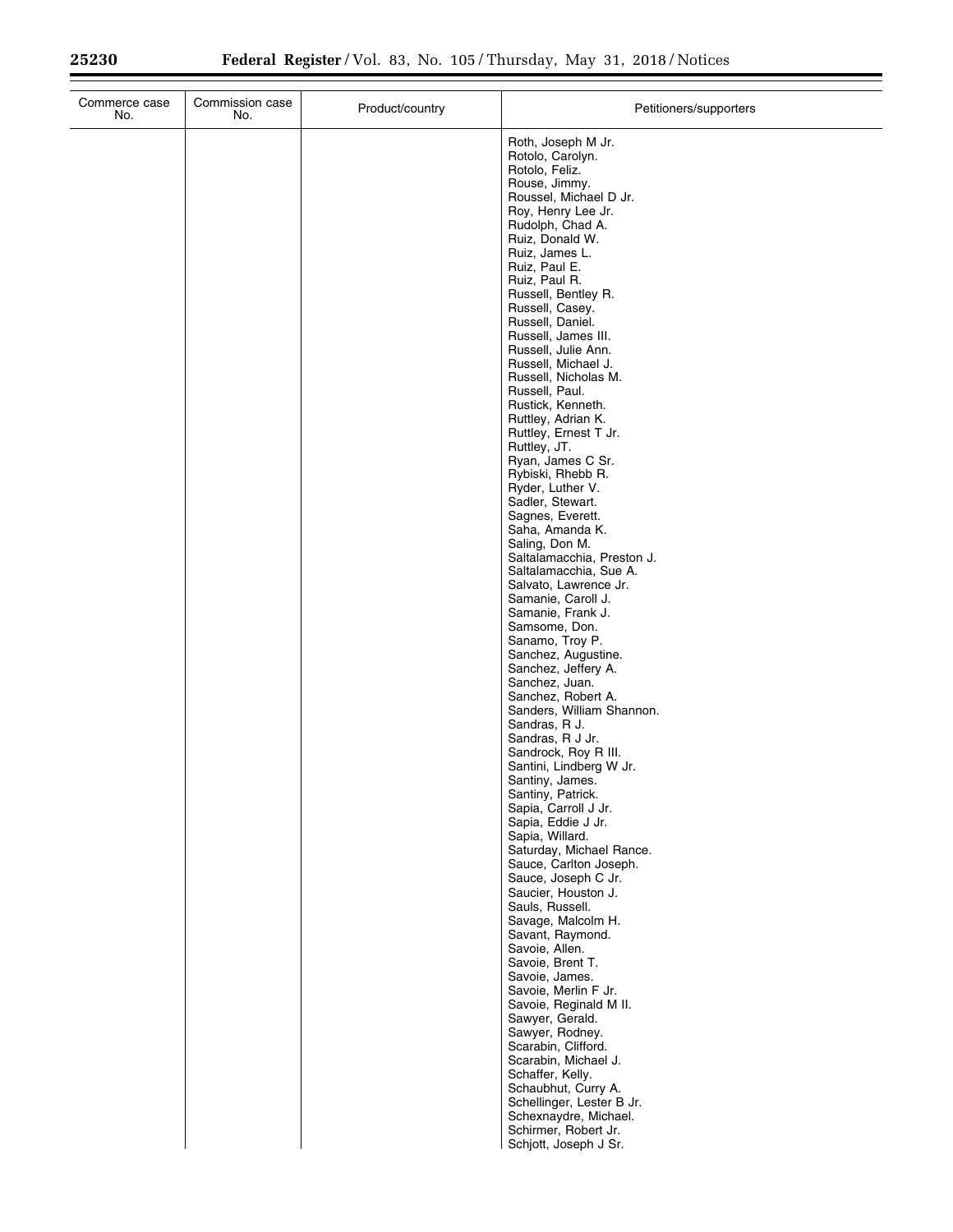|  | Schlindwein, Henry.<br>Schmit, Paul A Jr.<br>Schmit, Paul A Sr.<br>Schmit, Victor J Jr.<br>Schouest, Ellis J III.<br>Schouest, Ellis Jr.<br>Schouest, Juston.<br>Schouest, Mark.<br>Schouest, Noel.<br>Schrimpf, Robert H Jr.<br>Schultz, Troy A.<br>Schwartz, Sidney.<br>Scott, Aaron J.<br>Scott, Audie B.<br>Scott, James E III.<br>Scott, Milford P.<br>Scott, Paul.<br>Seabrook, Terry G.<br>Seal, Charles T.<br>Seal, Joseph G.<br>Seaman, Garry.<br>Seaman, Greg.<br>Seaman, Ollie L Jr.<br>Seaman, Ollie L Sr.<br>Seang, Meng.<br>Sehon, Robert Craig.<br>Sekul, Morris G.<br>Sekul, S George.<br>Sellers, Isaac Charles.<br>Seng, Sophan.<br>Serigne, Adam R.<br>Serigne, Elizabeth.<br>Serigne, James J III.<br>Serigne, Kimmie J.<br>Serigne, Lisa M.<br>Serigne, Neil.<br>Serigne, O'Neil N.<br>Serigne, Richard J Sr.<br>Serigne, Rickey N.<br>Serigne, Ronald Raymond.<br>Serigne, Ronald Roch.<br>Serigne, Ross.<br>Serigny, Gail.<br>Serigny, Wayne A.<br>Serpas, Lenny Jr.<br>Sessions, William O III.<br>Sessions, William O Jr.<br>Sevel, Michael D.<br>Sevin, Carl Anthony. |
|--|-------------------------------------------------------------------------------------------------------------------------------------------------------------------------------------------------------------------------------------------------------------------------------------------------------------------------------------------------------------------------------------------------------------------------------------------------------------------------------------------------------------------------------------------------------------------------------------------------------------------------------------------------------------------------------------------------------------------------------------------------------------------------------------------------------------------------------------------------------------------------------------------------------------------------------------------------------------------------------------------------------------------------------------------------------------------------------------------------|
|  | Sevin, Earline.<br>Sevin, Janell A.<br>Sevin, Joey.<br>Sevin, Nac J.                                                                                                                                                                                                                                                                                                                                                                                                                                                                                                                                                                                                                                                                                                                                                                                                                                                                                                                                                                                                                            |
|  | Sevin, O'Neil and Symantha.<br>Sevin, Phillip T.<br>Sevin, Shane.<br>Sevin, Shane Anthony.<br>Sevin, Stanley J.<br>Sevin, Willis.<br>Seymour, Janet A.<br>Shackelford, David M.                                                                                                                                                                                                                                                                                                                                                                                                                                                                                                                                                                                                                                                                                                                                                                                                                                                                                                                 |
|  | Shaffer, Curtis E.<br>Shaffer, Glynnon D.<br>Shay, Daniel A.<br>Shilling, Jason.<br>Shilling, L E.<br>Shugars, Robert L.<br>Shutt, Randy.<br>Sifuentes, Esteban.<br>Sifuentes, Fernando.<br>Silver, Curtis A Jr.<br>Simon, Curnis.                                                                                                                                                                                                                                                                                                                                                                                                                                                                                                                                                                                                                                                                                                                                                                                                                                                              |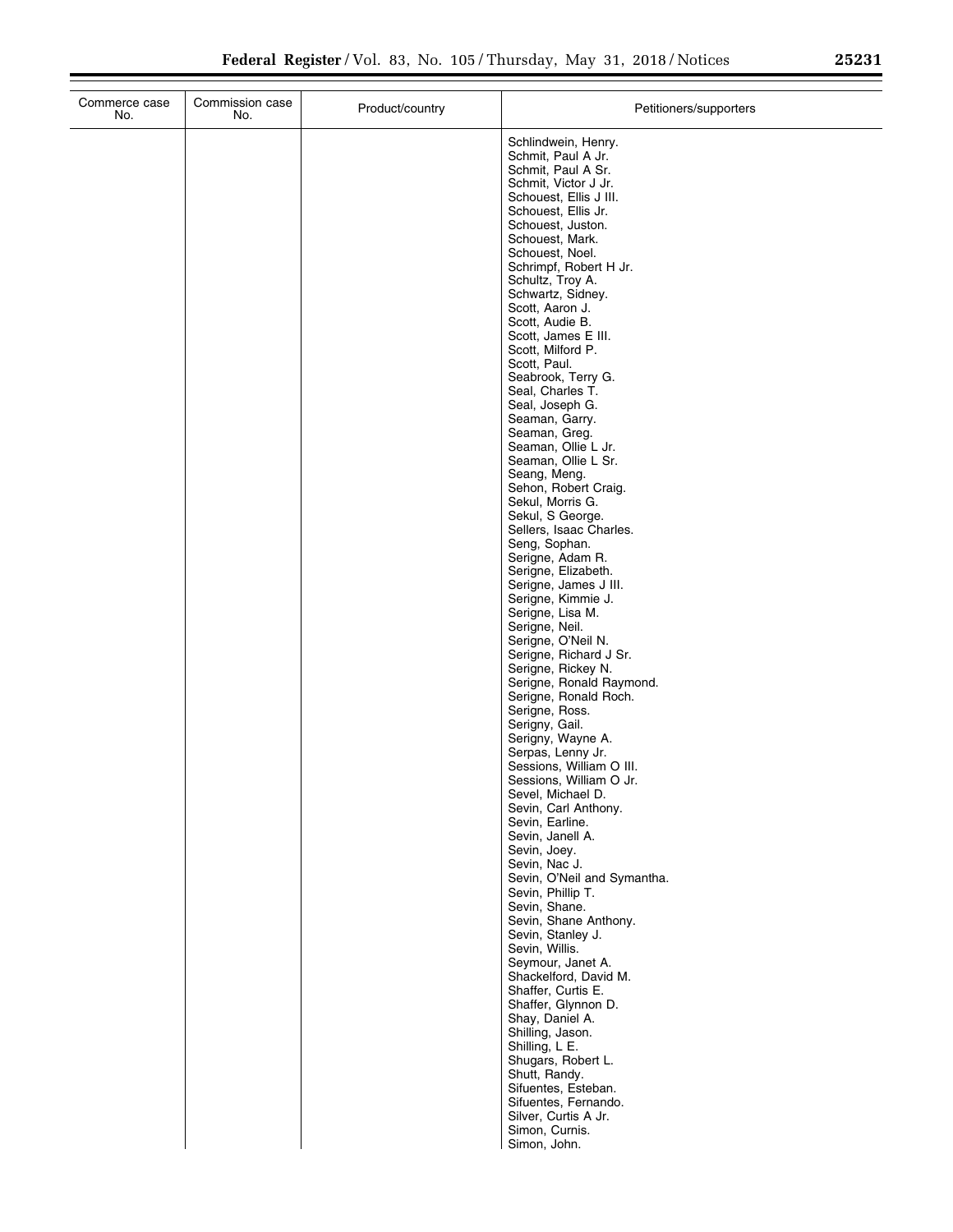| Commerce case<br>No. | Commission case<br>No. | Product/country | Petitioners/supporters                                                                                                                                                                                                                                                                                                                                                                                                                                                                                                                                                                                                                                                                                                                                                                                                                                                                                                                                                                                                                                                                                                                                                                                                                                                                                                                                                                                                                                                                          |
|----------------------|------------------------|-----------------|-------------------------------------------------------------------------------------------------------------------------------------------------------------------------------------------------------------------------------------------------------------------------------------------------------------------------------------------------------------------------------------------------------------------------------------------------------------------------------------------------------------------------------------------------------------------------------------------------------------------------------------------------------------------------------------------------------------------------------------------------------------------------------------------------------------------------------------------------------------------------------------------------------------------------------------------------------------------------------------------------------------------------------------------------------------------------------------------------------------------------------------------------------------------------------------------------------------------------------------------------------------------------------------------------------------------------------------------------------------------------------------------------------------------------------------------------------------------------------------------------|
|                      |                        |                 | Simon, Leo.<br>Simpson, Mark.<br>Sims, Donald L.<br>Sims, Mike.<br>Singley, Charlie Sr.<br>Singley, Glenn.<br>Singley, Robert Joseph.<br>Sirgo, Jace.<br>Sisung, Walter.<br>Sisung, Walter Jr.<br>Skinner, Gary M Sr.<br>Skinner, Richard.<br>Skipper, Malcolm W.<br>Skrmetta, Martin J.<br>Smelker, Brian H.<br>Smith, Brian.<br>Smith, Carl R Jr.<br>Smith, Clark W.<br>Smith, Danny.<br>Smith, Danny M Jr.<br>Smith, Donna.<br>Smith, Elmer T Jr.<br>Smith, Glenda F.<br>Smith, James E.<br>Smith, Margie T.<br>Smith, Mark A.<br>Smith, Nancy F.<br>Smith, Raymond C Sr.<br>Smith, Tim.<br>Smith, Walter M Jr.<br>Smith, William T.<br>Smithwick, Ted Wayne.<br>Smoak, Bill.<br>Smoak, William W III.<br>Snell, Erick.<br>Snodgrass, Sam.<br>Soeung, Phat.<br>Soileau, John C Sr.<br>Sok, Kheng.<br>Sok, Montha.<br>Sok, Nhip.<br>Solet, Darren.<br>Solet, Donald M.<br>Solet, Joseph R.<br>Solet, Raymond J.<br>Solorzano, Marilyn.<br>Son, Kim.<br>Son, Sam Nang.<br>Son, Samay.<br>Son, Thuong Cong.<br>Soprano, Daniel.<br>Sork, William.<br>Sou, Mang.<br>Soudelier, Louis Jr.<br>Soudelier, Shannon.<br>Sour, Yem Kim.<br>Southerland, Robert.<br>Speir, Barbara Kay.<br>Spell, Jeffrey B.<br>Spell, Mark A.<br>Spellmeyer, Joel F Sr.<br>Spencer, Casey.<br>Spiers, Donald A.<br>Sprinkle, Avery M.<br>Sprinkle, Emery Shelton Jr.<br>Sprinkle, Joseph Warren.<br>Squarsich, Kenneth J.<br>Sreiy, Siphan.<br>St Amant, Dana A.<br>St Ann, Mr and Mrs Jerome K.<br>St Pierre, Darren. |
|                      |                        |                 | St Pierre, Scott A.<br>Staves, Patrick.                                                                                                                                                                                                                                                                                                                                                                                                                                                                                                                                                                                                                                                                                                                                                                                                                                                                                                                                                                                                                                                                                                                                                                                                                                                                                                                                                                                                                                                         |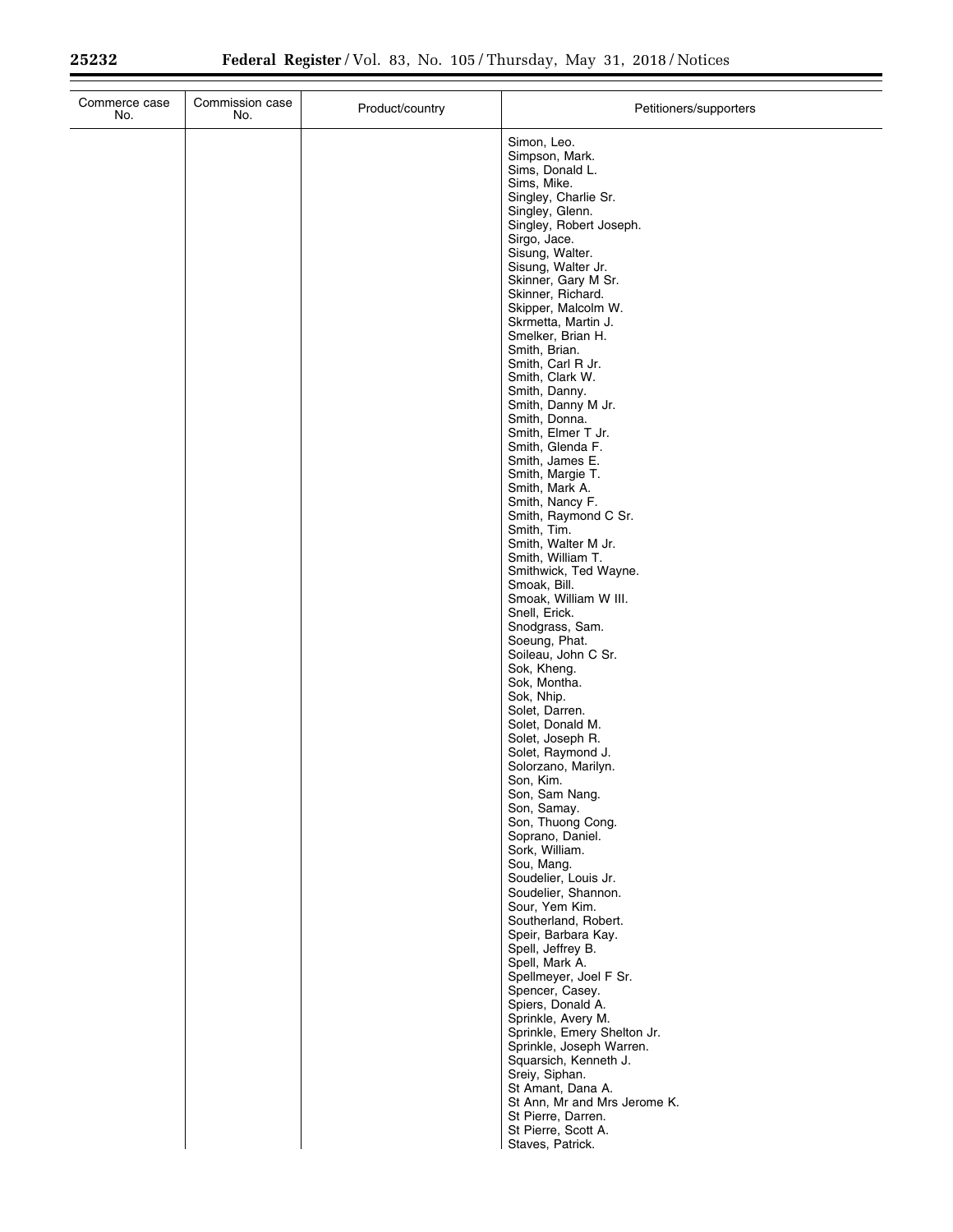| n = n n |  | ົ |
|---------|--|---|
| 23233   |  |   |

| Commerce case<br>No. | Commission case<br>No. | Product/country | Petitioners/supporters                                                                                                                                                                                                                                                                                                                                                                                                                                                                                                                                                                                                                                                                                                                                                                                                                                                                                                                                                                                                                                                                                                                                      |
|----------------------|------------------------|-----------------|-------------------------------------------------------------------------------------------------------------------------------------------------------------------------------------------------------------------------------------------------------------------------------------------------------------------------------------------------------------------------------------------------------------------------------------------------------------------------------------------------------------------------------------------------------------------------------------------------------------------------------------------------------------------------------------------------------------------------------------------------------------------------------------------------------------------------------------------------------------------------------------------------------------------------------------------------------------------------------------------------------------------------------------------------------------------------------------------------------------------------------------------------------------|
|                      |                        |                 | Stechmann, Chad.<br>Stechmann, Karl J.<br>Stechmann, Todd.<br>Steele, Arnold D Jr.<br>Steele, Henry H III.<br>Steen, Carl L.<br>Steen, James D.<br>Steen, Kathy G.<br>Stein, Norris J Jr.<br>Stelly, Adlar.<br>Stelly, Carl A.<br>Stelly, Chad P.<br>Stelly, Delores.<br>Stelly, Sandrus J Sr.<br>Stelly, Sandrus Jr.<br>Stelly, Toby J.<br>Stelly, Veronica G.<br>Stelly, Warren.<br>Stephenson, Louis.<br>Stevens, Alvin.<br>Stevens, Curtis D.<br>Stevens, Donald.<br>Stevens, Glenda.<br>Stewart, Chester Jr.<br>Stewart, Derald.<br>Stewart, Derek.<br>Stewart, Fred.<br>Stewart, Jason F.<br>Stewart, Ronald G.<br>Stewart, William C.<br>Stiffler, Thanh.<br>Stipelcovich, Lawrence L.<br>Stipelcovich, Todd J.<br>Stockfett, Brenda.<br>Stokes, Todd.<br>Stone-Rinkus, Pamela.<br>Strader, Steven R.<br>Strickland, Kenneth.<br>Strickland, Rita G.<br>Stuart, James Vernon.<br>Stutes, Rex E.<br>Sulak, Billy W.<br>Sun, Hong Sreng.<br>Surmik, Donald D.<br>Swindell, Keith M.<br>Sylve, Dennis A.<br>Sylve, James L.<br>Sylve, Nathan.<br>Sylve, Scott.<br>Sylvesr, Paul A.<br>Ta, Ba Van.<br>Ta, Chris.<br>Tabb, Calvin.<br>Taliancich, Andrew. |
|                      |                        |                 | Taliancich, Ivan.<br>Taliancich, Joseph M.<br>Taliancich, Srecka.                                                                                                                                                                                                                                                                                                                                                                                                                                                                                                                                                                                                                                                                                                                                                                                                                                                                                                                                                                                                                                                                                           |
|                      |                        |                 | Tan, Ho Dung.<br>Tan, Hung.<br>Tan, Lan T.<br>Tan, Ngo The.<br>Tang, Thanh.<br>Tanner, Robert Charles.<br>Taravella, Raymond.<br>Tassin, Alton J.<br>Tassin, Keith P.<br>Tate, Archie P.                                                                                                                                                                                                                                                                                                                                                                                                                                                                                                                                                                                                                                                                                                                                                                                                                                                                                                                                                                    |
|                      |                        |                 | Tate, Terrell.<br>Tauzier, Kevin M.<br>Taylor, Doyle L.<br>Taylor, Herman R.<br>Taylor, Herman R Jr.<br>Taylor, J P Jr.                                                                                                                                                                                                                                                                                                                                                                                                                                                                                                                                                                                                                                                                                                                                                                                                                                                                                                                                                                                                                                     |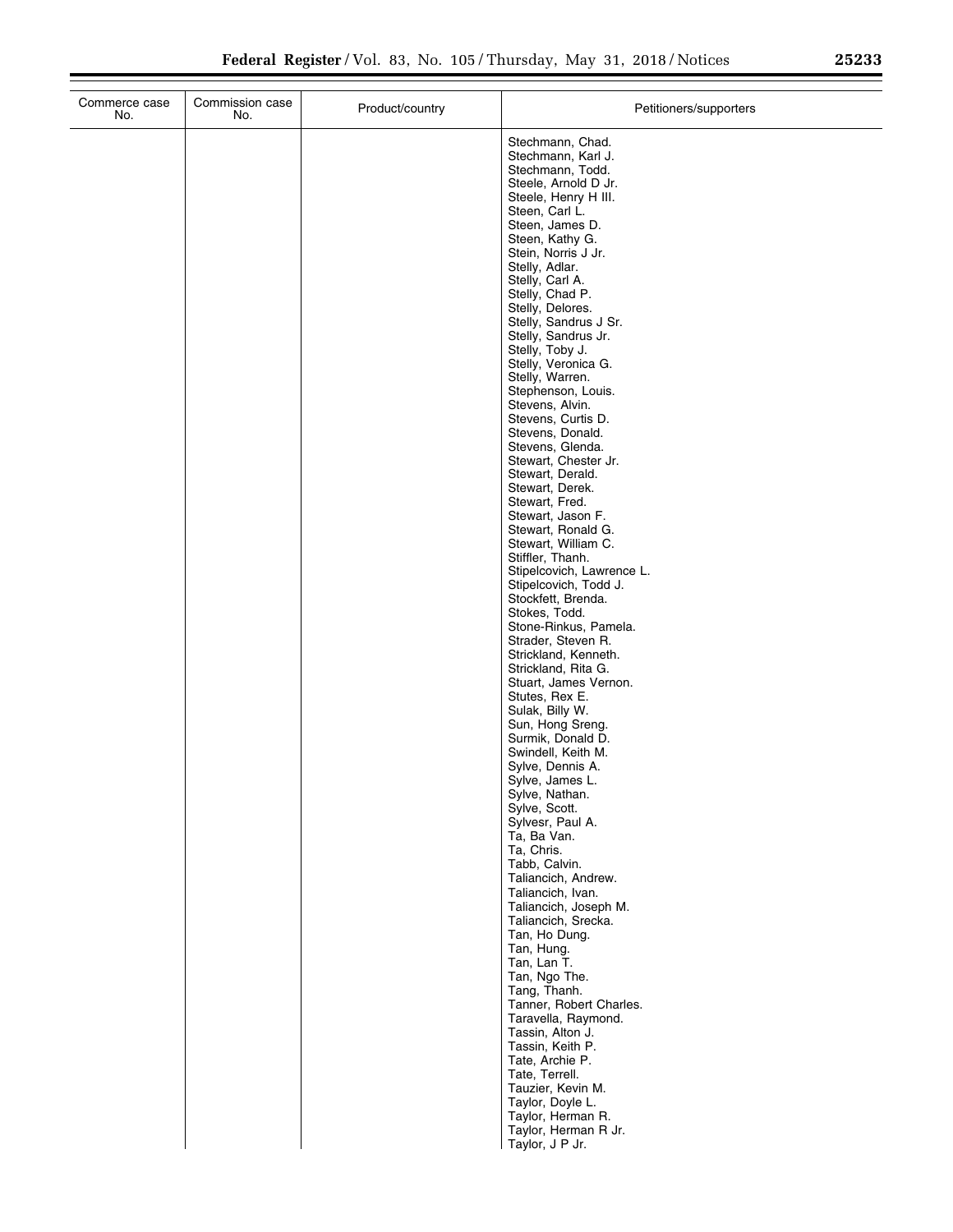| Commerce case<br>No. | Commission case<br>No. | Product/country | Petitioners/supporters                                                                                                                                                                                                                                                                                                                                                                                                                                                                                                                                                                                                                                                                                                                                                                                                                                                                                                                                                                                                                                                                                                                                                                                                                                                                                                                                                                                                                                                                                                                                                                                                  |
|----------------------|------------------------|-----------------|-------------------------------------------------------------------------------------------------------------------------------------------------------------------------------------------------------------------------------------------------------------------------------------------------------------------------------------------------------------------------------------------------------------------------------------------------------------------------------------------------------------------------------------------------------------------------------------------------------------------------------------------------------------------------------------------------------------------------------------------------------------------------------------------------------------------------------------------------------------------------------------------------------------------------------------------------------------------------------------------------------------------------------------------------------------------------------------------------------------------------------------------------------------------------------------------------------------------------------------------------------------------------------------------------------------------------------------------------------------------------------------------------------------------------------------------------------------------------------------------------------------------------------------------------------------------------------------------------------------------------|
|                      |                        |                 | Taylor, John C.<br>Taylor, Leander J Sr.<br>Taylor, Leo Jr.<br>Taylor, Lewis.<br>Taylor, Nathan L.<br>Taylor, Robert L.<br>Taylor, Robert M.<br>Teap, Phal.<br>Tek, Heng.<br>Templat, Paul.<br>Terluin, John L III.<br>Terrebonne, Adrein Scott.<br>Terrebonne, Alphonse J.<br>Terrebonne, Alton S Jr.<br>Terrebonne, Alton S Sr.<br>Terrebonne, Carol.<br>Terrebonne, Carroll.<br>Terrebonne, Chad.<br>Terrebonne, Chad Sr.<br>Terrebonne, Daniel J.<br>Terrebonne, Donavon J.<br>Terrebonne, Gary J Sr.<br>Terrebonne, Jimmy Jr.<br>Terrebonne, Jimmy Sr.<br>Terrebonne, Kline A.<br>Terrebonne, Lanny.<br>Terrebonne, Larry F Jr.<br>Terrebonne, Scott.<br>Terrebonne, Steven.<br>Terrebonne, Steven.<br>Terrebonne, Toby J.<br>Terrel, Chad J Sr.<br>Terrell, C Todd.<br>Terrio, Brandon James.<br>Terrio, Harvey J Jr.<br>Terry, Eloise P.<br>Tesvich, Kuzma D.<br>Thac, Dang Van.<br>Thach, Phuong.<br>Thai, Huynh Tan.<br>Thai, Paul.<br>Thai, Thomas.<br>Thanh, Thien.<br>Tharpe, Jack.<br>Theriot, Anthony.<br>Theriot, Carroll A Jr.<br>Theriot, Clay J Jr.<br>Theriot, Craig A.<br>Theriot, Dean P.<br>Theriot, Donnie.<br>Theriot, Jeffery C.<br>Theriot, Larry J.<br>Theriot, Lynn.<br>Theriot, Mark A.<br>Theriot, Roland P Jr.<br>Theriot, Wanda J.<br>Thibodaux, Jared.<br>Thibodeaux, Bart James.<br>Thibodeaux, Brian A.<br>Thibodeaux, Brian M.<br>Thibodeaux, Calvin A Jr.<br>Thibodeaux, Fay F.<br>Thibodeaux, Glenn P.<br>Thibodeaux, Jeffrey.<br>Thibodeaux, Jonathan.<br>Thibodeaux, Josephine.<br>Thibodeaux, Keith.<br>Thibodeaux, Tony J.<br>Thibodeaux, Warren J.<br>Thidobaux, James V Sr. |
|                      |                        |                 | Thiet, Tran.<br>Thomas, Alvin.<br>Thomas, Brent.                                                                                                                                                                                                                                                                                                                                                                                                                                                                                                                                                                                                                                                                                                                                                                                                                                                                                                                                                                                                                                                                                                                                                                                                                                                                                                                                                                                                                                                                                                                                                                        |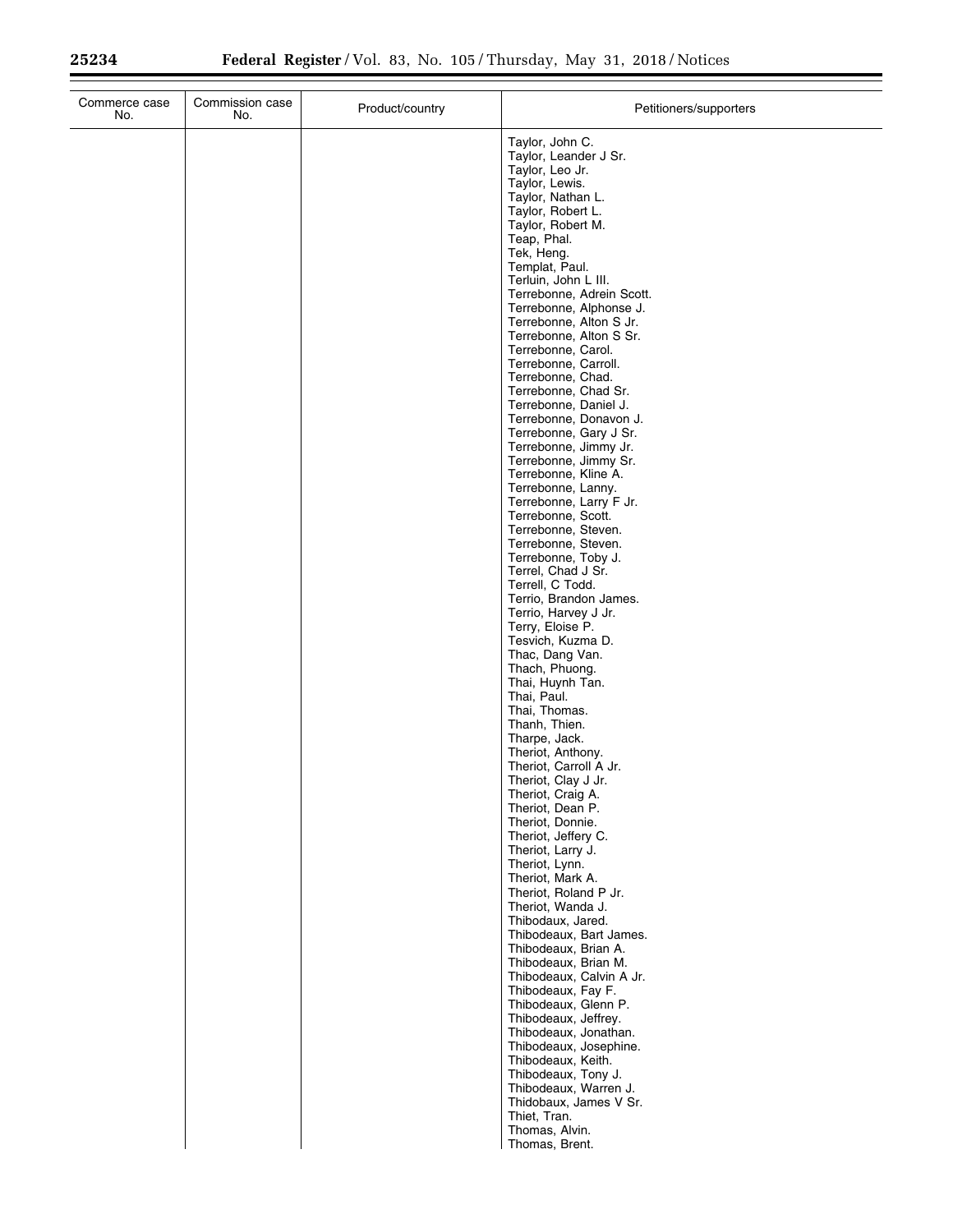| Commerce case<br>No. | Commission case<br>No. | Product/country | Petitioners/supporters                                                                                                                                                                                                                                                                                                                                                                                                                                                                                                                                                                                                                                                                                                                                                                                |
|----------------------|------------------------|-----------------|-------------------------------------------------------------------------------------------------------------------------------------------------------------------------------------------------------------------------------------------------------------------------------------------------------------------------------------------------------------------------------------------------------------------------------------------------------------------------------------------------------------------------------------------------------------------------------------------------------------------------------------------------------------------------------------------------------------------------------------------------------------------------------------------------------|
|                      |                        |                 | Thomas, Dally S.<br>Thomas, Janie G.<br>Thomas, John Richard.<br>Thomas, Kenneth Ward.<br>Thomas, Monica P.<br>Thomas, Ralph L Jr.<br>Thomas, Ralph Lee Jr.<br>Thomas, Randall.<br>Thomas, Robert W.<br>Thomas, Willard N Jr.<br>Thomassie, Gerard.<br>Thomassie, Nathan A.<br>Thomassie, Philip A.<br>Thomassie, Ronald J.<br>Thomassie, Tracy Joseph.<br>Thompson, Bobbie.<br>Thompson, David W.<br>Thompson, Edwin A.<br>Thompson, George.<br>Thompson, James D Jr.<br>Thompson, James Jr.<br>Thompson, John E.<br>Thompson, John R.<br>Thompson, Randall.<br>Thompson, Sammy.<br>Thompson, Shawn.<br>Thong, R.<br>Thonn, John J Jr.<br>Thonn, Victor J.<br>Thorpe, Robert Lee Jr.<br>Thurman, Charles E.<br>Tiet, Thanh Duc.<br>Tilghman, Gene E.<br>Tillett, Billy Carl.<br>Tillman, Lewis A Jr. |
|                      |                        |                 | Tillman, Timothy P and Yvonne M.<br>Tillotson, Pat.<br>Tinney, Mark A.<br>Tisdale, Georgia W.<br>Tiser, Oscar.<br>Tiser, Thomas C Jr.<br>Tiser, Thomas C Sr.<br>To, Cang Van.                                                                                                                                                                                                                                                                                                                                                                                                                                                                                                                                                                                                                         |
|                      |                        |                 | To, Du Van.<br>Todd, Fred Noel.<br>Todd, Patricia J.<br>Todd, Rebecca G.<br>Todd, Robert C and Patricia J.<br>Todd, Vonnie Frank Jr.<br>Tompkins, Gerald Paul II.<br>Toney, George Jr.<br>Tong, Hai V.<br>Tong, Linh C.<br>Toomer, Christina Abbott.<br>Toomer, Christy.<br>Toomer, Frank G Jr.<br>Toomer, Jeffrey E.<br>Toomer, Kenneth.<br>Toomer, Lamar K.<br>Toomer, Larry Curtis and Tina.<br>Toomer, William Kemp.<br>Torrible, David P.                                                                                                                                                                                                                                                                                                                                                        |
|                      |                        |                 | Torrible, Jason.<br>Touchard, Anthony H.<br>Touchard, John B Jr.<br>Touchard, Paul V Jr.<br>Touchet, Eldridge III.<br>Touchet, Eldridge Jr.<br>Toups, Anthony G.<br>Toups, Bryan.<br>Toups, Jeff.<br>Toups, Jimmie J.<br>Toups, Kim.                                                                                                                                                                                                                                                                                                                                                                                                                                                                                                                                                                  |

÷.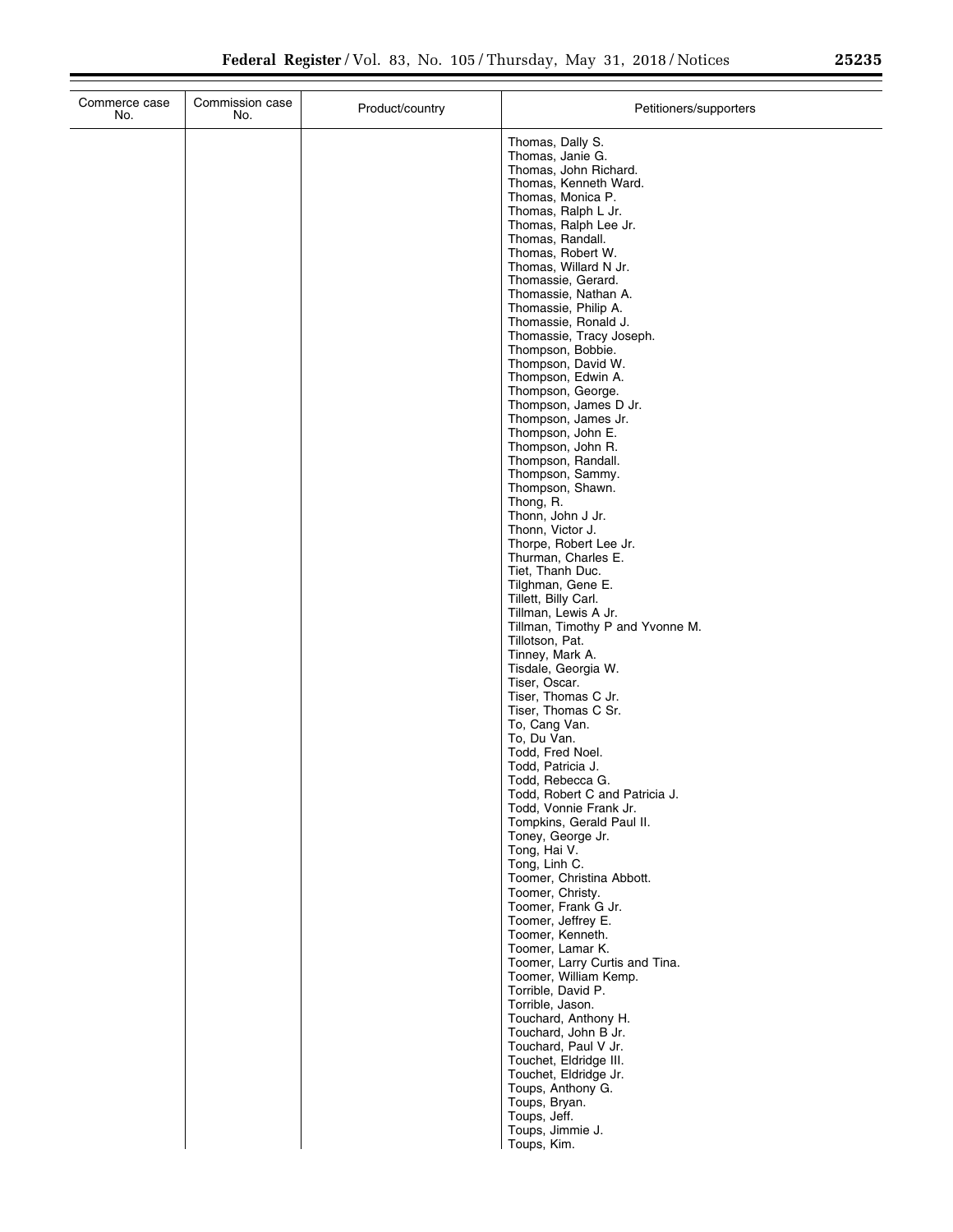| Commerce case<br>No. | Commission case<br>No. | Product/country | Petitioners/supporters                                                                                                                                                                                                                                                                                                                                                                                                                                |
|----------------------|------------------------|-----------------|-------------------------------------------------------------------------------------------------------------------------------------------------------------------------------------------------------------------------------------------------------------------------------------------------------------------------------------------------------------------------------------------------------------------------------------------------------|
|                      |                        |                 | Toups, Manuel.<br>Toups, Ted.<br>Toups, Tommy.<br>Toureau, James.<br>Tower, H Melvin.<br>Townsend, Harmon Lynn.<br>Townsend, Marion Brooks.<br>Tra, Hop T.<br>Trabeau, James D.<br>Trahan, Allen A Jr.<br>Trahan, Alvin Jr.<br>Trahan, Druby.<br>Trahan, Dudley.<br>Trahan, Elie J.<br>Trahan, Eric J.<br>Trahan, James.<br>Trahan, Karen C.<br>Trahan, Lynn P Sr.<br>Trahan, Ricky.<br>Trahan, Ronald J.<br>Trahan, Tracey L.<br>Trahan, Wayne Paul. |
|                      |                        |                 | Tran, Allen Hai.<br>Tran, Andana.<br>Tran, Anh.<br>Tran, Anh.<br>Tran, Anh N.<br>Tran, Bay V.<br>Tran, Bay Van.<br>Tran, Binh.<br>Tran, Binh Van.<br>Tran, Ca Van.<br>Tran, Cam Van.<br>Tran, Chau V.<br>Tran, Chau Van.<br>Tran, Chau Van.<br>Tran, Chi T.<br>Tran, Christina Phuong.                                                                                                                                                                |
|                      |                        |                 | Tran, Chu V.<br>Tran, Cuong.<br>Tran, Cuong.<br>Tran, Danny Duc.<br>Tran, Den.<br>Tran, Dien.<br>Tran, Dinh M.<br>Tran, Dinh Q.<br>Tran, Doan.<br>Tran, Dung Van.<br>Tran, Duoc.<br>Tran, Duoc.<br>Tran, Duong.<br>Tran, Eric.<br>Tran, Francis.<br>Tran, Francis.                                                                                                                                                                                    |
|                      |                        |                 | Tran, Giang.<br>Tran, Giao.<br>Tran, Ha Mike.<br>Tran, Hai.<br>Tran, Hien H.<br>Tran, Hiep Phuoc.<br>Tran, Hieu.<br>Tran, Hoa.<br>Tran, Hoa.<br>Tran, Hue T.<br>Tran, Huey.<br>Tran, Hung.<br>Tran, Hung.<br>Tran, Hung.<br>Tran, Hung P.<br>Tran, Hung Van.<br>Tran, Hung Van.<br>Tran, Hung Viet.<br>Tran, James N.                                                                                                                                 |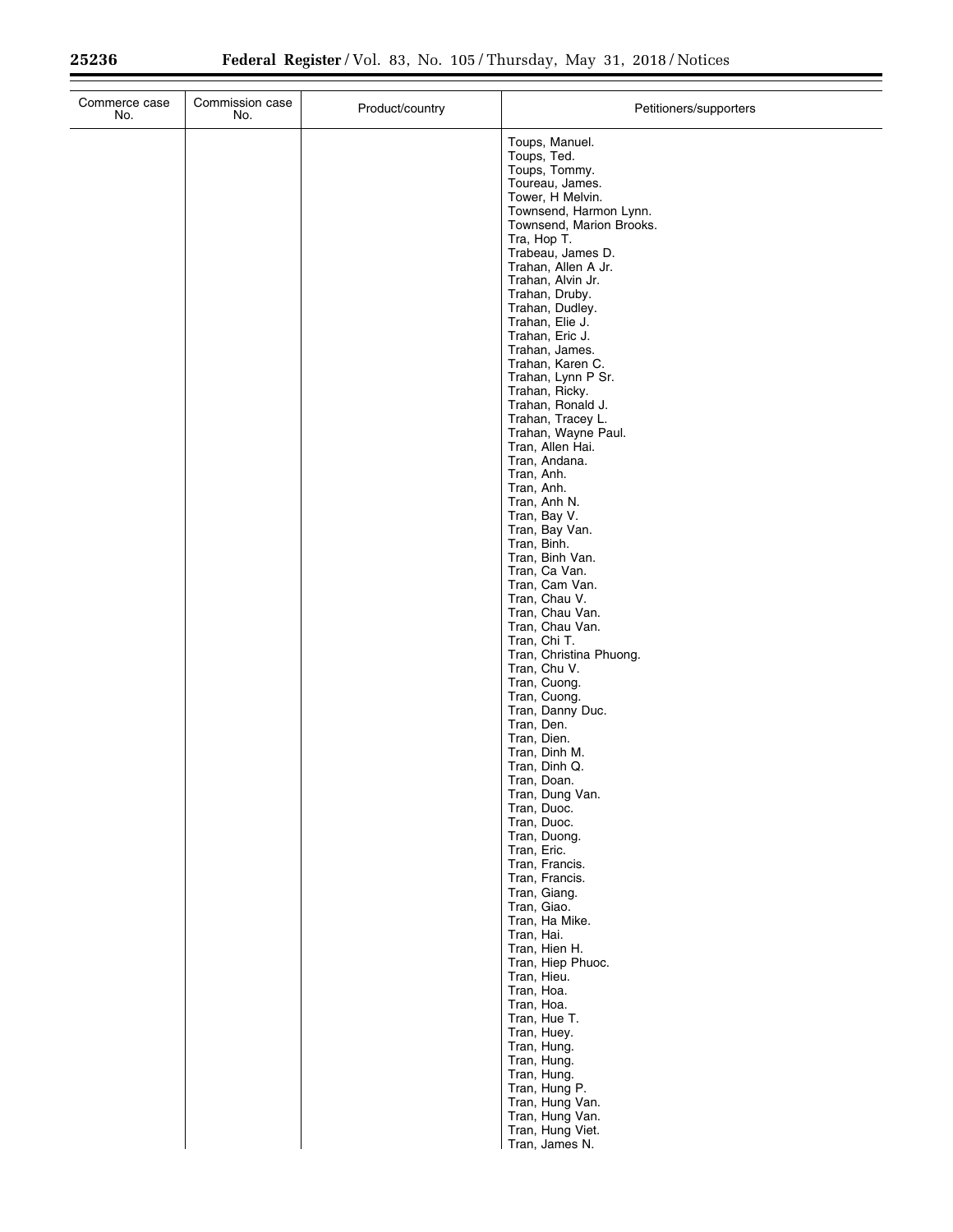| Commerce case<br>No. | Commission case<br>No. | Product/country | Petitioners/supporters                                                                                                                                                                                                                                                                                                                                                                                                                                                                                                                                                                                                                                                                                                                                                                                                           |
|----------------------|------------------------|-----------------|----------------------------------------------------------------------------------------------------------------------------------------------------------------------------------------------------------------------------------------------------------------------------------------------------------------------------------------------------------------------------------------------------------------------------------------------------------------------------------------------------------------------------------------------------------------------------------------------------------------------------------------------------------------------------------------------------------------------------------------------------------------------------------------------------------------------------------|
|                      |                        |                 | Tran, John.<br>Tran, Johnny Dinh.<br>Tran, Joseph.<br>Tran, Joseph T.<br>Tran, Khan Van.<br>Tran, Khanh.<br>Tran, Kim.<br>Tran, Kim Chi Thi.<br>Tran, Lan Tina.<br>Tran, Le and Phat Le.<br>Tran, Leo Van.<br>Tran, Loan.<br>Tran, Long.<br>Tran, Long Van.<br>Tran, Luu Van.<br>Tran, Ly.<br>Tran, Ly Van.<br>Tran, Mai Thi.<br>Tran, Mary.<br>Tran, Miel Van.<br>Tran, Mien.<br>Tran, Mike.<br>Tran, Mike Dai.<br>Tran, Minh Huu.<br>Tran, Muoi.<br>Tran, My T.<br>Tran, Nam Van.<br>Tran, Nang Van.<br>Tran, Nghia and T Le Banh.<br>Tran, Ngoc.<br>Tran, Nhanh Van.<br>Tran, Nhieu T.<br>Tran, Nhieu Van.<br>Tran, Nho.<br>Tran, Peter.<br>Tran, Phu Van.<br>Tran, Phuc D.<br>Tran, Phuc V.<br>Tran, Phung.<br>Tran, Quan Van.<br>Tran, Quang Quang.<br>Tran, Quang T.<br>Tran, Quang Van.<br>Tran, Qui V.<br>Tran, Quy Van. |
|                      |                        |                 | Tran, Ran Van.                                                                                                                                                                                                                                                                                                                                                                                                                                                                                                                                                                                                                                                                                                                                                                                                                   |
|                      |                        |                 | Tran, Sarah T.<br>Tran, Sau.<br>Tran, Scotty.<br>Tran, Son.<br>Tran, Son Van.<br>Tran, Steven Tuan.<br>Tran, Tam.<br>Tran, Te Van.                                                                                                                                                                                                                                                                                                                                                                                                                                                                                                                                                                                                                                                                                               |
|                      |                        |                 | Tran, Than.<br>Tran, Thang Van.<br>Tran, Thanh.<br>Tran, Thanh.<br>Tran, Thanh Van.<br>Tran, Theresa.<br>Tran, Thi.<br>Tran, Thich Van.                                                                                                                                                                                                                                                                                                                                                                                                                                                                                                                                                                                                                                                                                          |
|                      |                        |                 | Tran, Thien.<br>Tran, Thien Van.<br>Tran, Thiet.<br>Tran, Tommy.<br>Tran, Tony.<br>Tran, Tri.<br>Tran, Trinh.<br>Tran, Trung.<br>Tran, Trung Van.<br>Tran, Tu.                                                                                                                                                                                                                                                                                                                                                                                                                                                                                                                                                                                                                                                                   |
|                      |                        |                 | Tran, Tuan.                                                                                                                                                                                                                                                                                                                                                                                                                                                                                                                                                                                                                                                                                                                                                                                                                      |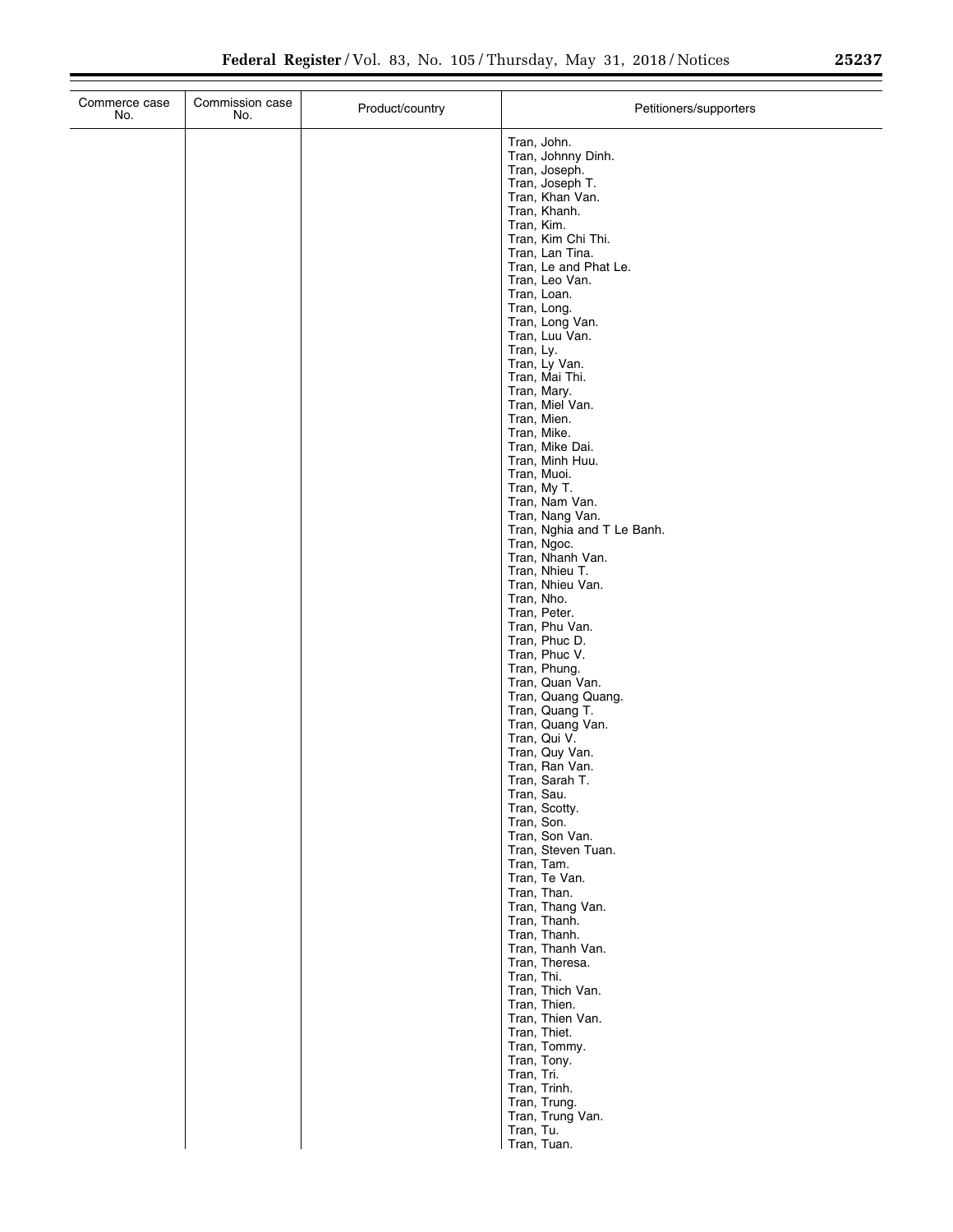| Commerce case<br>No. | Commission case<br>No. | Product/country | Petitioners/supporters                          |
|----------------------|------------------------|-----------------|-------------------------------------------------|
|                      |                        |                 | Tran, Tuan.                                     |
|                      |                        |                 | Tran, Tuan Minh.                                |
|                      |                        |                 | Tran, Tuong Van.<br>Tran, Tuyet Thi.            |
|                      |                        |                 | Tran, Van T.                                    |
|                      |                        |                 | Tran, Victor.                                   |
|                      |                        |                 | Tran, Vinh.<br>Tran, Vinh Q.                    |
|                      |                        |                 | Tran, Vinh Q.                                   |
|                      |                        |                 | Tran, Vui Kim.<br>Trang, Tan.                   |
|                      |                        |                 | Trapp, Tommy.                                   |
|                      |                        |                 | Treadaway, Michael.                             |
|                      |                        |                 | Tregle, Curtis.<br>Treloar, William Paul.       |
|                      |                        |                 | Treuil, Gary J.                                 |
|                      |                        |                 | Trevino, Manuel.                                |
|                      |                        |                 | Treybig, E H "Buddy" Jr.<br>Triche, Donald G.   |
|                      |                        |                 | Trieu, Hiep and Jackie.                         |
|                      |                        |                 | Trieu, Hung Hoa.                                |
|                      |                        |                 | Trieu, Jasmine and Ly.<br>Trieu, Lorie and Tam. |
|                      |                        |                 | Trieu, Tam.                                     |
|                      |                        |                 | Trinh, Christopher B.                           |
|                      |                        |                 | Trinh, Philip P.<br>Trosclair, Clark K.         |
|                      |                        |                 | Trosclair, Clark P.                             |
|                      |                        |                 | Trosclair, Eugene P.<br>Trosclair, James J.     |
|                      |                        |                 | Trosclair, Jerome.                              |
|                      |                        |                 | Trosclair, Joseph.                              |
|                      |                        |                 | Trosclair, Lori.<br>Trosclair, Louis V.         |
|                      |                        |                 | Trosclair, Patricia.                            |
|                      |                        |                 | Trosclair, Randy.                               |
|                      |                        |                 | Trosclair, Ricky.<br>Trosclair, Wallace Sr.     |
|                      |                        |                 | Truong, Andre.                                  |
|                      |                        |                 | Truong, Andre V.                                |
|                      |                        |                 | Truong, Be Van.<br>Truong, Benjamin.            |
|                      |                        |                 | Truong, Dac.                                    |
|                      |                        |                 | Truong, Huan.<br>Truong, Kim.                   |
|                      |                        |                 | Truong, Nhut Van.                               |
|                      |                        |                 | Truong, Steve.                                  |
|                      |                        |                 | Truong, Tham T.<br>Truong, Thanh Minh.          |
|                      |                        |                 | Truong, Them Van.                               |
|                      |                        |                 | Truong, Thom.                                   |
|                      |                        |                 | Truong, Timmy.<br>Trutt, George W Sr.           |
|                      |                        |                 | Trutt, Wanda.                                   |
|                      |                        |                 | Turlich, Mervin A.<br>Turner, Calvin L.         |
|                      |                        |                 | Tyre, John.                                     |
|                      |                        |                 | Upton, Terry R.                                 |
|                      |                        |                 | Valentino, J G Jr.<br>Valentino, James.         |
|                      |                        |                 | Vallot, Christopher A.                          |
|                      |                        |                 | Vallot, Nancy H.                                |
|                      |                        |                 | Valure, Hugh P.<br>Van Alsburg, Charles.        |
|                      |                        |                 | Van Gordstnoven, Jean J.                        |
|                      |                        |                 | Van Nguyen, Irving.                             |
|                      |                        |                 | Van, Than.<br>Van, Vui.                         |
|                      |                        |                 | Vanacor, Kathy D.                               |
|                      |                        |                 | Vanacor, Malcolm J Sr.                          |
|                      |                        |                 | Vanicor, Bobbie.<br>VanMeter, Matthew T.        |
|                      |                        |                 | VanMeter, William Earl.                         |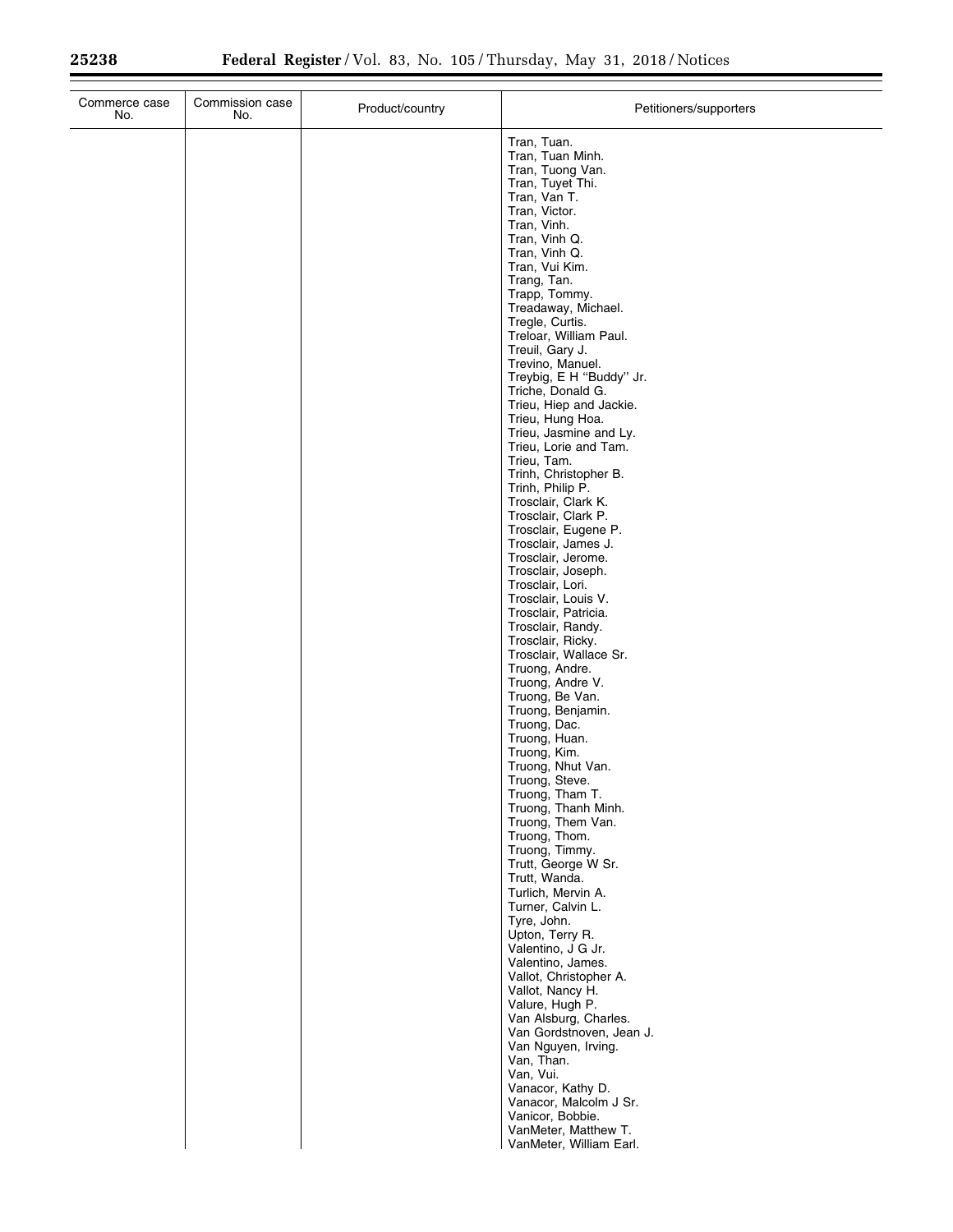| Commerce case<br>No. | Commission case<br>No. | Product/country | Petitioners/supporters                                                                                                                                                                                                                                                                                                                             |
|----------------------|------------------------|-----------------|----------------------------------------------------------------------------------------------------------------------------------------------------------------------------------------------------------------------------------------------------------------------------------------------------------------------------------------------------|
|                      |                        |                 | Varney, Randy L.<br>Vath, Raymond S.<br>Veasel, William E III.<br>Vegas, Brien J.<br>Vegas, Percy J.<br>Vegas, Terry J.<br>Vegas, Terry J Jr.<br>Vegas, Terry Jr.<br>Vela, Peter.<br>Verdin, Aaron.<br>Verdin, Av.<br>Verdin, Bradley J.<br>Verdin, Brent A.<br>Verdin, Charles A.<br>Verdin, Charles E.<br>Verdin, Coy P.<br>Verdin, Curtis A Jr. |
|                      |                        |                 | Verdin, Delphine.<br>Verdin, Diana A.<br>Verdin, Ebro W.<br>Verdin, Eric P.<br>Verdin, Ernest Joseph Sr.<br>Verdin, Jeff C.<br>Verdin, Jeffrey A.<br>Verdin, Jessie J.                                                                                                                                                                             |
|                      |                        |                 | Verdin, John P.<br>Verdin, Joseph.<br>Verdin, Joseph A Jr.<br>Verdin, Joseph Cleveland.<br>Verdin, Joseph D Jr.<br>Verdin, Joseph S.<br>Verdin, Joseph W Jr.<br>Verdin, Justilien G.<br>Verdin, Matthew W Sr.                                                                                                                                      |
|                      |                        |                 | Verdin, Michel A.<br>Verdin, Paul E.<br>Verdin, Perry Anthony.<br>Verdin, Rodney.<br>Verdin, Rodney P.<br>Verdin, Rodney P.<br>Verdin, Skylar.<br>Verdin, Timmy J.                                                                                                                                                                                 |
|                      |                        |                 | Verdin, Toby.<br>Verdin, Tommy P.<br>Verdin, Tony J.<br>Verdin, Troy.<br>Verdin, Vincent.<br>Verdin, Viness Jr.<br>Verdin, Wallace P.<br>Verdin, Webb A Sr.                                                                                                                                                                                        |
|                      |                        |                 | Verdin, Wesley D Sr.<br>Verdine, Jimmy R.<br>Vermeulen, Joseph Thomas.<br>Verret, Darren L.<br>Verret, Donald J.<br>Verret, Ernest J Sr.<br>Verret, James A.<br>Verret, Jean E.                                                                                                                                                                    |
|                      |                        |                 | Verret, Jimmy J Sr.<br>Verret, Johnny R.<br>Verret, Joseph L.<br>Verret, Paul L.<br>Verret, Preston.<br>Verret, Quincy.<br>Verret, Ronald Paul Sr.<br>Versaggi, Joseph A.                                                                                                                                                                          |
|                      |                        |                 | Versaggi, Salvatore J.<br>Vicknair, Brent J Sr.<br>Vicknair, Duane P.<br>Vicknair, Henry Dale.<br>Vicknair, Ricky A.<br>Vidrine, Bill and Kathi.<br>Vidrine, Corey.                                                                                                                                                                                |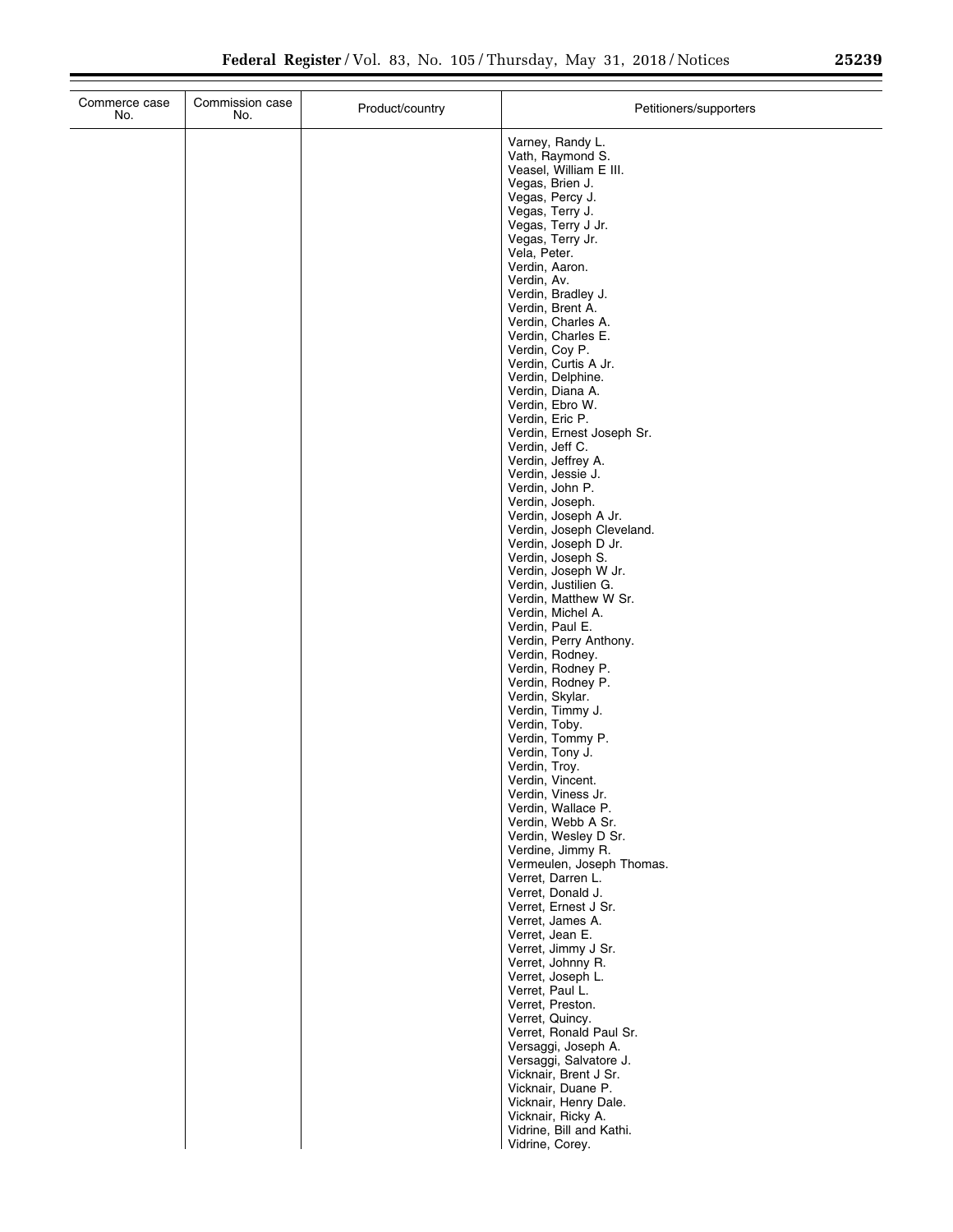$\equiv$ 

| Commerce case<br>No. | Commission case<br>No. | Product/country | Petitioners/supporters                   |
|----------------------|------------------------|-----------------|------------------------------------------|
|                      |                        |                 | Vidrine, Richard.<br>Vila, William F.    |
|                      |                        |                 | Villers, Joseph A.                       |
|                      |                        |                 | Vincent, Gage Tyler.<br>Vincent, Gene.   |
|                      |                        |                 | Vincent, Gene B.<br>Vincent, Robert N.   |
|                      |                        |                 | Vise, Charles E III.                     |
|                      |                        |                 | Vizier, Barry A.<br>Vizier, Christopher. |
|                      |                        |                 | Vizier, Clovis J III.                    |
|                      |                        |                 | Vizier, Douglas M.<br>Vizier, Tommie Jr. |
|                      |                        |                 | Vo, Anh M.<br>Vo, Chin Van.              |
|                      |                        |                 | Vo, Dam.                                 |
|                      |                        |                 | Vo, Dan M.<br>Vo, Dany.                  |
|                      |                        |                 | Vo, Day V.                               |
|                      |                        |                 | Vo, Duong V.<br>Vo, Dustin.              |
|                      |                        |                 | Vo, Hai Van.                             |
|                      |                        |                 | Vo, Hanh Xuan.<br>Vo, Hien Van.          |
|                      |                        |                 | Vo, Hoang The.<br>Vo, Hong.              |
|                      |                        |                 | Vo, Hung Thanh.                          |
|                      |                        |                 | Vo, Huy K.<br>Vo, Johnny.                |
|                      |                        |                 | Vo, Kent.                                |
|                      |                        |                 | Vo, Lien Van.<br>Vo, Man.                |
|                      |                        |                 | Vo, Mark Van.<br>Vo, Minh Hung.          |
|                      |                        |                 | Vo, Minh Ngoc.                           |
|                      |                        |                 | Vo, Minh Ray.<br>Vo, Mong V.             |
|                      |                        |                 | Vo, My Dung Thi.<br>Vo, My Lynn.         |
|                      |                        |                 | Vo, Nga.                                 |
|                      |                        |                 | Vo, Nhon Tai.<br>Vo, Nhu Thanh.          |
|                      |                        |                 | Vo, Quang Minh.                          |
|                      |                        |                 | Vo, Sang M.<br>Vo, Sanh M.               |
|                      |                        |                 | Vo, Song V.<br>Vo, Tan Thanh.            |
|                      |                        |                 | Vo, Tan Thanh.                           |
|                      |                        |                 | Vo, Thanh Van.<br>Vo, Thao.              |
|                      |                        |                 | Vo, Thuan Van.                           |
|                      |                        |                 | Vo, Tien Van.<br>Vo, Tom.                |
|                      |                        |                 | Vo, Tong Ba.<br>Vo, Trao Van.            |
|                      |                        |                 | Vo, Truong.                              |
|                      |                        |                 | Vo, Van Van.<br>Vo, Vi Viet.             |
|                      |                        |                 | Vodopija, Benjamin S.                    |
|                      |                        |                 | Vogt, James L.<br>Voisin, Eddie James.   |
|                      |                        |                 | Voisin, Joyce.<br>Voison, Jamie.         |
|                      |                        |                 | Von Harten, Harold L.                    |
|                      |                        |                 | Vona, Michael A.<br>Vongrith, Richard.   |
|                      |                        |                 | Vossler, Kirk.                           |
|                      |                        |                 | Vu, Hung.<br>Vu, John H.                 |
|                      |                        |                 | Vu, Khanh.                               |
|                      |                        |                 | Vu, Khoi Van.<br>Vu, Quan Quoc.          |
|                      |                        |                 | Vu, Ruyen Viet.                          |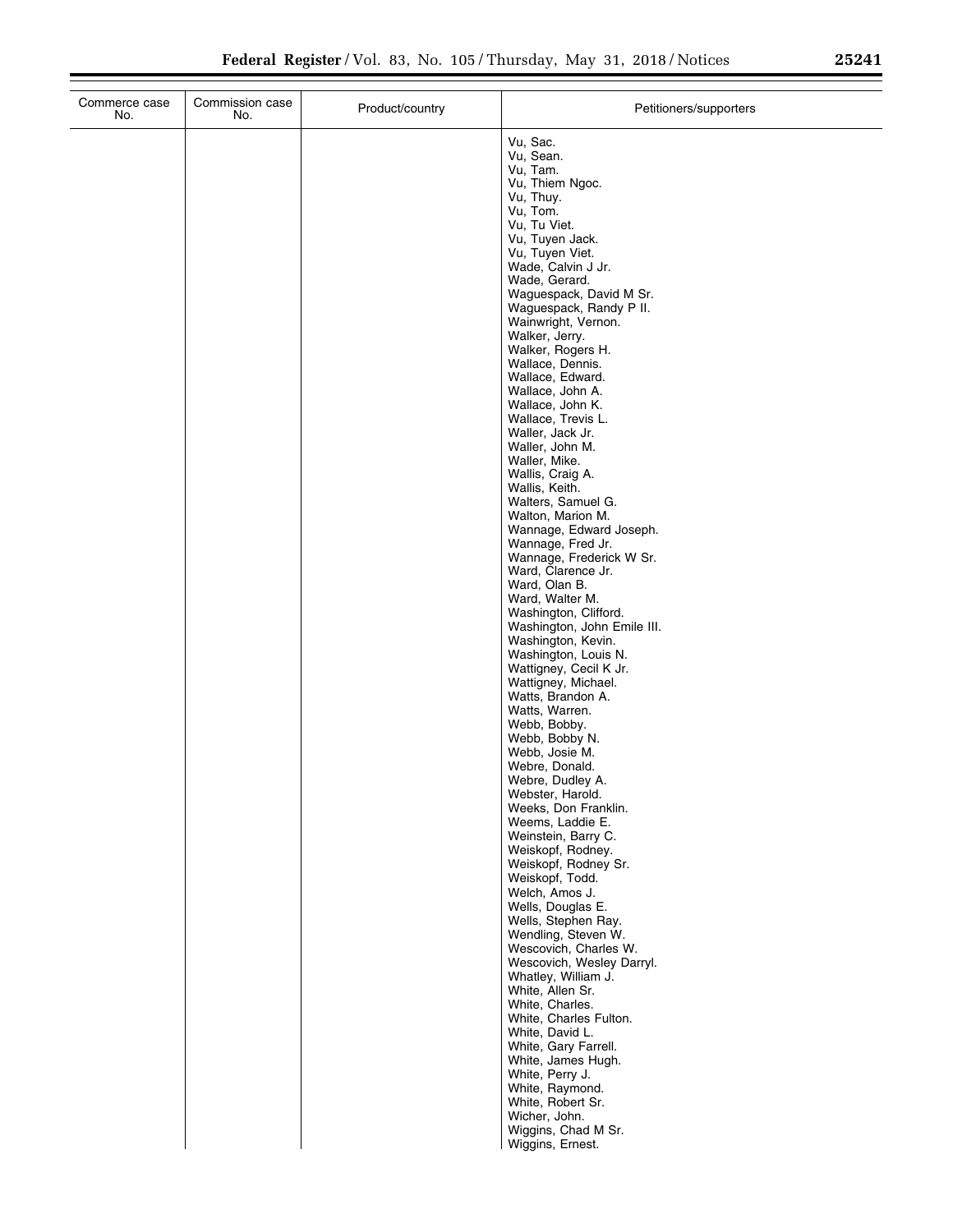$\equiv$ 

| Commerce case<br>No. | Commission case<br>No. | Product/country | Petitioners/supporters                                                                                                                                                                                                                                                                                                                                                                                                                                                                                                                                                                                                                                                                                                                                                                                                                                          |
|----------------------|------------------------|-----------------|-----------------------------------------------------------------------------------------------------------------------------------------------------------------------------------------------------------------------------------------------------------------------------------------------------------------------------------------------------------------------------------------------------------------------------------------------------------------------------------------------------------------------------------------------------------------------------------------------------------------------------------------------------------------------------------------------------------------------------------------------------------------------------------------------------------------------------------------------------------------|
|                      |                        |                 | Wiggins, Harry L.<br>Wiggins, Kenneth A.<br>Wiggins, Matthew.<br>Wilbur, Gerald Anthony.<br>Wilcox, Robert.<br>Wiles, Alfred Adam.<br>Wiles, Glen Gilbert.<br>Wiles, Sonny Joel Sr.<br>Wilkerson, Gene Dillard and Judith.<br>Wilkinson, William Riley.<br>Williams, Allen Jr.<br>Williams, Andrew.<br>Williams, B Dean.<br>Williams, Clyde L.<br>Williams, Dale A.<br>Williams, Emmett J.<br>Williams, Herman J Jr.<br>Williams, J T.<br>Williams, John A.<br>Williams, Johnny Paul.<br>Williams, Joseph H.<br>Williams, Kirk.<br>Williams, Leopold A.<br>Williams, Mark A.<br>Williams, Mary Ann C.<br>Williams, Melissa A.<br>Williams, Nina.<br>Williams, Oliver Kent.<br>Williams, Parish.<br>Williams, Roberto.<br>Williams, Ronnie.<br>Williams, Scott A.<br>Williams, Steven.<br>Williams, Thomas D.<br>Williamson, Richard L Sr.<br>Willyard, Derek C. |
|                      |                        |                 | Willyard, Donald R.<br>Wilson, Alward.<br>Wilson, Hosea.<br>Wilson, Joe R.<br>Wilson, Jonathan.<br>Wilson, Katherine.<br>Wiltz, Allen.<br>Wing, Melvin.<br>Wiseman, Allen.                                                                                                                                                                                                                                                                                                                                                                                                                                                                                                                                                                                                                                                                                      |
|                      |                        |                 | Wiseman, Clarence J Jr.<br>Wiseman, Jean P.<br>Wiseman, Joseph A.<br>Wiseman, Michael T Jr.<br>Wiseman, Michael T Sr.<br>Wolfe, Charles.<br>Woods, John T III.                                                                                                                                                                                                                                                                                                                                                                                                                                                                                                                                                                                                                                                                                                  |
|                      |                        |                 | Wright, Curtis.<br>Wright, Leonard.<br>Wright, Randy D.<br>Yeamans, Douglas.<br>Yeamans, Neil.<br>Yeamans, Ronnie.<br>Yoeuth, Peon.                                                                                                                                                                                                                                                                                                                                                                                                                                                                                                                                                                                                                                                                                                                             |
|                      |                        |                 | Yopp, Harold.<br>Yopp, Jonathon.<br>Yopp, Milton Thomas.<br>Young, James.<br>Young, Taing.<br>Young, Willie.                                                                                                                                                                                                                                                                                                                                                                                                                                                                                                                                                                                                                                                                                                                                                    |
|                      |                        |                 | Yow, Patricia D.<br>Yow, Richard C.<br>Zanca, Anthony V Sr.<br>Zar, Ashley A.<br>Zar, Carl J.<br>Zar, John III.<br>Zar, Steve.                                                                                                                                                                                                                                                                                                                                                                                                                                                                                                                                                                                                                                                                                                                                  |
|                      |                        |                 | Zar, Steven.                                                                                                                                                                                                                                                                                                                                                                                                                                                                                                                                                                                                                                                                                                                                                                                                                                                    |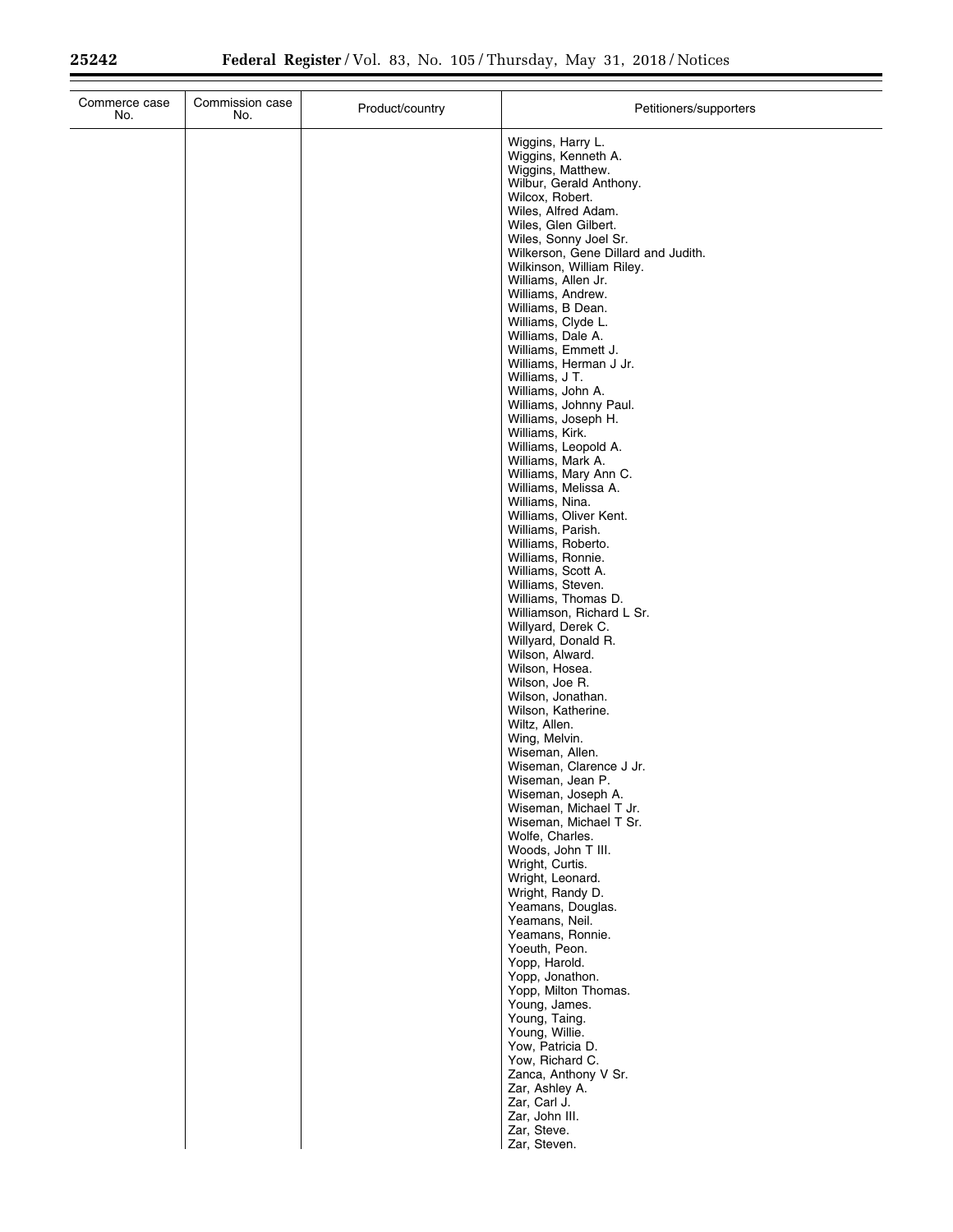÷.

| Commerce case<br>No. | Commission case<br>No. | Product/country | Petitioners/supporters                                                                     |
|----------------------|------------------------|-----------------|--------------------------------------------------------------------------------------------|
|                      |                        |                 | Zar, Troy A.<br>Zerinque, John S Jr.<br>Zirlott, Curtis.                                   |
|                      |                        |                 | Zirlott, Jason D.<br>Zirlott, Jeremy.                                                      |
|                      |                        |                 | Zirlott, Kimberly.<br>Zirlott, Milton.                                                     |
|                      |                        |                 | Zirlott, Perry.<br>Zirlott, Rosa H.                                                        |
|                      |                        |                 | Zito, Brian C.                                                                             |
|                      |                        |                 | Zuvich, Michael A Jr.<br>Ad Hoc Shrimp Trade Action Committee.                             |
|                      |                        |                 | Bryan Fishermens' Co-Op Inc.<br>Louisiana Shrimp Association.                              |
|                      |                        |                 | South Carolina Shrimpers Association.<br>Vietnamese-American Commerical Fisherman's Union. |
|                      |                        |                 | 3-G Enterprize dba Griffin's Seafood.                                                      |
|                      |                        |                 | A & G Trawlers Inc.<br>A & T Shrimping.                                                    |
|                      |                        |                 | A Ford Able Seafood.<br>A J Horizon Inc.                                                   |
|                      |                        |                 | A&M Inc.                                                                                   |
|                      |                        |                 | A&R Shrimp Co.<br>A&T Shrimping.                                                           |
|                      |                        |                 | AAH Inc.<br>AC Christopher Sea Food Inc.                                                   |
|                      |                        |                 | Ace of Trade LLC.<br>Adriana Corp.                                                         |
|                      |                        |                 | AJ Boats Inc.                                                                              |
|                      |                        |                 | AJ Horizon Inc.<br>AJ's Seafood.                                                           |
|                      |                        |                 | Alario Inc.<br>Alcide J Adams Jr.                                                          |
|                      |                        |                 | Aldebaran Inc.<br>Aldebran Inc.                                                            |
|                      |                        |                 | Alexander and Dola.                                                                        |
|                      |                        |                 | Alfred Englade Inc.<br>Alfred Trawlers Inc.                                                |
|                      |                        |                 | Allen Hai Tran dba Kien Giang.<br>Al's Shrimp Co.                                          |
|                      |                        |                 | Al's Shrimp Co LLC.<br>Al's Shrimp Co LLC.                                                 |
|                      |                        |                 | Al's Whosale & Retail.                                                                     |
|                      |                        |                 | Alton Cheeks.<br>Amada Inc.                                                                |
|                      |                        |                 | Amber Waves.<br>Amelia Isle.                                                               |
|                      |                        |                 | American Beauty.<br>American Beauty Inc.                                                   |
|                      |                        |                 | American Eagle Enterprise Inc.                                                             |
|                      |                        |                 | American Girl.<br>American Seafood.                                                        |
|                      |                        |                 | Americana Shrimp.<br>Amvina II.                                                            |
|                      |                        |                 | Amvina II.<br>Amy D Inc.                                                                   |
|                      |                        |                 | Amy's Seafood Mart.                                                                        |
|                      |                        |                 | An Kit.<br>Andy Boy.                                                                       |
|                      |                        |                 | Andy's SFD.<br>Angel Annie Inc.                                                            |
|                      |                        |                 | Angel Leigh.<br>Angel Seafood Inc.                                                         |
|                      |                        |                 | Angela Marie Inc.                                                                          |
|                      |                        |                 | Angela Marie Inc.<br>Angelina Inc.                                                         |
|                      |                        |                 | Anna Grace LLC.<br>Anna Grace LLC.                                                         |
|                      |                        |                 | Annie Thornton Inc.<br>Annie Thornton Inc.                                                 |
|                      |                        |                 | Anthony Boy I.                                                                             |
|                      |                        |                 | Anthony Boy I.<br>Anthony Fillinich Sr.                                                    |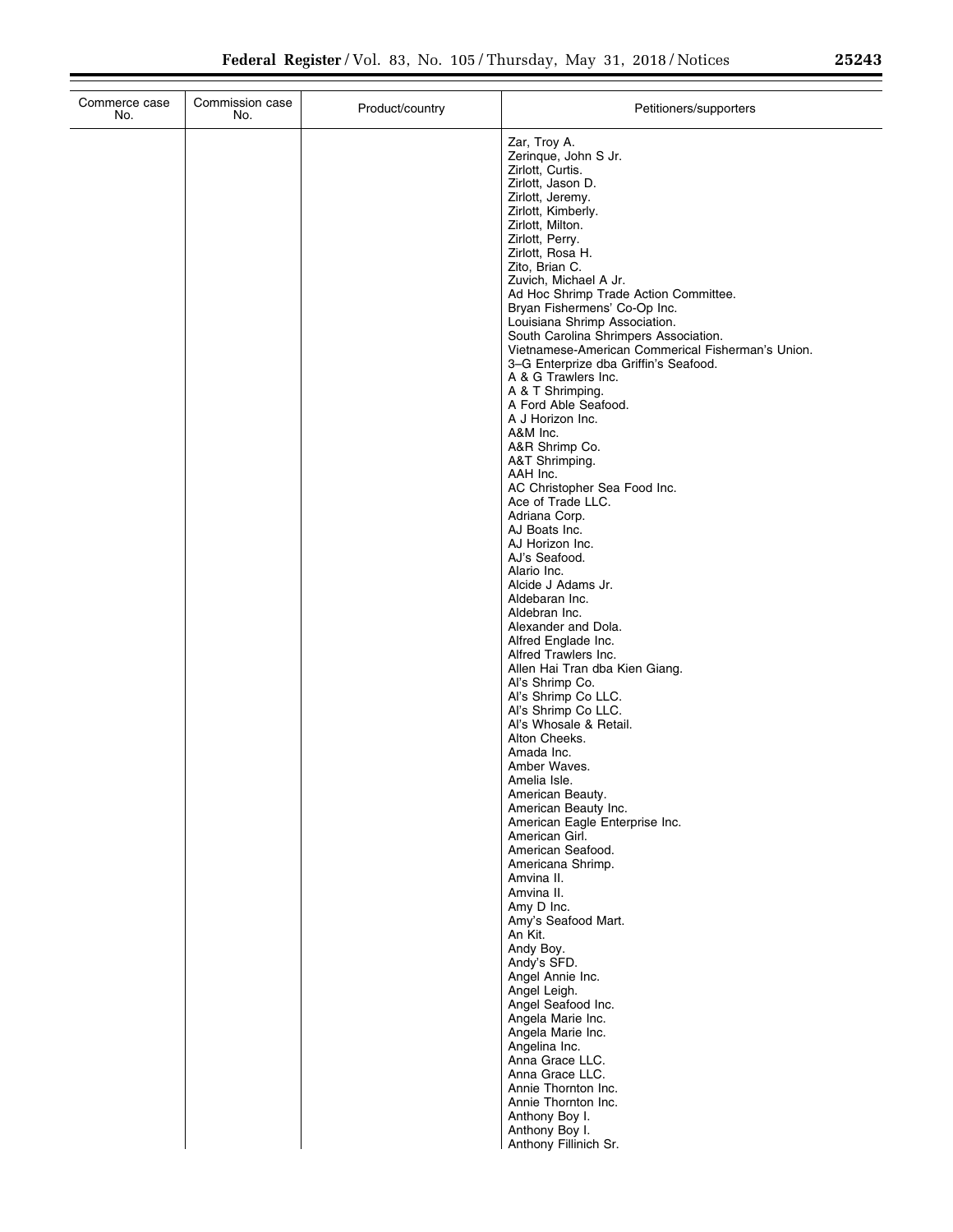$\equiv$ 

| Commerce case<br>No. | Commission case<br>No. | Product/country | Petitioners/supporters                                                                                                                                                                                                                                                                                                                                                                                                                                                                                                                                                               |
|----------------------|------------------------|-----------------|--------------------------------------------------------------------------------------------------------------------------------------------------------------------------------------------------------------------------------------------------------------------------------------------------------------------------------------------------------------------------------------------------------------------------------------------------------------------------------------------------------------------------------------------------------------------------------------|
|                      |                        |                 | Apalachee Girl Inc.<br>Aparicio Trawlers Inc dba Marcosa.<br>Apple Jack Inc.<br>Aquila Seafood Inc.<br>Aquillard Seafood.<br>Argo Marine.<br>Arnold's Seafood.<br>Arroya Cruz Inc.<br>Art & Red Inc.<br>Arthur Chisholm.<br>A-Seafood Express.<br>Ashley Deeb Inc.<br>Ashley W 648675.<br>Asian Gulf Corp.<br>Atlantic.<br>Atocha Troy A LeCompte Sr.<br>Atwood Enterprises.<br>B & B Boats Inc.<br>B & B Seafood.<br>B&J Seafood.<br>BaBe Inc.<br>Baby Ruth.<br>Bailey, David B Sr-Bailey's Seafood.<br>Bailey's Seafood of Cameron Inc.<br>Bait Inc.<br>Bait Inc.<br>Baker Shrimp. |
|                      |                        |                 | Bama Love Inc.<br>Bama Sea Products Inc.<br>Bao Hung Inc.<br>Bao Hung Inc.<br>Bar Shrimp.<br>Barbara Brooks Inc.<br>Barbara Brooks Inc.<br>Barisich Inc.<br>Barisich Inc.<br>Barnacle-Bill Inc.<br>Barney's Bait & Seafood.                                                                                                                                                                                                                                                                                                                                                          |
|                      |                        |                 | Barrios Seafood.<br>Bay Boy.<br>Bay Islander Inc.<br>Bay Sweeper Nets.<br>Baye's Seafood 335654.<br>Bayou Bounty Seafood LLC.<br>Bayou Caddy Fisheries Inc.<br>Bayou Carlin Fisheries.<br>Bayou Carlin Fisheries Inc.<br>Bayou Shrimp Processors Inc.<br><b>BBC Trawlers Inc.</b><br>BBS Inc.<br>Beachcomber Inc.                                                                                                                                                                                                                                                                    |
|                      |                        |                 | Beachcomber Inc.<br>Bea's Corp.<br>Beecher's Seafood.<br>Believer Inc.<br>Bennett's Seafood.<br>Benny Alexie.<br>Bergeron's Seafood.<br>Bertileana Corp.<br>Best Sea-Pack of Texas Inc.<br>Beth Lomonte Inc.<br>Beth Lomonte Inc.<br>Betty B.                                                                                                                                                                                                                                                                                                                                        |
|                      |                        |                 | Betty H Inc.<br>Bety Inc.<br>BF Millis & Sons Seafood.<br>Big Daddy Seafood Inc.<br>Big Grapes Inc.<br>Big Kev.<br>Big Oak Seafood.<br>Big Oak Seafood.<br>Big Oaks Seafood.<br>Big Shrimp Inc.                                                                                                                                                                                                                                                                                                                                                                                      |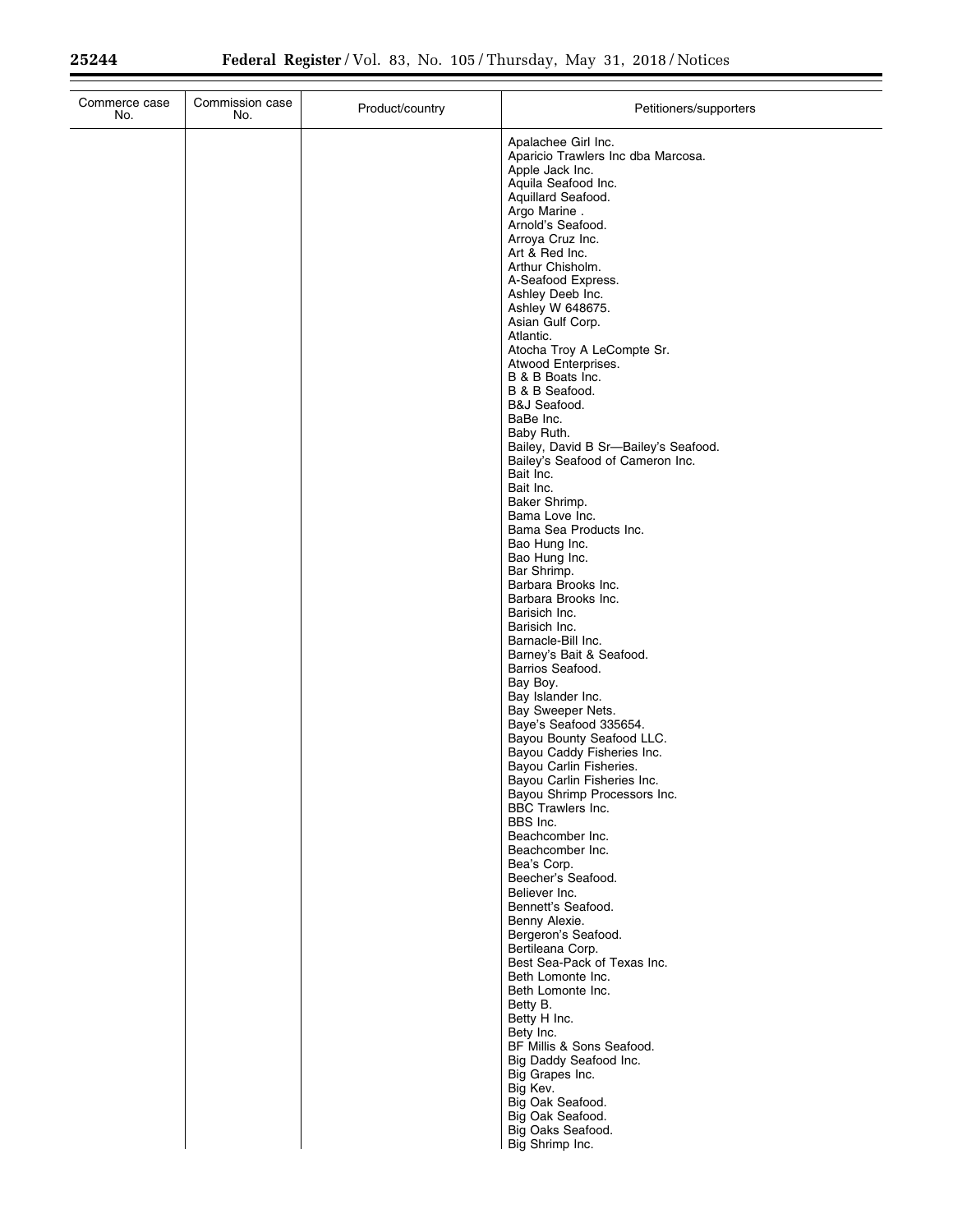| Commerce case<br>No. | Commission case<br>No. | Product/country | Petitioners/supporters                                                                                                                                                                                                                                                                                                                                                                                                                                                                                                                                                                                                                                                                                                                                                                                                                                                                                                                                                                                                                                                                                                                                                             |
|----------------------|------------------------|-----------------|------------------------------------------------------------------------------------------------------------------------------------------------------------------------------------------------------------------------------------------------------------------------------------------------------------------------------------------------------------------------------------------------------------------------------------------------------------------------------------------------------------------------------------------------------------------------------------------------------------------------------------------------------------------------------------------------------------------------------------------------------------------------------------------------------------------------------------------------------------------------------------------------------------------------------------------------------------------------------------------------------------------------------------------------------------------------------------------------------------------------------------------------------------------------------------|
|                      |                        |                 | Billy J Foret-BJF Inc.<br>Billy Sue Inc.<br>Billy Sue Inc.<br>Biloxi Freezing & Processing.<br>Binh Duong.<br>BJB LLC.<br>Blain & Melissa Inc.<br>Blanca Cruz Inc.<br>Blanchard & Cheramie Inc.<br><b>Blanchard Seafood.</b><br>Blazing Sun Inc.<br>Blazing Sun Inc.<br>Blue Water Seafood.<br>Bluewater Shrimp Co.<br>Bluffton Oyster Co.<br>Boat Josey Wales.<br>Boat Josey Wales LLC.<br>Boat Monica Kiff.<br>Boat Warrior.<br>Bob-Rey Fisheries Inc.<br>Bodden Trawlers Inc.<br>Bolillo Prieto Inc.<br>Bon Secour Boats Inc.<br>Bon Secour Fisheries Inc.<br>Bon Secur Boats Inc.<br>Bonnie Lass Inc.<br>Boone Seafood.<br>Bosarge Boats.<br>Bosarge Boats.<br>Bosarge Boats Inc.<br>Bottom Verification LLC.<br>Bowers Shrimp.<br>Bowers Shrimp Farm.<br>Bowers Valley Shrimp Inc.<br>Brad Friloux.<br>Brad Nicole Seafood.<br>Bradley John Inc.<br>Bradley's Seafood Mkt.<br>Brava Cruz Inc.<br>Brenda Darlene Inc.<br>Brett Anthony.<br>Bridgeside Marina.<br>Bridgeside Seafood.<br>Bridget's Seafood Service Inc.<br>Bridget's Seafood Service Inc.<br><b>BRS</b> Seafood.<br><b>BRS</b> Seafood.<br>Bruce W Johnson Inc.<br>Bubba Daniels Inc.<br>Bubba Tower Shrimp Co. |
|                      |                        |                 |                                                                                                                                                                                                                                                                                                                                                                                                                                                                                                                                                                                                                                                                                                                                                                                                                                                                                                                                                                                                                                                                                                                                                                                    |
|                      |                        |                 | Buccaneer Shrimp Co.<br>Buchmer Inc.<br>Buck & Peed Inc.<br>Buddy Boy Inc.<br>Buddy's Seafood.<br>Bumble Bee Seafoods LLC.<br>Bumble Bee Seafoods LLC.<br>Bundy Seafood.<br>Bundy's Seafood.                                                                                                                                                                                                                                                                                                                                                                                                                                                                                                                                                                                                                                                                                                                                                                                                                                                                                                                                                                                       |
|                      |                        |                 | Bunny's Shrimp.<br>Burgbe Gump Seafood.<br>Burnell Trawlers Inc.<br>Burnell Trawlers Inc/Mamacita/Swamp Irish.<br>Buster Brown Inc.<br>By You Seafood.<br>C & R Trawlers Inc.<br>CA Magwood Enterprises Inc.<br>Cajun Queen of LA LLC.<br>Calcasien Point Bait N More Inc.<br>Cam Ranh Bay.<br>Camardelle's Seafood.<br>Candy Inc.                                                                                                                                                                                                                                                                                                                                                                                                                                                                                                                                                                                                                                                                                                                                                                                                                                                 |
|                      |                        |                 | Cao Family Inc.                                                                                                                                                                                                                                                                                                                                                                                                                                                                                                                                                                                                                                                                                                                                                                                                                                                                                                                                                                                                                                                                                                                                                                    |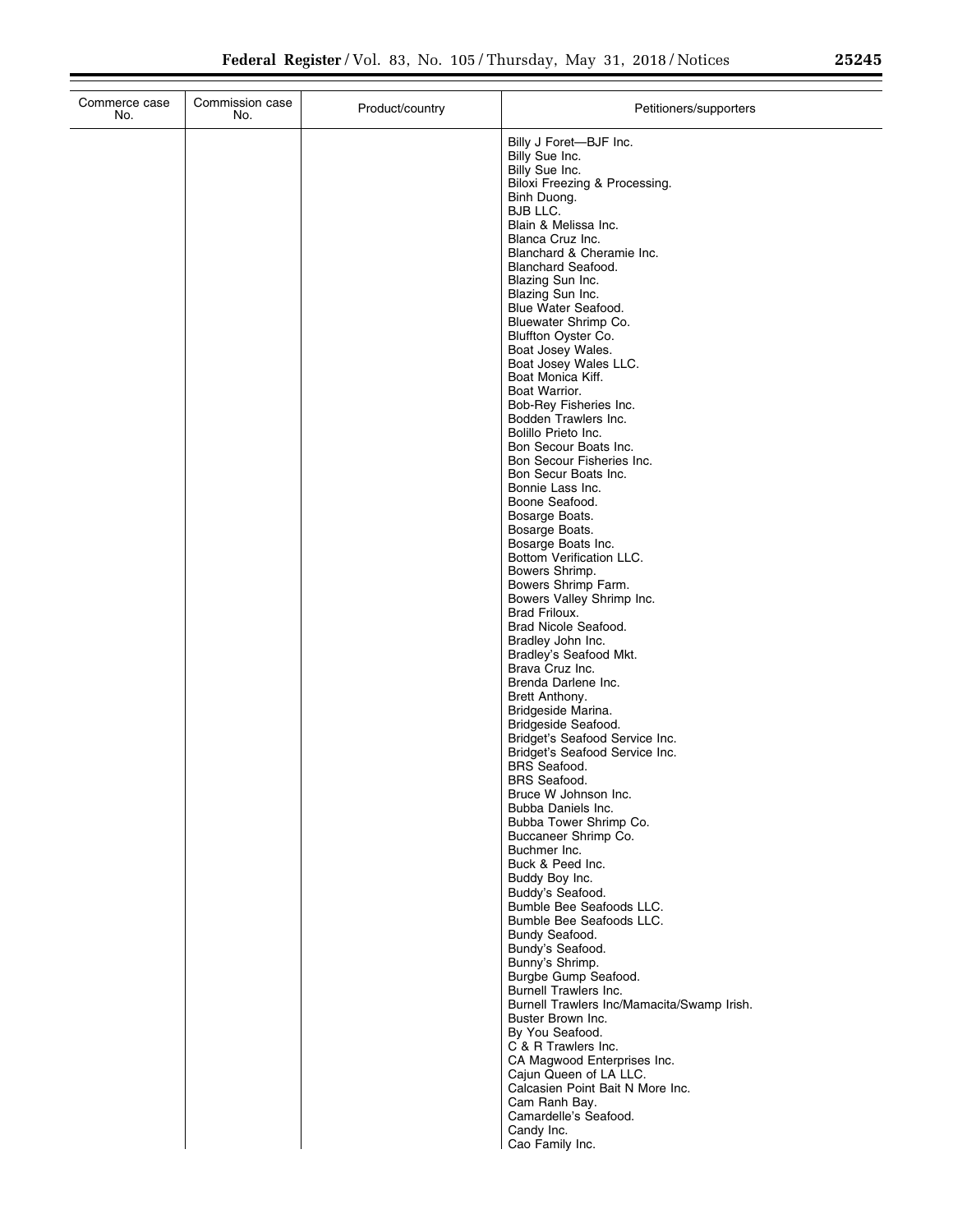| Commerce case<br>No. | Commission case<br>No. | Product/country | Petitioners/supporters                               |
|----------------------|------------------------|-----------------|------------------------------------------------------|
|                      |                        |                 | Cap Robear.                                          |
|                      |                        |                 | Cap'n Bozo Inc.                                      |
|                      |                        |                 | Capn Jasper's Seafood Inc.<br>Capt Aaron.            |
|                      |                        |                 | Capt Adam.                                           |
|                      |                        |                 | Capt Anthony Inc.                                    |
|                      |                        |                 | Capt Bean (Richard A Ragas).<br>Capt Beb Inc.        |
|                      |                        |                 | Capt Bill Jr Inc.                                    |
|                      |                        |                 | Capt Brother Inc.                                    |
|                      |                        |                 | Capt Bubba.<br>Capt Buck.                            |
|                      |                        |                 | Capt Carl.                                           |
|                      |                        |                 | Capt Carlos Trawlers Inc.                            |
|                      |                        |                 | Capt Chance Inc.                                     |
|                      |                        |                 | Capt Christopher Inc.<br>Capt Chuckie.               |
|                      |                        |                 | Capt Craig.                                          |
|                      |                        |                 | Capt Craig Inc.                                      |
|                      |                        |                 | Capt Crockett Inc.                                   |
|                      |                        |                 | Capt Darren Hill Inc.<br>Capt Dennis Inc.            |
|                      |                        |                 | Capt Dickie Inc.                                     |
|                      |                        |                 | Capt Dickie V Inc.                                   |
|                      |                        |                 | Capt Doug.<br>Capt Eddie Inc.                        |
|                      |                        |                 | Capt Edward Inc.                                     |
|                      |                        |                 | Capt Eli's.                                          |
|                      |                        |                 | Capt Elroy Inc.                                      |
|                      |                        |                 | Capt Ernest LLC.<br>Capt Ernest LLC.                 |
|                      |                        |                 | Capt GDA Inc.                                        |
|                      |                        |                 | Capt George.                                         |
|                      |                        |                 | Capt H & P Corp.<br>Capt Havey Seafood.              |
|                      |                        |                 | Capt Henry Seafood Dock.                             |
|                      |                        |                 | Capt Huy.                                            |
|                      |                        |                 | Capt JDL Inc.                                        |
|                      |                        |                 | Capt Jimmy Inc.<br>Capt Joe.                         |
|                      |                        |                 | Capt Johnny II.                                      |
|                      |                        |                 | Capt Jonathan.                                       |
|                      |                        |                 | Capt Jonathan Inc.<br>Capt Joshua Inc.               |
|                      |                        |                 | Capt Jude 520556 13026.                              |
|                      |                        |                 | Capt Ken.                                            |
|                      |                        |                 | Capt Kevin Inc.<br>Capt Ko Inc.                      |
|                      |                        |                 | Capt Koung Lim.                                      |
|                      |                        |                 | Capt Larry Seafood Market.                           |
|                      |                        |                 | Capt Larry's Inc.<br>Capt LC Corp.                   |
|                      |                        |                 | Capt LD Seafood Inc.                                 |
|                      |                        |                 | Capt Linton Inc.                                     |
|                      |                        |                 | Capt Mack Inc.                                       |
|                      |                        |                 | Capt Marcus Inc.<br>Capt Morris.                     |
|                      |                        |                 | Capt Opie.                                           |
|                      |                        |                 | Capt P Inc.                                          |
|                      |                        |                 | Capt Pappie Inc.<br>Capt Pat.                        |
|                      |                        |                 | Capt Paw Paw.                                        |
|                      |                        |                 | Capt Pete Inc.                                       |
|                      |                        |                 | Capt Peter Long Inc.<br>Capt Pool Bear II's Seafood. |
|                      |                        |                 | Capt Quang.                                          |
|                      |                        |                 | Capt Quina Inc.                                      |
|                      |                        |                 | Capt Richard.                                        |
|                      |                        |                 | Capt Ross Inc.<br>Capt Roy.                          |
|                      |                        |                 | Capt Russell Jr Inc.                                 |
|                      |                        |                 | Capt Ryan Inc.                                       |
|                      |                        |                 | Capt Ryan's.                                         |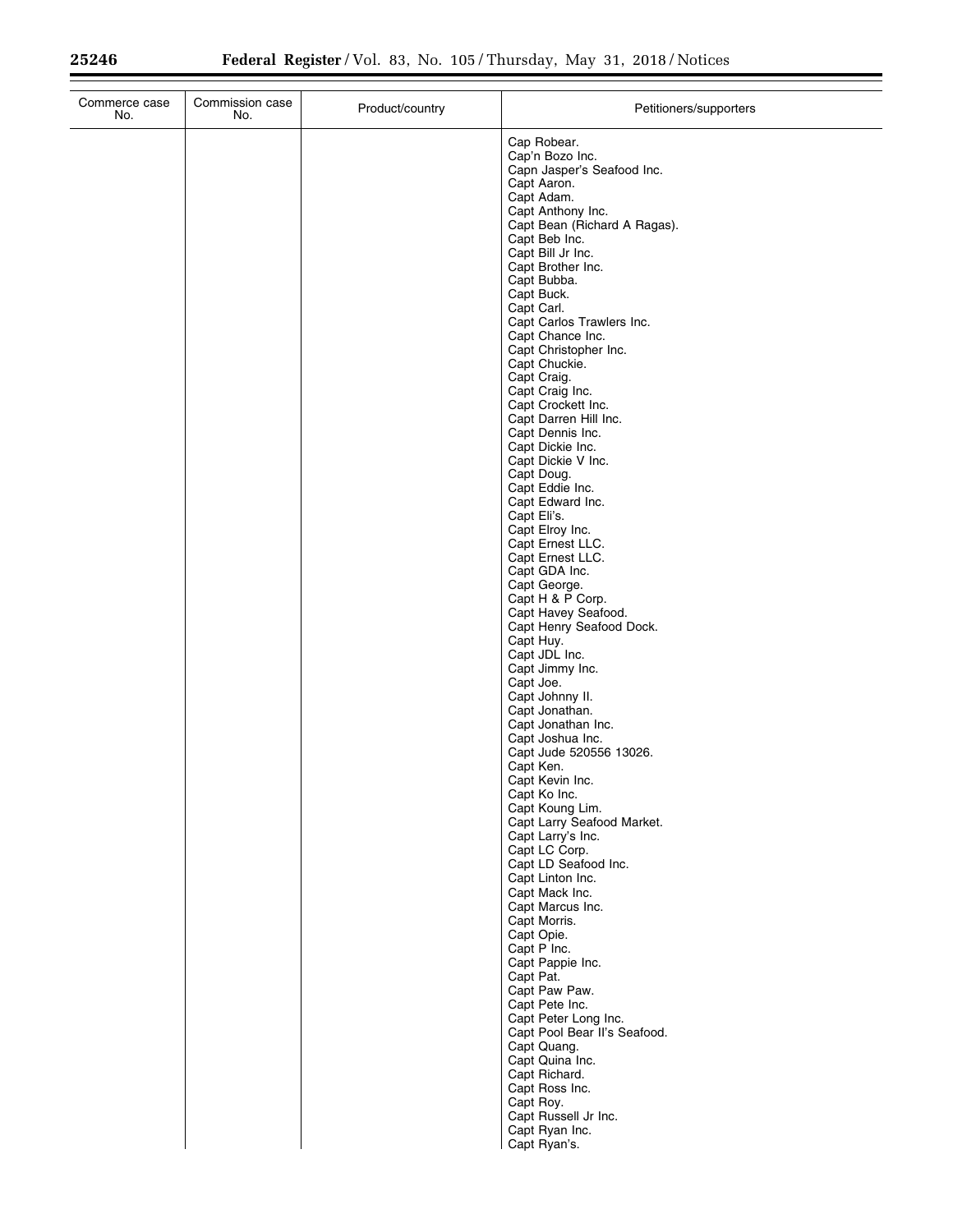| Commerce case<br>No. | Commission case<br>No. | Product/country | Petitioners/supporters                                    |
|----------------------|------------------------|-----------------|-----------------------------------------------------------|
|                      |                        |                 | Capt Sam.                                                 |
|                      |                        |                 | Capt Sang.                                                |
|                      |                        |                 | Capt Scar Inc.<br>Capt Scott.                             |
|                      |                        |                 | Capt Scott 5.                                             |
|                      |                        |                 | Capt Scott Seafood.                                       |
|                      |                        |                 | Capt Sparkers Shrimp.<br>Capt St Peter.                   |
|                      |                        |                 | Capt T&T Corp.                                            |
|                      |                        |                 | Capt Thien.<br>Capt Tommy Inc.                            |
|                      |                        |                 | Capt Two Inc.                                             |
|                      |                        |                 | Capt Van's Seafood.                                       |
|                      |                        |                 | Capt Walley Inc.<br>Capt Zoe Inc.                         |
|                      |                        |                 | Captain Allen's Bait & Tackle.                            |
|                      |                        |                 | Captain Arnulfo Inc.                                      |
|                      |                        |                 | Captain Blair Seafood.<br>Captain Dexter Inc.             |
|                      |                        |                 | Captain D's.                                              |
|                      |                        |                 | Captain Homer Inc.<br>Captain Jeff.                       |
|                      |                        |                 | Captain JH III Inc.                                       |
|                      |                        |                 | Captain Joshua.                                           |
|                      |                        |                 | Captain Larry'O.<br>Captain Miss Cammy Nhung.             |
|                      |                        |                 | Captain Regis.                                            |
|                      |                        |                 | Captain Rick.                                             |
|                      |                        |                 | Captain T/Thiet Nguyen.<br>Captain Tony.                  |
|                      |                        |                 | Captain Truong Phi Corp.                                  |
|                      |                        |                 | Captain Vinh.<br>Cap't-Brandon.                           |
|                      |                        |                 | Captian Thomas Trawler Inc.                               |
|                      |                        |                 | Carlino Seafood.                                          |
|                      |                        |                 | Carly Sue Inc.<br>Carmelita Inc.                          |
|                      |                        |                 | Carolina Lady Inc.                                        |
|                      |                        |                 | Carolina Sea Foods Inc.<br>Caroline and Calandra Inc.     |
|                      |                        |                 | Carson & Co.                                              |
|                      |                        |                 | Carson & Co Inc.                                          |
|                      |                        |                 | Cary Encalade Trawling.<br>Castellano's Corp.             |
|                      |                        |                 | Cathy Cheramie Inc.                                       |
|                      |                        |                 | CBS Seafood & Catering LLC.                               |
|                      |                        |                 | CBS Seafood & Catering LLC.<br>Cecilia Enterprise Inc.    |
|                      |                        |                 | CF Gollot & Son Sfd Inc.                                  |
|                      |                        |                 | CF Gollott and Son Seafood Inc.<br>Chackbay Lady.         |
|                      |                        |                 | Chad & Chaz LLC.                                          |
|                      |                        |                 | Challenger Shrimp Co Inc.                                 |
|                      |                        |                 | Chalmette Marine Supply Co Inc.<br>Chalmette Net & Trawl. |
|                      |                        |                 | Chapa Shrimp Trawlers.                                    |
|                      |                        |                 | Chaplin Seafood.<br>Charlee Girl.                         |
|                      |                        |                 | Charles Guidry Inc.                                       |
|                      |                        |                 | Charles Sellers.                                          |
|                      |                        |                 | Charles White.<br>Charlotte Maier Inc.                    |
|                      |                        |                 | Charlotte Maier Inc.                                      |
|                      |                        |                 | Chef Seafood Ent LLC.                                     |
|                      |                        |                 | Cheramies Landing.<br>Cherry Pt Seafood.                  |
|                      |                        |                 | Cheryl Lynn Inc.                                          |
|                      |                        |                 | Chez Francois Seafood.                                    |
|                      |                        |                 | Chilling Pride Inc.<br>Chin Nguyen Co.                    |
|                      |                        |                 | Chin Nguyen Co.                                           |
|                      |                        |                 | Chinatown Seafood Co Inc.<br>Chines Cajun Net Shop.       |
|                      |                        |                 |                                                           |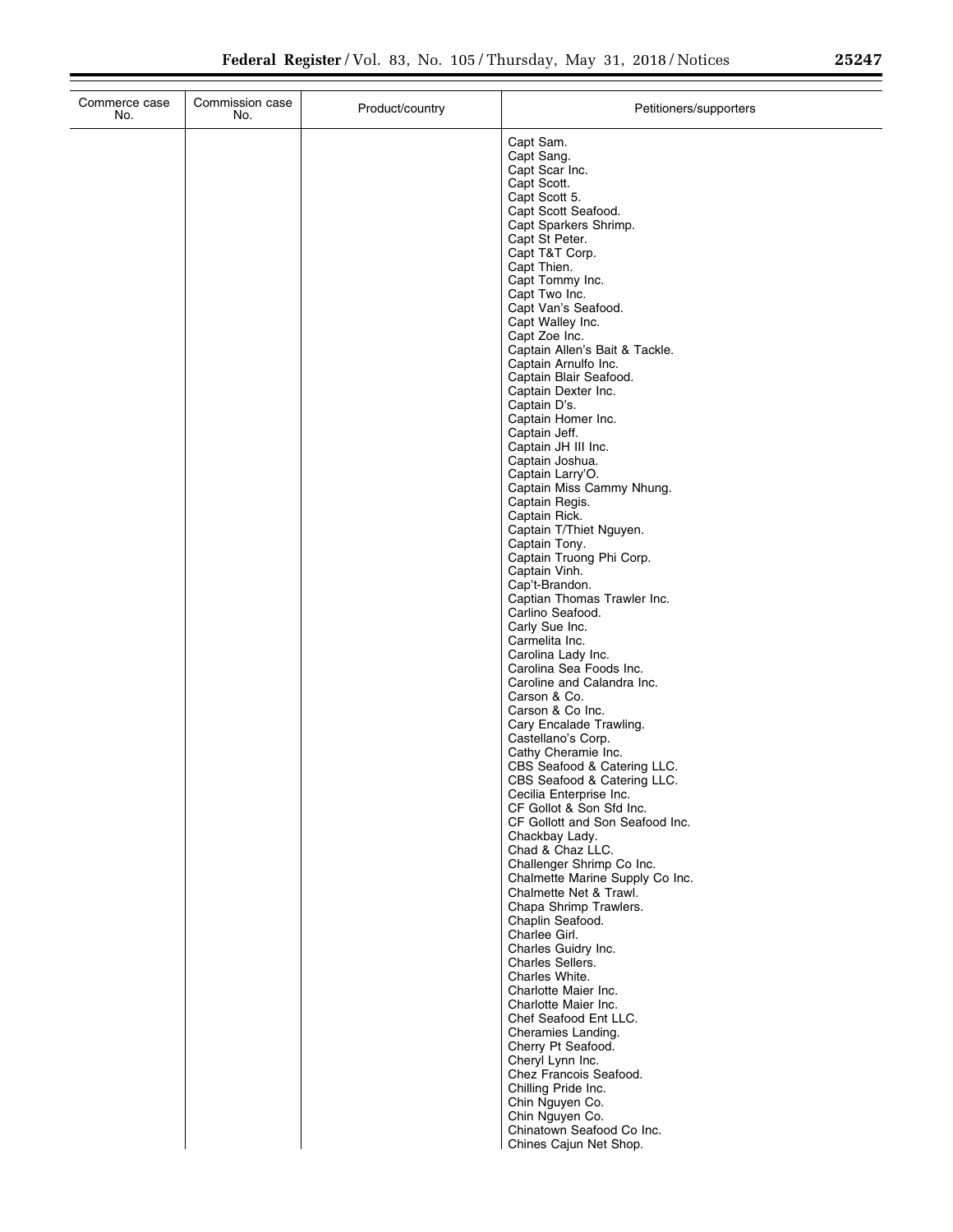| Commerce case<br>No. | Commission case<br>No. | Product/country | Petitioners/supporters                                                |
|----------------------|------------------------|-----------------|-----------------------------------------------------------------------|
|                      |                        |                 | Chris Hansen Seafood.                                                 |
|                      |                        |                 | Christian G Inc.                                                      |
|                      |                        |                 | Christina Leigh Shrimp Co.<br>Christina Leigh Shrimp Company Inc.     |
|                      |                        |                 | Christina Leigh Shrimp Company Inc.                                   |
|                      |                        |                 | Cieutat Trawlers.                                                     |
|                      |                        |                 | Cinco de Mayo Inc.                                                    |
|                      |                        |                 | Cindy Lynn Inc.                                                       |
|                      |                        |                 | Cindy Mae Inc.<br>City Market Inc.                                    |
|                      |                        |                 | CJ Seafood.                                                           |
|                      |                        |                 | CJs Seafood.                                                          |
|                      |                        |                 | Clifford Washington.                                                  |
|                      |                        |                 | Clinton Hayes-C&S Enterprises of Brandon Inc.<br>Cochran's Boat Yard. |
|                      |                        |                 | Colorado River Seafood.                                               |
|                      |                        |                 | Colson Marine.                                                        |
|                      |                        |                 | Comm Fishing.                                                         |
|                      |                        |                 | Commercial Fishing Service CFS Seafoods.<br>Cong Son.                 |
|                      |                        |                 | Cong-An Inc.                                                          |
|                      |                        |                 | Country Girl Inc.                                                     |
|                      |                        |                 | Country Inc.                                                          |
|                      |                        |                 | Courtney & Ory Inc.                                                   |
|                      |                        |                 | Cowdrey Fish.<br>Cptn David.                                          |
|                      |                        |                 | Crab-Man Bait Shop.                                                   |
|                      |                        |                 | Craig A Wallis, Keith Wallis dba W&W Dock & 10 boats.                 |
|                      |                        |                 | Cristina Seafood.                                                     |
|                      |                        |                 | CRJ Inc.<br>Cruillas Inc.                                             |
|                      |                        |                 | Crusader Inc.                                                         |
|                      |                        |                 | Crustacean Frustration.                                               |
|                      |                        |                 | Crystal Gayle Inc.                                                    |
|                      |                        |                 | Crystal Light Inc.<br>Crystal Light Inc.                              |
|                      |                        |                 | Curtis Henderson.                                                     |
|                      |                        |                 | Custom Pack Inc.                                                      |
|                      |                        |                 | Custom Pack Inc.                                                      |
|                      |                        |                 | Cyril's Ice House & Supplies.<br>D & A Seafood.                       |
|                      |                        |                 | D & C Seafood Inc.                                                    |
|                      |                        |                 | D & J Shrimping LLC.                                                  |
|                      |                        |                 | D & M Seafood & Rental LLC.                                           |
|                      |                        |                 | D Ditcharo Jr Seafoods.                                               |
|                      |                        |                 | D G & R C Inc.<br>DSL&RInc.                                           |
|                      |                        |                 | D&T Marine Inc.                                                       |
|                      |                        |                 | Daddys Boys.                                                          |
|                      |                        |                 | DaHa Inc/Cat'Sass.                                                    |
|                      |                        |                 | DAHAPA Inc.<br>Dale's Seafood Inc.                                    |
|                      |                        |                 | Dang Nguyen.                                                          |
|                      |                        |                 | Daniel E Lane.                                                        |
|                      |                        |                 | Danny Boy Inc.                                                        |
|                      |                        |                 | Danny Max.<br>David & Danny Inc.                                      |
|                      |                        |                 | David C Donnelly.                                                     |
|                      |                        |                 | David Daniels.                                                        |
|                      |                        |                 | David Ellison Jr.                                                     |
|                      |                        |                 | David Gollott Sfd Inc.                                                |
|                      |                        |                 | David W Casanova's Seafood.<br>David White.                           |
|                      |                        |                 | David's Shrimping Co.                                                 |
|                      |                        |                 | Davis Seafood.                                                        |
|                      |                        |                 | Davis Seafood.                                                        |
|                      |                        |                 | Davis Seafood Inc.<br>Dawn Marie.                                     |
|                      |                        |                 | Deana Cheramie Inc.                                                   |
|                      |                        |                 | Deanna Lea.                                                           |
|                      |                        |                 | Dean's Seafood.                                                       |
|                      |                        |                 | Deau Nook.                                                            |
|                      |                        |                 | Debbe Anne Inc.                                                       |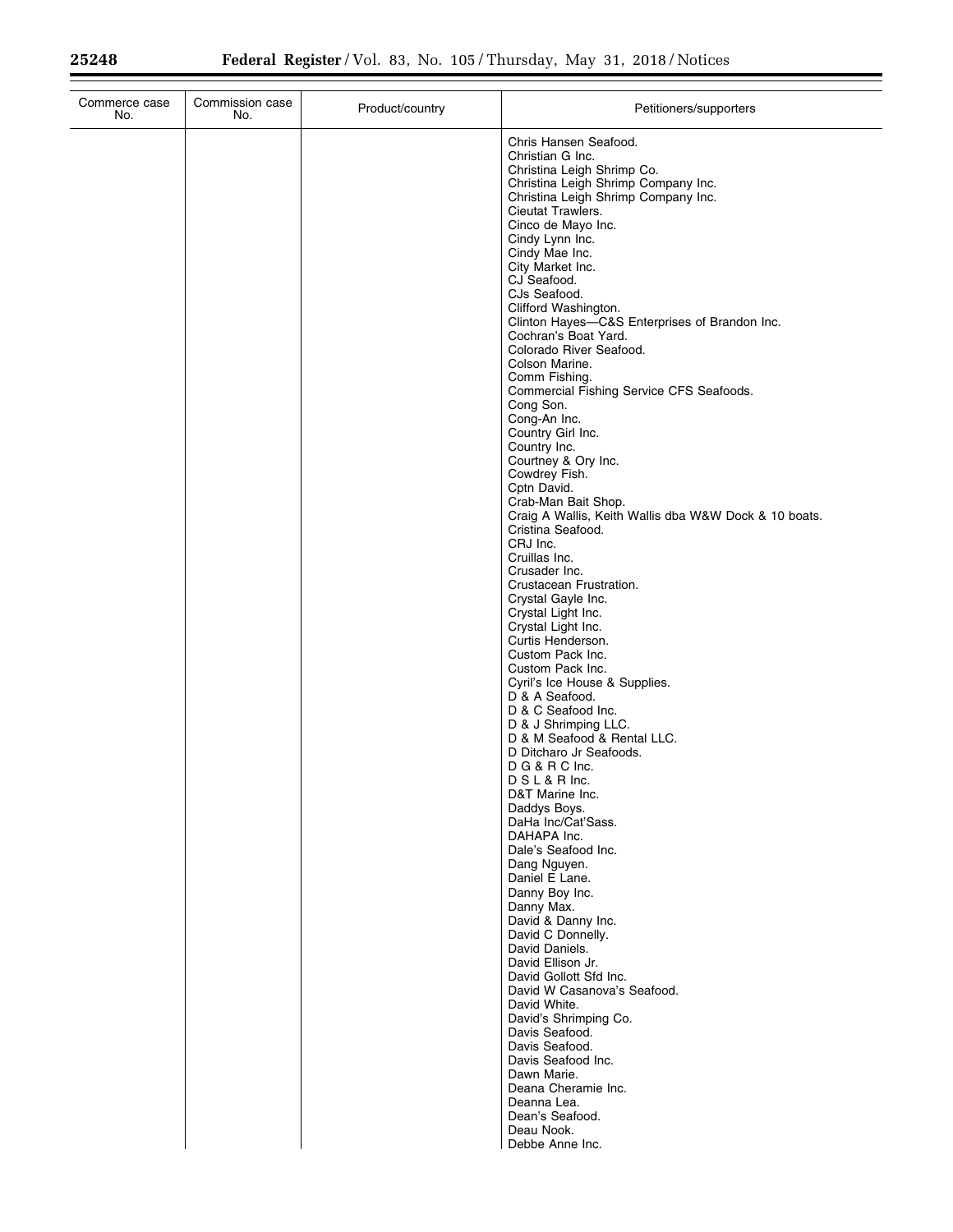| Commerce case<br>No. | Commission case<br>No. | Product/country | Petitioners/supporters                                |
|----------------------|------------------------|-----------------|-------------------------------------------------------|
|                      |                        |                 | Deep Sea Foods Inc/Jubilee Foods Inc.                 |
|                      |                        |                 | Delcambre Seafood.                                    |
|                      |                        |                 | Dell Marine Inc.<br>Dennis Menesses Seafood.          |
|                      |                        |                 | Dennis' Seafood Inc.                                  |
|                      |                        |                 | Dennis Shrimp Co Inc.<br>Desperado.                   |
|                      |                        |                 | DFS Inc.                                              |
|                      |                        |                 | Diamond Reef Seafood.                                 |
|                      |                        |                 | Diem Inc.<br>Dinh Nguyen.                             |
|                      |                        |                 | Dixie General Store LLC.                              |
|                      |                        |                 | Dixie Twister.<br>Dominick's Seafood Inc.             |
|                      |                        |                 | Don Paco Inc.                                         |
|                      |                        |                 | Donald F Boone II.                                    |
|                      |                        |                 | Dong Nguyen.<br>Donini Seafoods Inc.                  |
|                      |                        |                 | Donna Marie.                                          |
|                      |                        |                 | Donovan Tien I & II.                                  |
|                      |                        |                 | Dopson Seafood.<br>Dorada Cruz Inc.                   |
|                      |                        |                 | Double Do Inc.                                        |
|                      |                        |                 | Double Do Inc.<br>Doug and Neil Inc.                  |
|                      |                        |                 | Douglas Landing.                                      |
|                      |                        |                 | Doxey's Oyster & Shrimp.                              |
|                      |                        |                 | Dragnet II.<br>Dragnet Inc.                           |
|                      |                        |                 | Dragnet Seafood LLC.                                  |
|                      |                        |                 | Dubberly's Mobile Seafood.<br>Dudenhefer Seafood.     |
|                      |                        |                 | Dugas Shrimp Co LLC.                                  |
|                      |                        |                 | Dunamis Towing Inc.                                   |
|                      |                        |                 | Dupree's Seafood.<br>Duval & Duval Inc.               |
|                      |                        |                 | Dwayne's Dream Inc.                                   |
|                      |                        |                 | E & M Seafood.<br>E & T Boating.                      |
|                      |                        |                 | E Gardner McClellan.                                  |
|                      |                        |                 | E&E Shrimp Co Inc.                                    |
|                      |                        |                 | East Coast Seafood.<br>East Coast Seafood.            |
|                      |                        |                 | East Coast Seafood.                                   |
|                      |                        |                 | East Coast Seafood.<br>Edisto Queen LLC.              |
|                      |                        |                 | Edward Garcia Trawlers.                               |
|                      |                        |                 | EKV Inc.                                              |
|                      |                        |                 | El Pedro Fishing & Trading Co Inc.<br>Eliminator Inc. |
|                      |                        |                 | Elizabeth Nguyen.                                     |
|                      |                        |                 | Ellerbee Seafoods.<br>Ellie May.                      |
|                      |                        |                 | Elmira Pflueckhahn Inc.                               |
|                      |                        |                 | Elmira Pflueckhahn Inc.                               |
|                      |                        |                 | Elvira G Inc.<br>Emily's SFD.                         |
|                      |                        |                 | Emmanuel Inc.                                         |
|                      |                        |                 | Ensenada Cruz Inc.                                    |
|                      |                        |                 | Enterprise.<br>Enterprise Inc.                        |
|                      |                        |                 | Equalizer Shrimp Co Inc.                              |
|                      |                        |                 | Eric F Dufrene Jr LLC.<br>Erica Lynn Inc.             |
|                      |                        |                 | Erickson & Jensen Seafood Packers.                    |
|                      |                        |                 | Ethan G Inc.                                          |
|                      |                        |                 | Excalibur LLC.<br>F/V Apalachee Warrior.              |
|                      |                        |                 | F/V Atlantis I.                                       |
|                      |                        |                 | F/V Capt Walter B.                                    |
|                      |                        |                 | F/V Captain Andy.<br>F/V Eight Flags.                 |
|                      |                        |                 | F/V Mary Ann.                                         |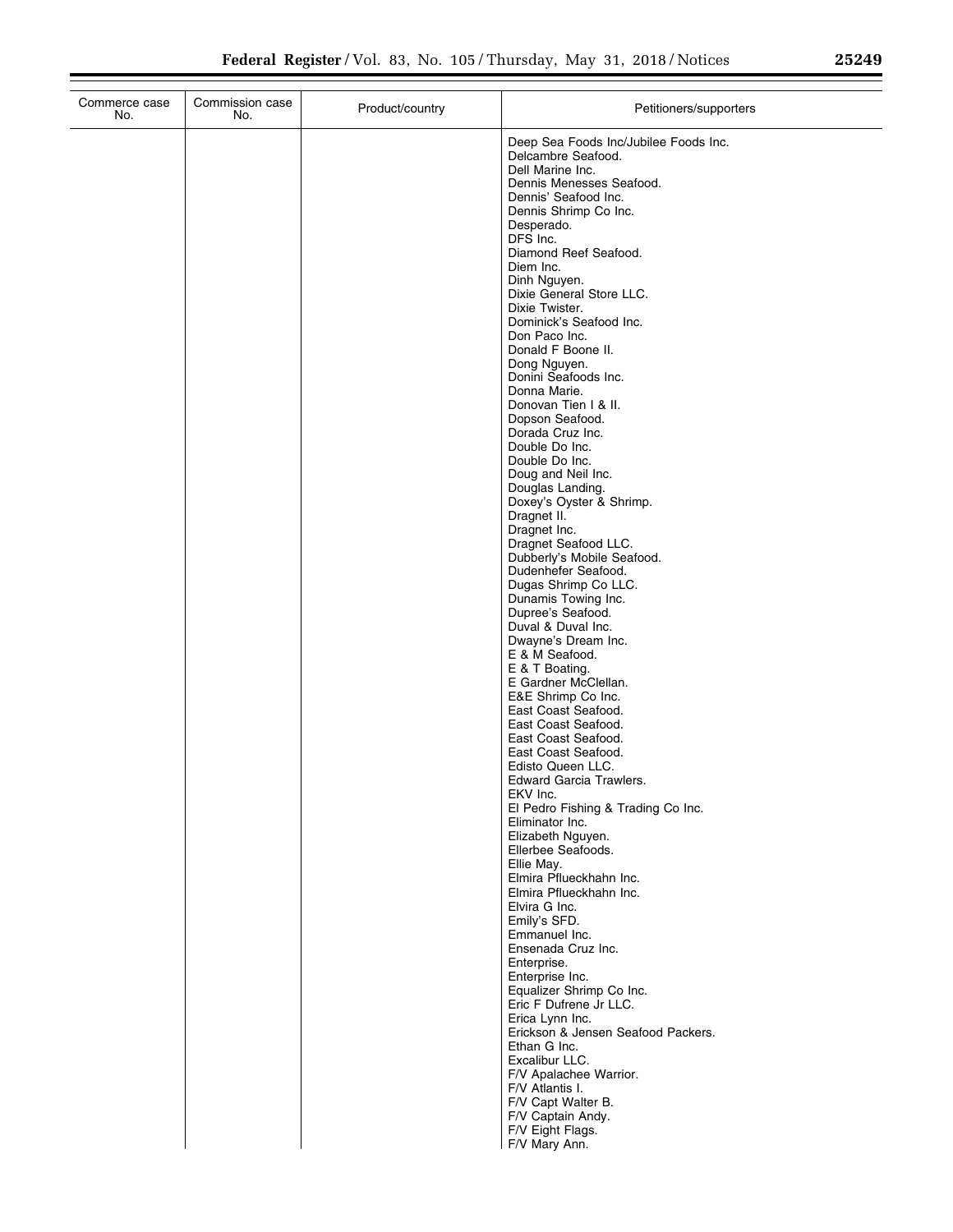$\equiv$ 

| Commerce case<br>No. | Commission case<br>No. | Product/country | Petitioners/supporters                                                                                                                                                                                                                                                                                                                                                                                                                                                                                                                                                                                                                                                                                                                                                                                                                                                                                 |
|----------------------|------------------------|-----------------|--------------------------------------------------------------------------------------------------------------------------------------------------------------------------------------------------------------------------------------------------------------------------------------------------------------------------------------------------------------------------------------------------------------------------------------------------------------------------------------------------------------------------------------------------------------------------------------------------------------------------------------------------------------------------------------------------------------------------------------------------------------------------------------------------------------------------------------------------------------------------------------------------------|
|                      |                        |                 | F/V Miss Betty.<br>F/V Morning Star.<br>F/V Nam Linh.<br>F/V Olivia B.<br>F/V Phuoc Thanh Mai II.<br>F/V Sea Dolphin.<br>F/V Southern Grace.<br>F/V Steven Mai.<br>F/V Steven Mai II.<br>Famer Boys Catfish Kitchens.<br>Family Thing.<br>Father Casimir Inc.<br>Father Dan Inc.<br>Father Mike Inc.<br>Fiesta Cruz Inc.<br>Fine Shrimp Co.<br>Fire Fox Inc.<br>Fisherman's Reef Shrimp Co.<br>Fishermen IX Inc.<br>Fishing Vessel Enterprise Inc.<br>Five Princesses Inc.<br>FKM Inc.<br>Fleet Products Inc.<br>Flower Shrimp House.<br>Flowers Seafood Co.<br>Floyd's Wholesale Seafood Inc.<br>Fly By Night Inc.<br>Forest Billiot Jr.<br>Fortune Shrimp Co Inc.<br>FP Oubre.<br>Francis Brothers Inc.<br>Francis Brothers Inc.<br>Francis III.<br>Frank Toomer Jr.<br>Fran-Tastic Too.<br>Frederick-Dan.<br>Freedom Fishing Inc.<br>Freeman Seafood.<br>Frelich Seafood Inc.<br>Frenchie D-282226. |
|                      |                        |                 | Fripp Point Seafood.<br>G & L Trawling Inc.<br>G & O Shrimp Co Inc.<br>G & O Trawlers Inc.<br>G & S Trawlers Inc.<br>G D Ventures II Inc.<br>G G Seafood.<br>G R LeBlanc Trawlers Inc.<br>Gail's Bait Shop.<br>Gale Force Inc.<br>Gambler Inc.<br>Gambler Inc.<br>Garijak Inc.<br>Gary F White.<br>Gator's Seafood.<br>Gay Fish Co.<br>Gay Fish Co.<br>GeeChee Fresh Seafood.<br>Gemita Inc.<br>Gene P Callahan Inc.<br>George J Price Sr Ent Inc.<br>Georgia Shrimp Co LLC.<br>Gerica Marine.<br>Gilden Enterprises.<br>Gillikin Marine Railways Inc.<br>Gina K Inc.<br>Gisco Inc.<br>Gisco Inc.<br>Glenda Guidry Inc.<br>Gloria Cruz Inc.<br>Go Fish Inc.<br>God's Gift.<br>God's Gift Shrimp Vessel.                                                                                                                                                                                                |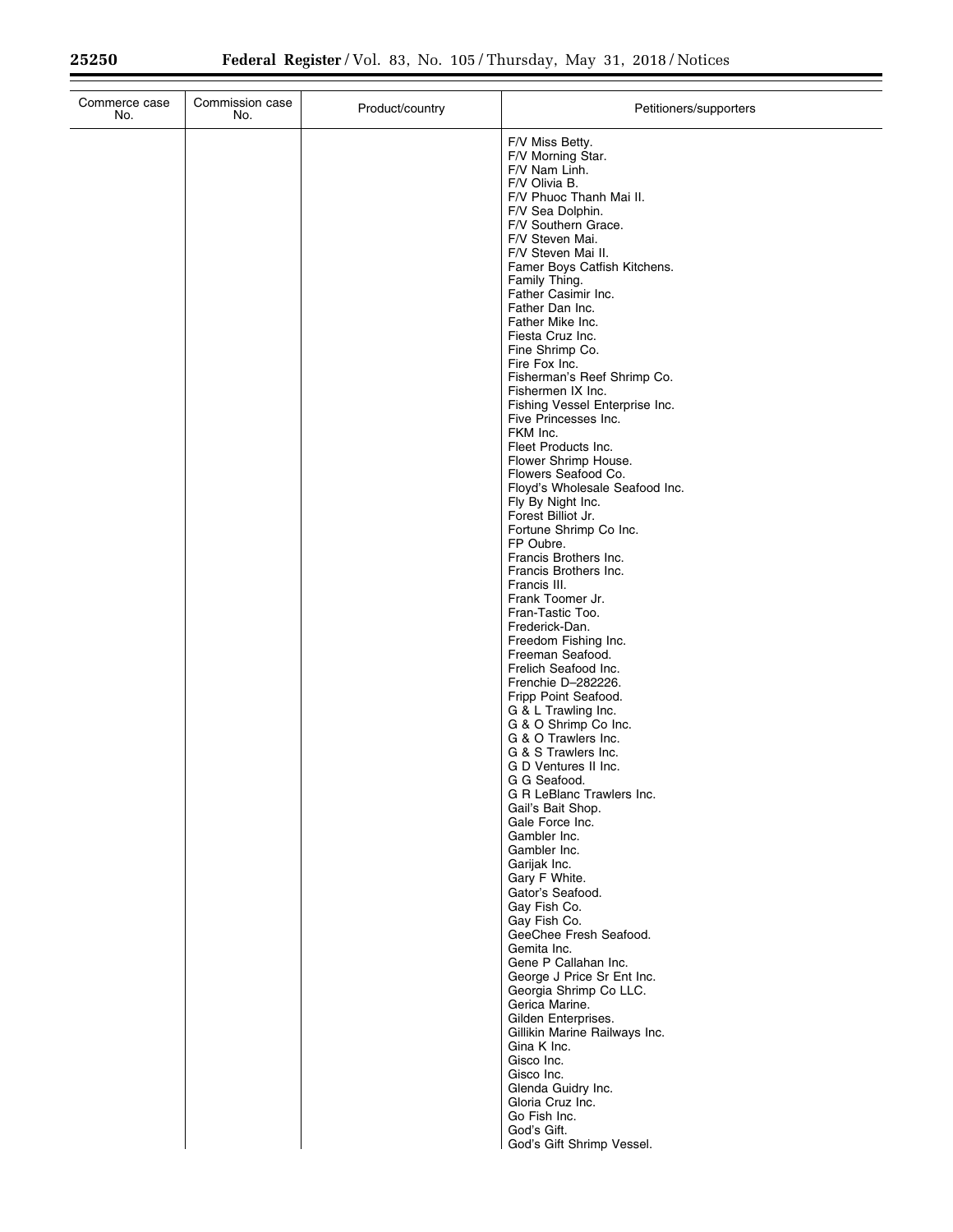| Commerce case<br>No. | Commission case<br>No. | Product/country | Petitioners/supporters                                                                                                                                                                                                                                                                                                                                                                                                                                                                                                                                                                                                                                                                                                                                                                                                                                                                                                                                                                |
|----------------------|------------------------|-----------------|---------------------------------------------------------------------------------------------------------------------------------------------------------------------------------------------------------------------------------------------------------------------------------------------------------------------------------------------------------------------------------------------------------------------------------------------------------------------------------------------------------------------------------------------------------------------------------------------------------------------------------------------------------------------------------------------------------------------------------------------------------------------------------------------------------------------------------------------------------------------------------------------------------------------------------------------------------------------------------------|
|                      |                        |                 | Gogie.<br>Gold Coast Seafood Inc.<br>Golden Gulf Coast Pkg Co Inc.<br>Golden Phase Inc.<br>Golden Text Inc.<br>Golden Text Inc.<br>Golden Text Inc.<br>Goldenstar.<br>Gollott Brothers Sfd Co Inc.<br>Gollott's Oil Dock & Ice House Inc.<br>Gonzalez Trawlers Inc.<br>Gore Enterprises Inc.<br>Gore Enterprizes Inc.<br>Gore Seafood Co.<br>Gore Seafood Inc.<br>Gove Lopez.<br>Graham Fisheries Inc.<br>Graham Shrimp Co Inc.<br>Graham Shrimp Co Inc.<br>Gramps Shrimp Co.<br>Grandma Inc.<br>Grandpa's Dream.<br>Grandpa's Dream.<br>Granny's Garden and Seafood.<br>Green Flash LLC.<br>Greg Inc.<br>Gregory Mark Gaubert.<br>Gregory Mark Gaubert.<br>Gregory T Boone.<br>Gros Tete Trucking Inc.<br>Guidry's Bait Shop.<br>Guidry's Net Shop.<br>Gulf Central Seaood Inc.<br>Gulf Crown Seafood Co Inc.<br>Gulf Fish Inc.<br>Gulf Fisheries Inc.<br>Gulf Island Shrimp & Seafood II LLC.<br>Gulf King Services Inc.<br>Gulf Pride Enterprises Inc.<br>Gulf Seaway Seafood Inc. |
|                      |                        |                 | Gulf Shrimp.<br>Gulf South Inc.<br>Gulf Stream Marina LLC.<br>Gulf Sweeper Inc (Trawler Gulf Sweeper).<br>Gypsy Girl Inc.<br>H & L Seafood.<br>Hack Berry Seafood.<br>Hagen & Miley Inc.<br>Hailey Marie Inc.<br>Hanh Lai Inc.<br>Hannah Joyce Inc.<br>Hardy Trawlers.<br>Hardy Trawlers.<br>Harrington Fish Co Inc.<br>Harrington Seafood & Supply Inc.<br>Harrington Shrimp Co Inc.<br>Harrington Trawlers Inc.<br>Harris Fisheries Inc.<br>Hazel's Hustler.<br>HCP LLC.<br>Heather Lynn Inc.<br>Heavy Metal Inc.<br>Hebert Investments Inc.<br>Hebert's Mini Mart LLC.<br>Helen E Inc.<br>Helen Kay Inc.<br>Helen Kay Inc.<br>Helen W Smith Inc.<br>Henderson Seafood.<br>Henry Daniels Inc.<br>Hermosa Cruz Inc.<br>Hi Seas of Dulac Inc.<br>Hien Le Van Inc.                                                                                                                                                                                                                     |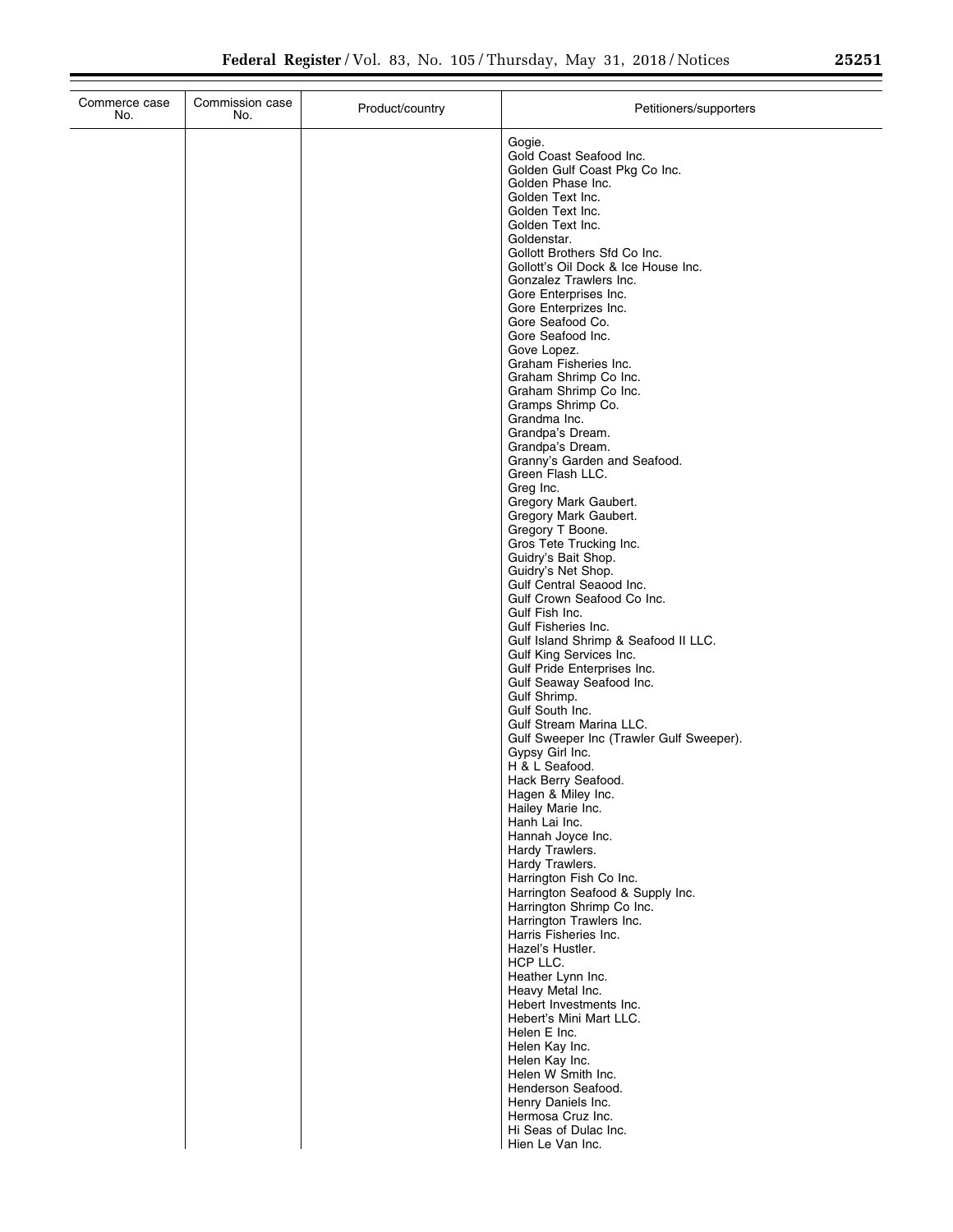| Commerce case<br>No. | Commission case<br>No. | Product/country | Petitioners/supporters                                                                                                                                                                                                                                                                                                                                                                                                                                                                                                                                                                                                                                                                                                                                                                                                                                                                                                                                                                                                                                                                                                                                                                                                                                                                                                                                                                                                                                                                                                                                                                                                     |
|----------------------|------------------------|-----------------|----------------------------------------------------------------------------------------------------------------------------------------------------------------------------------------------------------------------------------------------------------------------------------------------------------------------------------------------------------------------------------------------------------------------------------------------------------------------------------------------------------------------------------------------------------------------------------------------------------------------------------------------------------------------------------------------------------------------------------------------------------------------------------------------------------------------------------------------------------------------------------------------------------------------------------------------------------------------------------------------------------------------------------------------------------------------------------------------------------------------------------------------------------------------------------------------------------------------------------------------------------------------------------------------------------------------------------------------------------------------------------------------------------------------------------------------------------------------------------------------------------------------------------------------------------------------------------------------------------------------------|
|                      |                        |                 | High Hope Inc.<br>Hoang Anh.<br>Hoang Long I, II.<br>Holland Enterprises.<br>Holly Beach Seafood.<br>Holly Marie's Seafood Market.<br>Hombre Inc.<br>Home Loving Care Co.<br>Hondumex Ent Inc.<br>Hong Nga Inc.<br>Hongri Inc.<br>Houston Foret Seafood.<br>Howerin Trawlers Inc.<br>HTH Marine Inc.<br>Hubbard Seafood.<br>Hurricane Emily Seafood Inc.<br>Hutcherson Christian Shrimp Inc.<br>Huyen Inc.<br>Icy Seafood II Inc.<br>ICY Seafood Inc.<br>Icy Seafood Inc.<br>Ida's Seafood Rest & Market.<br>Ike & Zack Inc.<br>Independent Fish Company Inc.<br>Inflation Inc.<br>Integrity Fisheries Inc.<br>Integrity Fishing Inc.<br>International Oceanic Ent.<br>Interstate Vo LLC.<br>Intracoastal Seafood Inc.<br>lorn Will Inc.<br>Irma Trawlers Inc.<br>Iron Horse Inc.<br>Isabel Maier Inc.<br>Isabel Maier Inc.<br>Isla Cruz Inc.<br>J & J Rentals Inc.<br>J & J Trawler's Inc.<br>J & R Seafood.<br>J Collins Trawlers.<br>J D Land Co.<br>Jackie & Hiep Trieu.<br>Jacob A Inc.<br>Jacquelin Marie Inc.<br>Jacquelin Marie Inc.<br>James D Quach Inc.<br>James E Scott III.<br>James F Dubberly.<br>James Gadson.<br>James J Matherne Jr.<br>James J Matherne Sr.<br>James Kenneth Lewis Sr.<br>James LaRive Jr.<br>James W Green Jr dba Miss Emilie Ann.<br>James W Hicks.<br>Janet Louise Inc.<br>Jani Marie.<br>JAS Inc.<br>JBS Packing Co Inc.<br>JBS Packing Inc.<br>JCM.<br>Jean's Bait.<br>Jeff Chancey.<br>Jemison Trawler's Inc.<br>Jenna Dawn LLC.<br>Jennifer Nguyen-Capt T.<br>Jensen Seafood Pkg Co Inc.<br>Jesse LeCompte Jr.<br>Jesse LeCompte Sr.<br>Jesse Shantelle Inc.<br>Jessica Ann Inc. |
|                      |                        |                 | Jessica Inc.<br>Jesus G Inc.                                                                                                                                                                                                                                                                                                                                                                                                                                                                                                                                                                                                                                                                                                                                                                                                                                                                                                                                                                                                                                                                                                                                                                                                                                                                                                                                                                                                                                                                                                                                                                                               |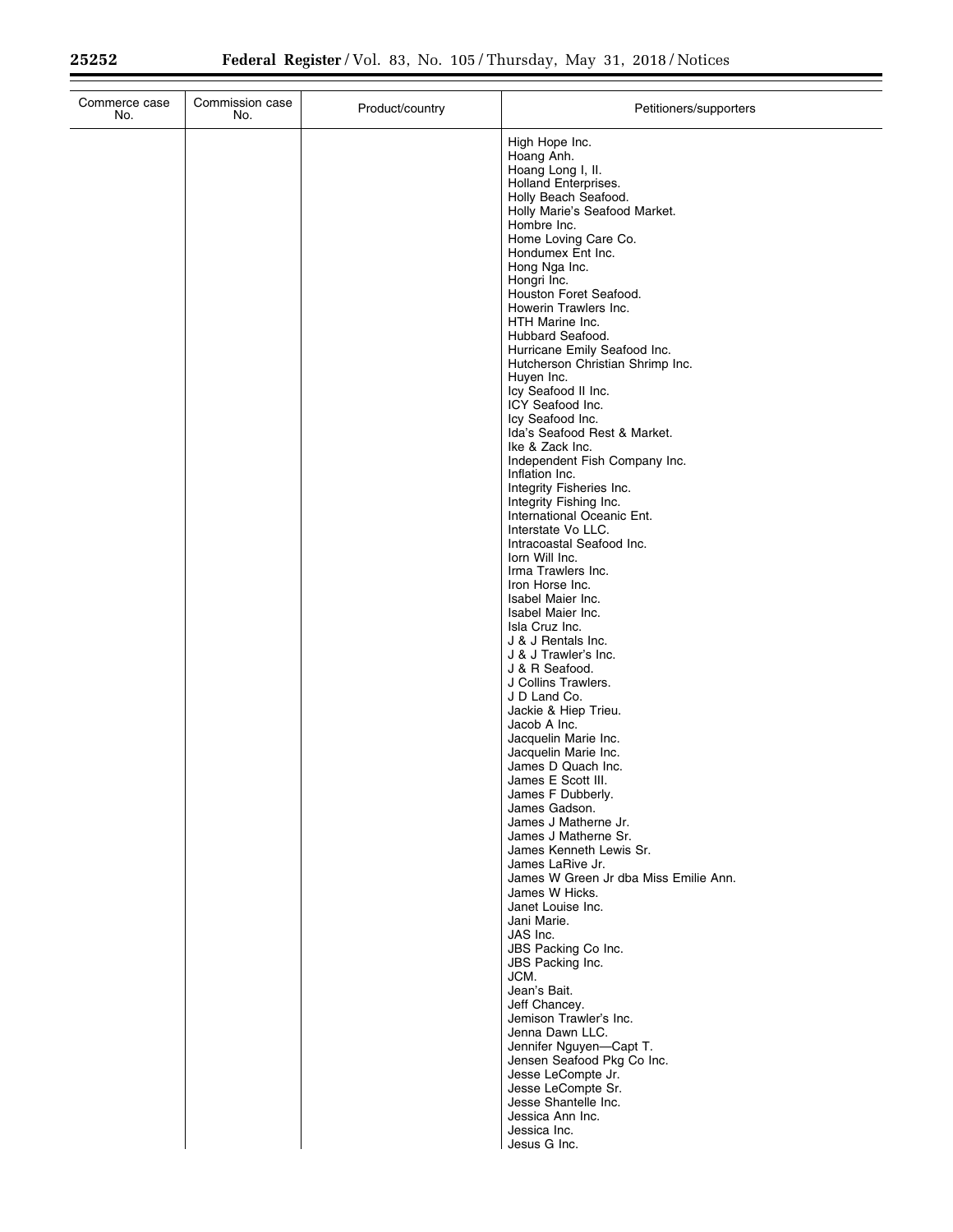| 25253 |  |  |
|-------|--|--|
|       |  |  |

| Jimmy and Valerie Bonvillain.<br>Jimmy Le Inc.<br>Jim's Cajen Shrimp.<br>Joan of Arc Inc.<br>JoAnn and Michael W Daigle.<br>Jody Martin.<br>Joe Quach.<br>Joel's Wild Oak Bait Shop & Fresh Seafood.<br>John A Norris.<br>John J Alexie.<br>John Michael E Inc.<br>John V Alexie.<br>Johnny & Joyce's Seafood.<br>Johnny O Co.<br>Johnny's Seafood.<br>John's Seafood.<br>Joker's Wild.<br>Jones-Kain Inc.<br>Joni John Inc (Leon J Champagne).<br>Jon's C Seafood Inc.<br>Joseph Anthony.<br>Joseph Anthony Inc.<br>Joseph Garcia.<br>Joseph Martino.<br>Joseph Martino Corp.<br>Joseph T Vermeulen.<br>Josh & Jake Inc.<br>Joya Cruz Inc.<br>JP Fisheries.<br>Julie Ann LLC. | Commerce case<br>No. | Commission case<br>No. | Product/country | Petitioners/supporters |
|--------------------------------------------------------------------------------------------------------------------------------------------------------------------------------------------------------------------------------------------------------------------------------------------------------------------------------------------------------------------------------------------------------------------------------------------------------------------------------------------------------------------------------------------------------------------------------------------------------------------------------------------------------------------------------|----------------------|------------------------|-----------------|------------------------|
|                                                                                                                                                                                                                                                                                                                                                                                                                                                                                                                                                                                                                                                                                |                      |                        |                 |                        |
|                                                                                                                                                                                                                                                                                                                                                                                                                                                                                                                                                                                                                                                                                |                      |                        |                 |                        |
|                                                                                                                                                                                                                                                                                                                                                                                                                                                                                                                                                                                                                                                                                |                      |                        |                 |                        |
|                                                                                                                                                                                                                                                                                                                                                                                                                                                                                                                                                                                                                                                                                |                      |                        |                 |                        |
|                                                                                                                                                                                                                                                                                                                                                                                                                                                                                                                                                                                                                                                                                |                      |                        |                 |                        |
|                                                                                                                                                                                                                                                                                                                                                                                                                                                                                                                                                                                                                                                                                |                      |                        |                 |                        |
|                                                                                                                                                                                                                                                                                                                                                                                                                                                                                                                                                                                                                                                                                |                      |                        |                 |                        |
|                                                                                                                                                                                                                                                                                                                                                                                                                                                                                                                                                                                                                                                                                |                      |                        |                 |                        |
|                                                                                                                                                                                                                                                                                                                                                                                                                                                                                                                                                                                                                                                                                |                      |                        |                 |                        |
|                                                                                                                                                                                                                                                                                                                                                                                                                                                                                                                                                                                                                                                                                |                      |                        |                 |                        |
|                                                                                                                                                                                                                                                                                                                                                                                                                                                                                                                                                                                                                                                                                |                      |                        |                 |                        |
|                                                                                                                                                                                                                                                                                                                                                                                                                                                                                                                                                                                                                                                                                |                      |                        |                 |                        |
|                                                                                                                                                                                                                                                                                                                                                                                                                                                                                                                                                                                                                                                                                |                      |                        |                 |                        |
|                                                                                                                                                                                                                                                                                                                                                                                                                                                                                                                                                                                                                                                                                |                      |                        |                 |                        |
|                                                                                                                                                                                                                                                                                                                                                                                                                                                                                                                                                                                                                                                                                |                      |                        |                 |                        |
|                                                                                                                                                                                                                                                                                                                                                                                                                                                                                                                                                                                                                                                                                |                      |                        |                 |                        |
|                                                                                                                                                                                                                                                                                                                                                                                                                                                                                                                                                                                                                                                                                |                      |                        |                 |                        |
|                                                                                                                                                                                                                                                                                                                                                                                                                                                                                                                                                                                                                                                                                |                      |                        |                 |                        |
|                                                                                                                                                                                                                                                                                                                                                                                                                                                                                                                                                                                                                                                                                |                      |                        |                 |                        |
|                                                                                                                                                                                                                                                                                                                                                                                                                                                                                                                                                                                                                                                                                |                      |                        |                 |                        |
|                                                                                                                                                                                                                                                                                                                                                                                                                                                                                                                                                                                                                                                                                |                      |                        |                 |                        |
|                                                                                                                                                                                                                                                                                                                                                                                                                                                                                                                                                                                                                                                                                |                      |                        |                 | Julie Hoang.           |
| Julie Shrimp Co Inc (Trawler Julie).                                                                                                                                                                                                                                                                                                                                                                                                                                                                                                                                                                                                                                           |                      |                        |                 |                        |
| Julio Gonzalez Boat Builders Inc.                                                                                                                                                                                                                                                                                                                                                                                                                                                                                                                                                                                                                                              |                      |                        |                 |                        |
| Justin Dang.<br>JW Enterprise.                                                                                                                                                                                                                                                                                                                                                                                                                                                                                                                                                                                                                                                 |                      |                        |                 |                        |
| K & J Trawlers.                                                                                                                                                                                                                                                                                                                                                                                                                                                                                                                                                                                                                                                                |                      |                        |                 |                        |
| K&D Boat Company.<br>K&S Enterprises Inc.                                                                                                                                                                                                                                                                                                                                                                                                                                                                                                                                                                                                                                      |                      |                        |                 |                        |
| Kalliainen Seafoods Inc.                                                                                                                                                                                                                                                                                                                                                                                                                                                                                                                                                                                                                                                       |                      |                        |                 |                        |
| KAM Fishing.<br>Kandi Sue Inc.                                                                                                                                                                                                                                                                                                                                                                                                                                                                                                                                                                                                                                                 |                      |                        |                 |                        |
| Karl M Belsome LLC.                                                                                                                                                                                                                                                                                                                                                                                                                                                                                                                                                                                                                                                            |                      |                        |                 |                        |
| KBL Corp.                                                                                                                                                                                                                                                                                                                                                                                                                                                                                                                                                                                                                                                                      |                      |                        |                 |                        |
| KDH Inc.<br>Keith M Swindell.                                                                                                                                                                                                                                                                                                                                                                                                                                                                                                                                                                                                                                                  |                      |                        |                 |                        |
| Kellum's Seafood.                                                                                                                                                                                                                                                                                                                                                                                                                                                                                                                                                                                                                                                              |                      |                        |                 |                        |
| Kellum's Seafood.<br>Kelly Marie Inc.                                                                                                                                                                                                                                                                                                                                                                                                                                                                                                                                                                                                                                          |                      |                        |                 |                        |
| Ken Lee's Dock LLC.                                                                                                                                                                                                                                                                                                                                                                                                                                                                                                                                                                                                                                                            |                      |                        |                 |                        |
| Kenneth Guidry.                                                                                                                                                                                                                                                                                                                                                                                                                                                                                                                                                                                                                                                                |                      |                        |                 |                        |
| Kenny-Nancy Inc.<br>Kentucky Fisheries Inc.                                                                                                                                                                                                                                                                                                                                                                                                                                                                                                                                                                                                                                    |                      |                        |                 |                        |
| Kentucky Trawlers Inc.                                                                                                                                                                                                                                                                                                                                                                                                                                                                                                                                                                                                                                                         |                      |                        |                 |                        |
| Kevin & Bryan (M/V).<br>Kevin Dang.                                                                                                                                                                                                                                                                                                                                                                                                                                                                                                                                                                                                                                            |                      |                        |                 |                        |
| Khang Dang.                                                                                                                                                                                                                                                                                                                                                                                                                                                                                                                                                                                                                                                                    |                      |                        |                 |                        |
| Khanh Huu Vu.<br>Kheng Sok Shrimping.                                                                                                                                                                                                                                                                                                                                                                                                                                                                                                                                                                                                                                          |                      |                        |                 |                        |
| Kim & James Inc.                                                                                                                                                                                                                                                                                                                                                                                                                                                                                                                                                                                                                                                               |                      |                        |                 |                        |
| Kim Hai II Inc.                                                                                                                                                                                                                                                                                                                                                                                                                                                                                                                                                                                                                                                                |                      |                        |                 |                        |
| Kim Hai Inc.<br>Kim's Seafood.                                                                                                                                                                                                                                                                                                                                                                                                                                                                                                                                                                                                                                                 |                      |                        |                 |                        |
| Kingdom World Inc.                                                                                                                                                                                                                                                                                                                                                                                                                                                                                                                                                                                                                                                             |                      |                        |                 |                        |
| Kirby Seafood.<br>Klein Express.                                                                                                                                                                                                                                                                                                                                                                                                                                                                                                                                                                                                                                               |                      |                        |                 |                        |
| KMB Inc.                                                                                                                                                                                                                                                                                                                                                                                                                                                                                                                                                                                                                                                                       |                      |                        |                 |                        |
| Knight's Seafood Inc.                                                                                                                                                                                                                                                                                                                                                                                                                                                                                                                                                                                                                                                          |                      |                        |                 |                        |
| Knight's Seafood Inc.<br>Knowles Noel Camardelle.                                                                                                                                                                                                                                                                                                                                                                                                                                                                                                                                                                                                                              |                      |                        |                 |                        |
| Kramer's Bait Co.                                                                                                                                                                                                                                                                                                                                                                                                                                                                                                                                                                                                                                                              |                      |                        |                 |                        |
| Kris & Cody Inc.                                                                                                                                                                                                                                                                                                                                                                                                                                                                                                                                                                                                                                                               |                      |                        |                 |                        |
| KTC Fishery LLC.<br>L & M.                                                                                                                                                                                                                                                                                                                                                                                                                                                                                                                                                                                                                                                     |                      |                        |                 |                        |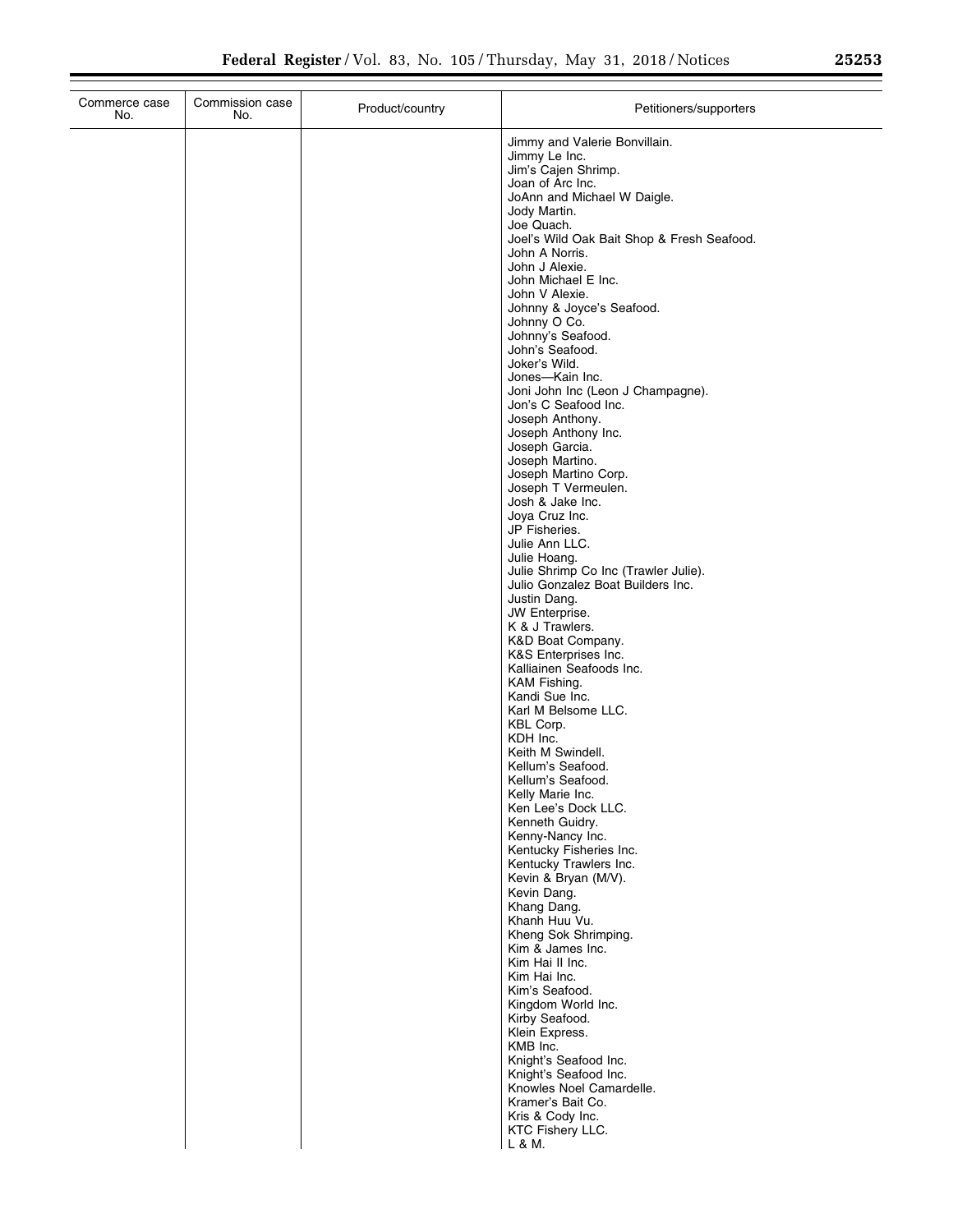| Commerce case<br>No. | Commission case<br>No. | Product/country | Petitioners/supporters                                                                                                                                                                                                                                                                                                                                                                                                                                                                                                                                                                                                                                                                                                                                                                                                                                                                                                        |
|----------------------|------------------------|-----------------|-------------------------------------------------------------------------------------------------------------------------------------------------------------------------------------------------------------------------------------------------------------------------------------------------------------------------------------------------------------------------------------------------------------------------------------------------------------------------------------------------------------------------------------------------------------------------------------------------------------------------------------------------------------------------------------------------------------------------------------------------------------------------------------------------------------------------------------------------------------------------------------------------------------------------------|
|                      |                        |                 | L & N Friendship Corp.<br>L & O Trawlers Inc.<br>$L & T$ Inc.<br>L&M.<br>LA-3184 CA.<br>La Belle Idee.<br>La Macarela Inc.<br>La Pachita Inc.<br>LA-6327-CA.<br>LaBauve Inc.<br>LaBauve Inc.<br>Lade Melissa Inc.<br>Lady Agnes II.<br>Lady Agnes III.<br>Lady Amelia Inc.<br>Lady Anna I.<br>Lady Anna II.<br>Lady Barbara Inc.<br>Lady Carolyn Inc.<br>Lady Catherine.<br>Lady Chancery Inc.<br>Lady Chelsea Inc.<br>Lady Danielle.<br>Lady Debra Inc.<br>Lady Dolcina Inc.<br>Lady Gail Inc.<br>Lady Katherine Inc.<br>Lady Kelly Inc.<br>Lady Kelly Inc.<br>Lady Kristie.<br>Lady Lavang LLC.<br>Lady Liberty Seafood Co.<br>Lady Lynn Ltd.<br>Lady Marie Inc.<br>Lady Melissa Inc.<br>Lady Shelly.<br>Lady Shelly.<br>Lady Snow Inc.<br>Lady Stephanie.<br>Lady Susie Inc.<br>Lady Kim T Inc.<br>Lady TheLna.<br>Lady Toni Inc.<br>Lady Veronica.<br>Lafitte Frozen Foods Corp.<br>Lafont Inc.<br>Lafourche Clipper Inc. |
|                      |                        |                 |                                                                                                                                                                                                                                                                                                                                                                                                                                                                                                                                                                                                                                                                                                                                                                                                                                                                                                                               |
|                      |                        |                 | Lafourche Clipper Inc.<br>Lamarah Sue Inc.<br>Lan Chi Inc.<br>Lan Chi Inc.<br>Lancero Inc.<br>Lanny Renard and Daniel Bourque.<br>Lapeyrouse Seafood Bar Groc Inc.<br>Larry G Kellum Sr.<br>Larry Scott Freeman.<br>Larry W Hicks.<br>Lasseigne & Sons Inc.<br>Laura Lee.<br>Lauren O.<br>Lawrence Jacobs Sfd.<br>Lazaretta Packing Inc.                                                                                                                                                                                                                                                                                                                                                                                                                                                                                                                                                                                      |
|                      |                        |                 | Le & Le Inc.<br>Le Family Inc.<br>Le Family Inc.<br>Le Tra Inc.<br>Leek & Millington Trawler Privateeer.<br>Lee's Sales & Distribution.<br>Leonard Shrimp Producers Inc.<br>Leoncea B Regnier.<br>Lerin Lane.<br>Li Johnson.<br>Liar Liar.                                                                                                                                                                                                                                                                                                                                                                                                                                                                                                                                                                                                                                                                                    |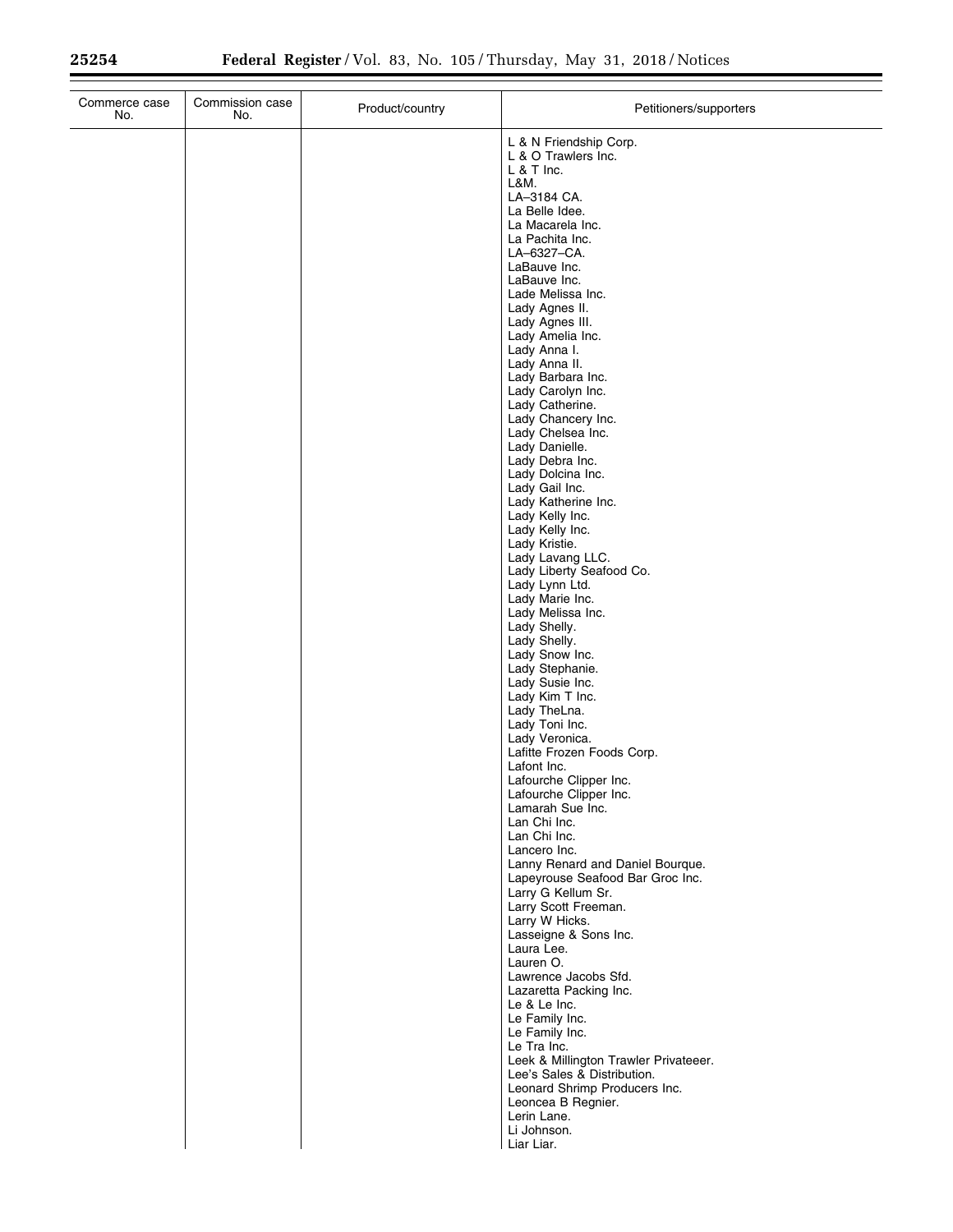| 25255 |  | - |
|-------|--|---|
|       |  |   |

| Commerce case<br>No. | Commission case<br>No. | Product/country | Petitioners/supporters                                                  |
|----------------------|------------------------|-----------------|-------------------------------------------------------------------------|
|                      |                        |                 | Libertad Fisheries Inc.                                                 |
|                      |                        |                 | Liberty I.                                                              |
|                      |                        |                 | Lighthouse Fisheries Inc.<br>Lil Aly.                                   |
|                      |                        |                 | Lil Arthur Inc.                                                         |
|                      |                        |                 | Lil BJ LLC.<br>Lil Robbie Inc.                                          |
|                      |                        |                 | Lil Robbie Inc.                                                         |
|                      |                        |                 | Lil Robin.                                                              |
|                      |                        |                 | Lil Robin.<br>Lilla.                                                    |
|                      |                        |                 | Lincoln.                                                                |
|                      |                        |                 | Linda & Tot Inc.                                                        |
|                      |                        |                 | Linda Cruz Inc.<br>Linda Hoang Shrimp.                                  |
|                      |                        |                 | Linda Lou Boat Corp.                                                    |
|                      |                        |                 | Linda Lou Boat Corp.<br>Lisa Lynn Inc.                                  |
|                      |                        |                 | Lisa Lynn Inc.                                                          |
|                      |                        |                 | Little Andrew Inc.                                                      |
|                      |                        |                 | Little Andy Inc.<br>Little Arthur.                                      |
|                      |                        |                 | Little David Gulf Trawler Inc.                                          |
|                      |                        |                 | Little Ernie Gulf Trawler Inc.                                          |
|                      |                        |                 | Little Ken Inc.<br>Little Mark.                                         |
|                      |                        |                 | Little William Inc.                                                     |
|                      |                        |                 | Little World.<br>LJL Inc.                                               |
|                      |                        |                 | Long Viet Nguyen.                                                       |
|                      |                        |                 | Longwater Seafood dba Ryan H Longwater.                                 |
|                      |                        |                 | Louisiana Gulf Shrimp LLC.<br>Louisiana Lady Inc.                       |
|                      |                        |                 | Louisiana Man.                                                          |
|                      |                        |                 | Louisiana Newpack Shrimp Co Inc.<br>Louisiana Pride Seafood Inc.        |
|                      |                        |                 | Louisiana Pride Seafood Inc.                                            |
|                      |                        |                 | Louisiana Seafood Dist LLC.                                             |
|                      |                        |                 | Louisiana Shrimp & Packing Inc.<br>Louisiana Shrimp and Packing Co Inc. |
|                      |                        |                 | Lovely Daddy II & III.                                                  |
|                      |                        |                 | Lovely Jennie.<br>Low Country Lady (Randolph N Rhodes).                 |
|                      |                        |                 | Low County Lady.                                                        |
|                      |                        |                 | Luchador Inc.                                                           |
|                      |                        |                 | Lucky.<br>Lucky I.                                                      |
|                      |                        |                 | Lucky Jack Inc.                                                         |
|                      |                        |                 | Lucky Lady.                                                             |
|                      |                        |                 | Lucky Lady II.<br>Lucky Leven Inc.                                      |
|                      |                        |                 | Lucky MV.                                                               |
|                      |                        |                 | Lucky Ocean.<br>Lucky Sea Star Inc.                                     |
|                      |                        |                 | Lucky Star.                                                             |
|                      |                        |                 | Lucky World.                                                            |
|                      |                        |                 | Lucky's Seafood Market & Poboys LLC.<br>Luco Drew's.                    |
|                      |                        |                 | Luisa Inc.                                                              |
|                      |                        |                 | Lupe Martinez Inc.<br>LV Marine Inc.                                    |
|                      |                        |                 | LW Graham Inc.                                                          |
|                      |                        |                 | Lyle LeCompte.                                                          |
|                      |                        |                 | Lynda Riley Inc.<br>Lynda Riley Inc.                                    |
|                      |                        |                 | M & M Seafood.                                                          |
|                      |                        |                 | M V Sherry D.                                                           |
|                      |                        |                 | M V Tony Inc.<br>M&C Fisheries.                                         |
|                      |                        |                 | M/V Baby Doll.                                                          |
|                      |                        |                 | M/V Chevo's Bitch.<br>M/V Lil Vicki.                                    |
|                      |                        |                 | M/V Loco-N Motion.                                                      |
|                      |                        |                 |                                                                         |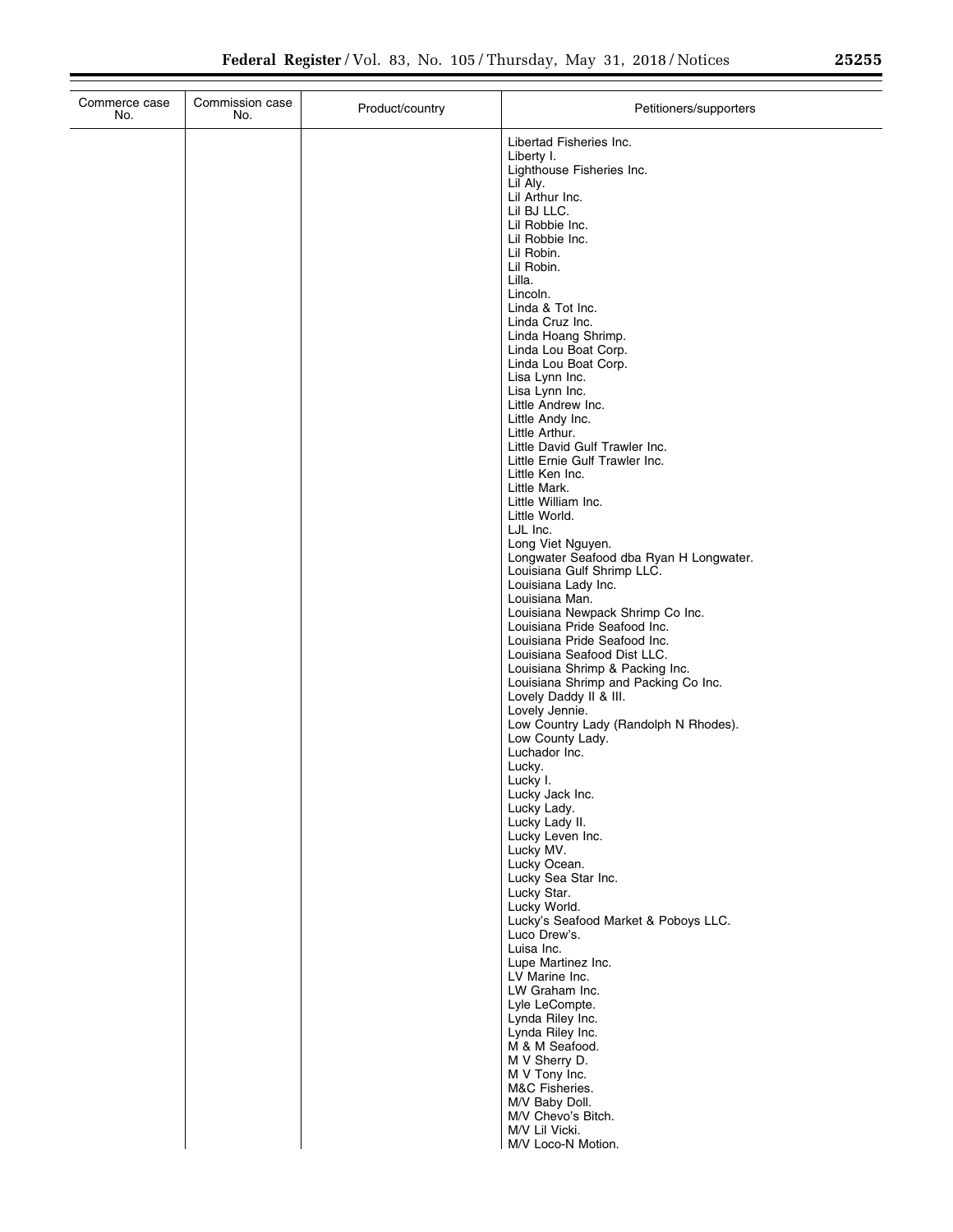| M/V Patsy K #556871.<br>$M/V \times L$ .<br>Mabry Allen Miller Jr.<br>Mad Max Seafood.<br>Madera Cruz Inc.<br>Madison Seafood.<br>Madlin Shrimp Co Inc.<br>Malibu.<br>Malolo LLC.<br>Mamacita Inc.<br>Man Van Nguyen.<br>Manteo Shrimp Co.<br>Marco Corp.<br>Marcos A.<br>Maria Elena Inc.<br>Maria Sandi.<br>Mariachi Trawlers Inc.<br>Mariah Jade Shrimp Company.<br>Marie Teresa Inc.<br>Marine Fisheries.<br>Marisa Elida Inc.<br>Mark and Jace.<br>Marleann.<br>Martin's Fresh Shrimp.<br>Mary Bea Inc.<br>Master Brandon Inc.<br>Master Brock.<br>Master Brock.<br>Master Dylan.<br>Master Gerald Trawlers Inc.<br>Master Hai.<br>Master Hai II.<br>Master Henry.<br>Master Jared Inc.<br>Master Jhy Inc.<br>Master John Inc.<br>Master Justin Inc.<br>Master Justin Inc.<br>Master Ken Inc.<br>Master Kevin Inc.<br>Master Martin Inc.<br>Master Mike Inc.<br>Master NT Inc.<br>Master Pee-Wee.<br>Master Ronald Inc.<br>Master Scott.<br>Master Scott II.<br>Master Seelos Inc.<br>Master T.<br>Master Tai LLC.<br>Master Tai LLC.<br>Mat Roland Seafood Co.<br>Maw Doo.<br>Mayflower.<br>McQuaig Shrimp Co Inc.<br>Me Kong.<br>Melerine Seafood.<br>Melody Shrimp Co.<br>Mer Shrimp Inc.<br>Michael Lynn.<br>Michael Nguyen.<br>Michael Saturday's Fresh Every Day South Carolina Shrimp.<br>Mickey Nelson Net Shop.<br>Mickey's Net.<br>Midnight Prowler.<br>Mike's Seafood Inc.<br>Miley's Seafood Inc.<br>Militello and Son Inc.<br>Miller & Son Seafood Inc.<br>Miller Fishing.<br>Milliken & Son's.<br>Milton J Dufrene and Son Inc. | Commerce case<br>No. | Commission case<br>No. | Product/country | Petitioners/supporters                       |
|----------------------------------------------------------------------------------------------------------------------------------------------------------------------------------------------------------------------------------------------------------------------------------------------------------------------------------------------------------------------------------------------------------------------------------------------------------------------------------------------------------------------------------------------------------------------------------------------------------------------------------------------------------------------------------------------------------------------------------------------------------------------------------------------------------------------------------------------------------------------------------------------------------------------------------------------------------------------------------------------------------------------------------------------------------------------------------------------------------------------------------------------------------------------------------------------------------------------------------------------------------------------------------------------------------------------------------------------------------------------------------------------------------------------------------------------------------------------------------------------------------------------------------------------------|----------------------|------------------------|-----------------|----------------------------------------------|
|                                                                                                                                                                                                                                                                                                                                                                                                                                                                                                                                                                                                                                                                                                                                                                                                                                                                                                                                                                                                                                                                                                                                                                                                                                                                                                                                                                                                                                                                                                                                                    |                      |                        |                 |                                              |
|                                                                                                                                                                                                                                                                                                                                                                                                                                                                                                                                                                                                                                                                                                                                                                                                                                                                                                                                                                                                                                                                                                                                                                                                                                                                                                                                                                                                                                                                                                                                                    |                      |                        |                 |                                              |
|                                                                                                                                                                                                                                                                                                                                                                                                                                                                                                                                                                                                                                                                                                                                                                                                                                                                                                                                                                                                                                                                                                                                                                                                                                                                                                                                                                                                                                                                                                                                                    |                      |                        |                 |                                              |
|                                                                                                                                                                                                                                                                                                                                                                                                                                                                                                                                                                                                                                                                                                                                                                                                                                                                                                                                                                                                                                                                                                                                                                                                                                                                                                                                                                                                                                                                                                                                                    |                      |                        |                 |                                              |
|                                                                                                                                                                                                                                                                                                                                                                                                                                                                                                                                                                                                                                                                                                                                                                                                                                                                                                                                                                                                                                                                                                                                                                                                                                                                                                                                                                                                                                                                                                                                                    |                      |                        |                 |                                              |
|                                                                                                                                                                                                                                                                                                                                                                                                                                                                                                                                                                                                                                                                                                                                                                                                                                                                                                                                                                                                                                                                                                                                                                                                                                                                                                                                                                                                                                                                                                                                                    |                      |                        |                 |                                              |
|                                                                                                                                                                                                                                                                                                                                                                                                                                                                                                                                                                                                                                                                                                                                                                                                                                                                                                                                                                                                                                                                                                                                                                                                                                                                                                                                                                                                                                                                                                                                                    |                      |                        |                 |                                              |
|                                                                                                                                                                                                                                                                                                                                                                                                                                                                                                                                                                                                                                                                                                                                                                                                                                                                                                                                                                                                                                                                                                                                                                                                                                                                                                                                                                                                                                                                                                                                                    |                      |                        |                 |                                              |
|                                                                                                                                                                                                                                                                                                                                                                                                                                                                                                                                                                                                                                                                                                                                                                                                                                                                                                                                                                                                                                                                                                                                                                                                                                                                                                                                                                                                                                                                                                                                                    |                      |                        |                 |                                              |
|                                                                                                                                                                                                                                                                                                                                                                                                                                                                                                                                                                                                                                                                                                                                                                                                                                                                                                                                                                                                                                                                                                                                                                                                                                                                                                                                                                                                                                                                                                                                                    |                      |                        |                 |                                              |
|                                                                                                                                                                                                                                                                                                                                                                                                                                                                                                                                                                                                                                                                                                                                                                                                                                                                                                                                                                                                                                                                                                                                                                                                                                                                                                                                                                                                                                                                                                                                                    |                      |                        |                 |                                              |
|                                                                                                                                                                                                                                                                                                                                                                                                                                                                                                                                                                                                                                                                                                                                                                                                                                                                                                                                                                                                                                                                                                                                                                                                                                                                                                                                                                                                                                                                                                                                                    |                      |                        |                 |                                              |
|                                                                                                                                                                                                                                                                                                                                                                                                                                                                                                                                                                                                                                                                                                                                                                                                                                                                                                                                                                                                                                                                                                                                                                                                                                                                                                                                                                                                                                                                                                                                                    |                      |                        |                 |                                              |
|                                                                                                                                                                                                                                                                                                                                                                                                                                                                                                                                                                                                                                                                                                                                                                                                                                                                                                                                                                                                                                                                                                                                                                                                                                                                                                                                                                                                                                                                                                                                                    |                      |                        |                 |                                              |
|                                                                                                                                                                                                                                                                                                                                                                                                                                                                                                                                                                                                                                                                                                                                                                                                                                                                                                                                                                                                                                                                                                                                                                                                                                                                                                                                                                                                                                                                                                                                                    |                      |                        |                 |                                              |
|                                                                                                                                                                                                                                                                                                                                                                                                                                                                                                                                                                                                                                                                                                                                                                                                                                                                                                                                                                                                                                                                                                                                                                                                                                                                                                                                                                                                                                                                                                                                                    |                      |                        |                 |                                              |
|                                                                                                                                                                                                                                                                                                                                                                                                                                                                                                                                                                                                                                                                                                                                                                                                                                                                                                                                                                                                                                                                                                                                                                                                                                                                                                                                                                                                                                                                                                                                                    |                      |                        |                 |                                              |
|                                                                                                                                                                                                                                                                                                                                                                                                                                                                                                                                                                                                                                                                                                                                                                                                                                                                                                                                                                                                                                                                                                                                                                                                                                                                                                                                                                                                                                                                                                                                                    |                      |                        |                 |                                              |
|                                                                                                                                                                                                                                                                                                                                                                                                                                                                                                                                                                                                                                                                                                                                                                                                                                                                                                                                                                                                                                                                                                                                                                                                                                                                                                                                                                                                                                                                                                                                                    |                      |                        |                 |                                              |
|                                                                                                                                                                                                                                                                                                                                                                                                                                                                                                                                                                                                                                                                                                                                                                                                                                                                                                                                                                                                                                                                                                                                                                                                                                                                                                                                                                                                                                                                                                                                                    |                      |                        |                 |                                              |
|                                                                                                                                                                                                                                                                                                                                                                                                                                                                                                                                                                                                                                                                                                                                                                                                                                                                                                                                                                                                                                                                                                                                                                                                                                                                                                                                                                                                                                                                                                                                                    |                      |                        |                 |                                              |
|                                                                                                                                                                                                                                                                                                                                                                                                                                                                                                                                                                                                                                                                                                                                                                                                                                                                                                                                                                                                                                                                                                                                                                                                                                                                                                                                                                                                                                                                                                                                                    |                      |                        |                 |                                              |
|                                                                                                                                                                                                                                                                                                                                                                                                                                                                                                                                                                                                                                                                                                                                                                                                                                                                                                                                                                                                                                                                                                                                                                                                                                                                                                                                                                                                                                                                                                                                                    |                      |                        |                 |                                              |
|                                                                                                                                                                                                                                                                                                                                                                                                                                                                                                                                                                                                                                                                                                                                                                                                                                                                                                                                                                                                                                                                                                                                                                                                                                                                                                                                                                                                                                                                                                                                                    |                      |                        |                 |                                              |
|                                                                                                                                                                                                                                                                                                                                                                                                                                                                                                                                                                                                                                                                                                                                                                                                                                                                                                                                                                                                                                                                                                                                                                                                                                                                                                                                                                                                                                                                                                                                                    |                      |                        |                 |                                              |
|                                                                                                                                                                                                                                                                                                                                                                                                                                                                                                                                                                                                                                                                                                                                                                                                                                                                                                                                                                                                                                                                                                                                                                                                                                                                                                                                                                                                                                                                                                                                                    |                      |                        |                 |                                              |
|                                                                                                                                                                                                                                                                                                                                                                                                                                                                                                                                                                                                                                                                                                                                                                                                                                                                                                                                                                                                                                                                                                                                                                                                                                                                                                                                                                                                                                                                                                                                                    |                      |                        |                 |                                              |
|                                                                                                                                                                                                                                                                                                                                                                                                                                                                                                                                                                                                                                                                                                                                                                                                                                                                                                                                                                                                                                                                                                                                                                                                                                                                                                                                                                                                                                                                                                                                                    |                      |                        |                 |                                              |
|                                                                                                                                                                                                                                                                                                                                                                                                                                                                                                                                                                                                                                                                                                                                                                                                                                                                                                                                                                                                                                                                                                                                                                                                                                                                                                                                                                                                                                                                                                                                                    |                      |                        |                 |                                              |
|                                                                                                                                                                                                                                                                                                                                                                                                                                                                                                                                                                                                                                                                                                                                                                                                                                                                                                                                                                                                                                                                                                                                                                                                                                                                                                                                                                                                                                                                                                                                                    |                      |                        |                 |                                              |
|                                                                                                                                                                                                                                                                                                                                                                                                                                                                                                                                                                                                                                                                                                                                                                                                                                                                                                                                                                                                                                                                                                                                                                                                                                                                                                                                                                                                                                                                                                                                                    |                      |                        |                 |                                              |
|                                                                                                                                                                                                                                                                                                                                                                                                                                                                                                                                                                                                                                                                                                                                                                                                                                                                                                                                                                                                                                                                                                                                                                                                                                                                                                                                                                                                                                                                                                                                                    |                      |                        |                 |                                              |
|                                                                                                                                                                                                                                                                                                                                                                                                                                                                                                                                                                                                                                                                                                                                                                                                                                                                                                                                                                                                                                                                                                                                                                                                                                                                                                                                                                                                                                                                                                                                                    |                      |                        |                 |                                              |
|                                                                                                                                                                                                                                                                                                                                                                                                                                                                                                                                                                                                                                                                                                                                                                                                                                                                                                                                                                                                                                                                                                                                                                                                                                                                                                                                                                                                                                                                                                                                                    |                      |                        |                 |                                              |
|                                                                                                                                                                                                                                                                                                                                                                                                                                                                                                                                                                                                                                                                                                                                                                                                                                                                                                                                                                                                                                                                                                                                                                                                                                                                                                                                                                                                                                                                                                                                                    |                      |                        |                 |                                              |
|                                                                                                                                                                                                                                                                                                                                                                                                                                                                                                                                                                                                                                                                                                                                                                                                                                                                                                                                                                                                                                                                                                                                                                                                                                                                                                                                                                                                                                                                                                                                                    |                      |                        |                 |                                              |
|                                                                                                                                                                                                                                                                                                                                                                                                                                                                                                                                                                                                                                                                                                                                                                                                                                                                                                                                                                                                                                                                                                                                                                                                                                                                                                                                                                                                                                                                                                                                                    |                      |                        |                 |                                              |
|                                                                                                                                                                                                                                                                                                                                                                                                                                                                                                                                                                                                                                                                                                                                                                                                                                                                                                                                                                                                                                                                                                                                                                                                                                                                                                                                                                                                                                                                                                                                                    |                      |                        |                 |                                              |
|                                                                                                                                                                                                                                                                                                                                                                                                                                                                                                                                                                                                                                                                                                                                                                                                                                                                                                                                                                                                                                                                                                                                                                                                                                                                                                                                                                                                                                                                                                                                                    |                      |                        |                 |                                              |
|                                                                                                                                                                                                                                                                                                                                                                                                                                                                                                                                                                                                                                                                                                                                                                                                                                                                                                                                                                                                                                                                                                                                                                                                                                                                                                                                                                                                                                                                                                                                                    |                      |                        |                 |                                              |
|                                                                                                                                                                                                                                                                                                                                                                                                                                                                                                                                                                                                                                                                                                                                                                                                                                                                                                                                                                                                                                                                                                                                                                                                                                                                                                                                                                                                                                                                                                                                                    |                      |                        |                 |                                              |
|                                                                                                                                                                                                                                                                                                                                                                                                                                                                                                                                                                                                                                                                                                                                                                                                                                                                                                                                                                                                                                                                                                                                                                                                                                                                                                                                                                                                                                                                                                                                                    |                      |                        |                 |                                              |
|                                                                                                                                                                                                                                                                                                                                                                                                                                                                                                                                                                                                                                                                                                                                                                                                                                                                                                                                                                                                                                                                                                                                                                                                                                                                                                                                                                                                                                                                                                                                                    |                      |                        |                 |                                              |
|                                                                                                                                                                                                                                                                                                                                                                                                                                                                                                                                                                                                                                                                                                                                                                                                                                                                                                                                                                                                                                                                                                                                                                                                                                                                                                                                                                                                                                                                                                                                                    |                      |                        |                 |                                              |
|                                                                                                                                                                                                                                                                                                                                                                                                                                                                                                                                                                                                                                                                                                                                                                                                                                                                                                                                                                                                                                                                                                                                                                                                                                                                                                                                                                                                                                                                                                                                                    |                      |                        |                 |                                              |
|                                                                                                                                                                                                                                                                                                                                                                                                                                                                                                                                                                                                                                                                                                                                                                                                                                                                                                                                                                                                                                                                                                                                                                                                                                                                                                                                                                                                                                                                                                                                                    |                      |                        |                 |                                              |
|                                                                                                                                                                                                                                                                                                                                                                                                                                                                                                                                                                                                                                                                                                                                                                                                                                                                                                                                                                                                                                                                                                                                                                                                                                                                                                                                                                                                                                                                                                                                                    |                      |                        |                 |                                              |
|                                                                                                                                                                                                                                                                                                                                                                                                                                                                                                                                                                                                                                                                                                                                                                                                                                                                                                                                                                                                                                                                                                                                                                                                                                                                                                                                                                                                                                                                                                                                                    |                      |                        |                 |                                              |
|                                                                                                                                                                                                                                                                                                                                                                                                                                                                                                                                                                                                                                                                                                                                                                                                                                                                                                                                                                                                                                                                                                                                                                                                                                                                                                                                                                                                                                                                                                                                                    |                      |                        |                 |                                              |
|                                                                                                                                                                                                                                                                                                                                                                                                                                                                                                                                                                                                                                                                                                                                                                                                                                                                                                                                                                                                                                                                                                                                                                                                                                                                                                                                                                                                                                                                                                                                                    |                      |                        |                 |                                              |
|                                                                                                                                                                                                                                                                                                                                                                                                                                                                                                                                                                                                                                                                                                                                                                                                                                                                                                                                                                                                                                                                                                                                                                                                                                                                                                                                                                                                                                                                                                                                                    |                      |                        |                 |                                              |
|                                                                                                                                                                                                                                                                                                                                                                                                                                                                                                                                                                                                                                                                                                                                                                                                                                                                                                                                                                                                                                                                                                                                                                                                                                                                                                                                                                                                                                                                                                                                                    |                      |                        |                 |                                              |
|                                                                                                                                                                                                                                                                                                                                                                                                                                                                                                                                                                                                                                                                                                                                                                                                                                                                                                                                                                                                                                                                                                                                                                                                                                                                                                                                                                                                                                                                                                                                                    |                      |                        |                 |                                              |
|                                                                                                                                                                                                                                                                                                                                                                                                                                                                                                                                                                                                                                                                                                                                                                                                                                                                                                                                                                                                                                                                                                                                                                                                                                                                                                                                                                                                                                                                                                                                                    |                      |                        |                 |                                              |
|                                                                                                                                                                                                                                                                                                                                                                                                                                                                                                                                                                                                                                                                                                                                                                                                                                                                                                                                                                                                                                                                                                                                                                                                                                                                                                                                                                                                                                                                                                                                                    |                      |                        |                 |                                              |
|                                                                                                                                                                                                                                                                                                                                                                                                                                                                                                                                                                                                                                                                                                                                                                                                                                                                                                                                                                                                                                                                                                                                                                                                                                                                                                                                                                                                                                                                                                                                                    |                      |                        |                 | Milton Yopp-Capt'n Nathan & Thomas Winfield. |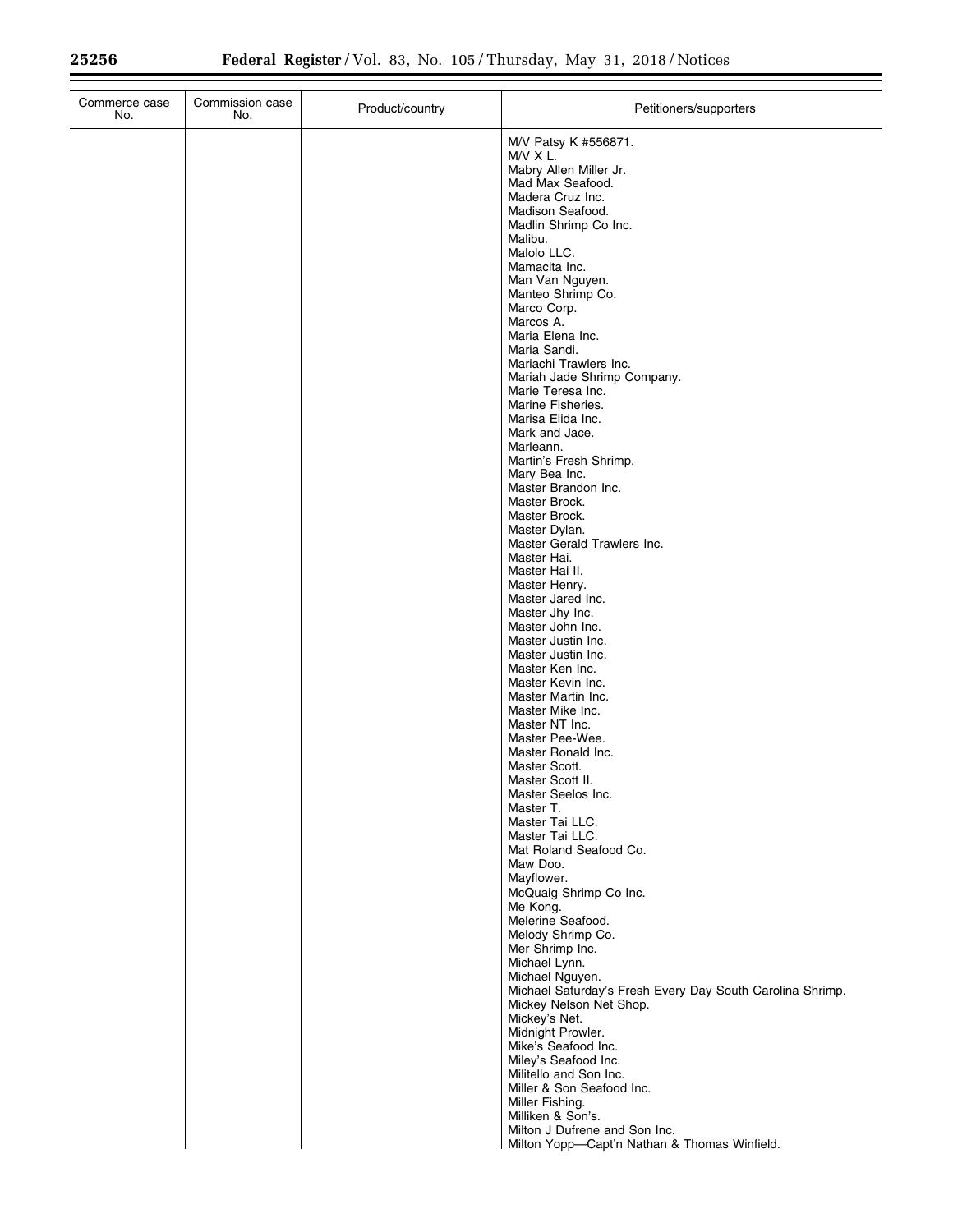| Commerce case<br>No. | Commission case<br>No. | Product/country | Petitioners/supporters                                |
|----------------------|------------------------|-----------------|-------------------------------------------------------|
|                      |                        |                 | Minh & Liem Doan.                                     |
|                      |                        |                 | Mis Quynh Chi II.<br>Miss Adrianna Inc.               |
|                      |                        |                 | Miss Alice Inc.                                       |
|                      |                        |                 | Miss Ann Inc.<br>Miss Ann Inc.                        |
|                      |                        |                 | Miss Ashleigh.                                        |
|                      |                        |                 | Miss Ashleigh Inc.                                    |
|                      |                        |                 | Miss Barbara.<br>Miss Barbara Inc.                    |
|                      |                        |                 | Miss Bernadette A Inc.                                |
|                      |                        |                 | Miss Bertha (M/V).                                    |
|                      |                        |                 | Miss Beverly Kay.<br>Miss Brenda.                     |
|                      |                        |                 | Miss Candace.                                         |
|                      |                        |                 | Miss Candace Nicole Inc.<br>Miss Carla Jean Inc.      |
|                      |                        |                 | Miss Caroline Inc.                                    |
|                      |                        |                 | Miss Carolyn Louise Inc.                              |
|                      |                        |                 | Miss Caylee.<br>Miss Charlotte Inc.                   |
|                      |                        |                 | Miss Christine III.                                   |
|                      |                        |                 | Miss Cleda Jo Inc.                                    |
|                      |                        |                 | Miss Courtney Inc.<br>Miss Courtney Inc.              |
|                      |                        |                 | Miss Cynthia.                                         |
|                      |                        |                 | Miss Danielle Gulf Trawler Inc.<br>Miss Danielle LLC. |
|                      |                        |                 | Miss Dawn.                                            |
|                      |                        |                 | Miss Ellie Inc.                                       |
|                      |                        |                 | Miss Faye LLC.<br>Miss Fina Inc.                      |
|                      |                        |                 | Miss Georgia Inc.                                     |
|                      |                        |                 | Miss Hannah.                                          |
|                      |                        |                 | Miss Hannah Inc.<br>Miss Hazel Inc.                   |
|                      |                        |                 | Miss Hilary Inc.                                      |
|                      |                        |                 | Miss Jennifer Inc.<br>Miss Joanna Inc.                |
|                      |                        |                 | Miss Julia.                                           |
|                      |                        |                 | Miss Kandy Tran LLC.                                  |
|                      |                        |                 | Miss Kandy Tran LLC.<br>Miss Karen.                   |
|                      |                        |                 | Miss Kathi Inc.                                       |
|                      |                        |                 | Miss Kathy.                                           |
|                      |                        |                 | Miss Kaylyn LLC.<br>Miss Khayla.                      |
|                      |                        |                 | Miss Lil.                                             |
|                      |                        |                 | Miss Lillie Inc.<br>Miss Liz Inc.                     |
|                      |                        |                 | Miss Loraine.                                         |
|                      |                        |                 | Miss Loraine Inc.                                     |
|                      |                        |                 | Miss Lori Dawn IV Inc.<br>Miss Lori Dawn V Inc.       |
|                      |                        |                 | Miss Lori Dawn VI Inc.                                |
|                      |                        |                 | Miss Lori Dawn VII Inc.                               |
|                      |                        |                 | Miss Lorie Inc.<br>Miss Luana D Shrimp Co.            |
|                      |                        |                 | Miss Luana D Shrimp Co.                               |
|                      |                        |                 | Miss Madeline Inc.<br>Miss Madison.                   |
|                      |                        |                 | Miss Marie.                                           |
|                      |                        |                 | Miss Marie Inc.                                       |
|                      |                        |                 | Miss Marilyn Louis Inc.<br>Miss Marilyn Louise.       |
|                      |                        |                 | Miss Marilyn Louise Inc.                              |
|                      |                        |                 | Miss Marissa Inc.                                     |
|                      |                        |                 | Miss Martha Inc.<br>Miss Martha Inc.                  |
|                      |                        |                 | Miss Mary T.                                          |
|                      |                        |                 | Miss Myle.                                            |
|                      |                        |                 | Miss Narla.<br>Miss Nicole.                           |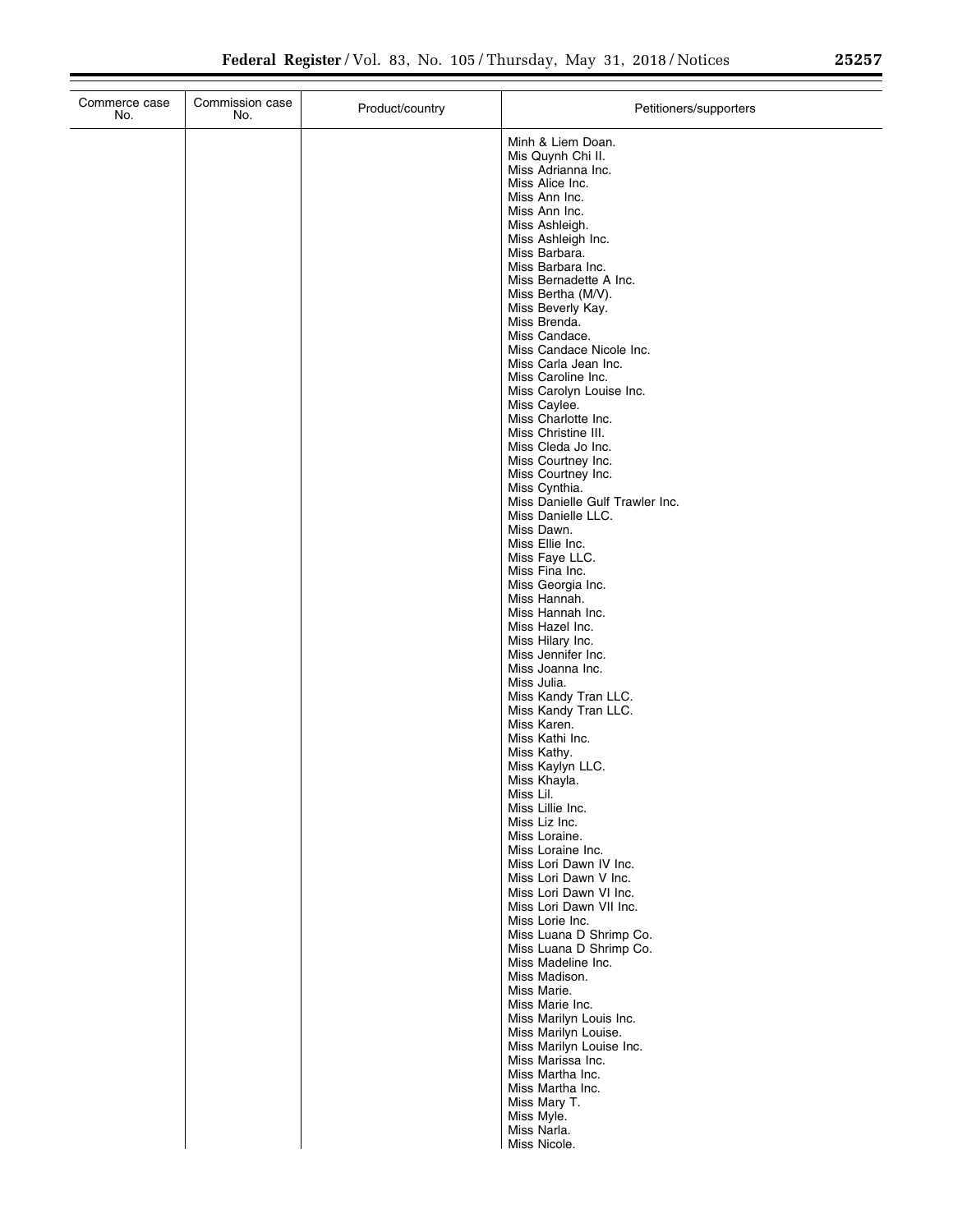| Commerce case<br>No. | Commission case<br>No. | Product/country | Petitioners/supporters                                                                                                                                                                                                                                                                                                                                                                                                                                                                                                                                                                                                                                                                                                                                                                                                                                                                                                                                                                                                                                                         |
|----------------------|------------------------|-----------------|--------------------------------------------------------------------------------------------------------------------------------------------------------------------------------------------------------------------------------------------------------------------------------------------------------------------------------------------------------------------------------------------------------------------------------------------------------------------------------------------------------------------------------------------------------------------------------------------------------------------------------------------------------------------------------------------------------------------------------------------------------------------------------------------------------------------------------------------------------------------------------------------------------------------------------------------------------------------------------------------------------------------------------------------------------------------------------|
|                      |                        |                 | Miss Nicole Inc.<br>Miss Plum Inc.<br>Miss Quynh Anh I.<br>Miss Quynh Anh I LLC.<br>Miss Quynh Anh II LLC.<br>Miss Redemption LLC.<br>Miss Rhianna Inc.<br>Miss Sambath.<br>Miss Sandra II.<br>Miss Sara Ann.<br>Miss Savannah.<br>Miss Savannah II.<br>Miss Soriya.<br>Miss Suzanne.<br>Miss Sylvia.<br>Miss Than.<br>Miss Thom.<br>Miss Thom Inc.<br>Miss Tina Inc.<br>Miss Trinh Trinh.<br>Miss Trisha Inc.<br>Miss Trisha Inc.<br>Miss Verna Inc.<br>Miss Vicki.<br>Miss Victoria Inc.<br>Miss Vivian Inc.<br>Miss WillaDean.<br>Miss Winnie Inc.<br>Miss Yvette Inc.<br>Miss Yvonne.<br>Misty Morn Eat.<br>Misty Star.<br>MJM Seafood Inc.<br>M'M Shrimp Co Inc.<br>Mom & Dad Inc.<br>Mona-Dianne Seafood.<br>Montha Sok and Tan No Le.<br>Moon River Inc.<br>Moon Tillett Fish Co Inc.<br>Moonlight.<br>Moonlight Mfg.<br>Moore Trawlers Inc.<br>Morgan Creek Seafood.<br>Morgan Rae Inc.<br>Morning Star.<br>Morrison Seafood.<br>Mother Cabrini.<br>Mother Teresa Inc.<br>Mr & Mrs Inc.<br>Mr & Mrs Inc.<br>Mr Coolly.<br>Mr Fox.<br>Mr Fox.<br>Mr G.<br>Mr Gaget LLC. |
|                      |                        |                 | Mr Henry.                                                                                                                                                                                                                                                                                                                                                                                                                                                                                                                                                                                                                                                                                                                                                                                                                                                                                                                                                                                                                                                                      |
|                      |                        |                 | Mr Natural Inc.<br>Mr Neil.<br>Mr Phil T Inc.<br>Mr Sea Inc.<br>Mr Verdin Inc.<br>Mr Williams.<br>Mrs Judy Too.<br>Mrs Tina Lan Inc.<br>Ms Alva Inc.<br>Ms An.<br>My Angel II.                                                                                                                                                                                                                                                                                                                                                                                                                                                                                                                                                                                                                                                                                                                                                                                                                                                                                                 |
|                      |                        |                 | My Blues.<br>My Dad Whitney Inc.<br>My Girls LLC.<br>My Thi Tran Inc.<br>My Three Sons Inc.<br>My V Le Inc.                                                                                                                                                                                                                                                                                                                                                                                                                                                                                                                                                                                                                                                                                                                                                                                                                                                                                                                                                                    |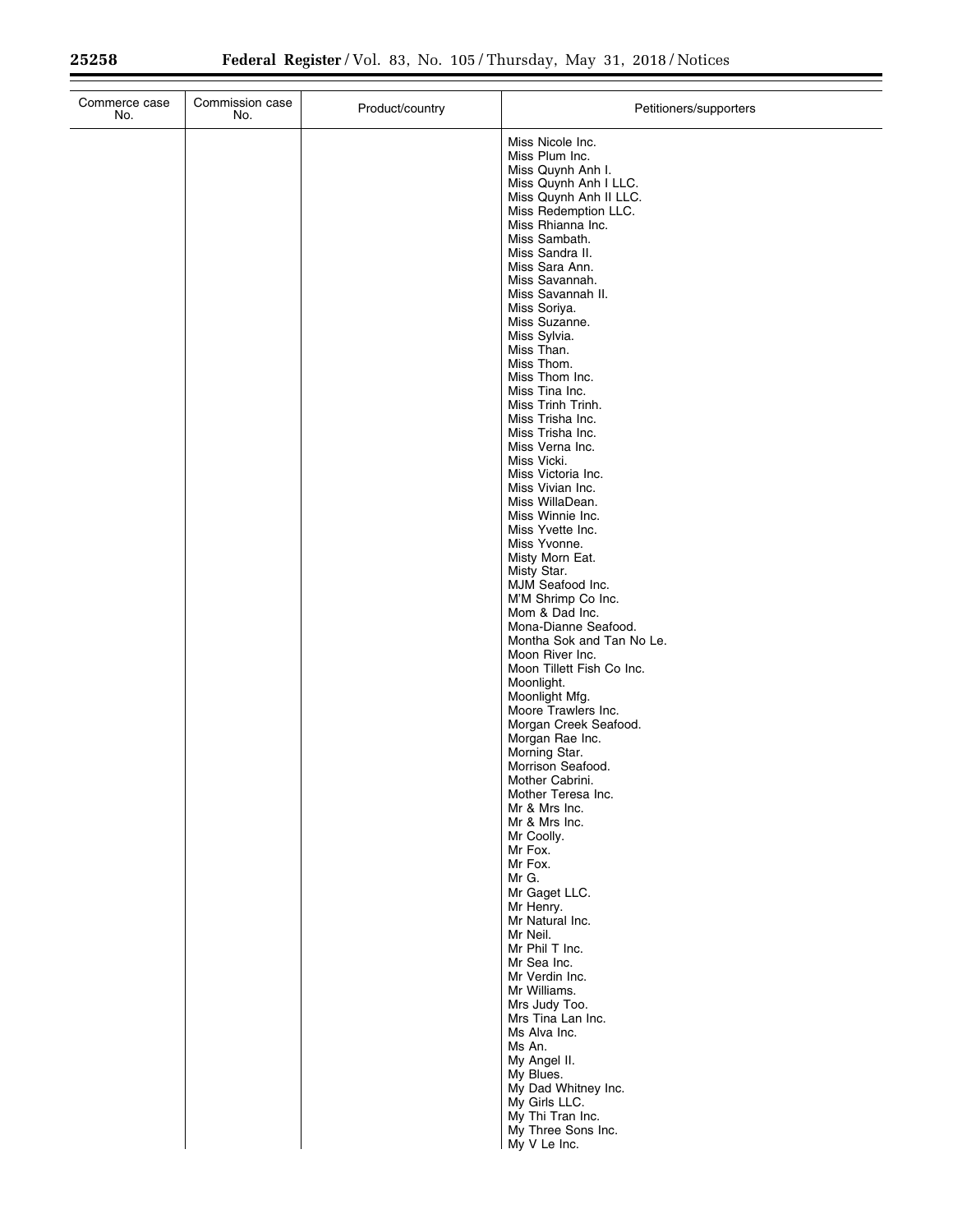| No.           | Commission case<br>No. | Product/country | Petitioners/supporters                                                                                                                                                                                                                                                                                                                                                                                                                                                                                                                                                                                                                                                                                                                                                                                                                                                                                                                                                                                                                                                                                                          |
|---------------|------------------------|-----------------|---------------------------------------------------------------------------------------------------------------------------------------------------------------------------------------------------------------------------------------------------------------------------------------------------------------------------------------------------------------------------------------------------------------------------------------------------------------------------------------------------------------------------------------------------------------------------------------------------------------------------------------------------------------------------------------------------------------------------------------------------------------------------------------------------------------------------------------------------------------------------------------------------------------------------------------------------------------------------------------------------------------------------------------------------------------------------------------------------------------------------------|
| Commerce case |                        |                 | My-Le Thi Nguyen.<br>Myron A Smith Inc.<br>Nancy Joy.<br>Nancy Joy Inc.<br>Nancy Joy Inc.<br>Nanny Granny Inc.<br>Nanny Kat Seafood LLC.<br>Napolean Seafoods.<br>Napoleon II.<br>Napoleon Seafood.<br>Napoleon SF.<br>Naquin's Seafood.<br>Nautilus LLC.<br>Nelma Y Lane.<br>Nelson and Son.<br>Nelson Trawlers Inc.<br>Nelson's Quality Shrimp Company.<br>Nevgulmarco Co Inc.<br>New Deal Comm Fishing.<br>New Way Inc.<br>Nguyen Day Van.<br>Nguyen Express.<br>Nguyen Int'l Enterprises Inc.<br>Nguyen Shipping Inc.<br>NHU UYEN.<br>Night Moves of Cut Off Inc.<br>Night Shift LLC.<br>Night Star.<br>North Point Trawlers Inc.<br>North Point Trawlers Inc.<br>Nuestra Cruz Inc.<br>Nunez Seafood.<br>Oasis.<br>Ocean Bird Inc.<br>Ocean Breeze Inc.<br>Ocean Breeze Inc.<br>Ocean City Corp.<br>Ocean Emperor Inc.<br>Ocean Harvest Wholesale Inc.<br>Ocean Pride Seafood Inc.<br>Ocean Seafood.<br>Ocean Select Seafood LLC.<br>Ocean Springs Seafood Market Inc.<br>Ocean Wind Inc.<br>Oceanica Cruz Inc.<br>Odin LLC.<br>Old Maw Inc.<br>Ole Holbrook's Fresh Fish Market LLC.<br>Ole Nelle.<br>One Stop Bait & Ice. |
|               |                        |                 | Open Sea Inc.<br>Orage Enterprises Inc.<br>Orn Roeum Shrimping.<br>Otis Cantrelle Jr.                                                                                                                                                                                                                                                                                                                                                                                                                                                                                                                                                                                                                                                                                                                                                                                                                                                                                                                                                                                                                                           |
|               |                        |                 | Otis M Lee Jr.<br>Owens Shrimping.<br>Palmetto Seafood Inc.<br>Papa Rod Inc.<br>Papa T.<br>Pappy Inc.<br>Pappy's Gold.<br>Parfait Enterprises Inc.<br>Paris/Asia.                                                                                                                                                                                                                                                                                                                                                                                                                                                                                                                                                                                                                                                                                                                                                                                                                                                                                                                                                               |
|               |                        |                 | Parramore Inc.<br>Parrish Shrimping Inc.<br>Pascagoula Ice & Freezer Co Inc.<br>Pat-Lin Enterprises Inc.<br>Patricia Foret.<br>Patrick Sutton Inc.<br>Patty Trish Inc.<br>Paul Piazza and Son Inc.<br>Paw Paw Allen.<br>Dow Dow Drido Inc.                                                                                                                                                                                                                                                                                                                                                                                                                                                                                                                                                                                                                                                                                                                                                                                                                                                                                      |

Paw Paw Allen. Paw Paw Pride Inc.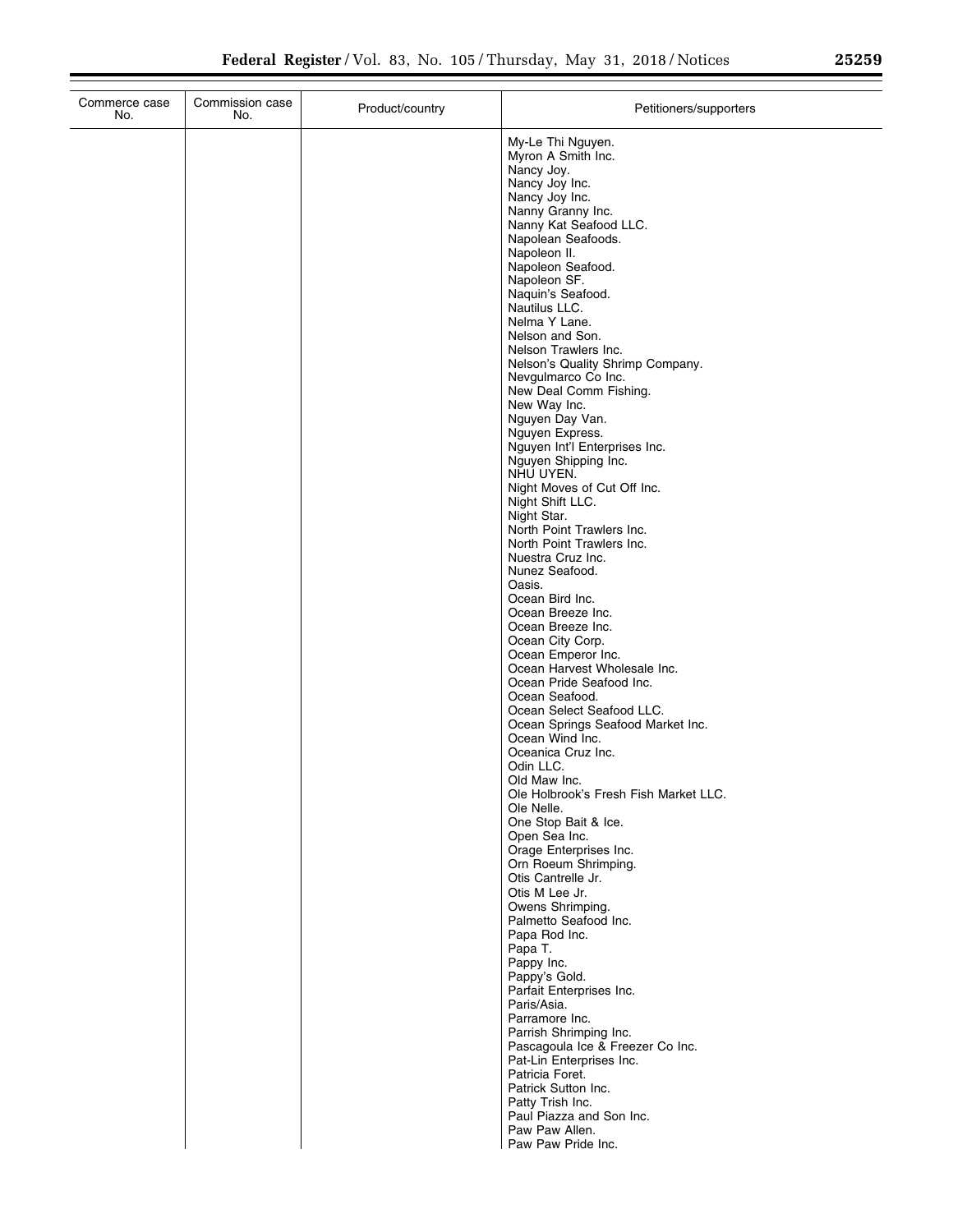| Commerce case<br>No. | Commission case<br>No. | Product/country | Petitioners/supporters                                                                                                                                                                                                                                                                                                                                                                                                                                                                                                                                                                                                                                                                                                                                                                                                                                                                                                                                                                                                                                                                                                                                                                                                                                                                                                                                                                                                                            |
|----------------------|------------------------|-----------------|---------------------------------------------------------------------------------------------------------------------------------------------------------------------------------------------------------------------------------------------------------------------------------------------------------------------------------------------------------------------------------------------------------------------------------------------------------------------------------------------------------------------------------------------------------------------------------------------------------------------------------------------------------------------------------------------------------------------------------------------------------------------------------------------------------------------------------------------------------------------------------------------------------------------------------------------------------------------------------------------------------------------------------------------------------------------------------------------------------------------------------------------------------------------------------------------------------------------------------------------------------------------------------------------------------------------------------------------------------------------------------------------------------------------------------------------------|
|                      |                        |                 | Pearl Inc dba Indian Ridge Shrimp Co.<br>Pei Gratia Inc.<br>Pelican Point Seafood Inc.<br>Penny V LLC.<br>Perlita Inc.<br>Perseverance I LLC.<br>Pete & Queenie Inc.<br>Phat Le and Le Tran.<br>Phi Long Inc.<br>Phi-Ho LLC.<br>Pip's Place Marina Inc.<br>Plaisance Trawlers Inc.<br>Plata Cruz Inc.<br>Poc-Tal Trawlers Inc.<br>Pointe-Aux-Chene Marina.<br>Pontchautrain Blue Crab.<br>Pony Express.<br>Poppee.<br>Poppy's Pride Seafood.<br>Port Bolivar Fisheries Inc.<br>Port Marine Supplies.<br>Port Royal Seafood Inc.<br>Poteet Seafood Co Inc.<br>Potter Boats Inc.<br>Price Seafood Inc.<br>Prince of Tides.<br>Princess Ashley Inc.<br>Princess Celine Inc.<br>Princess Cindy Inc.<br>Princess Lorie LLC.<br>Princess Mary Inc.<br>Prosperity.<br>PT Fisheries Inc.<br>Punch's Seafood Mkt.<br>Purata Trawlers Inc.<br>Pursuer Inc.<br>Quality Seafood.<br>Quang Minh II Inc.<br>Queen Lily Inc.<br>Queen Mary.<br>Queen Mary Inc.<br>Quinta Cruz Inc.<br>Quoc Bao Inc.<br>Quynh NHU Inc.<br>Quynh Nhu Inc.<br>R & J Inc.<br>R & K Fisheries LLC.<br>R & L Shrimp Inc.<br>R & P Fisheries.<br>R & R Bait/Seafood.<br>R & S Shrimping.<br>R & T Atocha LLC.<br>R&D Seafood.<br>R&K Fisheries LLC.<br>R&R Seafood.<br>RA Lesso Brokerage Co Inc.<br>RA Lesso Seafood Co Inc.<br>Rachel-Jade.<br>Ralph Lee Thomas Jr.<br>Ralph W Jones.<br>Ramblin Man Inc.<br>Ranchero Trawlers Inc.<br>Randall J Pinell Inc.<br>Randall J Pinell Inc. |
|                      |                        |                 | Randall K and Melissa B Richard.<br>Randall Pinell.<br>Randy Boy Inc.<br>Randy Boy Inc.<br>Rang Dong.<br>Raul L Castellanos.<br>Raul's Seafood.<br>Raul's Seafood.                                                                                                                                                                                                                                                                                                                                                                                                                                                                                                                                                                                                                                                                                                                                                                                                                                                                                                                                                                                                                                                                                                                                                                                                                                                                                |
|                      |                        |                 | Rayda Cheramie Inc.                                                                                                                                                                                                                                                                                                                                                                                                                                                                                                                                                                                                                                                                                                                                                                                                                                                                                                                                                                                                                                                                                                                                                                                                                                                                                                                                                                                                                               |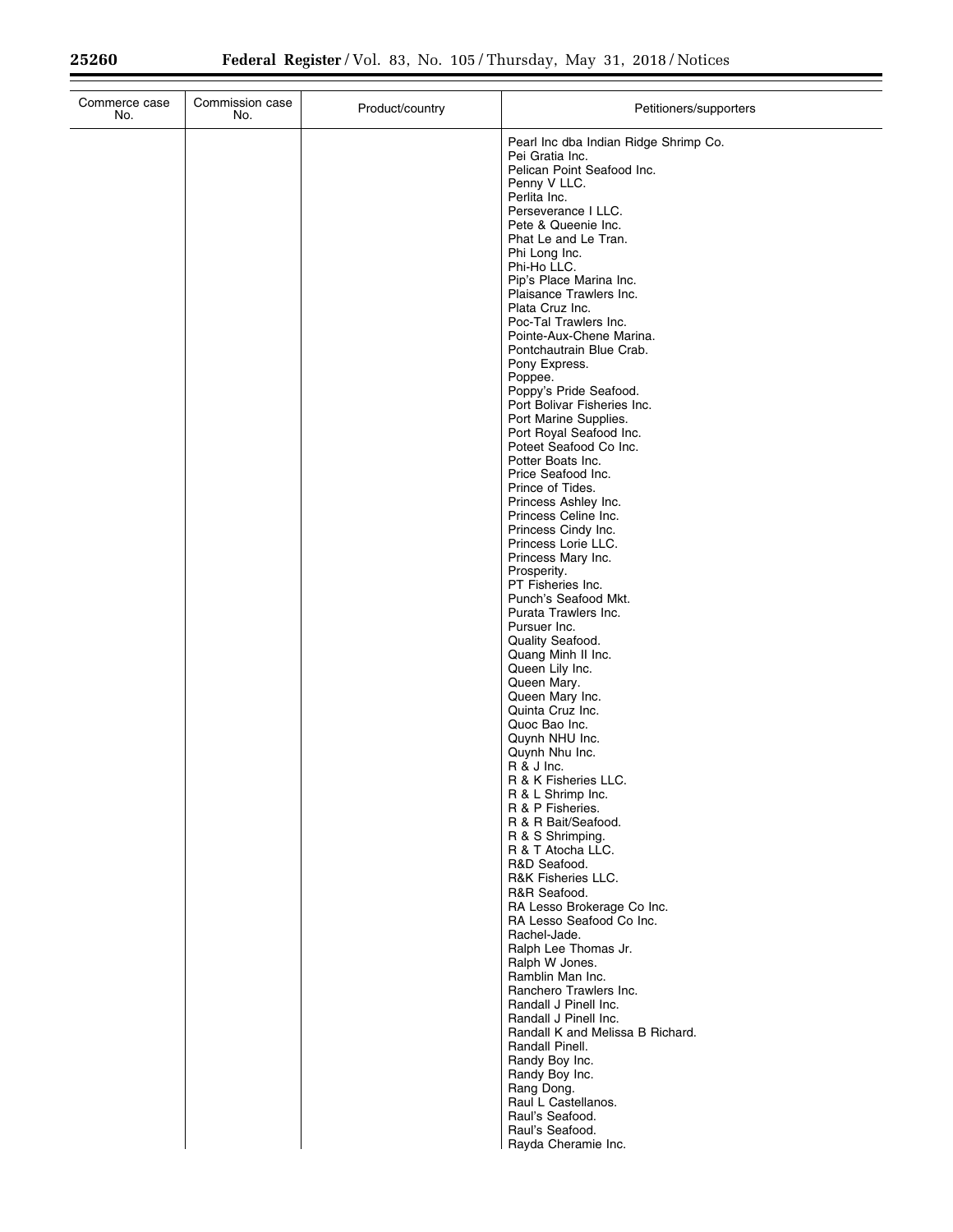| Commerce case<br>No. | Commission case<br>No. | Product/country | Petitioners/supporters                                 |
|----------------------|------------------------|-----------------|--------------------------------------------------------|
|                      |                        |                 | Raymond LeBouef.                                       |
|                      |                        |                 | RCP Seafood I II III.                                  |
|                      |                        |                 | RDR Shrimp Inc.                                        |
|                      |                        |                 | Reagan's Seafood.<br>Rebecca Shrimp Co Inc.            |
|                      |                        |                 | Rebel Seafood.                                         |
|                      |                        |                 | Regulus.                                               |
|                      |                        |                 | Rejimi Inc.                                            |
|                      |                        |                 | Reno's Sea Food.                                       |
|                      |                        |                 | Res Vessel.<br>Reves Trawlers Inc.                     |
|                      |                        |                 | Rick's Seafood Inc.                                    |
|                      |                        |                 | Ricky B LLC.                                           |
|                      |                        |                 | Ricky G Inc.<br>Riffle Seafood.                        |
|                      |                        |                 | Rigolets Bait & Seafood LLC.                           |
|                      |                        |                 | Riverside Bait & Tackle.                               |
|                      |                        |                 | RJ's.                                                  |
|                      |                        |                 | Roatex Ent Inc.<br>Robanie C Inc.                      |
|                      |                        |                 | Robanie C Inc.                                         |
|                      |                        |                 | Robanie C Inc.                                         |
|                      |                        |                 | Robert E Landry.                                       |
|                      |                        |                 | Robert H Schrimpf.<br>Robert Johnson.                  |
|                      |                        |                 | Robert Keenan Seafood.                                 |
|                      |                        |                 | Robert Upton or Terry Upton.                           |
|                      |                        |                 | Robert White Seafood.                                  |
|                      |                        |                 | Rockin Robbin Fishing Boat Inc.<br>Rodney Hereford Jr. |
|                      |                        |                 | Rodney Hereford Sr.                                    |
|                      |                        |                 | Rodney Hereford Sr.                                    |
|                      |                        |                 | Roger Blanchard Inc.<br>Rolling On Inc.                |
|                      |                        |                 | Romo Inc.                                              |
|                      |                        |                 | Ronald Louis Anderson Jr.                              |
|                      |                        |                 | Rosa Marie Inc.<br>Rose Island Seafood.                |
|                      |                        |                 | RPM Enterprises LLC.                                   |
|                      |                        |                 | Rubi Cruz Inc.                                         |
|                      |                        |                 | Ruf-N-Redy Inc.                                        |
|                      |                        |                 | Ruttley Boys Inc.<br>Sadie D Seafood.                  |
|                      |                        |                 | Safe Harbour Seafood Inc.                              |
|                      |                        |                 | Salina Cruz Inc.                                       |
|                      |                        |                 | Sally Kim III.                                         |
|                      |                        |                 | Sally Kim IV.<br>Sam Snodgrass & Co.                   |
|                      |                        |                 | Samaira Inc.                                           |
|                      |                        |                 | San Dia.                                               |
|                      |                        |                 | Sand Dollar Inc.<br>Sandy N.                           |
|                      |                        |                 | Sandy O Inc.                                           |
|                      |                        |                 | Santa Fe Cruz Inc.                                     |
|                      |                        |                 | Santa Maria I Inc.                                     |
|                      |                        |                 | Santa Maria II.<br>Santa Monica Inc.                   |
|                      |                        |                 | Scavanger.                                             |
|                      |                        |                 | Scooby Inc.                                            |
|                      |                        |                 | Scooby Inc.<br>Scottie and Juliette Dufrene.           |
|                      |                        |                 | Scottie and Juliette Dufrene.                          |
|                      |                        |                 | Sea Angel.                                             |
|                      |                        |                 | Sea Angel Inc.                                         |
|                      |                        |                 | Sea Bastion Inc.<br>Sea Drifter Inc.                   |
|                      |                        |                 | Sea Durbin Inc.                                        |
|                      |                        |                 | Sea Eagle.                                             |
|                      |                        |                 | Sea Eagle Fisheries Inc.                               |
|                      |                        |                 | Sea Frontier Inc.<br>Sea Gold Inc.                     |
|                      |                        |                 | Sea Gulf Fisheries Inc.                                |
|                      |                        |                 | Sea Gypsy Inc.                                         |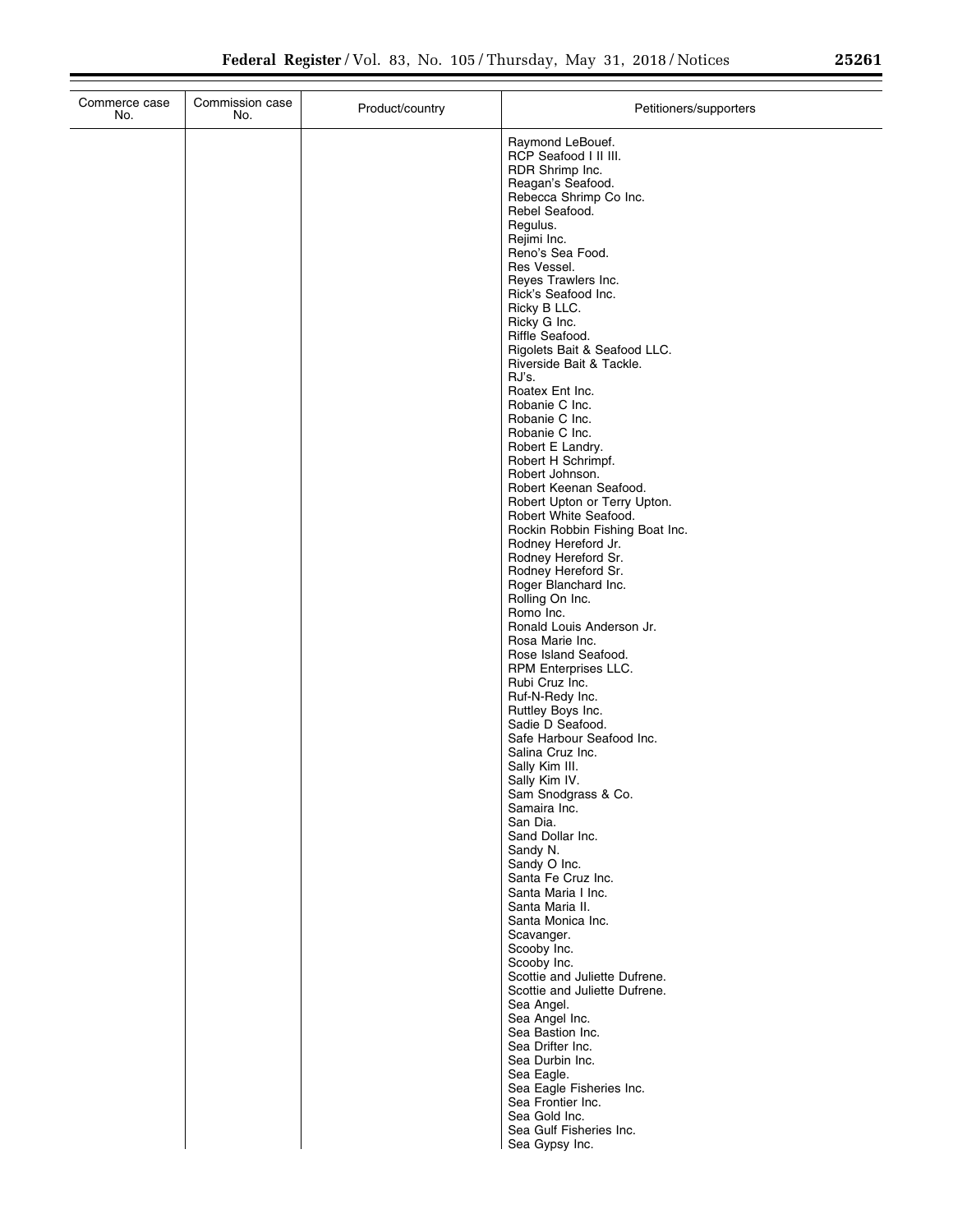| Commerce case<br>No. | Commission case<br>No. | Product/country | Petitioners/supporters                                                                                                                                                                                                                                                                                                                                                                                                                                                                                                                                                                                                                                                                                                                                                                                                                                                                                                                                                                                                                                                                                                                                                                                                                                                                                                                                                                                                                                                               |
|----------------------|------------------------|-----------------|--------------------------------------------------------------------------------------------------------------------------------------------------------------------------------------------------------------------------------------------------------------------------------------------------------------------------------------------------------------------------------------------------------------------------------------------------------------------------------------------------------------------------------------------------------------------------------------------------------------------------------------------------------------------------------------------------------------------------------------------------------------------------------------------------------------------------------------------------------------------------------------------------------------------------------------------------------------------------------------------------------------------------------------------------------------------------------------------------------------------------------------------------------------------------------------------------------------------------------------------------------------------------------------------------------------------------------------------------------------------------------------------------------------------------------------------------------------------------------------|
|                      |                        |                 | Sea Hawk I Inc.<br>Sea Horse Fisheries.<br>Sea Horse Fisheries Inc.<br>Sea King Inc.<br>Sea Pearl Seafood Company Inc.<br>Sea Queen IV.<br>Sea Trawlers Inc.<br>Sea World.<br>Seabrook Seafood Inc.<br>Seabrook Seafood Inc.<br>Seafood & Us Inc.<br>Seaman's Magic Inc.<br>Seaman's Magic Inc.<br>Seaside Seafood Inc.<br>Seaweed 2000.<br>Seawolf Seafood.<br>Second Generation Seafood.<br>Shark Co Seafood Inter Inc.<br>Sharon-Ali Michelle Inc.<br>Shelby & Barbara Seafood.<br>Shelby & Barbara Seafood.<br>Shelia Marie LLC.<br>Shell Creek Seafood Inc.<br>Shirley Elaine.<br>Shirley Girl LLC.<br>Shrimp Boat Patrice.<br>Shrimp Boating Inc.<br>Shrimp Express.<br>Shrimp Man.<br>Shrimp Networks Inc.<br>Shrimp Trawler.<br>Shrimper.<br>Shrimper.<br>Shrimpy's.<br>Si Ky Lan Inc.<br>Si Ky Lan Inc.<br>Si Ky Lan Inc.<br>Sidney Fisheries Inc.<br>Silver Fox.<br>Silver Fox LLC.<br>Simon.<br>Sims Shrimping.<br>Skip Toomer Inc.<br>Skip Toomer Inc.<br>Skyla Marie Inc.<br>Smith & Sons Seafood Inc.<br>Snowdrift.<br>Snowdrift.<br>Sochenda.<br>Soeung Phat.<br>Son T Le Inc.<br>Son's Pride Inc.<br>Sophie Marie Inc.<br>Soul Mama Inc.<br>Souther Obsession Inc.<br>Southern Lady.<br>Southern Nightmare Inc.<br>Southern Star.<br>Southshore Seafood.<br>Spencers Seafood.<br>Sprig Co Inc.<br>St Anthony Inc.<br>St Daniel Phillip Inc.<br>St Dominic.<br>St Joseph.<br>St Joseph.<br>St Joseph II Inc.<br>St Joseph III Inc.<br>St Joseph IV Inc.<br>St Martin. |
|                      |                        |                 | St Martyrs VN.<br>St Mary Seafood.<br>St Mary Seven.                                                                                                                                                                                                                                                                                                                                                                                                                                                                                                                                                                                                                                                                                                                                                                                                                                                                                                                                                                                                                                                                                                                                                                                                                                                                                                                                                                                                                                 |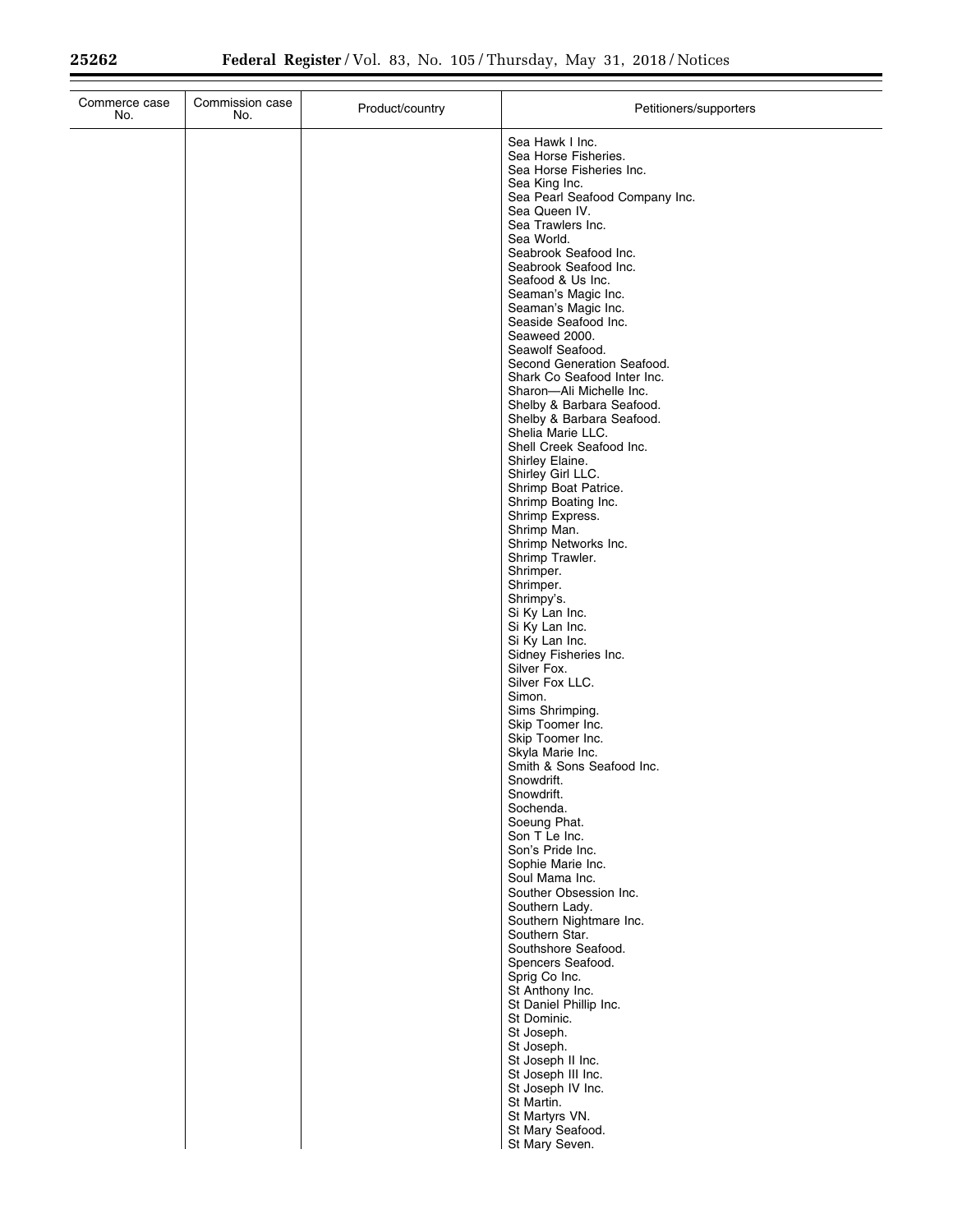| St Mary Tai.<br>St Michael Fuel & Ice Inc.<br>St Michael's Ice & Fuel.<br>St Peter.<br>St Peter 550775.<br>St Teresa Inc.<br>St Vincent Andrew Inc.<br>St Vincent Gulf Shrimp Inc.<br>St Vincent One B.<br>St Vincent One B Inc.<br>St Vincent SF.<br>St Vincent Sfd Inc.<br>Start Young Inc.<br>Steamboat Bills Seafood.<br>Stella Mestre Inc.<br>Stephen Dantin Jr.<br>Stephney's Seafood.<br>Stipelcovich Marine Wks.<br>Stone-Co Farms LP.<br>Stone-Co Farms LP.<br>Stormy Sean Inc.<br>Stormy Seas Inc.<br>Sun Star Inc.<br>Sun Swift Inc.<br>Sunshine.<br>Super Coon Inc.<br>Super Cooper Inc.<br>Swamp Irish Inc.<br>Sylvan P Racine Jr-Capt Romain.<br>T & T Seafood.<br>T Brothers.<br>T Cvitanovich Seafood LLC.<br>Ta Do.<br>Ta T Vo Inc.<br>Ta T Vo Inc.<br>Tana Inc.<br>Tanya Lea Inc.<br>Tanya Lea Inc.<br>Tanya Lea Inc.<br>Tasha Lou.<br>T-Brown Inc.<br>Tee Frank Inc.<br>Tee Tigre Inc.<br>Tercera Cruz Inc.<br>Terrebonne Seafood Inc.<br>Terri Monica.<br>Terry Luke Corp.<br>Terry Luke Corp.<br>Terry Luke Corp.<br>Terry Lynn Inc.<br>Te-Sam Inc.<br>Texas 1 Inc.<br>Texas 18 Inc.<br>Texas Lady Inc.<br>Texas Pack Inc.<br>Tex-Mex Cold Storage Inc.<br>Tex-Mex Cold Storage Inc.<br>Thai & Tran Inc.<br>Thai Bao Inc.<br>Thanh Phong.<br>The Boat Phat Tai.<br>The Fishermans Dock.<br>The Last One.<br>The Light House Bait & Seafood Shack LLC.<br>The Mayporter Inc.<br>The NGO.<br>The Seafood Shed.<br>Thelma J Inc.<br>Theresa Seafood Inc.<br>Third Tower Inc.<br>Thomas Winfield-Capt Nathan.<br>Thompson Bros.<br>Three C's. | Commerce case<br>No. | Commission case<br>No. | Product/country | Petitioners/supporters |
|----------------------------------------------------------------------------------------------------------------------------------------------------------------------------------------------------------------------------------------------------------------------------------------------------------------------------------------------------------------------------------------------------------------------------------------------------------------------------------------------------------------------------------------------------------------------------------------------------------------------------------------------------------------------------------------------------------------------------------------------------------------------------------------------------------------------------------------------------------------------------------------------------------------------------------------------------------------------------------------------------------------------------------------------------------------------------------------------------------------------------------------------------------------------------------------------------------------------------------------------------------------------------------------------------------------------------------------------------------------------------------------------------------------------------------------------------------------------------------------------------------------------------------------------------------------|----------------------|------------------------|-----------------|------------------------|
|                                                                                                                                                                                                                                                                                                                                                                                                                                                                                                                                                                                                                                                                                                                                                                                                                                                                                                                                                                                                                                                                                                                                                                                                                                                                                                                                                                                                                                                                                                                                                                |                      |                        |                 |                        |
|                                                                                                                                                                                                                                                                                                                                                                                                                                                                                                                                                                                                                                                                                                                                                                                                                                                                                                                                                                                                                                                                                                                                                                                                                                                                                                                                                                                                                                                                                                                                                                |                      |                        |                 |                        |
|                                                                                                                                                                                                                                                                                                                                                                                                                                                                                                                                                                                                                                                                                                                                                                                                                                                                                                                                                                                                                                                                                                                                                                                                                                                                                                                                                                                                                                                                                                                                                                |                      |                        |                 |                        |
|                                                                                                                                                                                                                                                                                                                                                                                                                                                                                                                                                                                                                                                                                                                                                                                                                                                                                                                                                                                                                                                                                                                                                                                                                                                                                                                                                                                                                                                                                                                                                                |                      |                        |                 |                        |
|                                                                                                                                                                                                                                                                                                                                                                                                                                                                                                                                                                                                                                                                                                                                                                                                                                                                                                                                                                                                                                                                                                                                                                                                                                                                                                                                                                                                                                                                                                                                                                |                      |                        |                 |                        |
|                                                                                                                                                                                                                                                                                                                                                                                                                                                                                                                                                                                                                                                                                                                                                                                                                                                                                                                                                                                                                                                                                                                                                                                                                                                                                                                                                                                                                                                                                                                                                                |                      |                        |                 |                        |
|                                                                                                                                                                                                                                                                                                                                                                                                                                                                                                                                                                                                                                                                                                                                                                                                                                                                                                                                                                                                                                                                                                                                                                                                                                                                                                                                                                                                                                                                                                                                                                |                      |                        |                 |                        |
|                                                                                                                                                                                                                                                                                                                                                                                                                                                                                                                                                                                                                                                                                                                                                                                                                                                                                                                                                                                                                                                                                                                                                                                                                                                                                                                                                                                                                                                                                                                                                                |                      |                        |                 |                        |
|                                                                                                                                                                                                                                                                                                                                                                                                                                                                                                                                                                                                                                                                                                                                                                                                                                                                                                                                                                                                                                                                                                                                                                                                                                                                                                                                                                                                                                                                                                                                                                |                      |                        |                 |                        |
|                                                                                                                                                                                                                                                                                                                                                                                                                                                                                                                                                                                                                                                                                                                                                                                                                                                                                                                                                                                                                                                                                                                                                                                                                                                                                                                                                                                                                                                                                                                                                                |                      |                        |                 |                        |
|                                                                                                                                                                                                                                                                                                                                                                                                                                                                                                                                                                                                                                                                                                                                                                                                                                                                                                                                                                                                                                                                                                                                                                                                                                                                                                                                                                                                                                                                                                                                                                |                      |                        |                 |                        |
|                                                                                                                                                                                                                                                                                                                                                                                                                                                                                                                                                                                                                                                                                                                                                                                                                                                                                                                                                                                                                                                                                                                                                                                                                                                                                                                                                                                                                                                                                                                                                                |                      |                        |                 |                        |
|                                                                                                                                                                                                                                                                                                                                                                                                                                                                                                                                                                                                                                                                                                                                                                                                                                                                                                                                                                                                                                                                                                                                                                                                                                                                                                                                                                                                                                                                                                                                                                |                      |                        |                 |                        |
|                                                                                                                                                                                                                                                                                                                                                                                                                                                                                                                                                                                                                                                                                                                                                                                                                                                                                                                                                                                                                                                                                                                                                                                                                                                                                                                                                                                                                                                                                                                                                                |                      |                        |                 |                        |
|                                                                                                                                                                                                                                                                                                                                                                                                                                                                                                                                                                                                                                                                                                                                                                                                                                                                                                                                                                                                                                                                                                                                                                                                                                                                                                                                                                                                                                                                                                                                                                |                      |                        |                 |                        |
|                                                                                                                                                                                                                                                                                                                                                                                                                                                                                                                                                                                                                                                                                                                                                                                                                                                                                                                                                                                                                                                                                                                                                                                                                                                                                                                                                                                                                                                                                                                                                                |                      |                        |                 |                        |
|                                                                                                                                                                                                                                                                                                                                                                                                                                                                                                                                                                                                                                                                                                                                                                                                                                                                                                                                                                                                                                                                                                                                                                                                                                                                                                                                                                                                                                                                                                                                                                |                      |                        |                 |                        |
|                                                                                                                                                                                                                                                                                                                                                                                                                                                                                                                                                                                                                                                                                                                                                                                                                                                                                                                                                                                                                                                                                                                                                                                                                                                                                                                                                                                                                                                                                                                                                                |                      |                        |                 |                        |
|                                                                                                                                                                                                                                                                                                                                                                                                                                                                                                                                                                                                                                                                                                                                                                                                                                                                                                                                                                                                                                                                                                                                                                                                                                                                                                                                                                                                                                                                                                                                                                |                      |                        |                 |                        |
|                                                                                                                                                                                                                                                                                                                                                                                                                                                                                                                                                                                                                                                                                                                                                                                                                                                                                                                                                                                                                                                                                                                                                                                                                                                                                                                                                                                                                                                                                                                                                                |                      |                        |                 |                        |
|                                                                                                                                                                                                                                                                                                                                                                                                                                                                                                                                                                                                                                                                                                                                                                                                                                                                                                                                                                                                                                                                                                                                                                                                                                                                                                                                                                                                                                                                                                                                                                |                      |                        |                 |                        |
|                                                                                                                                                                                                                                                                                                                                                                                                                                                                                                                                                                                                                                                                                                                                                                                                                                                                                                                                                                                                                                                                                                                                                                                                                                                                                                                                                                                                                                                                                                                                                                |                      |                        |                 |                        |
|                                                                                                                                                                                                                                                                                                                                                                                                                                                                                                                                                                                                                                                                                                                                                                                                                                                                                                                                                                                                                                                                                                                                                                                                                                                                                                                                                                                                                                                                                                                                                                |                      |                        |                 |                        |
|                                                                                                                                                                                                                                                                                                                                                                                                                                                                                                                                                                                                                                                                                                                                                                                                                                                                                                                                                                                                                                                                                                                                                                                                                                                                                                                                                                                                                                                                                                                                                                |                      |                        |                 |                        |
|                                                                                                                                                                                                                                                                                                                                                                                                                                                                                                                                                                                                                                                                                                                                                                                                                                                                                                                                                                                                                                                                                                                                                                                                                                                                                                                                                                                                                                                                                                                                                                |                      |                        |                 |                        |
|                                                                                                                                                                                                                                                                                                                                                                                                                                                                                                                                                                                                                                                                                                                                                                                                                                                                                                                                                                                                                                                                                                                                                                                                                                                                                                                                                                                                                                                                                                                                                                |                      |                        |                 |                        |
|                                                                                                                                                                                                                                                                                                                                                                                                                                                                                                                                                                                                                                                                                                                                                                                                                                                                                                                                                                                                                                                                                                                                                                                                                                                                                                                                                                                                                                                                                                                                                                |                      |                        |                 |                        |
|                                                                                                                                                                                                                                                                                                                                                                                                                                                                                                                                                                                                                                                                                                                                                                                                                                                                                                                                                                                                                                                                                                                                                                                                                                                                                                                                                                                                                                                                                                                                                                |                      |                        |                 |                        |
|                                                                                                                                                                                                                                                                                                                                                                                                                                                                                                                                                                                                                                                                                                                                                                                                                                                                                                                                                                                                                                                                                                                                                                                                                                                                                                                                                                                                                                                                                                                                                                |                      |                        |                 |                        |
|                                                                                                                                                                                                                                                                                                                                                                                                                                                                                                                                                                                                                                                                                                                                                                                                                                                                                                                                                                                                                                                                                                                                                                                                                                                                                                                                                                                                                                                                                                                                                                |                      |                        |                 |                        |
|                                                                                                                                                                                                                                                                                                                                                                                                                                                                                                                                                                                                                                                                                                                                                                                                                                                                                                                                                                                                                                                                                                                                                                                                                                                                                                                                                                                                                                                                                                                                                                |                      |                        |                 |                        |
|                                                                                                                                                                                                                                                                                                                                                                                                                                                                                                                                                                                                                                                                                                                                                                                                                                                                                                                                                                                                                                                                                                                                                                                                                                                                                                                                                                                                                                                                                                                                                                |                      |                        |                 |                        |
|                                                                                                                                                                                                                                                                                                                                                                                                                                                                                                                                                                                                                                                                                                                                                                                                                                                                                                                                                                                                                                                                                                                                                                                                                                                                                                                                                                                                                                                                                                                                                                |                      |                        |                 |                        |
|                                                                                                                                                                                                                                                                                                                                                                                                                                                                                                                                                                                                                                                                                                                                                                                                                                                                                                                                                                                                                                                                                                                                                                                                                                                                                                                                                                                                                                                                                                                                                                |                      |                        |                 |                        |
|                                                                                                                                                                                                                                                                                                                                                                                                                                                                                                                                                                                                                                                                                                                                                                                                                                                                                                                                                                                                                                                                                                                                                                                                                                                                                                                                                                                                                                                                                                                                                                |                      |                        |                 |                        |
|                                                                                                                                                                                                                                                                                                                                                                                                                                                                                                                                                                                                                                                                                                                                                                                                                                                                                                                                                                                                                                                                                                                                                                                                                                                                                                                                                                                                                                                                                                                                                                |                      |                        |                 |                        |
|                                                                                                                                                                                                                                                                                                                                                                                                                                                                                                                                                                                                                                                                                                                                                                                                                                                                                                                                                                                                                                                                                                                                                                                                                                                                                                                                                                                                                                                                                                                                                                |                      |                        |                 |                        |
|                                                                                                                                                                                                                                                                                                                                                                                                                                                                                                                                                                                                                                                                                                                                                                                                                                                                                                                                                                                                                                                                                                                                                                                                                                                                                                                                                                                                                                                                                                                                                                |                      |                        |                 |                        |
|                                                                                                                                                                                                                                                                                                                                                                                                                                                                                                                                                                                                                                                                                                                                                                                                                                                                                                                                                                                                                                                                                                                                                                                                                                                                                                                                                                                                                                                                                                                                                                |                      |                        |                 |                        |
|                                                                                                                                                                                                                                                                                                                                                                                                                                                                                                                                                                                                                                                                                                                                                                                                                                                                                                                                                                                                                                                                                                                                                                                                                                                                                                                                                                                                                                                                                                                                                                |                      |                        |                 |                        |
|                                                                                                                                                                                                                                                                                                                                                                                                                                                                                                                                                                                                                                                                                                                                                                                                                                                                                                                                                                                                                                                                                                                                                                                                                                                                                                                                                                                                                                                                                                                                                                |                      |                        |                 |                        |
|                                                                                                                                                                                                                                                                                                                                                                                                                                                                                                                                                                                                                                                                                                                                                                                                                                                                                                                                                                                                                                                                                                                                                                                                                                                                                                                                                                                                                                                                                                                                                                |                      |                        |                 |                        |
|                                                                                                                                                                                                                                                                                                                                                                                                                                                                                                                                                                                                                                                                                                                                                                                                                                                                                                                                                                                                                                                                                                                                                                                                                                                                                                                                                                                                                                                                                                                                                                |                      |                        |                 |                        |
|                                                                                                                                                                                                                                                                                                                                                                                                                                                                                                                                                                                                                                                                                                                                                                                                                                                                                                                                                                                                                                                                                                                                                                                                                                                                                                                                                                                                                                                                                                                                                                |                      |                        |                 |                        |
|                                                                                                                                                                                                                                                                                                                                                                                                                                                                                                                                                                                                                                                                                                                                                                                                                                                                                                                                                                                                                                                                                                                                                                                                                                                                                                                                                                                                                                                                                                                                                                |                      |                        |                 |                        |
|                                                                                                                                                                                                                                                                                                                                                                                                                                                                                                                                                                                                                                                                                                                                                                                                                                                                                                                                                                                                                                                                                                                                                                                                                                                                                                                                                                                                                                                                                                                                                                |                      |                        |                 |                        |
|                                                                                                                                                                                                                                                                                                                                                                                                                                                                                                                                                                                                                                                                                                                                                                                                                                                                                                                                                                                                                                                                                                                                                                                                                                                                                                                                                                                                                                                                                                                                                                |                      |                        |                 |                        |
|                                                                                                                                                                                                                                                                                                                                                                                                                                                                                                                                                                                                                                                                                                                                                                                                                                                                                                                                                                                                                                                                                                                                                                                                                                                                                                                                                                                                                                                                                                                                                                |                      |                        |                 |                        |
|                                                                                                                                                                                                                                                                                                                                                                                                                                                                                                                                                                                                                                                                                                                                                                                                                                                                                                                                                                                                                                                                                                                                                                                                                                                                                                                                                                                                                                                                                                                                                                |                      |                        |                 |                        |
|                                                                                                                                                                                                                                                                                                                                                                                                                                                                                                                                                                                                                                                                                                                                                                                                                                                                                                                                                                                                                                                                                                                                                                                                                                                                                                                                                                                                                                                                                                                                                                |                      |                        |                 |                        |
|                                                                                                                                                                                                                                                                                                                                                                                                                                                                                                                                                                                                                                                                                                                                                                                                                                                                                                                                                                                                                                                                                                                                                                                                                                                                                                                                                                                                                                                                                                                                                                |                      |                        |                 |                        |
|                                                                                                                                                                                                                                                                                                                                                                                                                                                                                                                                                                                                                                                                                                                                                                                                                                                                                                                                                                                                                                                                                                                                                                                                                                                                                                                                                                                                                                                                                                                                                                |                      |                        |                 |                        |
|                                                                                                                                                                                                                                                                                                                                                                                                                                                                                                                                                                                                                                                                                                                                                                                                                                                                                                                                                                                                                                                                                                                                                                                                                                                                                                                                                                                                                                                                                                                                                                |                      |                        |                 |                        |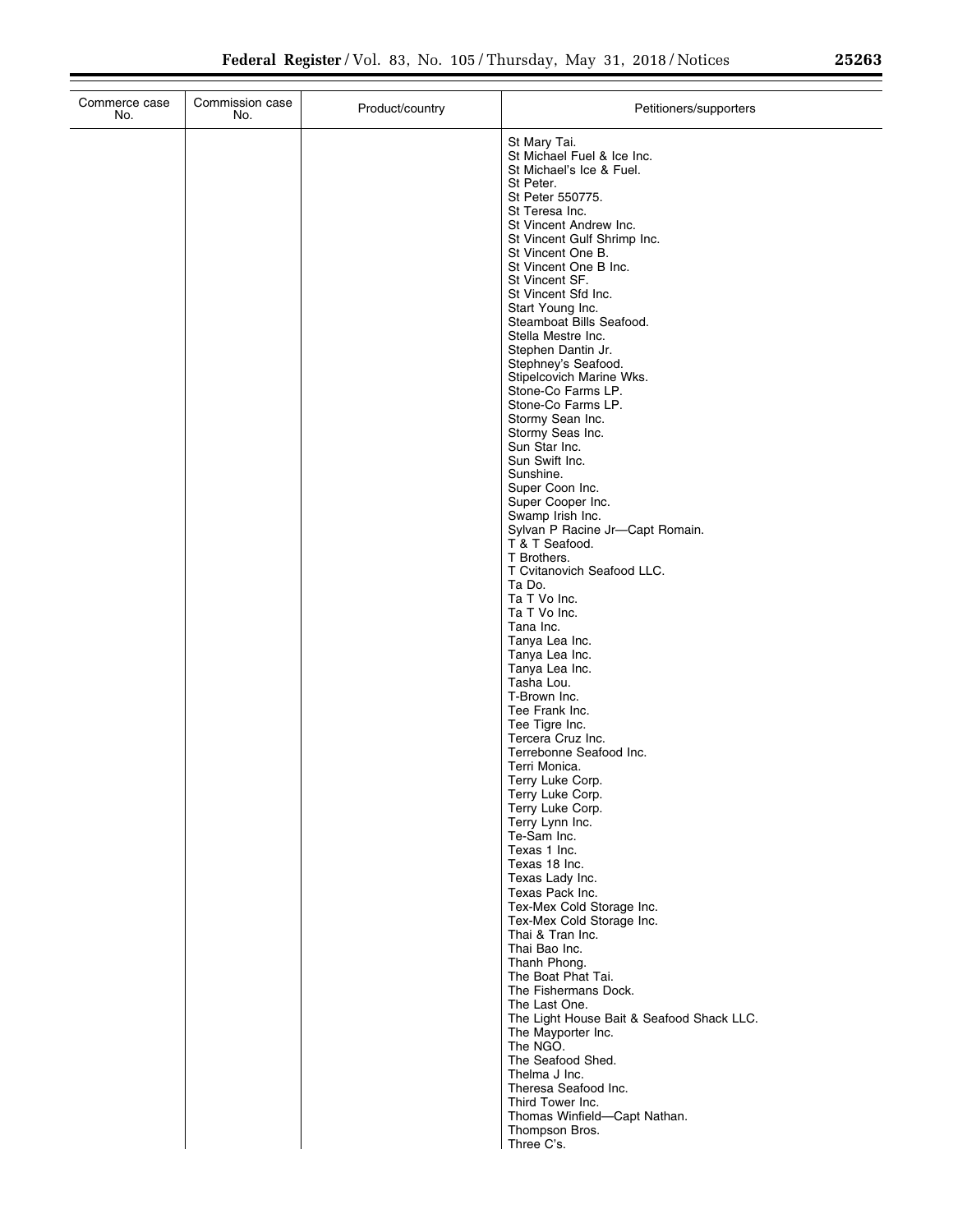$\equiv$ 

| Three Dads.<br>Three Sons.<br>Three Sons Inc.<br>Three Sons Inc.<br>Thunder Roll.<br>Thunderbolt Fisherman's Seafood Inc.<br>Thy Tra Inc.<br>Thy Tra Inc.<br>Tidelands Seafood Co Inc.<br>Tiffani Claire Inc.<br>Tiffani Claire Inc.<br>Tiger Seafood.<br>Tikede Inc.<br>Timmy Boy Corp.<br>Tina Chow.<br>Tina T LLC.<br>Tino Mones Seafood.<br>TJ's Seafood.<br>Toan Inc.<br>Todd Co.<br>Todd's Fisheries.<br>Tom LE LLC.<br>Tom Le LLC.<br>Tom N & Bill N Inc.<br>Tommy Bui dba Mana II.<br>Tommy Cheramie Inc.<br>Tommy Gulf Sea Food Inc.<br>Tommy's Seafood Inc.<br>Tonya Jane Inc.<br>Tony-N.<br>Tookie Inc.<br>Tot & Linda Inc.<br>T-Pops Inc.<br>Tran Phu Van.<br>Tran's Express Inc.<br>Travis-Shawn.<br>Travis-Shawn.<br>Trawler Azteca.<br>Trawler Becky Lyn Inc.<br>Trawler Capt GC.<br>Trawler Capt GC II.<br>Trawler Dalia.<br><b>Trawler Doctor Bill.</b><br>Trawler Gulf Runner.<br>Trawler HT Seaman.<br>Trawler Joyce.<br>Trawler Kristi Nicole.<br>Trawler Kyle & Courtney.<br>Trawler Lady Catherine.<br>Trawler Lady Gwen Doe.<br>Trawler Linda B Inc.<br>Trawler Linda June.<br>Trawler Little Brothers.<br>Trawler Little Gavino.<br>Trawler Little Rookie Inc.<br>Trawler Mary Bea.<br>Trawler Master Alston.<br>Trawler Master Jeffrey Inc.<br>Trawler Michael Anthony Inc.<br>Trawler Mildred Barr.<br>Trawler Miss Alice Inc.<br>Trawler Miss Jamie.<br>Trawler Miss Kelsey.<br>Trawler Miss Sylvia Inc.<br>Trawler Mrs Viola.<br>Trawler Nichols Dream.<br>Trawler Raindear Partnership.<br>Trawler Rhonda Kathleen.<br>Trawler Rhonda Lynn.<br>Trawler Sandra Kay.<br>Trawler Sarah Jane.<br>Trawler Sea Wolf. | Commerce case<br>No. | Commission case<br>No. | Product/country | Petitioners/supporters |
|---------------------------------------------------------------------------------------------------------------------------------------------------------------------------------------------------------------------------------------------------------------------------------------------------------------------------------------------------------------------------------------------------------------------------------------------------------------------------------------------------------------------------------------------------------------------------------------------------------------------------------------------------------------------------------------------------------------------------------------------------------------------------------------------------------------------------------------------------------------------------------------------------------------------------------------------------------------------------------------------------------------------------------------------------------------------------------------------------------------------------------------------------------------------------------------------------------------------------------------------------------------------------------------------------------------------------------------------------------------------------------------------------------------------------------------------------------------------------------------------------------------------------------------------------------------------------------------------------------------------------------------------|----------------------|------------------------|-----------------|------------------------|
|                                                                                                                                                                                                                                                                                                                                                                                                                                                                                                                                                                                                                                                                                                                                                                                                                                                                                                                                                                                                                                                                                                                                                                                                                                                                                                                                                                                                                                                                                                                                                                                                                                             |                      |                        |                 |                        |
|                                                                                                                                                                                                                                                                                                                                                                                                                                                                                                                                                                                                                                                                                                                                                                                                                                                                                                                                                                                                                                                                                                                                                                                                                                                                                                                                                                                                                                                                                                                                                                                                                                             |                      |                        |                 |                        |
|                                                                                                                                                                                                                                                                                                                                                                                                                                                                                                                                                                                                                                                                                                                                                                                                                                                                                                                                                                                                                                                                                                                                                                                                                                                                                                                                                                                                                                                                                                                                                                                                                                             |                      |                        |                 |                        |
|                                                                                                                                                                                                                                                                                                                                                                                                                                                                                                                                                                                                                                                                                                                                                                                                                                                                                                                                                                                                                                                                                                                                                                                                                                                                                                                                                                                                                                                                                                                                                                                                                                             |                      |                        |                 |                        |
|                                                                                                                                                                                                                                                                                                                                                                                                                                                                                                                                                                                                                                                                                                                                                                                                                                                                                                                                                                                                                                                                                                                                                                                                                                                                                                                                                                                                                                                                                                                                                                                                                                             |                      |                        |                 |                        |
|                                                                                                                                                                                                                                                                                                                                                                                                                                                                                                                                                                                                                                                                                                                                                                                                                                                                                                                                                                                                                                                                                                                                                                                                                                                                                                                                                                                                                                                                                                                                                                                                                                             |                      |                        |                 |                        |
|                                                                                                                                                                                                                                                                                                                                                                                                                                                                                                                                                                                                                                                                                                                                                                                                                                                                                                                                                                                                                                                                                                                                                                                                                                                                                                                                                                                                                                                                                                                                                                                                                                             |                      |                        |                 |                        |
|                                                                                                                                                                                                                                                                                                                                                                                                                                                                                                                                                                                                                                                                                                                                                                                                                                                                                                                                                                                                                                                                                                                                                                                                                                                                                                                                                                                                                                                                                                                                                                                                                                             |                      |                        |                 |                        |
|                                                                                                                                                                                                                                                                                                                                                                                                                                                                                                                                                                                                                                                                                                                                                                                                                                                                                                                                                                                                                                                                                                                                                                                                                                                                                                                                                                                                                                                                                                                                                                                                                                             |                      |                        |                 |                        |
|                                                                                                                                                                                                                                                                                                                                                                                                                                                                                                                                                                                                                                                                                                                                                                                                                                                                                                                                                                                                                                                                                                                                                                                                                                                                                                                                                                                                                                                                                                                                                                                                                                             |                      |                        |                 |                        |
|                                                                                                                                                                                                                                                                                                                                                                                                                                                                                                                                                                                                                                                                                                                                                                                                                                                                                                                                                                                                                                                                                                                                                                                                                                                                                                                                                                                                                                                                                                                                                                                                                                             |                      |                        |                 |                        |
|                                                                                                                                                                                                                                                                                                                                                                                                                                                                                                                                                                                                                                                                                                                                                                                                                                                                                                                                                                                                                                                                                                                                                                                                                                                                                                                                                                                                                                                                                                                                                                                                                                             |                      |                        |                 |                        |
|                                                                                                                                                                                                                                                                                                                                                                                                                                                                                                                                                                                                                                                                                                                                                                                                                                                                                                                                                                                                                                                                                                                                                                                                                                                                                                                                                                                                                                                                                                                                                                                                                                             |                      |                        |                 |                        |
|                                                                                                                                                                                                                                                                                                                                                                                                                                                                                                                                                                                                                                                                                                                                                                                                                                                                                                                                                                                                                                                                                                                                                                                                                                                                                                                                                                                                                                                                                                                                                                                                                                             |                      |                        |                 |                        |
|                                                                                                                                                                                                                                                                                                                                                                                                                                                                                                                                                                                                                                                                                                                                                                                                                                                                                                                                                                                                                                                                                                                                                                                                                                                                                                                                                                                                                                                                                                                                                                                                                                             |                      |                        |                 |                        |
|                                                                                                                                                                                                                                                                                                                                                                                                                                                                                                                                                                                                                                                                                                                                                                                                                                                                                                                                                                                                                                                                                                                                                                                                                                                                                                                                                                                                                                                                                                                                                                                                                                             |                      |                        |                 |                        |
|                                                                                                                                                                                                                                                                                                                                                                                                                                                                                                                                                                                                                                                                                                                                                                                                                                                                                                                                                                                                                                                                                                                                                                                                                                                                                                                                                                                                                                                                                                                                                                                                                                             |                      |                        |                 |                        |
|                                                                                                                                                                                                                                                                                                                                                                                                                                                                                                                                                                                                                                                                                                                                                                                                                                                                                                                                                                                                                                                                                                                                                                                                                                                                                                                                                                                                                                                                                                                                                                                                                                             |                      |                        |                 |                        |
|                                                                                                                                                                                                                                                                                                                                                                                                                                                                                                                                                                                                                                                                                                                                                                                                                                                                                                                                                                                                                                                                                                                                                                                                                                                                                                                                                                                                                                                                                                                                                                                                                                             |                      |                        |                 |                        |
|                                                                                                                                                                                                                                                                                                                                                                                                                                                                                                                                                                                                                                                                                                                                                                                                                                                                                                                                                                                                                                                                                                                                                                                                                                                                                                                                                                                                                                                                                                                                                                                                                                             |                      |                        |                 |                        |
|                                                                                                                                                                                                                                                                                                                                                                                                                                                                                                                                                                                                                                                                                                                                                                                                                                                                                                                                                                                                                                                                                                                                                                                                                                                                                                                                                                                                                                                                                                                                                                                                                                             |                      |                        |                 |                        |
|                                                                                                                                                                                                                                                                                                                                                                                                                                                                                                                                                                                                                                                                                                                                                                                                                                                                                                                                                                                                                                                                                                                                                                                                                                                                                                                                                                                                                                                                                                                                                                                                                                             |                      |                        |                 |                        |
|                                                                                                                                                                                                                                                                                                                                                                                                                                                                                                                                                                                                                                                                                                                                                                                                                                                                                                                                                                                                                                                                                                                                                                                                                                                                                                                                                                                                                                                                                                                                                                                                                                             |                      |                        |                 |                        |
|                                                                                                                                                                                                                                                                                                                                                                                                                                                                                                                                                                                                                                                                                                                                                                                                                                                                                                                                                                                                                                                                                                                                                                                                                                                                                                                                                                                                                                                                                                                                                                                                                                             |                      |                        |                 |                        |
|                                                                                                                                                                                                                                                                                                                                                                                                                                                                                                                                                                                                                                                                                                                                                                                                                                                                                                                                                                                                                                                                                                                                                                                                                                                                                                                                                                                                                                                                                                                                                                                                                                             |                      |                        |                 |                        |
|                                                                                                                                                                                                                                                                                                                                                                                                                                                                                                                                                                                                                                                                                                                                                                                                                                                                                                                                                                                                                                                                                                                                                                                                                                                                                                                                                                                                                                                                                                                                                                                                                                             |                      |                        |                 |                        |
|                                                                                                                                                                                                                                                                                                                                                                                                                                                                                                                                                                                                                                                                                                                                                                                                                                                                                                                                                                                                                                                                                                                                                                                                                                                                                                                                                                                                                                                                                                                                                                                                                                             |                      |                        |                 |                        |
|                                                                                                                                                                                                                                                                                                                                                                                                                                                                                                                                                                                                                                                                                                                                                                                                                                                                                                                                                                                                                                                                                                                                                                                                                                                                                                                                                                                                                                                                                                                                                                                                                                             |                      |                        |                 |                        |
|                                                                                                                                                                                                                                                                                                                                                                                                                                                                                                                                                                                                                                                                                                                                                                                                                                                                                                                                                                                                                                                                                                                                                                                                                                                                                                                                                                                                                                                                                                                                                                                                                                             |                      |                        |                 |                        |
|                                                                                                                                                                                                                                                                                                                                                                                                                                                                                                                                                                                                                                                                                                                                                                                                                                                                                                                                                                                                                                                                                                                                                                                                                                                                                                                                                                                                                                                                                                                                                                                                                                             |                      |                        |                 |                        |
|                                                                                                                                                                                                                                                                                                                                                                                                                                                                                                                                                                                                                                                                                                                                                                                                                                                                                                                                                                                                                                                                                                                                                                                                                                                                                                                                                                                                                                                                                                                                                                                                                                             |                      |                        |                 |                        |
|                                                                                                                                                                                                                                                                                                                                                                                                                                                                                                                                                                                                                                                                                                                                                                                                                                                                                                                                                                                                                                                                                                                                                                                                                                                                                                                                                                                                                                                                                                                                                                                                                                             |                      |                        |                 |                        |
|                                                                                                                                                                                                                                                                                                                                                                                                                                                                                                                                                                                                                                                                                                                                                                                                                                                                                                                                                                                                                                                                                                                                                                                                                                                                                                                                                                                                                                                                                                                                                                                                                                             |                      |                        |                 |                        |
|                                                                                                                                                                                                                                                                                                                                                                                                                                                                                                                                                                                                                                                                                                                                                                                                                                                                                                                                                                                                                                                                                                                                                                                                                                                                                                                                                                                                                                                                                                                                                                                                                                             |                      |                        |                 |                        |
|                                                                                                                                                                                                                                                                                                                                                                                                                                                                                                                                                                                                                                                                                                                                                                                                                                                                                                                                                                                                                                                                                                                                                                                                                                                                                                                                                                                                                                                                                                                                                                                                                                             |                      |                        |                 |                        |
|                                                                                                                                                                                                                                                                                                                                                                                                                                                                                                                                                                                                                                                                                                                                                                                                                                                                                                                                                                                                                                                                                                                                                                                                                                                                                                                                                                                                                                                                                                                                                                                                                                             |                      |                        |                 |                        |
|                                                                                                                                                                                                                                                                                                                                                                                                                                                                                                                                                                                                                                                                                                                                                                                                                                                                                                                                                                                                                                                                                                                                                                                                                                                                                                                                                                                                                                                                                                                                                                                                                                             |                      |                        |                 |                        |
|                                                                                                                                                                                                                                                                                                                                                                                                                                                                                                                                                                                                                                                                                                                                                                                                                                                                                                                                                                                                                                                                                                                                                                                                                                                                                                                                                                                                                                                                                                                                                                                                                                             |                      |                        |                 |                        |
|                                                                                                                                                                                                                                                                                                                                                                                                                                                                                                                                                                                                                                                                                                                                                                                                                                                                                                                                                                                                                                                                                                                                                                                                                                                                                                                                                                                                                                                                                                                                                                                                                                             |                      |                        |                 |                        |
|                                                                                                                                                                                                                                                                                                                                                                                                                                                                                                                                                                                                                                                                                                                                                                                                                                                                                                                                                                                                                                                                                                                                                                                                                                                                                                                                                                                                                                                                                                                                                                                                                                             |                      |                        |                 |                        |
|                                                                                                                                                                                                                                                                                                                                                                                                                                                                                                                                                                                                                                                                                                                                                                                                                                                                                                                                                                                                                                                                                                                                                                                                                                                                                                                                                                                                                                                                                                                                                                                                                                             |                      |                        |                 |                        |
|                                                                                                                                                                                                                                                                                                                                                                                                                                                                                                                                                                                                                                                                                                                                                                                                                                                                                                                                                                                                                                                                                                                                                                                                                                                                                                                                                                                                                                                                                                                                                                                                                                             |                      |                        |                 |                        |
|                                                                                                                                                                                                                                                                                                                                                                                                                                                                                                                                                                                                                                                                                                                                                                                                                                                                                                                                                                                                                                                                                                                                                                                                                                                                                                                                                                                                                                                                                                                                                                                                                                             |                      |                        |                 |                        |
|                                                                                                                                                                                                                                                                                                                                                                                                                                                                                                                                                                                                                                                                                                                                                                                                                                                                                                                                                                                                                                                                                                                                                                                                                                                                                                                                                                                                                                                                                                                                                                                                                                             |                      |                        |                 |                        |
|                                                                                                                                                                                                                                                                                                                                                                                                                                                                                                                                                                                                                                                                                                                                                                                                                                                                                                                                                                                                                                                                                                                                                                                                                                                                                                                                                                                                                                                                                                                                                                                                                                             |                      |                        |                 |                        |
|                                                                                                                                                                                                                                                                                                                                                                                                                                                                                                                                                                                                                                                                                                                                                                                                                                                                                                                                                                                                                                                                                                                                                                                                                                                                                                                                                                                                                                                                                                                                                                                                                                             |                      |                        |                 |                        |
|                                                                                                                                                                                                                                                                                                                                                                                                                                                                                                                                                                                                                                                                                                                                                                                                                                                                                                                                                                                                                                                                                                                                                                                                                                                                                                                                                                                                                                                                                                                                                                                                                                             |                      |                        |                 |                        |
|                                                                                                                                                                                                                                                                                                                                                                                                                                                                                                                                                                                                                                                                                                                                                                                                                                                                                                                                                                                                                                                                                                                                                                                                                                                                                                                                                                                                                                                                                                                                                                                                                                             |                      |                        |                 |                        |
|                                                                                                                                                                                                                                                                                                                                                                                                                                                                                                                                                                                                                                                                                                                                                                                                                                                                                                                                                                                                                                                                                                                                                                                                                                                                                                                                                                                                                                                                                                                                                                                                                                             |                      |                        |                 |                        |
|                                                                                                                                                                                                                                                                                                                                                                                                                                                                                                                                                                                                                                                                                                                                                                                                                                                                                                                                                                                                                                                                                                                                                                                                                                                                                                                                                                                                                                                                                                                                                                                                                                             |                      |                        |                 |                        |
|                                                                                                                                                                                                                                                                                                                                                                                                                                                                                                                                                                                                                                                                                                                                                                                                                                                                                                                                                                                                                                                                                                                                                                                                                                                                                                                                                                                                                                                                                                                                                                                                                                             |                      |                        |                 |                        |
|                                                                                                                                                                                                                                                                                                                                                                                                                                                                                                                                                                                                                                                                                                                                                                                                                                                                                                                                                                                                                                                                                                                                                                                                                                                                                                                                                                                                                                                                                                                                                                                                                                             |                      |                        |                 |                        |
|                                                                                                                                                                                                                                                                                                                                                                                                                                                                                                                                                                                                                                                                                                                                                                                                                                                                                                                                                                                                                                                                                                                                                                                                                                                                                                                                                                                                                                                                                                                                                                                                                                             |                      |                        |                 |                        |
|                                                                                                                                                                                                                                                                                                                                                                                                                                                                                                                                                                                                                                                                                                                                                                                                                                                                                                                                                                                                                                                                                                                                                                                                                                                                                                                                                                                                                                                                                                                                                                                                                                             |                      |                        |                 |                        |
|                                                                                                                                                                                                                                                                                                                                                                                                                                                                                                                                                                                                                                                                                                                                                                                                                                                                                                                                                                                                                                                                                                                                                                                                                                                                                                                                                                                                                                                                                                                                                                                                                                             |                      |                        |                 |                        |
|                                                                                                                                                                                                                                                                                                                                                                                                                                                                                                                                                                                                                                                                                                                                                                                                                                                                                                                                                                                                                                                                                                                                                                                                                                                                                                                                                                                                                                                                                                                                                                                                                                             |                      |                        |                 | Trawler Sea Wolf.      |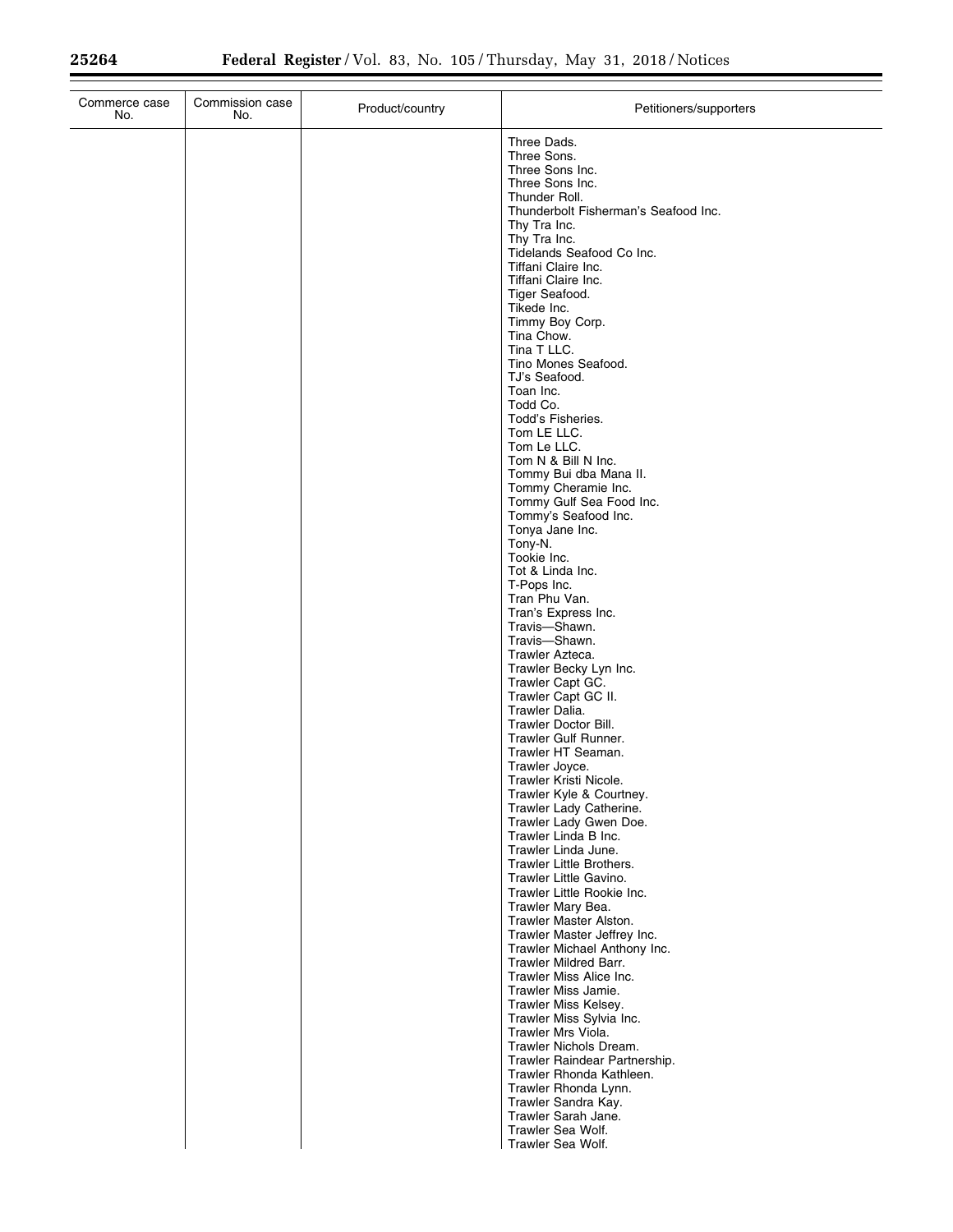| Commerce case<br>No. | Commission case<br>No. | Product/country | Petitioners/supporters                                                                                                                                                                                                                                                                                                                                                                                                                                                                                                                                                                                                                                                                                                                                                                                                                                                                                                                                                                                                                                                                                                                                                                                                                                                                                                                                                                                                                                                                                                           |
|----------------------|------------------------|-----------------|----------------------------------------------------------------------------------------------------------------------------------------------------------------------------------------------------------------------------------------------------------------------------------------------------------------------------------------------------------------------------------------------------------------------------------------------------------------------------------------------------------------------------------------------------------------------------------------------------------------------------------------------------------------------------------------------------------------------------------------------------------------------------------------------------------------------------------------------------------------------------------------------------------------------------------------------------------------------------------------------------------------------------------------------------------------------------------------------------------------------------------------------------------------------------------------------------------------------------------------------------------------------------------------------------------------------------------------------------------------------------------------------------------------------------------------------------------------------------------------------------------------------------------|
|                      |                        |                 | Trawler SS Chaplin.<br>Trawler The Mexican.<br>Trawler Wallace B.<br>Trawler Wylie Milam.<br>Triple C Seafood.<br>Triple T Enterprises Inc.<br>Triplets Production.<br>Tropical SFD.<br>Troy A LeCompte Sr.<br>True World Foods Inc.<br>T's Seafood.<br>Tu Viet Vu.<br>TVN Marine Inc.<br>TVN Marine Inc.<br>Two Flags Inc.<br>Tyler James.<br>Ultima Cruz Inc.<br>UTK Enterprises Inc.<br>V & B Shrimping LLC.<br>Valona Sea Food.<br>Valona Seafood Inc.<br>Van Burren Shrimp Co.<br>Vaquero Inc.<br>Varon Inc.<br>Venetian Isles Marina.<br>Venice Seafood Exchange Inc.<br>Venice Seafood LLC.<br>Vera Cruz Inc.<br>Veronica Inc.<br>Versaggi Shrimp Corp.<br>Victoria Rose Inc.<br>Viet Giang Corp.<br>Vigilante Trawlers Inc.<br>Village Creek Seafood.<br>Villers Seafood Co Inc.<br>Vina Enterprises Inc.<br>Vincent L Alexie Jr.<br>Vincent Piazza Jr & Sons Seafood Inc.<br>Vin-Penny.<br>Vivian Lee Inc.<br>Von Harten Shrimp Co Inc.<br>VT & L Inc.<br>Vu NGO.<br>Vu-Nguyen Partners.<br>WL & O Inc.<br>Waccamaw Producers.<br>Wait-N-Sea Inc.<br>Waller Boat Corp.<br>Walter R Hicks.<br>Ward Seafood Inc.<br>Washington Seafood.<br>Watermen Industries Inc.<br>Watermen Industries Inc.<br>Waymaker Inc.<br>Wayne Estay Shrimp Co Inc.<br>WC Trawlers Inc.<br>We Three Inc.<br>We Three Inc.<br>Webster's Inc.<br>Weems Bros.<br>Weems Bros.<br>Weems Bros.<br>Weems Bros.<br>Weems Bros.<br>Weems Bros.<br>Weems Bros.<br>Weems Bros.<br>Weems Bros.<br>Weems Bros.<br>Weems Bros.<br>Weems Bros.<br>Weems Bros. |
|                      |                        |                 | Weems Bros.                                                                                                                                                                                                                                                                                                                                                                                                                                                                                                                                                                                                                                                                                                                                                                                                                                                                                                                                                                                                                                                                                                                                                                                                                                                                                                                                                                                                                                                                                                                      |

÷.